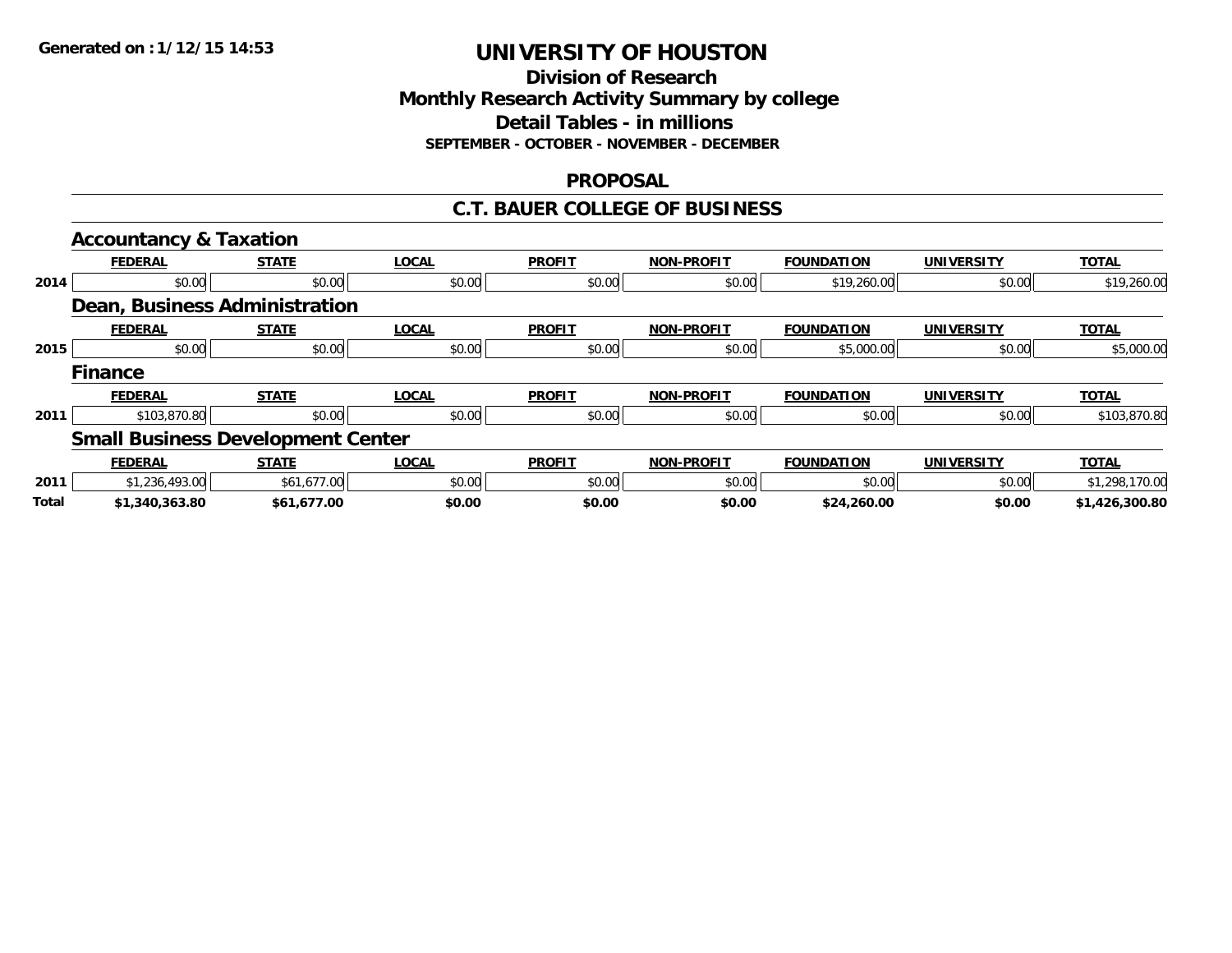### **Division of Research Monthly Research Activity Summary by college Detail Tables - in millions SEPTEMBER - OCTOBER - NOVEMBER - DECEMBER**

#### **PROPOSAL**

#### **COLLEGE OF ARCHITECTURE**

|       | Architecture   |              |              |               |                   |                   |                   |                |  |  |  |  |
|-------|----------------|--------------|--------------|---------------|-------------------|-------------------|-------------------|----------------|--|--|--|--|
|       | <b>FEDERAL</b> | <b>STATE</b> | <b>LOCAL</b> | <b>PROFIT</b> | <b>NON-PROFIT</b> | <b>FOUNDATION</b> | <b>UNIVERSITY</b> | <b>TOTAL</b>   |  |  |  |  |
| 2011  | \$1,317,096.30 | \$0.00       | \$0.00       | \$0.00        | \$0.00            | \$0.00            | \$0.00            | \$1,317,096.30 |  |  |  |  |
| 2012  | \$131,768.95   | \$0.00       | \$0.00       | \$0.00        | \$0.00            | \$0.00            | \$0.00            | \$131,768.95   |  |  |  |  |
| 2013  | \$89,843.25    | \$0.00       | \$0.00       | \$0.00        | \$0.00            | \$0.00            | \$0.00            | \$89,843.25    |  |  |  |  |
| 2014  | \$0.00         | \$0.00       | \$0.00       | \$0.00        | \$19,925.20       | \$0.00            | \$0.00            | \$19,925.20    |  |  |  |  |
| Total | \$1,538,708.50 | \$0.00       | \$0.00       | \$0.00        | \$19,925.20       | \$0.00            | \$0.00            | \$1,558,633.70 |  |  |  |  |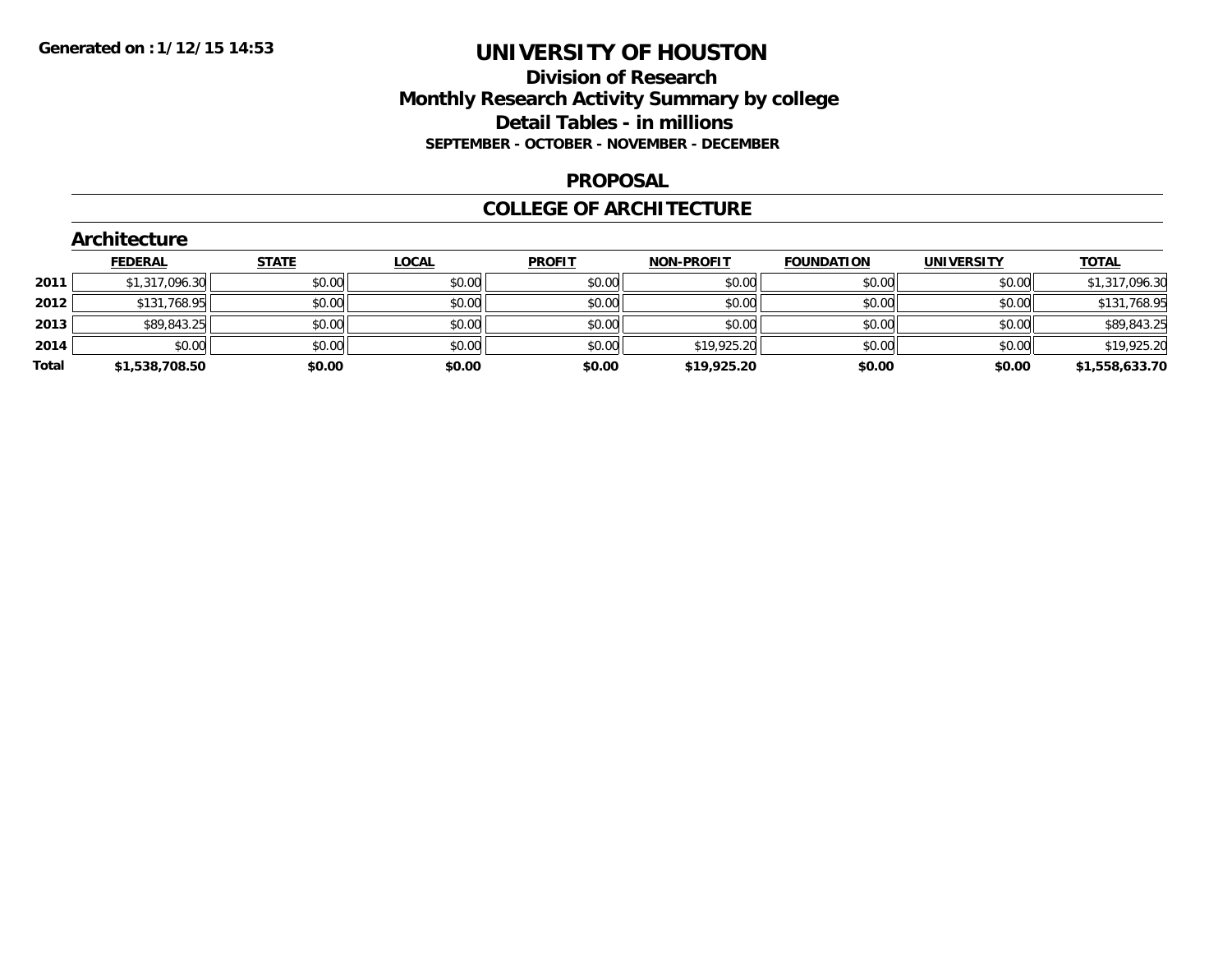### **Division of ResearchMonthly Research Activity Summary by college Detail Tables - in millionsSEPTEMBER - OCTOBER - NOVEMBER - DECEMBER**

#### **PROPOSAL**

## **COLLEGE OF EDUCATION**

## **Consistency Mgmt and Coop Disc**

|      | <b>FEDERAL</b>                    | <b>STATE</b>   | <b>LOCAL</b> | <b>PROFIT</b> | <b>NON-PROFIT</b> | <b>FOUNDATION</b> | <b>UNIVERSITY</b> | <b>TOTAL</b>   |  |  |  |
|------|-----------------------------------|----------------|--------------|---------------|-------------------|-------------------|-------------------|----------------|--|--|--|
| 2011 | \$0.00                            | \$0.00         | \$295,410.00 | \$0.00        | \$132,601.00      | \$0.00            | \$0.00            | \$428,011.00   |  |  |  |
| 2012 | \$2,111,909.20                    | \$0.00         | \$30,000.00  | \$0.00        | \$84,725.00       | \$0.00            | \$0.00            | \$2,226,634.20 |  |  |  |
| 2013 | \$2,480,018.64                    | \$0.00         | \$0.00       | \$0.00        | \$0.00            | \$0.00            | \$0.00            | \$2,480,018.64 |  |  |  |
| 2014 | \$2,482,766.34                    | \$0.00         | \$235,590.00 | \$0.00        | \$0.00            | \$0.00            | \$0.00            | \$2,718,356.34 |  |  |  |
|      | <b>Curriculum and Instruction</b> |                |              |               |                   |                   |                   |                |  |  |  |
|      | <b>FEDERAL</b>                    | <b>STATE</b>   | <b>LOCAL</b> | <b>PROFIT</b> | <b>NON-PROFIT</b> | <b>FOUNDATION</b> | <b>UNIVERSITY</b> | <b>TOTAL</b>   |  |  |  |
| 2011 | \$1,072,322.00                    | \$1,192,734.00 | \$0.00       | \$0.00        | \$75,000.00       | \$0.00            | \$0.00            | \$2,340,056.00 |  |  |  |
| 2012 | \$757,011.60                      | \$499,993.00   | \$120,000.00 | \$0.00        | \$0.00            | \$0.00            | \$248,715.00      | \$1,625,719.60 |  |  |  |
| 2013 | \$447,410.00                      | \$0.00         | \$0.00       | \$0.00        | \$0.00            | \$0.00            | \$131,964.50      | \$579,374.50   |  |  |  |
| 2014 | \$0.00                            | \$1,049,832.00 | \$21,958.00  | \$0.00        | \$105,000.00      | \$0.00            | \$162,228.00      | \$1,339,018.00 |  |  |  |
| 2015 | \$1,176,348.00                    | \$419,997.20   | \$0.00       | \$0.00        | \$0.00            | \$0.00            | \$50,000.00       | \$1,646,345.20 |  |  |  |
|      | <b>Educational Psychology</b>     |                |              |               |                   |                   |                   |                |  |  |  |
|      | <b>FEDERAL</b>                    | <b>STATE</b>   | <b>LOCAL</b> | <b>PROFIT</b> | <b>NON-PROFIT</b> | <b>FOUNDATION</b> | <b>UNIVERSITY</b> | <b>TOTAL</b>   |  |  |  |
| 2011 | \$4,226,415.00                    | \$485,699.60   | \$0.00       | \$0.00        | \$0.00            | \$475,310.65      | \$0.00            | \$5,187,425.25 |  |  |  |
| 2012 | \$4,389,111.26                    | \$1,544,564.00 | \$0.00       | \$0.00        | \$0.00            | \$87,667.00       | \$2,135,823.70    | \$8,157,165.96 |  |  |  |
| 2013 | \$2,962,038.00                    | \$71,610.00    | \$0.00       | \$0.00        | \$0.00            | \$300,318.00      | \$459,945.50      | \$3,793,911.50 |  |  |  |

4 \$3,130,026.00| \$164,072.00| \$0.00| \$0.00| \$0.00| \$380,000.00| \$380,000.00| \$0.00| \$297,915.00| \$3,972,013.00

\$1,981,517.50 \$0.00 \$0.00 \$0.00 \$0.00 \$50,000.00 \$1,001,145.00 \$3,032,662.50

**FEDERAL STATE LOCAL PROFIT NON-PROFIT FOUNDATION UNIVERSITY TOTAL**

1 \$460,000.00 \$0.00 \$0.00 \$0.00 \$0.00 \$0.00 \$0.00 \$0.00 \$0.00 \$0.00 \$0.00 \$0.00 \$0.00 \$160,000.00

\$0.00 \$0.00 \$0.00 \$0.00 \$0.00 \$0.00 \$0.00 \$0.00

4 \$0.00 \$0.00 \$0.00 \$0.00 \$0.00 \$0.00 \$0.00 \$0.00 \$0.00 \$0.00 \$0.00 \$0.00 \$0.00 \$0.00 \$0.00 \$0.00 \$0.00

**TOTAL** 

**UH Charter School**

**Institute for Urban Education**

**2014**

**2015**

**2011**

**2013**

**2014**

|       | <b>FEDERAL</b>  | STATE                    | <u>LOCAL</u> | <b>PROFIT</b> | <b>NON-PROFIT</b> | <b>FOUNDATION</b> | <b>UNIVERSITY</b> | <b>TOTAL</b>    |
|-------|-----------------|--------------------------|--------------|---------------|-------------------|-------------------|-------------------|-----------------|
| 2012  | \$0.00          | \$7,150.00               | \$0.00       | \$0.00        | \$0.00            | \$0.00            | \$0.00            | ,150.00         |
| 2013  | \$0.00          | $.1,489.55$ <sup>1</sup> | \$0.00       | \$0.00        | \$0.00            | \$0.00            | \$0.00            | \$1,489.55      |
| 2014  | \$187,811.00    | \$0.00                   | \$0.00       | \$0.00        | \$0.00            | \$0.00            | \$0.00            | \$187,811.00    |
| Total | \$27,864,704.54 | \$5,437,141.35           | \$702,958.00 | \$0.00        | \$777,326.00      | \$913,295.65      | \$4,487,736.70    | \$40,183,162.24 |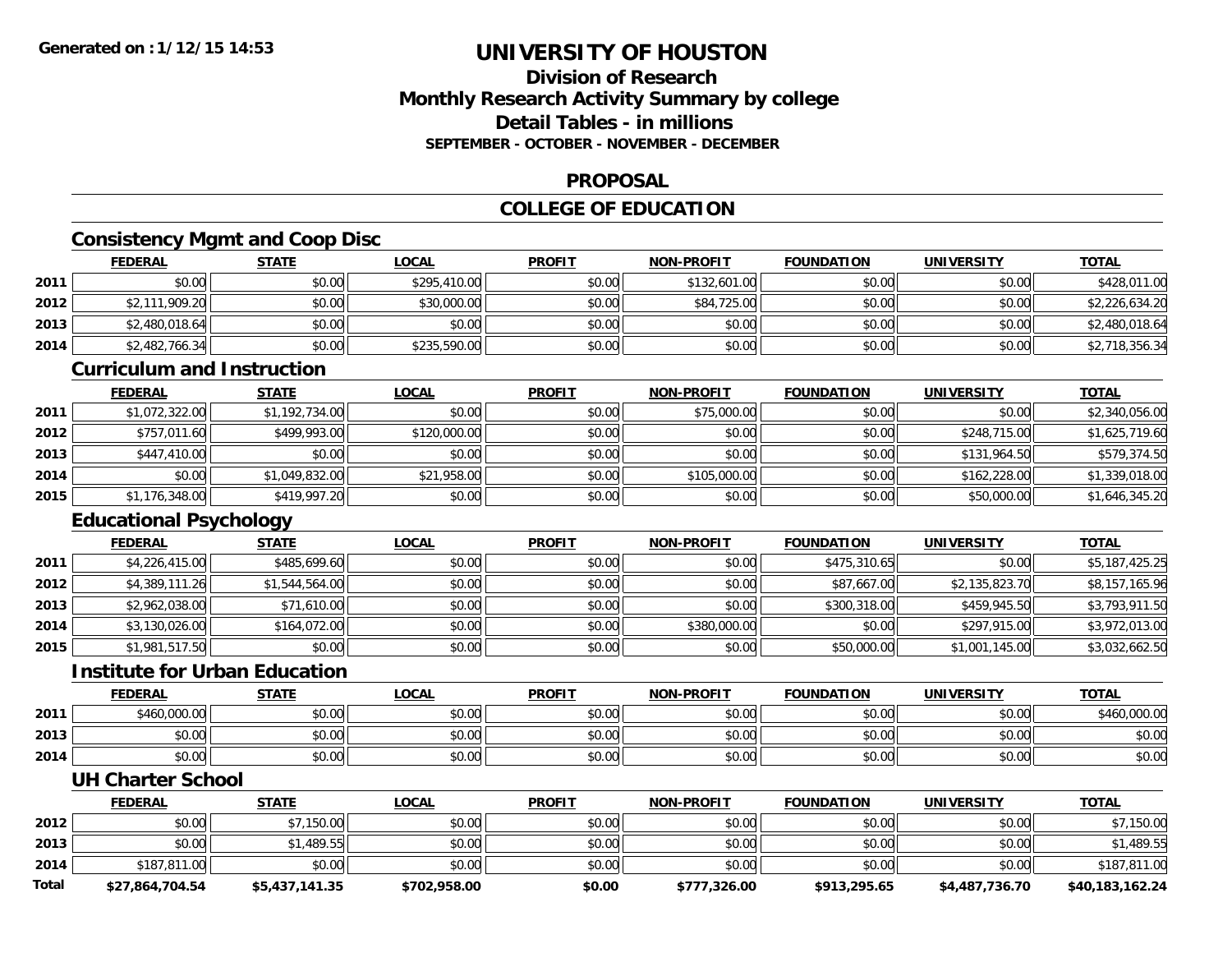## **Division of ResearchMonthly Research Activity Summary by college Detail Tables - in millions SEPTEMBER - OCTOBER - NOVEMBER - DECEMBER**

#### **PROPOSAL**

|      | <b>African-American Studies</b> |              |              |               |                   |                   |                   |              |
|------|---------------------------------|--------------|--------------|---------------|-------------------|-------------------|-------------------|--------------|
|      | <b>FEDERAL</b>                  | <b>STATE</b> | <b>LOCAL</b> | <b>PROFIT</b> | <b>NON-PROFIT</b> | <b>FOUNDATION</b> | <b>UNIVERSITY</b> | <b>TOTAL</b> |
| 2014 | \$0.00                          | \$0.00       | \$0.00       | \$0.00        | \$1,500.00        | \$0.00            | \$0.00            | \$1,500.00   |
|      | Art                             |              |              |               |                   |                   |                   |              |
|      | <b>FEDERAL</b>                  | <b>STATE</b> | <b>LOCAL</b> | <b>PROFIT</b> | <b>NON-PROFIT</b> | <b>FOUNDATION</b> | <b>UNIVERSITY</b> | <b>TOTAL</b> |
| 2012 | \$199,887.00                    | \$0.00       | \$0.00       | \$0.00        | \$0.00            | \$0.00            | \$0.00            | \$199,887.00 |
|      | <b>Arte Publico Press</b>       |              |              |               |                   |                   |                   |              |
|      | <b>FEDERAL</b>                  | <b>STATE</b> | <b>LOCAL</b> | <b>PROFIT</b> | <b>NON-PROFIT</b> | <b>FOUNDATION</b> | <b>UNIVERSITY</b> | <b>TOTAL</b> |
| 2011 | \$0.00                          | \$0.00       | \$0.00       | \$0.00        | \$0.00            | \$120,000.00      | \$0.00            | \$120,000.00 |
| 2012 | \$198,497.00                    | \$0.00       | \$0.00       | \$0.00        | \$0.00            | \$0.00            | \$0.00            | \$198,497.00 |
| 2013 | \$0.00                          | \$0.00       | \$0.00       | \$0.00        | \$30,000.00       | \$150,000.00      | \$0.00            | \$180,000.00 |
| 2014 | \$0.00                          | \$0.00       | \$0.00       | \$0.00        | \$0.00            | \$150,000.00      | \$0.00            | \$150,000.00 |
| 2015 | \$163,532.00                    | \$15,000.00  | \$0.00       | \$0.00        | \$0.00            | \$0.00            | \$0.00            | \$178,532.00 |
|      | <b>Blaffer Gallery</b>          |              |              |               |                   |                   |                   |              |
|      | <b>FEDERAL</b>                  | <b>STATE</b> | <b>LOCAL</b> | <b>PROFIT</b> | <b>NON-PROFIT</b> | <b>FOUNDATION</b> | <b>UNIVERSITY</b> | <b>TOTAL</b> |
| 2013 | \$0.00                          | \$0.00       | \$0.00       | \$0.00        | \$1,500.00        | \$0.00            | \$0.00            | \$1,500.00   |
| 2015 | \$0.00                          | \$4,000.00   | \$0.00       | \$0.00        | \$0.00            | \$0.00            | \$0.00            | \$4,000.00   |
|      | Communication                   |              |              |               |                   |                   |                   |              |
|      | <b>FEDERAL</b>                  | <b>STATE</b> | <b>LOCAL</b> | <b>PROFIT</b> | <b>NON-PROFIT</b> | <b>FOUNDATION</b> | <b>UNIVERSITY</b> | <b>TOTAL</b> |
| 2011 | \$294,900.00                    | \$0.00       | \$0.00       | \$0.00        | \$0.00            | \$0.00            | \$0.00            | \$294,900.00 |
| 2012 | \$336,545.00                    | \$0.00       | \$0.00       | \$0.00        | \$0.00            | \$0.00            | \$0.00            | \$336,545.00 |
| 2013 | \$0.00                          | \$0.00       | \$0.00       | \$0.00        | \$9,800.00        | \$0.00            | \$76,763.00       | \$86,563.00  |
| 2014 | \$0.00                          | \$0.00       | \$0.00       | \$0.00        | \$0.00            | \$34,993.00       | \$9,591.00        | \$44,584.00  |
| 2015 | \$362,315.00                    | \$0.00       | \$0.00       | \$0.00        | \$0.00            | \$0.00            | \$0.00            | \$362,315.00 |
|      | <b>Communication Disorders</b>  |              |              |               |                   |                   |                   |              |
|      | <b>FEDERAL</b>                  | <b>STATE</b> | <b>LOCAL</b> | <b>PROFIT</b> | <b>NON-PROFIT</b> | <b>FOUNDATION</b> | <b>UNIVERSITY</b> | <b>TOTAL</b> |
| 2012 | \$447,207.00                    | \$11,723.40  | \$0.00       | \$0.00        | \$0.00            | \$22,770.00       | \$0.00            | \$481,700.40 |
| 2013 | \$535,125.00                    | \$5,940.00   | \$0.00       | \$0.00        | \$0.00            | \$0.00            | \$178,718.00      | \$719,783.00 |
| 2014 | \$0.00                          | \$0.00       | \$0.00       | \$0.00        | \$0.00            | \$15,676.00       | \$0.00            | \$15,676.00  |
| 2015 | \$0.00                          | \$0.00       | \$0.00       | \$0.00        | \$0.00            | \$4,949.00        | \$0.00            | \$4,949.00   |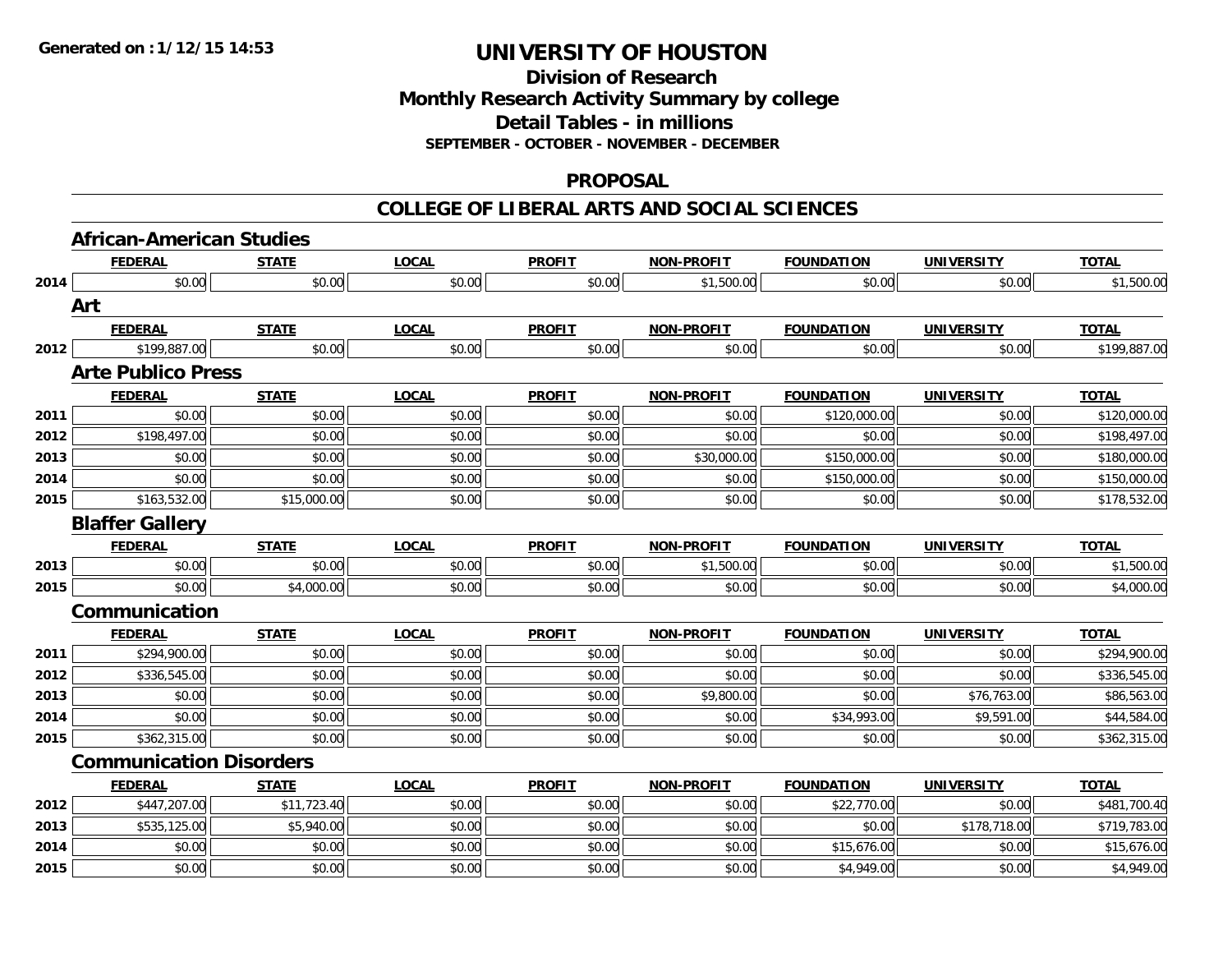#### **Division of Research Monthly Research Activity Summary by college Detail Tables - in millions SEPTEMBER - OCTOBER - NOVEMBER - DECEMBER**

#### **PROPOSAL**

|      |                         | <b>Cynthia Woods Mitchell Center for the Arts</b> |              |               |                   |                   |                   |                |
|------|-------------------------|---------------------------------------------------|--------------|---------------|-------------------|-------------------|-------------------|----------------|
|      | <b>FEDERAL</b>          | <b>STATE</b>                                      | <b>LOCAL</b> | <b>PROFIT</b> | <b>NON-PROFIT</b> | <b>FOUNDATION</b> | <b>UNIVERSITY</b> | <b>TOTAL</b>   |
| 2014 | \$0.00                  | \$0.00                                            | \$0.00       | \$200,000.00  | \$0.00            | \$1,400.00        | \$0.00            | \$201,400.00   |
| 2015 | \$0.00                  | \$0.00                                            | \$0.00       | \$0.00        | \$10,000.00       | \$0.00            | \$0.00            | \$10,000.00    |
|      |                         | Dean, Liberal Arts and Social Sciences            |              |               |                   |                   |                   |                |
|      | <b>FEDERAL</b>          | <b>STATE</b>                                      | <b>LOCAL</b> | <b>PROFIT</b> | <b>NON-PROFIT</b> | <b>FOUNDATION</b> | <b>UNIVERSITY</b> | <b>TOTAL</b>   |
| 2011 | \$0.00                  | \$0.00                                            | \$0.00       | \$0.00        | \$0.00            | \$0.00            | \$0.00            | \$0.00         |
| 2014 | \$0.00                  | \$0.00                                            | \$0.00       | \$0.00        | \$55,000.00       | \$0.00            | \$0.00            | \$55,000.00    |
|      | <b>Economics</b>        |                                                   |              |               |                   |                   |                   |                |
|      | <b>FEDERAL</b>          | <b>STATE</b>                                      | <b>LOCAL</b> | <b>PROFIT</b> | <b>NON-PROFIT</b> | <b>FOUNDATION</b> | <b>UNIVERSITY</b> | <b>TOTAL</b>   |
| 2011 | \$0.00                  | \$0.00                                            | \$0.00       | \$0.00        | \$0.00            | \$234,719.00      | \$0.00            | \$234,719.00   |
| 2012 | \$882,933.40            | \$0.00                                            | \$0.00       | \$0.00        | \$198,396.00      | \$120,000.00      | \$0.00            | \$1,201,329.40 |
| 2013 | \$133,160.00            | \$0.00                                            | \$0.00       | \$0.00        | \$0.00            | \$34,967.00       | \$0.00            | \$168,127.00   |
| 2014 | \$0.00                  | \$0.00                                            | \$0.00       | \$0.00        | \$0.00            | \$28,449.00       | \$90,353.00       | \$118,802.00   |
| 2015 | \$4,968,261.00          | \$0.00                                            | \$0.00       | \$0.00        | \$15,000.00       | \$0.00            | \$0.00            | \$4,983,261.00 |
|      | English                 |                                                   |              |               |                   |                   |                   |                |
|      | <b>FEDERAL</b>          | <b>STATE</b>                                      | <b>LOCAL</b> | <b>PROFIT</b> | <b>NON-PROFIT</b> | <b>FOUNDATION</b> | <b>UNIVERSITY</b> | <b>TOTAL</b>   |
| 2011 | \$0.00                  | \$0.00                                            | \$0.00       | \$0.00        | \$1,500.00        | \$0.00            | \$0.00            | \$1,500.00     |
| 2012 | \$932,888.40            | \$0.00                                            | \$0.00       | \$0.00        | \$0.00            | \$0.00            | \$0.00            | \$932,888.40   |
| 2015 | \$0.00                  | \$0.00                                            | \$0.00       | \$0.00        | \$1,500.00        | \$0.00            | \$0.00            | \$1,500.00     |
|      |                         | <b>Health and Human Performance</b>               |              |               |                   |                   |                   |                |
|      | <b>FEDERAL</b>          | <b>STATE</b>                                      | <b>LOCAL</b> | <b>PROFIT</b> | <b>NON-PROFIT</b> | <b>FOUNDATION</b> | <b>UNIVERSITY</b> | <b>TOTAL</b>   |
| 2011 | \$6,441,428.15          | \$0.00                                            | \$0.00       | \$71,901.00   | \$0.00            | \$162,069.30      | \$0.00            | \$6,675,398.45 |
| 2012 | \$4,759,852.05          | \$302,818.00                                      | \$0.00       | \$619,217.00  | \$141,879.20      | \$0.00            | \$0.00            | \$5,823,766.25 |
| 2013 | \$4,578,696.52          | \$0.00                                            | \$0.00       | \$0.00        | \$100,000.00      | \$19,976.00       | \$75,000.00       | \$4,773,672.52 |
| 2014 | \$2,935,129.30          | \$0.00                                            | \$0.00       | \$0.00        | \$40,000.00       | \$0.00            | \$0.00            | \$2,975,129.30 |
| 2015 | \$2,240,441.10          | \$0.00                                            | \$0.00       | \$450,000.00  | \$26,951.00       | \$0.00            | \$132,568.40      | \$2,849,960.50 |
|      | <b>Hispanic Studies</b> |                                                   |              |               |                   |                   |                   |                |
|      | <b>FEDERAL</b>          | <b>STATE</b>                                      | <b>LOCAL</b> | <b>PROFIT</b> | <b>NON-PROFIT</b> | <b>FOUNDATION</b> | <b>UNIVERSITY</b> | <b>TOTAL</b>   |
| 2012 | \$0.00                  | \$0.00                                            | \$0.00       | \$0.00        | \$0.00            | \$0.00            | \$0.00            | \$0.00         |
| 2013 | \$0.00                  | \$0.00                                            | \$0.00       | \$0.00        | \$0.00            | \$0.00            | \$11,992.50       | \$11,992.50    |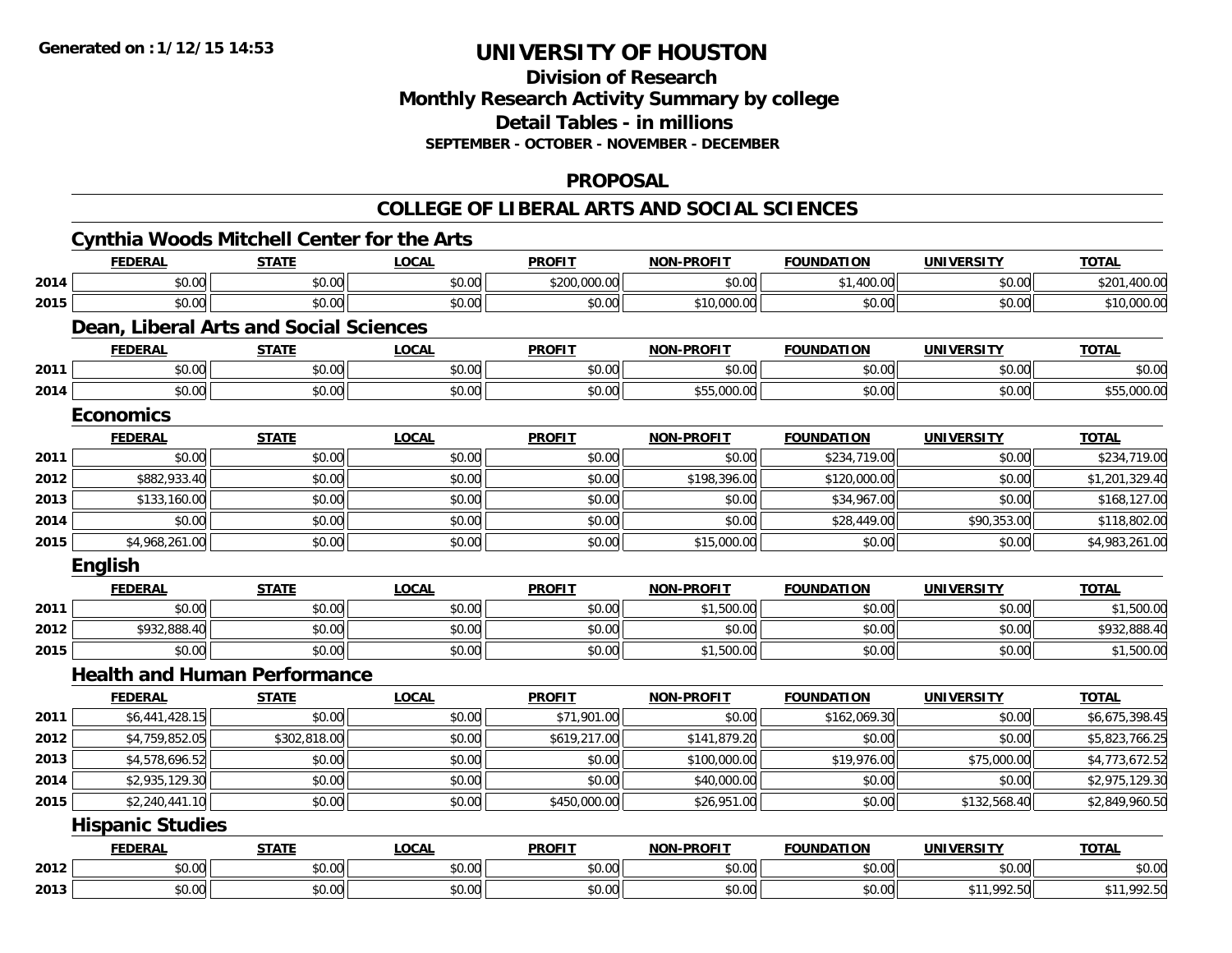### **Division of Research Monthly Research Activity Summary by college Detail Tables - in millions SEPTEMBER - OCTOBER - NOVEMBER - DECEMBER**

#### **PROPOSAL**

|      | <b>History</b>                        |                |              |               |                   |                   |                   |                |
|------|---------------------------------------|----------------|--------------|---------------|-------------------|-------------------|-------------------|----------------|
|      | <b>FEDERAL</b>                        | <b>STATE</b>   | <b>LOCAL</b> | <b>PROFIT</b> | <b>NON-PROFIT</b> | <b>FOUNDATION</b> | <b>UNIVERSITY</b> | <b>TOTAL</b>   |
| 2011 | \$0.00                                | \$0.00         | \$0.00       | \$0.00        | \$14,000.00       | \$0.00            | \$0.00            | \$14,000.00    |
| 2012 | \$24,193.00                           | \$0.00         | \$0.00       | \$0.00        | \$0.00            | \$0.00            | \$0.00            | \$24,193.00    |
|      | <b>Hobby Center for Public Policy</b> |                |              |               |                   |                   |                   |                |
|      | <b>FEDERAL</b>                        | <b>STATE</b>   | <b>LOCAL</b> | <b>PROFIT</b> | <b>NON-PROFIT</b> | <b>FOUNDATION</b> | <b>UNIVERSITY</b> | <b>TOTAL</b>   |
| 2014 | \$0.00                                | \$0.00         | \$0.00       | \$0.00        | \$0.00            | \$7,000.00        | \$0.00            | \$7,000.00     |
| 2015 | \$0.00                                | \$0.00         | \$0.00       | \$0.00        | \$0.00            | \$15,000.00       | \$0.00            | \$15,000.00    |
|      | <b>Modern/Classical Languages</b>     |                |              |               |                   |                   |                   |                |
|      | <b>FEDERAL</b>                        | <b>STATE</b>   | <b>LOCAL</b> | <b>PROFIT</b> | <b>NON-PROFIT</b> | <b>FOUNDATION</b> | <b>UNIVERSITY</b> | <b>TOTAL</b>   |
| 2011 | \$0.00                                | \$0.00         | \$0.00       | \$0.00        | \$0.00            | \$0.00            | \$0.00            | \$0.00         |
| 2012 | \$396,977.00                          | \$0.00         | \$0.00       | \$0.00        | \$0.00            | \$0.00            | \$0.00            | \$396,977.00   |
| 2013 | \$99,251.00                           | \$0.00         | \$0.00       | \$0.00        | \$0.00            | \$0.00            | \$0.00            | \$99,251.00    |
| 2015 | \$89,835.00                           | \$0.00         | \$0.00       | \$0.00        | \$0.00            | \$29,771.00       | \$0.00            | \$119,606.00   |
|      | Philosophy                            |                |              |               |                   |                   |                   |                |
|      | <b>FEDERAL</b>                        | <b>STATE</b>   | <b>LOCAL</b> | <b>PROFIT</b> | <b>NON-PROFIT</b> | <b>FOUNDATION</b> | <b>UNIVERSITY</b> | <b>TOTAL</b>   |
| 2012 | \$23,229.00                           | \$0.00         | \$0.00       | \$0.00        | \$0.00            | \$0.00            | \$0.00            | \$23,229.00    |
| 2013 | \$24,897.00                           | \$0.00         | \$0.00       | \$0.00        | \$0.00            | \$0.00            | \$0.00            | \$24,897.00    |
|      | <b>Political Science</b>              |                |              |               |                   |                   |                   |                |
|      | <b>FEDERAL</b>                        | <b>STATE</b>   | <b>LOCAL</b> | <b>PROFIT</b> | <b>NON-PROFIT</b> | <b>FOUNDATION</b> | <b>UNIVERSITY</b> | <b>TOTAL</b>   |
| 2012 | \$23,374.00                           | \$0.00         | \$0.00       | \$0.00        | \$0.00            | \$0.00            | \$0.00            | \$23,374.00    |
| 2014 | \$77,661.00                           | \$0.00         | \$0.00       | \$0.00        | \$0.00            | \$0.00            | \$0.00            | \$77,661.00    |
| 2015 | \$96,637.00                           | \$0.00         | \$0.00       | \$0.00        | \$0.00            | \$0.00            | \$58,951.00       | \$155,588.00   |
|      | <b>Psychology</b>                     |                |              |               |                   |                   |                   |                |
|      | <b>FEDERAL</b>                        | <b>STATE</b>   | <b>LOCAL</b> | <b>PROFIT</b> | <b>NON-PROFIT</b> | <b>FOUNDATION</b> | <b>UNIVERSITY</b> | <b>TOTAL</b>   |
| 2011 | \$2,232,049.80                        | \$2,723,603.30 | \$331,088.80 | \$275,000.00  | \$0.00            | \$174,672.00      | \$11,915.00       | \$5,748,328.90 |
| 2012 | \$1,444,595.60                        | \$13,431.15    | \$0.00       | \$344,793.00  | \$0.00            | \$0.00            | \$510,130.00      | \$2,312,949.75 |
| 2013 | \$4,458,955.41                        | \$936,366.00   | \$0.00       | \$30,240.00   | \$128,520.00      | \$0.00            | \$1,131,320.50    | \$6,685,401.91 |
| 2014 | \$7,043,320.14                        | \$140,468.00   | \$0.00       | \$0.00        | \$368,067.60      | \$0.00            | \$1,453,308.00    | \$9,005,163.74 |
| 2015 | \$6,120,731.16                        | \$300,000.00   | \$0.00       | \$13,000.00   | \$158,117.00      | \$188,996.00      | \$2,557,920.20    | \$9,338,764.36 |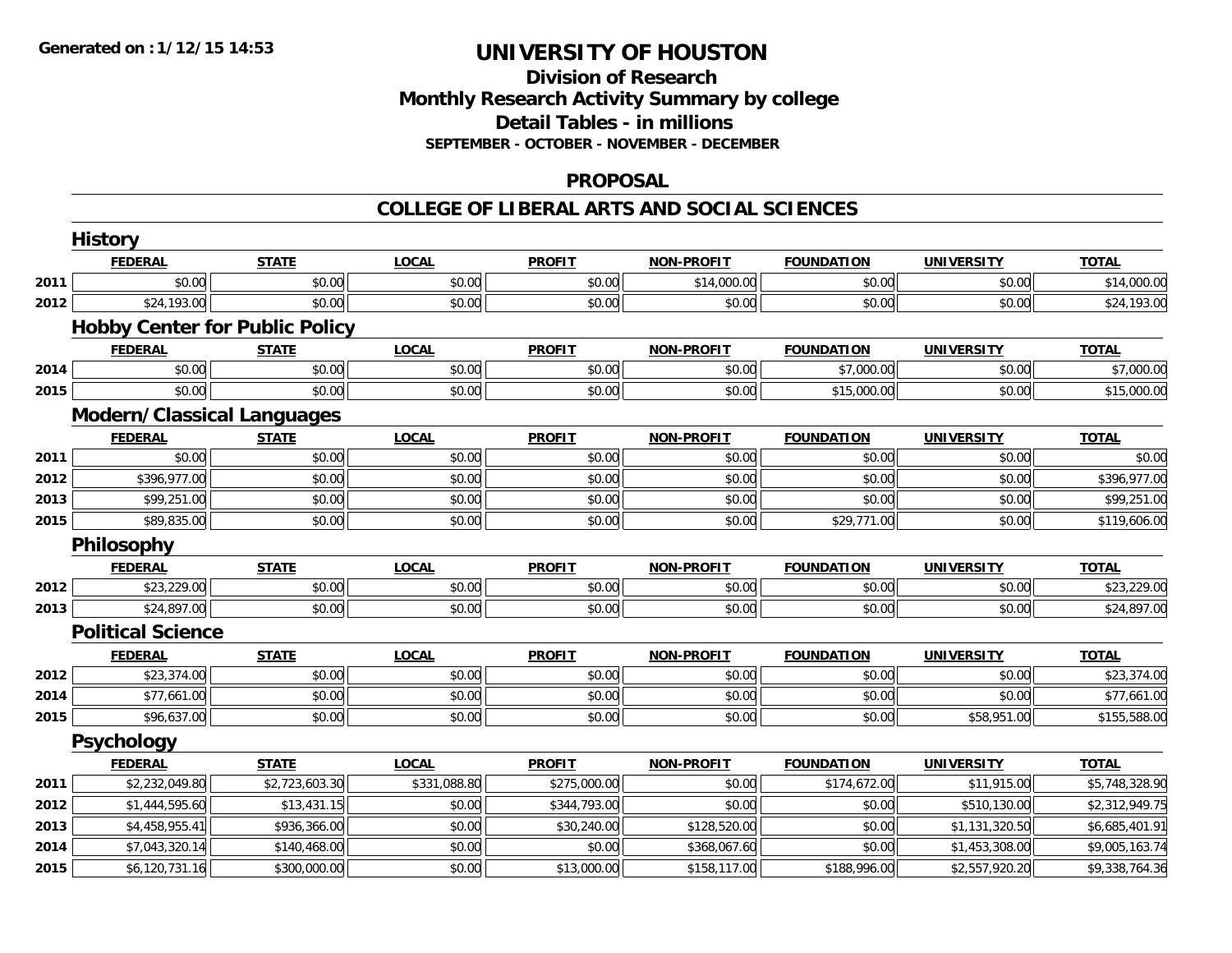## **Division of ResearchMonthly Research Activity Summary by college Detail Tables - in millions SEPTEMBER - OCTOBER - NOVEMBER - DECEMBER**

#### **PROPOSAL**

|       | <b>School of Music</b> |                |              |                |                   |                   |                   |                 |
|-------|------------------------|----------------|--------------|----------------|-------------------|-------------------|-------------------|-----------------|
|       | <b>FEDERAL</b>         | <b>STATE</b>   | <b>LOCAL</b> | <b>PROFIT</b>  | <b>NON-PROFIT</b> | <b>FOUNDATION</b> | <b>UNIVERSITY</b> | <b>TOTAL</b>    |
| 2011  | \$0.00                 | \$1,500.00     | \$0.00       | \$0.00         | \$0.00            | \$0.00            | \$0.00            | \$1,500.00      |
| 2014  | \$0.00                 | \$0.00         | \$0.00       | \$0.00         | \$0.00            | \$3,919.00        | \$0.00            | \$3,919.00      |
|       | Sociology              |                |              |                |                   |                   |                   |                 |
|       | <b>FEDERAL</b>         | <b>STATE</b>   | <b>LOCAL</b> | <b>PROFIT</b>  | <b>NON-PROFIT</b> | <b>FOUNDATION</b> | <b>UNIVERSITY</b> | <b>TOTAL</b>    |
| 2011  | \$796,309.80           | \$0.00         | \$0.00       | \$0.00         | \$0.00            | \$0.00            | \$0.00            | \$796,309.80    |
| 2012  | \$0.00                 | \$0.00         | \$0.00       | \$0.00         | \$0.00            | \$0.00            | \$508,467.30      | \$508,467.30    |
| 2013  | \$160,063.00           | \$0.00         | \$18,000.00  | \$0.00         | \$0.00            | \$0.00            | \$0.00            | \$178,063.00    |
| 2014  | \$0.00                 | \$0.00         | \$0.00       | \$0.00         | \$0.00            | \$0.00            | \$0.00            | \$0.00          |
|       | <b>Theatre</b>         |                |              |                |                   |                   |                   |                 |
|       | <b>FEDERAL</b>         | <b>STATE</b>   | <b>LOCAL</b> | <b>PROFIT</b>  | <b>NON-PROFIT</b> | <b>FOUNDATION</b> | <b>UNIVERSITY</b> | <b>TOTAL</b>    |
| 2013  | \$0.00                 | \$0.00         | \$0.00       | \$0.00         | \$100,027.00      | \$0.00            | \$0.00            | \$100,027.00    |
| 2014  | \$187,811.00           | \$0.00         | \$0.00       | \$0.00         | \$0.00            | \$0.00            | \$0.00            | \$187,811.00    |
| Total | \$53,710,687.83        | \$4,454,849.85 | \$349,088.80 | \$2,004,151.00 | \$1,401,757.80    | \$1,519,326.30    | \$6,806,997.90    | \$70,246,859.48 |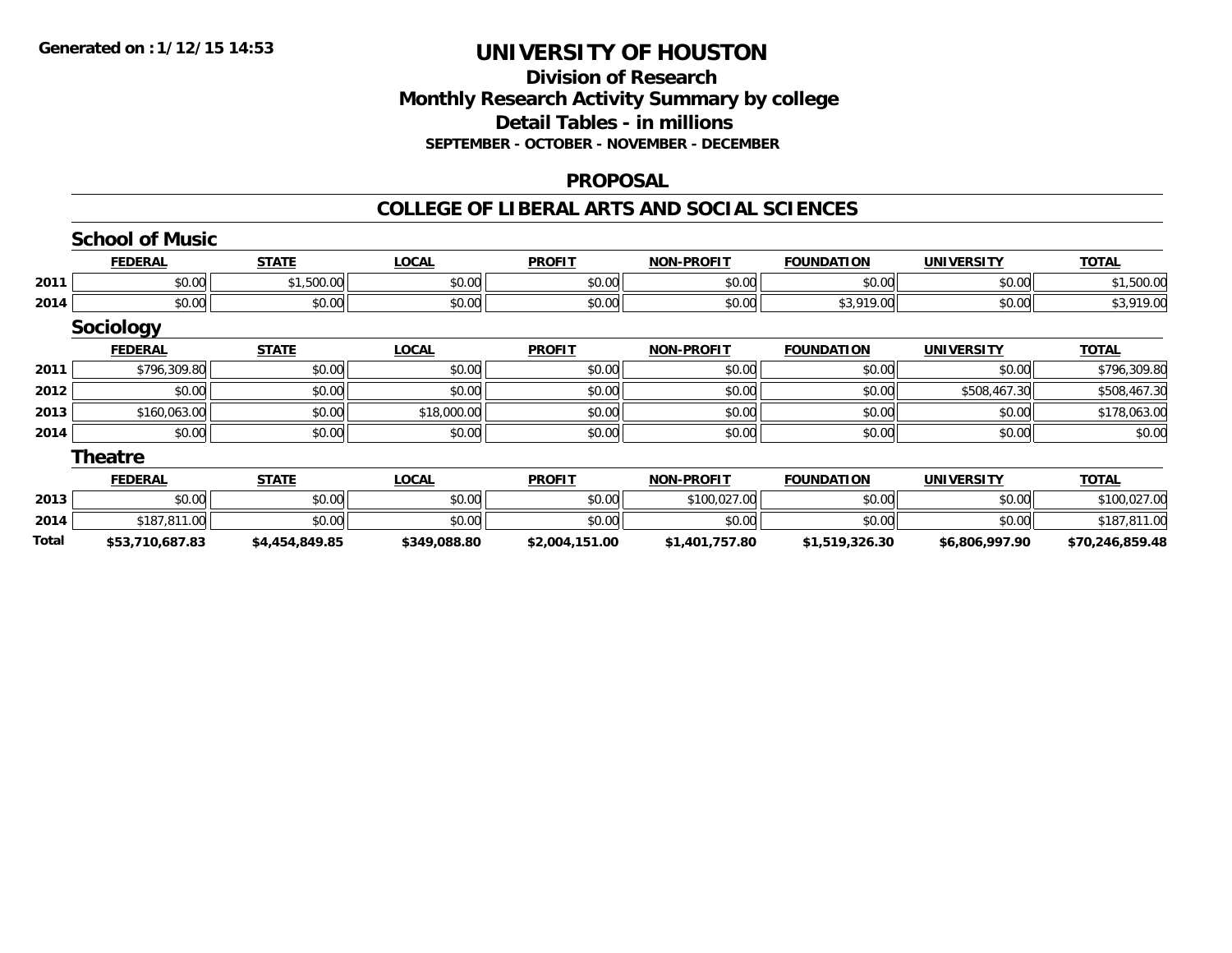## **Division of ResearchMonthly Research Activity Summary by college Detail Tables - in millionsSEPTEMBER - OCTOBER - NOVEMBER - DECEMBER**

#### **PROPOSAL**

## **COLLEGE OF NATURAL SCIENCES AND MATHEMATICS**

## **Biology/Biochemistry**

|      | <u>FEDERAL</u>  | <b>STATE</b>   | <b>LOCAL</b> | <b>PROFIT</b> | <b>NON-PROFIT</b> | <b>FOUNDATION</b> | <b>UNIVERSITY</b> | <b>TOTAL</b>    |
|------|-----------------|----------------|--------------|---------------|-------------------|-------------------|-------------------|-----------------|
| 2011 | \$18,472,997.20 | \$0.00         | \$0.00       | \$92,282.00   | \$792,050.00      | \$100,000.00      | \$164,228.00      | \$19,621,557.20 |
| 2012 | \$12,369,568.12 | \$1,079,930.00 | \$0.00       | \$60,000.00   | \$169,998.80      | \$1,024,822.00    | \$1,001,592.58    | \$15,705,911.50 |
| 2013 | \$9,488,910.50  | \$0.00         | \$0.00       | \$60,000.00   | \$0.00            | \$24,000.00       | \$592,552.00      | \$10,165,462.50 |
| 2014 | \$4,592,665.50  | \$46,082.00    | \$0.00       | \$0.00        | \$811,173.26      | \$126,314.00      | \$0.00            | \$5,576,234.76  |
| 2015 | \$8,120,708.92  | \$667,112.00   | \$0.00       | \$217,647.00  | \$310,462.89      | \$690,000.00      | \$670.114.00      | \$10,676,044.81 |

## **Center for Nuclear Receptors and Cell Signaling**

|      | <b>FEDERAL</b>    | <b>STATE</b>    | <b>LOCAL</b> | <b>PROFIT</b> | <b>NON-PROFIT</b> | <b>FOUNDATION</b> | <b>UNIVERSITY</b> | <b>TOTAL</b>    |
|------|-------------------|-----------------|--------------|---------------|-------------------|-------------------|-------------------|-----------------|
| 2011 | \$427,658.00      | \$7,420,923.00  | \$0.00       | \$240,000.00  | \$200,126.00      | \$450,000.00      | \$312,401.00      | \$9,051,108.00  |
| 2012 | \$2,367,740.00    | \$0.00          | \$0.00       | \$0.00        | \$403,096.00      | \$300,000.00      | \$0.00            | \$3,070,836.00  |
| 2013 | \$8,118,980.00    | \$0.00          | \$0.00       | \$60,000.00   | \$40,000.00       | \$0.00            | \$0.00            | \$8,218,980.00  |
| 2014 | \$5,182,871.00    | \$0.00          | \$0.00       | \$0.00        | \$1,839,612.00    | \$1,000,000.00    | \$0.00            | \$8,022,483.00  |
| 2015 | \$16, 167, 613.50 | \$11,225,763.00 | \$0.00       | \$0.00        | \$1,216,595.00    | \$378,020.00      | \$0.00            | \$28,987,991.50 |

## **Chemistry**

|      | <b>FEDERAL</b>  | <b>STATE</b>   | <u>LOCAL</u> | <b>PROFIT</b> | <b>NON-PROFIT</b> | <b>FOUNDATION</b> | <b>UNIVERSITY</b> | <b>TOTAL</b>    |
|------|-----------------|----------------|--------------|---------------|-------------------|-------------------|-------------------|-----------------|
| 2011 | \$10,121,521.95 | \$162,600.00   | \$0.00       | \$130,000.00  | \$100,000.00      | \$0.00            | \$0.00            | \$10,514,121.95 |
| 2012 | \$9,980,171.04  | \$2,914,220.00 | \$0.00       | \$80,000.00   | \$118,840.00      | \$0.00            | \$214,591.00      | \$13,307,822.04 |
| 2013 | \$10,274,892.64 | \$1,678,546.00 | \$0.00       | \$0.00        | \$0.00            | \$0.00            | \$0.00            | \$11,953,438.64 |
| 2014 | \$6,218,269.00  | \$149,976.00   | \$0.00       | \$0.00        | \$595,000.00      | \$2,550,000.00    | \$158,025.00      | \$9,671,270.00  |
| 2015 | \$5,346,621.80  | \$2,429,502.00 | \$0.00       | \$124,348.00  | \$420,000.00      | \$625,000.00      | \$1,065,491.00    | \$10,010,962.80 |

#### **Computer Science**

|      | <b>FEDERAL</b>  | <b>STATE</b>   | <b>LOCAL</b> | <b>PROFIT</b> | <b>NON-PROFIT</b> | <b>FOUNDATION</b> | UNIVERSITY   | <b>TOTAL</b>    |
|------|-----------------|----------------|--------------|---------------|-------------------|-------------------|--------------|-----------------|
| 2011 | \$10,004,547.64 | \$433,402.00   | \$0.00       | \$777,408.00  | \$168,642.00      | \$239,252.00      | \$0.00       | \$11,623,251.64 |
| 2012 | \$9,206,079.55  | \$0.00         | \$0.00       | \$0.00        | \$0.00            | \$10,000.00       | \$75,000.00  | \$9,291,079.55  |
| 2013 | \$6,993,114.99  | \$0.00         | \$0.00       | \$341,482.83  | \$320,000.00      | \$0.00            | \$0.00       | \$7,654,597.82  |
| 2014 | \$2,512,174.52  | \$360,000.00   | \$0.00       | \$22,411.41   | \$1,385,779.00    | \$0.00            | \$0.00       | \$4,280,364.93  |
| 2015 | \$26,919,801.60 | \$1,566,640.00 | \$0.00       | \$206,775.00  | \$0.00            | \$134,316.00      | \$177,604.60 | \$29,005,137.20 |

## **Dean, Natural Sciences and Mathematics**

|      | <b>FEDERAL</b>                                       | $- - - - -$   | <b>OCAI</b>        | <b>PROFIT</b>      | <b>LPROFIT</b><br>81/18 | FOUNDATION                                         | UNIVERSIT                                     | <b>TOTI</b>                |
|------|------------------------------------------------------|---------------|--------------------|--------------------|-------------------------|----------------------------------------------------|-----------------------------------------------|----------------------------|
| 2011 | 100.00<br>705                                        | 0000<br>DU.UU | $\sim$ 00<br>vu.uu | 0000<br>JU.UU      | 0000<br>vu.vu           | \$0.00                                             | no ool<br>งบ.บบ                               | $\sim$<br>79,070.00        |
| 2012 | <b>CONS</b><br>$\sim$ $\sim$ $\sim$ $\sim$<br>122.31 | 0000<br>JU.UU | $\sim$ 00<br>vv.vv | $\sim$ 00<br>JU.UL | 0000<br>JU.UU           | $\mathsf{A}\cap\mathsf{A}\cap\mathsf{A}$<br>\$0.00 | $\mathfrak{g}$ $\mathfrak{g}$<br><b>DU.UU</b> | OOD EC<br>t 1 OC<br>722.JU |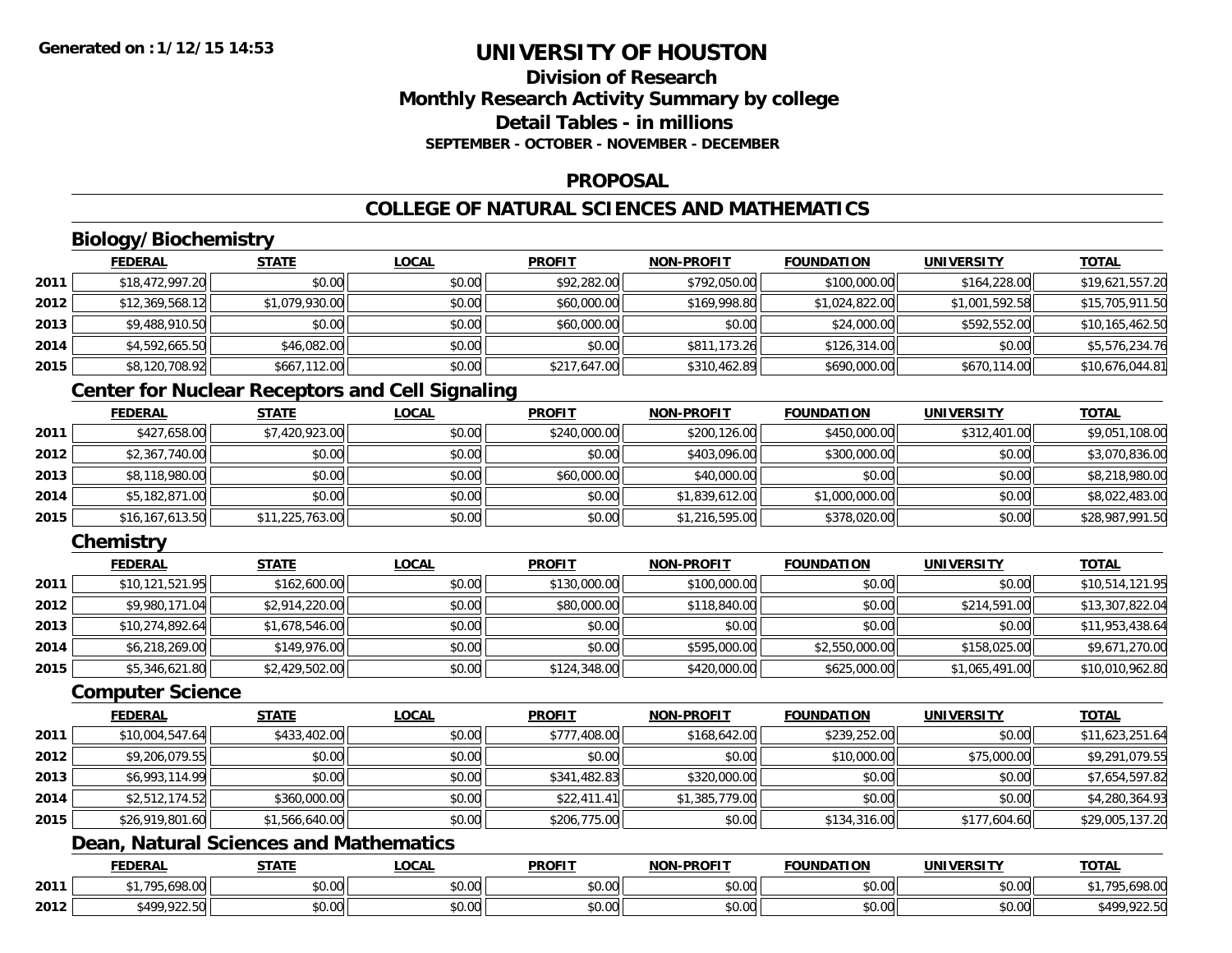**2014**

# **UNIVERSITY OF HOUSTON**

**Division of ResearchMonthly Research Activity Summary by college Detail Tables - in millions**

#### **SEPTEMBER - OCTOBER - NOVEMBER - DECEMBER**

### **PROPOSAL**

## **COLLEGE OF NATURAL SCIENCES AND MATHEMATICS**

|      |                                                      |              | <u>UULLEUE UF INATURAL SUTEINUES AIND MATHEMATIUS</u> |               |                   |                   |                   |                |  |  |  |
|------|------------------------------------------------------|--------------|-------------------------------------------------------|---------------|-------------------|-------------------|-------------------|----------------|--|--|--|
|      | Dean, Natural Sciences and Mathematics               |              |                                                       |               |                   |                   |                   |                |  |  |  |
|      | <b>FEDERAL</b>                                       | <b>STATE</b> | <b>LOCAL</b>                                          | <b>PROFIT</b> | <b>NON-PROFIT</b> | <b>FOUNDATION</b> | <b>UNIVERSITY</b> | <b>TOTAL</b>   |  |  |  |
| 2015 | \$557,273.00                                         | \$0.00       | \$0.00                                                | \$0.00        | \$0.00            | \$0.00            | \$0.00            | \$557,273.00   |  |  |  |
|      | <b>Earth &amp; Atmospheric Sciences</b>              |              |                                                       |               |                   |                   |                   |                |  |  |  |
|      | <b>FEDERAL</b>                                       | <b>STATE</b> | <b>LOCAL</b>                                          | <b>PROFIT</b> | <b>NON-PROFIT</b> | <b>FOUNDATION</b> | <b>UNIVERSITY</b> | <b>TOTAL</b>   |  |  |  |
| 2011 | \$651,869.00                                         | \$990,980.20 | \$0.00                                                | \$87,000.00   | \$2,426,934.80    | \$0.00            | \$512,760.00      | \$4,669,544.00 |  |  |  |
| 2012 | \$1,147,531.00                                       | \$58,305.00  | \$0.00                                                | \$532,079.00  | \$0.00            | \$0.00            | \$0.00            | \$1,737,915.00 |  |  |  |
| 2013 | \$2,043,457.00                                       | \$0.00       | \$0.00                                                | \$151,689.00  | \$0.00            | \$0.00            | \$379,607.68      | \$2,574,753.68 |  |  |  |
| 2014 | \$1,365,440.75                                       | \$606,574.00 | \$0.00                                                | \$30,812.00   | \$330,000.00      | \$0.00            | \$0.00            | \$2,332,826.75 |  |  |  |
| 2015 | \$3,333,477.41                                       | \$206,938.00 | \$0.00                                                | \$340,139.00  | \$476,663.25      | \$0.00            | \$605,169.00      | \$4,962,386.66 |  |  |  |
|      | <b>Institute for Climate and Atmospheric Science</b> |              |                                                       |               |                   |                   |                   |                |  |  |  |
|      | <b>FEDERAL</b>                                       | <b>STATE</b> | <b>LOCAL</b>                                          | <b>PROFIT</b> | NON-PROFIT        | <b>FOUNDATION</b> | <b>UNIVERSITY</b> | <b>TOTAL</b>   |  |  |  |
| 2011 | \$0.00                                               | \$0.00       | \$0.00                                                | \$0.00        | \$0.00            | \$0.00            | \$0.00            | \$0.00         |  |  |  |
| 2012 | \$0.00                                               | \$0.00       | \$0.00                                                | \$0.00        | \$0.00            | \$0.00            | \$0.00            | \$0.00         |  |  |  |
| 2013 | \$0.00                                               | \$0.00       | \$0.00                                                | \$0.00        | \$0.00            | \$0.00            | \$0.00            | \$0.00         |  |  |  |
|      | <b>Institute for Nanoenergy</b>                      |              |                                                       |               |                   |                   |                   |                |  |  |  |
|      | <b>FEDERAL</b>                                       | <b>STATE</b> | <b>LOCAL</b>                                          | <b>PROFIT</b> | NON-PROFIT        | <b>FOUNDATION</b> | <b>UNIVERSITY</b> | <b>TOTAL</b>   |  |  |  |
| 2011 | \$0.00                                               | \$0.00       | \$0.00                                                | \$0.00        | \$0.00            | \$0.00            | \$0.00            | \$0.00         |  |  |  |
| 2012 | \$0.00                                               | \$0.00       | \$0.00                                                | \$0.00        | \$0.00            | \$0.00            | \$0.00            | \$0.00         |  |  |  |
|      | <b>Mathematics</b>                                   |              |                                                       |               |                   |                   |                   |                |  |  |  |
|      | <b>FEDERAL</b>                                       | <b>STATE</b> | <b>LOCAL</b>                                          | <b>PROFIT</b> | <b>NON-PROFIT</b> | <b>FOUNDATION</b> | <b>UNIVERSITY</b> | <b>TOTAL</b>   |  |  |  |
| 2011 | \$5,128,716.00                                       | \$645,077.00 | \$0.00                                                | \$150,000.00  | \$22,622.00       | \$0.00            | \$31,958.00       | \$5,978,373.00 |  |  |  |
| 2012 | \$3,466,437.42                                       | \$0.00       | \$0.00                                                | \$210,000.00  | \$0.00            | \$72,725.00       | \$703,825.00      | \$4,452,987.42 |  |  |  |
| 2013 | \$3,163,301.40                                       | \$0.00       | \$0.00                                                | \$79,348.17   | \$0.00            | \$0.00            | \$0.00            | \$3,242,649.57 |  |  |  |
| 2014 | \$3,213,345.16                                       | \$0.00       | \$0.00                                                | \$90,000.00   | \$375,000.00      | \$157,924.00      | \$0.00            | \$3,836,269.16 |  |  |  |
| 2015 | \$4,772,061.00                                       | \$0.00       | \$0.00                                                | \$188,000.00  | \$47,579.00       | \$114,840.00      | \$0.00            | \$5,122,480.00 |  |  |  |
|      | <b>Physics</b>                                       |              |                                                       |               |                   |                   |                   |                |  |  |  |
|      | <b>FEDERAL</b>                                       | <b>STATE</b> | <b>LOCAL</b>                                          | <b>PROFIT</b> | <b>NON-PROFIT</b> | <b>FOUNDATION</b> | <b>UNIVERSITY</b> | <b>TOTAL</b>   |  |  |  |
| 2011 | \$7,206,450.08                                       | \$0.00       | \$0.00                                                | \$869,384.00  | \$0.00            | \$0.00            | \$0.00            | \$8,075,834.08 |  |  |  |
| 2012 | \$8,332,838.07                                       | \$97,607.00  | \$0.00                                                | \$235,630.00  | \$258,667.00      | \$0.00            | \$700,000.00      | \$9,624,742.07 |  |  |  |
| 2013 | \$8,773,500.49                                       | \$97,607.00  | \$0.00                                                | \$50,000.00   | \$1,072,059.60    | \$0.00            | \$0.00            | \$9,993,167.09 |  |  |  |

4 \$10,819,704.10| \$299,952.00| \$0.00| \$0.00| \$50,000.00| \$784,000.00| \$0.00| \$00.00| \$808,044.00| \$12,761,700.10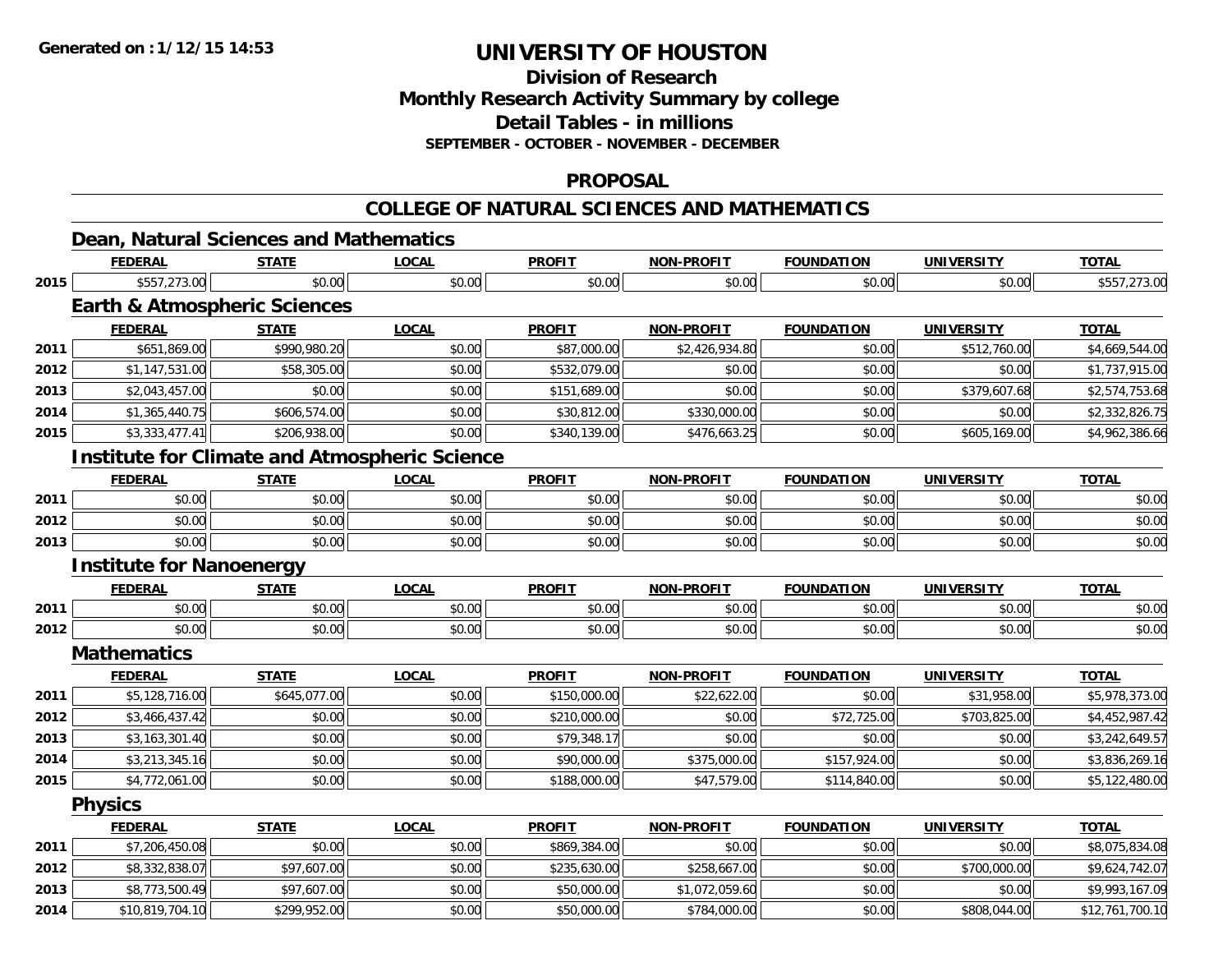### **Division of Research Monthly Research Activity Summary by college Detail Tables - in millions SEPTEMBER - OCTOBER - NOVEMBER - DECEMBER**

#### **PROPOSAL**

#### **COLLEGE OF NATURAL SCIENCES AND MATHEMATICS**

|              | <b>Physics</b>   |                 |              |                |                   |                   |                |                  |  |  |  |  |
|--------------|------------------|-----------------|--------------|----------------|-------------------|-------------------|----------------|------------------|--|--|--|--|
|              | <u>FEDERAL</u>   | <b>STATE</b>    | <b>LOCAL</b> | <b>PROFIT</b>  | <b>NON-PROFIT</b> | <b>FOUNDATION</b> | UNIVERSITY     | <b>TOTAL</b>     |  |  |  |  |
| 2015         | \$9,148,171,75   | \$179,998.80    | \$0.00       | \$12,800.00    | 162.00<br>\$857   | \$198,000.00      | \$128,036.00   | \$10,524,168.55  |  |  |  |  |
| <b>Total</b> | \$258,306,101.60 | \$33,317,735.00 | \$0.00       | \$5,489,235.41 | \$15,542,062.60   | \$8,195,213.00    | \$8,300,998.86 | \$329,151,346.47 |  |  |  |  |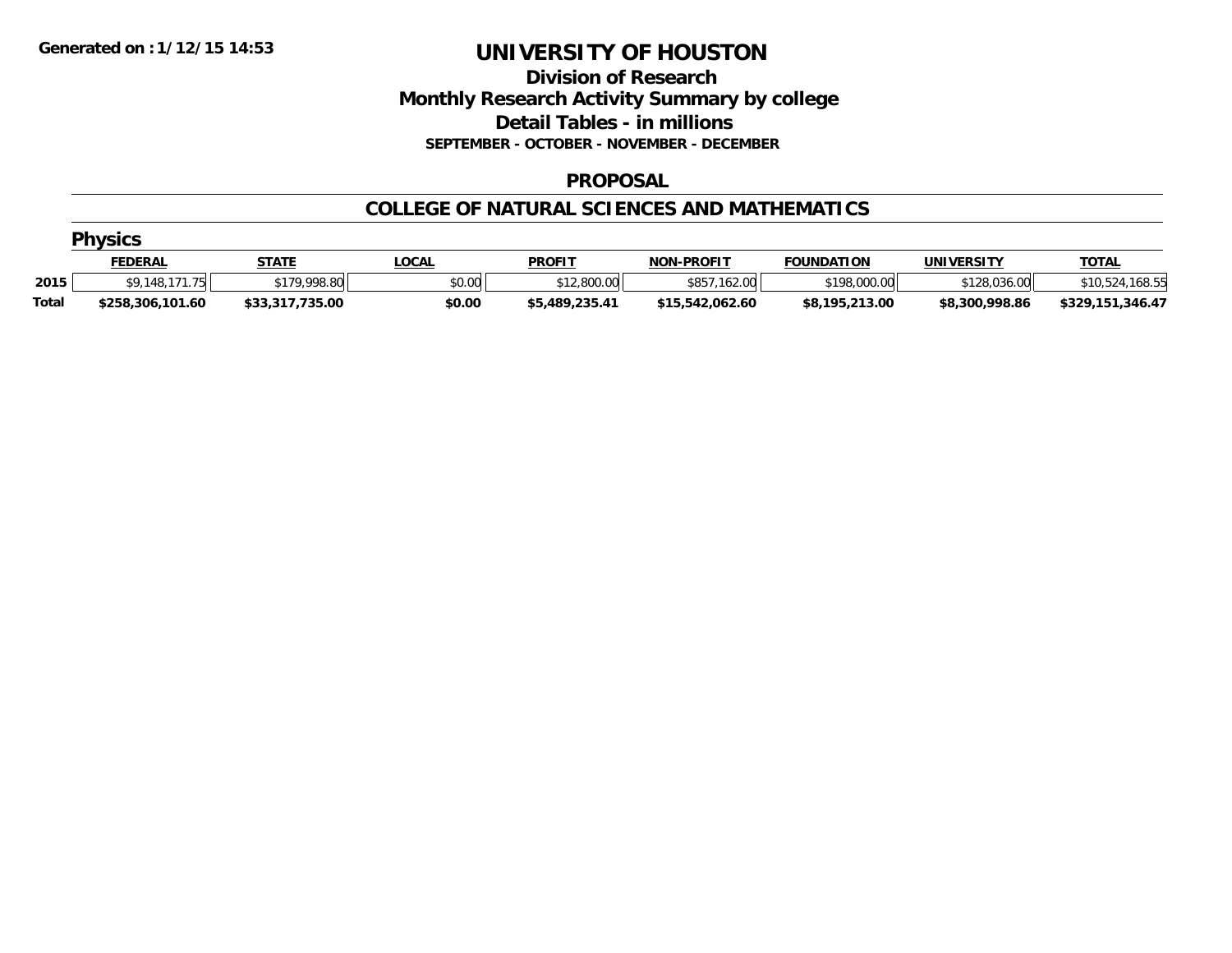### **Division of Research Monthly Research Activity Summary by college Detail Tables - in millions SEPTEMBER - OCTOBER - NOVEMBER - DECEMBER**

#### **PROPOSAL**

#### **COLLEGE OF OPTOMETRY**

## **Optometry Vision Sciences**

|       | <b>FEDERAL</b>  | <b>STATE</b> | <b>LOCAL</b> | <b>PROFIT</b>  | <b>NON-PROFIT</b> | <b>FOUNDATION</b> | <b>UNIVERSITY</b> | <b>TOTAL</b>    |
|-------|-----------------|--------------|--------------|----------------|-------------------|-------------------|-------------------|-----------------|
| 2011  | \$9,558,059.25  | \$29,460.00  | \$0.00       | \$88,569.00    | \$308,567.00      | \$180,000.00      | \$0.00            | \$10,164,655.25 |
| 2012  | \$7,596,261.00  | \$74,750.00  | \$0.00       | \$91,600.00    | \$0.00            | \$0.00            | \$0.00            | \$7,762,611.00  |
| 2013  | \$7,625,790.00  | \$0.00       | \$0.00       | \$787,488.00   | \$0.00            | \$0.00            | \$321,274.00      | \$8,734,552.00  |
| 2014  | \$3,606,605.55  | \$0.00       | \$0.00       | \$577,107.00   | \$0.00            | \$0.00            | \$0.00            | \$4,183,712.55  |
| 2015  | \$1,881,250.00  | \$0.00       | \$0.00       | \$220,829.00   | \$0.00            | \$75,000.00       | \$1,107,305.00    | \$3,284,384.00  |
| Total | \$30,267,965.80 | \$104,210.00 | \$0.00       | \$1,765,593.00 | \$308,567.00      | \$255,000.00      | \$1,428,579.00    | \$34.129.914.80 |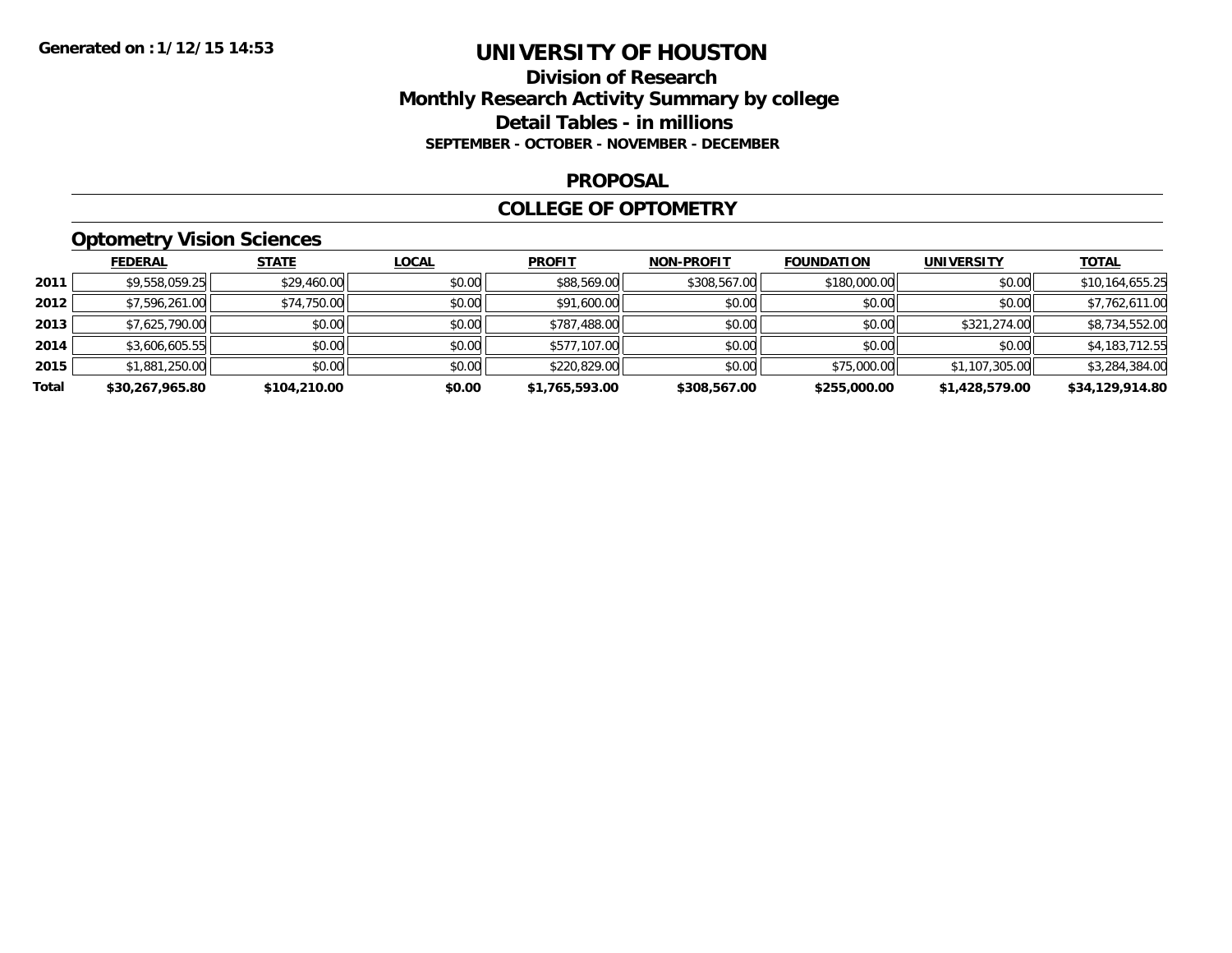#### **Division of Research Monthly Research Activity Summary by college Detail Tables - in millions SEPTEMBER - OCTOBER - NOVEMBER - DECEMBER**

#### **PROPOSAL**

### **COLLEGE OF PHARMACY**

|              | <b>Center for Experimental Therapeutics and Pharmacoi</b> |                |              |                |                   |                   |                   |                 |
|--------------|-----------------------------------------------------------|----------------|--------------|----------------|-------------------|-------------------|-------------------|-----------------|
|              | <b>FEDERAL</b>                                            | <b>STATE</b>   | <b>LOCAL</b> | <b>PROFIT</b>  | <b>NON-PROFIT</b> | <b>FOUNDATION</b> | <b>UNIVERSITY</b> | <b>TOTAL</b>    |
| 2014         | \$0.00                                                    | \$0.00         | \$0.00       | \$0.00         | \$0.00            | \$0.00            | \$0.00            | \$0.00          |
|              | <b>Clinical Pharmacy &amp; Administration</b>             |                |              |                |                   |                   |                   |                 |
|              | <b>FEDERAL</b>                                            | <b>STATE</b>   | <b>LOCAL</b> | <b>PROFIT</b>  | <b>NON-PROFIT</b> | <b>FOUNDATION</b> | <b>UNIVERSITY</b> | <b>TOTAL</b>    |
| 2011         | \$94,999.05                                               | \$0.00         | \$0.00       | \$190,756.80   | \$0.00            | \$25,000.00       | \$20,062.00       | \$330,817.85    |
| 2012         | \$1,180,444.60                                            | \$35,547.00    | \$0.00       | \$272,734.00   | \$1,000.00        | \$142,630.00      | \$380,235.72      | \$2,012,591.32  |
| 2013         | \$346,286.40                                              | \$0.00         | \$144,311.00 | \$339,271.00   | \$70,000.00       | \$0.00            | \$0.00            | \$899,868.40    |
| 2014         | \$19,999.85                                               | \$0.00         | \$0.00       | \$272,963.25   | \$0.00            | \$0.00            | \$0.00            | \$292,963.10    |
| 2015         | \$0.00                                                    | \$3,311,448.80 | \$0.00       | \$205,095.00   | \$263,375.00      | \$0.00            | \$68,780.00       | \$3,848,698.80  |
|              | Dean, Pharmacy                                            |                |              |                |                   |                   |                   |                 |
|              | <b>FEDERAL</b>                                            | <b>STATE</b>   | <b>LOCAL</b> | <b>PROFIT</b>  | <b>NON-PROFIT</b> | <b>FOUNDATION</b> | <b>UNIVERSITY</b> | <b>TOTAL</b>    |
| 2011         | \$0.00                                                    | \$0.00         | \$0.00       | \$0.00         | \$0.00            | \$0.00            | \$0.00            | \$0.00          |
| 2012         | \$0.00                                                    | \$0.00         | \$0.00       | \$0.00         | \$0.00            | \$0.00            | \$0.00            | \$0.00          |
| 2013         | \$0.00                                                    | \$0.00         | \$0.00       | \$0.00         | \$0.00            | \$0.00            | \$0.00            | \$0.00          |
|              | <b>Pharm Health Outcomes &amp; Policy</b>                 |                |              |                |                   |                   |                   |                 |
|              | <b>FEDERAL</b>                                            | <b>STATE</b>   | <b>LOCAL</b> | <b>PROFIT</b>  | <b>NON-PROFIT</b> | <b>FOUNDATION</b> | <b>UNIVERSITY</b> | <b>TOTAL</b>    |
| 2011         | \$2,552,617.95                                            | \$0.00         | \$0.00       | \$0.00         | \$0.00            | \$0.00            | \$0.00            | \$2,552,617.95  |
| 2012         | \$1,017,212.50                                            | \$0.00         | \$0.00       | \$0.00         | \$10,000.00       | \$0.00            | \$0.00            | \$1,027,212.50  |
| 2013         | \$4,544,036.00                                            | \$0.00         | \$0.00       | \$0.00         | \$0.00            | \$0.00            | \$0.00            | \$4,544,036.00  |
| 2014         | \$479,997.15                                              | \$0.00         | \$0.00       | \$0.00         | \$20,000.00       | \$0.00            | \$0.00            | \$499,997.15    |
| 2015         | \$0.00                                                    | \$131,732.20   | \$0.00       | \$79,364.00    | \$20,000.00       | \$47,398.00       | \$0.00            | \$278,494.20    |
|              | <b>Pharmacological and Pharmaceutical Sciences</b>        |                |              |                |                   |                   |                   |                 |
|              | <b>FEDERAL</b>                                            | <b>STATE</b>   | <b>LOCAL</b> | <b>PROFIT</b>  | NON-PROFIT        | <b>FOUNDATION</b> | <b>UNIVERSITY</b> | <b>TOTAL</b>    |
| 2011         | \$8,842,185.00                                            | \$0.00         | \$0.00       | \$25,760.00    | \$37,513.00       | \$860,210.00      | \$0.00            | \$9,765,668.00  |
| 2012         | \$14,478,171.90                                           | \$172,389.00   | \$0.00       | \$282,500.00   | \$139,999.20      | \$74,822.00       | \$240,000.00      | \$15,387,882.10 |
| 2013         | \$9,265,678.94                                            | \$295,560.00   | \$0.00       | \$193,906.00   | \$311,995.00      | \$125,000.00      | \$1,916,860.00    | \$12,108,999.94 |
| 2014         | \$5,321,251.50                                            | \$0.00         | \$0.00       | \$441,532.75   | \$0.00            | \$173,919.90      | \$1,259,610.00    | \$7,196,314.15  |
| 2015         | \$11,037,077.92                                           | \$899,736.27   | \$0.00       | \$8,700.00     | \$243,746.00      | \$249,851.00      | \$1,928,495.00    | \$14,367,606.19 |
| <b>Total</b> | \$59,179,958.76                                           | \$4,846,413.27 | \$144,311.00 | \$2,312,582.80 | \$1,117,628.20    | \$1,698,830.90    | \$5,814,042.72    | \$75,113,767.65 |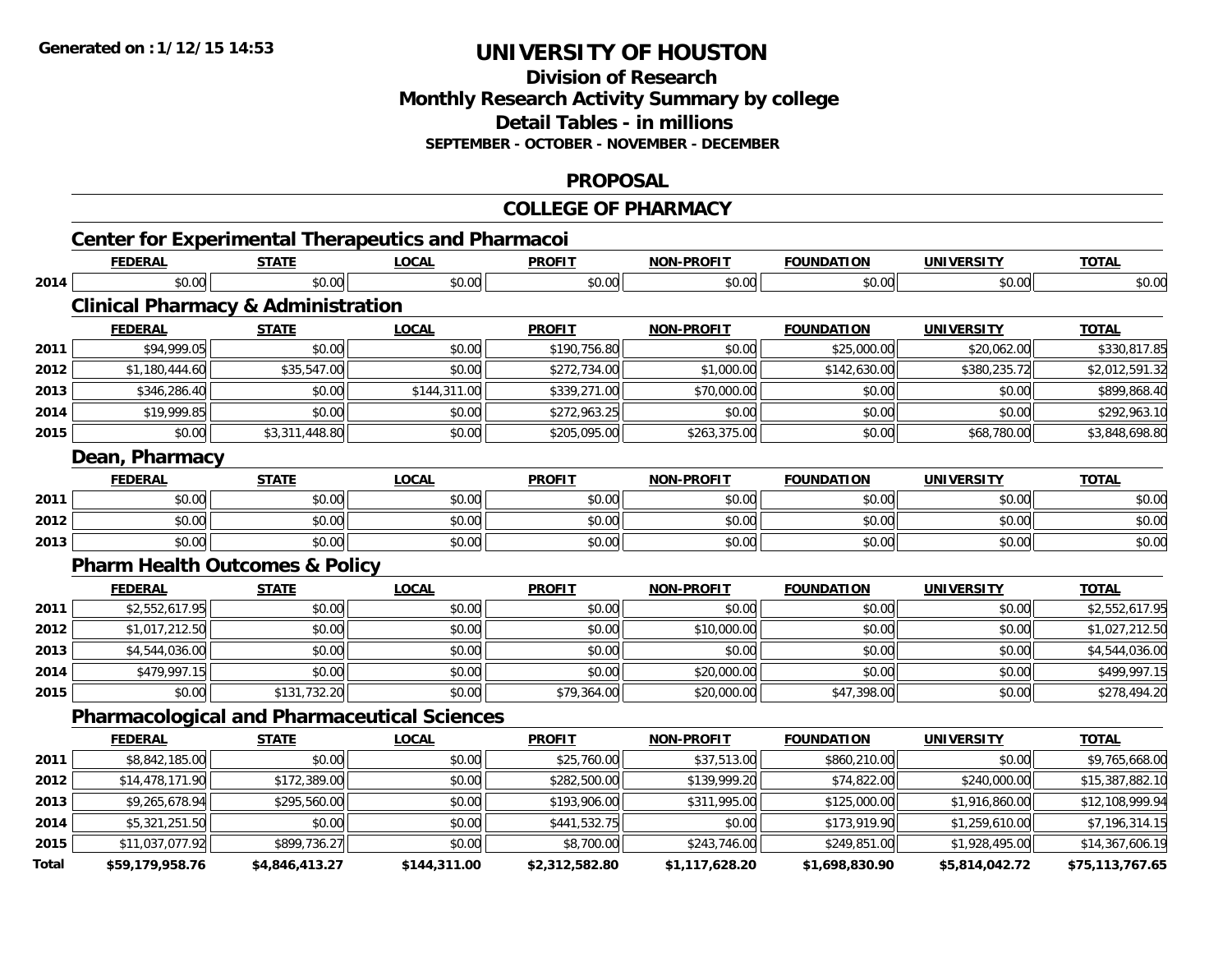## **Division of ResearchMonthly Research Activity Summary by college Detail Tables - in millions SEPTEMBER - OCTOBER - NOVEMBER - DECEMBER**

#### **PROPOSAL**

#### **COLLEGE OF TECHNOLOGY**

|      |                                | <b>Center for Technology Literacy</b>         |              |               |                   |                   |                   |                |
|------|--------------------------------|-----------------------------------------------|--------------|---------------|-------------------|-------------------|-------------------|----------------|
|      | <b>FEDERAL</b>                 | <b>STATE</b>                                  | <b>LOCAL</b> | <b>PROFIT</b> | <b>NON-PROFIT</b> | <b>FOUNDATION</b> | <b>UNIVERSITY</b> | <b>TOTAL</b>   |
| 2011 | \$59,903.20                    | \$0.00                                        | \$0.00       | \$0.00        | \$0.00            | \$0.00            | \$0.00            | \$59,903.20    |
| 2013 | \$0.00                         | \$994,528.00                                  | \$0.00       | \$0.00        | \$0.00            | \$0.00            | \$0.00            | \$994,528.00   |
| 2014 | \$0.00                         | \$931,847.00                                  | \$0.00       | \$0.00        | \$0.00            | \$0.00            | \$0.00            | \$931,847.00   |
| 2015 | \$30,000.00                    | \$861,965.00                                  | \$0.00       | \$0.00        | \$0.00            | \$0.00            | \$0.00            | \$891,965.00   |
|      | <b>Construction Management</b> |                                               |              |               |                   |                   |                   |                |
|      | <b>FEDERAL</b>                 | <b>STATE</b>                                  | <b>LOCAL</b> | <b>PROFIT</b> | <b>NON-PROFIT</b> | <b>FOUNDATION</b> | <b>UNIVERSITY</b> | <b>TOTAL</b>   |
| 2012 | \$0.00                         | \$67,821.00                                   | \$0.00       | \$0.00        | \$0.00            | \$0.00            | \$0.00            | \$67,821.00    |
| 2013 | \$0.00                         | \$0.00                                        | \$0.00       | \$0.00        | \$0.00            | \$0.00            | \$50,633.00       | \$50,633.00    |
| 2015 | \$0.00                         | \$178,349.00                                  | \$0.00       | \$0.00        | \$0.00            | \$78,087.50       | \$0.00            | \$256,436.50   |
|      | Dean, Technology               |                                               |              |               |                   |                   |                   |                |
|      | <b>FEDERAL</b>                 | <b>STATE</b>                                  | <b>LOCAL</b> | <b>PROFIT</b> | <b>NON-PROFIT</b> | <b>FOUNDATION</b> | <b>UNIVERSITY</b> | <b>TOTAL</b>   |
| 2011 | \$501,908.50                   | \$1,153,800.00                                | \$0.00       | \$0.00        | \$0.00            | \$0.00            | \$31,415.00       | \$1,687,123.50 |
| 2012 | \$499,922.50                   | \$342,089.00                                  | \$0.00       | \$0.00        | \$100,000.00      | \$0.00            | \$0.00            | \$942,011.50   |
| 2014 | \$825,312.70                   | \$0.00                                        | \$0.00       | \$0.00        | \$0.00            | \$0.00            | \$0.00            | \$825,312.70   |
| 2015 | \$272,587.50                   | \$0.00                                        | \$0.00       | \$0.00        | \$0.00            | \$0.00            | \$0.00            | \$272,587.50   |
|      | <b>Engineering Technology</b>  |                                               |              |               |                   |                   |                   |                |
|      | <b>FEDERAL</b>                 | <b>STATE</b>                                  | <b>LOCAL</b> | <b>PROFIT</b> | <b>NON-PROFIT</b> | <b>FOUNDATION</b> | <b>UNIVERSITY</b> | <b>TOTAL</b>   |
| 2011 | \$2,427,275.60                 | \$1,443,594.00                                | \$0.00       | \$0.00        | \$99,948.00       | \$0.00            | \$0.00            | \$3,970,817.60 |
| 2012 | \$1,475,867.50                 | \$0.00                                        | \$0.00       | \$100,000.00  | \$0.00            | \$0.00            | \$101,655.00      | \$1,677,522.50 |
| 2013 | \$3,048,767.30                 | \$0.00                                        | \$0.00       | \$50,000.00   | \$182,815.00      | \$0.00            | \$2,053,832.00    | \$5,335,414.30 |
| 2014 | \$3,481,406.00                 | \$98,923.00                                   | \$0.00       | \$57,800.00   | \$0.00            | \$0.00            | \$10,301.00       | \$3,648,430.00 |
| 2015 | \$2,525,176.95                 | \$1,050,195.00                                | \$0.00       | \$65,000.00   | \$60,913.00       | \$0.00            | \$261,626.40      | \$3,962,911.35 |
|      |                                | <b>Human Development and Consumer Science</b> |              |               |                   |                   |                   |                |
|      | <b>FEDERAL</b>                 | <b>STATE</b>                                  | <b>LOCAL</b> | <b>PROFIT</b> | <b>NON-PROFIT</b> | <b>FOUNDATION</b> | <b>UNIVERSITY</b> | <b>TOTAL</b>   |
| 2012 | \$882,933.40                   | \$0.00                                        | \$0.00       | \$0.00        | \$0.00            | \$0.00            | \$0.00            | \$882,933.40   |
| 2015 | \$24,279.48                    | \$0.00                                        | \$0.00       | \$0.00        | \$0.00            | \$0.00            | \$0.00            | \$24,279.48    |
|      |                                | <b>Information &amp; Logistics Technology</b> |              |               |                   |                   |                   |                |
|      | <b>FEDERAL</b>                 | <b>STATE</b>                                  | <b>LOCAL</b> | <b>PROFIT</b> | <b>NON-PROFIT</b> | <b>FOUNDATION</b> | <b>UNIVERSITY</b> | <b>TOTAL</b>   |
| 2011 | \$219,806.40                   | \$0.00                                        | \$0.00       | \$0.00        | \$0.00            | \$0.00            | \$0.00            | \$219,806.40   |
| 2012 | \$0.00                         | \$0.00                                        | \$0.00       | \$0.00        | \$0.00            | \$0.00            | \$5,000.00        | \$5,000.00     |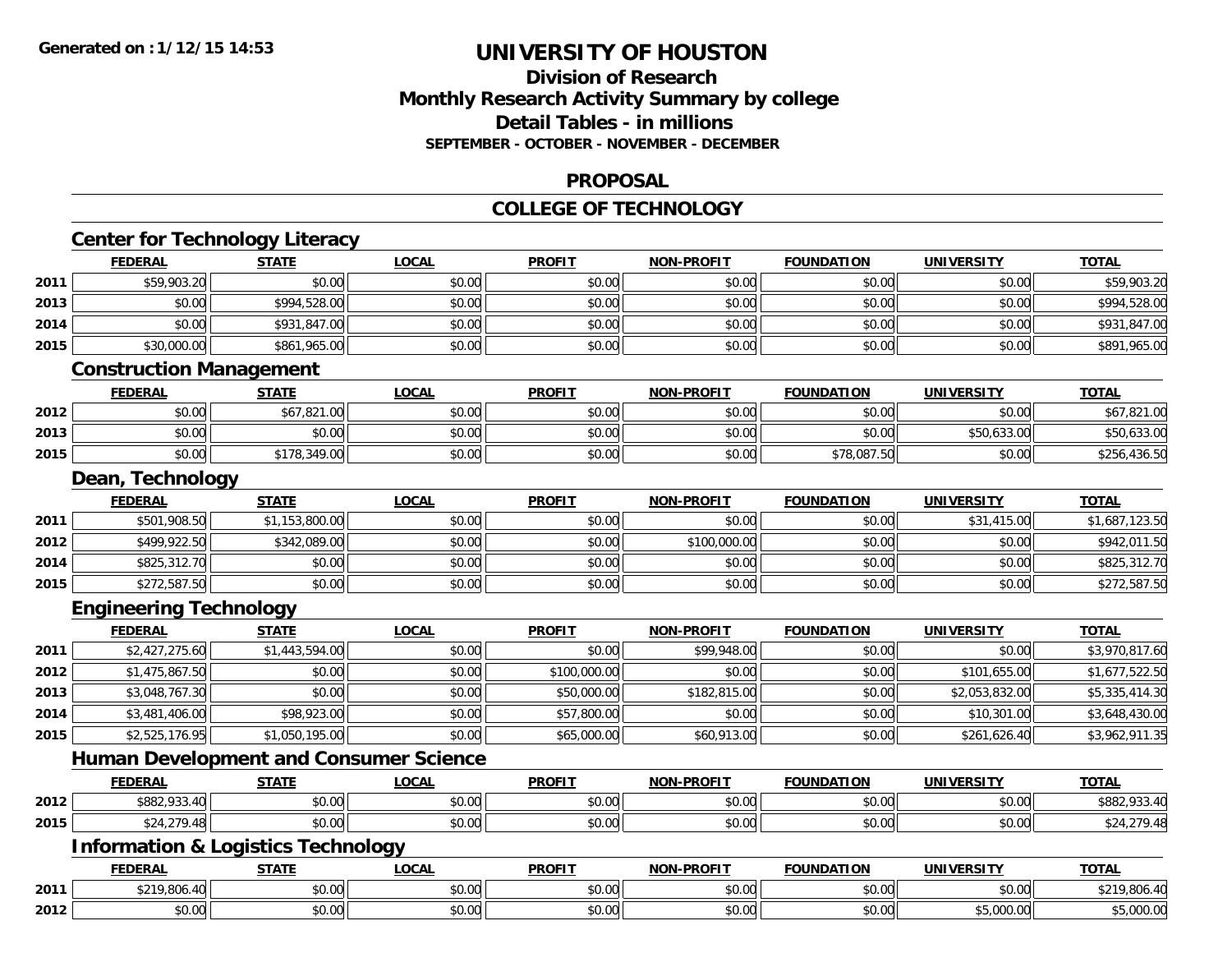## **Division of ResearchMonthly Research Activity Summary by college Detail Tables - in millions SEPTEMBER - OCTOBER - NOVEMBER - DECEMBER**

### **PROPOSAL**

### **COLLEGE OF TECHNOLOGY**

### **Information & Logistics Technology**

|      | <b>FEDERAL</b> | $\gamma$ tatr     | <b>OCAL</b> | <b>PROFIT</b>          | <b>-PROFIT</b><br>חחו     | DATION<br><b>FAURU</b> | UNIVERSITY | <u>TOTAL</u>         |
|------|----------------|-------------------|-------------|------------------------|---------------------------|------------------------|------------|----------------------|
| 2013 | ሶስ ሰሰ<br>טט.טע | 0000<br>vv.vv     | \$0.00      | 0000<br>JU.U           | ATA AAA<br>uuu.uu<br>, טע | 0000                   | \$0.00     | 0.0000<br>.,,,,,,,,, |
| 2015 | よつにに<br>---    | $\cdots$<br>vu.vu | \$0.00      | 0 <sub>n</sub><br>JU.U | $\sim$ 00<br>vv.vv        | $\sim$ 00              | \$0.00     | 1.2.11               |

## **Texas Manufacturing Assistance Center**

|              | <b>FEDERAL</b>  | <u>STATE</u>   | <b>LOCAL</b> | <b>PROFIT</b> | <b>NON-PROFIT</b> | <b>FOUNDATION</b> | <b>UNIVERSITY</b> | <b>TOTAL</b>    |
|--------------|-----------------|----------------|--------------|---------------|-------------------|-------------------|-------------------|-----------------|
| 2011         | \$0.00          | \$0.00         | \$0.00       | \$0.00        | \$0.00            | \$0.00            | \$0.00            | \$0.00          |
| 2012         | \$0.00          | \$0.00         | \$0.00       | \$0.00        | \$0.00            | \$0.00            | \$0.00            | \$0.00          |
| 2013         | \$0.00          | \$0.00         | \$0.00       | \$0.00        | \$0.00            | \$0.00            | \$0.00            | \$0.00          |
| 2014         | \$0.00          | \$0.00         | \$0.00       | \$0.00        | \$0.00            | \$0.00            | \$0.00            | \$0.00          |
| <b>Total</b> | \$16,630,404.53 | \$7,123,111.00 | \$0.00       | \$272,800.00  | \$493,676.00      | \$78,087.50       | \$2,514,462.40    | \$27,112,541.43 |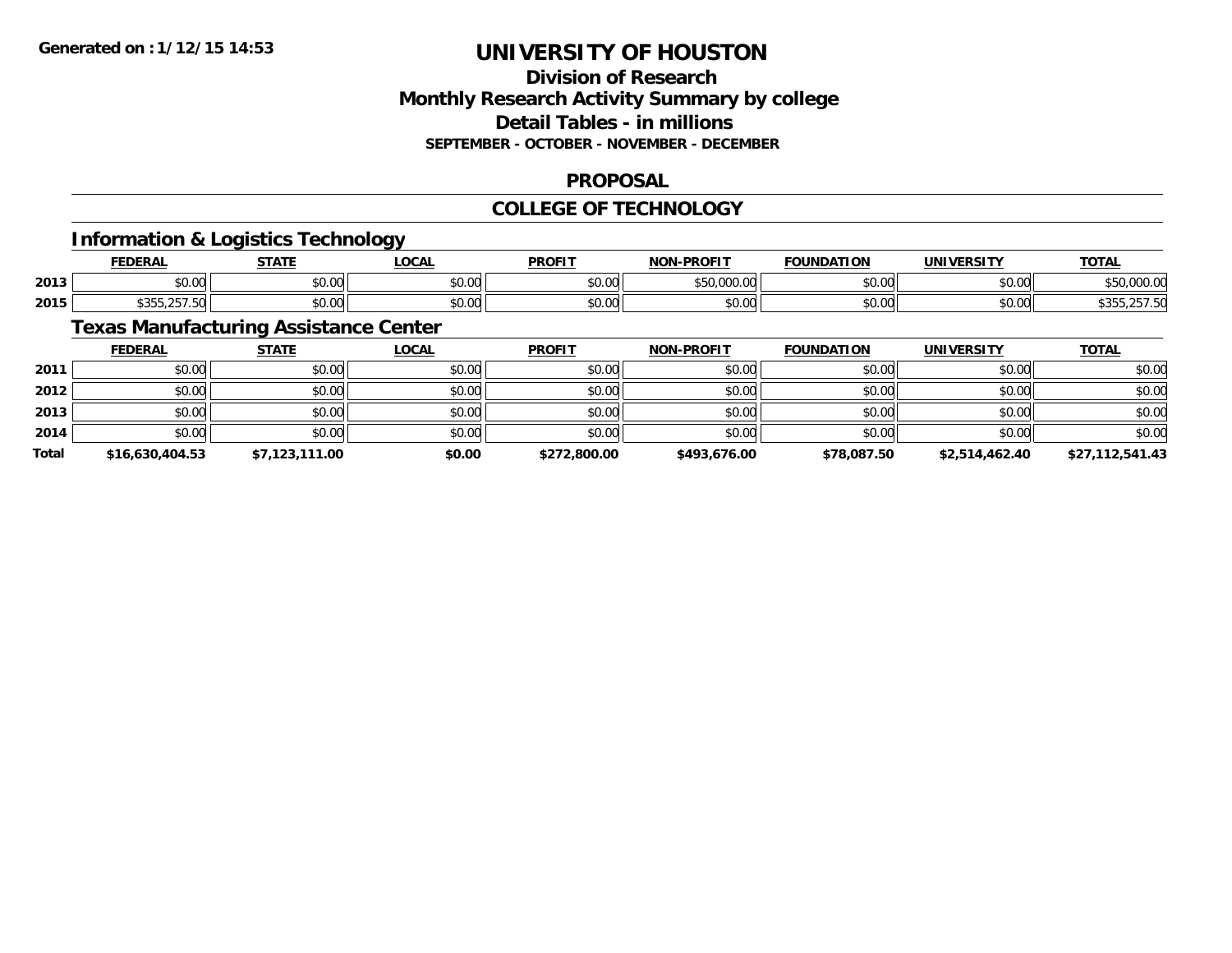### **Division of ResearchMonthly Research Activity Summary by college Detail Tables - in millionsSEPTEMBER - OCTOBER - NOVEMBER - DECEMBER**

### **PROPOSAL**

## **CULLEN COLLEGE OF ENGINEERING**

## **Biomedical Engineering**

|      | <b>FEDERAL</b>  | <b>STATE</b> | <b>LOCAL</b> | <b>PROFIT</b> | <b>NON-PROFIT</b> | <b>FOUNDATION</b> | <b>UNIVERSITY</b> | <b>TOTAL</b>    |
|------|-----------------|--------------|--------------|---------------|-------------------|-------------------|-------------------|-----------------|
| 2011 | \$2,755,645.95  | \$0.00       | \$0.00       | \$0.00        | \$0.00            | \$0.00            | \$686,250.00      | \$3,441,895.95  |
| 2012 | \$212,712.60    | \$672,750.00 | \$0.00       | \$0.00        | \$0.00            | \$0.00            | \$840,625.00      | \$1,726,087.60  |
| 2013 | \$2,768,499.39  | \$202,500.00 | \$0.00       | \$66,477.00   | \$0.00            | \$0.00            | \$562,500.00      | \$3,599,976.39  |
| 2014 | \$12,825,758.50 | \$20,000.00  | \$0.00       | \$52,202.00   | \$250,000.00      | \$0.00            | \$271,740.00      | \$13,419,700.50 |
| 2015 | \$20,510,845.50 | \$0.00       | \$0.00       | \$111,131.00  | \$1,079,390.00    | \$799,886.00      | \$250,000.00      | \$22,751,252.50 |

## **Chemical Engineering**

|      | <b>FEDERAL</b> | <u>STATE</u>   | <b>LOCAL</b> | <b>PROFIT</b>  | <b>NON-PROFIT</b> | <b>FOUNDATION</b> | <b>UNIVERSITY</b> | <b>TOTAL</b>    |
|------|----------------|----------------|--------------|----------------|-------------------|-------------------|-------------------|-----------------|
| 2011 | \$8,965,916.50 | \$222,012.00   | \$0.00       | \$3,139,275.78 | \$2,383,651.00    | \$0.00            | \$411,805.00      | \$15,122,660.28 |
| 2012 | \$3,647,156.94 | \$1,649,348.10 | \$0.00       | \$742,823.00   | \$507,000.00      | \$0.00            | \$170,000.00      | \$6,716,328.04  |
| 2013 | \$7,924,779.47 | \$26,500.00    | \$0.00       | \$1,762,500.00 | \$225,000.00      | \$274,973.00      | \$39,909.00       | \$10,253,661.47 |
| 2014 | \$4,699,774.75 | \$202,068.00   | \$0.00       | \$2,233,785.00 | \$0.00            | \$1,500,000.00    | \$37,289.00       | \$8,672,916.75  |
| 2015 | \$7,612,075.20 | \$60,000.00    | \$0.00       | \$1,307,904.00 | \$160,000.00      | \$1,025,000.00    | \$206,086.00      | \$10,371,065.20 |

## **Civil Engineering**

|      | <b>FEDERAL</b>  | <b>STATE</b>   | <b>LOCAL</b> | <b>PROFIT</b> | <b>NON-PROFIT</b> | <b>FOUNDATION</b> | <b>UNIVERSITY</b> | <b>TOTAL</b>    |
|------|-----------------|----------------|--------------|---------------|-------------------|-------------------|-------------------|-----------------|
| 2011 | \$11,484,313.20 | \$1,121,409.20 | \$100,000.00 | \$38,500.00   | \$660,000.00      | \$49,500.00       | \$240,299.00      | \$13,694,021.40 |
| 2012 | \$2,045,151.60  | \$507,549.00   | \$0.00       | \$52,678.10   | \$13,308.00       | \$0.00            | \$688,763.00      | \$3,307,449.70  |
| 2013 | \$3,223,734.07  | \$476,192.00   | \$0.00       | \$163,590.00  | \$668,808.40      | \$692,206.00      | \$1,095,657.00    | \$6,320,187.47  |
| 2014 | \$3,014,095.45  | \$48,896.00    | \$0.00       | \$358,883.00  | \$110,000.00      | \$0.00            | \$110,008.00      | \$3,641,882.45  |
| 2015 | \$17,536,959.89 | \$220,695.00   | \$0.00       | \$29,092.50   | \$110,000.00      | \$549,262.50      | \$685,220.00      | \$19,131,229.89 |

#### **Dean, Engineering**

|      | <b>FEDERAL</b> | STATE  | LOCAL  | <b>PROFIT</b> | <b>NON-PROFIT</b> | <b>FOUNDATION</b> | <b>UNIVERSITY</b> | <u>TOTAL</u> |
|------|----------------|--------|--------|---------------|-------------------|-------------------|-------------------|--------------|
| 2012 | \$882,933.40   | \$0.00 | \$0.00 | \$0.00        | \$0.00            | \$0.00            | \$0.00            | \$882,933.40 |
| 2013 | \$0.00         | \$0.00 | \$0.00 | \$0.00        | \$0.00            | \$0.00            | \$0.00            | \$0.00       |
| 2015 | \$150,000.00   | \$0.00 | \$0.00 | \$0.00        | \$0.00            | \$0.00            | \$0.00            | \$150,000.00 |

## **Electrical & Computer Engineering**

|      | <b>FEDERAL</b>  | <u>STATE</u> | <u>LOCAL</u> | <b>PROFIT</b>  | <b>NON-PROFIT</b> | <b>FOUNDATION</b> | UNIVERSITY     | <b>TOTAL</b>    |
|------|-----------------|--------------|--------------|----------------|-------------------|-------------------|----------------|-----------------|
| 2011 | \$12,255,900.13 | \$0.00       | \$0.00       | \$1,230,296.81 | \$260,012.00      | \$115,800.00      | \$543,616.00   | \$14,405,624.94 |
| 2012 | \$9,336,697.67  | \$696,937.90 | \$0.00       | \$188,500.00   | \$0.00            | \$0.00            | \$2,024,976.00 | \$12,247,111.57 |
| 2013 | \$9,453,394.77  | \$155,000.00 | \$0.00       | \$44,614.00    | \$100,000,00      | \$216,000.00      | \$21,000.00    | \$9,990,008.77  |
| 2014 | \$8,186,708.95  | \$99,750.00  | \$0.00       | \$640,597.00   | \$1,120,800.00    | \$74,537.10       | \$176,688,00   | \$10,299,081.05 |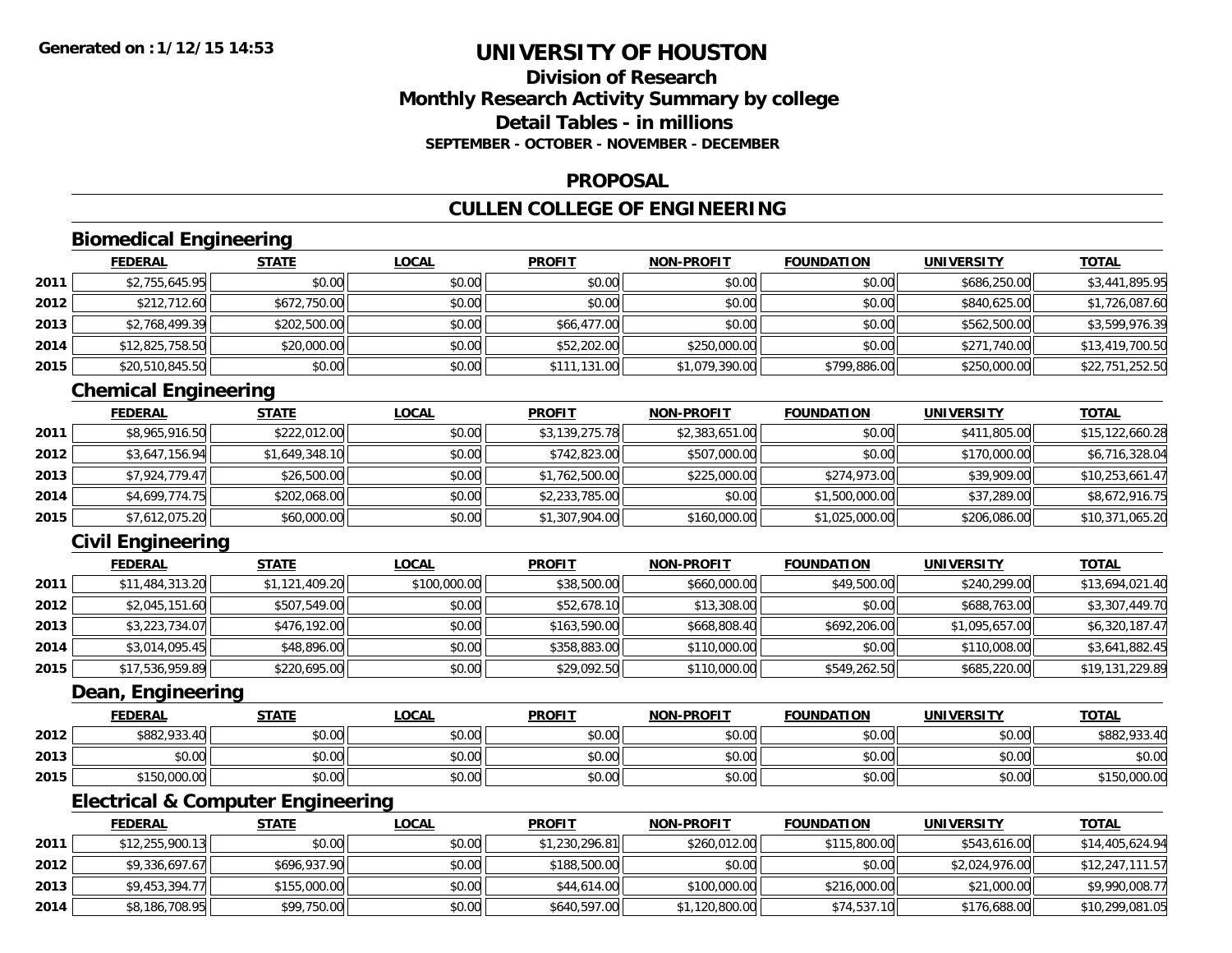**Total**

# **UNIVERSITY OF HOUSTON**

### **Division of ResearchMonthly Research Activity Summary by college Detail Tables - in millions SEPTEMBER - OCTOBER - NOVEMBER - DECEMBER**

#### **PROPOSAL**

## **CULLEN COLLEGE OF ENGINEERING**

## **Electrical & Computer Engineering**

|      | <b>FEDERAL</b>                | <b>STATE</b>   | <b>LOCAL</b> | <b>PROFIT</b> | <b>NON-PROFIT</b> | <b>FOUNDATION</b> | <b>UNIVERSITY</b> | <b>TOTAL</b>    |
|------|-------------------------------|----------------|--------------|---------------|-------------------|-------------------|-------------------|-----------------|
| 2015 | \$7,440,467.75                | \$2,290,500.00 | \$0.00       | \$34,000.00   | \$7,000.00        | \$100,000.00      | \$761,626.40      | \$10,633,594.15 |
|      | <b>Industrial Engineering</b> |                |              |               |                   |                   |                   |                 |
|      | <b>FEDERAL</b>                | <b>STATE</b>   | <b>LOCAL</b> | <b>PROFIT</b> | <b>NON-PROFIT</b> | <b>FOUNDATION</b> | <b>UNIVERSITY</b> | <b>TOTAL</b>    |
| 2011 | \$300,148.00                  | \$0.00         | \$0.00       | \$0.00        | \$0.00            | \$99,882.00       | \$0.00            | \$400,030.00    |
| 2012 | \$3,136,295.80                | \$46,893.60    | \$0.00       | \$0.00        | \$0.00            | \$0.00            | \$0.00            | \$3,183,189.40  |
| 2013 | \$89,843.25                   | \$93,315.00    | \$0.00       | \$0.00        | \$0.00            | \$0.00            | \$0.00            | \$183,158.25    |
| 2014 | \$690,668.00                  | \$0.00         | \$0.00       | \$0.00        | \$29,887.80       | \$0.00            | \$0.00            | \$720,555.80    |
| 2015 | \$295,011.50                  | \$0.00         | \$0.00       | \$22,184.00   | \$0.00            | \$441,562.00      | \$0.00            | \$758,757.50    |
|      | <b>Mechanical Engineering</b> |                |              |               |                   |                   |                   |                 |
|      | <b>FEDERAL</b>                | <b>STATE</b>   | <b>LOCAL</b> | <b>PROFIT</b> | <b>NON-PROFIT</b> | <b>FOUNDATION</b> | <b>UNIVERSITY</b> | <b>TOTAL</b>    |
| 2011 | \$14,427,055.51               | \$0.00         | \$0.00       | \$652,132.50  | \$1,000,000.00    | \$100,000.00      | \$1,120,283.00    | \$17,299,471.01 |
| 2012 | \$16,963,001.51               | \$0.00         | \$0.00       | \$244,443.90  | \$1,019,270.76    | \$0.00            | \$700,244.00      | \$18,926,960.17 |
| 2013 | \$1,906,314.00                | \$50,000.00    | \$0.00       | \$442,500.00  | \$100,000.00      | \$0.00            | \$227,394.00      | \$2,726,208.00  |
| 2014 | \$2,328,419.14                | \$0.00         | \$0.00       | \$640,029.00  | \$625,000.00      | \$0.00            | \$224,963.00      | \$3,818,411.14  |
| 2015 | \$4,294,212.70                | \$90,300.00    | \$0.00       | \$389,087.50  | \$0.00            | \$550,260.00      | \$75,000.00       | \$5,398,860.20  |

**\$201,364,491.09 \$8,952,615.80 \$100,000.00 \$14,587,226.08 \$10,429,127.96 \$6,588,868.60 \$12,171,941.40 \$254,194,270.93**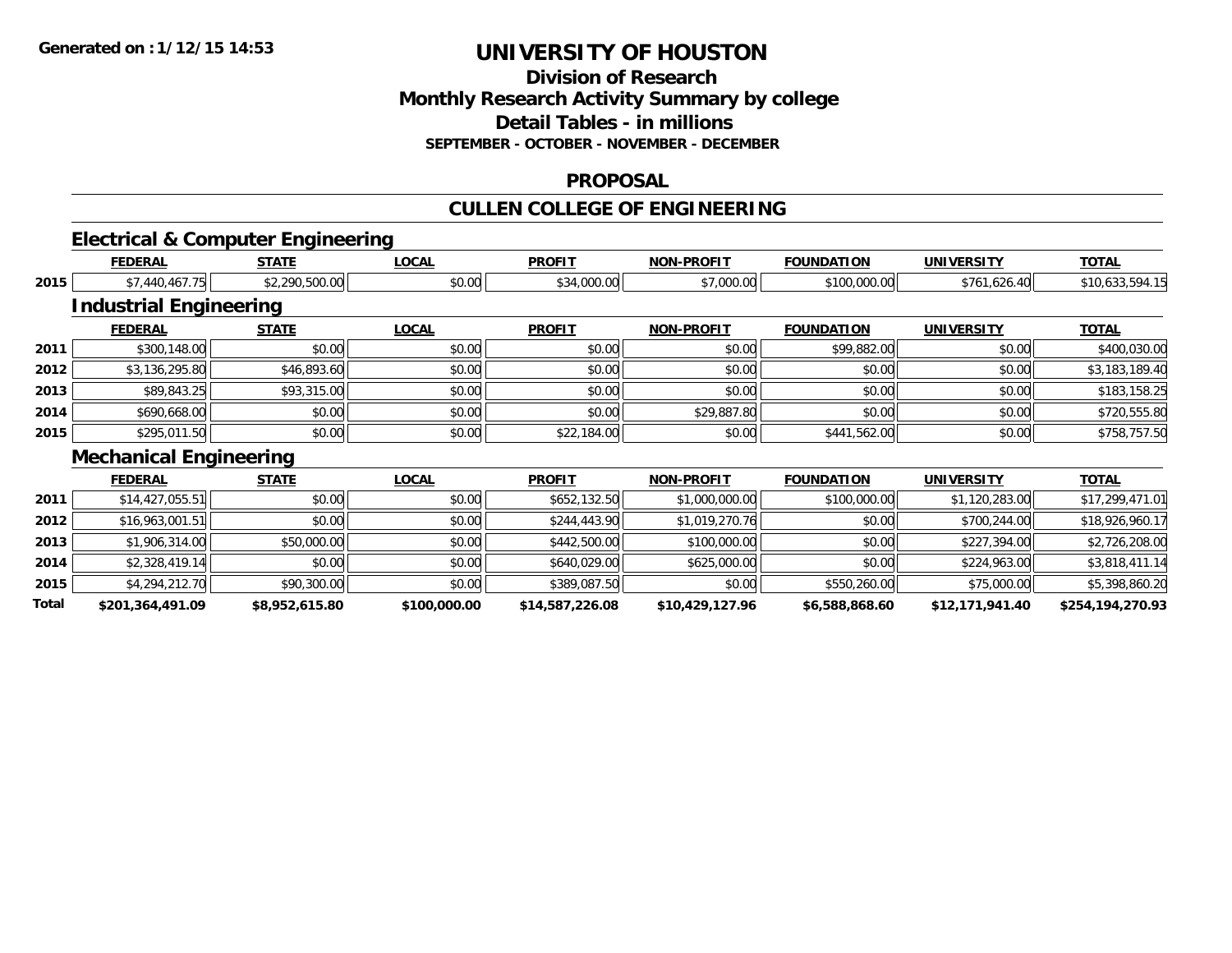### **Division of Research Monthly Research Activity Summary by college Detail Tables - in millions SEPTEMBER - OCTOBER - NOVEMBER - DECEMBER**

#### **PROPOSAL**

## **DIVISION OF RESEARCH**

|      | <b>Allied Geophysical Laboratories</b>                    |                |              |               |                   |                   |                   |                |
|------|-----------------------------------------------------------|----------------|--------------|---------------|-------------------|-------------------|-------------------|----------------|
|      | <b>FEDERAL</b>                                            | <b>STATE</b>   | <b>LOCAL</b> | <b>PROFIT</b> | <b>NON-PROFIT</b> | <b>FOUNDATION</b> | <b>UNIVERSITY</b> | <b>TOTAL</b>   |
| 2011 | \$0.00                                                    | \$0.00         | \$0.00       | \$70,000.00   | \$0.00            | \$0.00            | \$0.00            | \$70,000.00    |
|      | <b>Center for Advanced Computing and Data Systems</b>     |                |              |               |                   |                   |                   |                |
|      | <b>FEDERAL</b>                                            | <b>STATE</b>   | <b>LOCAL</b> | <b>PROFIT</b> | <b>NON-PROFIT</b> | <b>FOUNDATION</b> | <b>UNIVERSITY</b> | <b>TOTAL</b>   |
| 2011 | \$0.00                                                    | \$0.00         | \$0.00       | \$0.00        | \$0.00            | \$0.00            | \$0.00            | \$0.00         |
| 2012 | \$0.00                                                    | \$0.00         | \$0.00       | \$0.00        | \$0.00            | \$0.00            | \$964,253.70      | \$964,253.70   |
| 2013 | \$48,100.00                                               | \$0.00         | \$0.00       | \$75,000.00   | \$0.00            | \$0.00            | \$0.00            | \$123,100.00   |
| 2015 | \$0.00                                                    | \$0.00         | \$0.00       | \$0.00        | \$0.00            | \$0.00            | \$69,683.00       | \$69,683.00    |
|      | <b>Center for Advanced Materials</b>                      |                |              |               |                   |                   |                   |                |
|      | <b>FEDERAL</b>                                            | <b>STATE</b>   | <b>LOCAL</b> | <b>PROFIT</b> | <b>NON-PROFIT</b> | <b>FOUNDATION</b> | <b>UNIVERSITY</b> | <b>TOTAL</b>   |
| 2011 | \$647,890.60                                              | \$0.00         | \$0.00       | \$409,411.00  | \$0.00            | \$0.00            | \$0.00            | \$1,057,301.60 |
| 2012 | \$96,647.50                                               | \$0.00         | \$0.00       | \$0.00        | \$0.00            | \$0.00            | \$0.00            | \$96,647.50    |
| 2013 | \$0.00                                                    | \$0.00         | \$0.00       | \$0.00        | \$1,293,106.00    | \$0.00            | \$0.00            | \$1,293,106.00 |
|      | <b>Center for Biomedical &amp; Environmental Genomics</b> |                |              |               |                   |                   |                   |                |
|      | <b>FEDERAL</b>                                            | <b>STATE</b>   | <b>LOCAL</b> | <b>PROFIT</b> | <b>NON-PROFIT</b> | <b>FOUNDATION</b> | <b>UNIVERSITY</b> | <b>TOTAL</b>   |
| 2012 | \$0.00                                                    | \$0.00         | \$0.00       | \$0.00        | \$0.00            | \$0.00            | \$0.00            | \$0.00         |
| 2013 | \$0.00                                                    | \$0.00         | \$0.00       | \$0.00        | \$0.00            | \$0.00            | \$0.00            | \$0.00         |
| 2015 | \$0.00                                                    | \$0.00         | \$0.00       | \$0.00        | \$0.00            | \$0.00            | \$0.00            | \$0.00         |
|      | <b>Center for Industrial Partnerships</b>                 |                |              |               |                   |                   |                   |                |
|      | <b>FEDERAL</b>                                            | <b>STATE</b>   | <b>LOCAL</b> | <b>PROFIT</b> | <b>NON-PROFIT</b> | <b>FOUNDATION</b> | <b>UNIVERSITY</b> | <b>TOTAL</b>   |
| 2011 | \$160,371.95                                              | \$0.00         | \$0.00       | \$0.00        | \$0.00            | \$0.00            | \$0.00            | \$160,371.95   |
| 2012 | \$0.00                                                    | \$0.00         | \$0.00       | \$100,500.00  | \$0.00            | \$0.00            | \$0.00            | \$100,500.00   |
| 2013 | \$574,253.00                                              | \$0.00         | \$0.00       | \$0.00        | \$0.00            | \$0.00            | \$0.00            | \$574,253.00   |
| 2015 | \$201,595.40                                              | \$0.00         | \$0.00       | \$0.00        | \$0.00            | \$0.00            | \$0.00            | \$201,595.40   |
|      | <b>Division of Research</b>                               |                |              |               |                   |                   |                   |                |
|      | <b>FEDERAL</b>                                            | <b>STATE</b>   | <b>LOCAL</b> | <b>PROFIT</b> | <b>NON-PROFIT</b> | <b>FOUNDATION</b> | <b>UNIVERSITY</b> | <b>TOTAL</b>   |
| 2011 | \$0.00                                                    | \$0.00         | \$0.00       | \$0.00        | \$0.00            | \$0.00            | \$0.00            | \$0.00         |
| 2013 | \$0.00                                                    | \$7,877,932.00 | \$0.00       | \$0.00        | \$0.00            | \$0.00            | \$0.00            | \$7,877,932.00 |
| 2015 | \$0.00                                                    | \$5,754,381.00 | \$0.00       | \$0.00        | \$0.00            | \$0.00            | \$0.00            | \$5,754,381.00 |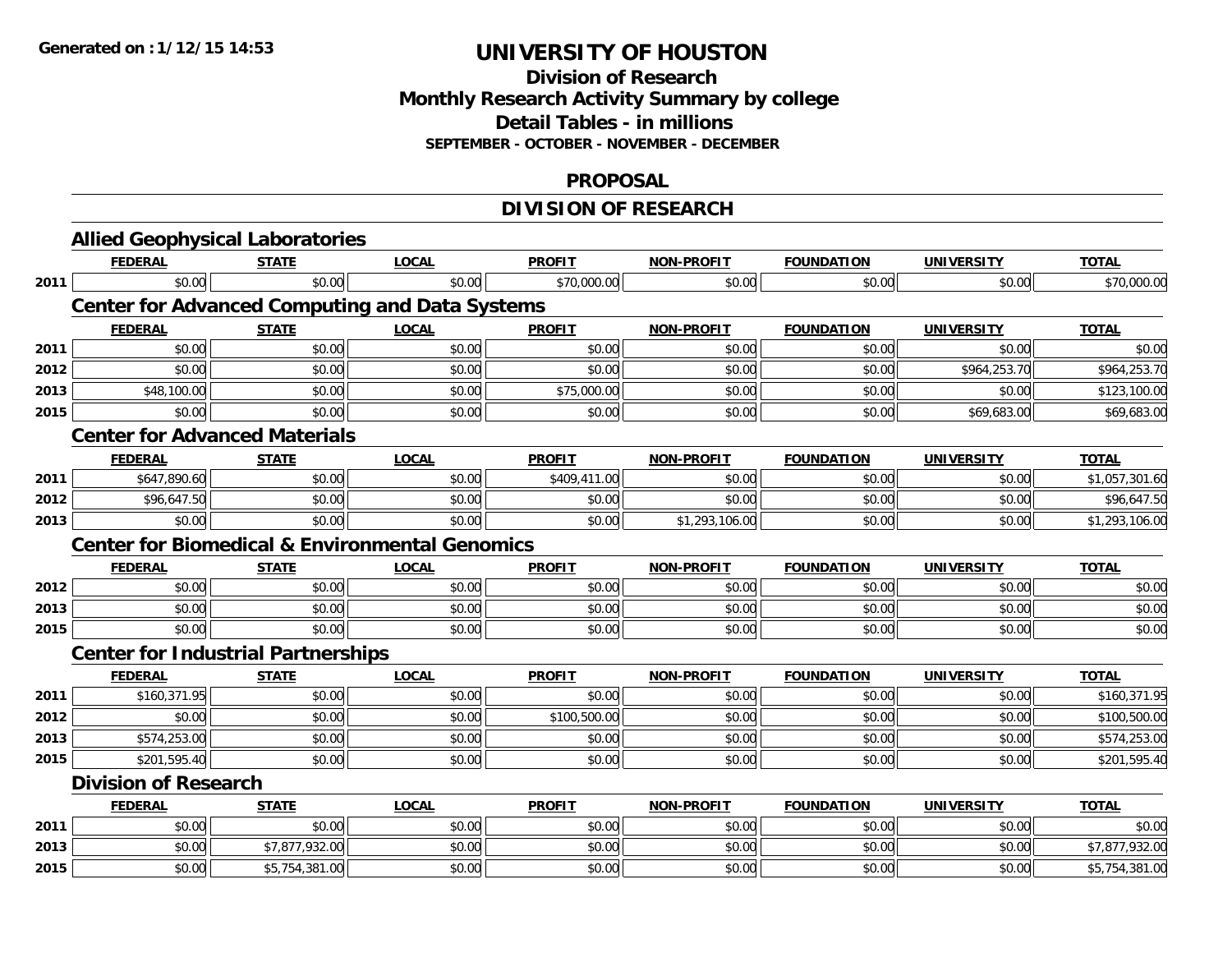## **Division of ResearchMonthly Research Activity Summary by college Detail Tables - in millions SEPTEMBER - OCTOBER - NOVEMBER - DECEMBER**

#### **PROPOSAL**

## **DIVISION OF RESEARCH**

|       | <b>TcSUH</b>                         |                 |              |                |                   |                   |                   |                 |
|-------|--------------------------------------|-----------------|--------------|----------------|-------------------|-------------------|-------------------|-----------------|
|       | <b>FEDERAL</b>                       | <b>STATE</b>    | <u>LOCAL</u> | <b>PROFIT</b>  | <b>NON-PROFIT</b> | <b>FOUNDATION</b> | <b>UNIVERSITY</b> | <b>TOTAL</b>    |
| 2011  | \$241,919.76                         | \$0.00          | \$0.00       | \$40,000.00    | \$0.00            | \$0.00            | \$0.00            | \$281,919.76    |
| 2012  | \$1,351,292.75                       | \$0.00          | \$0.00       | \$70,000.00    | \$0.00            | \$0.00            | \$80,077.00       | \$1,501,369.75  |
| 2013  | \$646,173.70                         | \$50,000.00     | \$0.00       | \$75,000.00    | \$0.00            | \$0.00            | \$0.00            | \$771,173.70    |
| 2014  | \$377,531.40                         | \$0.00          | \$0.00       | \$167,200.00   | \$0.00            | \$0.00            | \$80,078.00       | \$624,809.40    |
| 2015  | \$1,349,912.45                       | \$0.00          | \$0.00       | \$0.00         | \$0.00            | \$0.00            | \$0.00            | \$1,349,912.45  |
|       | <b>Texas Obesity Research Center</b> |                 |              |                |                   |                   |                   |                 |
|       | <b>FEDERAL</b>                       | <b>STATE</b>    | <b>LOCAL</b> | <b>PROFIT</b>  | <b>NON-PROFIT</b> | <b>FOUNDATION</b> | <b>UNIVERSITY</b> | <b>TOTAL</b>    |
| 2011  | \$0.00                               | \$0.00          | \$0.00       | \$0.00         | \$0.00            | \$0.00            | \$0.00            | \$0.00          |
| 2012  | \$0.00                               | \$0.00          | \$0.00       | \$0.00         | \$0.00            | \$0.00            | \$0.00            | \$0.00          |
|       | <b>TIMES</b>                         |                 |              |                |                   |                   |                   |                 |
|       | <b>FEDERAL</b>                       | <b>STATE</b>    | <u>LOCAL</u> | <b>PROFIT</b>  | <b>NON-PROFIT</b> | <b>FOUNDATION</b> | <b>UNIVERSITY</b> | <b>TOTAL</b>    |
| 2011  | \$1,981,244.40                       | \$168,985.70    | \$141,895.20 | \$0.00         | \$254,256.00      | \$0.00            | \$352,023.00      | \$2,898,404.30  |
| 2012  | \$594,904.00                         | \$0.00          | \$0.00       | \$0.00         | \$0.00            | \$0.00            | \$929,450.00      | \$1,524,354.00  |
| 2013  | \$1,331,763.80                       | \$0.00          | \$0.00       | \$0.00         | \$0.00            | \$0.00            | \$723,267.00      | \$2,055,030.80  |
| 2014  | \$9,197,813.55                       | \$98,197.00     | \$0.00       | \$0.00         | \$0.00            | \$0.00            | \$0.00            | \$9,296,010.55  |
| 2015  | \$398,713.00                         | \$99,999.00     | \$0.00       | \$0.00         | \$76,188.00       | \$0.00            | \$0.00            | \$574,900.00    |
| Total | \$19,200,127.26                      | \$14,049,494.70 | \$141,895.20 | \$1,007,111.00 | \$1,623,550.00    | \$0.00            | \$3,198,831.70    | \$39,221,009.86 |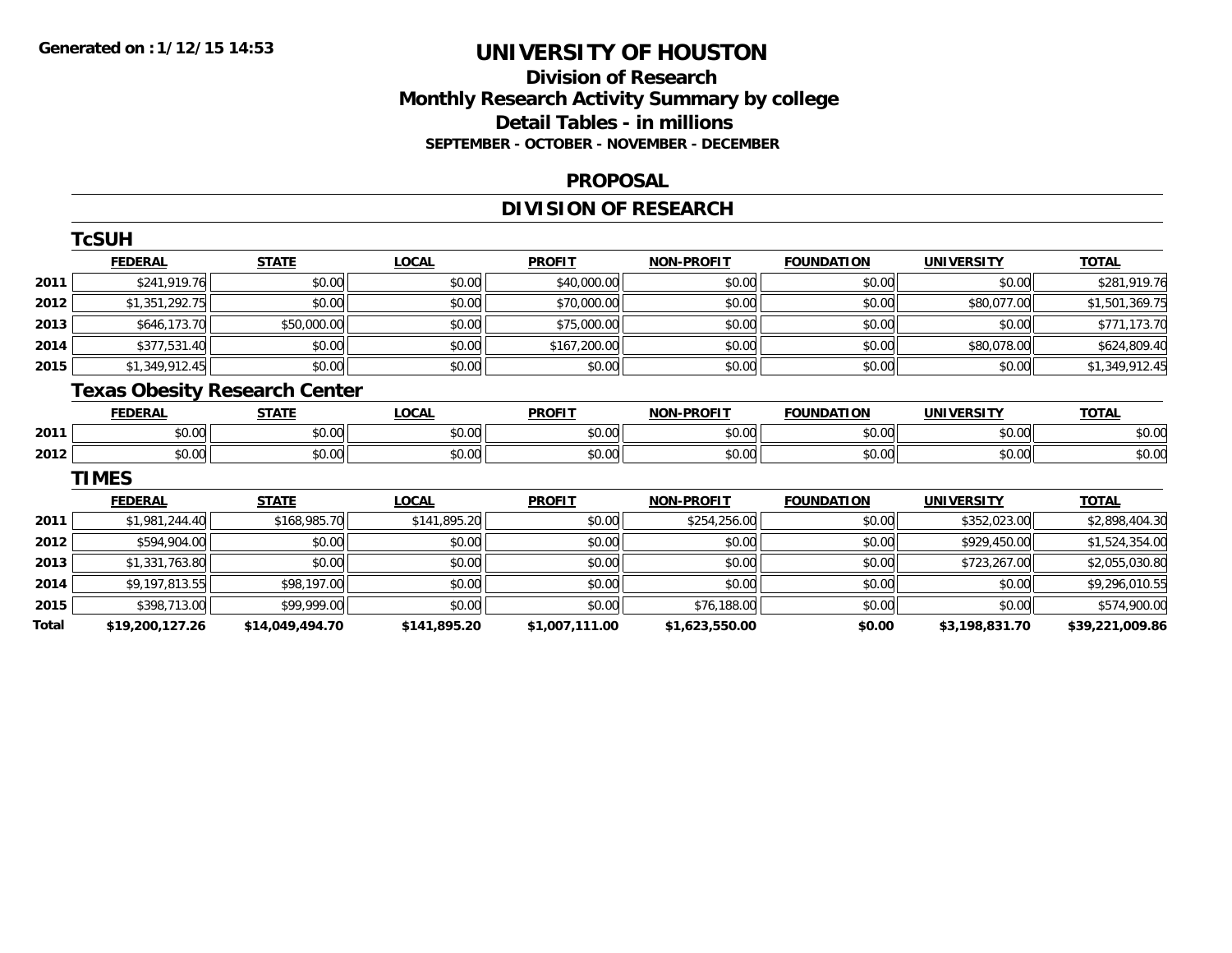## **Division of ResearchMonthly Research Activity Summary by college Detail Tables - in millions SEPTEMBER - OCTOBER - NOVEMBER - DECEMBER**

#### **PROPOSAL**

#### **GRADUATE COLLEGE OF SOCIAL WORK**

## **Center for Health Equities & Evaluation Research**

|       | <b>FEDERAL</b>                                    | <b>STATE</b> | <b>LOCAL</b> | <b>PROFIT</b> | <b>NON-PROFIT</b> | <b>FOUNDATION</b> | <b>UNIVERSITY</b> | <b>TOTAL</b>   |
|-------|---------------------------------------------------|--------------|--------------|---------------|-------------------|-------------------|-------------------|----------------|
| 2015  | \$430,954.00                                      | \$0.00       | \$0.00       | \$0.00        | \$0.00            | \$0.00            | \$0.00            | \$430,954.00   |
|       | <b>Child &amp; Family for Innovative Research</b> |              |              |               |                   |                   |                   |                |
|       | <b>FEDERAL</b>                                    | <b>STATE</b> | <b>LOCAL</b> | <b>PROFIT</b> | <b>NON-PROFIT</b> | <b>FOUNDATION</b> | <b>UNIVERSITY</b> | <b>TOTAL</b>   |
| 2011  | \$2,418,431.00                                    | \$0.00       | \$0.00       | \$100,982.00  | \$25,000.00       | \$0.05            | \$150,609.00      | \$2,695,022.05 |
| 2012  | \$466,787.74                                      | \$0.00       | \$0.00       | \$230,559.00  | \$35,469.80       | \$28,560.00       | \$190,477.00      | \$951,853.54   |
| 2013  | \$1,252,168.07                                    | \$10,000.00  | \$0.00       | \$0.00        | \$45,910.00       | \$0.00            | \$0.00            | \$1,308,078.07 |
| 2014  | \$0.00                                            | \$66,936.00  | \$0.00       | \$0.00        | \$19,979.00       | \$0.00            | \$0.00            | \$86,915.00    |
| 2015  | \$0.00                                            | \$0.00       | \$0.00       | \$0.00        | \$0.00            | \$99,730.00       | \$0.00            | \$99,730.00    |
|       | Dean, Social Work                                 |              |              |               |                   |                   |                   |                |
|       | <b>FEDERAL</b>                                    | <b>STATE</b> | <b>LOCAL</b> | <b>PROFIT</b> | <b>NON-PROFIT</b> | <b>FOUNDATION</b> | <b>UNIVERSITY</b> | <b>TOTAL</b>   |
| 2011  | \$3,614,480.80                                    | \$0.00       | \$0.00       | \$0.00        | \$0.00            | \$0.00            | \$0.00            | \$3,614,480.80 |
| 2013  | \$0.00                                            | \$0.00       | \$0.00       | \$0.00        | \$0.00            | \$0.00            | \$0.00            | \$0.00         |
| 2015  | \$0.00                                            | \$0.00       | \$0.00       | \$0.00        | \$0.00            | \$4,500.00        | \$0.00            | \$4,500.00     |
| Total | \$8,182,821.61                                    | \$76,936.00  | \$0.00       | \$331,541.00  | \$126,358.80      | \$132,790.05      | \$341,086.00      | \$9,191,533.46 |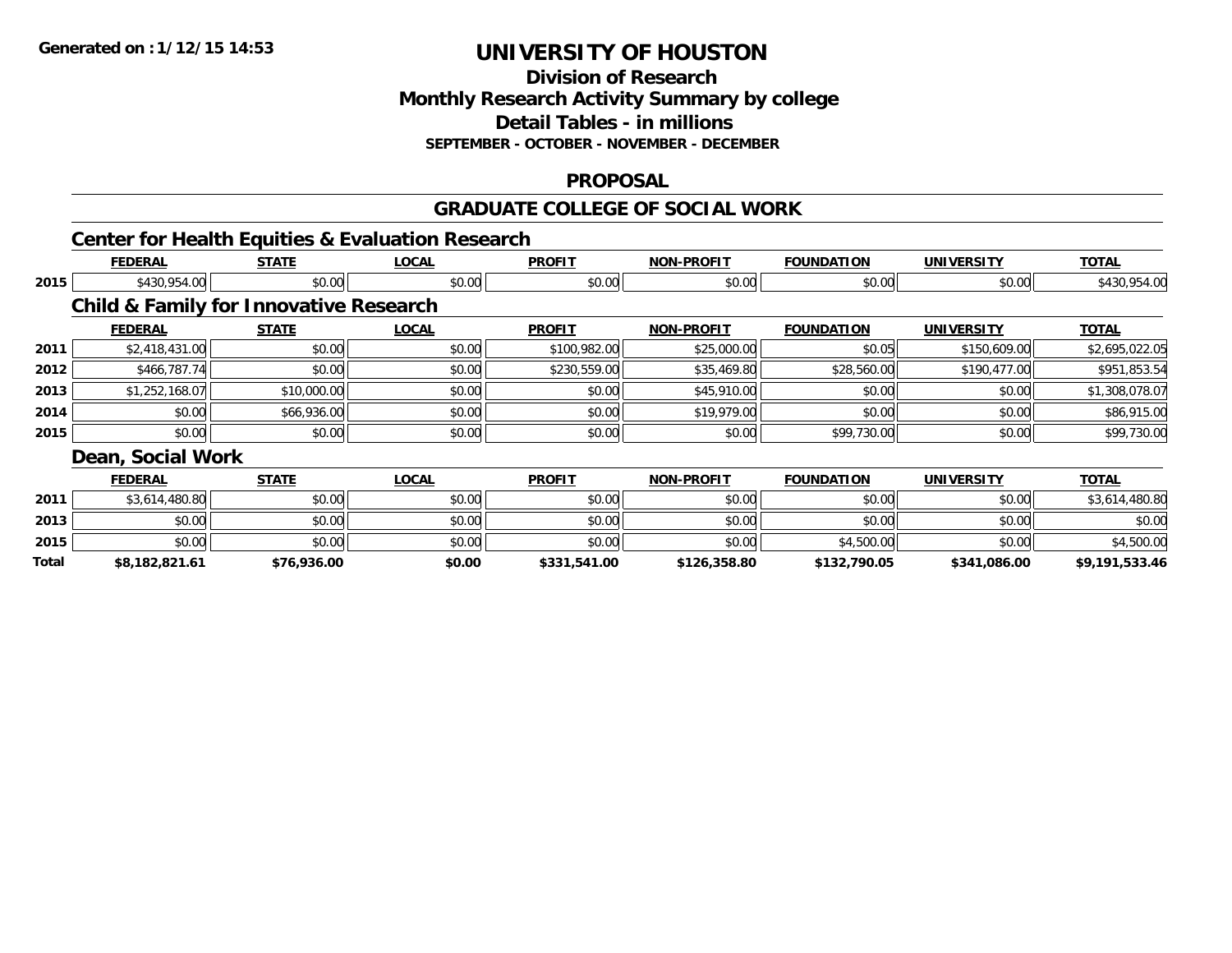### **Division of Research Monthly Research Activity Summary by college Detail Tables - in millions SEPTEMBER - OCTOBER - NOVEMBER - DECEMBER**

#### **PROPOSAL**

#### **HILTON COLLEGE OF HOTEL AND RESTAURANT MANAGEMENT**

### **Hotel and Restaurant Management**

|       | <b>FEDERAL</b> | <b>STATE</b> | <b>LOCAL</b> | <b>PROFIT</b> | <b>NON-PROFIT</b> | <b>FOUNDATION</b> | <b>UNIVERSITY</b> | <b>TOTAL</b> |
|-------|----------------|--------------|--------------|---------------|-------------------|-------------------|-------------------|--------------|
| 2011  | \$0.00         | \$0.00       | \$0.00       | \$0.00        | \$27,280.00       | \$0.00            | \$0.00            | \$27,280.00  |
| 2012  | \$0.00         | \$103,763.00 | \$0.00       | \$0.00        | \$118,422.00      | \$0.00            | \$0.00            | \$222,185.00 |
| 2013  | \$304,163.00   | \$0.00       | \$0.00       | \$0.00        | \$10,987.00       | \$55,874.00       | \$143,232.00      | \$514,256.00 |
| 2014  | \$0.00         | \$0.00       | \$0.00       | \$0.00        | \$5,000.00        | \$0.00            | \$0.00            | \$5,000.00   |
| 2015  | \$40,000.00    | \$0.00       | \$0.00       | \$0.00        | \$0.00            | \$0.00            | \$0.00            | \$40,000.00  |
| Total | \$344,163.00   | \$103,763.00 | \$0.00       | \$0.00        | \$161,689.00      | \$55,874.00       | \$143,232.00      | \$808,721.00 |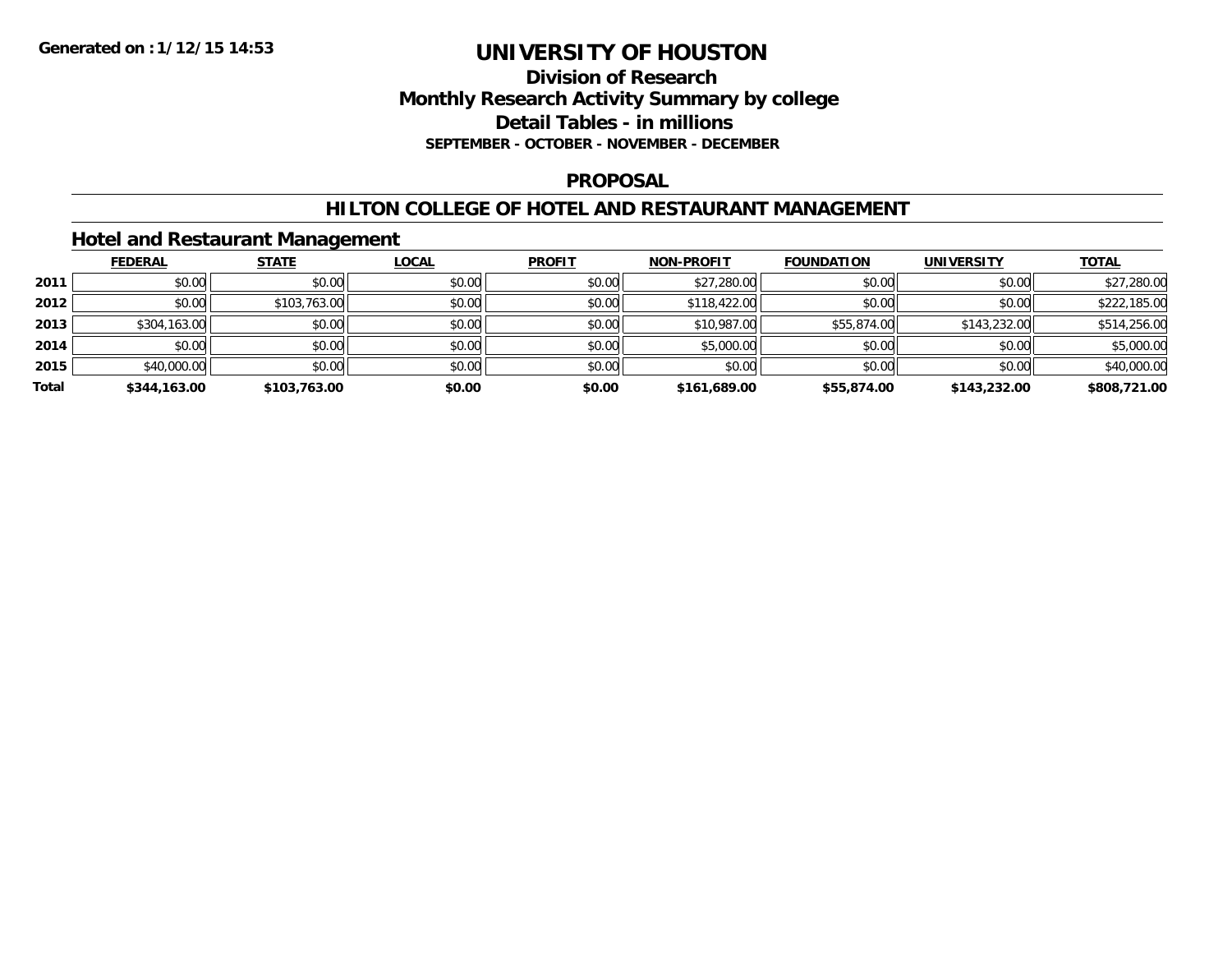### **Division of Research Monthly Research Activity Summary by college Detail Tables - in millions SEPTEMBER - OCTOBER - NOVEMBER - DECEMBER**

#### **PROPOSAL**

#### **HONORS COLLEGE**

## **Dean, Honors College**

|       | <b>FEDERAL</b> | <u>STATE</u> | <b>LOCAL</b> | <b>PROFIT</b> | <b>NON-PROFIT</b> | <b>FOUNDATION</b> | <b>UNIVERSITY</b> | <b>TOTAL</b> |
|-------|----------------|--------------|--------------|---------------|-------------------|-------------------|-------------------|--------------|
| 2011  | \$0.00         | \$0.00       | \$0.00       | \$0.00        | \$53,185.20       | \$0.00            | \$0.00            | \$53,185.20  |
| 2013  | \$0.00         | \$0.00       | \$0.00       | \$0.00        | \$0.00            | \$0.00            | \$9,150.32        | \$9,150.32   |
| 2015  | \$0.00         | \$0.00       | \$0.00       | \$0.00        | \$367,989.75      | \$0.00            | \$0.00            | \$367,989.75 |
| Total | \$0.00         | \$0.00       | \$0.00       | \$0.00        | \$421,174.95      | \$0.00            | \$9,150.32        | \$430,325.27 |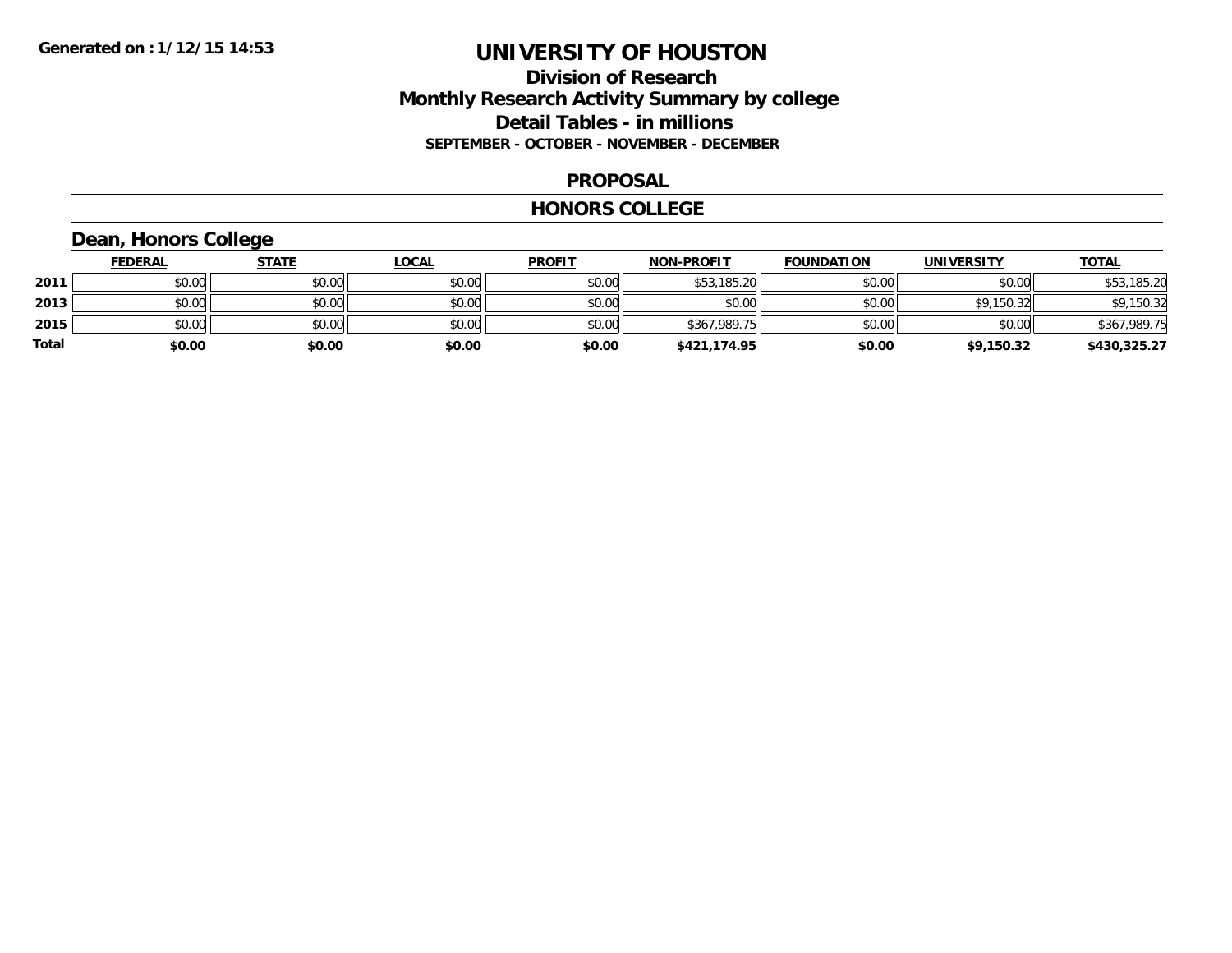## **Division of ResearchMonthly Research Activity Summary by college Detail Tables - in millions SEPTEMBER - OCTOBER - NOVEMBER - DECEMBER**

#### **PROPOSAL**

#### **SENIOR V.P. FOR ACADEMIC AFFAIRS AND PROVOST**

#### **Senior V.P. for Academic Affairs and Provost**

|       | <b>FEDERAL</b>                              | <b>STATE</b> | <b>LOCAL</b> | <b>PROFIT</b> | <b>NON-PROFIT</b> | <b>FOUNDATION</b> | <b>UNIVERSITY</b> | <b>TOTAL</b> |
|-------|---------------------------------------------|--------------|--------------|---------------|-------------------|-------------------|-------------------|--------------|
| 2012  | \$0.00                                      | \$75,000.00  | \$0.00       | \$0.00        | \$0.00            | \$0.00            | \$0.00            | \$75,000.00  |
| 2013  | \$0.00                                      | \$0.00       | \$0.00       | \$0.00        | \$149,488.00      | \$0.00            | \$0.00            | \$149,488.00 |
|       | <b>Student Support Services</b>             |              |              |               |                   |                   |                   |              |
|       | <b>FEDERAL</b>                              | <b>STATE</b> | <b>LOCAL</b> | <b>PROFIT</b> | <b>NON-PROFIT</b> | <b>FOUNDATION</b> | <b>UNIVERSITY</b> | <b>TOTAL</b> |
| 2012  | \$198,944.00                                | \$0.00       | \$0.00       | \$0.00        | \$0.00            | \$0.00            | \$0.00            | \$198,944.00 |
|       | <b>Undergraduate Scholars</b>               |              |              |               |                   |                   |                   |              |
|       | <b>FEDERAL</b>                              | <b>STATE</b> | <b>LOCAL</b> | <b>PROFIT</b> | <b>NON-PROFIT</b> | <b>FOUNDATION</b> | <b>UNIVERSITY</b> | <b>TOTAL</b> |
| 2011  | \$0.00                                      | \$29,456.00  | \$0.00       | \$0.00        | \$0.00            | \$0.00            | \$0.00            | \$29,456.00  |
| 2012  | \$0.00                                      | \$19,051.00  | \$0.00       | \$0.00        | \$0.00            | \$0.00            | \$0.00            | \$19,051.00  |
| 2014  | \$0.00                                      | \$20,330.00  | \$0.00       | \$0.00        | \$0.00            | \$0.00            | \$0.00            | \$20,330.00  |
|       | <b>Undergraduate Student Success</b>        |              |              |               |                   |                   |                   |              |
|       | <b>FEDERAL</b>                              | <b>STATE</b> | <b>LOCAL</b> | <b>PROFIT</b> | <b>NON-PROFIT</b> | <b>FOUNDATION</b> | <b>UNIVERSITY</b> | <b>TOTAL</b> |
| 2013  | \$0.00                                      | \$30,000.00  | \$0.00       | \$0.00        | \$0.00            | \$0.00            | \$0.00            | \$30,000.00  |
| 2014  | \$0.00                                      | \$10,000.00  | \$0.00       | \$0.00        | \$0.00            | \$0.00            | \$0.00            | \$10,000.00  |
|       | <b>Undergraduate Student Success Center</b> |              |              |               |                   |                   |                   |              |
|       | <b>FEDERAL</b>                              | <b>STATE</b> | <b>LOCAL</b> | <b>PROFIT</b> | <b>NON-PROFIT</b> | <b>FOUNDATION</b> | <b>UNIVERSITY</b> | <b>TOTAL</b> |
| 2011  | \$0.00                                      | \$0.00       | \$0.00       | \$0.00        | \$115,096.00      | \$0.00            | \$0.00            | \$115,096.00 |
| 2015  | \$0.00                                      | \$0.00       | \$0.00       | \$0.00        | \$78,500.00       | \$0.00            | \$0.00            | \$78,500.00  |
| Total | \$198,944.00                                | \$183,837.00 | \$0.00       | \$0.00        | \$343,084.00      | \$0.00            | \$0.00            | \$725,865.00 |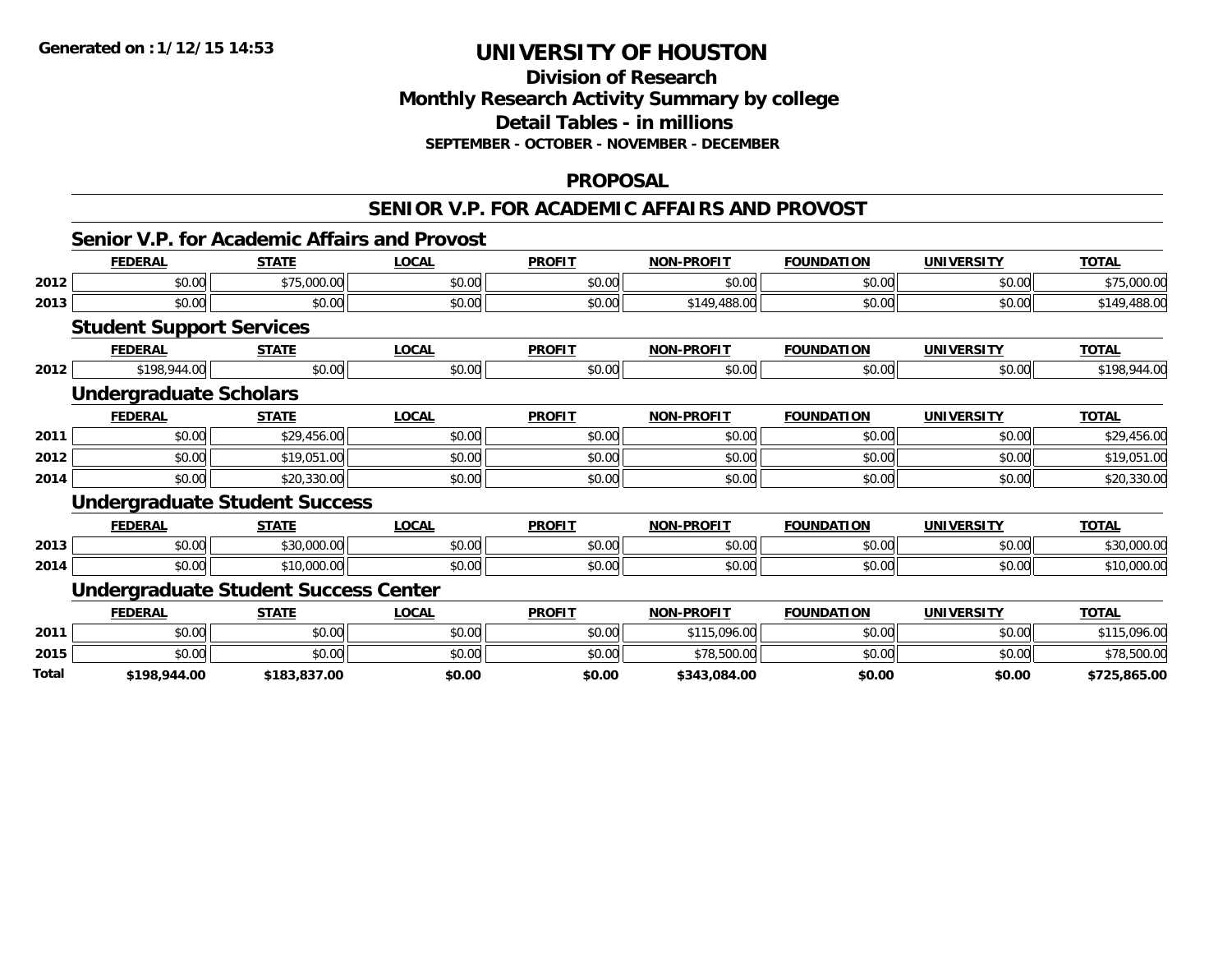### **Division of Research Monthly Research Activity Summary by college Detail Tables - in millions SEPTEMBER - OCTOBER - NOVEMBER - DECEMBER**

#### **PROPOSAL**

#### **UH LAW CENTER**

|       | Law-UH         |              |              |               |                   |                   |                   |              |  |  |
|-------|----------------|--------------|--------------|---------------|-------------------|-------------------|-------------------|--------------|--|--|
|       | <u>FEDERAL</u> | <b>STATE</b> | <b>LOCAL</b> | <b>PROFIT</b> | <b>NON-PROFIT</b> | <b>FOUNDATION</b> | <b>UNIVERSITY</b> | <b>TOTAL</b> |  |  |
| 2012  | \$0.00         | \$160,000.00 | \$0.00       | \$0.00        | \$0.00            | \$0.00            | \$0.00            | \$160,000.00 |  |  |
| 2014  | \$0.00         | \$200,000.00 | \$0.00       | \$0.00        | \$0.00            | \$0.00            | \$0.00            | \$200,000.00 |  |  |
| 2015  | \$0.00         | \$114,000.00 | \$0.00       | \$0.00        | \$0.00            | \$0.00            | \$0.00            | \$114,000.00 |  |  |
| Total | \$0.00         | \$474,000.00 | \$0.00       | \$0.00        | \$0.00            | \$0.00            | \$0.00            | \$474,000.00 |  |  |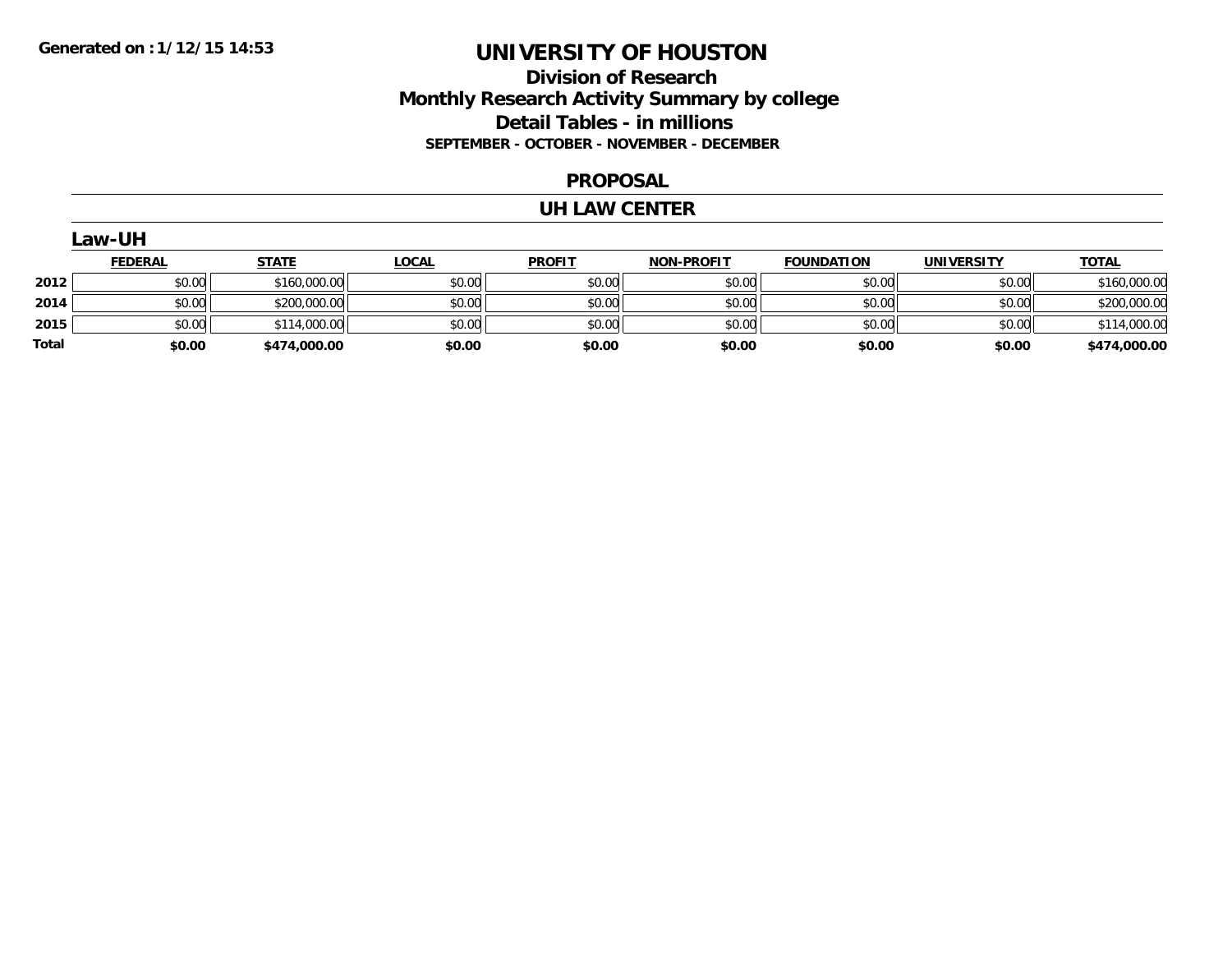### **Division of Research Monthly Research Activity Summary by college Detail Tables - in millions SEPTEMBER - OCTOBER - NOVEMBER - DECEMBER**

#### **PROPOSAL**

#### **UKNOWN COLLEGE**

### **Unknown Department**

|              | <b>DERAI</b>  | <b>STATE</b>           | <b>OCAL</b> | <b>PROFIT</b> | <b>DDAEIT</b><br><b>BIAB</b> | IDATION | <b>VEDCITY</b> | <b>TOTAL</b> |
|--------------|---------------|------------------------|-------------|---------------|------------------------------|---------|----------------|--------------|
| 2013         | 0.00<br>JU.UU | $\sim$ $\sim$<br>vv.vv | \$0.00      | 0000<br>JU.UU | 0000<br>v.vu                 | ስ ለሰ    | \$0.00         | \$0.00       |
| <b>Total</b> | \$0.00        | \$0.00                 | \$0.00      | ⊄∩ ∩∕<br>JU.U | \$0.00                       | \$0.00  | \$0.00         | \$0.00       |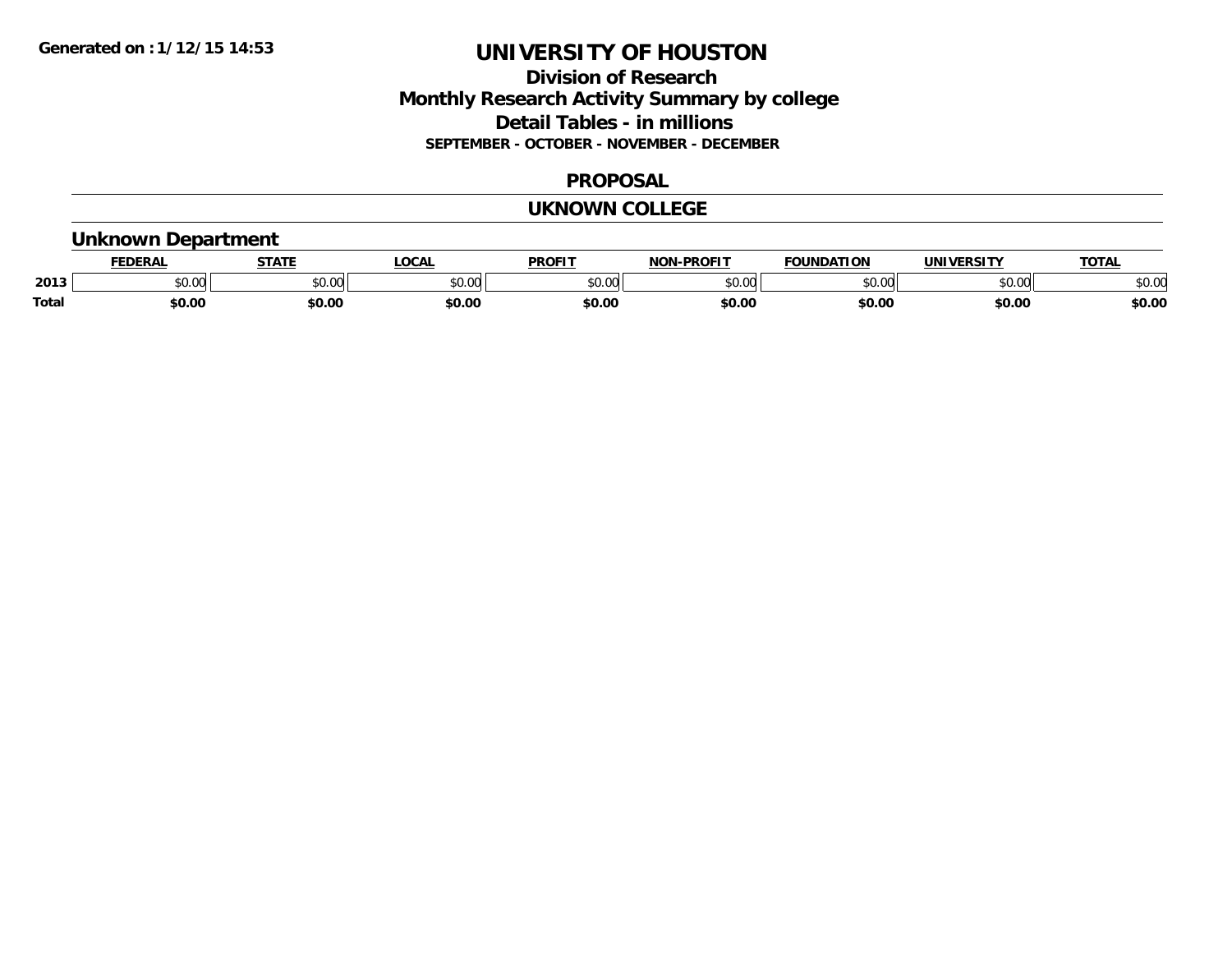### **Division of Research Monthly Research Activity Summary by college Detail Tables - in millions SEPTEMBER - OCTOBER - NOVEMBER - DECEMBER**

#### **PROPOSAL**

## **VICE PRESIDENT FOR ADMINISTRATION**

|       | <b>KUHF - Radio</b>         |              |              |               |                   |                   |                   |                 |
|-------|-----------------------------|--------------|--------------|---------------|-------------------|-------------------|-------------------|-----------------|
|       | <b>FEDERAL</b>              | <b>STATE</b> | <b>LOCAL</b> | <b>PROFIT</b> | <b>NON-PROFIT</b> | <b>FOUNDATION</b> | <b>UNIVERSITY</b> | <b>TOTAL</b>    |
| 2011  | \$0.00                      | \$0.00       | \$0.00       | \$0.00        | \$613,146.00      | \$0.00            | \$0.00            | \$613,146.00    |
| 2013  | \$0.00                      | \$0.00       | \$0.00       | \$0.00        | \$2,044,710.00    | \$0.00            | \$0.00            | \$2,044,710.00  |
| 2014  | \$0.00                      | \$0.00       | \$0.00       | \$0.00        | \$2,147,877.00    | \$0.00            | \$0.00            | \$2,147,877.00  |
| 2015  | \$0.00                      | \$0.00       | \$0.00       | \$0.00        | \$2,363,344.00    | \$0.00            | \$0.00            | \$2,363,344.00  |
|       | <b>KUHT-TV</b>              |              |              |               |                   |                   |                   |                 |
|       | <b>FEDERAL</b>              | <b>STATE</b> | <b>LOCAL</b> | <b>PROFIT</b> | <b>NON-PROFIT</b> | <b>FOUNDATION</b> | <b>UNIVERSITY</b> | <b>TOTAL</b>    |
| 2011  | \$0.00                      | \$0.00       | \$0.00       | \$0.00        | \$1,606,903.00    | \$0.00            | \$0.00            | \$1,606,903.00  |
| 2012  | \$0.00                      | \$0.00       | \$0.00       | \$0.00        | \$14,132.00       | \$0.00            | \$0.00            | \$14,132.00     |
|       | <b>Physical Plant</b>       |              |              |               |                   |                   |                   |                 |
|       | <b>FEDERAL</b>              | <b>STATE</b> | <b>LOCAL</b> | <b>PROFIT</b> | <b>NON-PROFIT</b> | <b>FOUNDATION</b> | <b>UNIVERSITY</b> | <b>TOTAL</b>    |
| 2011  | \$0.00                      | \$0.00       | \$0.00       | \$0.00        | \$0.00            | \$0.00            | \$0.00            | \$0.00          |
| 2012  | \$0.00                      | \$0.00       | \$0.00       | \$0.00        | \$2,261,596.00    | \$0.00            | \$0.00            | \$2,261,596.00  |
|       | <b>UH Police Department</b> |              |              |               |                   |                   |                   |                 |
|       | <b>FEDERAL</b>              | <b>STATE</b> | <b>LOCAL</b> | <b>PROFIT</b> | <b>NON-PROFIT</b> | <b>FOUNDATION</b> | <b>UNIVERSITY</b> | <b>TOTAL</b>    |
| 2014  | \$0.00                      | \$3,000.00   | \$0.00       | \$0.00        | \$0.00            | \$0.00            | \$0.00            | \$3,000.00      |
| Total | \$0.00                      | \$3,000.00   | \$0.00       | \$0.00        | \$11,051,708.00   | \$0.00            | \$0.00            | \$11,054,708.00 |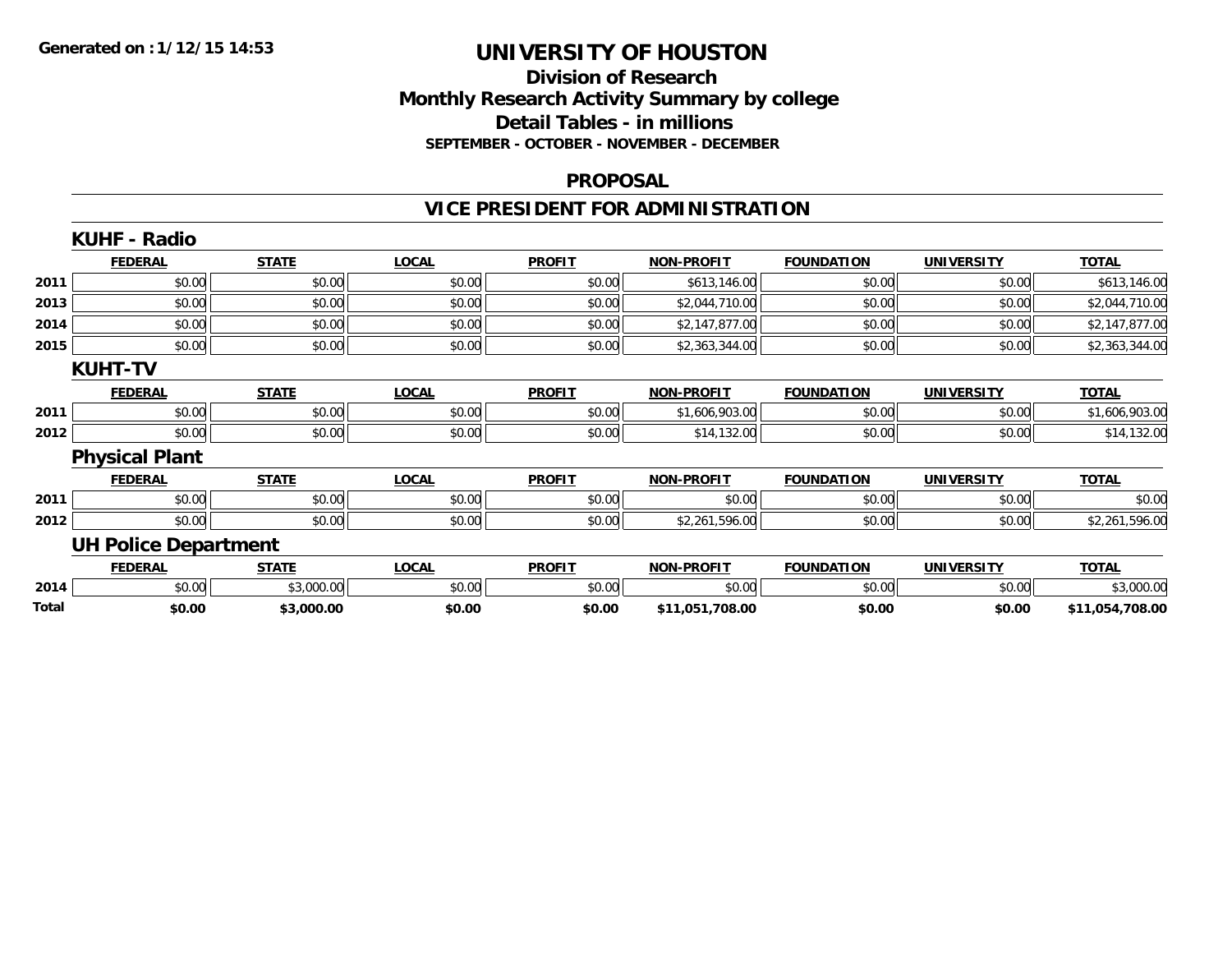### **Division of Research Monthly Research Activity Summary by college Detail Tables - in millions SEPTEMBER - OCTOBER - NOVEMBER - DECEMBER**

#### **PROPOSAL**

## **VICE PRESIDENT FOR STUDENT AFFAIRS**

### **Dean, Student Affairs**

|       | <b>FEDERAL</b> | <b>STATE</b> | <b>OCAL</b> | <b>PROFIT</b> | <b>L-PROFIT</b><br>NON. | <b>FOUNDATION</b> | <b>UNIVERSITY</b> | TOTA.       |
|-------|----------------|--------------|-------------|---------------|-------------------------|-------------------|-------------------|-------------|
| 2012  | 000E           | \$0.00       | vu.vu       | \$0.00        | 0000<br>PU.UU           | \$0.00            | mn n¢<br>DU.UU    | \$58,828.50 |
| Total | \$58.828.50    | \$0.00       | \$0.00      | \$0.00        | \$0.00                  | \$0.00            | \$0.00            | \$58,828.50 |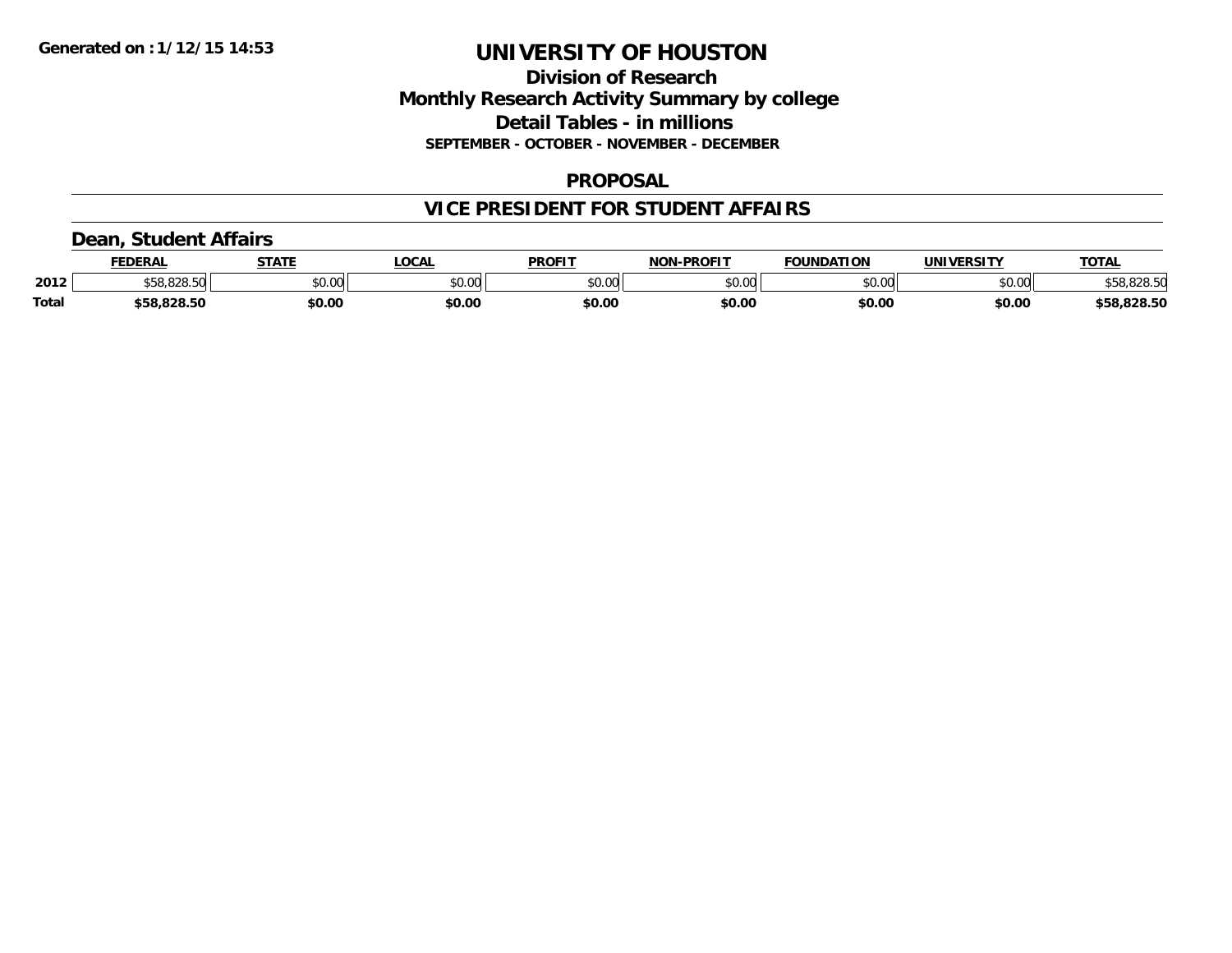**Division of Research Monthly Research Activity Summary by college Detail Tables - in millions SEPTEMBER - OCTOBER - NOVEMBER - DECEMBER**

#### **AWARD**

#### **C.T. BAUER COLLEGE OF BUSINESS**

|       | <b>Accountancy &amp; Taxation</b>        |              |              |               |                   |                   |                   |                |
|-------|------------------------------------------|--------------|--------------|---------------|-------------------|-------------------|-------------------|----------------|
|       | <b>FEDERAL</b>                           | <b>STATE</b> | <b>LOCAL</b> | <b>PROFIT</b> | <b>NON-PROFIT</b> | <b>FOUNDATION</b> | <b>UNIVERSITY</b> | <b>TOTAL</b>   |
| 2014  | \$0.00                                   | \$0.00       | \$0.00       | \$0.00        | \$0.00            | \$19,260.00       | \$0.00            | \$19,260.00    |
|       | <b>Dean, Business Administration</b>     |              |              |               |                   |                   |                   |                |
|       | <b>FEDERAL</b>                           | <b>STATE</b> | <b>LOCAL</b> | <b>PROFIT</b> | <b>NON-PROFIT</b> | <b>FOUNDATION</b> | <b>UNIVERSITY</b> | <b>TOTAL</b>   |
| 2015  | \$0.00                                   | \$0.00       | \$0.00       | \$0.00        | \$0.00            | \$5,000.00        | \$0.00            | \$5,000.00     |
|       | <b>Finance</b>                           |              |              |               |                   |                   |                   |                |
|       | <b>FEDERAL</b>                           | <b>STATE</b> | <b>LOCAL</b> | <b>PROFIT</b> | <b>NON-PROFIT</b> | <b>FOUNDATION</b> | <b>UNIVERSITY</b> | <b>TOTAL</b>   |
| 2011  | \$103,870.80                             | \$0.00       | \$0.00       | \$0.00        | \$0.00            | \$0.00            | \$0.00            | \$103,870.80   |
|       | <b>Marketing</b>                         |              |              |               |                   |                   |                   |                |
|       | <b>FEDERAL</b>                           | <b>STATE</b> | <b>LOCAL</b> | <b>PROFIT</b> | <b>NON-PROFIT</b> | <b>FOUNDATION</b> | <b>UNIVERSITY</b> | <b>TOTAL</b>   |
| 2012  | \$0.00                                   | \$0.00       | \$0.00       | \$0.00        | \$0.00            | \$0.00            | \$0.00            | \$0.00         |
|       | <b>Small Business Development Center</b> |              |              |               |                   |                   |                   |                |
|       | <b>FEDERAL</b>                           | <b>STATE</b> | <b>LOCAL</b> | <b>PROFIT</b> | <b>NON-PROFIT</b> | <b>FOUNDATION</b> | <b>UNIVERSITY</b> | <b>TOTAL</b>   |
| 2011  | \$30,274.00                              | \$61,677.00  | \$0.00       | \$0.00        | \$0.00            | \$0.00            | \$0.00            | \$91,951.00    |
| 2012  | \$476,857.00                             | \$0.00       | \$0.00       | \$0.00        | \$0.00            | \$0.00            | \$0.00            | \$476,857.00   |
| 2013  | \$885,781.00                             | \$0.00       | \$0.00       | \$0.00        | \$0.00            | \$0.00            | \$0.00            | \$885,781.00   |
| Total | \$1,496,782.80                           | \$61,677.00  | \$0.00       | \$0.00        | \$0.00            | \$24,260.00       | \$0.00            | \$1,582,719.80 |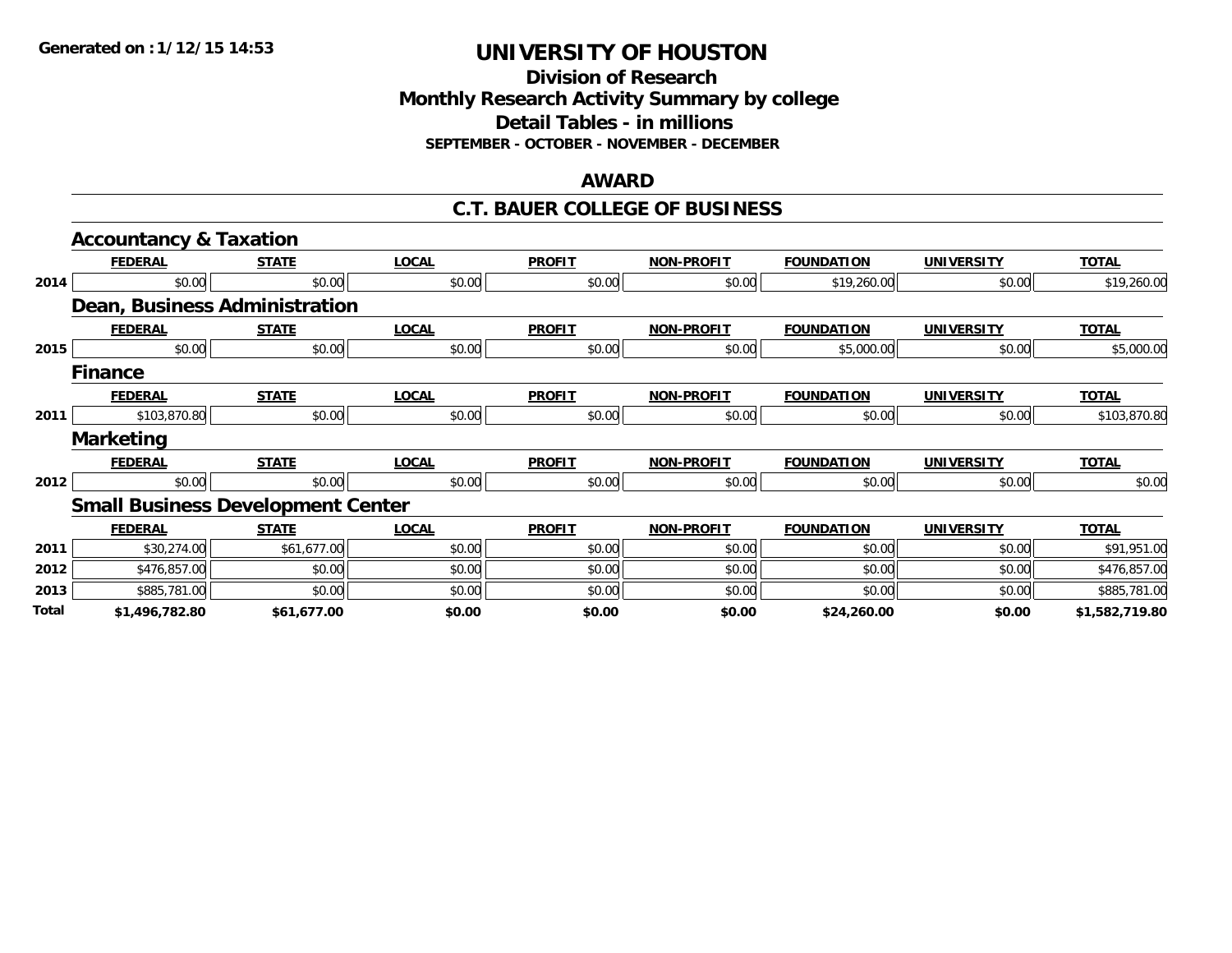### **Division of Research Monthly Research Activity Summary by college Detail Tables - in millions SEPTEMBER - OCTOBER - NOVEMBER - DECEMBER**

#### **AWARD**

### **COLLEGE OF ARCHITECTURE**

|              | Architecture   |              |              |               |                   |                   |                   |              |  |  |
|--------------|----------------|--------------|--------------|---------------|-------------------|-------------------|-------------------|--------------|--|--|
|              | <b>FEDERAL</b> | <b>STATE</b> | <u>LOCAL</u> | <b>PROFIT</b> | <b>NON-PROFIT</b> | <b>FOUNDATION</b> | <b>UNIVERSITY</b> | <b>TOTAL</b> |  |  |
| 2011         | \$0.00         | \$0.00       | \$0.00       | \$7,500.00    | \$0.00            | \$0.00            | \$0.00            | \$7,500.00   |  |  |
| 2012         | \$0.00         | \$0.00       | \$0.00       | \$0.00        | \$5,000.00        | \$0.00            | \$0.00            | \$5,000.00   |  |  |
| <b>Total</b> | \$0.00         | \$0.00       | \$0.00       | \$7,500.00    | \$5,000.00        | \$0.00            | \$0.00            | \$12,500.00  |  |  |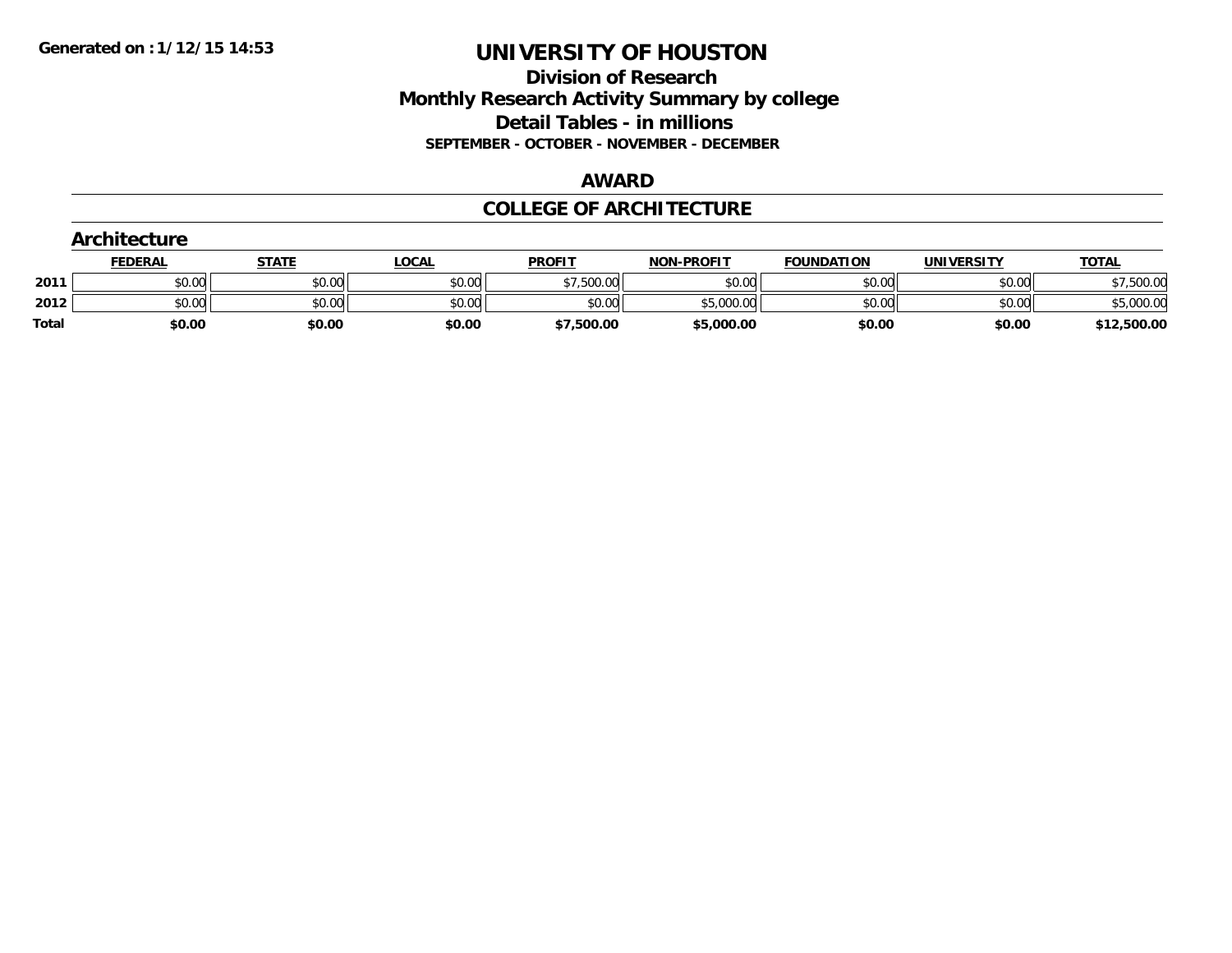### **Division of ResearchMonthly Research Activity Summary by college Detail Tables - in millionsSEPTEMBER - OCTOBER - NOVEMBER - DECEMBER**

### **AWARD**

## **COLLEGE OF EDUCATION**

# **Consistency Mgmt and Coop Disc**

|      | <b>FEDERAL</b> | <b>STATE</b> | <u>LOCAL</u> | <b>PROFIT</b> | <b>NON-PROFIT</b> | <b>FOUNDATION</b> | <b>UNIVERSITY</b> | <b>TOTAL</b> |
|------|----------------|--------------|--------------|---------------|-------------------|-------------------|-------------------|--------------|
| 2011 | \$20,010.19    | \$0.00       | \$0.00       | \$0.00        | \$124,154.00      | \$0.00            | \$0.00            | \$144,164.19 |
| 2013 | \$17,324.58    | \$0.00       | \$0.00       | \$4.26        | \$3,500.00        | \$0.00            | \$0.00            | \$20,828.84  |
| 2014 | \$0.00         | \$0.00       | \$200,592.00 | \$0.00        | \$0.00            | \$0.00            | \$0.00            | \$200,592.00 |
| 2015 | \$0.00         | \$0.00       | \$4,550.00   | \$0.00        | \$0.00            | \$0.00            | \$0.00            | \$4,550.00   |

#### **Curriculum and Instruction**

|      | <b>FEDERAL</b> | <b>STATE</b> | <u>LOCAL</u> | <b>PROFIT</b> | <b>NON-PROFIT</b> | <b>FOUNDATION</b> | <b>UNIVERSITY</b> | <b>TOTAL</b> |
|------|----------------|--------------|--------------|---------------|-------------------|-------------------|-------------------|--------------|
| 2011 | \$283,736.00   | \$50,000.00  | \$0.00       | \$0.00        | \$75,000.00       | \$0.00            | \$0.00            | \$408,736.00 |
| 2012 | \$2,942.90     | \$0.00       | \$0.00       | \$0.00        | \$0.00            | \$18,400.00       | \$0.00            | \$21,342.90  |
| 2013 | \$489,701.00   | \$15,999.00  | \$0.00       | \$0.00        | \$0.00            | \$0.00            | \$0.00            | \$505,700.00 |
| 2014 | \$13,125.00    | \$0.00       | \$0.00       | \$0.00        | \$5,000.00        | \$0.00            | \$0.00            | \$18,125.00  |

## **Educational Psychology**

|      | <b>FEDERAL</b> | <b>STATE</b> | <b>LOCAL</b> | <b>PROFIT</b> | <b>NON-PROFIT</b> | <b>FOUNDATION</b> | <b>UNIVERSITY</b> | <b>TOTAL</b> |
|------|----------------|--------------|--------------|---------------|-------------------|-------------------|-------------------|--------------|
| 2011 | \$0.00         | \$49,995.00  | \$0.00       | \$0.00        | \$0.00            | \$14,901.90       | \$0.00            | \$64,896.90  |
| 2012 | \$5,885.80     | \$0.00       | \$0.00       | \$0.00        | \$0.00            | \$0.00            | \$0.00            | \$5,885.80   |
| 2013 | \$326,684.00   | \$0.00       | \$0.00       | \$0.00        | \$31,863.00       | \$0.00            | \$11,689.00       | \$370,236.00 |
| 2014 | \$934,917.00   | \$0.00       | \$0.00       | \$0.00        | \$44,723.53       | \$0.00            | \$0.00            | \$979,640.53 |
| 2015 | \$35,288.00    | \$2,000.00   | \$0.00       | \$0.00        | \$45,000.00       | \$0.00            | \$0.00            | \$82,288.00  |

#### **Institute for Urban Education**

|      | <b>FEDERAL</b> | <b>STATE</b> | <b>LOCAL</b> | <b>PROFIT</b> | <b>NON-PROFIT</b> | <b>FOUNDATION</b> | <b>UNIVERSITY</b> | <b>TOTAL</b>    |
|------|----------------|--------------|--------------|---------------|-------------------|-------------------|-------------------|-----------------|
| 2011 | \$469,169.00   | \$0.00       | \$0.00       | \$0.00        | \$0.00            | \$0.00            | \$0.00            | 169.00<br>\$469 |
| 2012 | \$19,558.00    | \$0.00       | \$0.00       | \$0.00        | \$0.00            | \$0.00            | \$0.00            | \$19,558.00     |
| 2014 | \$0.00         | \$0.00       | \$0.00       | \$0.00        | \$0.00            | \$0.00            | \$0.00            | \$0.00          |

#### **UH Charter School**

|       | <b>FEDERAL</b> | <b>STATE</b>   | <u>LOCAL</u> | <b>PROFIT</b> | <b>NON-PROFIT</b> | <b>FOUNDATION</b> | <b>UNIVERSITY</b> | <b>TOTAL</b>   |
|-------|----------------|----------------|--------------|---------------|-------------------|-------------------|-------------------|----------------|
| 2012  | \$22,375.00    | \$995,609.00   | \$0.00       | \$0.00        | \$0.00            | \$0.00            | \$0.00            | \$1,017,984.00 |
| 2013  | \$0.00         | \$982,028.93   | \$0.00       | \$0.00        | \$0.00            | \$0.00            | \$0.00            | \$982,028.93   |
| 2014  | \$34,062.00    | \$1,029,233.00 | \$0.00       | \$0.00        | \$0.00            | \$0.00            | \$0.00            | \$1,063,295.00 |
| 2015  | \$24,124.00    | \$1,042,343.92 | \$0.00       | \$0.00        | \$0.00            | \$0.00            | \$0.00            | \$1,066,467.92 |
| Total | \$2,698,902.47 | \$4,167,208.85 | \$205,142.00 | \$4.26        | \$329,240.53      | \$33,301.90       | \$11,689.00       | \$7,445,489.01 |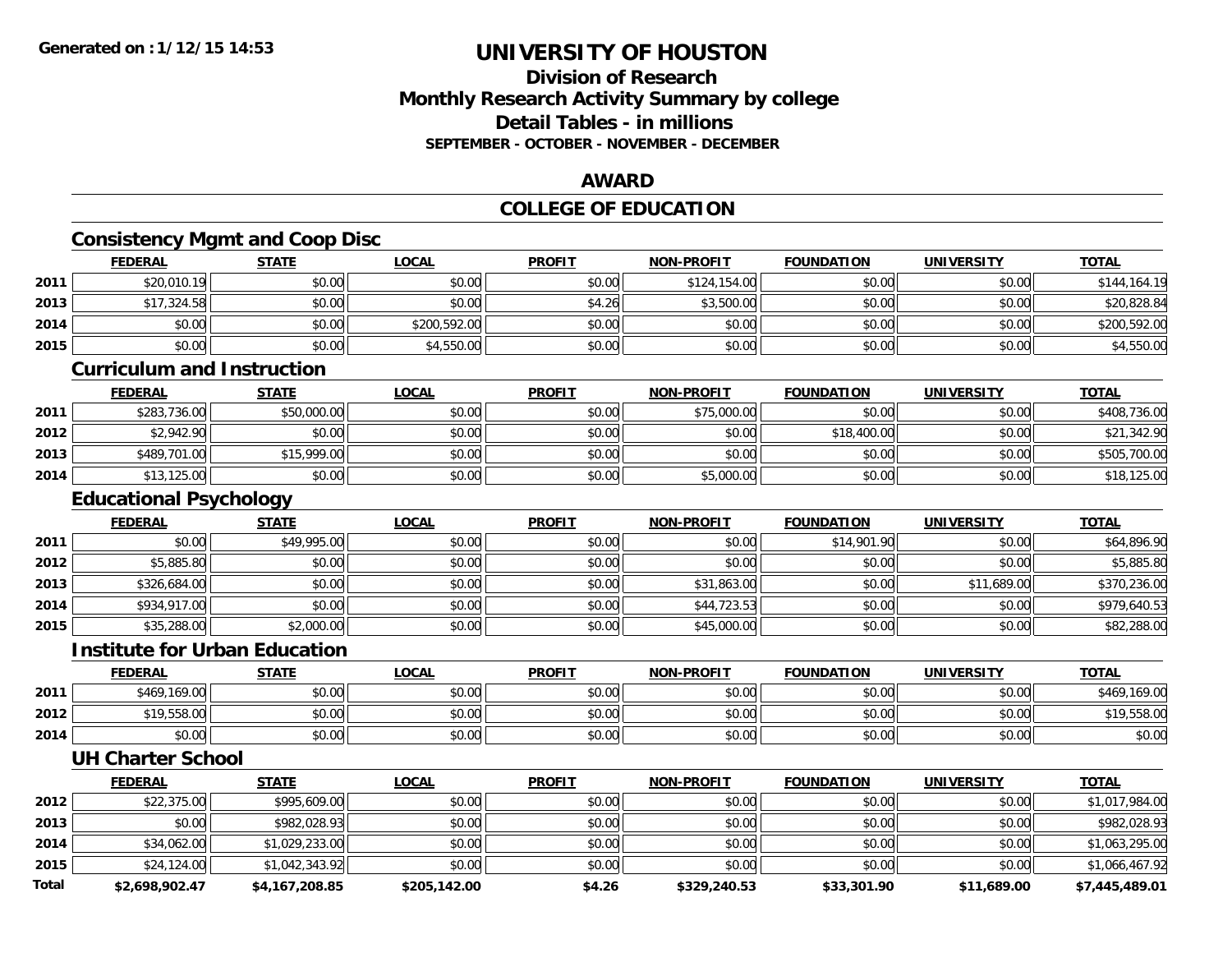## **Division of ResearchMonthly Research Activity Summary by college Detail Tables - in millions SEPTEMBER - OCTOBER - NOVEMBER - DECEMBER**

### **AWARD**

|      | Art                              |              |              |               |                   |                   |                   |              |
|------|----------------------------------|--------------|--------------|---------------|-------------------|-------------------|-------------------|--------------|
|      | <b>FEDERAL</b>                   | <b>STATE</b> | <b>LOCAL</b> | <b>PROFIT</b> | <b>NON-PROFIT</b> | <b>FOUNDATION</b> | <b>UNIVERSITY</b> | <b>TOTAL</b> |
| 2012 | \$14,979.30                      | \$0.00       | \$0.00       | \$0.00        | \$0.00            | \$0.00            | \$0.00            | \$14,979.30  |
| 2014 | \$1,400.00                       | \$0.00       | \$0.00       | \$0.00        | \$0.00            | \$0.00            | \$0.00            | \$1,400.00   |
|      | <b>Arte Publico Press</b>        |              |              |               |                   |                   |                   |              |
|      | <b>FEDERAL</b>                   | <b>STATE</b> | <b>LOCAL</b> | <b>PROFIT</b> | <b>NON-PROFIT</b> | <b>FOUNDATION</b> | <b>UNIVERSITY</b> | <b>TOTAL</b> |
| 2011 | \$0.00                           | \$0.00       | \$0.00       | \$0.00        | \$56,600.00       | \$0.00            | \$0.00            | \$56,600.00  |
| 2012 | \$0.00                           | \$0.00       | \$0.00       | \$0.00        | \$39,100.00       | \$0.00            | \$0.00            | \$39,100.00  |
| 2014 | \$0.00                           | \$10,000.00  | \$0.00       | \$0.00        | \$10,000.00       | \$50,000.00       | \$0.00            | \$70,000.00  |
|      | <b>Blaffer Gallery</b>           |              |              |               |                   |                   |                   |              |
|      | <b>FEDERAL</b>                   | <b>STATE</b> | <b>LOCAL</b> | <b>PROFIT</b> | <b>NON-PROFIT</b> | <b>FOUNDATION</b> | <b>UNIVERSITY</b> | <b>TOTAL</b> |
| 2011 | \$0.00                           | \$0.00       | \$0.00       | \$0.00        | \$70,200.00       | \$0.00            | \$0.00            | \$70,200.00  |
| 2012 | \$20,000.00                      | \$0.00       | \$0.00       | \$0.00        | \$50,800.00       | \$0.00            | \$0.00            | \$70,800.00  |
| 2014 | \$0.00                           | \$14,000.00  | \$0.00       | \$0.00        | \$0.00            | \$0.00            | \$0.00            | \$14,000.00  |
| 2015 | \$25,000.00                      | \$14,000.00  | \$0.00       | \$0.00        | \$0.00            | \$0.00            | \$0.00            | \$39,000.00  |
|      | <b>Center for Public History</b> |              |              |               |                   |                   |                   |              |
|      | <b>FEDERAL</b>                   | <b>STATE</b> | <b>LOCAL</b> | <b>PROFIT</b> | <b>NON-PROFIT</b> | <b>FOUNDATION</b> | <b>UNIVERSITY</b> | <b>TOTAL</b> |
| 2012 | \$100,000.00                     | \$0.00       | \$0.00       | \$0.00        | \$0.00            | \$0.00            | \$0.00            | \$100,000.00 |
|      | Communication                    |              |              |               |                   |                   |                   |              |
|      | <b>FEDERAL</b>                   | <b>STATE</b> | <b>LOCAL</b> | <b>PROFIT</b> | <b>NON-PROFIT</b> | <b>FOUNDATION</b> | <b>UNIVERSITY</b> | <b>TOTAL</b> |
| 2011 | \$0.00                           | \$0.00       | \$0.00       | \$0.00        | \$0.00            | \$0.00            | \$0.00            | \$0.00       |
| 2012 | \$0.00                           | \$0.00       | \$0.00       | \$0.00        | \$0.00            | \$0.00            | \$0.00            | \$0.00       |
| 2013 | \$0.00                           | \$0.00       | \$0.00       | \$0.00        | \$8,000.00        | \$0.00            | \$0.00            | \$8,000.00   |
| 2014 | \$0.00                           | \$0.00       | \$0.00       | \$0.00        | \$0.00            | \$0.00            | \$3,000.00        | \$3,000.00   |
| 2015 | \$0.00                           | \$0.00       | \$0.00       | \$0.00        | \$0.00            | \$10,000.00       | \$0.00            | \$10,000.00  |
|      | <b>Communication Disorders</b>   |              |              |               |                   |                   |                   |              |
|      | <b>FEDERAL</b>                   | <b>STATE</b> | <b>LOCAL</b> | <b>PROFIT</b> | <b>NON-PROFIT</b> | <b>FOUNDATION</b> | <b>UNIVERSITY</b> | <b>TOTAL</b> |
| 2011 | \$0.00                           | \$0.00       | \$0.00       | \$0.00        | \$56,693.00       | \$0.00            | \$0.00            | \$56,693.00  |
| 2012 | \$2,942.90                       | \$0.00       | \$0.00       | \$0.00        | \$0.00            | \$0.00            | \$0.00            | \$2,942.90   |
| 2013 | \$0.00                           | \$0.00       | \$0.00       | \$0.00        | \$0.00            | \$10,000.00       | \$0.00            | \$10,000.00  |
| 2014 | \$0.00                           | \$0.00       | \$0.00       | \$0.00        | \$18,752.98       | \$0.00            | \$0.00            | \$18,752.98  |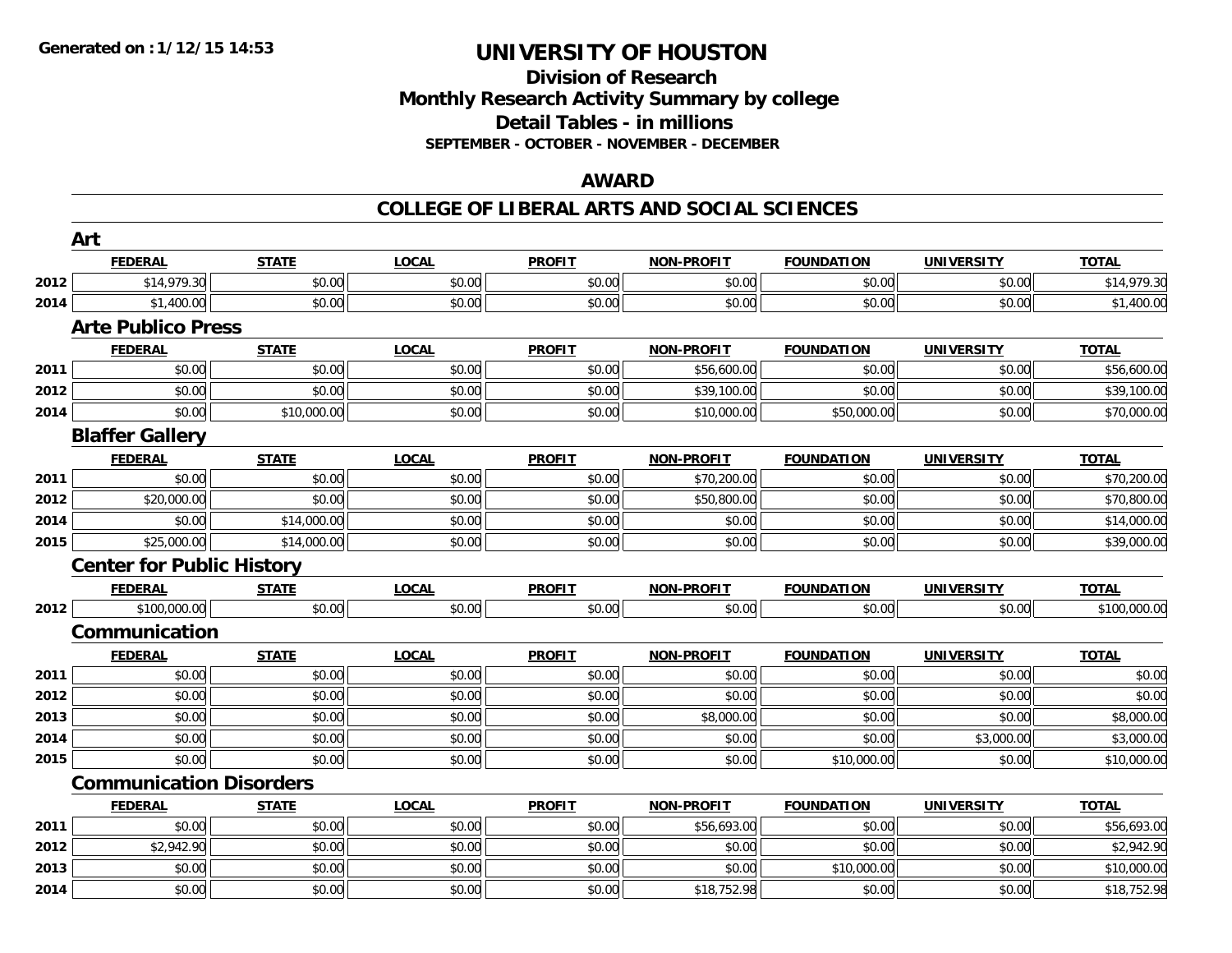### **Division of Research Monthly Research Activity Summary by college Detail Tables - in millions SEPTEMBER - OCTOBER - NOVEMBER - DECEMBER**

#### **AWARD**

|      |                         | Cynthia Woods Mitchell Center for the Arts |              |               |                   |                   |                   |                |
|------|-------------------------|--------------------------------------------|--------------|---------------|-------------------|-------------------|-------------------|----------------|
|      | <b>FEDERAL</b>          | <b>STATE</b>                               | <b>LOCAL</b> | <b>PROFIT</b> | <b>NON-PROFIT</b> | <b>FOUNDATION</b> | <b>UNIVERSITY</b> | <b>TOTAL</b>   |
| 2011 | \$0.00                  | \$0.00                                     | \$0.00       | \$0.00        | \$15,000.00       | \$0.00            | \$0.00            | \$15,000.00    |
| 2013 | \$0.00                  | \$6,000.00                                 | \$0.00       | \$0.00        | \$0.00            | \$0.00            | \$0.00            | \$6,000.00     |
| 2014 | \$0.00                  | \$4,500.00                                 | \$0.00       | \$5,000.00    | \$0.00            | \$700.00          | \$0.00            | \$10,200.00    |
|      |                         | Dean, Liberal Arts and Social Sciences     |              |               |                   |                   |                   |                |
|      | <b>FEDERAL</b>          | <b>STATE</b>                               | <b>LOCAL</b> | <b>PROFIT</b> | <b>NON-PROFIT</b> | <b>FOUNDATION</b> | <b>UNIVERSITY</b> | <b>TOTAL</b>   |
| 2014 | \$0.00                  | \$0.00                                     | \$0.00       | \$0.00        | \$0.00            | \$0.00            | \$0.00            | \$0.00         |
| 2015 | \$0.00                  | \$0.00                                     | \$0.00       | \$0.00        | \$0.00            | \$0.00            | \$0.00            | \$0.00         |
|      | <b>Economics</b>        |                                            |              |               |                   |                   |                   |                |
|      | <b>FEDERAL</b>          | <b>STATE</b>                               | <b>LOCAL</b> | <b>PROFIT</b> | <b>NON-PROFIT</b> | <b>FOUNDATION</b> | <b>UNIVERSITY</b> | <b>TOTAL</b>   |
| 2011 | \$0.00                  | \$0.00                                     | \$0.00       | \$0.00        | \$55,000.00       | \$0.00            | \$0.00            | \$55,000.00    |
| 2012 | \$0.00                  | \$0.00                                     | \$0.00       | \$0.00        | \$0.00            | \$38,500.00       | \$0.00            | \$38,500.00    |
| 2013 | \$0.00                  | \$0.00                                     | \$0.00       | \$0.00        | \$0.00            | \$25,000.00       | \$0.00            | \$25,000.00    |
| 2014 | \$0.00                  | \$0.00                                     | \$0.00       | \$0.00        | \$0.00            | \$13,354.00       | \$0.00            | \$13,354.00    |
| 2015 | \$0.00                  | \$0.00                                     | \$0.00       | \$0.00        | \$0.00            | \$13,009.00       | \$0.00            | \$13,009.00    |
|      | <b>English</b>          |                                            |              |               |                   |                   |                   |                |
|      | <b>FEDERAL</b>          | <b>STATE</b>                               | <b>LOCAL</b> | <b>PROFIT</b> | <b>NON-PROFIT</b> | <b>FOUNDATION</b> | <b>UNIVERSITY</b> | <b>TOTAL</b>   |
| 2011 | \$0.00                  | \$0.00                                     | \$0.00       | \$0.00        | \$0.00            | \$0.00            | \$0.00            | \$0.00         |
| 2012 | \$0.00                  | \$0.00                                     | \$0.00       | \$0.00        | \$0.00            | \$0.00            | \$0.00            | \$0.00         |
| 2013 | \$0.00                  | \$0.00                                     | \$0.00       | \$0.00        | \$0.00            | \$0.00            | \$0.00            | \$0.00         |
|      |                         | <b>Health and Human Performance</b>        |              |               |                   |                   |                   |                |
|      | <b>FEDERAL</b>          | <b>STATE</b>                               | <b>LOCAL</b> | <b>PROFIT</b> | <b>NON-PROFIT</b> | <b>FOUNDATION</b> | <b>UNIVERSITY</b> | <b>TOTAL</b>   |
| 2011 | \$905,073.38            | \$0.00                                     | \$0.00       | \$19,519.00   | \$0.00            | \$6,877.80        | \$0.00            | \$931,470.18   |
| 2012 | \$1,329,083.40          | \$0.00                                     | \$0.00       | \$486,901.00  | \$0.00            | \$0.00            | \$0.00            | \$1,815,984.40 |
| 2013 | \$1,735,266.54          | \$0.00                                     | \$0.00       | \$6,759.60    | \$0.00            | \$8,000.00        | \$0.00            | \$1,750,026.14 |
| 2014 | \$1,369,096.86          | \$0.00                                     | \$0.00       | \$0.00        | \$0.00            | \$0.00            | \$0.00            | \$1,369,096.86 |
| 2015 | \$1,899,285.52          | \$0.00                                     | \$0.00       | \$0.00        | \$0.00            | \$24,000.00       | \$0.00            | \$1,923,285.52 |
|      | <b>Hispanic Studies</b> |                                            |              |               |                   |                   |                   |                |
|      | <b>FEDERAL</b>          | <b>STATE</b>                               | <b>LOCAL</b> | <b>PROFIT</b> | <b>NON-PROFIT</b> | <b>FOUNDATION</b> | <b>UNIVERSITY</b> | <b>TOTAL</b>   |
| 2011 | \$0.00                  | \$0.00                                     | \$0.00       | \$0.00        | \$0.00            | \$72,400.00       | \$0.00            | \$72,400.00    |
| 2012 | \$0.00                  | \$0.00                                     | \$0.00       | \$0.00        | \$0.00            | \$55,200.00       | \$0.00            | \$55,200.00    |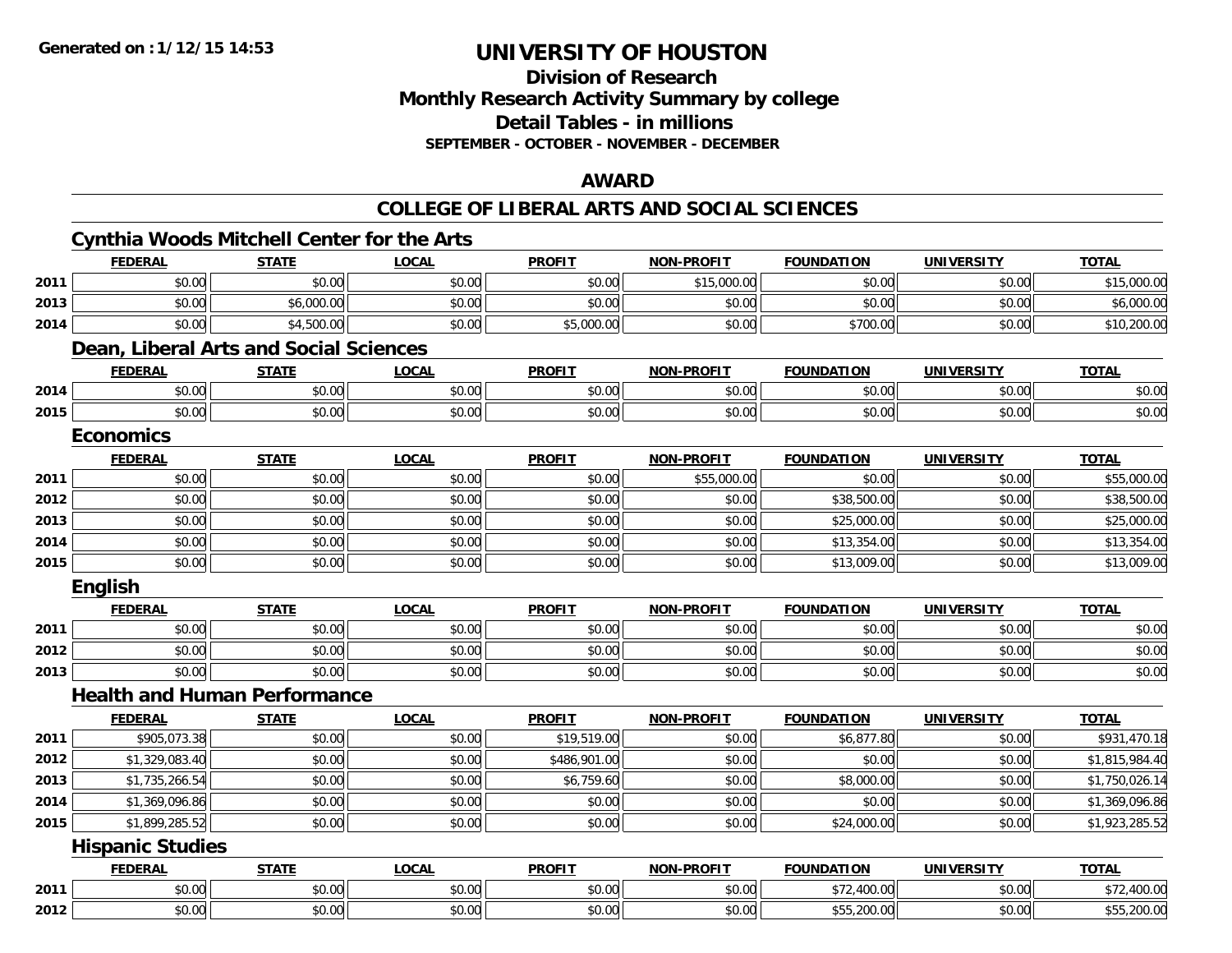## **Division of ResearchMonthly Research Activity Summary by college Detail Tables - in millions SEPTEMBER - OCTOBER - NOVEMBER - DECEMBER**

### **AWARD**

|      | <b>History</b>                    |              |              |               |                   |                   |                   |                |
|------|-----------------------------------|--------------|--------------|---------------|-------------------|-------------------|-------------------|----------------|
|      | <b>FEDERAL</b>                    | <b>STATE</b> | <b>LOCAL</b> | <b>PROFIT</b> | <b>NON-PROFIT</b> | <b>FOUNDATION</b> | <b>UNIVERSITY</b> | <b>TOTAL</b>   |
| 2011 | \$14,000.00                       | \$0.00       | \$0.00       | \$19,256.96   | \$0.00            | \$0.00            | \$0.00            | \$33,256.96    |
| 2013 | \$0.00                            | \$0.00       | \$0.00       | \$73,662.21   | \$0.00            | \$0.00            | \$0.00            | \$73,662.21    |
| 2014 | \$0.00                            | \$0.00       | \$0.00       | \$78,388.66   | \$0.00            | \$0.00            | \$0.00            | \$78,388.66    |
| 2015 | \$0.00                            | \$0.00       | \$0.00       | \$65,586.00   | \$0.00            | \$0.00            | \$0.00            | \$65,586.00    |
|      | <b>Modern/Classical Languages</b> |              |              |               |                   |                   |                   |                |
|      | <b>FEDERAL</b>                    | <b>STATE</b> | <b>LOCAL</b> | <b>PROFIT</b> | <b>NON-PROFIT</b> | <b>FOUNDATION</b> | <b>UNIVERSITY</b> | <b>TOTAL</b>   |
| 2011 | \$0.00                            | \$0.00       | \$0.00       | \$0.00        | \$0.00            | \$0.00            | \$0.00            | \$0.00         |
|      | Philosophy                        |              |              |               |                   |                   |                   |                |
|      | <b>FEDERAL</b>                    | <b>STATE</b> | <b>LOCAL</b> | <b>PROFIT</b> | <b>NON-PROFIT</b> | <b>FOUNDATION</b> | <b>UNIVERSITY</b> | <b>TOTAL</b>   |
| 2012 | \$29,932.50                       | \$0.00       | \$0.00       | \$0.00        | \$0.00            | \$0.00            | \$0.00            | \$29,932.50    |
|      | <b>Political Science</b>          |              |              |               |                   |                   |                   |                |
|      | <b>FEDERAL</b>                    | <b>STATE</b> | <b>LOCAL</b> | <b>PROFIT</b> | <b>NON-PROFIT</b> | <b>FOUNDATION</b> | <b>UNIVERSITY</b> | <b>TOTAL</b>   |
| 2011 | \$11,941.00                       | \$0.00       | \$0.00       | \$0.00        | \$0.00            | \$0.00            | \$0.00            | \$11,941.00    |
| 2012 | \$0.00                            | \$0.00       | \$0.00       | \$0.00        | \$0.00            | \$0.00            | \$0.00            | \$0.00         |
| 2013 | \$0.00                            | \$0.00       | \$0.00       | \$0.00        | \$0.00            | \$0.00            | \$0.00            | \$0.00         |
|      | Psychology                        |              |              |               |                   |                   |                   |                |
|      | <b>FEDERAL</b>                    | <b>STATE</b> | <b>LOCAL</b> | <b>PROFIT</b> | <b>NON-PROFIT</b> | <b>FOUNDATION</b> | <b>UNIVERSITY</b> | <b>TOTAL</b>   |
| 2011 | \$2,752,865.85                    | \$553,857.00 | \$0.00       | \$34,430.00   | \$69,692.00       | \$114,753.05      | \$18,852.00       | \$3,544,449.90 |
| 2012 | \$3,167,524.75                    | \$61,089.16  | \$0.00       | \$38,168.00   | \$303,141.00      | \$4,100.00        | \$36,531.00       | \$3,610,553.91 |
| 2013 | \$2,286,705.50                    | \$17,656.00  | \$0.00       | \$25,723.00   | \$79,810.00       | \$55,818.00       | \$0.00            | \$2,465,712.50 |
| 2014 | \$2,038,611.70                    | \$19,559.00  | \$0.00       | \$17,923.92   | \$117,038.00      | \$0.00            | \$0.00            | \$2,193,132.62 |
| 2015 | \$637,533.05                      | \$43,501.00  | \$0.00       | \$34,507.00   | \$61,469.00       | \$0.00            | \$0.00            | \$777,010.05   |
|      | <b>School of Music</b>            |              |              |               |                   |                   |                   |                |
|      | <b>FEDERAL</b>                    | <b>STATE</b> | <b>LOCAL</b> | <b>PROFIT</b> | <b>NON-PROFIT</b> | <b>FOUNDATION</b> | <b>UNIVERSITY</b> | <b>TOTAL</b>   |
| 2014 | \$0.00                            | \$9,000.00   | \$0.00       | \$0.00        | \$0.00            | \$0.00            | \$0.00            | \$9,000.00     |
|      | Sociology                         |              |              |               |                   |                   |                   |                |
|      | <b>FEDERAL</b>                    | <b>STATE</b> | <b>LOCAL</b> | <b>PROFIT</b> | <b>NON-PROFIT</b> | <b>FOUNDATION</b> | <b>UNIVERSITY</b> | <b>TOTAL</b>   |
| 2011 | \$0.00                            | \$0.00       | \$0.00       | \$0.00        | \$3,500.00        | \$0.00            | \$0.00            | \$3,500.00     |
| 2012 | \$54,502.40                       | \$0.00       | \$0.00       | \$0.00        | \$0.00            | \$0.00            | \$0.00            | \$54,502.40    |
| 2013 | \$14,728.00                       | \$0.00       | \$0.00       | \$0.00        | \$0.00            | \$0.00            | \$0.00            | \$14,728.00    |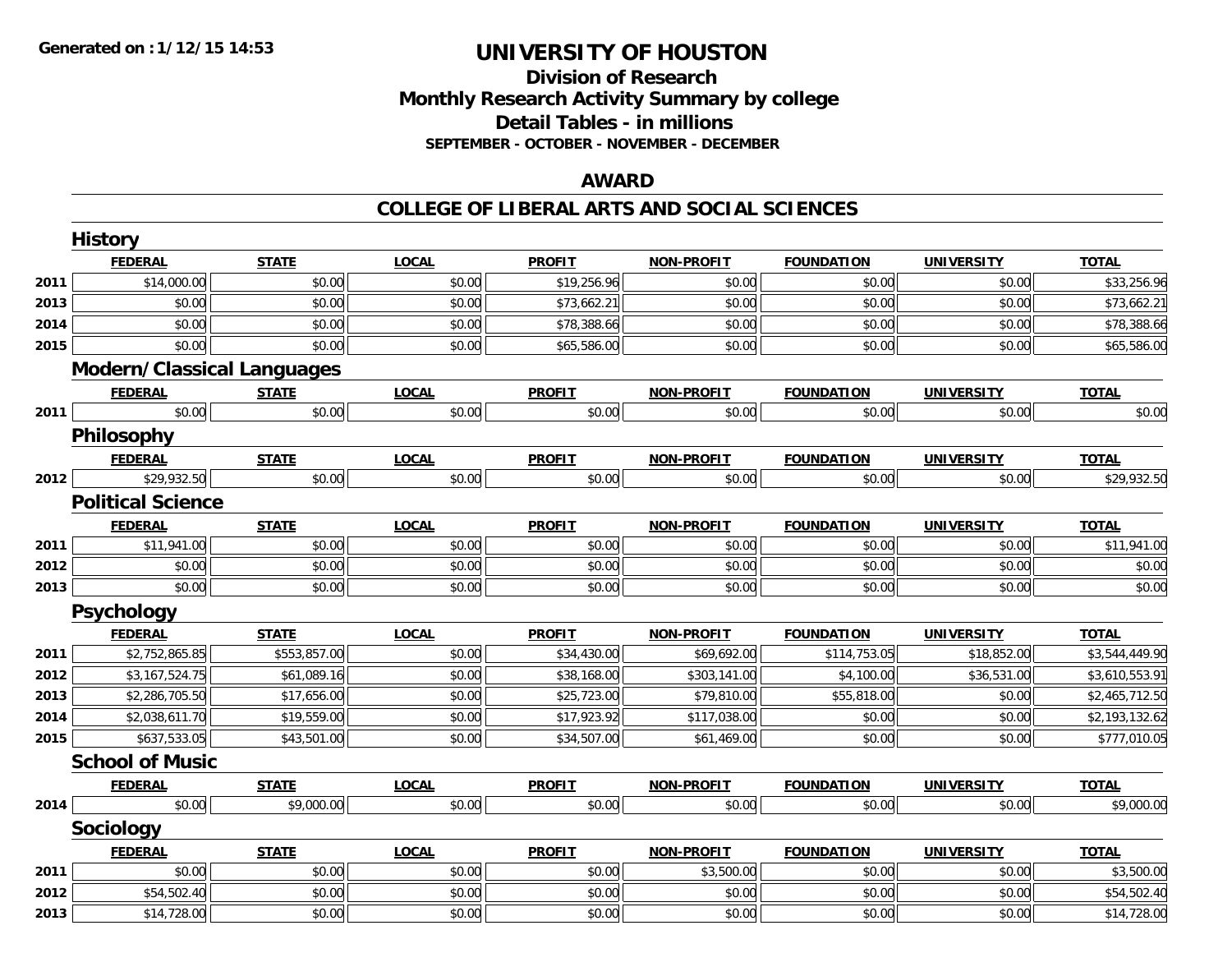### **Division of Research Monthly Research Activity Summary by college Detail Tables - in millions SEPTEMBER - OCTOBER - NOVEMBER - DECEMBER**

#### **AWARD**

|       | <b>Sociology</b> |              |              |               |                   |                   |                   |                 |
|-------|------------------|--------------|--------------|---------------|-------------------|-------------------|-------------------|-----------------|
|       | <b>FEDERAL</b>   | <b>STATE</b> | <b>LOCAL</b> | <b>PROFIT</b> | <b>NON-PROFIT</b> | <b>FOUNDATION</b> | <b>UNIVERSITY</b> | <b>TOTAL</b>    |
| 2014  | \$0.00           | \$0.00       | \$0.00       | \$0.00        | \$0.00            | \$0.00            | \$0.00            | \$0.00          |
|       | <b>Theatre</b>   |              |              |               |                   |                   |                   |                 |
|       | <b>FEDERAL</b>   | <b>STATE</b> | <b>LOCAL</b> | <b>PROFIT</b> | <b>NON-PROFIT</b> | <b>FOUNDATION</b> | <b>UNIVERSITY</b> | <b>TOTAL</b>    |
| 2011  | \$0.00           | \$0.00       | \$0.00       | \$0.00        | \$47,990.37       | \$0.00            | \$0.00            | \$47,990.37     |
| Total | \$18,410,472.63  | \$753.162.16 | \$0.00       | \$905,825.35  | \$1,062,786.35    | \$501,711.85      | \$58,383.00       | \$21,692,341.34 |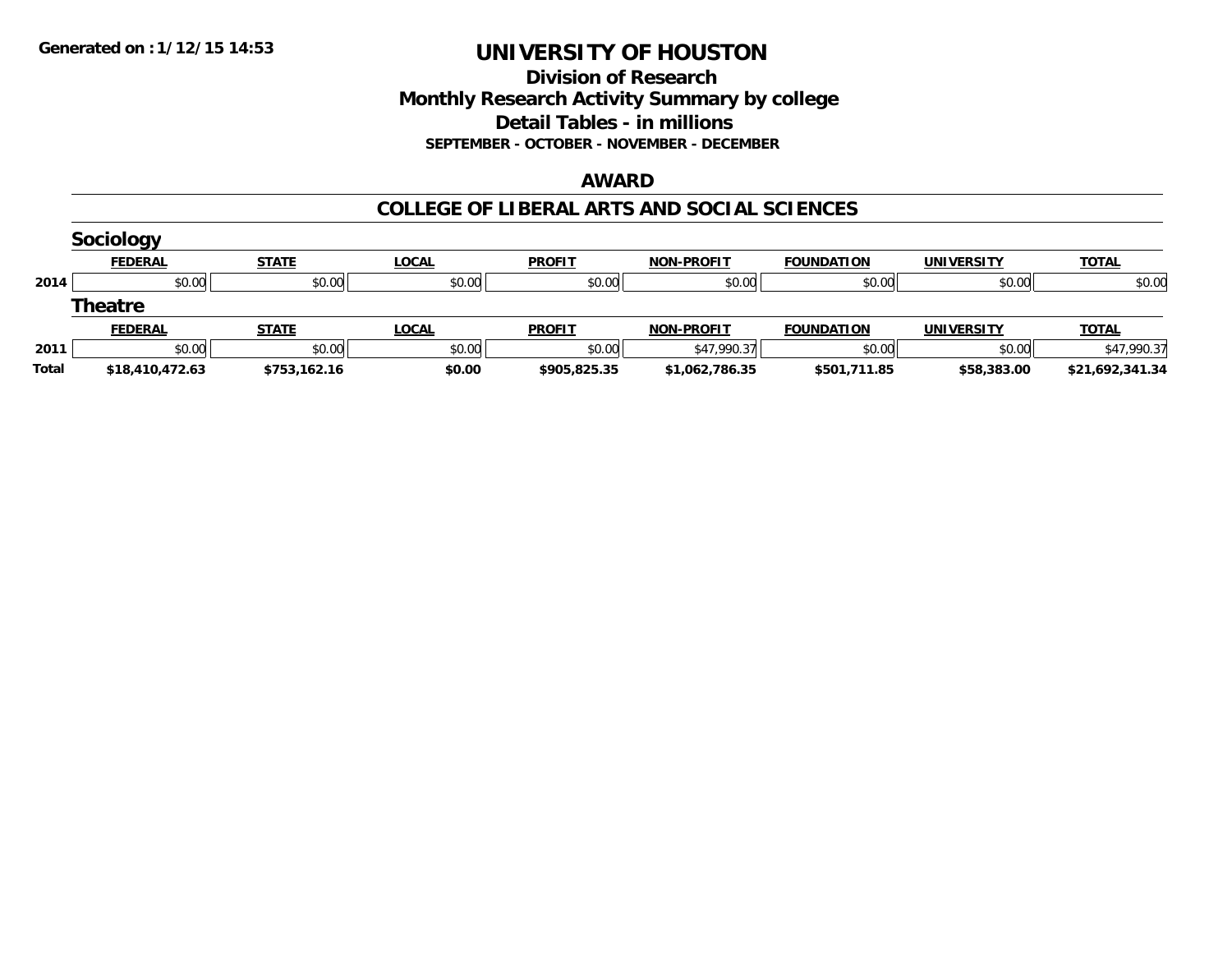## **Division of ResearchMonthly Research Activity Summary by college Detail Tables - in millionsSEPTEMBER - OCTOBER - NOVEMBER - DECEMBER**

### **AWARD**

## **COLLEGE OF NATURAL SCIENCES AND MATHEMATICS**

## **Biology/Biochemistry**

|      | <b>FEDERAL</b> | <b>STATE</b> | <b>LOCAL</b> | <b>PROFIT</b> | <b>NON-PROFIT</b> | <b>FOUNDATION</b> | <b>UNIVERSITY</b> | <b>TOTAL</b>   |
|------|----------------|--------------|--------------|---------------|-------------------|-------------------|-------------------|----------------|
| 2011 | \$2,214,635.86 | \$0.00       | \$0.00       | \$0.00        | \$281,242.84      | \$84,378.25       | \$0.00            | \$2,580,256.95 |
| 2012 | \$868,280.76   | \$0.00       | \$0.00       | \$0.00        | \$70,000.00       | \$0.00            | \$0.00            | \$938,280.76   |
| 2013 | \$556,014.76   | \$0.00       | \$0.00       | \$462,412.00  | \$589,310.00      | \$0.00            | \$0.00            | \$1,607,736.76 |
| 2014 | \$911,555.50   | \$223.06     | \$0.00       | \$50,000.00   | \$35,010.00       | \$0.00            | \$0.00            | \$996,788.56   |
| 2015 | \$678,346.12   | \$21,473.50  | \$0.00       | \$0.00        | \$91,785.01       | \$0.00            | \$0.00            | \$791,604.63   |

## **Center for Nuclear Receptors and Cell Signaling**

|      | <b>FEDERAL</b> | <u>STATE</u>   | <u>LOCAL</u> | <b>PROFIT</b> | <b>NON-PROFIT</b> | <b>FOUNDATION</b> | <b>UNIVERSITY</b> | <b>TOTAL</b>   |
|------|----------------|----------------|--------------|---------------|-------------------|-------------------|-------------------|----------------|
| 2011 | \$493,954.00   | \$45,000.00    | \$0.00       | \$0.00        | \$0.00            | \$0.00            | \$0.00            | \$538,954.00   |
| 2012 | \$301,722.00   | \$1,035,286.00 | \$0.00       | \$0.00        | \$0.00            | \$50,000.00       | \$0.00            | \$1,387,008.00 |
| 2013 | \$202,124.00   | \$0.00         | \$0.00       | \$0.00        | \$0.00            | \$0.00            | \$0.00            | \$202,124.00   |
| 2014 | \$244,596.00   | \$0.00         | \$0.00       | \$0.00        | \$0.00            | \$0.00            | \$0.00            | \$244,596.00   |
| 2015 | \$0.00         | \$1,582.50     | \$0.00       | \$0.00        | \$0.00            | \$0.00            | \$0.00            | \$1,582.50     |

## **Chemistry**

|      | <u>FEDERAL</u> | <u>STATE</u> | <u>LOCAL</u> | <b>PROFIT</b> | <b>NON-PROFIT</b> | <b>FOUNDATION</b> | <b>UNIVERSITY</b> | <b>TOTAL</b>   |
|------|----------------|--------------|--------------|---------------|-------------------|-------------------|-------------------|----------------|
| 2011 | \$2,051,699.77 | \$0.00       | \$0.00       | \$0.00        | \$0.00            | \$275,269.60      | \$200,000.00      | \$2,526,969.36 |
| 2012 | \$676,189.88   | \$0.00       | \$0.00       | \$0.00        | \$30,000.00       | \$0.00            | \$0.00            | \$706,189.88   |
| 2013 | \$511,408.44   | \$0.00       | \$0.00       | \$0.00        | \$0.00            | \$0.00            | \$0.00            | \$511,408.44   |
| 2014 | \$916,406.50   | \$0.00       | \$0.00       | \$0.00        | \$0.00            | \$0.00            | \$0.00            | \$916,406.50   |
| 2015 | \$717,839.68   | \$0.00       | \$0.00       | \$0.00        | \$45,000.00       | \$125,000.00      | \$0.00            | \$887,839.68   |

#### **Computer Science**

|      | <b>FEDERAL</b> | <b>STATE</b> | <b>LOCAL</b> | <b>PROFIT</b> | <b>NON-PROFIT</b> | <b>FOUNDATION</b> | <b>UNIVERSITY</b> | <b>TOTAL</b>   |
|------|----------------|--------------|--------------|---------------|-------------------|-------------------|-------------------|----------------|
| 2011 | \$1,260,666.50 | \$9,392.00   | \$0.00       | \$238,576.00  | \$0.00            | \$0.00            | \$0.00            | \$1,508,634.50 |
| 2012 | \$1,135,551.88 | \$0.00       | \$0.00       | \$60,000.00   | \$0.00            | \$0.00            | \$0.00            | \$1,195,551.88 |
| 2013 | \$2,266,591.00 | \$0.00       | \$0.00       | \$99,975.00   | \$9,000.00        | \$0.00            | \$0.00            | \$2,375,566.00 |
| 2014 | \$1,040,468.20 | \$0.00       | \$0.00       | \$180,000.00  | \$0.00            | \$0.00            | \$0.00            | \$1,220,468.20 |
| 2015 | \$1,366,631.75 | \$36,815.00  | \$0.00       | \$0.00        | \$190,000.00      | \$13,000.00       | \$0.00            | \$1,606,446.75 |

## **Dean, Natural Sciences and Mathematics**

|      | <b>FEDERAL</b>                      | <b>STATE</b>    | <b>_OCAL</b>       | <b>PROFIT</b> | $LDD$ $N$<br>וחרות   | NDATION | UNIVERSITY                | <b>TOTAL</b>                |
|------|-------------------------------------|-----------------|--------------------|---------------|----------------------|---------|---------------------------|-----------------------------|
| 2011 | 000<br>0.700<br>$\sim$<br>07.UU.UUU | $\sim$<br>JU.UU | $\sim$ 00<br>vv.vv | 0000<br>vu.vu | 0000<br>pu.uu        | \$0.00  | 0000<br>\$U.UU            | ተግ ሰ<br>00000<br>700,000.00 |
| 2012 | $ -$<br>$\sim$<br>70.UU             | 0000<br>JU.U    | $\sim$ 00<br>vv.vv | 0000<br>PO.OO | 0.00<br><b>DU.UU</b> | \$0.00  | $\sim$ 00<br><b>DU.UG</b> | JU.UL                       |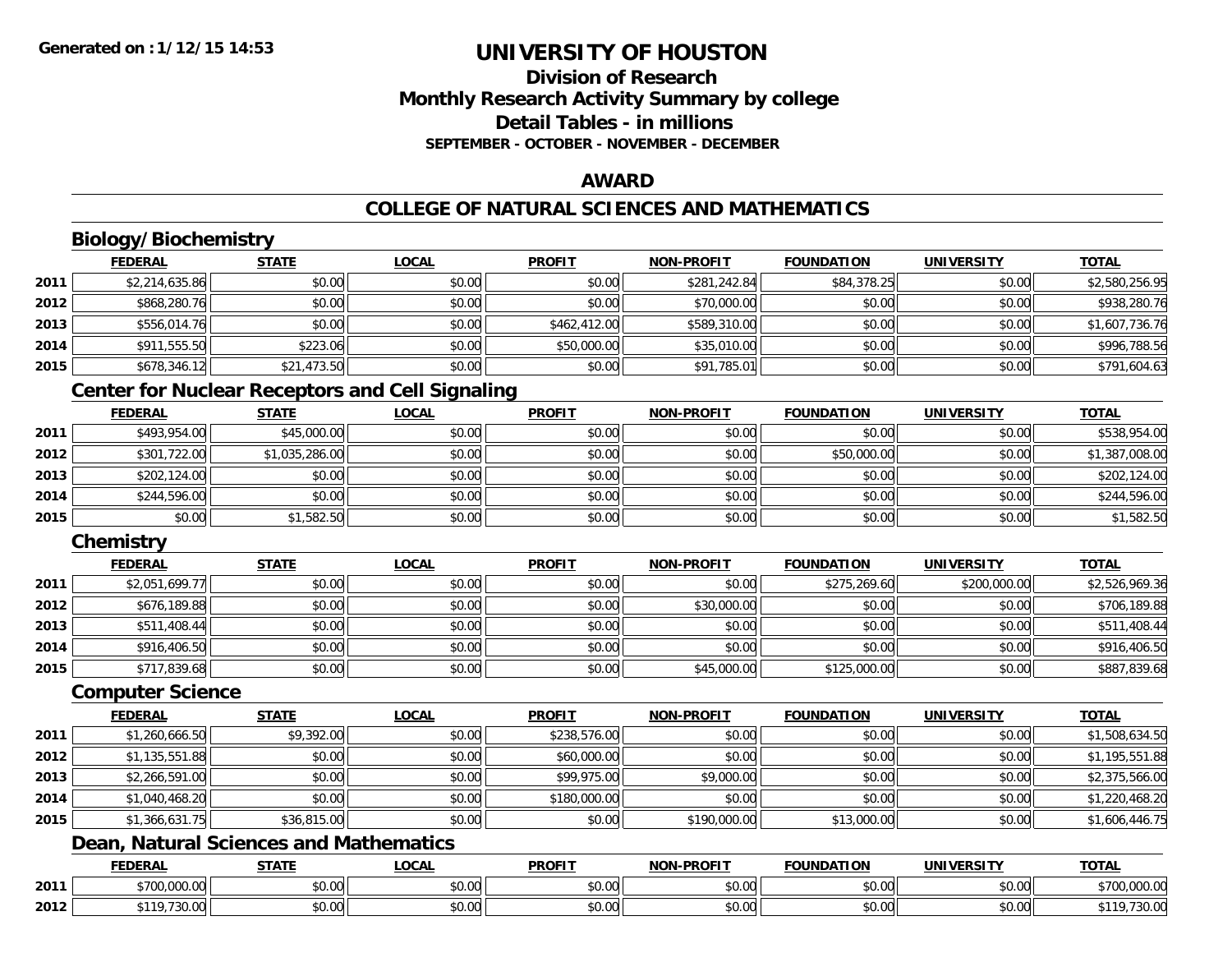## **Division of ResearchMonthly Research Activity Summary by college Detail Tables - in millions SEPTEMBER - OCTOBER - NOVEMBER - DECEMBER**

#### **AWARD**

## **COLLEGE OF NATURAL SCIENCES AND MATHEMATICS**

## **Dean, Natural Sciences and Mathematics**

|      | <b>FEDERAL</b> | <b>STATE</b> | <u>LOCAL</u> | <b>PROFIT</b> | <b>NON-PROFIT</b> | <b>FOUNDATION</b> | <b>UNIVERSITY</b> | <b>TOTAL</b>           |
|------|----------------|--------------|--------------|---------------|-------------------|-------------------|-------------------|------------------------|
| 2013 | \$113,412.00   | \$0.00       | \$0.00       | \$0.00        | \$0.00            | \$0.00            | \$0.00            |                        |
| 2014 | \$350,000.00   | \$0.00       | \$0.00       | \$0.00        | \$0.00            | \$0.00            | \$0.00            | \$350,000.00           |
| 2015 | \$39,719.50    | \$0.00       | \$0.00       | \$0.00        | \$0.00            | \$0.00            | \$0.00            | 110F<br>\$39,<br>'Y.JU |

#### **Earth & Atmospheric Sciences**

|      | <b>FEDERAL</b> | <b>STATE</b> | <u>LOCAL</u> | <b>PROFIT</b>  | <b>NON-PROFIT</b> | <b>FOUNDATION</b> | UNIVERSITY | <b>TOTAL</b>   |
|------|----------------|--------------|--------------|----------------|-------------------|-------------------|------------|----------------|
| 2011 | \$1,132,273.00 | \$11,400.00  | \$0.00       | \$463,974.00   | \$0.00            | \$0.00            | \$0.00     | \$1,607,647.00 |
| 2012 | \$515,342.00   | \$142,000.00 | \$0.00       | \$1,957,213.68 | \$100,000.00      | \$0.00            | \$0.00     | \$2,714,555.68 |
| 2013 | \$572,360.80   | \$0.00       | \$0.00       | \$713,000.00   | \$0.00            | \$0.00            | \$0.00     | \$1,285,360.80 |
| 2014 | \$314,831.81   | \$55,145.00  | \$0.00       | \$592,137.00   | \$75,915.00       | \$0.00            | \$0.00     | \$1,038,028.81 |
| 2015 | \$387,467.25   | \$0.00       | \$0.00       | \$1,160,000.00 | \$41,119.00       | \$0.00            | \$0.00     | \$1,588,586.25 |

## **Institute for Climate and Atmospheric Science**

|      | <b>FEDERAL</b> | <b>STATE</b> | <u>LOCAL</u>         | <b>PROFIT</b> | <b>NON-PROFIT</b> | <b>FOUNDATION</b> | <b>UNIVERSITY</b> | <b>TOTAL</b> |
|------|----------------|--------------|----------------------|---------------|-------------------|-------------------|-------------------|--------------|
| 2012 | \$0.00         | \$0.00       | 0000<br>JU.UU        | \$0.00        | \$0.00            | \$0.00            | \$0.00            | \$0.00       |
| 2013 | \$0.00         | \$0.00       | 0000<br>\$U.UU       | \$0.00        | \$0.00            | \$0.00            | \$0.00            | \$0.00       |
| 2014 | \$0.00         | \$0.00       | 0000<br><b>JU.UU</b> | \$0.00        | \$0.00            | \$0.00            | \$0.00            | \$0.00       |

#### **Institute for Nanoenergy**

|      | <b>FEDERAL</b> | <b>STATE</b> | <u>LOCAL</u> | <b>PROFIT</b> | <b>NON-PROFIT</b> | <b>FOUNDATION</b> | <b>UNIVERSITY</b> | <b>TOTAL</b> |
|------|----------------|--------------|--------------|---------------|-------------------|-------------------|-------------------|--------------|
| 2011 | ልስ ለሰ<br>DU.UU | \$0.00       | \$0.00       | \$0.00        | \$0.00            | \$0.00            | \$0.00            | \$0.00       |
| 2013 | ሶስ ሰሰ<br>JU.UU | \$0.00       | \$0.00       | \$0.00        | \$0.00            | \$0.00            | \$0.00            | \$0.00       |
| 2014 | \$0.00         | \$0.00       | \$0.00       | \$0.00        | \$0.00            | \$0.00            | \$0.00            | \$0.00       |

#### **Mathematics**

|      | <b>FEDERAL</b> | <b>STATE</b> | LOCAL  | <b>PROFIT</b> | <b>NON-PROFIT</b> | <b>FOUNDATION</b> | <b>UNIVERSITY</b> | <b>TOTAL</b>   |
|------|----------------|--------------|--------|---------------|-------------------|-------------------|-------------------|----------------|
| 2011 | \$256,993.00   | \$100,036.00 | \$0.00 | \$150,000.00  | \$0.00            | \$31,708.69       | \$10,000.00       | \$548,737.69   |
| 2012 | \$681,314.92   | \$139,679.00 | \$0.00 | \$210,000.00  | \$75,518.00       | \$0.00            | \$10,000.00       | \$1,116,511.92 |
| 2013 | \$333,938.00   | \$0.00       | \$0.00 | \$0.00        | \$0.00            | \$14,000.00       | \$0.00            | \$347,938.00   |
| 2014 | \$555,824.50   | \$0.00       | \$0.00 | \$30,000.00   | \$0.00            | \$7,024.29        | \$0.00            | \$592,848.79   |
| 2015 | \$586,885.00   | \$0.00       | \$0.00 | \$0.00        | \$45,000.00       | \$7,000.00        | \$0.00            | \$638,885.00   |
|      | $ -$           |              |        |               |                   |                   |                   |                |

#### **Physics**

|      | -----         | .OCAL                 | <b>DDAEIT</b> | . | <b>EQUINDAT</b><br>.   | <b>TIMIN/E</b><br>$\sim$ $\sim$ $\sim$ $\sim$ | <b>TOTAL</b> |
|------|---------------|-----------------------|---------------|---|------------------------|-----------------------------------------------|--------------|
| 2011 | 0.00<br>DU.UU | $\cap$ $\cap$<br>v.vv |               | . | - - -<br>$\hat{v}$<br> | nn nnll<br>וטט.טע                             |              |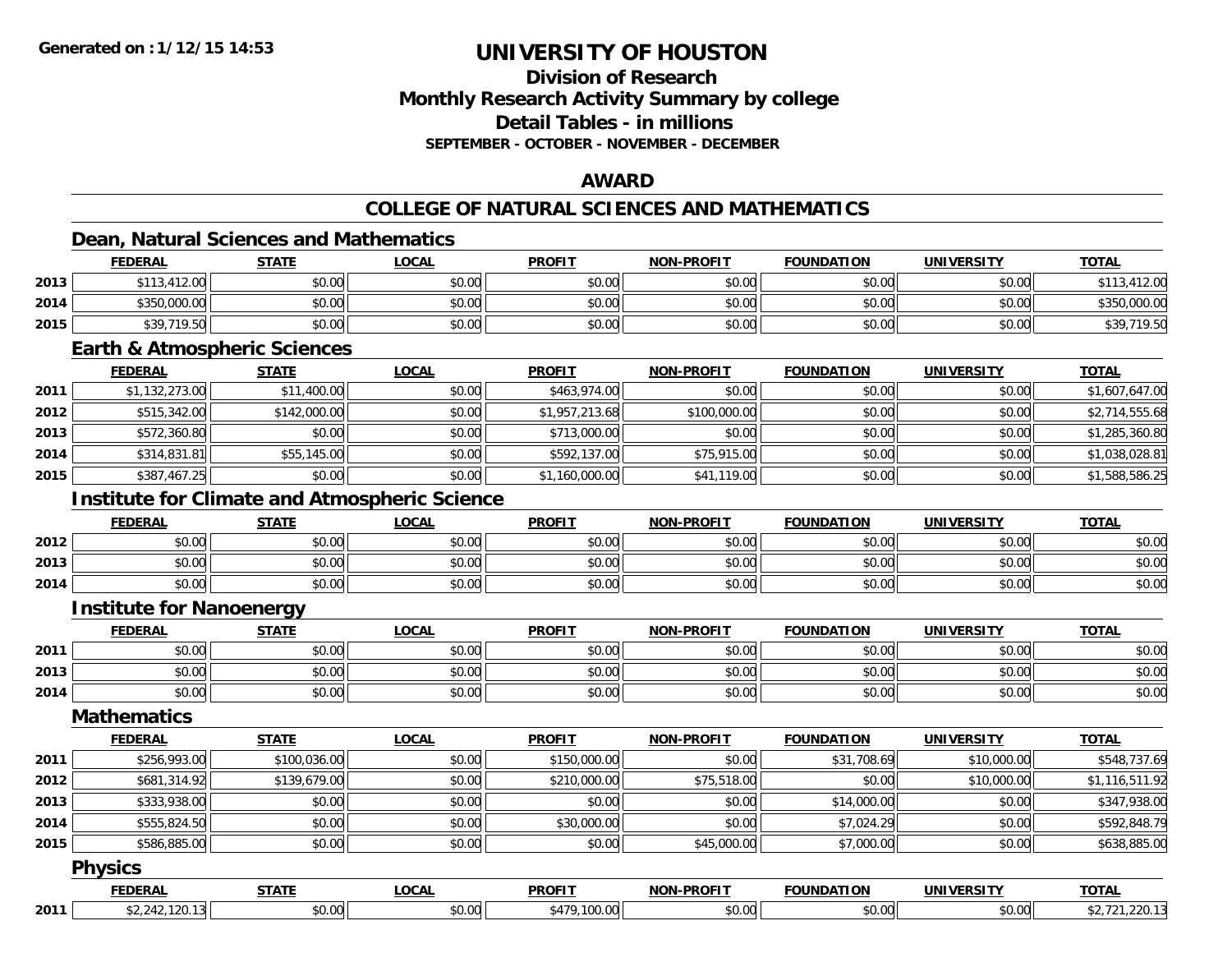### **Division of Research Monthly Research Activity Summary by college Detail Tables - in millions SEPTEMBER - OCTOBER - NOVEMBER - DECEMBER**

#### **AWARD**

#### **COLLEGE OF NATURAL SCIENCES AND MATHEMATICS**

|       | <b>Physics</b>  |                |              |                |                   |                   |                   |                 |
|-------|-----------------|----------------|--------------|----------------|-------------------|-------------------|-------------------|-----------------|
|       | <b>FEDERAL</b>  | <b>STATE</b>   | <b>LOCAL</b> | <b>PROFIT</b>  | <b>NON-PROFIT</b> | <b>FOUNDATION</b> | <b>UNIVERSITY</b> | <b>TOTAL</b>    |
| 2012  | \$1,349,915.94  | \$0.00         | \$0.00       | \$478,500.00   | \$49,225.00       | \$0.00            | \$0.00            | \$1,877,640.94  |
| 2013  | \$1,857,699.98  | \$0.00         | \$0.00       | \$109,400.00   | \$56,040.00       | \$0.00            | \$0.00            | \$2,023,139.98  |
| 2014  | \$1,885,008.42  | \$0.00         | \$0.00       | \$89,700.00    | \$0.00            | \$0.00            | \$0.00            | \$1,974,708.42  |
| 2015  | \$2,080,895.00  | \$0.00         | \$0.00       | \$149,100.00   | \$0.00            | \$0.00            | \$0.00            | \$2,229,995.00  |
| Total | \$34,490,413.84 | \$1,598,032.06 | \$0.00       | \$7,673,087.68 | \$1,784,164.85    | \$607,380.83      | \$220,000.00      | \$46,373,079.26 |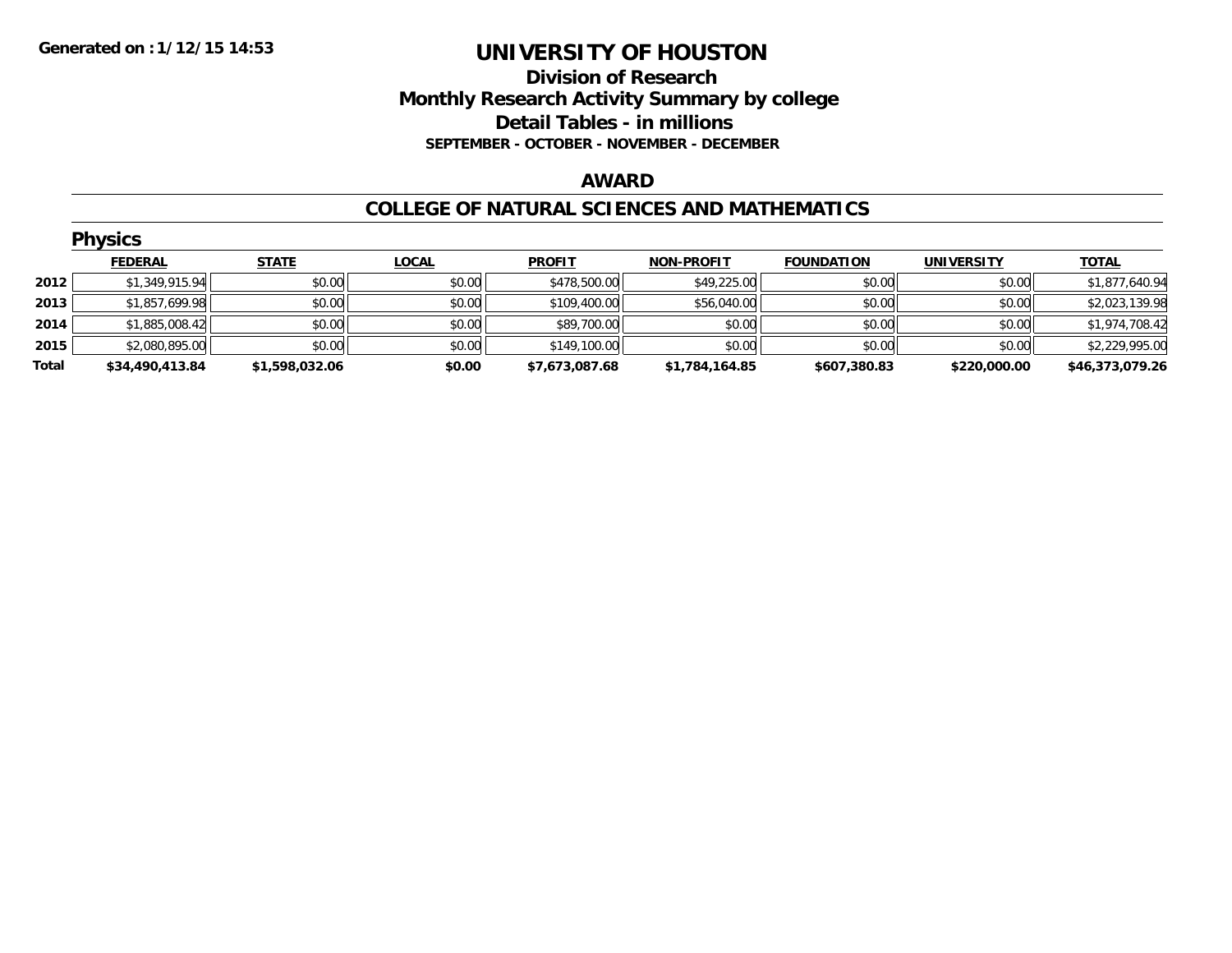#### **Division of Research Monthly Research Activity Summary by college Detail Tables - in millions SEPTEMBER - OCTOBER - NOVEMBER - DECEMBER**

#### **AWARD**

#### **COLLEGE OF OPTOMETRY**

## **Optometry Vision Sciences**

|       | <b>FEDERAL</b> | <b>STATE</b> | <b>LOCAL</b> | <b>PROFIT</b>  | <b>NON-PROFIT</b> | <b>FOUNDATION</b> | <b>UNIVERSITY</b> | <u>TOTAL</u>    |
|-------|----------------|--------------|--------------|----------------|-------------------|-------------------|-------------------|-----------------|
| 2011  | \$1,639,742.00 | \$0.00       | \$0.00       | \$101,801.70   | \$0.00            | \$0.00            | \$96,070.00       | \$1,837,613.70  |
| 2012  | \$1,760,500.80 | \$0.00       | \$0.00       | \$145,580.00   | \$0.00            | \$40,000.00       | \$102,280.00      | \$2,048,360.80  |
| 2013  | \$1,524,745.80 | \$0.00       | \$0.00       | \$1,033,428.00 | \$0.00            | \$0.00            | \$102,670.00      | \$2,660,843.80  |
| 2014  | \$2,271,254.00 | \$0.00       | \$0.00       | \$527,228.40   | \$0.00            | \$0.00            | \$184,640.00      | \$2,983,122.40  |
| 2015  | \$2,312,041.25 | \$0.00       | \$0.00       | \$53,505.00    | \$0.00            | \$0.00            | \$0.00            | \$2,365,546.25  |
| Total | \$9,508,283.85 | \$0.00       | \$0.00       | \$1,861,543.10 | \$0.00            | \$40,000.00       | \$485,660.00      | \$11,895,486.95 |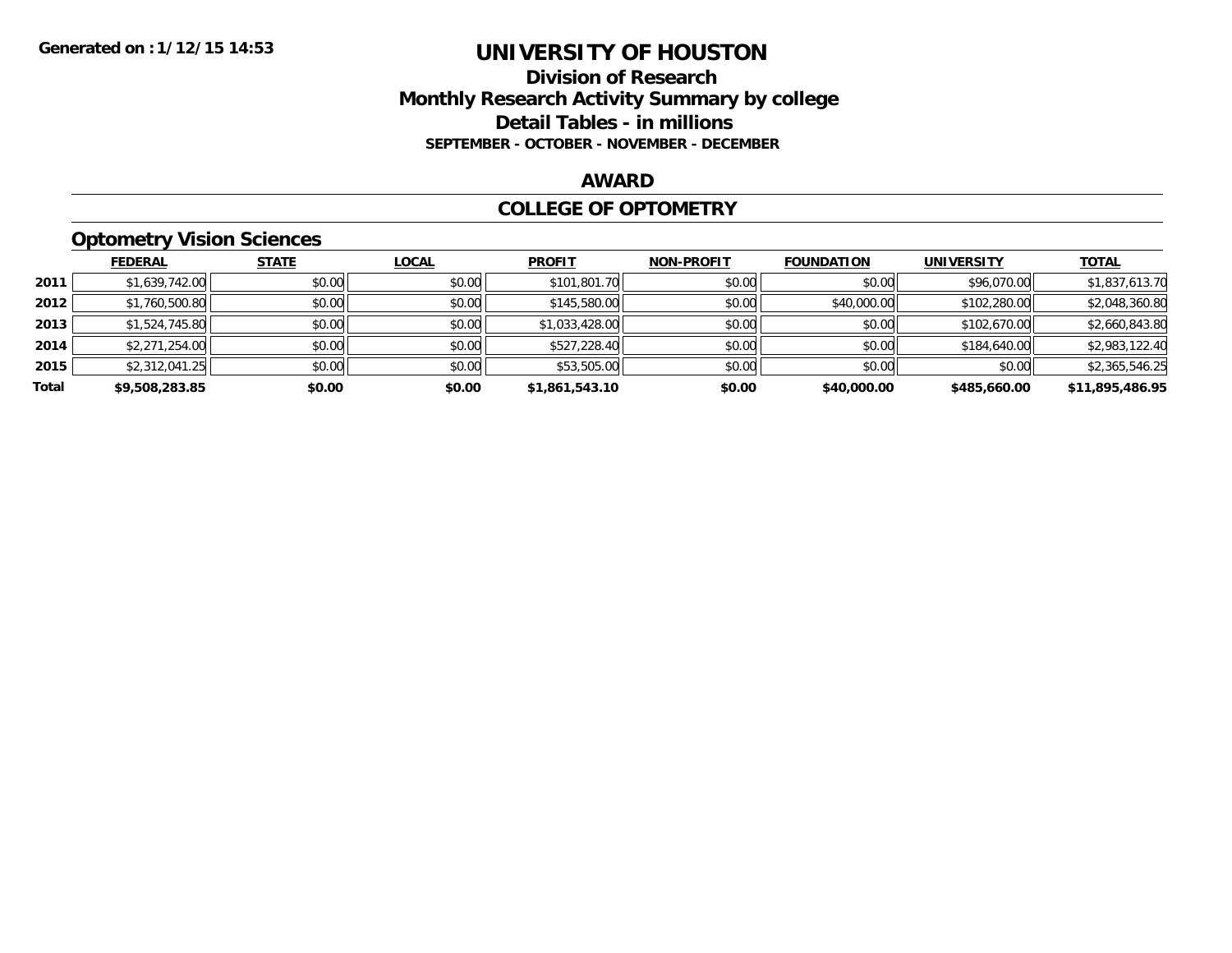**Division of Research Monthly Research Activity Summary by college Detail Tables - in millions SEPTEMBER - OCTOBER - NOVEMBER - DECEMBER**

#### **AWARD**

|       |                                                           |              |              | <b>COLLEGE OF PHARMACY</b> |                   |                   |                   |                |
|-------|-----------------------------------------------------------|--------------|--------------|----------------------------|-------------------|-------------------|-------------------|----------------|
|       | <b>Center for Experimental Therapeutics and Pharmacoi</b> |              |              |                            |                   |                   |                   |                |
|       | <b>FEDERAL</b>                                            | <b>STATE</b> | <b>LOCAL</b> | <b>PROFIT</b>              | <b>NON-PROFIT</b> | <b>FOUNDATION</b> | <b>UNIVERSITY</b> | <b>TOTAL</b>   |
| 2012  | \$0.00                                                    | \$0.00       | \$0.00       | \$0.00                     | \$0.00            | \$0.00            | \$0.00            | \$0.00         |
|       | <b>Clinical Pharmacy &amp; Administration</b>             |              |              |                            |                   |                   |                   |                |
|       | <b>FEDERAL</b>                                            | <b>STATE</b> | <b>LOCAL</b> | <b>PROFIT</b>              | <b>NON-PROFIT</b> | <b>FOUNDATION</b> | <b>UNIVERSITY</b> | <b>TOTAL</b>   |
| 2011  | \$73,572.60                                               | \$14,886.00  | \$0.00       | \$730.05                   | \$0.00            | \$0.00            | \$0.00            | \$89,188.65    |
| 2012  | \$47,499.30                                               | \$9,618.62   | \$0.00       | \$80,000.00                | \$6,500.00        | \$0.00            | \$0.00            | \$143,617.92   |
| 2013  | \$0.00                                                    | \$0.00       | \$0.00       | \$180,532.00               | \$0.00            | \$0.00            | \$0.00            | \$180,532.00   |
| 2014  | \$0.00                                                    | \$0.00       | \$0.00       | \$90,375.00                | \$0.00            | \$0.00            | \$0.00            | \$90,375.00    |
| 2015  | \$0.00                                                    | \$171,798.00 | \$0.00       | \$0.00                     | \$34,710.00       | \$0.00            | \$0.00            | \$206,508.00   |
|       | Dean, Pharmacy                                            |              |              |                            |                   |                   |                   |                |
|       | <b>FEDERAL</b>                                            | <b>STATE</b> | <b>LOCAL</b> | <b>PROFIT</b>              | <b>NON-PROFIT</b> | <b>FOUNDATION</b> | <b>UNIVERSITY</b> | <b>TOTAL</b>   |
| 2012  | \$0.00                                                    | \$0.00       | \$0.00       | \$0.00                     | \$0.00            | \$0.00            | \$0.00            | \$0.00         |
| 2013  | \$0.00                                                    | \$0.00       | \$0.00       | \$0.00                     | \$0.00            | \$0.00            | \$0.00            | \$0.00         |
| 2014  | \$0.00                                                    | \$0.00       | \$0.00       | \$0.00                     | \$0.00            | \$0.00            | \$0.00            | \$0.00         |
|       | <b>Pharm Health Outcomes &amp; Policy</b>                 |              |              |                            |                   |                   |                   |                |
|       | <b>FEDERAL</b>                                            | <b>STATE</b> | <b>LOCAL</b> | <b>PROFIT</b>              | <b>NON-PROFIT</b> | <b>FOUNDATION</b> | <b>UNIVERSITY</b> | <b>TOTAL</b>   |
| 2011  | \$0.00                                                    | \$0.00       | \$0.00       | \$0.00                     | \$324,968.00      | \$0.00            | \$0.00            | \$324,968.00   |
| 2013  | \$188,183.00                                              | \$0.00       | \$0.00       | \$0.00                     | \$0.00            | \$0.00            | \$0.00            | \$188,183.00   |
| 2014  | \$0.00                                                    | \$0.00       | \$0.00       | \$4,000.00                 | \$0.00            | \$0.00            | \$0.00            | \$4,000.00     |
|       | <b>Pharmacological and Pharmaceutical Sciences</b>        |              |              |                            |                   |                   |                   |                |
|       | <b>FEDERAL</b>                                            | <b>STATE</b> | <b>LOCAL</b> | <b>PROFIT</b>              | <b>NON-PROFIT</b> | <b>FOUNDATION</b> | <b>UNIVERSITY</b> | <b>TOTAL</b>   |
| 2011  | \$732,537.40                                              | \$0.00       | \$0.00       | \$0.00                     | \$0.00            | \$0.00            | \$0.00            | \$732,537.40   |
| 2012  | \$736,245.70                                              | \$0.00       | \$0.00       | \$16,000.00                | \$147,000.00      | \$0.00            | \$0.00            | \$899,245.70   |
| 2013  | \$386,320.00                                              | \$0.00       | \$0.00       | \$0.00                     | \$0.00            | \$0.00            | \$0.00            | \$386,320.00   |
| 2014  | \$372,923.00                                              | \$0.00       | \$0.00       | \$0.00                     | \$0.00            | \$88,961.00       | \$0.00            | \$461,884.00   |
| 2015  | \$697,416.00                                              | \$0.00       | \$0.00       | \$8,700.00                 | \$0.00            | \$0.00            | \$0.00            | \$706,116.00   |
| Total | \$3.234.697.00                                            | \$196.302.62 | \$0.00       | \$380.337.05               | \$513.178.00      | \$88.961.00       | \$0.00            | \$4.413.475.67 |

**\$3,234,697.00 \$196,302.62 \$0.00 \$380,337.05 \$513,178.00 \$88,961.00 \$0.00 \$4,413,475.67**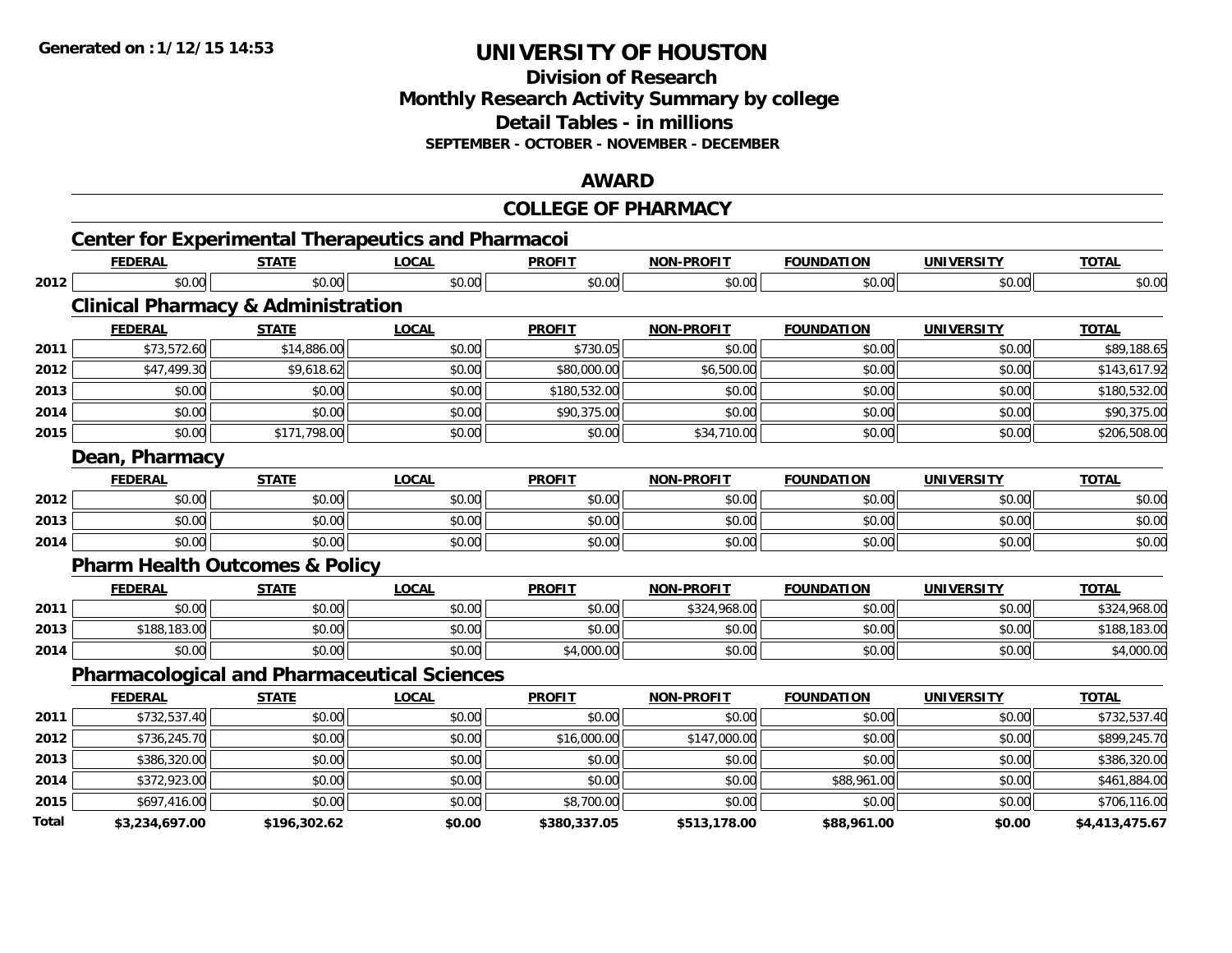#### **Division of Research Monthly Research Activity Summary by college Detail Tables - in millions SEPTEMBER - OCTOBER - NOVEMBER - DECEMBER**

#### **AWARD**

#### **COLLEGE OF TECHNOLOGY**

|      | <b>FEDERAL</b>                                | <b>STATE</b> | <b>LOCAL</b> | <b>PROFIT</b> | <b>NON-PROFIT</b> | <b>FOUNDATION</b> | <b>UNIVERSITY</b> | <b>TOTAL</b> |
|------|-----------------------------------------------|--------------|--------------|---------------|-------------------|-------------------|-------------------|--------------|
| 2015 | \$50,678.80                                   | \$0.00       | \$0.00       | \$10,833.00   | \$0.00            | \$0.00            | \$0.00            | \$61,511.80  |
|      | <b>Construction Management</b>                |              |              |               |                   |                   |                   |              |
|      | <b>FEDERAL</b>                                | <b>STATE</b> | <b>LOCAL</b> | <b>PROFIT</b> | <b>NON-PROFIT</b> | <b>FOUNDATION</b> | <b>UNIVERSITY</b> | <b>TOTAL</b> |
| 2013 | \$0.00                                        | \$74,568.00  | \$0.00       | \$0.00        | \$0.00            | \$0.00            | \$0.00            | \$74,568.00  |
| 2014 | \$0.00                                        | \$74,922.00  | \$0.00       | \$0.00        | \$0.00            | \$0.00            | \$0.00            | \$74,922.00  |
|      | Dean, Technology                              |              |              |               |                   |                   |                   |              |
|      | <b>FEDERAL</b>                                | <b>STATE</b> | <b>LOCAL</b> | <b>PROFIT</b> | <b>NON-PROFIT</b> | <b>FOUNDATION</b> | <b>UNIVERSITY</b> | <b>TOTAL</b> |
| 2011 | \$74,446.50                                   | \$0.00       | \$0.00       | \$0.00        | \$0.00            | \$0.00            | \$0.00            | \$74,446.50  |
| 2012 | \$342,089.00                                  | \$0.00       | \$0.00       | \$0.00        | \$0.00            | \$0.00            | \$0.00            | \$342,089.00 |
| 2013 | \$0.00                                        | \$0.00       | \$0.00       | \$0.00        | \$0.00            | \$0.00            | \$0.00            | \$0.00       |
| 2014 | \$0.00                                        | \$0.00       | \$0.00       | \$0.00        | \$20,000.00       | \$0.00            | \$0.00            | \$20,000.00  |
|      | <b>Engineering Technology</b>                 |              |              |               |                   |                   |                   |              |
|      | <b>FEDERAL</b>                                | <b>STATE</b> | <b>LOCAL</b> | <b>PROFIT</b> | <b>NON-PROFIT</b> | <b>FOUNDATION</b> | <b>UNIVERSITY</b> | <b>TOTAL</b> |
| 2011 | \$78,161.50                                   | \$0.00       | \$0.00       | \$0.00        | \$0.00            | \$18,100.00       | \$0.00            | \$96,261.50  |
| 2012 | \$70,000.00                                   | \$0.00       | \$0.00       | \$0.00        | \$0.00            | \$18,400.00       | \$0.00            | \$88,400.00  |
| 2013 | \$261,215.00                                  | \$0.00       | \$0.00       | \$0.00        | \$0.00            | \$0.00            | \$0.00            | \$261,215.00 |
| 2014 | \$943,659.00                                  | \$0.00       | \$0.00       | \$0.00        | \$0.00            | \$0.00            | \$0.00            | \$943,659.00 |
| 2015 | \$241,317.00                                  | \$0.00       | \$0.00       | \$0.00        | \$0.00            | \$0.00            | \$0.00            | \$241,317.00 |
|      | <b>Human Development and Consumer Science</b> |              |              |               |                   |                   |                   |              |
|      | <b>FEDERAL</b>                                | <b>STATE</b> | <b>LOCAL</b> | <b>PROFIT</b> | <b>NON-PROFIT</b> | <b>FOUNDATION</b> | <b>UNIVERSITY</b> | <b>TOTAL</b> |
| 2013 | \$5,000.00                                    | \$0.00       | \$0.00       | \$0.00        | \$0.00            | \$0.00            | \$0.00            | \$5,000.00   |
| 2014 | \$5,000.00                                    | \$0.00       | \$0.00       | \$0.00        | \$0.00            | \$0.00            | \$0.00            | \$5,000.00   |
| 2015 | \$24,279.48                                   | \$0.00       | \$0.00       | \$0.00        | \$0.00            | \$0.00            | \$0.00            | \$24,279.48  |
|      | <b>Information &amp; Logistics Technology</b> |              |              |               |                   |                   |                   |              |
|      | <b>FEDERAL</b>                                | <b>STATE</b> | <b>LOCAL</b> | <b>PROFIT</b> | <b>NON-PROFIT</b> | <b>FOUNDATION</b> | <b>UNIVERSITY</b> | <b>TOTAL</b> |
| 2011 | \$65,000.00                                   | \$0.00       | \$0.00       | \$0.00        | \$4,500.00        | \$0.00            | \$0.00            | \$69,500.00  |
| 2012 | \$5,000.00                                    | \$0.00       | \$0.00       | \$0.00        | \$0.00            | \$0.00            | \$0.00            | \$5,000.00   |
|      | <b>Texas Manufacturing Assistance Center</b>  |              |              |               |                   |                   |                   |              |
|      | <b>FEDERAL</b>                                | <b>STATE</b> | <b>LOCAL</b> | <b>PROFIT</b> | <b>NON-PROFIT</b> | <b>FOUNDATION</b> | <b>UNIVERSITY</b> | <b>TOTAL</b> |
| 2011 | \$0.00                                        | \$0.00       | \$0.00       | \$0.00        | \$0.00            | \$0.00            | \$0.00            | \$0.00       |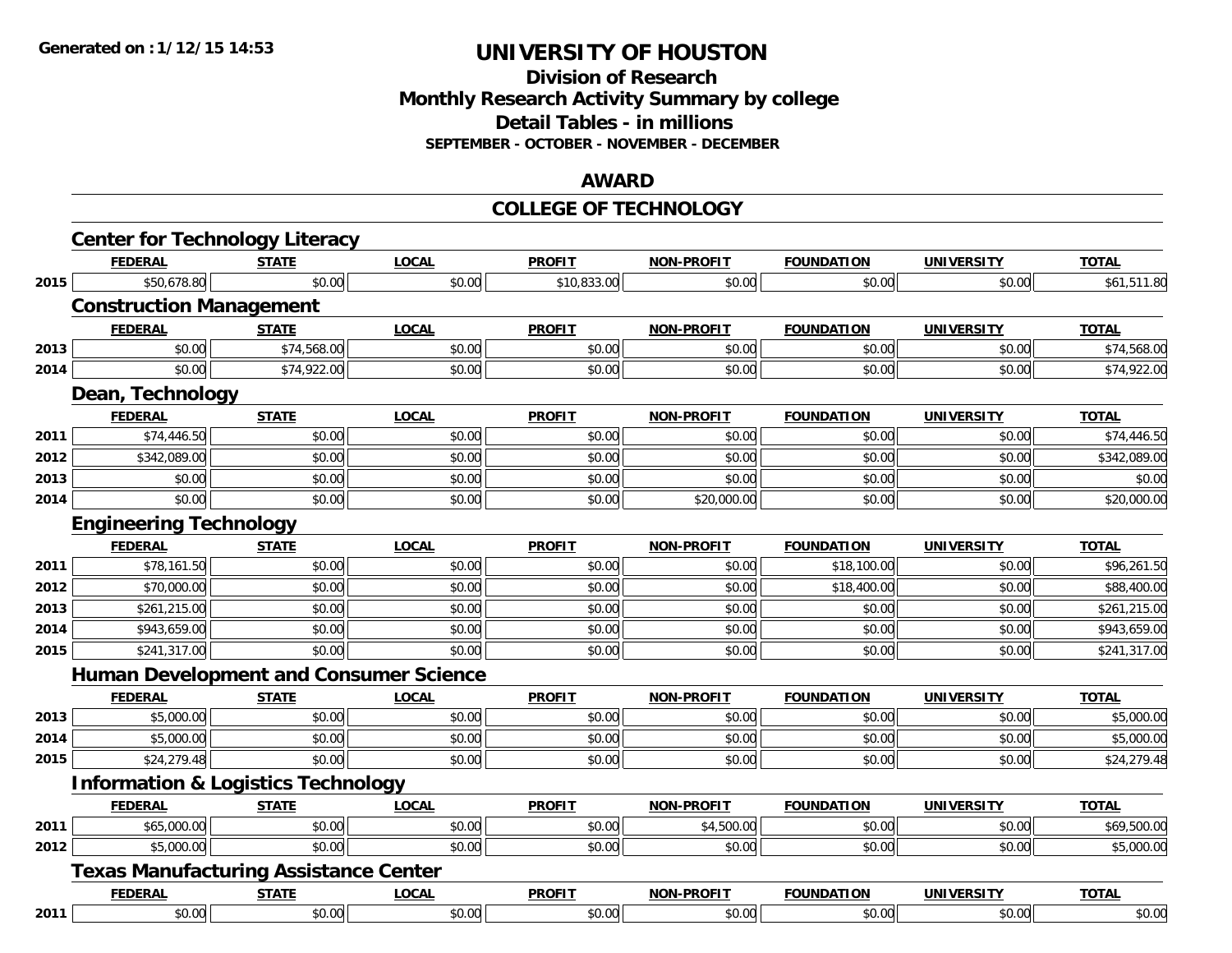#### **Division of Research Monthly Research Activity Summary by college Detail Tables - in millions SEPTEMBER - OCTOBER - NOVEMBER - DECEMBER**

#### **AWARD**

#### **COLLEGE OF TECHNOLOGY**

#### **Texas Manufacturing Assistance Center**

|              | <b>FEDERAL</b> | <b>STATE</b> | _OCAL  | <b>PROFIT</b> | <b>NON-PROFIT</b> | <b>FOUNDATION</b> | UNIVERSITY | <b>TOTAL</b>   |
|--------------|----------------|--------------|--------|---------------|-------------------|-------------------|------------|----------------|
| 2012         | \$0.00         | \$0.00       | \$0.00 | \$0.00        | \$0.00            | \$0.00            | \$0.00     | \$0.00         |
| 2015         | \$0.00         | \$0.00       | \$0.00 | \$0.00        | \$0.00            | \$0.00            | \$0.00     | \$0.00         |
| <b>Total</b> | \$2,165,846.28 | \$149,490.00 | \$0.00 | \$10,833,00   | \$24,500.00       | \$36,500.00       | \$0.00     | \$2,387,169.28 |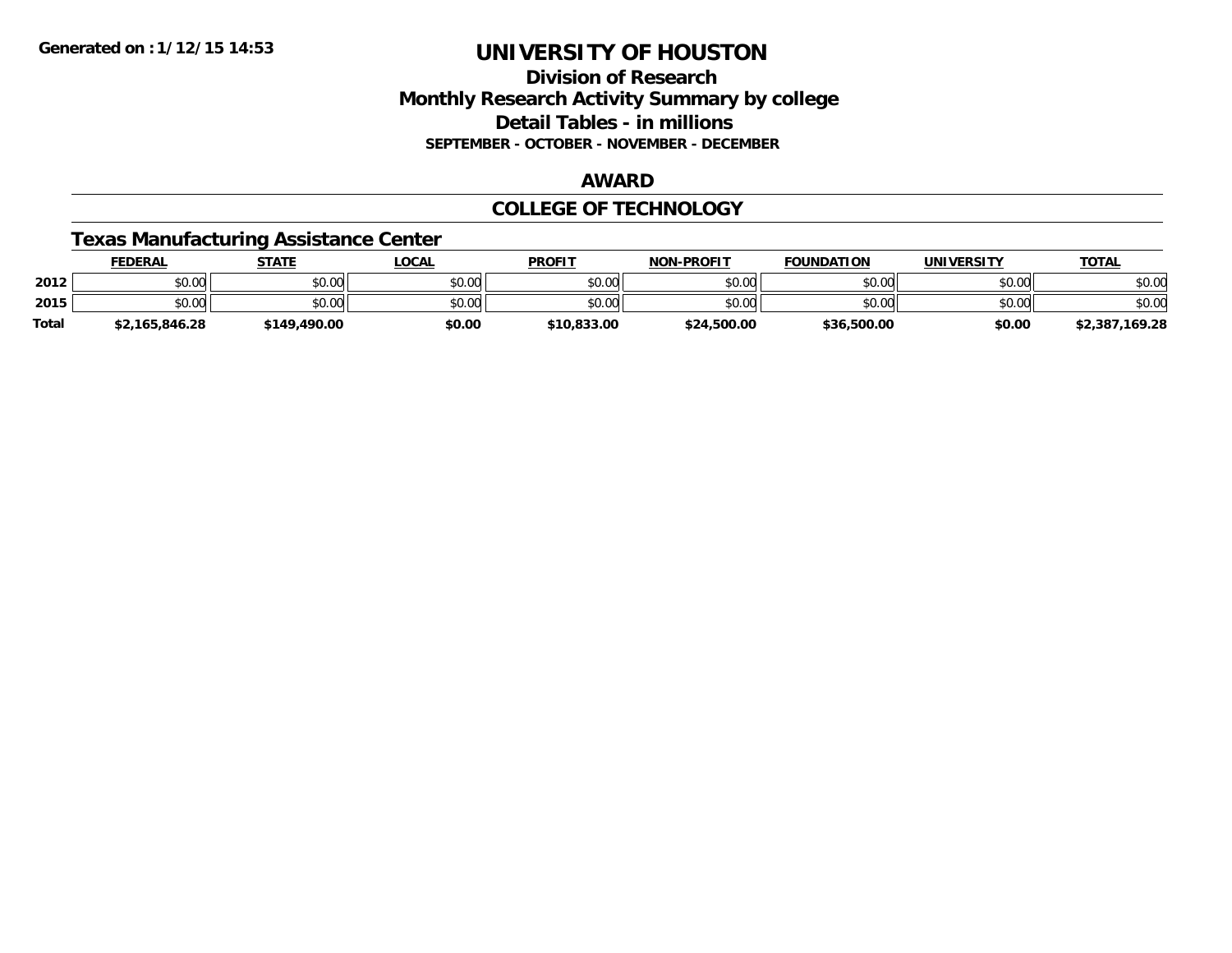**2013**

## **UNIVERSITY OF HOUSTON**

#### **Division of ResearchMonthly Research Activity Summary by college Detail Tables - in millionsSEPTEMBER - OCTOBER - NOVEMBER - DECEMBER**

#### **AWARD**

#### **CULLEN COLLEGE OF ENGINEERING**

#### **Biomedical Engineering FEDERAL STATE LOCAL PROFIT NON-PROFIT FOUNDATION UNIVERSITY TOTALTOTAL 2011** \$0.00 \$0.00 \$0.00 \$0.00 \$0.00 \$0.00 \$0.00 \$0.00 **2012**2 | \$0.00 \$0.00 \$0.00 \$0.00 \$0.00 \$0.00 \$0.00 \$0.00 \$0.00 \$0.00 \$0.00 \$0.00 \$0.00 \$0.00 \$0.00 \$0.00 \$0.00 \$0.0 **2013** \$406,394.00 \$0.00 \$0.00 \$66,477.00 \$0.00 \$0.00 \$0.00 \$472,871.00 **2014**4 \$968,223.00 \$0.00 \$0.00 \$0.00 \$0.00 \$0.00 \$0.00 \$0.00 \$0.00 \$0.00 \$0.00 \$0.00 \$0.00 \$0.00 \$968,223.00 **2015** \$496,921.00 \$0.00 \$0.00 \$0.00 \$0.00 \$0.00 \$0.00 \$496,921.00 **Center for Innovative Grouting Materials and Tech FEDERAL STATE LOCAL PROFIT NON-PROFIT FOUNDATION UNIVERSITY TOTAL2011** \$0.00 \$0.00 \$0.00 \$0.00 \$0.00 \$0.00 \$0.00 \$0.00 **2012**2 | \$0.00 \$0.00 \$0.00 \$0.00 \$0.00 \$0.00 \$0.00 \$0.00 \$0.00 \$0.00 \$0.00 \$0.00 \$0.00 \$0.00 \$0.00 \$0.00 \$0.00 \$0.0 **2013** $\textbf{3} \mid \textbf{3} \mid \textbf{5} \mid \textbf{5} \mid \textbf{6} \mid \textbf{7} \mid \textbf{8} \mid \textbf{1} \mid \textbf{1} \mid \textbf{1} \mid \textbf{1} \mid \textbf{1} \mid \textbf{1} \mid \textbf{1} \mid \textbf{1} \mid \textbf{1} \mid \textbf{1} \mid \textbf{1} \mid \textbf{1} \mid \textbf{1} \mid \textbf{1} \mid \textbf{1} \mid \textbf{1} \mid \textbf{1} \mid \textbf{1} \mid \textbf{1} \mid \textbf{1} \mid \textbf{$ **2014**4 \$0.00 \$0.00 \$0.00 \$0.00 \$0.00 \$0.00 \$0.00 \$0.00 \$0.00 \$0.00 \$0.00 \$0.00 \$0.00 \$0.00 \$0.00 \$0.00 \$0.00 \$0.00 **Chemical Engineering FEDERAL STATE LOCAL PROFIT NON-PROFIT FOUNDATION UNIVERSITY TOTAL2011** \$2,679,311.51 \$0.00 \$0.00 \$496,656.00 \$0.00 \$10,900.00 \$0.00 \$3,186,867.51 **2012** $\textbf{2} \parallel \textcolor{red}{0.354,868.30} \parallel \textcolor{red}{0.00} \parallel \textcolor{red}{0.354,868.30} \parallel \textcolor{red}{0.354,868.30} \parallel \textcolor{red}{0.354,868.30} \parallel \textcolor{red}{0.354,868.30} \parallel \textcolor{red}{0.354,868.30} \parallel \textcolor{red}{0.354,868.30} \parallel \textcolor{red}{0.354,868.30} \parallel \textcolor{red}{0.354,868.30} \parallel \textcolor{red}{0.354$ **2013** $\bf{3} \mid \textcolor{red}{8} \textcolor{red}{\bf{3}} \mid \textcolor{red}{\bf{3}} \textcolor{red}{\bf{3}} \textcolor{black}{\bf{4}} \textcolor{black}{\bf{4}} \textcolor{black}{\bf{5}} \textcolor{black}{\bf{5}} \textcolor{black}{\bf{5}} \textcolor{black}{\bf{5}} \textcolor{black}{\bf{0}} \textcolor{black}{\bf{0}} \textcolor{black}{\bf{0}} \textcolor{black}{\bf{0}} \textcolor{black}{\textbf{0}} \textcolor{black}{\bf{0}} \textcolor{black}{\bf{0}} \textcolor{black}{\bf{0}} \textcolor{black}{\bf{0}} \textcolor{black$ **2014**4 \$1,526,334.80|| \$0.00|| \$0.00|| \$667,963.00|| \$0.00|| \$42,250.00|| \$0.00|| \$2,236,547.80 **2015** \$1,129,056.40 \$409,609.00 \$0.00 \$360,000.00 \$0.00 \$30,000.00 \$0.00 \$1,928,665.40 **Civil Engineering FEDERAL STATE LOCAL PROFIT NON-PROFIT FOUNDATION UNIVERSITY TOTAL2011** \$725,154.00 \$523,795.00 \$0.00 \$115,352.80 \$75,623.00 \$0.00 \$0.00 \$1,439,924.80 **2012** $\texttt{2} \mid \texttt{3} \mid \texttt{3} \mid \texttt{3} \mid \texttt{4} \mid \texttt{5} \mid \texttt{5} \mid \texttt{5} \mid \texttt{5} \mid \texttt{5} \mid \texttt{5} \mid \texttt{5} \mid \texttt{5} \mid \texttt{5} \mid \texttt{5} \mid \texttt{5} \mid \texttt{5} \mid \texttt{5} \mid \texttt{5} \mid \texttt{5} \mid \texttt{5} \mid \texttt{5} \mid \texttt{5} \mid \texttt{5} \mid \texttt{5} \mid \texttt{5} \mid \texttt{5} \mid \texttt{5$ **2013** \$1,636,352.63 \$274,310.00 \$0.00 \$835,000.00 \$39,170.70 \$0.00 \$0.00 \$2,784,833.33 **2014**4 \$1,615,525.71|| \$410,641.00|| \$0.00|| \$408,425.50|| \$35,896.95|| \$0.00|| \$0.00|| \$2,470,489.16 **2015** \$1,556,189.98 \$289,027.00 \$0.00 \$49,967.00 \$35,972.55 \$0.00 \$0.00 \$1,931,156.53 **Dean, Engineering FEDERAL STATE LOCAL PROFIT NON-PROFIT FOUNDATION UNIVERSITY TOTAL**

\$39,999.10 \$0.00 \$0.00 \$0.00 \$0.00 \$0.00 \$0.00 \$39,999.10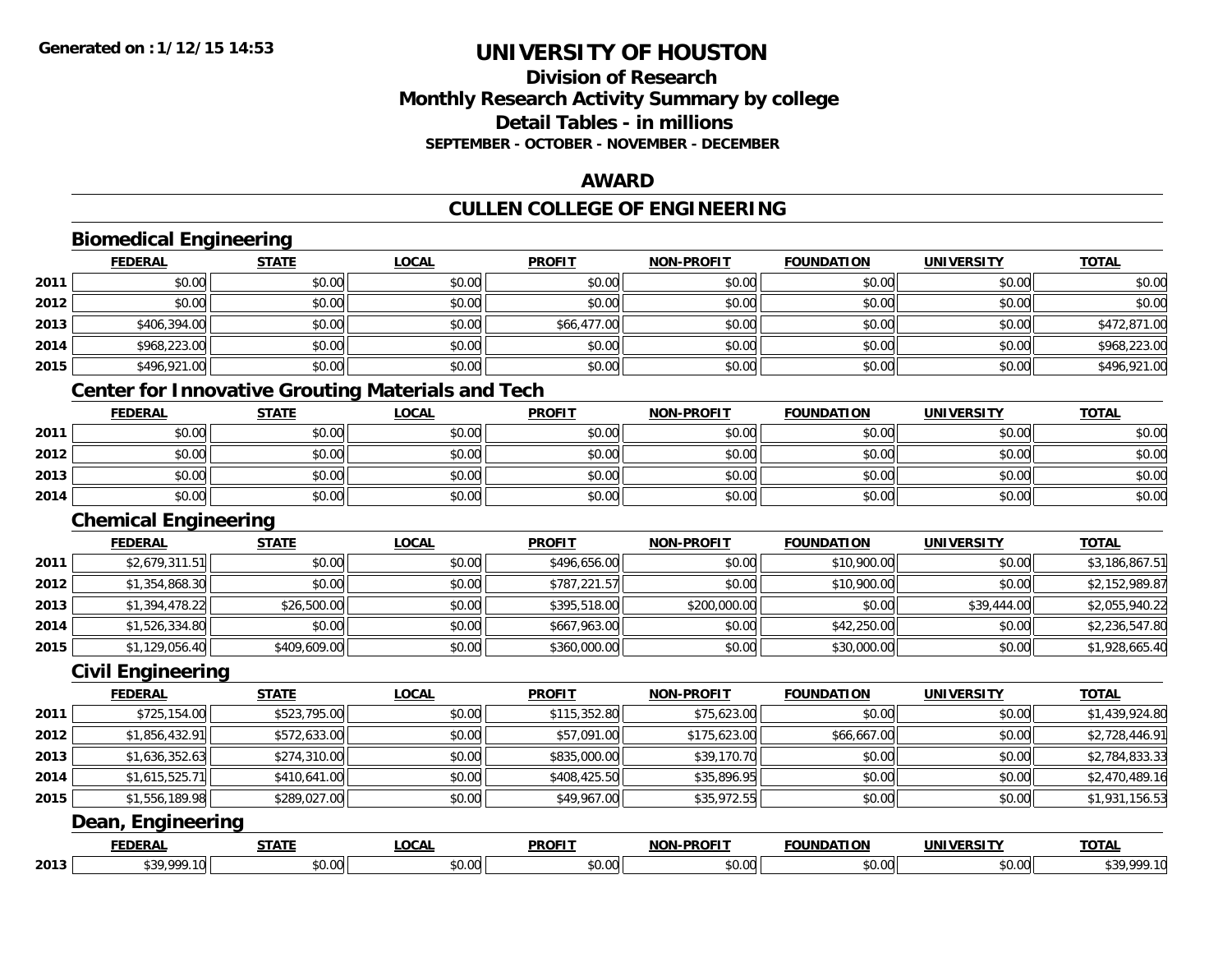### **Division of ResearchMonthly Research Activity Summary by college Detail Tables - in millions SEPTEMBER - OCTOBER - NOVEMBER - DECEMBER**

#### **AWARD**

## **CULLEN COLLEGE OF ENGINEERING**

### **Electrical & Computer Engineering**

|      | <b>FEDERAL</b> | <b>STATE</b> | <b>LOCAL</b> | <b>PROFIT</b> | <b>NON-PROFIT</b> | <b>FOUNDATION</b> | <b>UNIVERSITY</b> | <b>TOTAL</b>   |
|------|----------------|--------------|--------------|---------------|-------------------|-------------------|-------------------|----------------|
| 2011 | \$768,018.37   | \$23,391.24  | \$0.00       | \$273,530.00  | \$0.00            | \$0.00            | \$0.00            | \$1,064,939.61 |
| 2012 | \$688,393.05   | \$19,441.00  | \$0.00       | \$188,500.00  | \$0.00            | \$0.00            | \$0.00            | \$896,334.05   |
| 2013 | \$872,646.05   | \$10,000.00  | \$0.00       | \$205,698.00  | \$221,967.30      | \$0.00            | \$0.00            | \$1,310,311.35 |
| 2014 | \$1,508,195.70 | \$0.00       | \$0.00       | \$30,000.00   | \$203,416.05      | \$87,500.00       | \$0.00            | \$1,829,111.75 |
| 2015 | \$2,118,437.86 | \$34,401.00  | \$0.00       | \$55,000.00   | \$203,844.45      | \$38,391.00       | \$0.00            | \$2,450,074.31 |

## **Industrial Engineering**

|      | <b>FEDERAL</b> | <b>STATE</b> | <u>LOCAL</u> | <b>PROFIT</b> | <b>NON-PROFIT</b> | <b>FOUNDATION</b> | <b>UNIVERSITY</b> | <b>TOTAL</b> |
|------|----------------|--------------|--------------|---------------|-------------------|-------------------|-------------------|--------------|
| 2011 | \$0.00         | \$16,828.00  | \$0.00       | \$0.00        | \$0.00            | \$0.00            | \$0.00            | \$16,828.00  |
| 2012 | \$0.00         | \$0.00       | \$0.00       | \$0.00        | \$0.00            | \$0.00            | \$0.00            | \$0.00       |
| 2013 | \$0.00         | \$39,855.00  | \$0.00       | \$0.00        | \$0.00            | \$0.00            | \$0.00            | \$39,855.00  |
| 2014 | \$132,655.00   | \$17,115.00  | \$0.00       | \$0.00        | \$0.00            | \$0.00            | \$0.00            | \$149,770.00 |
| 2015 | \$40,179.84    | \$32,113.00  | \$0.00       | \$22,184.00   | \$0.00            | \$0.00            | \$0.00            | \$94,476.84  |

## **Mechanical Engineering**

|       | <b>FEDERAL</b>  | <b>STATE</b>   | <b>LOCAL</b> | <b>PROFIT</b>  | <b>NON-PROFIT</b> | <b>FOUNDATION</b> | <b>UNIVERSITY</b> | <b>TOTAL</b>    |
|-------|-----------------|----------------|--------------|----------------|-------------------|-------------------|-------------------|-----------------|
| 2011  | \$216,260.00    | \$0.00         | \$0.00       | \$224,005.20   | \$0.00            | \$0.00            | \$0.00            | \$440,265.20    |
| 2012  | \$1,057,463.00  | \$0.00         | \$0.00       | \$42,000.00    | \$0.00            | \$133,096.00      | \$0.00            | \$1,232,559.00  |
| 2013  | \$2,792,641.53  | \$0.00         | \$0.00       | \$250,232.00   | \$22,000.00       | \$0.00            | \$0.00            | \$3,064,873.53  |
| 2014  | \$216,317.00    | \$0.00         | \$0.00       | \$179,029,00   | \$0.00            | \$175,289.84      | \$0.00            | \$570,635.84    |
| 2015  | \$1,177,167.00  | \$0.00         | \$0.00       | \$34,992.00    | \$75,000.00       | \$118,838.50      | \$0.00            | \$1,405,997.50  |
| Total | \$28,973,615.94 | \$2,699,659.24 | \$0.00       | \$5,744,842.07 | \$1,288,514.00    | \$713,832.34      | \$39,444.00       | \$39,459,907.59 |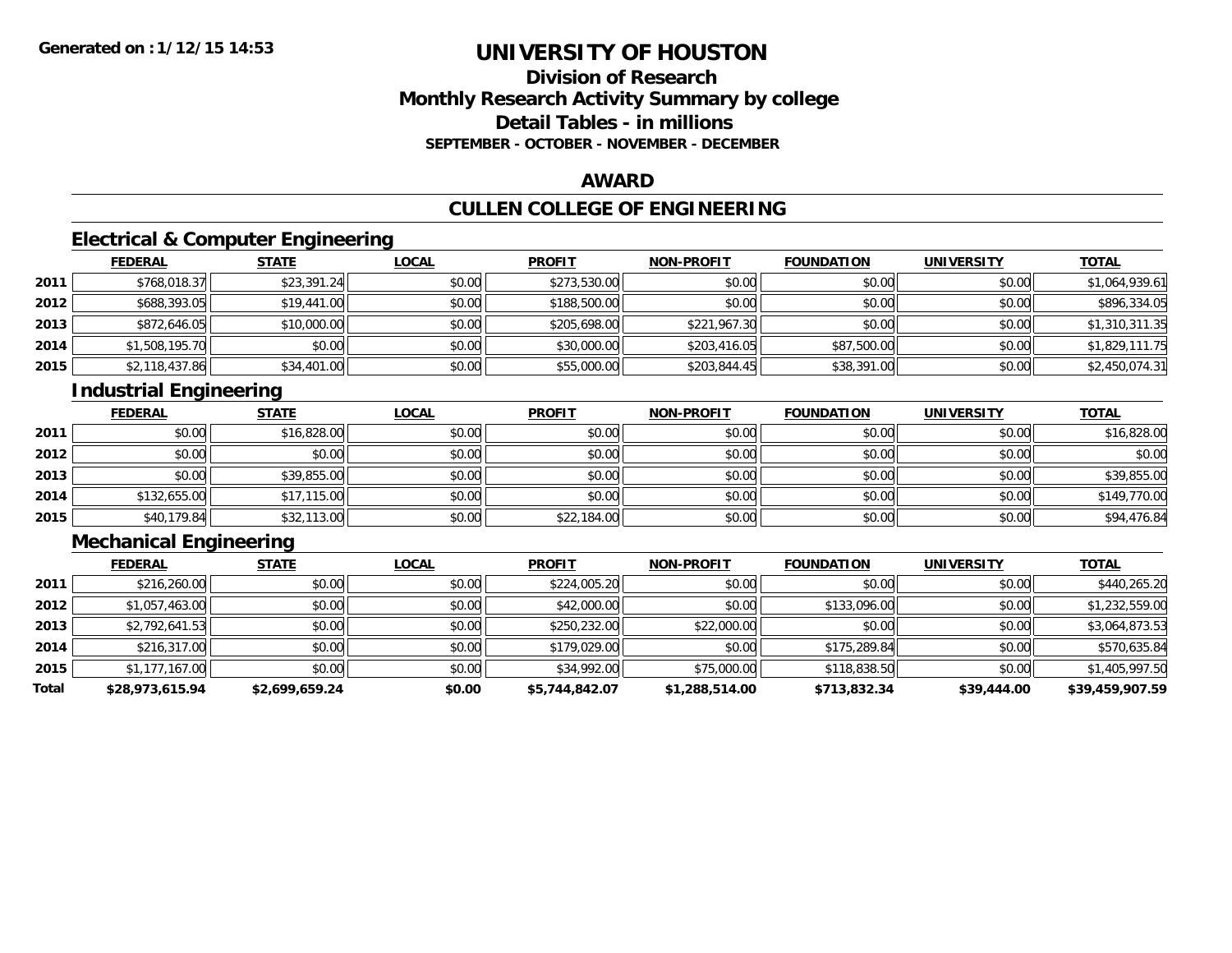#### **Division of Research Monthly Research Activity Summary by college Detail Tables - in millions SEPTEMBER - OCTOBER - NOVEMBER - DECEMBER**

#### **AWARD**

## **DIVISION OF RESEARCH**

|      | <b>Allied Geophysical Laboratories</b>                    |              |              |               |                   |                   |                   |              |
|------|-----------------------------------------------------------|--------------|--------------|---------------|-------------------|-------------------|-------------------|--------------|
|      | <b>FEDERAL</b>                                            | <b>STATE</b> | <b>LOCAL</b> | <b>PROFIT</b> | <b>NON-PROFIT</b> | <b>FOUNDATION</b> | <b>UNIVERSITY</b> | <b>TOTAL</b> |
| 2011 | \$0.00                                                    | \$0.00       | \$0.00       | \$70,000.00   | \$0.00            | \$0.00            | \$0.00            | \$70,000.00  |
|      | <b>Center for Advanced Computing and Data Systems</b>     |              |              |               |                   |                   |                   |              |
|      | <b>FEDERAL</b>                                            | <b>STATE</b> | <b>LOCAL</b> | <b>PROFIT</b> | <b>NON-PROFIT</b> | <b>FOUNDATION</b> | <b>UNIVERSITY</b> | <b>TOTAL</b> |
| 2011 | \$38,806.50                                               | \$0.00       | \$0.00       | \$0.00        | \$0.00            | \$0.00            | \$0.00            | \$38,806.50  |
| 2012 | \$33,185.70                                               | \$0.00       | \$0.00       | \$0.00        | \$0.00            | \$0.00            | \$0.00            | \$33,185.70  |
| 2013 | \$105,000.00                                              | \$0.00       | \$0.00       | \$0.00        | \$1,000.00        | \$0.00            | \$0.00            | \$106,000.00 |
| 2014 | \$7,475.00                                                | \$0.00       | \$0.00       | \$0.00        | \$0.00            | \$0.00            | \$0.00            | \$7,475.00   |
| 2015 | \$0.00                                                    | \$0.00       | \$0.00       | \$0.00        | \$0.00            | \$0.00            | \$0.00            | \$0.00       |
|      | <b>Center for Advanced Materials</b>                      |              |              |               |                   |                   |                   |              |
|      | <b>FEDERAL</b>                                            | <b>STATE</b> | <b>LOCAL</b> | <b>PROFIT</b> | <b>NON-PROFIT</b> | <b>FOUNDATION</b> | <b>UNIVERSITY</b> | <b>TOTAL</b> |
| 2011 | \$40,000.00                                               | \$2,229.90   | \$0.00       | \$0.00        | \$0.00            | \$0.00            | \$0.00            | \$42,229.90  |
| 2012 | \$0.00                                                    | \$0.00       | \$0.00       | \$0.00        | \$0.00            | \$0.00            | \$0.00            | \$0.00       |
| 2013 | \$0.00                                                    | \$0.00       | \$0.00       | \$0.00        | \$0.00            | \$0.00            | \$0.00            | \$0.00       |
| 2014 | \$0.00                                                    | \$0.00       | \$0.00       | \$0.00        | \$0.00            | \$0.00            | \$0.00            | \$0.00       |
| 2015 | \$0.00                                                    | \$0.00       | \$0.00       | \$0.00        | \$0.00            | \$0.00            | \$0.00            | \$0.00       |
|      | <b>Center for Biomedical &amp; Environmental Genomics</b> |              |              |               |                   |                   |                   |              |
|      | <b>FEDERAL</b>                                            | <b>STATE</b> | <b>LOCAL</b> | <b>PROFIT</b> | <b>NON-PROFIT</b> | <b>FOUNDATION</b> | <b>UNIVERSITY</b> | <b>TOTAL</b> |
| 2011 | \$0.00                                                    | \$0.00       | \$0.00       | \$0.00        | \$0.00            | \$0.00            | \$0.00            | \$0.00       |
| 2012 | \$0.00                                                    | \$0.00       | \$0.00       | \$0.00        | \$0.00            | \$0.00            | \$0.00            | \$0.00       |
| 2013 | \$0.00                                                    | \$0.00       | \$0.00       | \$0.00        | \$0.00            | \$0.00            | \$0.00            | \$0.00       |
| 2015 | \$0.00                                                    | \$0.00       | \$0.00       | \$0.00        | \$0.00            | \$0.00            | \$0.00            | \$0.00       |
|      | <b>Center for Industrial Partnerships</b>                 |              |              |               |                   |                   |                   |              |
|      | <b>FEDERAL</b>                                            | <b>STATE</b> | <b>LOCAL</b> | <b>PROFIT</b> | <b>NON-PROFIT</b> | <b>FOUNDATION</b> | <b>UNIVERSITY</b> | <b>TOTAL</b> |
| 2012 | \$0.00                                                    | \$0.00       | \$0.00       | \$100,500.00  | \$0.00            | \$0.00            | \$0.00            | \$100,500.00 |
| 2014 | \$3,250.00                                                | \$0.00       | \$0.00       | \$0.00        | \$0.00            | \$0.00            | \$0.00            | \$3,250.00   |
| 2015 | \$3,029.13                                                | \$0.00       | \$0.00       | \$0.00        | \$0.00            | \$0.00            | \$0.00            | \$3,029.13   |
|      | <b>Division of Research</b>                               |              |              |               |                   |                   |                   |              |
|      | <b>FEDERAL</b>                                            | <b>STATE</b> | <b>LOCAL</b> | <b>PROFIT</b> | <b>NON-PROFIT</b> | <b>FOUNDATION</b> | <b>UNIVERSITY</b> | <b>TOTAL</b> |
| 2012 | \$0.00                                                    | \$0.00       | \$0.00       | \$0.00        | \$0.00            | \$0.00            | \$0.00            | \$0.00       |
| 2013 | \$0.00                                                    | \$0.00       | \$0.00       | \$0.00        | \$0.00            | \$0.00            | \$0.00            | \$0.00       |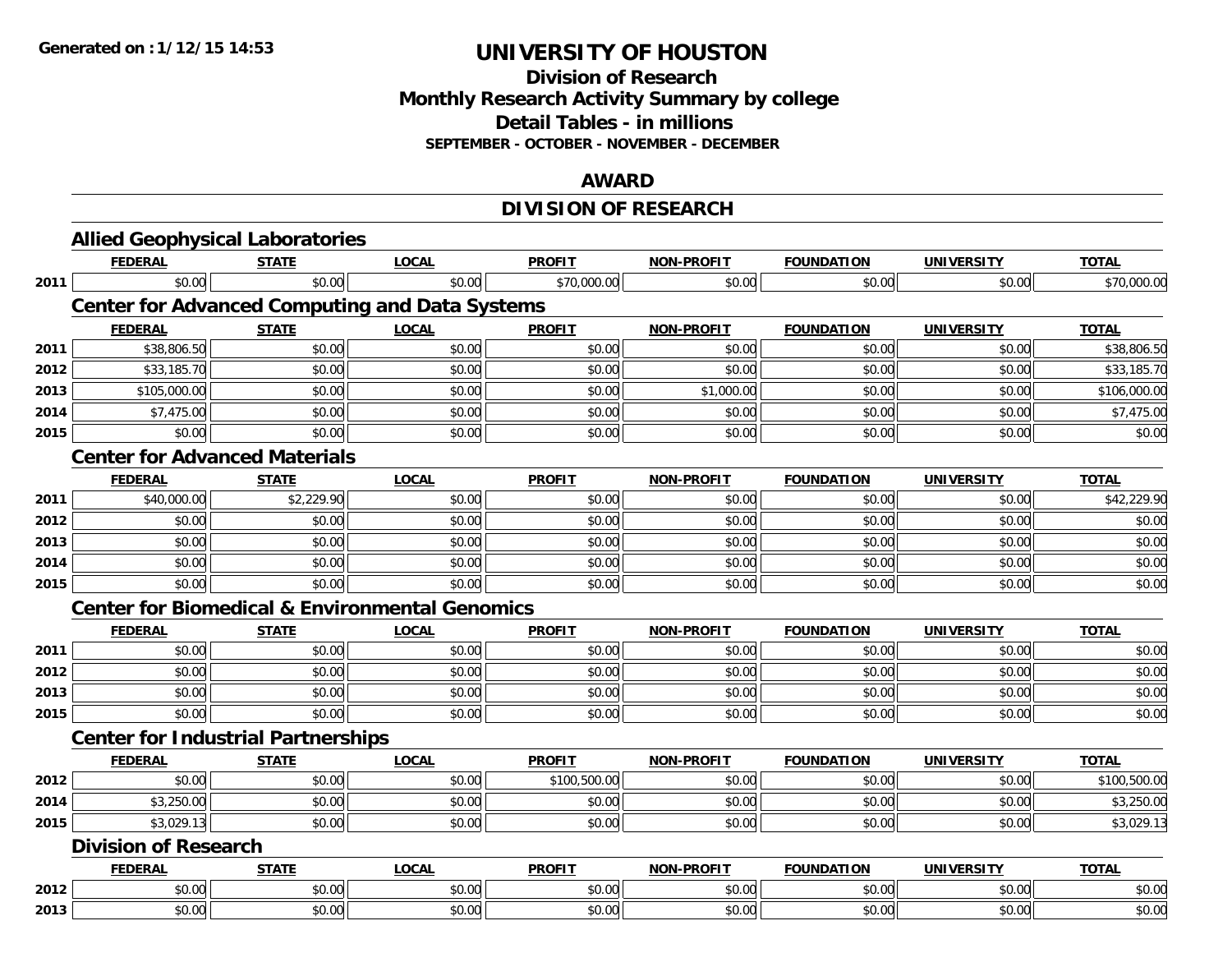#### **Division of Research Monthly Research Activity Summary by college Detail Tables - in millions SEPTEMBER - OCTOBER - NOVEMBER - DECEMBER**

#### **AWARD**

## **DIVISION OF RESEARCH**

|       | <b>Division of Research</b>           |                |              |               |                   |                   |                   |                 |
|-------|---------------------------------------|----------------|--------------|---------------|-------------------|-------------------|-------------------|-----------------|
|       | <b>FEDERAL</b>                        | <b>STATE</b>   | <b>LOCAL</b> | <b>PROFIT</b> | <b>NON-PROFIT</b> | <b>FOUNDATION</b> | <b>UNIVERSITY</b> | <b>TOTAL</b>    |
| 2014  | \$0.00                                | \$0.00         | \$0.00       | \$0.00        | \$0.00            | \$0.00            | \$0.00            | \$0.00          |
| 2015  | \$0.00                                | \$5,263,070.00 | \$0.00       | \$0.00        | \$0.00            | \$0.00            | \$0.00            | \$5,263,070.00  |
|       | <b>Office of Contracts and Grants</b> |                |              |               |                   |                   |                   |                 |
|       | <b>FEDERAL</b>                        | <b>STATE</b>   | <b>LOCAL</b> | <b>PROFIT</b> | <b>NON-PROFIT</b> | <b>FOUNDATION</b> | <b>UNIVERSITY</b> | <b>TOTAL</b>    |
| 2011  | \$0.00                                | \$0.00         | \$0.00       | \$0.00        | \$0.00            | \$367,340.00      | \$0.00            | \$367,340.00    |
| 2012  | \$0.00                                | \$0.00         | \$0.00       | \$0.00        | \$0.00            | \$11,942.60       | \$0.00            | \$11,942.60     |
|       | <b>TcSUH</b>                          |                |              |               |                   |                   |                   |                 |
|       | <b>FEDERAL</b>                        | <b>STATE</b>   | <b>LOCAL</b> | <b>PROFIT</b> | <b>NON-PROFIT</b> | <b>FOUNDATION</b> | <b>UNIVERSITY</b> | <b>TOTAL</b>    |
| 2011  | \$0.00                                | \$0.00         | \$0.00       | \$200,227.00  | \$0.00            | \$0.00            | \$0.00            | \$200,227.00    |
| 2012  | \$70,000.00                           | \$0.00         | \$0.00       | \$0.00        | \$0.00            | \$0.00            | \$0.00            | \$70,000.00     |
| 2013  | \$95,000.00                           | \$0.00         | \$0.00       | \$0.00        | \$0.00            | \$0.00            | \$0.00            | \$95,000.00     |
| 2014  | \$25,000.00                           | \$0.00         | \$0.00       | \$0.00        | \$0.00            | \$0.00            | \$0.00            | \$25,000.00     |
| 2015  | \$0.00                                | \$0.00         | \$0.00       | \$0.00        | \$0.00            | \$0.00            | \$0.00            | \$0.00          |
|       | <b>Texas Obesity Research Center</b>  |                |              |               |                   |                   |                   |                 |
|       | <b>FEDERAL</b>                        | <b>STATE</b>   | <b>LOCAL</b> | <b>PROFIT</b> | <b>NON-PROFIT</b> | <b>FOUNDATION</b> | <b>UNIVERSITY</b> | <b>TOTAL</b>    |
| 2011  | \$0.00                                | \$0.00         | \$0.00       | \$0.00        | \$0.00            | \$0.00            | \$0.00            | \$0.00          |
| 2012  | \$0.00                                | \$0.00         | \$0.00       | \$0.00        | \$0.00            | \$0.00            | \$0.00            | \$0.00          |
| 2013  | \$0.00                                | \$0.00         | \$0.00       | \$0.00        | \$0.00            | \$0.00            | \$0.00            | \$0.00          |
| 2014  | \$0.00                                | \$0.00         | \$0.00       | \$0.00        | \$0.00            | \$0.00            | \$0.00            | \$0.00          |
| 2015  | \$0.00                                | \$0.00         | \$0.00       | \$0.00        | \$0.00            | \$0.00            | \$0.00            | \$0.00          |
|       | <b>TIMES</b>                          |                |              |               |                   |                   |                   |                 |
|       | <b>FEDERAL</b>                        | <b>STATE</b>   | <b>LOCAL</b> | <b>PROFIT</b> | <b>NON-PROFIT</b> | <b>FOUNDATION</b> | <b>UNIVERSITY</b> | <b>TOTAL</b>    |
| 2011  | \$0.00                                | \$8,000.00     | \$0.00       | \$0.00        | \$0.00            | \$0.00            | \$0.00            | \$8,000.00      |
| 2012  | \$1,031,987.96                        | \$0.00         | \$0.00       | \$0.00        | \$0.00            | \$0.00            | \$0.00            | \$1,031,987.96  |
| 2013  | \$1,279,288.20                        | \$0.00         | \$0.00       | \$0.00        | \$0.00            | \$0.00            | \$0.00            | \$1,279,288.20  |
| 2014  | \$898,124.20                          | \$0.00         | \$0.00       | \$0.00        | \$0.00            | \$0.00            | \$0.00            | \$898,124.20    |
| 2015  | \$661,281.25                          | \$0.00         | \$0.00       | \$0.00        | \$0.00            | \$0.00            | \$0.00            | \$661,281.25    |
| Total | \$4,291,427.94                        | \$5,273,299.90 | \$0.00       | \$370,727.00  | \$1,000.00        | \$379,282.60      | \$0.00            | \$10,315,737.44 |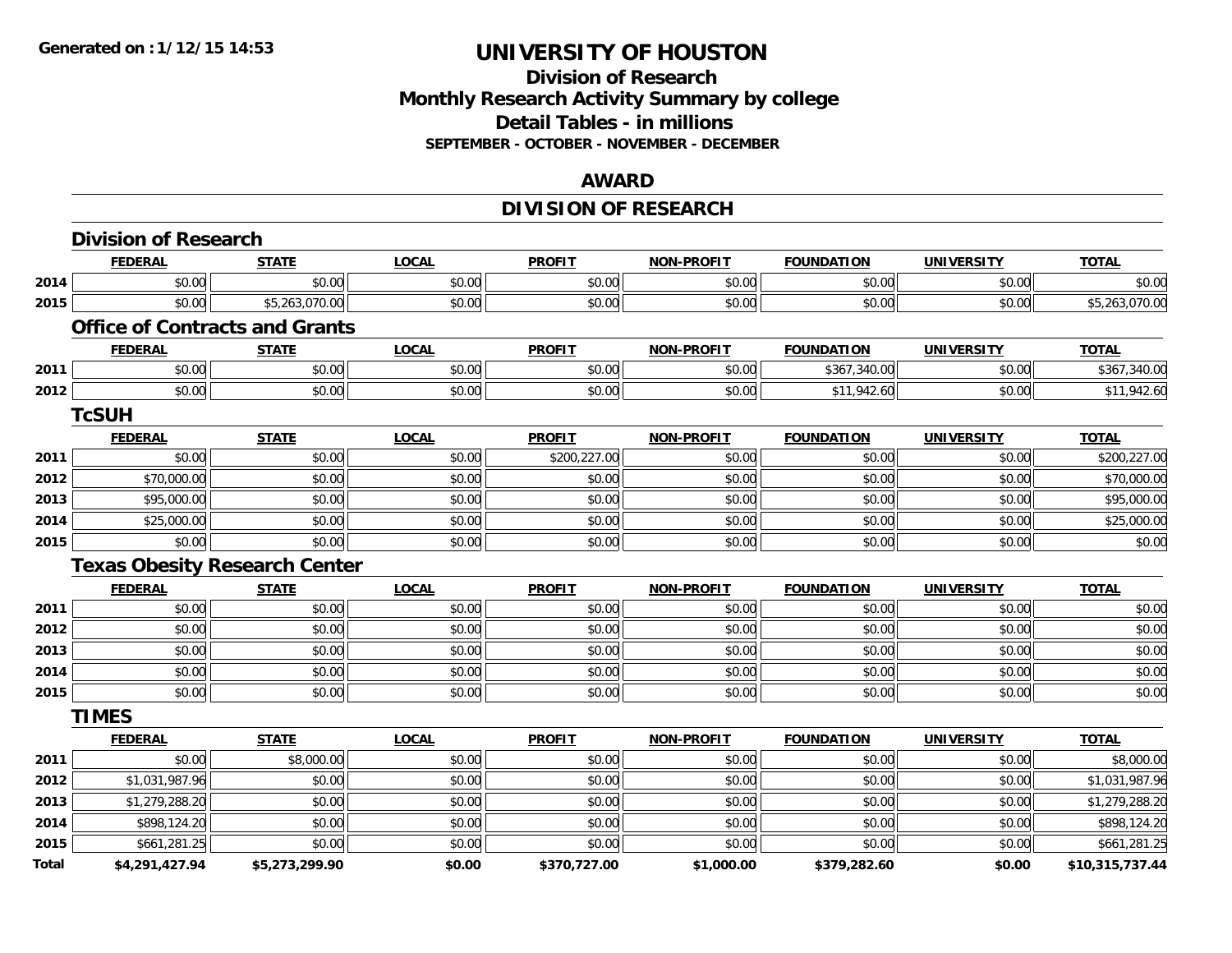#### **Division of Research Monthly Research Activity Summary by college Detail Tables - in millions SEPTEMBER - OCTOBER - NOVEMBER - DECEMBER**

#### **AWARD**

#### **GRADUATE COLLEGE OF SOCIAL WORK**

|       | <b>Center for Drug and Social Policy Research</b> |              |                                                             |               |                   |                   |                   |                |
|-------|---------------------------------------------------|--------------|-------------------------------------------------------------|---------------|-------------------|-------------------|-------------------|----------------|
|       | <b>FEDERAL</b>                                    | <b>STATE</b> | <b>LOCAL</b>                                                | <b>PROFIT</b> | <b>NON-PROFIT</b> | <b>FOUNDATION</b> | <b>UNIVERSITY</b> | <b>TOTAL</b>   |
| 2011  | \$0.00                                            | \$0.00       | \$0.00                                                      | \$0.00        | \$0.00            | \$0.00            | \$0.00            | \$0.00         |
| 2013  | \$0.00                                            | \$0.00       | \$0.00                                                      | \$0.00        | \$0.00            | \$0.00            | \$0.00            | \$0.00         |
|       |                                                   |              | <b>Center for Health Equities &amp; Evaluation Research</b> |               |                   |                   |                   |                |
|       | <b>FEDERAL</b>                                    | <b>STATE</b> | <b>LOCAL</b>                                                | <b>PROFIT</b> | <b>NON-PROFIT</b> | <b>FOUNDATION</b> | <b>UNIVERSITY</b> | <b>TOTAL</b>   |
| 2012  | \$151,349.55                                      | \$0.00       | \$0.00                                                      | \$0.00        | \$0.00            | \$0.00            | \$0.00            | \$151,349.55   |
| 2013  | \$249,359.00                                      | \$0.00       | \$0.00                                                      | \$0.00        | \$0.00            | \$0.00            | \$0.00            | \$249,359.00   |
| 2014  | \$206,260.00                                      | \$0.00       | \$0.00                                                      | \$0.00        | \$0.00            | \$0.00            | \$0.00            | \$206,260.00   |
| 2015  | \$149,652.00                                      | \$0.00       | \$0.00                                                      | \$0.00        | \$0.00            | \$0.00            | \$0.00            | \$149,652.00   |
|       | <b>Child &amp; Family for Innovative Research</b> |              |                                                             |               |                   |                   |                   |                |
|       | <b>FEDERAL</b>                                    | <b>STATE</b> | <b>LOCAL</b>                                                | <b>PROFIT</b> | <b>NON-PROFIT</b> | <b>FOUNDATION</b> | <b>UNIVERSITY</b> | <b>TOTAL</b>   |
| 2011  | \$195,036.00                                      | \$0.00       | \$0.00                                                      | \$0.00        | \$0.00            | \$1,146.30        | \$0.00            | \$196,182.30   |
| 2012  | \$72,240.79                                       | \$0.00       | \$0.00                                                      | \$176,507.00  | \$0.00            | \$0.00            | \$0.00            | \$248,747.79   |
| 2013  | \$501,264.28                                      | \$110,342.00 | \$0.00                                                      | \$0.00        | \$0.00            | \$0.00            | \$0.00            | \$611,606.28   |
| 2014  | \$9,999.99                                        | \$0.00       | \$0.00                                                      | \$0.00        | \$80,000.00       | \$0.00            | \$0.00            | \$89,999.99    |
| 2015  | \$474,852.65                                      | \$0.00       | \$0.00                                                      | \$0.00        | \$0.00            | \$0.00            | \$0.00            | \$474,852.65   |
|       | <b>Community Projects - Social Work</b>           |              |                                                             |               |                   |                   |                   |                |
|       | <b>FEDERAL</b>                                    | <b>STATE</b> | <b>LOCAL</b>                                                | <b>PROFIT</b> | <b>NON-PROFIT</b> | <b>FOUNDATION</b> | <b>UNIVERSITY</b> | <b>TOTAL</b>   |
| 2012  | \$2,942.90                                        | \$0.00       | \$0.00                                                      | \$0.00        | \$0.00            | \$0.00            | \$0.00            | \$2,942.90     |
|       | Dean, Social Work                                 |              |                                                             |               |                   |                   |                   |                |
|       | <b>FEDERAL</b>                                    | <b>STATE</b> | <b>LOCAL</b>                                                | <b>PROFIT</b> | <b>NON-PROFIT</b> | <b>FOUNDATION</b> | <b>UNIVERSITY</b> | <b>TOTAL</b>   |
| 2011  | \$0.00                                            | \$0.00       | \$0.00                                                      | \$0.00        | \$0.00            | \$0.00            | \$0.00            | \$0.00         |
| 2012  | \$16,568.50                                       | \$0.00       | \$0.00                                                      | \$0.00        | \$0.00            | \$0.00            | \$0.00            | \$16,568.50    |
| 2013  | \$0.00                                            | \$0.00       | \$0.00                                                      | \$0.00        | \$0.00            | \$0.00            | \$0.00            | \$0.00         |
| 2014  | \$0.00                                            | \$0.00       | \$0.00                                                      | \$0.00        | \$0.00            | \$0.00            | \$0.00            | \$0.00         |
| 2015  | \$0.00                                            | \$0.00       | \$0.00                                                      | \$0.00        | \$0.00            | \$0.00            | \$0.00            | \$0.00         |
| Total | \$2,029,525.66                                    | \$110,342.00 | \$0.00                                                      | \$176,507.00  | \$80,000.00       | \$1,146.30        | \$0.00            | \$2,397,520.96 |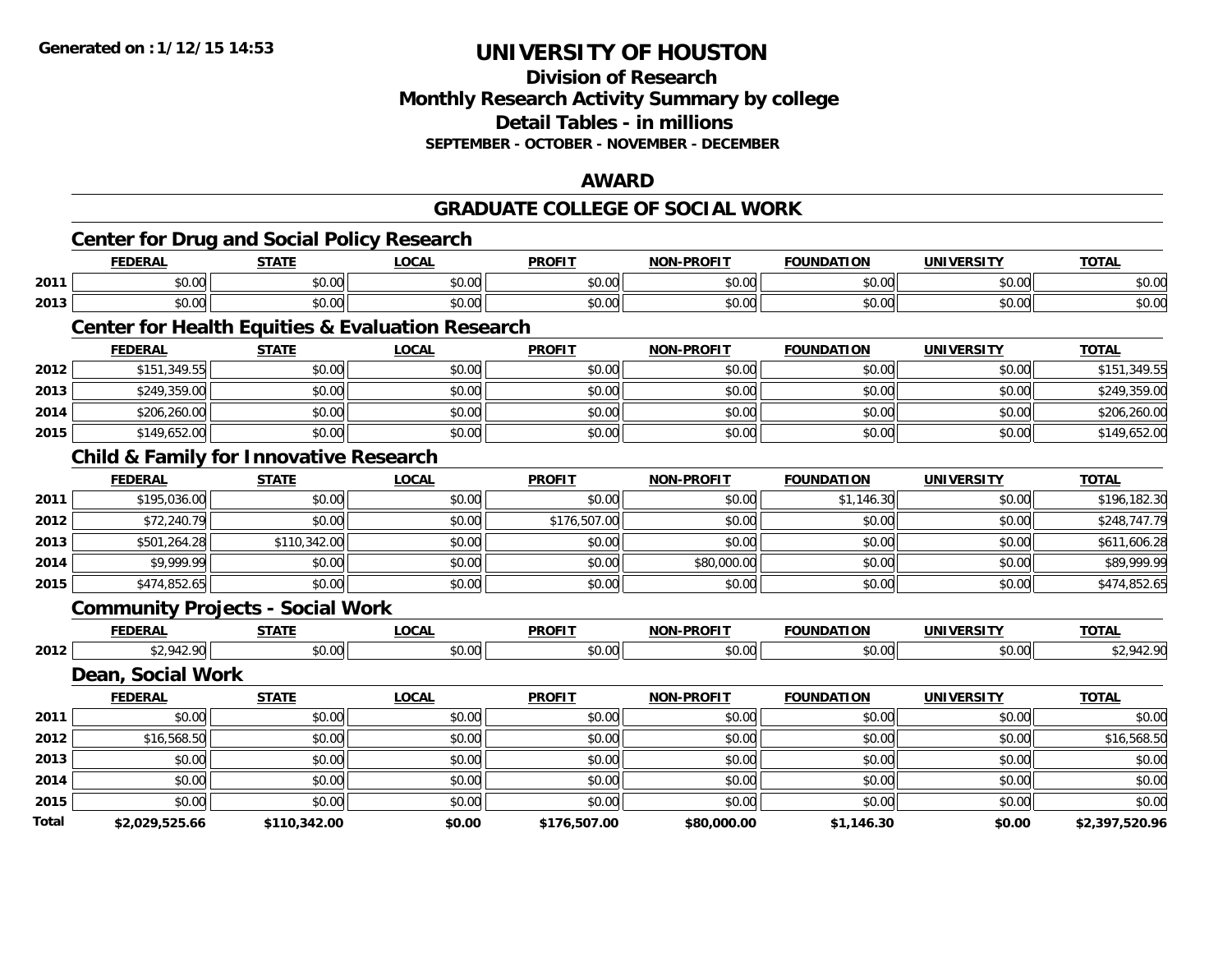### **Division of ResearchMonthly Research Activity Summary by college Detail Tables - in millions SEPTEMBER - OCTOBER - NOVEMBER - DECEMBER**

#### **AWARD**

#### **HILTON COLLEGE OF HOTEL AND RESTAURANT MANAGEMENT**

#### **Hotel and Restaurant Management**

|              | <b>FEDERAL</b> | <u>STATE</u> | <u>LOCAL</u> | <b>PROFIT</b> | <b>NON-PROFIT</b> | <b>FOUNDATION</b> | UNIVERSITY | <b>TOTAL</b> |
|--------------|----------------|--------------|--------------|---------------|-------------------|-------------------|------------|--------------|
| 2011         | \$173,995.00   | \$0.00       | \$0.00       | \$0.00        | \$27,280.00       | \$0.00            | \$0.00     | \$201,275.00 |
| 2012         | \$0.00         | \$103.763.44 | \$0.00       | \$1,500.00    | \$10,887.00       | \$0.00            | \$0.00     | \$116,150.44 |
| 2014         | \$143,232,00   | \$0.00       | \$0.00       | \$0.00        | \$0.00            | \$58,902.00       | \$0.00     | \$202,134.00 |
| <b>Total</b> | \$317,227.00   | \$103,763.44 | \$0.00       | \$1,500.00    | \$38,167.00       | \$58,902.00       | \$0.00     | \$519,559.44 |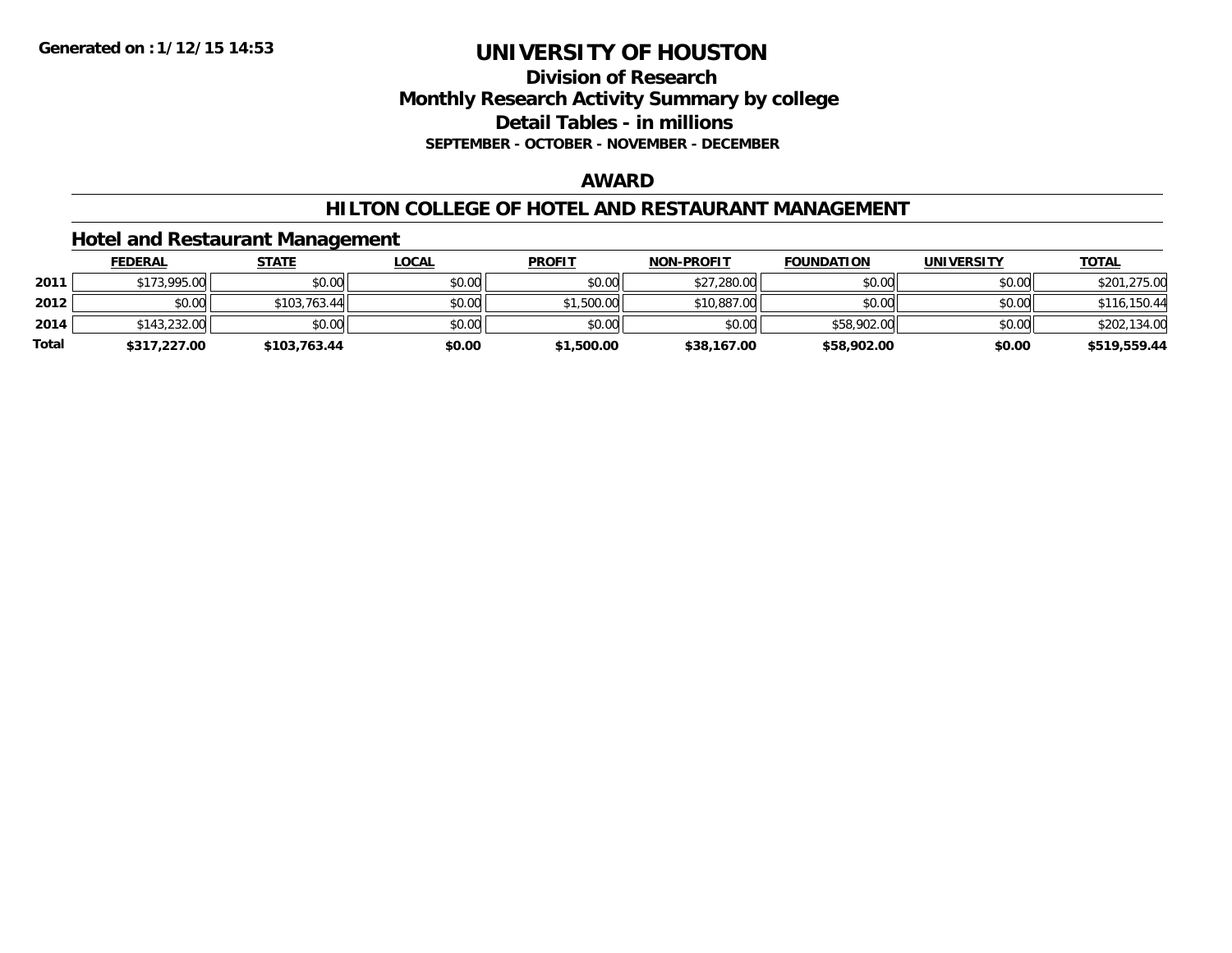### **Division of Research Monthly Research Activity Summary by college Detail Tables - in millions SEPTEMBER - OCTOBER - NOVEMBER - DECEMBER**

### **AWARD**

#### **HONORS COLLEGE**

#### **Dean, Honors College**

|              | <b>FEDERAL</b> | <b>STATE</b> | <b>OCAL</b> | <b>PROFIT</b> | -PROFIT<br>NON | <b>FOUNDATION</b> | <b>UNIVERSITY</b> | <u> ΤΟΤΑ.</u> |
|--------------|----------------|--------------|-------------|---------------|----------------|-------------------|-------------------|---------------|
| 2012         | .70<br>1 O.F   | \$0.00       | JU.UU       | \$0.00        | ልስ ባህ<br>DU.UU | \$0.00            | \$0.00            | \$34.951.70   |
| <b>Total</b> | \$34,951.70    | \$0.00       | \$0.00      | \$0.00        | \$0.00         | \$0.00            | \$0.00            | \$34,951.70   |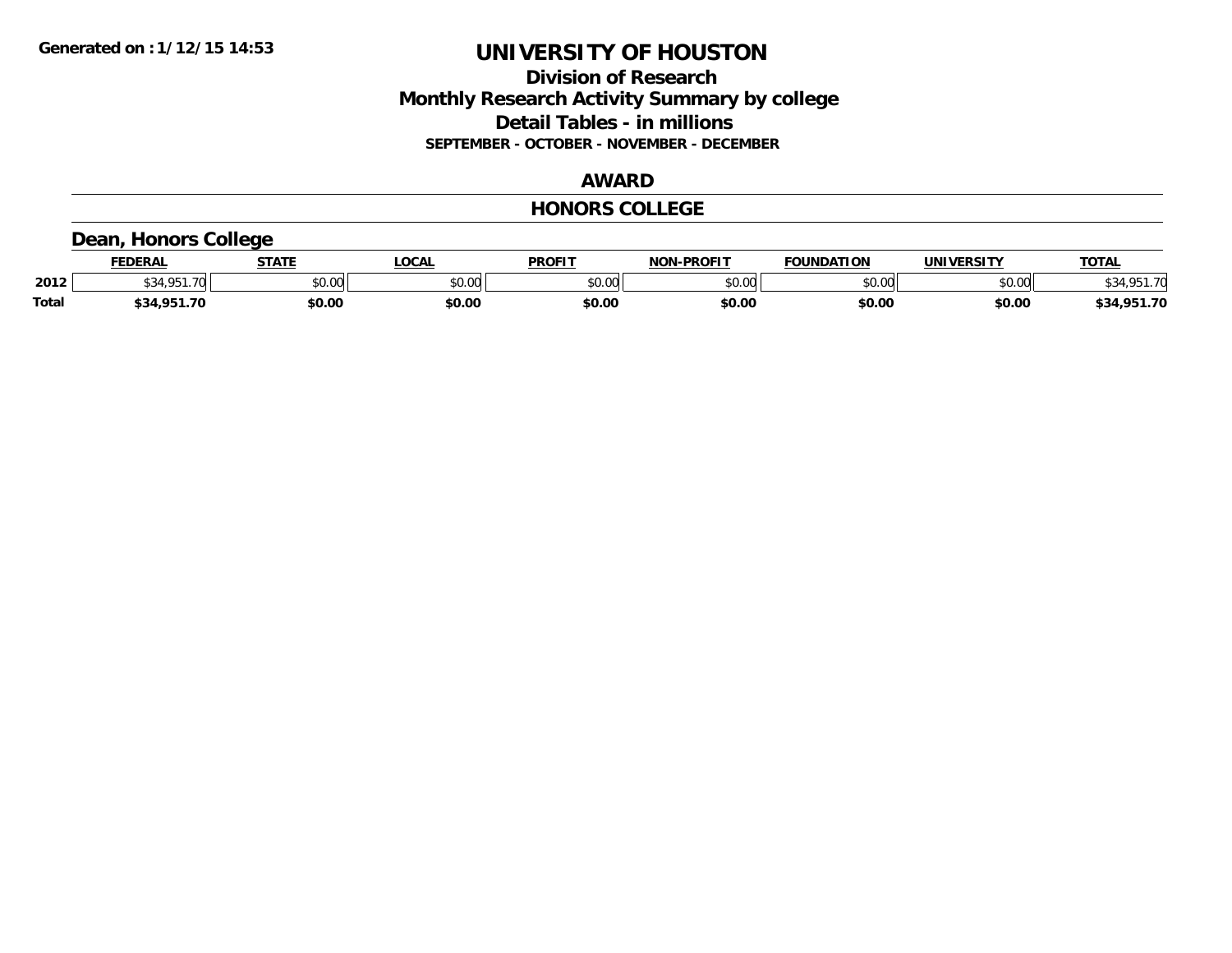### **Division of Research Monthly Research Activity Summary by college Detail Tables - in millions SEPTEMBER - OCTOBER - NOVEMBER - DECEMBER**

#### **AWARD**

#### **LIBRARY**

#### **Administration, Library**

|              | <b>FEDERAL</b>  | <b>СТАТЕ</b> | LOCAL  | <b>PROFIT</b> | <b>NON-PROFIT</b> | <b>FOUNDATION</b> | UNIVERSITY | <b>TOTAL</b>     |
|--------------|-----------------|--------------|--------|---------------|-------------------|-------------------|------------|------------------|
| 2011         | $\sim$<br>טט.טע | \$0.00       | \$0.00 | \$0.00        | 0000<br>PU.UU     | \$0.00            | \$0.00     | \$19,863.00      |
| <b>Total</b> | \$19,863.00     | \$0.00       | \$0.00 | \$0.00        | \$0.OC            | \$0.00            | \$0.00     | .863.00<br>0 1 C |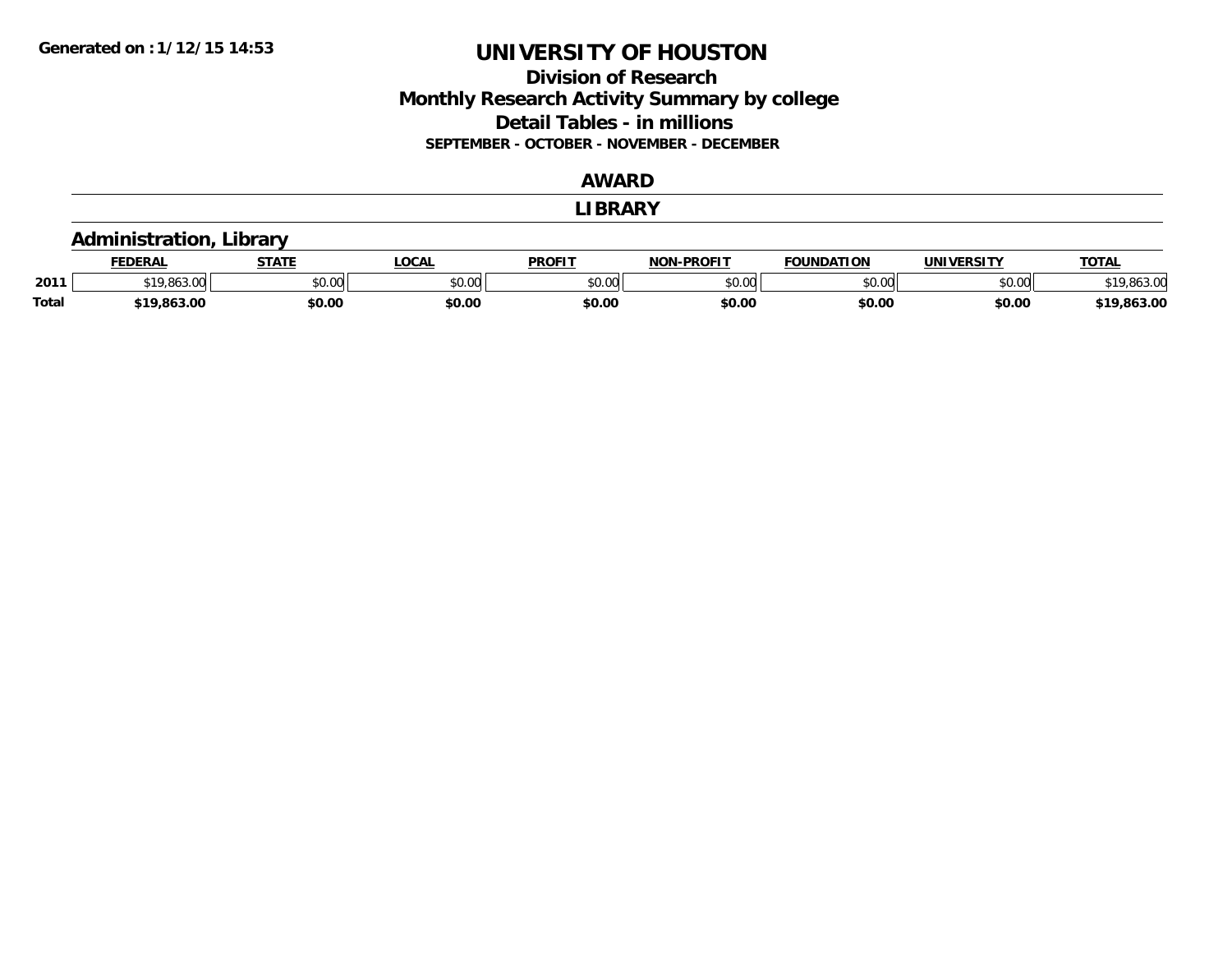**Division of Research Monthly Research Activity Summary by college Detail Tables - in millions SEPTEMBER - OCTOBER - NOVEMBER - DECEMBER**

#### **AWARD**

#### **OTHER OUTSIDE ORGANIZATIONS USED FOR CPHS LOGINS**

|       | Center         |        |        |               |                   |                   |            |              |  |  |
|-------|----------------|--------|--------|---------------|-------------------|-------------------|------------|--------------|--|--|
|       | <b>FEDERAI</b> | STATE  | ∟OCAL  | <b>PROFIT</b> | <b>NON-PROFIT</b> | <b>FOUNDATION</b> | UNIVERSITY | <b>TOTAL</b> |  |  |
| 2014  | \$0.00         | \$0.00 | \$0.00 | \$0.00        | \$0.00            | \$0.00            | \$0.00     | \$0.00       |  |  |
| Total | \$0.00         | \$0.00 | \$0.00 | \$0.00        | \$0.00            | \$0.00            | \$0.00     | \$0.00       |  |  |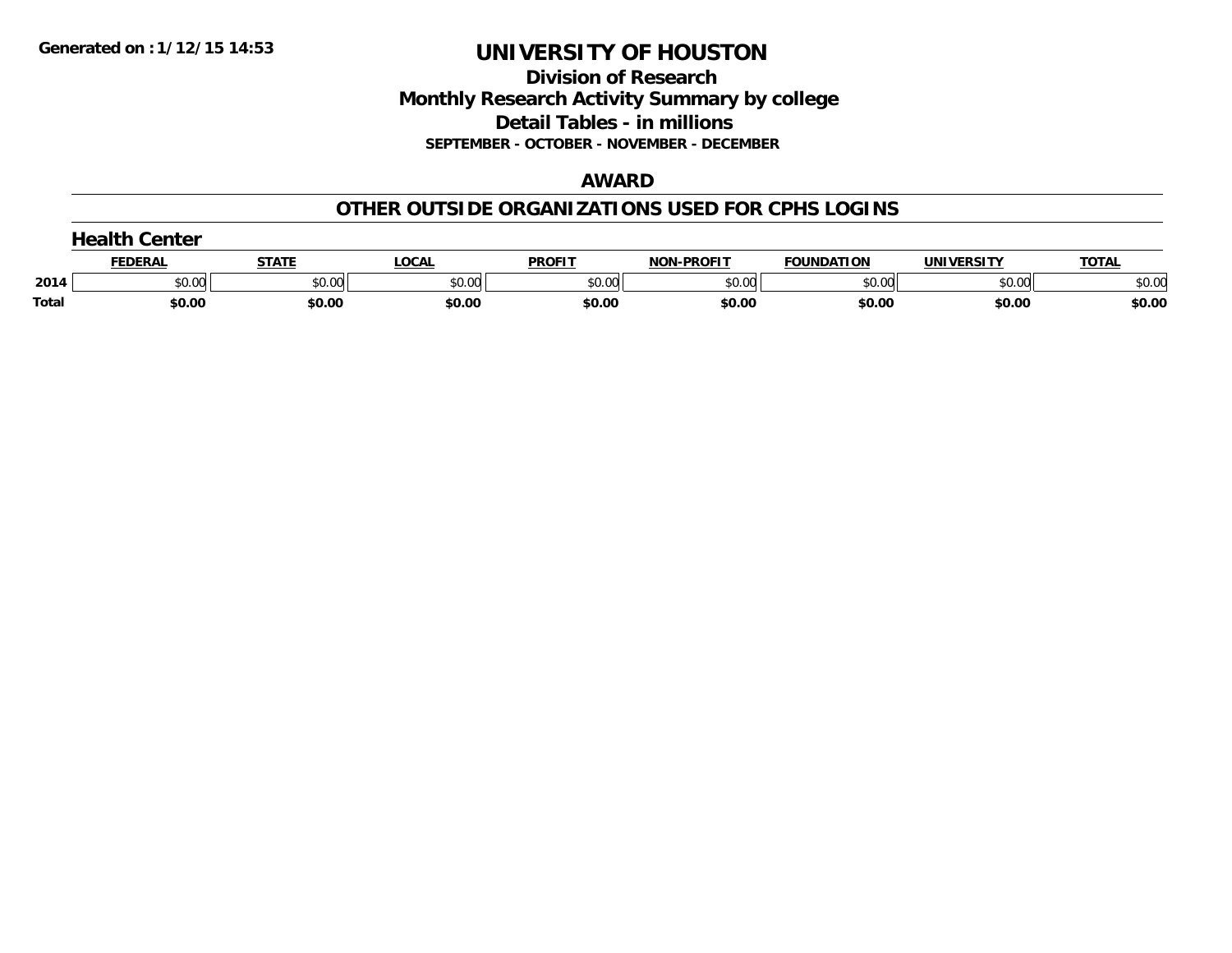### **Division of Research Monthly Research Activity Summary by college Detail Tables - in millions SEPTEMBER - OCTOBER - NOVEMBER - DECEMBER**

#### **AWARD**

#### **PRESIDENT**

#### **Office of the President**

|       | <b>FEDERAL</b> | <b>STATE</b> | <b>LOCAL</b> | <b>PROFIT</b> | <b>NON-PROFIT</b> | <b>FOUNDATION</b> | <b>UNIVERSITY</b> | <u>TOTAL</u> |
|-------|----------------|--------------|--------------|---------------|-------------------|-------------------|-------------------|--------------|
| 2011  | \$0.00         | \$0.00       | \$0.00       | \$0.00        | \$0.00            | \$0.00            | \$0.00            | \$0.00       |
| 2014  | \$0.00         | \$0.00       | \$0.00       | \$0.00        | \$0.00            | \$0.00            | \$0.00            | \$0.00       |
| 2015  | \$0.00         | \$0.00       | \$0.00       | \$0.00        | \$0.00            | \$0.00            | \$0.00            | \$0.00       |
| Total | \$0.00         | \$0.00       | \$0.00       | \$0.00        | \$0.00            | \$0.00            | \$0.00            | \$0.00       |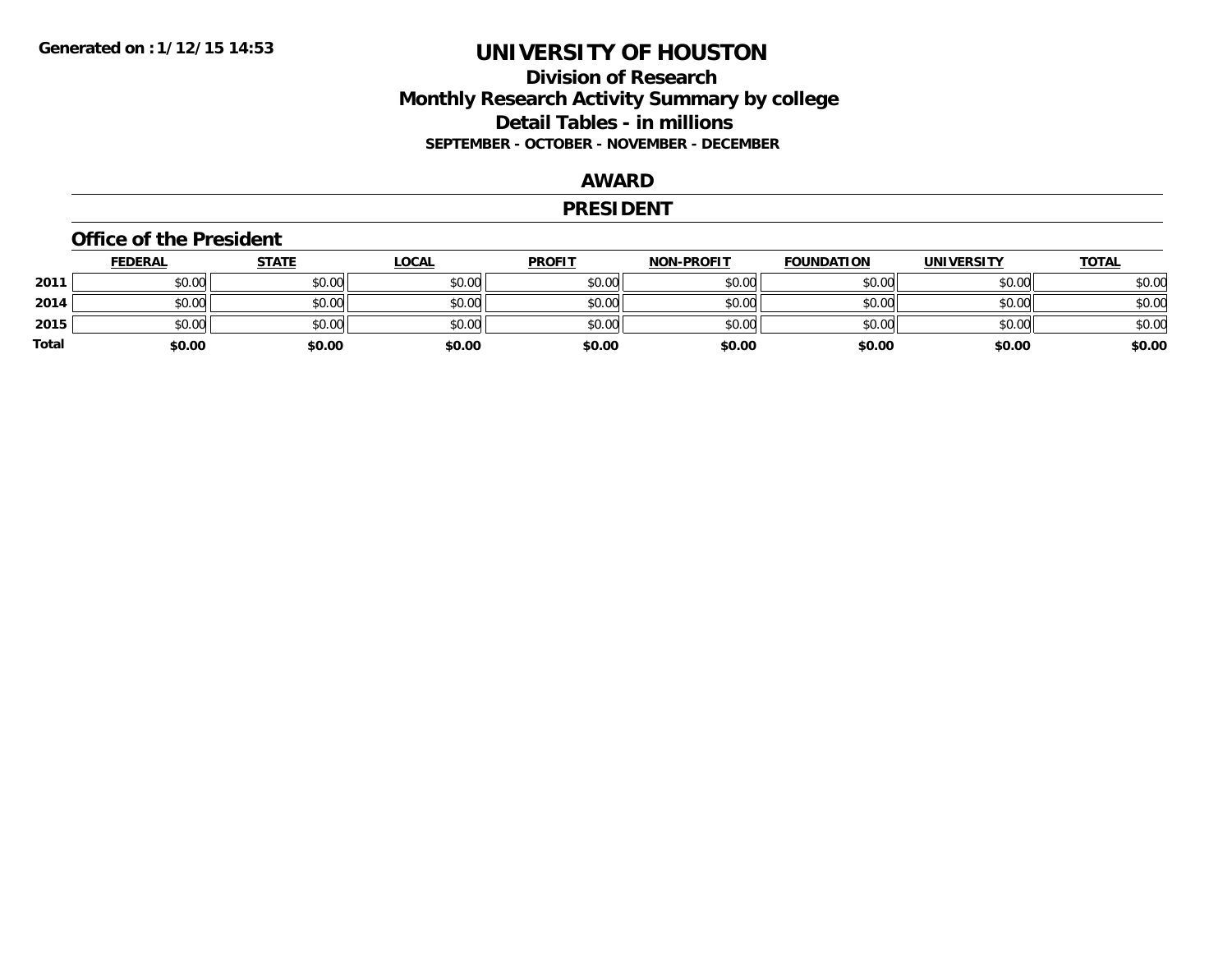**Division of Research Monthly Research Activity Summary by college**

**Detail Tables - in millions**

**SEPTEMBER - OCTOBER - NOVEMBER - DECEMBER**

#### **AWARD**

#### **SENIOR V.P. FOR ACADEMIC AFFAIRS AND PROVOST**

|       | <b>Learning Support Services</b>             |              |              |               |                   |                   |                   |                |
|-------|----------------------------------------------|--------------|--------------|---------------|-------------------|-------------------|-------------------|----------------|
|       | <b>FEDERAL</b>                               | <b>STATE</b> | <b>LOCAL</b> | <b>PROFIT</b> | <b>NON-PROFIT</b> | <b>FOUNDATION</b> | <b>UNIVERSITY</b> | <b>TOTAL</b>   |
| 2012  | \$0.00                                       | \$0.00       | \$0.00       | \$0.00        | \$0.00            | \$0.00            | \$0.00            | \$0.00         |
|       | Senior V.P. for Academic Affairs and Provost |              |              |               |                   |                   |                   |                |
|       | <b>FEDERAL</b>                               | <b>STATE</b> | <b>LOCAL</b> | <b>PROFIT</b> | <b>NON-PROFIT</b> | <b>FOUNDATION</b> | <b>UNIVERSITY</b> | <b>TOTAL</b>   |
| 2012  | \$0.00                                       | \$0.00       | \$0.00       | \$75,000.00   | \$0.00            | \$0.00            | \$0.00            | \$75,000.00    |
|       | <b>Undergraduate Scholars</b>                |              |              |               |                   |                   |                   |                |
|       | <b>FEDERAL</b>                               | <b>STATE</b> | <b>LOCAL</b> | <b>PROFIT</b> | <b>NON-PROFIT</b> | <b>FOUNDATION</b> | <b>UNIVERSITY</b> | <b>TOTAL</b>   |
| 2011  | \$0.00                                       | \$29,456.00  | \$0.00       | \$0.00        | \$0.00            | \$0.00            | \$0.00            | \$29,456.00    |
| 2012  | \$0.00                                       | \$19,051.00  | \$0.00       | \$0.00        | \$0.00            | \$0.00            | \$0.00            | \$19,051.00    |
| 2013  | \$0.00                                       | \$19,050.00  | \$0.00       | \$0.00        | \$0.00            | \$0.00            | \$0.00            | \$19,050.00    |
| 2014  | \$0.00                                       | \$20,330.00  | \$0.00       | \$0.00        | \$0.00            | \$0.00            | \$0.00            | \$20,330.00    |
|       | <b>Undergraduate Student Success</b>         |              |              |               |                   |                   |                   |                |
|       | <b>FEDERAL</b>                               | <b>STATE</b> | <b>LOCAL</b> | <b>PROFIT</b> | <b>NON-PROFIT</b> | <b>FOUNDATION</b> | <b>UNIVERSITY</b> | <b>TOTAL</b>   |
| 2013  | \$0.00                                       | \$130,000.00 | \$0.00       | \$0.00        | \$0.00            | \$0.00            | \$0.00            | \$130,000.00   |
| 2014  | \$0.00                                       | \$10,000.00  | \$0.00       | \$0.00        | \$0.00            | \$0.00            | \$0.00            | \$10,000.00    |
|       | <b>Undergraduate Student Success Center</b>  |              |              |               |                   |                   |                   |                |
|       | <b>FEDERAL</b>                               | <b>STATE</b> | <b>LOCAL</b> | <b>PROFIT</b> | <b>NON-PROFIT</b> | <b>FOUNDATION</b> | <b>UNIVERSITY</b> | <b>TOTAL</b>   |
| 2011  | \$311,018.00                                 | \$0.00       | \$0.00       | \$0.00        | \$67,500.00       | \$0.00            | \$0.00            | \$378,518.00   |
| 2012  | \$301,376.00                                 | \$130,000.00 | \$0.00       | \$0.00        | \$77,158.00       | \$0.00            | \$0.00            | \$508,534.00   |
| 2013  | \$378,534.00                                 | \$134,767.00 | \$0.00       | \$0.00        | \$0.00            | \$0.00            | \$0.00            | \$513,301.00   |
| 2014  | \$364,114.00                                 | \$134,767.00 | \$0.00       | \$0.00        | \$0.00            | \$0.00            | \$0.00            | \$498,881.00   |
| 2015  | \$301,376.00                                 | \$137,767.00 | \$0.00       | \$0.00        | \$78,500.00       | \$0.00            | \$0.00            | \$517,643.00   |
| Total | \$1,656,418.00                               | \$765,188.00 | \$0.00       | \$75,000.00   | \$223,158.00      | \$0.00            | \$0.00            | \$2,719,764.00 |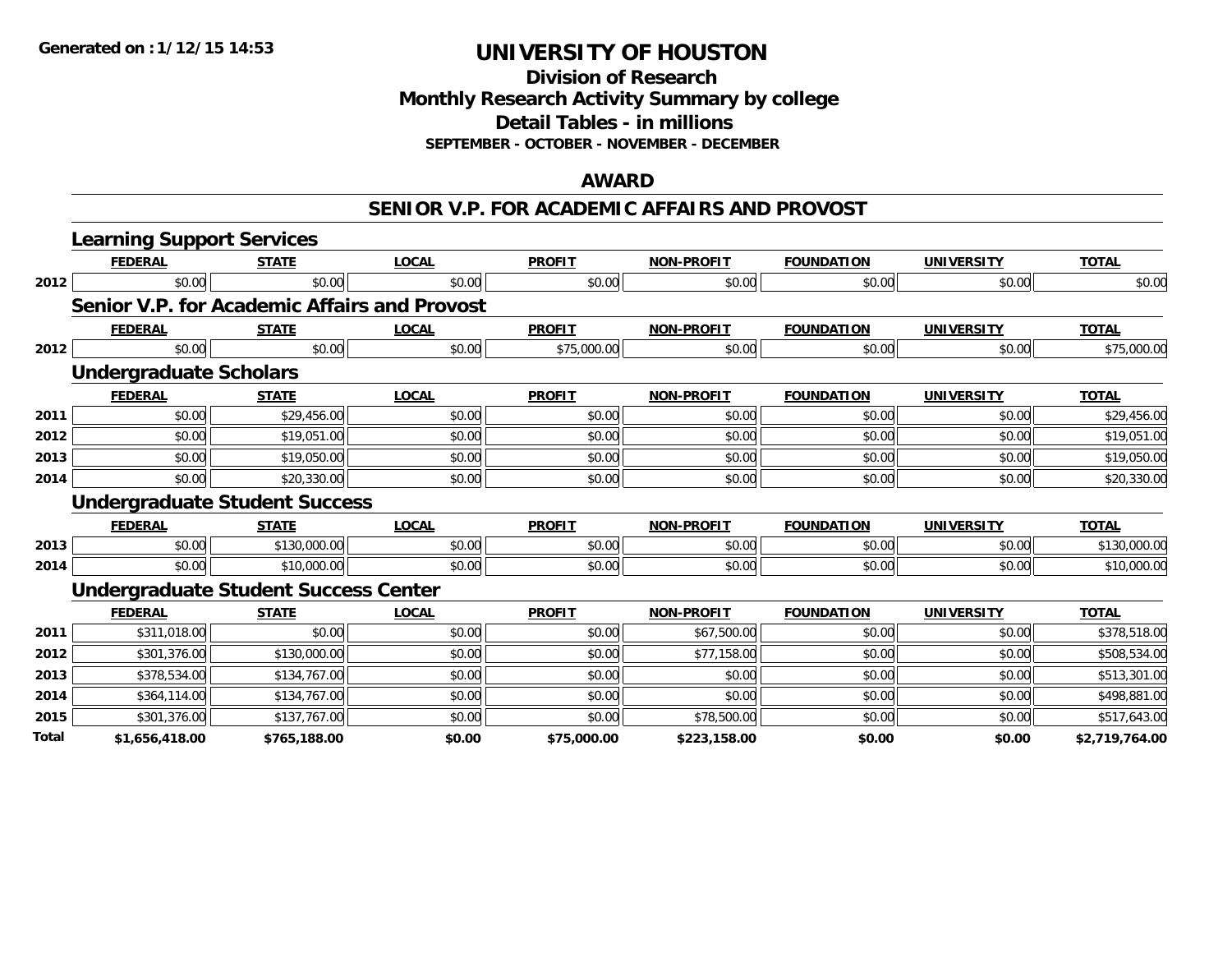#### **Division of Research Monthly Research Activity Summary by college Detail Tables - in millions SEPTEMBER - OCTOBER - NOVEMBER - DECEMBER**

#### **AWARD**

#### **UH LAW CENTER**

|       | Dean, Law      |              |              |               |                   |                   |                   |              |
|-------|----------------|--------------|--------------|---------------|-------------------|-------------------|-------------------|--------------|
|       | <b>FEDERAL</b> | <b>STATE</b> | <b>LOCAL</b> | <b>PROFIT</b> | <b>NON-PROFIT</b> | <b>FOUNDATION</b> | <b>UNIVERSITY</b> | <b>TOTAL</b> |
| 2013  | \$0.00         | \$0.00       | \$0.00       | \$0.00        | \$0.00            | \$0.00            | \$0.00            | \$0.00       |
|       | <b>Law-UH</b>  |              |              |               |                   |                   |                   |              |
|       | <b>FEDERAL</b> | <b>STATE</b> | <b>LOCAL</b> | <b>PROFIT</b> | <b>NON-PROFIT</b> | <b>FOUNDATION</b> | <b>UNIVERSITY</b> | <b>TOTAL</b> |
| 2011  | \$14,137.00    | \$0.00       | \$0.00       | \$0.00        | \$0.00            | \$0.00            | \$0.00            | \$14,137.00  |
| 2012  | \$2,942.90     | \$160,000.00 | \$0.00       | \$0.00        | \$0.00            | \$0.00            | \$0.00            | \$162,942.90 |
| 2013  | \$110,000.00   | \$114,000.00 | \$0.00       | \$0.00        | \$0.00            | \$0.00            | \$0.00            | \$224,000.00 |
| 2014  | \$13,473.75    | \$314,000.00 | \$0.00       | \$0.00        | \$0.00            | \$0.00            | \$0.00            | \$327,473.75 |
| Total | \$140,553.65   | \$588,000.00 | \$0.00       | \$0.00        | \$0.00            | \$0.00            | \$0.00            | \$728,553.65 |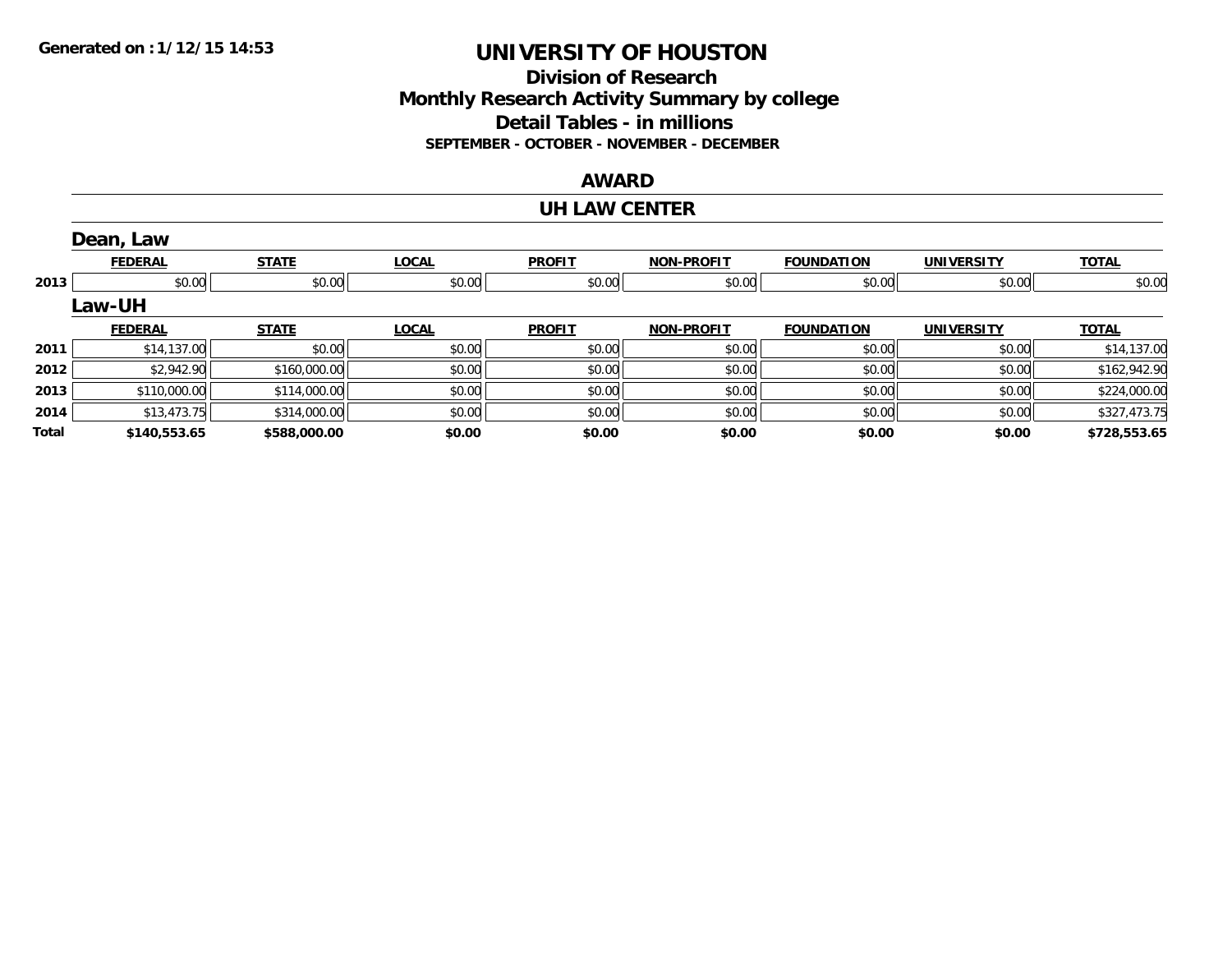### **Division of Research Monthly Research Activity Summary by college Detail Tables - in millions SEPTEMBER - OCTOBER - NOVEMBER - DECEMBER**

#### **AWARD**

#### **UKNOWN COLLEGE**

#### **Unknown Department**

|       | .<br>- מ     | <b>STATI</b>       | OCA                                                                                    | <b>PROFIT</b> | <b>DDAEIT</b><br><b>BIAB</b> | ΠΟΝ            | <u>urneitv</u><br><b>INIV</b> | TOTA.          |
|-------|--------------|--------------------|----------------------------------------------------------------------------------------|---------------|------------------------------|----------------|-------------------------------|----------------|
| 2013  | 0000<br>u.uu | $\sim$ 0.00<br>υv. | $\begin{array}{c} \hline \text{A} & \text{A} & \text{B} \\ \hline \end{array}$<br>יש.ט | 0000<br>JU.UU | $*$ $\cap$ $\cap$<br>ט.טע    | 0 <sub>n</sub> | \$0.00                        | ልስ ስሰ<br>DU.UU |
| Total | \$0.00       | \$0.00             | \$0.00                                                                                 | ቀስ ሰ<br>Ψv.υ  | \$0.00                       | \$0.00         | \$0.00                        | \$0.00         |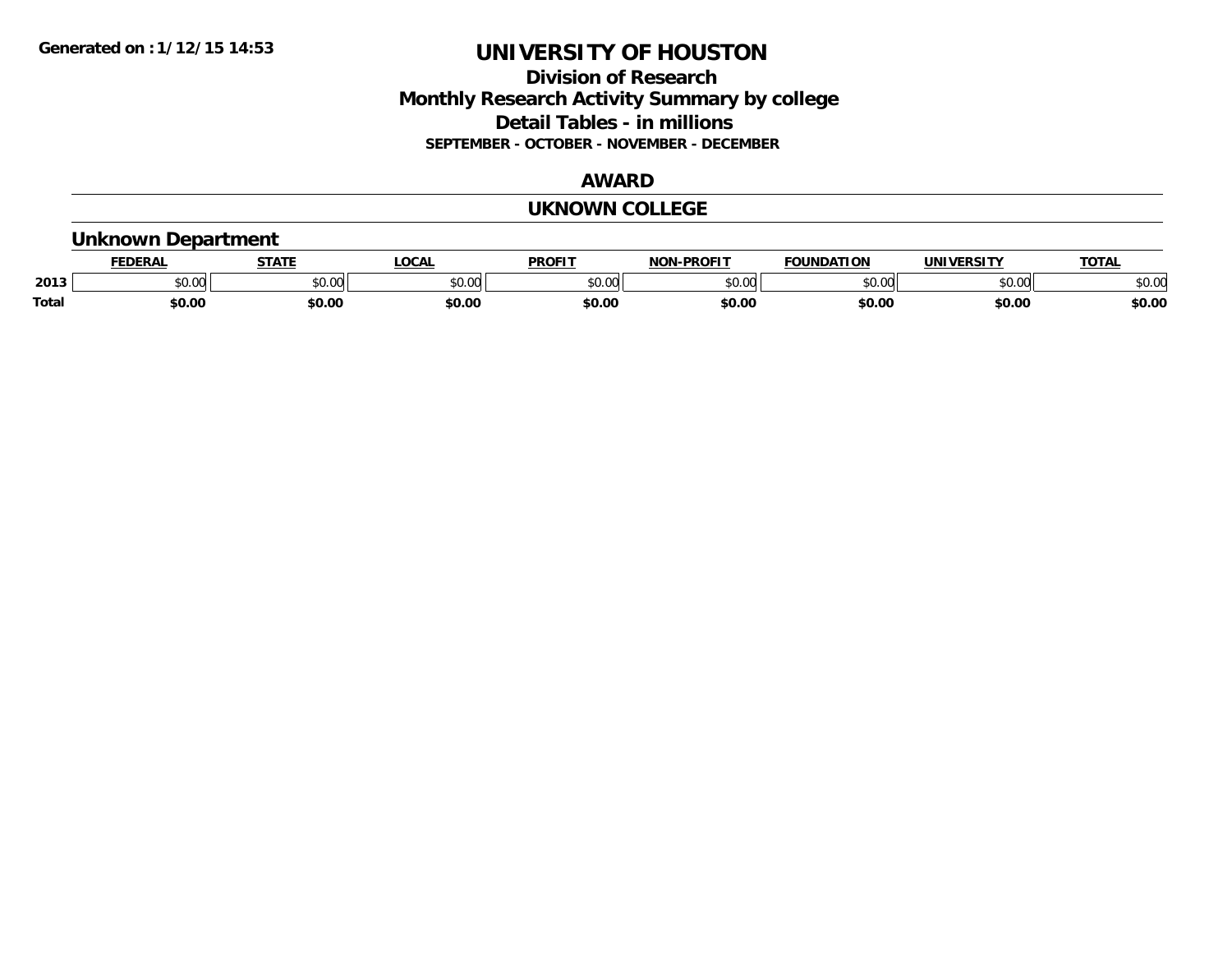#### **Division of Research Monthly Research Activity Summary by college Detail Tables - in millions SEPTEMBER - OCTOBER - NOVEMBER - DECEMBER**

#### **AWARD**

## **VICE PRESIDENT FOR ADMINISTRATION**

|       | <b>KUHF - Radio</b>         |              |              |               |                   |                   |                   |                |
|-------|-----------------------------|--------------|--------------|---------------|-------------------|-------------------|-------------------|----------------|
|       | <b>FEDERAL</b>              | <b>STATE</b> | <b>LOCAL</b> | <b>PROFIT</b> | <b>NON-PROFIT</b> | <b>FOUNDATION</b> | <b>UNIVERSITY</b> | <u>TOTAL</u>   |
| 2011  | \$38,616.00                 | \$0.00       | \$0.00       | \$0.00        | \$578,146.00      | \$0.00            | \$0.00            | \$616,762.00   |
| 2012  | \$0.00                      | \$0.00       | \$0.00       | \$0.00        | \$5,000.00        | \$0.00            | \$0.00            | \$5,000.00     |
| 2014  | \$0.00                      | \$0.00       | \$0.00       | \$0.00        | \$1,462,025.00    | \$0.00            | \$0.00            | \$1,462,025.00 |
|       | <b>KUHT-TV</b>              |              |              |               |                   |                   |                   |                |
|       | <b>FEDERAL</b>              | <b>STATE</b> | <b>LOCAL</b> | <b>PROFIT</b> | <b>NON-PROFIT</b> | <b>FOUNDATION</b> | <b>UNIVERSITY</b> | <b>TOTAL</b>   |
| 2011  | \$0.00                      | \$0.00       | \$0.00       | \$0.00        | \$1,606,903.00    | \$0.00            | \$0.00            | \$1,606,903.00 |
| 2012  | \$0.00                      | \$0.00       | \$0.00       | \$0.00        | \$14,132.00       | \$0.00            | \$0.00            | \$14,132.00    |
|       | <b>Physical Plant</b>       |              |              |               |                   |                   |                   |                |
|       | <b>FEDERAL</b>              | <b>STATE</b> | <b>LOCAL</b> | <b>PROFIT</b> | <b>NON-PROFIT</b> | <b>FOUNDATION</b> | <b>UNIVERSITY</b> | <b>TOTAL</b>   |
| 2011  | \$0.00                      | \$0.00       | \$0.00       | \$0.00        | \$0.00            | \$0.00            | \$0.00            | \$0.00         |
| 2012  | \$0.00                      | \$0.00       | \$0.00       | \$0.00        | \$2,261,596.00    | \$0.00            | \$0.00            | \$2,261,596.00 |
|       | <b>UH Police Department</b> |              |              |               |                   |                   |                   |                |
|       | <b>FEDERAL</b>              | <b>STATE</b> | <b>LOCAL</b> | <b>PROFIT</b> | <b>NON-PROFIT</b> | <b>FOUNDATION</b> | <b>UNIVERSITY</b> | <b>TOTAL</b>   |
| 2014  | \$3,000.00                  | \$0.00       | \$0.00       | \$0.00        | \$0.00            | \$0.00            | \$0.00            | \$3,000.00     |
| Total | \$41,616.00                 | \$0.00       | \$0.00       | \$0.00        | \$5,927,802.00    | \$0.00            | \$0.00            | \$5,969,418.00 |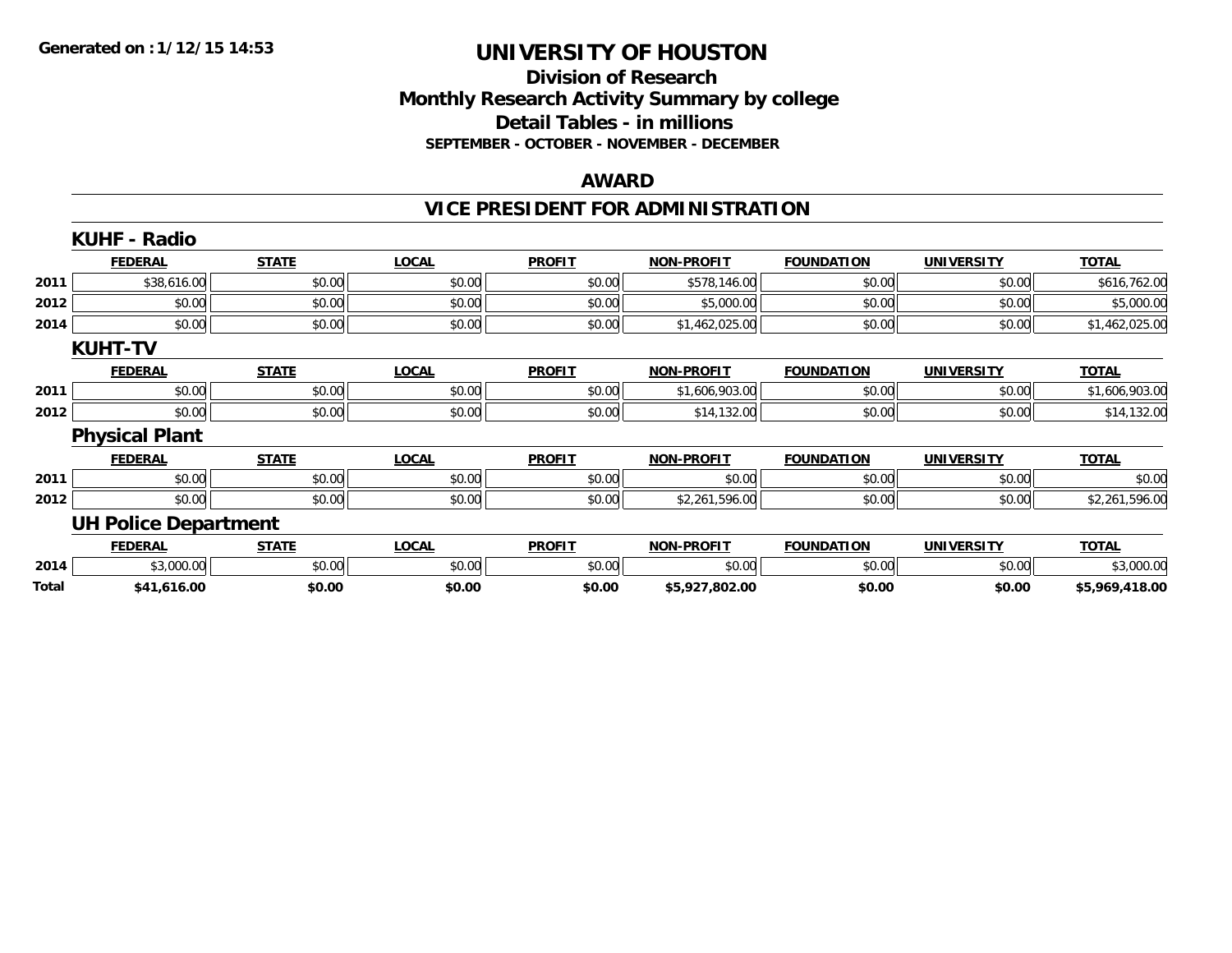#### **Division of Research Monthly Research Activity Summary by college Detail Tables - in millions SEPTEMBER - OCTOBER - NOVEMBER - DECEMBER**

#### **AWARD**

#### **VICE PRESIDENT FOR STUDENT AFFAIRS**

#### **Vice President, Student Affairs**

|       | <b>FEDERAL</b> | STATE  | LOCAL  | <b>PROFIT</b> | <b>NON-PROFIT</b> | <b>FOUNDATION</b> | UNIVERSITY | <u> ΤΟΤΑL</u> |
|-------|----------------|--------|--------|---------------|-------------------|-------------------|------------|---------------|
| 2011  | \$236,300.00   | \$0.00 | \$0.00 | \$0.00        | \$0.00            | \$0.00            | \$0.00     | 300.00.       |
| 2014  | \$0.00         | \$0.00 | \$0.00 | \$0.00        | \$0.00            | \$10,000.00       | \$0.00     | \$10,000.00   |
| Total | \$236,300.00   | \$0.00 | \$0.00 | \$0.00        | \$0.00            | \$10,000.00       | \$0.00     | \$246,300.00  |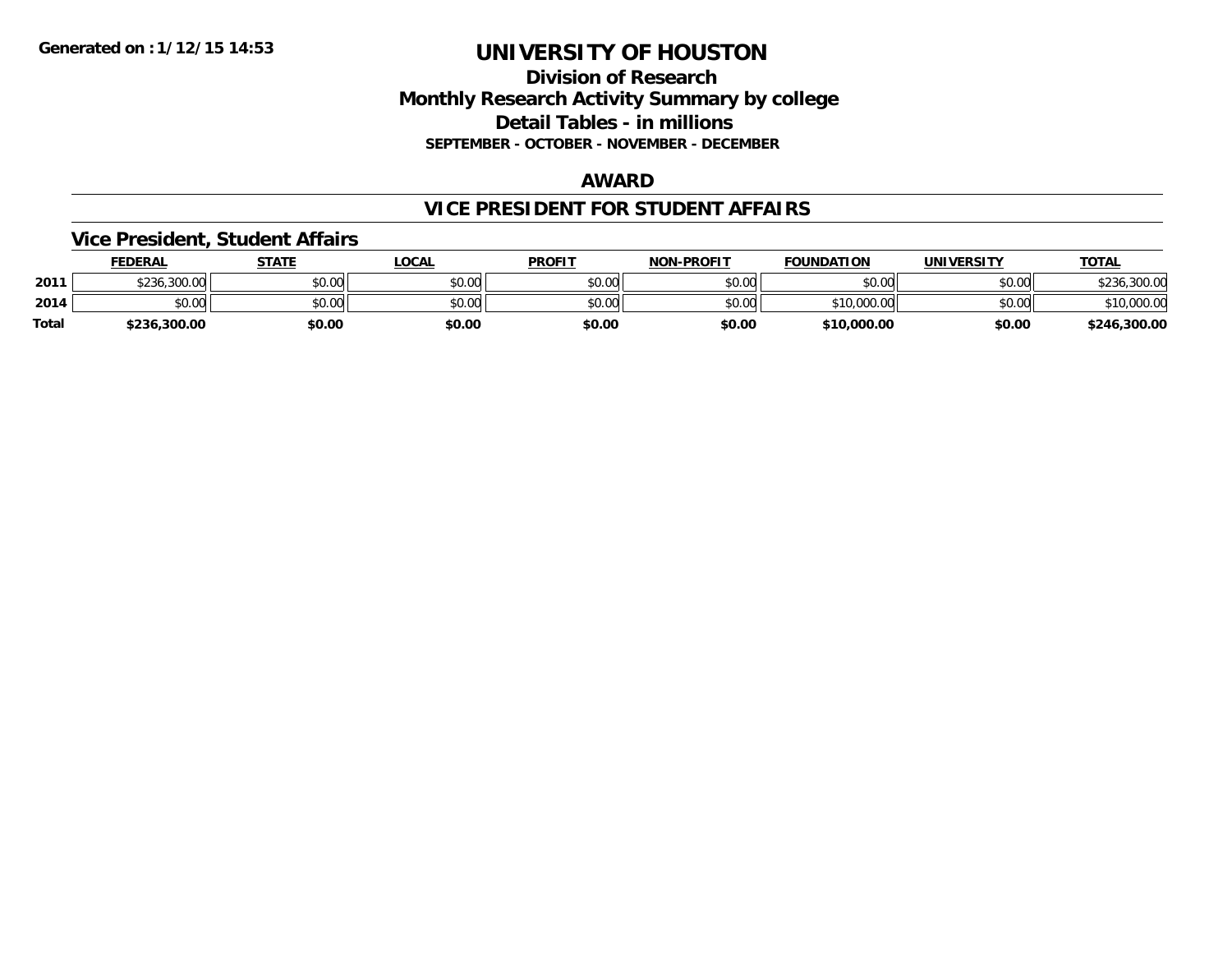### **Division of ResearchMonthly Research Activity Summary by college Detail Tables - in millions SEPTEMBER - OCTOBER - NOVEMBER - DECEMBER**

### **TOTAL EXPENDITURE**

#### **C.T. BAUER COLLEGE OF BUSINESS**

|      | <b>Accountancy &amp; Taxation</b>        |              |              |               |                   |                   |                   |                |
|------|------------------------------------------|--------------|--------------|---------------|-------------------|-------------------|-------------------|----------------|
|      | <b>FEDERAL</b>                           | <b>STATE</b> | <b>LOCAL</b> | <b>PROFIT</b> | <b>NON-PROFIT</b> | <b>FOUNDATION</b> | <b>UNIVERSITY</b> | <b>TOTAL</b>   |
| 2015 | \$0.00                                   | \$0.00       | \$0.00       | \$0.00        | \$0.00            | (\$1,049.59)      | \$0.00            | (\$1,049.59)   |
|      | <b>Dean, Business Administration</b>     |              |              |               |                   |                   |                   |                |
|      | <b>FEDERAL</b>                           | <b>STATE</b> | <b>LOCAL</b> | <b>PROFIT</b> | <b>NON-PROFIT</b> | <b>FOUNDATION</b> | <b>UNIVERSITY</b> | <b>TOTAL</b>   |
| 2014 | \$0.00                                   | \$0.00       | \$0.00       | \$0.00        | \$0.00            | \$0.00            | \$0.00            | \$0.00         |
| 2015 | \$0.00                                   | \$20,475.99  | \$0.00       | \$0.00        | \$0.00            | \$0.00            | \$0.00            | \$20,475.99    |
|      | <b>Finance</b>                           |              |              |               |                   |                   |                   |                |
|      | <b>FEDERAL</b>                           | <b>STATE</b> | <b>LOCAL</b> | <b>PROFIT</b> | <b>NON-PROFIT</b> | <b>FOUNDATION</b> | <b>UNIVERSITY</b> | <b>TOTAL</b>   |
| 2011 | \$48,584.56                              | \$0.00       | \$0.00       | \$0.00        | \$0.00            | \$0.00            | \$0.00            | \$48,584.56    |
| 2012 | \$4,539.20                               | \$0.00       | \$0.00       | \$0.00        | \$0.00            | \$0.00            | \$0.00            | \$4,539.20     |
| 2013 | \$0.00                                   | \$0.00       | \$0.00       | \$0.00        | \$0.00            | \$0.00            | \$0.00            | \$0.00         |
| 2014 | \$0.00                                   | \$0.00       | \$0.00       | \$0.00        | \$0.00            | \$0.00            | \$0.00            | \$0.00         |
| 2015 | \$0.00                                   | \$0.00       | \$0.00       | \$0.00        | \$0.00            | \$0.00            | \$0.00            | \$0.00         |
|      | Management                               |              |              |               |                   |                   |                   |                |
|      | <b>FEDERAL</b>                           | <b>STATE</b> | <b>LOCAL</b> | <b>PROFIT</b> | <b>NON-PROFIT</b> | <b>FOUNDATION</b> | <b>UNIVERSITY</b> | <b>TOTAL</b>   |
| 2011 | \$49,078.18                              | \$0.00       | \$0.00       | \$0.00        | \$0.00            | \$13,750.00       | \$0.00            | \$62,828.18    |
| 2012 | (\$506.27)                               | \$0.00       | \$0.00       | \$0.00        | \$0.00            | \$13,750.00       | \$0.00            | \$13,243.73    |
| 2013 | \$6,200.00                               | \$0.00       | \$0.00       | \$0.00        | \$0.00            | \$0.00            | \$0.00            | \$6,200.00     |
| 2014 | \$6,510.00                               | \$0.00       | \$0.00       | \$0.00        | \$0.00            | \$0.00            | \$0.00            | \$6,510.00     |
| 2015 | \$18,600.00                              | \$0.00       | \$0.00       | \$0.00        | \$0.00            | \$0.00            | \$0.00            | \$18,600.00    |
|      | <b>Marketing</b>                         |              |              |               |                   |                   |                   |                |
|      | <b>FEDERAL</b>                           | <b>STATE</b> | <b>LOCAL</b> | <b>PROFIT</b> | <b>NON-PROFIT</b> | <b>FOUNDATION</b> | <b>UNIVERSITY</b> | <b>TOTAL</b>   |
| 2012 | \$0.00                                   | \$0.00       | \$0.00       | \$0.00        | \$0.00            | \$0.00            | \$0.00            | \$0.00         |
| 2013 | \$0.00                                   | \$0.00       | \$0.00       | \$0.00        | \$0.00            | \$0.00            | \$0.00            | \$0.00         |
| 2014 | \$0.00                                   | \$0.00       | \$0.00       | \$0.00        | \$0.00            | \$0.00            | \$0.00            | \$0.00         |
| 2015 | \$0.00                                   | \$0.00       | \$0.00       | \$0.00        | \$0.00            | \$0.00            | \$0.00            | \$0.00         |
|      | <b>Small Business Development Center</b> |              |              |               |                   |                   |                   |                |
|      | <b>FEDERAL</b>                           | <b>STATE</b> | <b>LOCAL</b> | <b>PROFIT</b> | <b>NON-PROFIT</b> | <b>FOUNDATION</b> | <b>UNIVERSITY</b> | <b>TOTAL</b>   |
| 2011 | \$1,056,729.46                           | \$38,192.87  | \$0.00       | \$0.00        | \$0.00            | \$0.00            | \$0.00            | \$1,094,922.33 |
| 2012 | \$1,419,826.02                           | \$0.00       | \$0.00       | \$0.00        | \$0.00            | \$0.00            | \$0.00            | \$1,419,826.02 |
| 2013 | \$1,912,217.97                           | \$0.00       | \$0.00       | \$0.00        | \$0.00            | (\$6,760.39)      | \$0.00            | \$1,905,457.58 |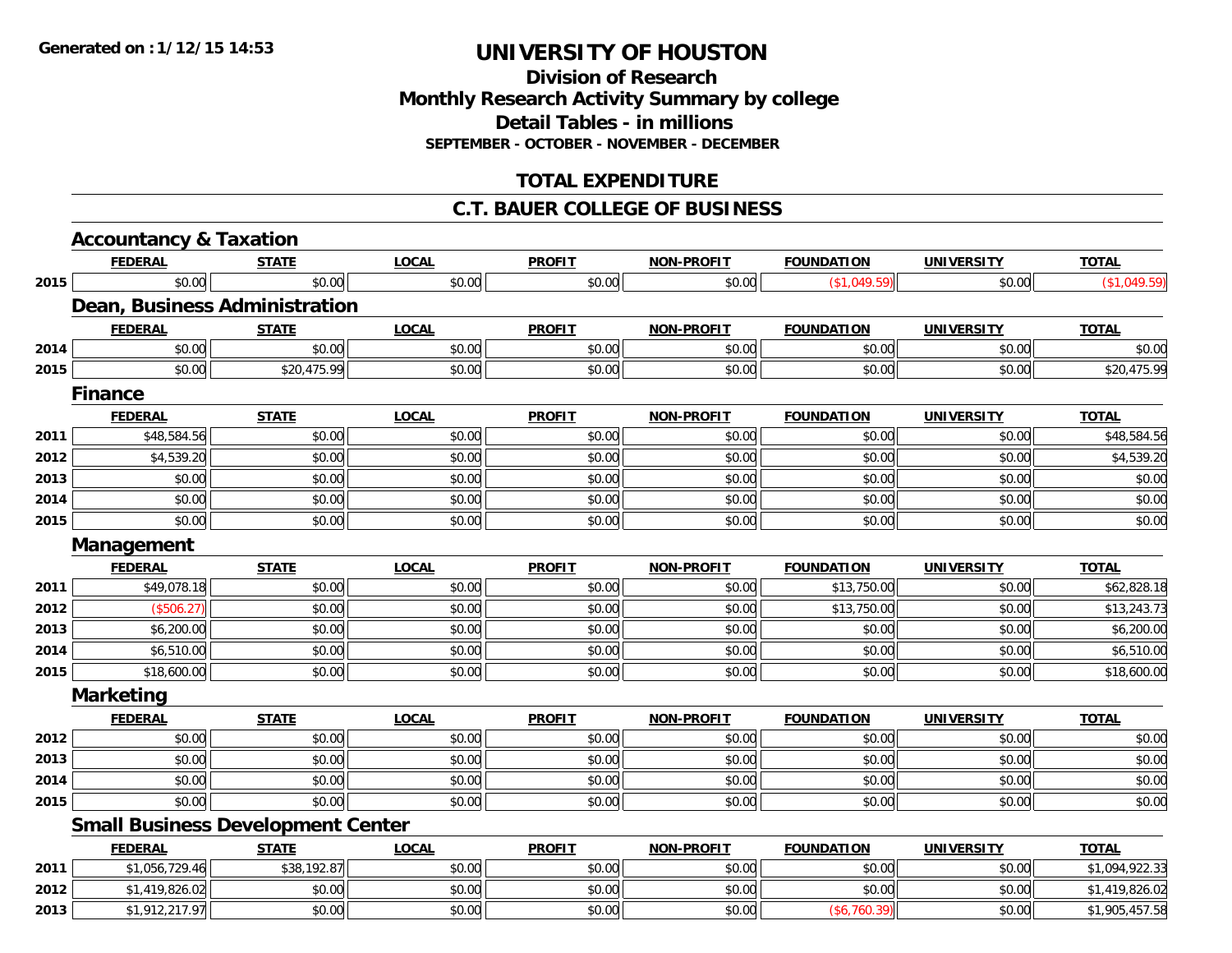#### **Division of Research Monthly Research Activity Summary by college Detail Tables - in millions SEPTEMBER - OCTOBER - NOVEMBER - DECEMBER**

### **TOTAL EXPENDITURE**

#### **C.T. BAUER COLLEGE OF BUSINESS**

#### **Small Business Development Center**

|              | <b>FEDERAL</b> | <b>STATE</b> | <b>LOCAL</b> | <b>PROFIT</b> | <b>NON-PROFIT</b> | <b>FOUNDATION</b> | UNIVERSITY | <b>TOTAL</b>   |
|--------------|----------------|--------------|--------------|---------------|-------------------|-------------------|------------|----------------|
| 2014         | 175,522.43     | \$0.00       | \$0.00       | \$0.00        | \$0.00            | \$22,398.48       | \$0.00     | 920.91         |
| 2015         | \$1,004,285.69 | \$0.00       | \$0.00       | \$0.00        | \$0.00            |                   | \$0.00     | \$1,004,274.45 |
| <b>Total</b> | \$6,701,587.23 | \$58,668.86  | \$0.00       | \$0.00        | \$0.00            | \$42,077.26       | \$0.00     | \$6,802,333.35 |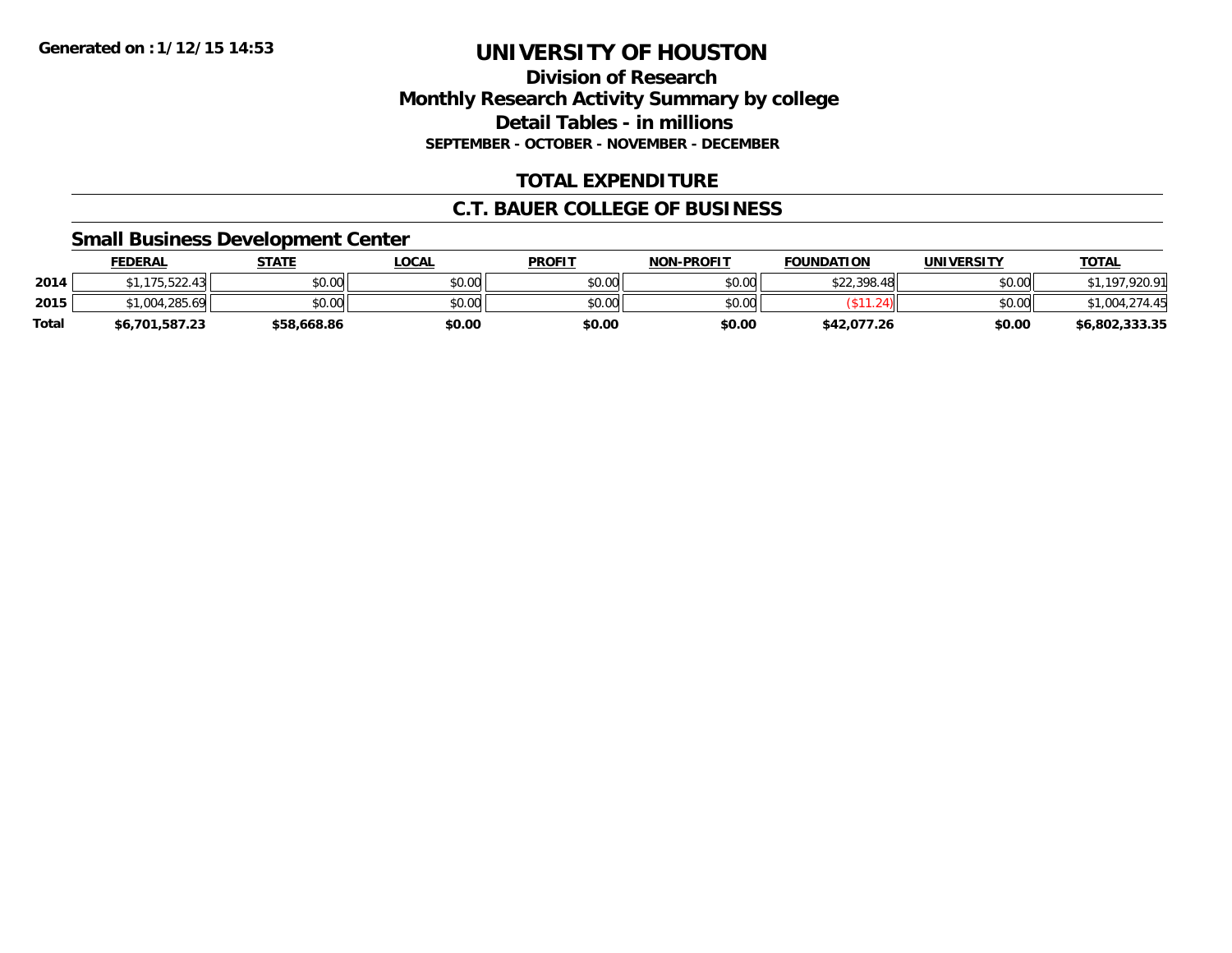### **Division of ResearchMonthly Research Activity Summary by college Detail Tables - in millions SEPTEMBER - OCTOBER - NOVEMBER - DECEMBER**

### **TOTAL EXPENDITURE**

#### **COLLEGE OF ARCHITECTURE**

#### **Architecture**

|      | <b>FEDERAL</b> | <b>STATE</b> | <b>LOCAL</b> | <b>PROFIT</b> | <b>NON-PROFIT</b> | <b>FOUNDATION</b> | <b>UNIVERSITY</b> | <b>TOTAL</b> |
|------|----------------|--------------|--------------|---------------|-------------------|-------------------|-------------------|--------------|
| 2011 | \$0.00         | \$0.00       | \$0.00       | \$0.00        | \$0.00            | \$26,289.81       | \$0.00            | \$26,289.81  |
| 2012 | \$1,053.52     | \$0.00       | \$0.00       | \$0.00        | \$3,070.40        | (\$934.30)        | \$0.00            | \$3,189.62   |
| 2013 | \$0.00         | \$0.00       | \$0.00       | \$0.00        | \$0.00            | \$2,243.39        | \$1,184.21        | \$3,427.60   |
| 2014 | \$24,747.83    | \$0.00       | \$0.00       | \$0.00        | \$0.00            | \$3,899.54        | \$0.00            | \$28,647.37  |
| 2015 | \$0.00         | \$0.00       | \$0.00       | \$0.00        | \$0.00            | \$1,366.08        | \$0.00            | \$1,366.08   |

### **Dean, Architecture**

|       | <b>FEDERAL</b> | <b>STATE</b> | <u>LOCAL</u> | <b>PROFIT</b> | <b>NON-PROFIT</b> | <b>FOUNDATION</b> | <b>UNIVERSITY</b> | <b>TOTAL</b> |
|-------|----------------|--------------|--------------|---------------|-------------------|-------------------|-------------------|--------------|
| 2012  | \$0.00         | \$0.00       | \$0.00       | \$0.00        | \$0.00            | \$0.00            | \$0.00            | \$0.00       |
| 2013  | \$0.00         | \$0.00       | \$0.00       | \$0.00        | \$0.00            | \$0.00            | \$0.00            | \$0.00       |
| 2014  | \$0.00         | \$0.00       | \$0.00       | \$0.00        | \$0.00            | \$0.00            | \$0.00            | \$0.00       |
| 2015  | \$0.00         | \$0.00       | \$0.00       | \$0.00        | \$0.00            | \$0.00            | \$0.00            | \$0.00       |
| Total | \$25,801.35    | \$0.00       | \$0.00       | \$0.00        | \$3,070.40        | \$32,864.53       | \$1,184.21        | \$62,920.49  |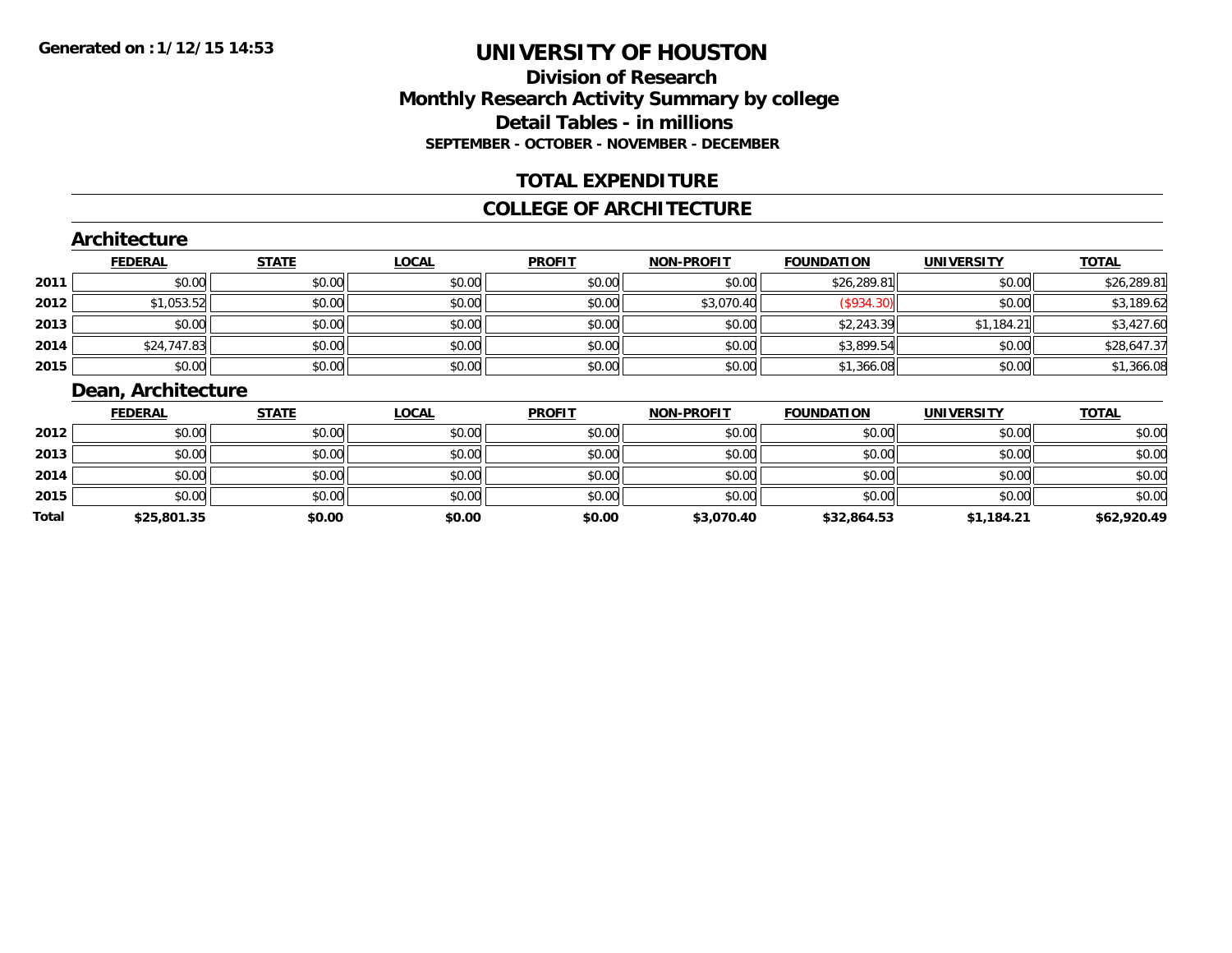### **Division of ResearchMonthly Research Activity Summary by college Detail Tables - in millionsSEPTEMBER - OCTOBER - NOVEMBER - DECEMBER**

### **TOTAL EXPENDITURE**

#### **COLLEGE OF EDUCATION**

### **Consistency Mgmt and Coop Disc**

|      | <b>FEDERAL</b> | <b>STATE</b> | <b>LOCAL</b> | <b>PROFIT</b> | <b>NON-PROFIT</b> | <b>FOUNDATION</b> | <b>UNIVERSITY</b> | <b>TOTAL</b> |
|------|----------------|--------------|--------------|---------------|-------------------|-------------------|-------------------|--------------|
| 2011 | \$0.00         | \$0.00       | \$0.00       | \$0.00        | \$24,215.84       | \$0.00            | \$0.00            | \$24,215.84  |
| 2012 | \$0.00         | \$0.00       | \$0.00       | \$0.00        | \$68,232.16       | \$0.00            | \$0.00            | \$68,232.16  |
| 2013 | \$0.00         | \$0.00       | \$0.00       | \$0.00        | \$8,160.91        | \$0.00            | \$0.00            | \$8,160.91   |
| 2014 | \$1,663.52     | \$0.00       | \$2,371.44   | \$0.00        | \$3,323.08        | \$0.00            | \$0.00            | \$7,358.04   |
| 2015 | \$73,115.19    | \$0.00       | \$60,036.58  | \$0.00        | \$0.00            | \$0.00            | \$0.00            | \$133,151.77 |

#### **Curriculum and Instruction**

|      | <b>FEDERAL</b> | <u>STATE</u> | <u>LOCAL</u> | <b>PROFIT</b> | <b>NON-PROFIT</b> | <b>FOUNDATION</b> | <b>UNIVERSITY</b> | <b>TOTAL</b> |
|------|----------------|--------------|--------------|---------------|-------------------|-------------------|-------------------|--------------|
| 2011 | \$231,769.55   | \$9,992.34   | \$0.00       | \$0.00        | \$29,015.55       | \$8,871.29        | \$0.00            | \$279,648.73 |
| 2012 | \$275,584.70   | \$49,312.02  | \$0.00       | \$0.00        | \$31,367.47       | \$35,198.31       | \$0.00            | \$391,462.50 |
| 2013 | \$312,206.36   | \$41,812.13  | \$0.00       | \$0.00        | \$30,861.09       | \$4,491.51        | \$0.00            | \$389,371.09 |
| 2014 | \$303,775.67   | \$6.894.56   | \$0.00       | \$0.00        | \$46,683.23       | \$2,127.36        | \$0.00            | \$359,480.83 |
| 2015 | \$221,993.06   | (\$353.89)   | \$0.00       | \$0.00        | \$28,186.60       | \$28,945.50       | \$0.00            | \$278,771.26 |

### **Dean, Education**

|      | <b>FEDERAL</b> | <b>STATE</b> | <u>LOCAL</u> | <b>PROFIT</b> | <b>NON-PROFIT</b> | <b>FOUNDATION</b> | <b>UNIVERSITY</b> | <b>TOTAL</b> |
|------|----------------|--------------|--------------|---------------|-------------------|-------------------|-------------------|--------------|
| 2011 | \$0.00         | \$0.00       | \$0.00       | \$0.00        | \$0.00            | \$0.00            | \$0.00            | \$0.00       |
| 2012 | \$0.00         | \$0.00       | \$0.00       | \$0.00        | \$0.00            | \$0.00            | \$0.00            | \$0.00       |
| 2013 | \$0.00         | \$0.00       | \$0.00       | \$0.00        | \$0.00            | \$0.00            | \$0.00            | \$0.00       |
| 2014 | \$0.00         | \$0.00       | \$0.00       | \$0.00        | \$0.00            | \$0.00            | \$0.00            | \$0.00       |
| 2015 | \$0.00         | \$0.00       | \$0.00       | \$0.00        | \$0.00            | \$0.00            | \$0.00            | \$0.00       |

## **Educational Leadership & Cultural Studies**

|      | <b>FEDERAL</b>                | <b>STATE</b> | <b>LOCAL</b> | <b>PROFIT</b> | <b>NON-PROFIT</b> | <b>FOUNDATION</b> | <b>UNIVERSITY</b> | <b>TOTAL</b> |
|------|-------------------------------|--------------|--------------|---------------|-------------------|-------------------|-------------------|--------------|
| 2011 | \$0.00                        | (\$153.53)   | \$0.00       | \$0.00        | \$0.00            | \$0.00            | \$0.00            | ( \$153.53)  |
|      | <b>Educational Psychology</b> |              |              |               |                   |                   |                   |              |
|      | <b>FEDERAL</b>                | <b>STATE</b> | <b>LOCAL</b> | <b>PROFIT</b> | <b>NON-PROFIT</b> | <b>FOUNDATION</b> | <b>UNIVERSITY</b> | <b>TOTAL</b> |
| 2011 | \$22,711.70                   | \$57,325.33  | \$0.00       | \$0.00        | \$22.57           | \$65,422.98       | \$0.00            | \$145,482.58 |
| 2012 | \$136,821.21                  | \$40,996.87  | \$0.00       | \$0.00        | \$196.00          | \$139,949.88      | \$0.00            | \$317,963.96 |
| 2013 | \$186,131.49                  | \$119.78     | \$0.00       | \$0.00        | \$14,583.41       | \$6,313.47        | \$6,534.64        | \$213,682.79 |
| 2014 | \$268,065.45                  | \$0.00       | \$0.00       | \$0.00        | \$15,069.90       | (\$2,581.30)      | \$0.00            | \$280,554.05 |
| 2015 | \$367,129.92                  | \$17,442.81  | \$12,931.31  | \$0.00        | \$17,171.37       | \$10,620.42       | \$0.00            | \$425,295.84 |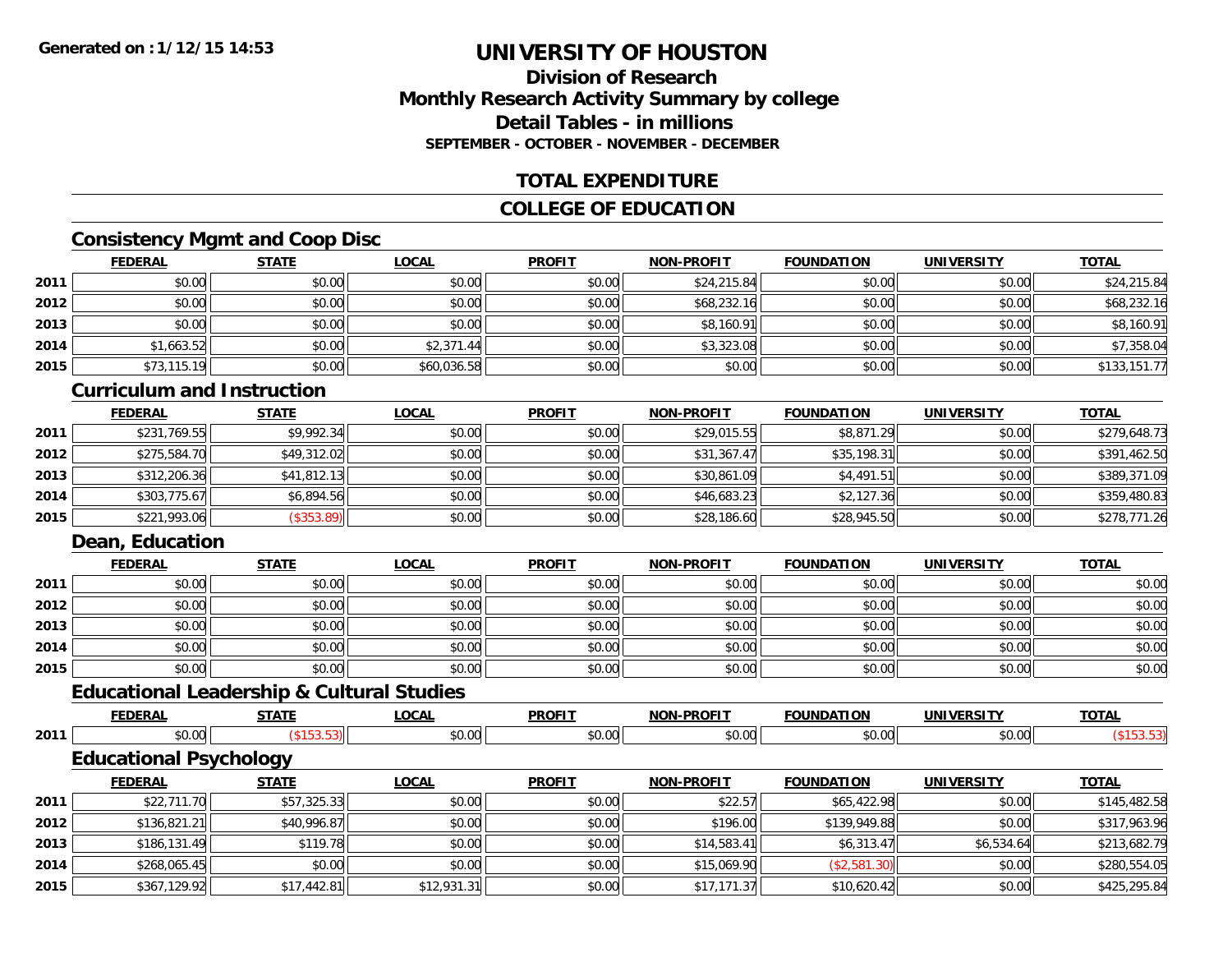### **Division of ResearchMonthly Research Activity Summary by college Detail Tables - in millions SEPTEMBER - OCTOBER - NOVEMBER - DECEMBER**

#### **TOTAL EXPENDITURE**

### **COLLEGE OF EDUCATION**

#### **Institute for Urban Education**

|      | <b>FEDERAL</b> | <b>STATE</b> | <b>LOCAL</b> | <b>PROFIT</b> | <b>NON-PROFIT</b> | <b>FOUNDATION</b> | <b>UNIVERSITY</b> | <b>TOTAL</b> |
|------|----------------|--------------|--------------|---------------|-------------------|-------------------|-------------------|--------------|
| 2011 | \$61,084.39    | \$0.00       | \$0.00       | \$0.00        | \$0.00            | \$0.00            | \$0.00            | \$61,084.39  |
| 2012 | \$83,715.80    | \$0.00       | \$0.00       | \$0.00        | \$0.00            | \$0.00            | \$0.00            | \$83,715.80  |
| 2013 | \$18,337.42    | \$0.00       | \$0.00       | \$0.00        | \$0.00            | \$0.00            | \$0.00            | \$18,337.42  |
| 2014 | \$13,868.16    | \$0.00       | \$0.00       | \$0.00        | \$0.00            | \$0.00            | \$0.00            | \$13,868.16  |
| 2015 | \$0.00         | \$0.00       | \$0.00       | \$0.00        | \$0.00            | \$0.00            | \$0.00            | \$0.00       |

#### **UH Charter School**

|       | <b>FEDERAL</b> | <b>STATE</b>   | <u>LOCAL</u> | <b>PROFIT</b> | <b>NON-PROFIT</b> | <b>FOUNDATION</b> | <b>UNIVERSITY</b> | <b>TOTAL</b>   |
|-------|----------------|----------------|--------------|---------------|-------------------|-------------------|-------------------|----------------|
| 2012  | \$13,823.61    | \$272,242.34   | \$0.00       | \$0.00        | \$0.00            | \$0.00            | \$0.00            | \$286,065.95   |
| 2013  | \$4,110.78     | \$302,541.53   | \$0.00       | \$0.00        | \$0.00            | \$0.00            | \$0.00            | \$306,652.31   |
| 2014  | \$6,539.65     | \$354,306.96   | \$0.00       | \$0.00        | \$0.00            | \$0.00            | \$0.00            | \$360,846.61   |
| 2015  | \$6,239.43     | \$368,127.18   | \$0.00       | \$0.00        | \$0.00            | \$0.00            | \$0.00            | \$374,366.61   |
| Total | \$2,608,687.05 | \$1,520,606.43 | \$75,339.33  | \$0.00        | \$317,089.18      | \$299,359.43      | \$6,534.64        | \$4,827,616.07 |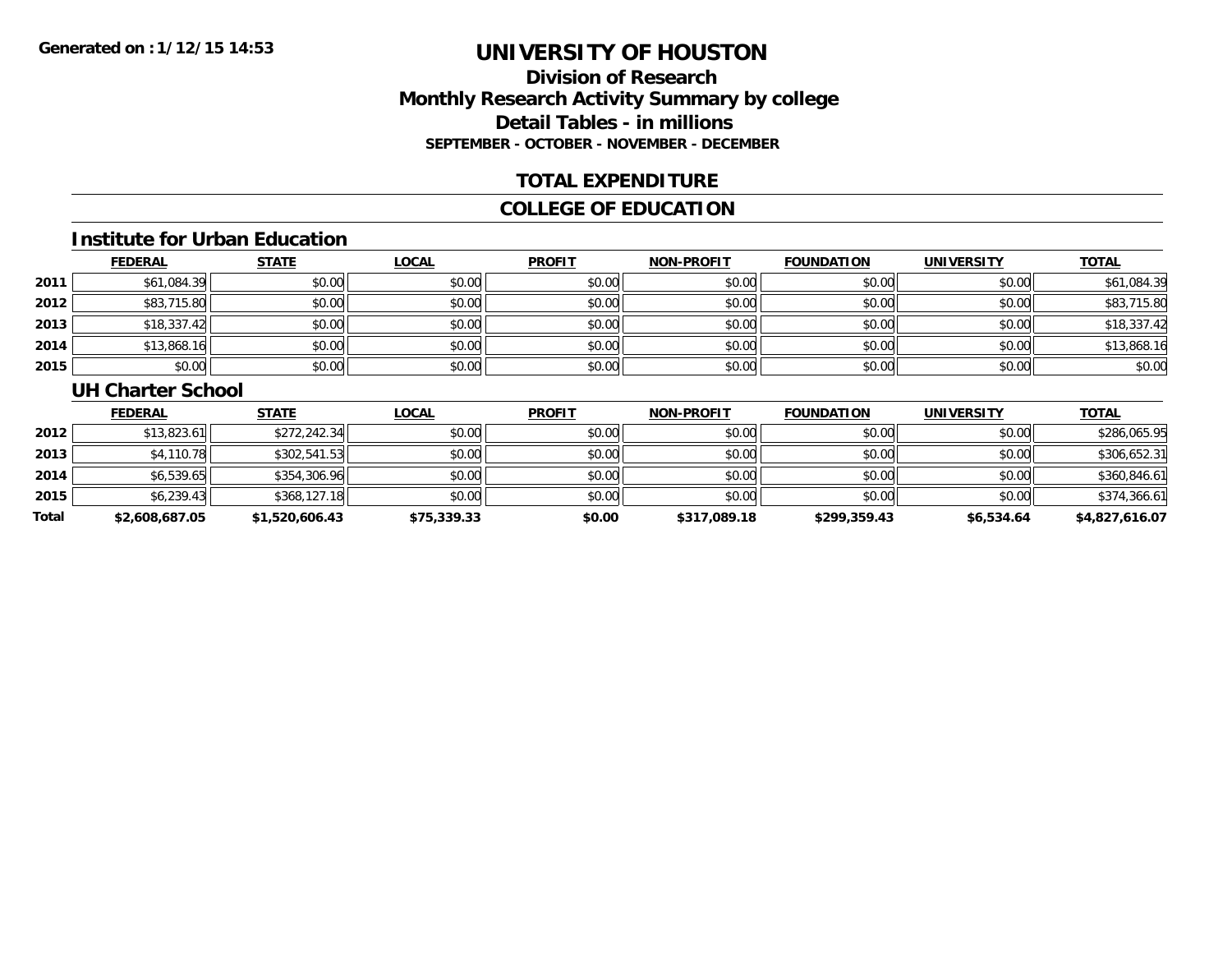#### **Division of Research Monthly Research Activity Summary by college Detail Tables - in millions SEPTEMBER - OCTOBER - NOVEMBER - DECEMBER**

### **TOTAL EXPENDITURE**

#### **COLLEGE OF LIBERAL ARTS AND SOCIAL SCIENCES**

### **African-American Studies**

|      | <b>FEDERAL</b>                                           | <b>STATE</b> | <b>LOCAL</b> | <b>PROFIT</b> | <b>NON-PROFIT</b> | <b>FOUNDATION</b> | <b>UNIVERSITY</b> | <b>TOTAL</b> |
|------|----------------------------------------------------------|--------------|--------------|---------------|-------------------|-------------------|-------------------|--------------|
| 2014 | \$0.00                                                   | \$0.00       | \$0.00       | \$0.00        | \$921.07          | \$0.00            | \$0.00            | \$921.07     |
|      | Art                                                      |              |              |               |                   |                   |                   |              |
|      | <b>FEDERAL</b>                                           | <b>STATE</b> | <b>LOCAL</b> | <b>PROFIT</b> | <b>NON-PROFIT</b> | <b>FOUNDATION</b> | <b>UNIVERSITY</b> | <b>TOTAL</b> |
| 2012 | \$475.21                                                 | \$0.00       | \$0.00       | \$0.00        | \$0.00            | \$0.00            | \$0.00            | \$475.21     |
| 2013 | \$5,311.90                                               | \$0.00       | \$0.00       | \$0.00        | \$0.00            | \$0.00            | \$0.00            | \$5,311.90   |
| 2014 | \$2,054.89                                               | \$0.00       | \$0.00       | \$0.00        | \$0.00            | \$0.00            | \$0.00            | \$2,054.89   |
| 2015 | \$0.00                                                   | \$2,093.19   | \$0.00       | \$0.00        | \$0.00            | \$0.00            | \$0.00            | \$2,093.19   |
|      | <b>Arte Publico Press</b>                                |              |              |               |                   |                   |                   |              |
|      | <b>FEDERAL</b>                                           | <b>STATE</b> | <b>LOCAL</b> | <b>PROFIT</b> | <b>NON-PROFIT</b> | <b>FOUNDATION</b> | <b>UNIVERSITY</b> | <b>TOTAL</b> |
| 2011 | \$9,722.60                                               | \$0.00       | \$0.00       | \$0.00        | \$0.00            | \$95,300.36       | \$0.00            | \$105,022.96 |
| 2012 | \$25,665.38                                              | \$0.00       | \$0.00       | \$0.00        | \$21,528.99       | \$0.00            | \$0.00            | \$47,194.37  |
| 2013 | \$21,862.74                                              | \$0.00       | \$0.00       | \$0.00        | \$0.00            | \$45,305.14       | \$0.00            | \$67,167.88  |
| 2014 | \$0.00                                                   | \$0.00       | \$0.00       | \$0.00        | \$8,824.18        | \$92,748.03       | \$0.00            | \$101,572.21 |
| 2015 | \$20,607.05                                              | \$0.00       | \$0.00       | \$0.00        | \$7,598.65        | \$44,731.32       | \$0.00            | \$72,937.02  |
|      | <b>Blaffer Gallery</b>                                   |              |              |               |                   |                   |                   |              |
|      | <b>FEDERAL</b>                                           | <b>STATE</b> | <b>LOCAL</b> | <b>PROFIT</b> | <b>NON-PROFIT</b> | <b>FOUNDATION</b> | <b>UNIVERSITY</b> | <b>TOTAL</b> |
| 2011 | \$9,418.06                                               | \$360.00     | \$0.00       | \$0.00        | \$7,756.91        | \$0.00            | \$0.00            | \$17,534.97  |
| 2012 | \$1,043.58                                               | \$959.97     | \$0.00       | \$0.00        | \$870.84          | \$0.00            | \$0.00            | \$2,874.39   |
| 2013 | \$5,356.06                                               | \$0.00       | \$0.00       | \$0.00        | \$0.00            | \$0.00            | \$0.00            | \$5,356.06   |
| 2014 | \$0.00                                                   | \$10,387.81  | \$0.00       | \$0.00        | \$7,143.75        | \$0.00            | \$0.00            | \$17,531.56  |
| 2015 | \$0.00                                                   | \$0.00       | \$0.00       | \$0.00        | \$9,979.64        | \$0.00            | \$0.00            | \$9,979.64   |
|      | <b>Center for Neuromotor &amp; Biomechanics Research</b> |              |              |               |                   |                   |                   |              |
|      | <b>FEDERAL</b>                                           | <b>STATE</b> | <b>LOCAL</b> | <b>PROFIT</b> | <b>NON-PROFIT</b> | <b>FOUNDATION</b> | <b>UNIVERSITY</b> | <b>TOTAL</b> |
| 2011 | \$0.00                                                   | \$0.00       | \$0.00       | \$0.00        | \$0.00            | \$0.00            | \$0.00            | \$0.00       |
|      | <b>Center for Public History</b>                         |              |              |               |                   |                   |                   |              |
|      | <b>FEDERAL</b>                                           | <b>STATE</b> | <b>LOCAL</b> | <b>PROFIT</b> | <b>NON-PROFIT</b> | <b>FOUNDATION</b> | <b>UNIVERSITY</b> | <b>TOTAL</b> |
| 2012 | \$482.73                                                 | \$0.00       | \$0.00       | \$0.00        | \$0.00            | \$0.00            | \$0.00            | \$482.73     |
| 2013 | \$19,360.00                                              | \$0.00       | \$0.00       | \$0.00        | \$0.00            | \$0.00            | \$0.00            | \$19,360.00  |
|      |                                                          |              |              |               |                   |                   |                   |              |
| 2014 | \$169.96                                                 | \$0.00       | \$0.00       | \$0.00        | \$0.00            | \$0.00            | \$0.00            | \$169.96     |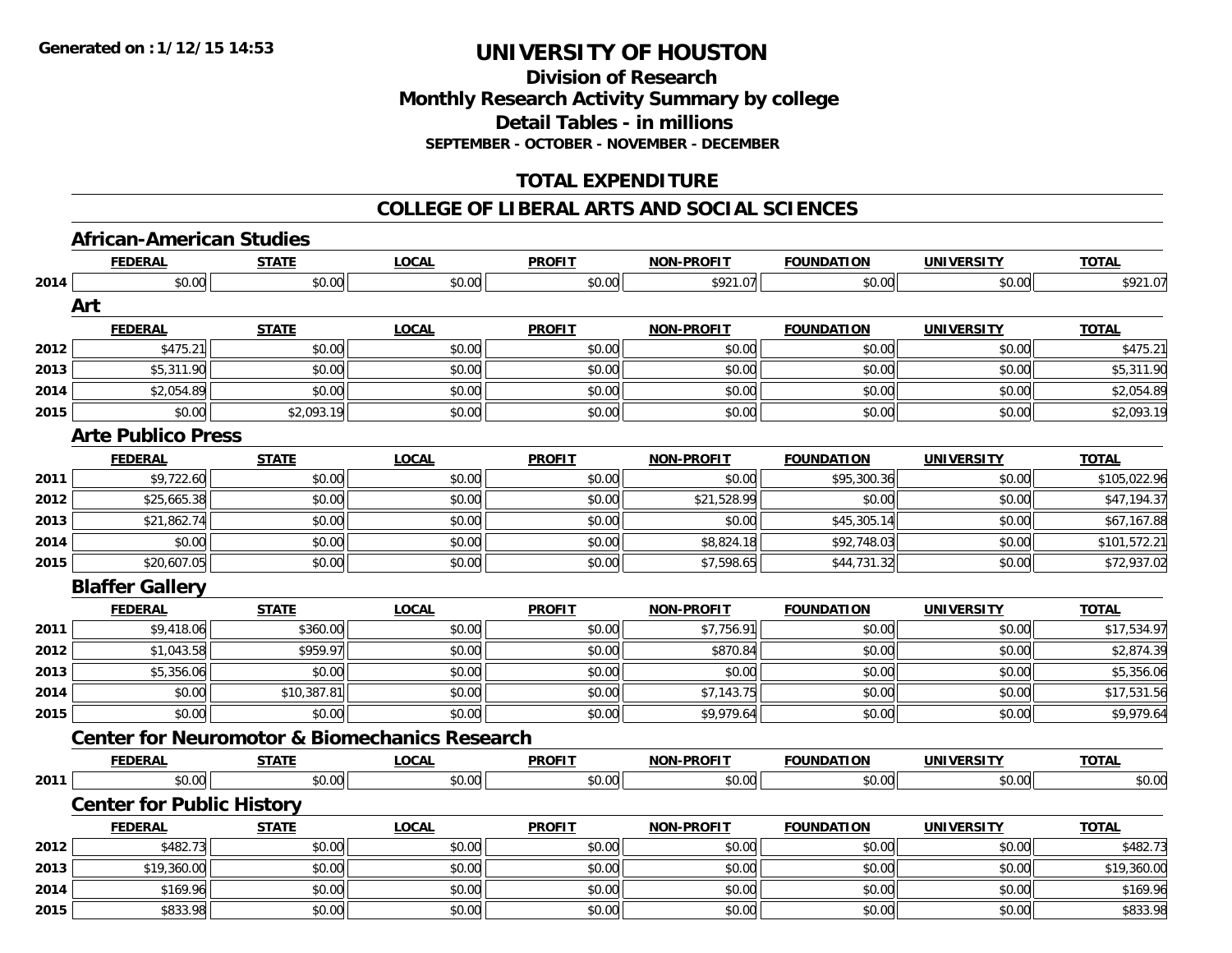### **Division of ResearchMonthly Research Activity Summary by college Detail Tables - in millions SEPTEMBER - OCTOBER - NOVEMBER - DECEMBER**

### **TOTAL EXPENDITURE**

### **COLLEGE OF LIBERAL ARTS AND SOCIAL SCIENCES**

## **Communication**

|      | <b>FEDERAL</b> | <b>STATE</b> | <b>LOCAL</b> | <b>PROFIT</b> | <b>NON-PROFIT</b> | <b>FOUNDATION</b> | <b>UNIVERSITY</b> | <b>TOTAL</b> |
|------|----------------|--------------|--------------|---------------|-------------------|-------------------|-------------------|--------------|
| 2011 | \$0.00         | \$0.00       | \$0.00       | \$0.00        | \$0.00            | \$0.00            | \$0.00            | \$0.00       |
| 2012 | \$0.00         | \$0.00       | \$0.00       | \$0.00        | \$0.00            | \$0.00            | \$0.00            | \$0.00       |
| 2013 | \$0.00         | \$0.00       | \$0.00       | \$0.00        | \$0.00            | \$0.00            | \$0.00            | \$0.00       |
| 2014 | \$0.00         | \$0.00       | \$0.00       | \$0.00        | \$1,400.29        | \$0.00            | \$0.00            | \$1,400.29   |
| 2015 | \$0.00         | \$8,961.10   | \$0.00       | \$0.00        | (\$232.09)        | \$0.00            | \$0.00            | \$8,729.01   |

### **Communication Disorders**

|      | <u>FEDERAL</u> | <u>STATE</u> | <u>LOCAL</u> | <b>PROFIT</b> | <b>NON-PROFIT</b> | <b>FOUNDATION</b> | <b>UNIVERSITY</b> | <b>TOTAL</b> |
|------|----------------|--------------|--------------|---------------|-------------------|-------------------|-------------------|--------------|
| 2011 | \$2,257.63     | \$0.00       | \$0.00       | \$0.00        | \$39,491.64       | \$0.00            | \$0.00            | \$41,749.27  |
| 2012 | \$2,437.80     | \$0.00       | \$0.00       | \$0.00        | \$54,741.21       | \$0.00            | \$0.00            | \$57,179.02  |
| 2013 | \$0.01         | \$0.00       | \$0.00       | \$0.00        | \$86,673.98       | \$3,100.00        | \$0.00            | \$89,773.97  |
| 2014 | \$27,230.06    | \$0.00       | \$0.00       | \$0.00        | \$16,219.65       | \$166.70          | \$0.00            | \$43,616.41  |
| 2015 | \$26,123.60    | \$0.00       | \$0.00       | \$0.00        | \$114,313.87      | \$0.00            | \$0.00            | \$140,437.47 |

### **Comparative Cultural Studies**

|      | <b>FEDERAI</b> | <b>CTATI</b><br>,,,,,  | .OCAI                                      | <b>PROFIT</b>                          | -PROFIT<br><b>MAN</b>                                  | <b>FOLINDAT</b><br>ΓΙΟΝ | <b>UNIVERSITY</b>    | <b>TOTAL</b>      |
|------|----------------|------------------------|--------------------------------------------|----------------------------------------|--------------------------------------------------------|-------------------------|----------------------|-------------------|
| 2011 | 0000<br>pv.uu  | $\sim$ $\sim$<br>vu.uu | $\mathsf{A} \cap \mathsf{A} \cap$<br>J∪.∪∪ | ATFTF2<br>، ب ر<br>$\cdot \cdot \cdot$ | $\mathsf{A} \cap \mathsf{A} \cap \mathsf{A}$<br>\$U.UC | \$0.00                  | 0000<br>JU.UU        | $+ - - -$<br>,,,, |
| 2015 | 0000<br>pu.uu  | 0.11<br>r.51II         | $\sim$ 00<br>PO.OO                         | \$0.00                                 | \$0.00                                                 | \$0.00                  | ስ ሰሰ<br><b>JU.UU</b> | ∸0,ںپ             |

### **Cynthia Woods Mitchell Center for the Arts**

|      | <b>FEDERAL</b> | <u>STATE</u> | <u>LOCAL</u> | <b>PROFIT</b> | <b>NON-PROFIT</b> | <b>FOUNDATION</b> | <b>UNIVERSITY</b> | <b>TOTAL</b> |
|------|----------------|--------------|--------------|---------------|-------------------|-------------------|-------------------|--------------|
| 2011 | \$0.00         | \$0.00       | \$0.00       | \$0.00        | \$15,000.00       | \$0.00            | \$0.00            | \$15,000.00  |
| 2013 | \$0.00         | \$6,000.00   | \$0.00       | \$0.00        | \$0.00            | \$0.00            | \$0.00            | \$6,000.00   |
| 2014 | \$0.00         | \$4,500.00   | \$0.00       | \$4,678.10    | \$0.00            | \$700.00          | \$0.00            | \$9,878.10   |
| 2015 | \$0.00         | \$8,000.00   | \$0.00       | \$7,098.65    | \$0.00            | \$0.00            | \$0.00            | \$15,098.65  |

## **Dean, Liberal Arts and Social Sciences**

|      | <b>FEDERAL</b> | <b>STATE</b> | <b>LOCAL</b> | <b>PROFIT</b> | <b>NON-PROFIT</b> | <b>FOUNDATION</b> | <b>UNIVERSITY</b> | <b>TOTAL</b> |
|------|----------------|--------------|--------------|---------------|-------------------|-------------------|-------------------|--------------|
| 2011 | \$1,486.73     | \$0.00       | \$0.00       | \$0.00        | \$0.00            | \$0.00            | \$0.00            | \$1,486.73   |
| 2012 | \$1,474.57     | \$0.00       | \$0.00       | \$0.00        | \$0.00            | \$0.00            | \$0.00            | \$1,474.57   |
| 2013 | \$0.00         | \$0.00       | \$0.00       | \$0.00        | \$0.00            | \$0.00            | \$0.00            | \$0.00       |
| 2014 | \$0.00         | \$0.00       | \$0.00       | \$0.00        | \$0.00            | \$0.00            | \$0.00            | \$0.00       |
| 2015 | \$0.00         | \$0.00       | \$0.00       | \$0.00        | \$0.00            | \$0.00            | \$0.00            | \$0.00       |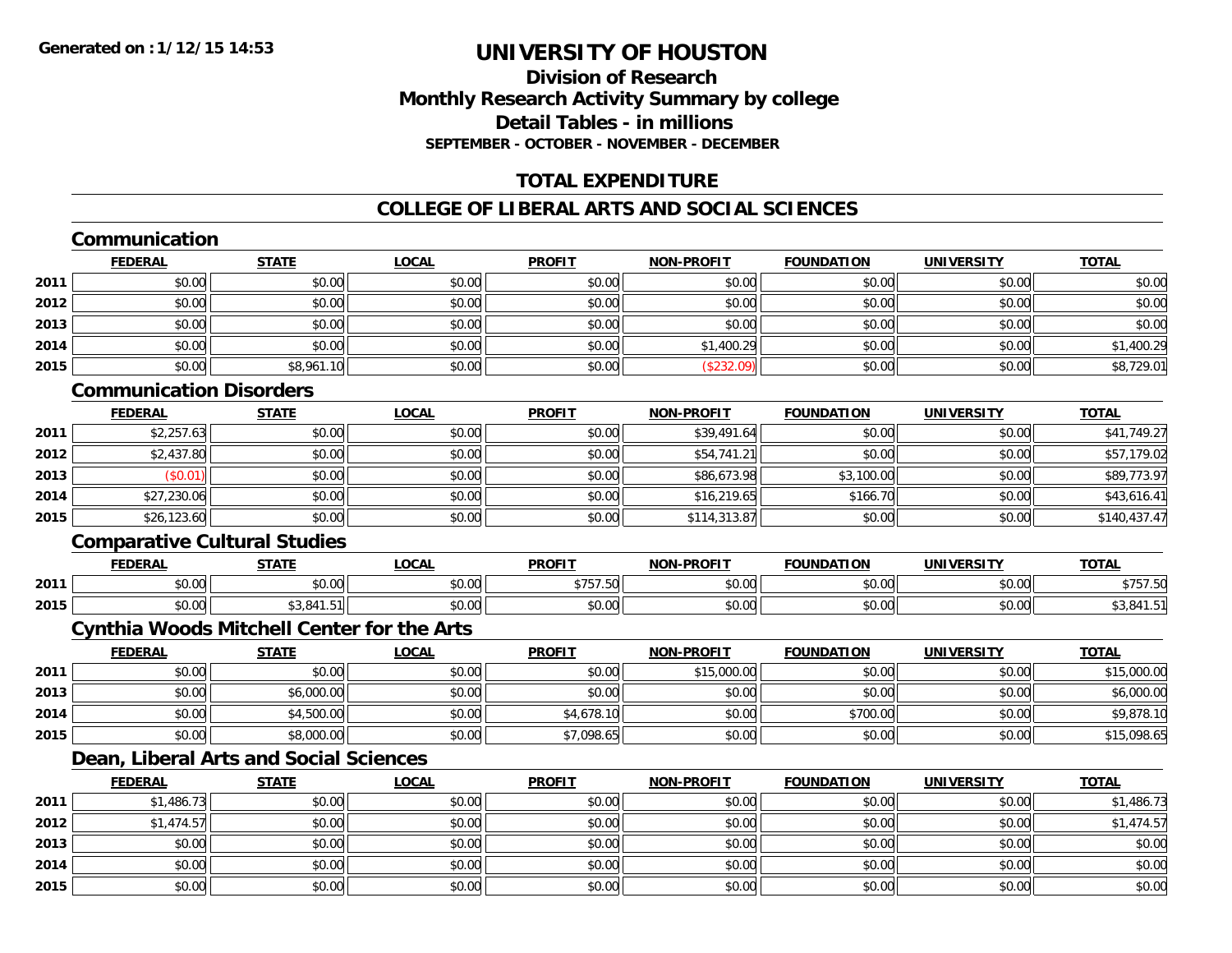### **Division of ResearchMonthly Research Activity Summary by college Detail Tables - in millions SEPTEMBER - OCTOBER - NOVEMBER - DECEMBER**

### **TOTAL EXPENDITURE**

#### **COLLEGE OF LIBERAL ARTS AND SOCIAL SCIENCES**

|      | <b>FEDERAL</b>          | <b>STATE</b>                        | <b>LOCAL</b> | <b>PROFIT</b> | <b>NON-PROFIT</b> | <b>FOUNDATION</b> | <b>UNIVERSITY</b> | <b>TOTAL</b> |
|------|-------------------------|-------------------------------------|--------------|---------------|-------------------|-------------------|-------------------|--------------|
| 2011 | \$0.00                  | \$0.00                              | \$0.00       | \$0.00        | \$0.00            | \$17,563.87       | \$0.00            | \$17,563.87  |
| 2012 | \$0.00                  | \$0.00                              | \$0.00       | \$9,277.75    | \$1,293.40        | \$10,554.90       | \$0.00            | \$21,126.05  |
| 2013 | \$0.00                  | \$0.00                              | \$0.00       | \$0.00        | \$162,467.77      | \$8,852.72        | \$0.00            | \$171,320.49 |
| 2014 | \$0.00                  | \$0.00                              | \$0.00       | \$0.00        | \$33,972.45       | \$12,015.49       | \$0.00            | \$45,987.94  |
| 2015 | \$6,254.68              | \$0.00                              | \$0.00       | \$0.00        | \$31,455.99       | \$9,656.67        | \$0.00            | \$47,367.34  |
|      | <b>English</b>          |                                     |              |               |                   |                   |                   |              |
|      | <b>FEDERAL</b>          | <b>STATE</b>                        | <b>LOCAL</b> | <b>PROFIT</b> | <b>NON-PROFIT</b> | <b>FOUNDATION</b> | <b>UNIVERSITY</b> | <b>TOTAL</b> |
| 2011 | \$0.00                  | \$0.00                              | \$0.00       | \$0.00        | \$0.00            | \$0.00            | \$0.00            | \$0.00       |
| 2012 | \$397.50                | \$0.00                              | \$0.00       | \$0.00        | \$0.00            | \$0.00            | \$0.00            | \$397.50     |
| 2013 | \$17,566.26             | \$0.00                              | \$0.00       | \$0.00        | \$0.00            | \$0.00            | \$0.00            | \$17,566.26  |
| 2014 | \$0.00                  | \$0.00                              | \$0.00       | \$0.00        | \$0.00            | \$0.00            | \$0.00            | \$0.00       |
| 2015 | \$0.00                  | \$4,000.00                          | \$0.00       | \$0.00        | \$0.00            | \$0.00            | \$6,162.84        | \$10,162.84  |
|      |                         | <b>Health and Human Performance</b> |              |               |                   |                   |                   |              |
|      | <b>FEDERAL</b>          | <b>STATE</b>                        | <b>LOCAL</b> | <b>PROFIT</b> | <b>NON-PROFIT</b> | <b>FOUNDATION</b> | <b>UNIVERSITY</b> | <b>TOTAL</b> |
| 2011 | \$373,896.44            | \$0.00                              | \$0.00       | \$122,729.20  | \$0.00            | \$5,503.42        | \$0.00            | \$502,129.06 |
| 2012 | \$176,154.93            | \$0.00                              | \$0.00       | \$79,024.22   | \$0.00            | \$6,569.79        | \$0.00            | \$261,748.94 |
| 2013 | \$490,717.04            | \$0.00                              | \$0.00       | \$39,788.83   | \$0.00            | (\$71.57)         | \$0.00            | \$530,434.30 |
| 2014 | \$795,339.75            | \$0.00                              | \$0.00       | \$29,184.08   | \$0.00            | \$6,732.02        | \$0.00            | \$831,255.84 |
| 2015 | \$694,256.61            | \$0.00                              | \$0.00       | \$37,913.81   | \$12,117.50       | \$23,504.16       | \$0.00            | \$767,792.08 |
|      | <b>Hispanic Studies</b> |                                     |              |               |                   |                   |                   |              |
|      | <b>FEDERAL</b>          | <b>STATE</b>                        | <b>LOCAL</b> | <b>PROFIT</b> | <b>NON-PROFIT</b> | <b>FOUNDATION</b> | <b>UNIVERSITY</b> | <b>TOTAL</b> |
| 2012 | \$0.00                  | \$0.00                              | \$0.00       | \$0.00        | \$0.00            | \$53,564.72       | \$0.00            | \$53,564.72  |
| 2013 | \$0.00                  | \$0.00                              | \$0.00       | \$0.00        | \$0.00            | \$8,578.39        | \$0.00            | \$8,578.39   |
| 2014 | \$0.00                  | \$0.00                              | \$0.00       | \$0.00        | \$0.00            | \$4,437.02        | \$0.00            | \$4,437.02   |
| 2015 | \$0.00                  | \$0.00                              | \$0.00       | \$0.00        | \$0.00            | \$0.00            | \$0.00            | \$0.00       |
|      | <b>History</b>          |                                     |              |               |                   |                   |                   |              |
|      | <b>FEDERAL</b>          | <b>STATE</b>                        | <b>LOCAL</b> | <b>PROFIT</b> | <b>NON-PROFIT</b> | <b>FOUNDATION</b> | <b>UNIVERSITY</b> | <b>TOTAL</b> |
| 2011 | \$4,465.33              | \$0.00                              | \$0.00       | \$17,059.93   | \$0.00            | \$0.00            | \$0.00            | \$21,525.26  |
| 2012 | \$1,519.25              | \$0.00                              | \$0.00       | \$5,331.40    | (\$332.43)        | \$0.00            | \$0.00            | \$6,518.22   |
| 2013 | (\$6,756.75)            | \$0.00                              | \$0.00       | \$15,352.41   | (\$13,302.61)     | \$0.00            | \$0.00            | (\$4,706.95) |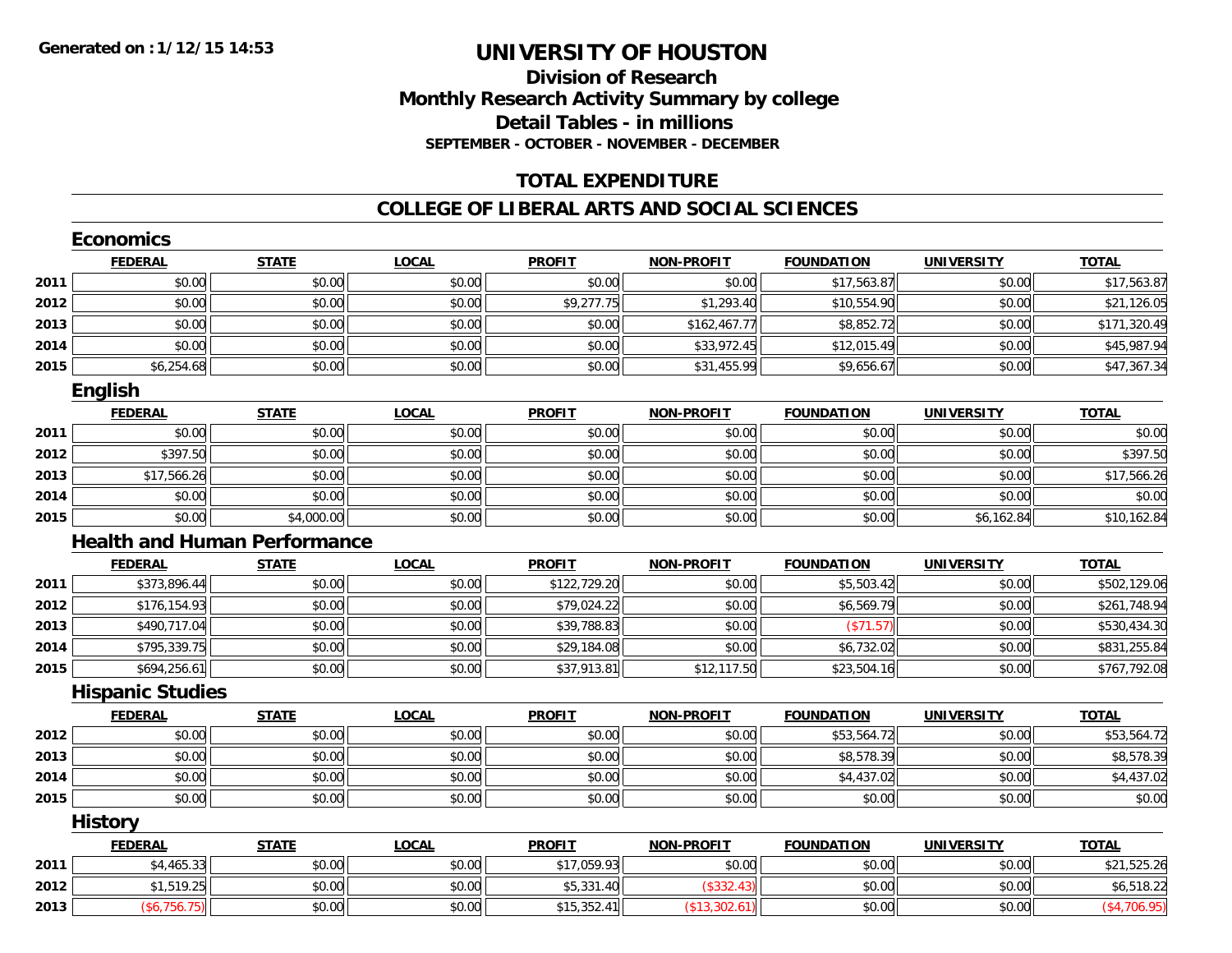#### **Division of Research Monthly Research Activity Summary by college Detail Tables - in millions SEPTEMBER - OCTOBER - NOVEMBER - DECEMBER**

### **TOTAL EXPENDITURE**

#### **COLLEGE OF LIBERAL ARTS AND SOCIAL SCIENCES**

|      | <b>History</b>           |                                       |              |               |                   |                   |                   |              |
|------|--------------------------|---------------------------------------|--------------|---------------|-------------------|-------------------|-------------------|--------------|
|      | <b>FEDERAL</b>           | <b>STATE</b>                          | <b>LOCAL</b> | <b>PROFIT</b> | <b>NON-PROFIT</b> | <b>FOUNDATION</b> | <b>UNIVERSITY</b> | <b>TOTAL</b> |
| 2014 | \$0.00                   | \$0.00                                | \$0.00       | \$20,492.20   | \$0.00            | \$0.00            | \$0.00            | \$20,492.20  |
| 2015 | \$2,893.20               | \$0.00                                | \$0.00       | \$21,527.87   | \$0.00            | \$0.00            | \$0.00            | \$24,421.07  |
|      |                          | <b>Hobby Center for Public Policy</b> |              |               |                   |                   |                   |              |
|      | <b>FEDERAL</b>           | <b>STATE</b>                          | <b>LOCAL</b> | <b>PROFIT</b> | <b>NON-PROFIT</b> | <b>FOUNDATION</b> | <b>UNIVERSITY</b> | <b>TOTAL</b> |
| 2011 | \$5,134.65               | \$0.00                                | \$0.00       | \$0.00        | \$0.00            | \$0.00            | \$0.00            | \$5,134.65   |
| 2012 | \$33,958.40              | \$0.00                                | \$0.00       | \$0.00        | \$0.00            | \$0.00            | \$0.00            | \$33,958.40  |
| 2013 | \$30,029.37              | \$0.00                                | \$0.00       | \$0.00        | \$0.00            | \$0.00            | \$0.00            | \$30,029.37  |
| 2015 | \$998.59                 | (\$302.31)                            | \$0.00       | \$0.00        | \$0.00            | \$16,500.00       | \$0.00            | \$17,196.28  |
|      |                          | <b>Modern/Classical Languages</b>     |              |               |                   |                   |                   |              |
|      | <b>FEDERAL</b>           | <b>STATE</b>                          | <b>LOCAL</b> | <b>PROFIT</b> | <b>NON-PROFIT</b> | <b>FOUNDATION</b> | <b>UNIVERSITY</b> | <b>TOTAL</b> |
| 2011 | \$0.00                   | \$0.00                                | \$0.00       | \$0.00        | \$0.00            | \$0.00            | \$0.00            | \$0.00       |
| 2012 | \$0.00                   | \$0.00                                | \$0.00       | \$0.00        | \$0.00            | \$0.00            | \$0.00            | \$0.00       |
| 2013 | \$16,528.10              | \$0.00                                | \$0.00       | \$0.00        | \$0.00            | \$0.00            | \$0.00            | \$16,528.10  |
| 2014 | \$59,815.00              | \$0.00                                | \$0.00       | \$0.00        | \$0.00            | \$0.00            | \$0.00            | \$59,815.00  |
| 2015 | \$55,223.50              | \$0.00                                | \$0.00       | \$0.00        | \$0.00            | \$0.00            | \$0.00            | \$55,223.50  |
|      | Philosophy               |                                       |              |               |                   |                   |                   |              |
|      | <b>FEDERAL</b>           | <b>STATE</b>                          | <b>LOCAL</b> | <b>PROFIT</b> | <b>NON-PROFIT</b> | <b>FOUNDATION</b> | <b>UNIVERSITY</b> | <b>TOTAL</b> |
| 2011 | \$0.00                   | \$0.00                                | \$0.00       | \$0.00        | \$0.00            | \$0.00            | \$0.00            | \$0.00       |
| 2012 | \$3,306.26               | \$0.00                                | \$0.00       | \$0.00        | \$0.00            | \$0.00            | \$0.00            | \$3,306.26   |
| 2013 | \$4,371.73               | \$0.00                                | \$0.00       | \$0.00        | \$0.00            | \$0.00            | \$0.00            | \$4,371.73   |
| 2014 | \$4,290.93               | \$0.00                                | \$0.00       | \$0.00        | \$0.00            | \$0.00            | \$0.00            | \$4,290.93   |
| 2015 | \$1,208.89               | \$330.45                              | \$0.00       | \$0.00        | \$0.00            | \$0.00            | \$0.00            | \$1,539.34   |
|      | <b>Political Science</b> |                                       |              |               |                   |                   |                   |              |
|      | <b>FEDERAL</b>           | <b>STATE</b>                          | <b>LOCAL</b> | <b>PROFIT</b> | <b>NON-PROFIT</b> | <b>FOUNDATION</b> | <b>UNIVERSITY</b> | <b>TOTAL</b> |
| 2011 | \$0.00                   | \$0.00                                | \$0.00       | \$0.00        | \$0.00            | \$0.00            | \$0.00            | \$0.00       |
| 2012 | \$0.00                   | \$0.00                                | \$0.00       | \$0.00        | \$0.00            | \$0.00            | \$0.00            | \$0.00       |
| 2013 | \$4,282.70               | \$0.00                                | \$0.00       | \$0.00        | \$0.00            | \$2,000.00        | \$0.00            | \$6,282.70   |
| 2014 | \$0.00                   | \$0.00                                | \$0.00       | \$0.00        | \$0.00            | \$0.00            | \$0.00            | \$0.00       |
| 2015 | \$23,718.89              | \$16,016.20                           | \$0.00       | \$0.00        | \$0.00            | \$0.00            | \$0.00            | \$39,735.09  |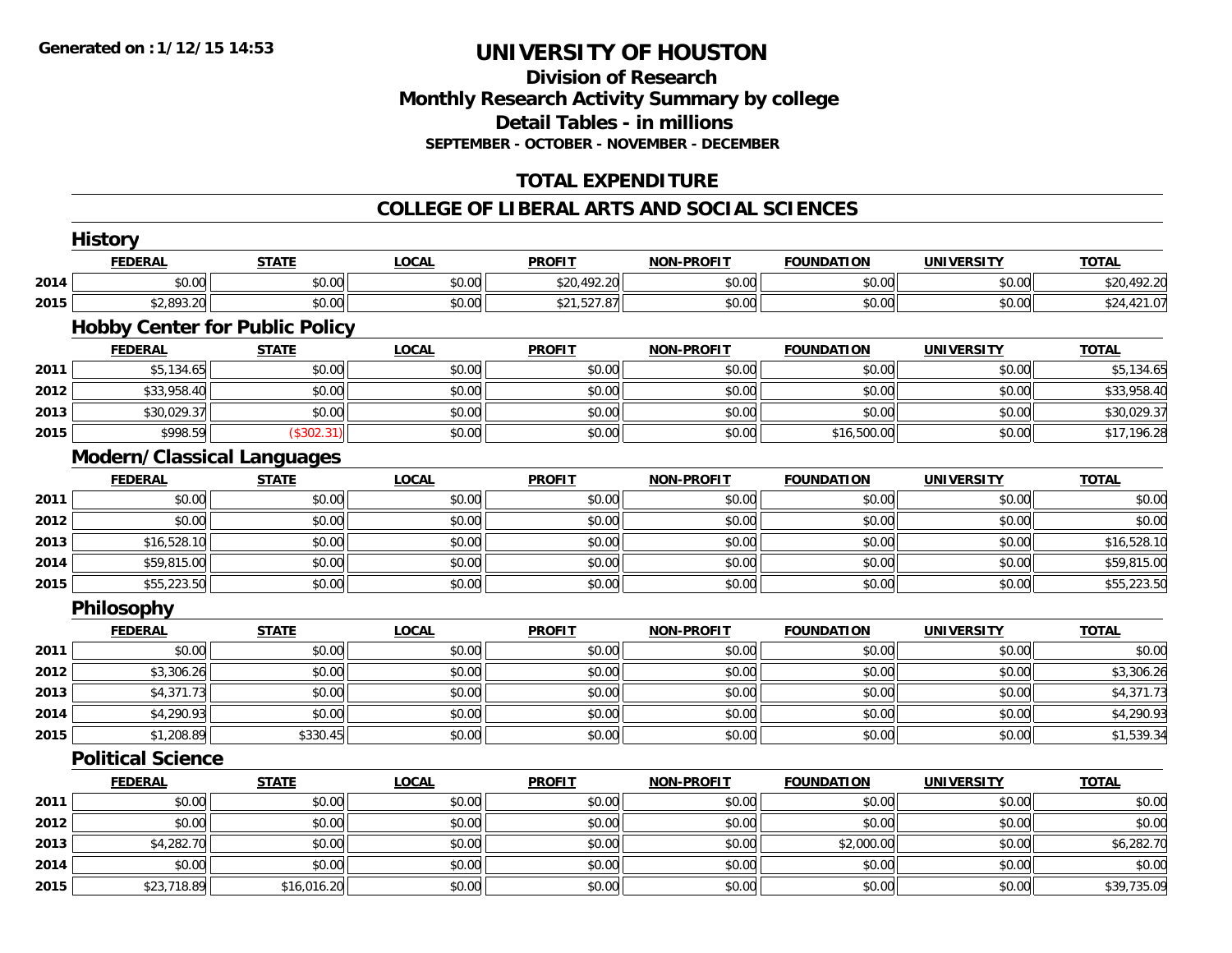#### **Division of Research Monthly Research Activity Summary by college Detail Tables - in millions SEPTEMBER - OCTOBER - NOVEMBER - DECEMBER**

### **TOTAL EXPENDITURE**

#### **COLLEGE OF LIBERAL ARTS AND SOCIAL SCIENCES**

|       | <b>Psychology</b>      |              |              |               |                   |                   |                   |                 |
|-------|------------------------|--------------|--------------|---------------|-------------------|-------------------|-------------------|-----------------|
|       | <b>FEDERAL</b>         | <b>STATE</b> | <b>LOCAL</b> | <b>PROFIT</b> | <b>NON-PROFIT</b> | <b>FOUNDATION</b> | <b>UNIVERSITY</b> | <b>TOTAL</b>    |
| 2011  | \$1,991,607.34         | \$129,442.13 | \$0.00       | \$27,015.56   | \$74,951.44       | \$33,793.10       | \$5,252.18        | \$2,262,061.75  |
| 2012  | \$1,974,970.32         | \$43,855.35  | \$0.00       | \$27,250.63   | \$80,386.19       | \$60,721.06       | (\$4,410.71)      | \$2,182,772.84  |
| 2013  | \$1,961,914.41         | \$27,951.96  | \$0.00       | \$16,750.65   | \$70,648.62       | \$39,608.46       | \$0.00            | \$2,116,874.10  |
| 2014  | \$1,317,125.80         | \$4,433.73   | \$0.00       | \$3,492.50    | \$107,961.31      | (\$94.40)         | \$0.00            | \$1,432,918.94  |
| 2015  | \$1,512,299.13         | \$6,445.05   | \$0.00       | \$6,573.96    | \$180,202.84      | \$0.00            | \$7,996.92        | \$1,713,517.90  |
|       | <b>School of Music</b> |              |              |               |                   |                   |                   |                 |
|       | <b>FEDERAL</b>         | <b>STATE</b> | <b>LOCAL</b> | <b>PROFIT</b> | <b>NON-PROFIT</b> | <b>FOUNDATION</b> | <b>UNIVERSITY</b> | <b>TOTAL</b>    |
| 2015  | \$0.00                 | (\$28.12)    | \$0.00       | \$0.00        | \$0.00            | \$0.00            | \$0.00            | (\$28.12)       |
|       | <b>Sociology</b>       |              |              |               |                   |                   |                   |                 |
|       | <b>FEDERAL</b>         | <b>STATE</b> | <b>LOCAL</b> | <b>PROFIT</b> | <b>NON-PROFIT</b> | <b>FOUNDATION</b> | <b>UNIVERSITY</b> | <b>TOTAL</b>    |
| 2011  | \$50,994.13            | \$0.00       | \$0.00       | \$0.00        | \$0.00            | \$0.00            | \$0.00            | \$50,994.13     |
| 2012  | \$4,432.69             | \$0.00       | \$0.00       | \$0.00        | \$0.00            | \$0.00            | \$0.00            | \$4,432.69      |
| 2013  | \$1,235.80             | \$0.00       | \$0.00       | \$0.00        | \$0.00            | \$0.00            | \$0.00            | \$1,235.80      |
| 2014  | \$12,720.00            | \$0.00       | \$0.00       | \$0.00        | \$0.00            | \$0.00            | \$0.00            | \$12,720.00     |
| 2015  | \$10.32                | \$850.00     | \$0.00       | \$0.00        | \$0.00            | \$0.00            | \$0.00            | \$860.32        |
|       | <b>Theatre</b>         |              |              |               |                   |                   |                   |                 |
|       | <b>FEDERAL</b>         | <b>STATE</b> | <b>LOCAL</b> | <b>PROFIT</b> | <b>NON-PROFIT</b> | <b>FOUNDATION</b> | <b>UNIVERSITY</b> | <b>TOTAL</b>    |
| 2011  | \$0.00                 | \$0.00       | \$0.00       | \$0.00        | \$47,031.09       | \$0.00            | \$0.00            | \$47,031.09     |
| 2012  | \$0.00                 | \$0.00       | \$0.00       | \$0.00        | (\$8,847.68)      | \$0.00            | \$0.00            | (\$8,847.68)    |
| 2013  | \$0.00                 | \$0.00       | \$0.00       | \$0.00        | \$101.00          | \$0.00            | \$0.00            | \$101.00        |
| Total | \$11,810,255.71        | \$278,098.02 | \$0.00       | \$491,299.23  | \$1,172,339.45    | \$602,041.37      | \$15,001.23       | \$14,369,035.02 |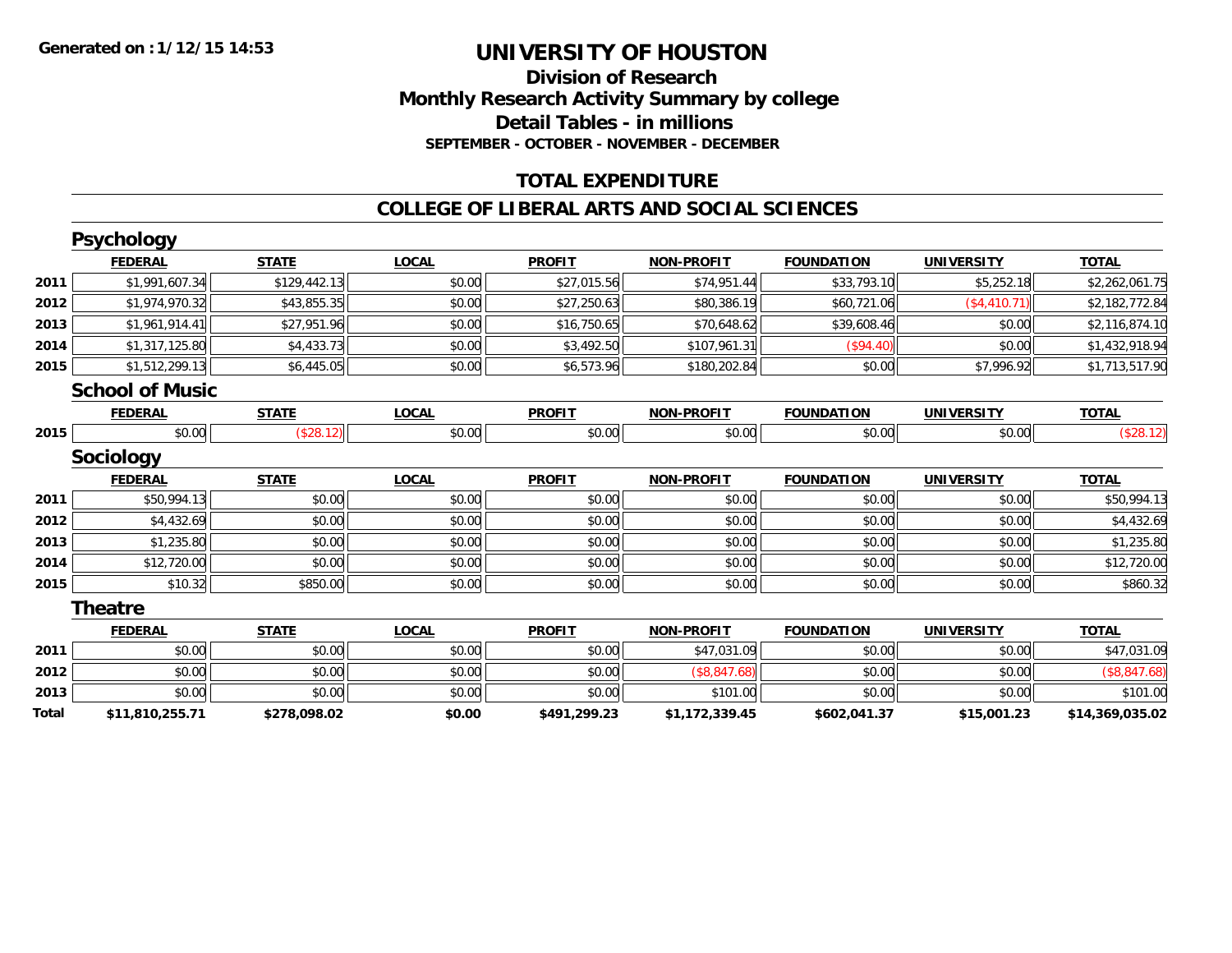### **Division of ResearchMonthly Research Activity Summary by college Detail Tables - in millionsSEPTEMBER - OCTOBER - NOVEMBER - DECEMBER**

### **TOTAL EXPENDITURE**

### **COLLEGE OF NATURAL SCIENCES AND MATHEMATICS**

## **Biology/Biochemistry**

|      | <b>FEDERAL</b> | <b>STATE</b> | <u>LOCAL</u> | <b>PROFIT</b> | <b>NON-PROFIT</b> | <b>FOUNDATION</b> | <b>UNIVERSITY</b> | <u>TOTAL</u>   |
|------|----------------|--------------|--------------|---------------|-------------------|-------------------|-------------------|----------------|
| 2011 | \$1,367,752.05 | \$141,565.62 | \$0.00       | \$0.00        | \$198,763.41      | \$81,812.95       | \$0.00            | \$1,789,894.02 |
| 2012 | \$1,091,689.55 | \$400,490.77 | \$0.00       | \$0.01        | \$293,903.68      | \$58,983.06       | \$0.00            | \$1,845,067.07 |
| 2013 | \$917,791.75   | \$268,055.44 | \$0.00       | \$15,560.39   | \$274,210.61      | \$74,702.42       | \$0.00            | \$1,550,320.61 |
| 2014 | \$689,420.44   | \$232,555.06 | \$0.00       | \$59,346.09   | \$167,591.86      | \$38,366.74       | \$0.00            | \$1,187,280.19 |
| 2015 | \$815,191.40   | \$257,611.33 | \$0.00       | \$18,509.88   | \$144,192.84      | \$129,980.00      | \$8,534.20        | \$1,374,019.65 |

### **Center for Nuclear Receptors and Cell Signaling**

|      | <b>FEDERAL</b> | <u>STATE</u> | <b>LOCAL</b> | <b>PROFIT</b> | <b>NON-PROFIT</b> | <b>FOUNDATION</b> | <b>UNIVERSITY</b> | <b>TOTAL</b> |
|------|----------------|--------------|--------------|---------------|-------------------|-------------------|-------------------|--------------|
| 2011 | \$310,571.60   | \$29,434.09  | \$0.00       | \$0.00        | \$18,482.06       | \$14,706.28       | \$0.00            | \$373,194.03 |
| 2012 | \$516,969.81   | \$185,207.90 | \$0.00       | \$61,287.77   | ( \$63.33)        | \$122,393.48      | \$0.00            | \$885,795.63 |
| 2013 | \$579,590.44   | \$249,258.67 | \$0.00       | \$3,734.15    | \$150.00          | \$26,980.75       | \$0.00            | \$859,714.01 |
| 2014 | \$488,712.30   | \$306,592.28 | \$0.00       | \$0.00        | \$15,875.95       | \$43,845.66       | \$0.00            | \$855,026.19 |
| 2015 | \$100,365.50   | \$423,302.81 | \$0.00       | \$0.00        | \$294.69          | \$99,524.48       | \$0.00            | \$623,487.48 |

### **Chemistry**

|      | <b>FEDERAL</b> | <b>STATE</b> | <u>LOCAL</u> | <b>PROFIT</b> | <b>NON-PROFIT</b> | <b>FOUNDATION</b> | <b>UNIVERSITY</b> | <b>TOTAL</b>   |
|------|----------------|--------------|--------------|---------------|-------------------|-------------------|-------------------|----------------|
| 2011 | \$1,102,123.16 | \$252,248.86 | \$0.00       | \$2,252.51    | \$23,475.52       | \$385,691.51      | \$2,117.15        | \$1,767,908.70 |
| 2012 | \$827,411.01   | \$232,804.42 | \$0.00       | \$683.81      | \$10,568.83       | \$744,663.82      | \$16,381.04       | \$1,832,512.93 |
| 2013 | \$631,554.87   | \$363,049.70 | \$0.00       | \$25,749.94   | \$6,661.77        | \$312,333.52      | (\$57,589.13)     | \$1,281,760.67 |
| 2014 | \$745,626.20   | \$226,677.41 | \$0.00       | \$133.65      | \$11,521.49       | \$898,414.27      | \$16,486.31       | \$1,898,859.33 |
| 2015 | \$617,276.20   | \$89,781.63  | \$0.00       | \$0.00        | \$25,924.40       | \$598,574.02      | \$0.00            | \$1,331,556.25 |

#### **Computer Science**

|      | <b>FEDERAL</b> | <b>STATE</b> | <b>LOCAL</b> | <b>PROFIT</b> | <b>NON-PROFIT</b> | <b>FOUNDATION</b> | <b>UNIVERSITY</b> | <b>TOTAL</b>   |
|------|----------------|--------------|--------------|---------------|-------------------|-------------------|-------------------|----------------|
| 2011 | \$1,298,589.85 | \$80,908.49  | \$0.00       | \$100.469.94  | (\$216.95)        | \$0.00            | \$0.00            | \$1,479,751.33 |
| 2012 | \$759,090.73   | \$10,990.25  | \$0.00       | \$127,838.55  | \$19,415.12       | \$0.00            | \$0.00            | \$917,334.64   |
| 2013 | \$703,321.63   | \$17,017.56  | \$0.00       | \$94,830.73   | \$11,758.96       | \$10,965.00       | \$22,817.78       | \$860,711.66   |
| 2014 | \$405,286.48   | \$0.00       | \$0.00       | \$251,277.06  | \$162,495.33      | \$11,002.13       | \$10,117.18       | \$840,178.17   |
| 2015 | \$678,780.18   | \$70,030.52  | \$0.00       | \$129,947.70  | \$74,806.77       | \$5,954.43        | \$15,999.37       | \$975,518.97   |

### **Dean, Natural Sciences and Mathematics**

|      | <b>FEDERAL</b>         | <b>STATE</b>    | <b>_OCAL</b>       | <b>PROFIT</b> | $LDD$ $N$<br>וחרות   | NDATION                  | UNIVERSITY                | <b>TOTAL</b>           |
|------|------------------------|-----------------|--------------------|---------------|----------------------|--------------------------|---------------------------|------------------------|
| 2011 | 108.02<br><b>¢ O C</b> | $\sim$<br>JU.UU | $\sim$ 00<br>vv.vv | 0000<br>vu.vu | 0000<br>pu.uu        | \$0.00                   | $\sim$ 00<br><b>JU.UU</b> | 0000<br>, . <i>. .</i> |
| 2012 | ¢∩∩<br>01<br>.oou.     | 0000<br>JU.U    | ده ۱۵۵<br>00.O.    | 0000<br>PO.OO | 0.00<br><b>DU.UU</b> | $n \cap \Omega$<br>JU.UU | $\sim$ 00<br>\$U.UU       |                        |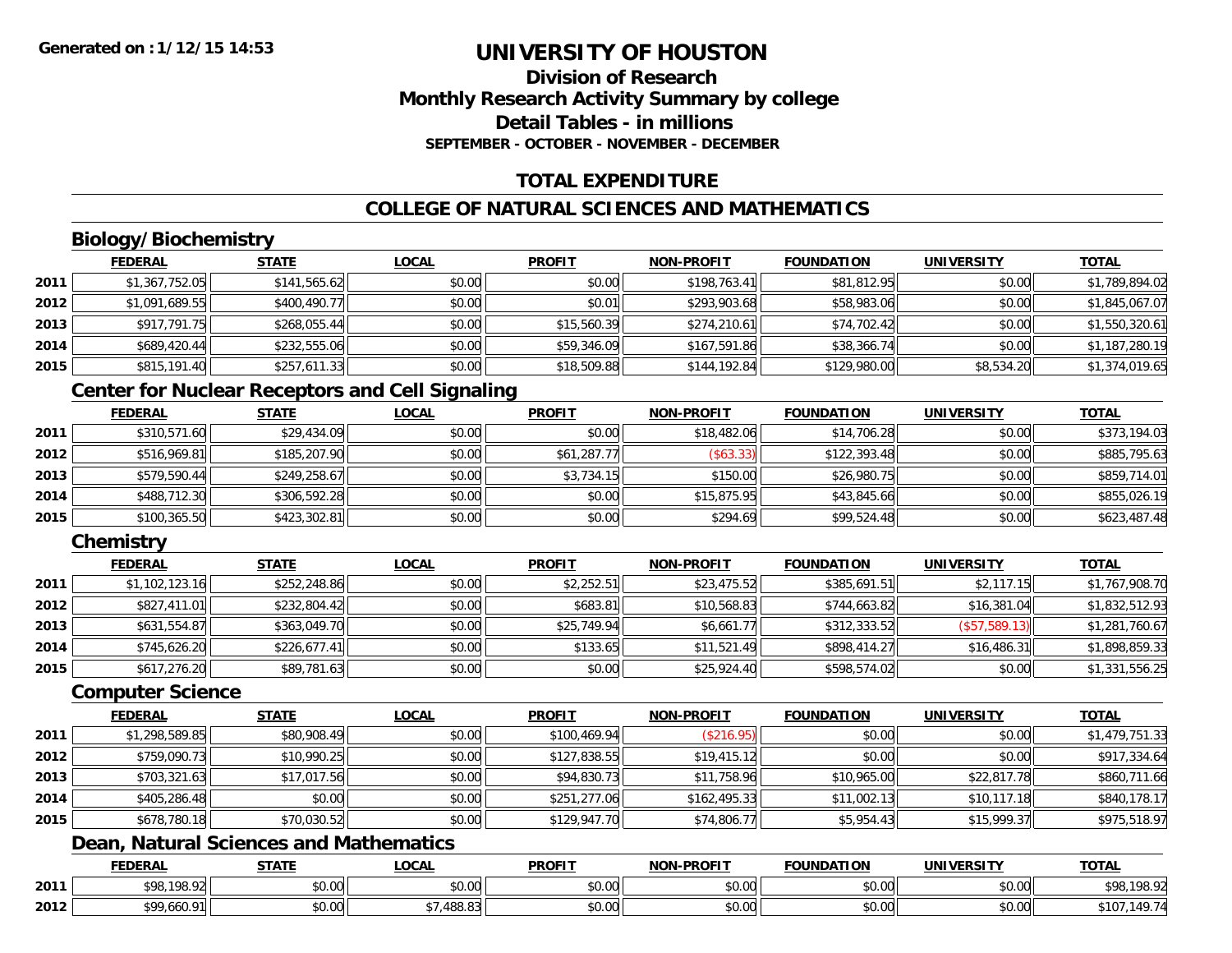### **Division of ResearchMonthly Research Activity Summary by college Detail Tables - in millionsSEPTEMBER - OCTOBER - NOVEMBER - DECEMBER**

## **TOTAL EXPENDITURE**

### **COLLEGE OF NATURAL SCIENCES AND MATHEMATICS**

### **Dean, Natural Sciences and Mathematics**

|      | <b>FEDERAL</b>   | <b>STATE</b>       | <u>LOCAL</u> | <b>PROFIT</b> | <b>NON-PROFIT</b> | <b>FOUNDATION</b> | <b>UNIVERSITY</b> | <b>TOTAL</b>      |
|------|------------------|--------------------|--------------|---------------|-------------------|-------------------|-------------------|-------------------|
| 2013 | \$165.184.73     | \$0.00             | \$0.00       | \$0.00        | \$0.00            | \$0.00            | \$0.00            | .184.73<br>\$165. |
| 2014 | 1,686.23<br>\$51 | \$0.00             | \$0.00       | \$0.00        | \$0.00            | \$0.00            | \$0.00            | .686.23           |
| 2015 | /,534.62<br>ぐつつ  | 13,820.80<br>* 4 C | \$0.00       | \$0.00        | \$0.00            | \$0.00            | \$0.00            |                   |

#### **Earth & Atmospheric Sciences**

|      | <b>FEDERAL</b> | <b>STATE</b> | <b>LOCAL</b> | <b>PROFIT</b>  | <b>NON-PROFIT</b> | <b>FOUNDATION</b> | <b>UNIVERSITY</b> | <b>TOTAL</b>   |
|------|----------------|--------------|--------------|----------------|-------------------|-------------------|-------------------|----------------|
| 2011 | \$269,003.68   | \$204,120.28 | \$0.00       | \$621,109.55   | \$77,560.68       | \$0.00            | \$0.00            | \$1,171,794.19 |
| 2012 | \$574,476.88   | \$238,650.85 | \$0.00       | \$520,686.33   | \$66,287.96       | \$0.00            | \$0.00            | \$1,400,102.02 |
| 2013 | \$351,746.21   | \$74,699.10  | \$0.00       | \$762,114.17   | \$71,767.73       | \$0.00            | \$0.00            | \$1,260,327.21 |
| 2014 | \$366,619.86   | \$142,544.71 | \$0.00       | \$1,128,704.38 | \$129,301.92      | \$98,870.90       | \$0.00            | \$1,866,041.77 |
| 2015 | \$262,699.28   | \$166,424.73 | \$0.00       | \$604,770.98   | \$81,073.11       | \$16,531.87       | \$0.00            | \$1,131,499.98 |

## **Institute for Climate and Atmospheric Science**

|      | <b>FEDERAL</b> | <b>STATE</b> | <u>LOCAL</u> | <b>PROFIT</b> | <b>NON-PROFIT</b> | <b>FOUNDATION</b> | <b>UNIVERSITY</b> | <b>TOTAL</b> |
|------|----------------|--------------|--------------|---------------|-------------------|-------------------|-------------------|--------------|
| 2011 | \$0.00         | \$0.00       | \$0.00       | \$0.00        | \$0.00            | \$0.00            | \$0.00            | \$0.00       |
| 2012 | \$0.00         | \$0.00       | \$0.00       | \$0.00        | \$0.00            | \$0.00            | \$0.00            | \$0.00       |
| 2013 | \$0.00         | \$0.00       | \$0.00       | \$0.00        | \$0.00            | \$0.00            | \$0.00            | \$0.00       |
| 2014 | \$0.00         | \$0.00       | \$0.00       | \$0.00        | \$0.00            | \$0.00            | \$0.00            | \$0.00       |
| 2015 | \$0.00         | \$0.00       | \$0.00       | \$0.00        | \$0.00            | \$0.00            | \$0.00            | \$0.00       |

#### **Institute for Nanoenergy**

|      | <u>FEDERAL</u> | <b>STATE</b> | <b>LOCAL</b> | <b>PROFIT</b> | <b>NON-PROFIT</b> | <b>FOUNDATION</b> | <b>UNIVERSITY</b> | <b>TOTAL</b> |
|------|----------------|--------------|--------------|---------------|-------------------|-------------------|-------------------|--------------|
| 2011 | \$0.00         | \$0.00       | \$0.00       | \$0.00        | \$0.00            | \$0.00            | \$0.00            | \$0.00       |
| 2012 | \$0.00         | \$0.00       | \$0.00       | \$0.00        | \$0.00            | \$0.00            | \$0.00            | \$0.00       |
| 2013 | \$0.00         | \$0.00       | \$0.00       | \$0.00        | \$0.00            | \$0.00            | \$0.00            | \$0.00       |
| 2014 | \$0.00         | \$0.00       | \$0.00       | \$0.00        | \$0.00            | \$0.00            | \$0.00            | \$0.00       |
| 2015 | \$0.00         | \$0.00       | \$0.00       | \$0.00        | \$0.00            | \$0.00            | \$0.00            | \$0.00       |

#### **Mathematics**

|      | <u>FEDERAL</u> | <u>STATE</u> | <u>LOCAL</u> | <b>PROFIT</b> | <b>NON-PROFIT</b> | <b>FOUNDATION</b> | <b>UNIVERSITY</b> | <b>TOTAL</b> |
|------|----------------|--------------|--------------|---------------|-------------------|-------------------|-------------------|--------------|
| 2011 | \$248,047.05   | \$125,445.34 | \$0.00       | \$31,030.53   | \$44,998.41       | \$5,083.10        | \$10,002.19       | \$464,606.62 |
| 2012 | \$211,255.69   | \$93,510.46  | \$0.00       | \$53,619.54   | \$66,386.69       | \$14,604.59       | \$10,713.11       | \$450,090.07 |
| 2013 | \$339,024.80   | \$47,140.93  | \$0.00       | \$34,365.57   | \$467.88          | \$26.916.51       | \$18,968.64       | \$466,884.33 |
| 2014 | \$452,614.40   | (\$1,525.67) | \$0.00       | \$15,074.12   | \$0.00            | \$8,597.18        | \$0.00            | \$474,760.03 |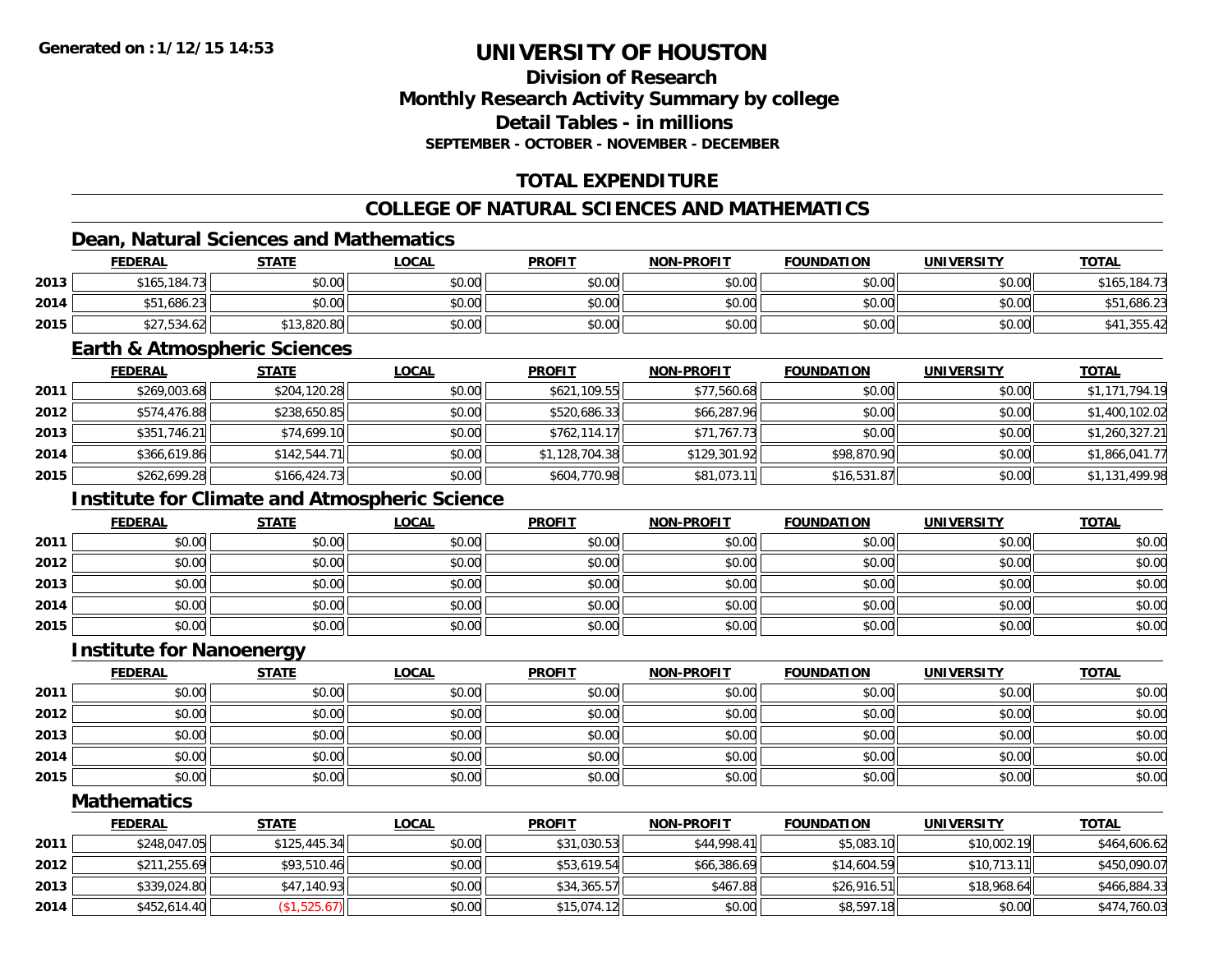### **Division of ResearchMonthly Research Activity Summary by college Detail Tables - in millions SEPTEMBER - OCTOBER - NOVEMBER - DECEMBER**

### **TOTAL EXPENDITURE**

#### **COLLEGE OF NATURAL SCIENCES AND MATHEMATICS**

|       | <b>Mathematics</b> |                |              |                |                   |                   |                   |                 |
|-------|--------------------|----------------|--------------|----------------|-------------------|-------------------|-------------------|-----------------|
|       | <b>FEDERAL</b>     | <b>STATE</b>   | <b>LOCAL</b> | <b>PROFIT</b>  | <b>NON-PROFIT</b> | <b>FOUNDATION</b> | <b>UNIVERSITY</b> | <b>TOTAL</b>    |
| 2015  | \$345,741.14       | \$0.00         | \$0.00       | \$11,217.18    | \$9,014.61        | \$26,704.56       | \$0.00            | \$392,677.49    |
|       | <b>Physics</b>     |                |              |                |                   |                   |                   |                 |
|       | <b>FEDERAL</b>     | <b>STATE</b>   | <b>LOCAL</b> | <b>PROFIT</b>  | <b>NON-PROFIT</b> | <b>FOUNDATION</b> | <b>UNIVERSITY</b> | <b>TOTAL</b>    |
| 2011  | \$711,884.29       | \$13,845.53    | \$0.00       | \$411,817.88   | \$6,973.95        | \$105,471.37      | \$0.00            | \$1,249,993.01  |
| 2012  | \$1,018,018.24     | (\$1,953.94)   | \$0.00       | \$351,104.53   | \$19,485.72       | \$103,704.05      | \$0.00            | \$1,490,358.60  |
| 2013  | \$894,002.52       | \$0.00         | \$0.00       | \$449,924.69   | \$22,768.66       | \$78,157.72       | \$0.00            | \$1,444,853.59  |
| 2014  | \$1,337,265.83     | \$6,691.78     | \$0.00       | \$606,433.40   | \$8,160.00        | \$100,563.73      | \$0.00            | \$2,059,114.74  |
| 2015  | \$1,117,362.46     | \$11,215.72    | \$0.00       | \$533,079.34   | \$9,953.04        | \$52,136.19       | \$0.00            | \$1,723,746.74  |
| Total | \$23,589,142.84    | \$4,972,213.40 | \$7,488.83   | \$7,026,674.36 | \$2,074,013.38    | \$4,296,236.29    | \$74,547.84       | \$42,040,316.95 |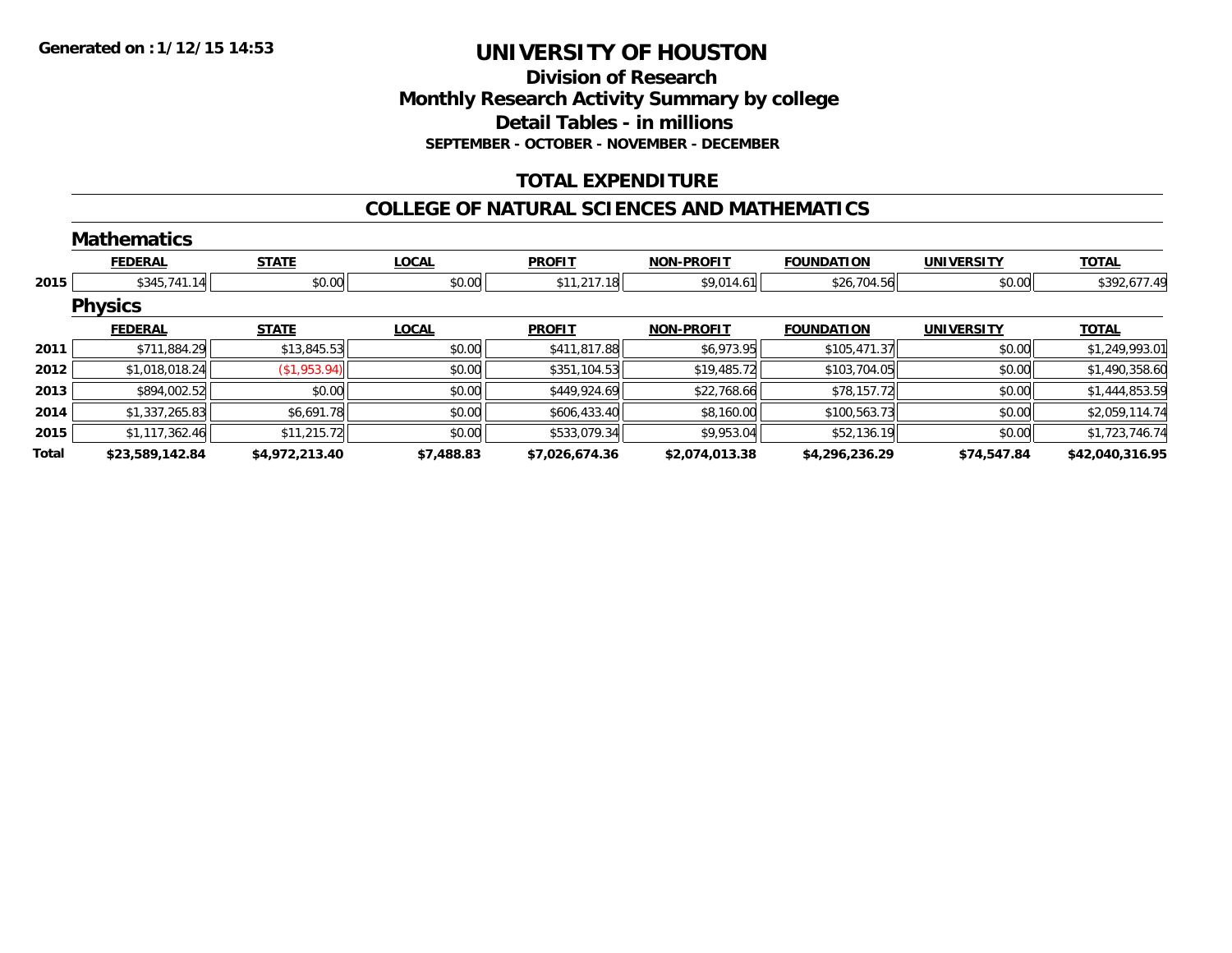#### **Division of Research Monthly Research Activity Summary by college Detail Tables - in millions SEPTEMBER - OCTOBER - NOVEMBER - DECEMBER**

#### **TOTAL EXPENDITURE**

#### **COLLEGE OF OPTOMETRY**

## **Optometry Vision Sciences**

|       | <b>FEDERAL</b> | <b>STATE</b> | <b>LOCAL</b> | <b>PROFIT</b> | <b>NON-PROFIT</b> | <b>FOUNDATION</b> | <b>UNIVERSITY</b> | <b>TOTAL</b>   |
|-------|----------------|--------------|--------------|---------------|-------------------|-------------------|-------------------|----------------|
| 2011  | \$1,046,821.98 | \$40,056.26  | \$0.00       | \$78,750.98   | (\$51.07)         | \$0.00            | \$68,081.36       | \$1,233,659.51 |
| 2012  | \$1,138,932.38 | \$1,922.24   | \$0.00       | \$131,755.26  | (\$105.00)        | \$9,860.70        | \$141,382.16      | \$1,423,747.74 |
| 2013  | \$1,336,738.57 | \$0.00       | \$0.00       | \$264,922.34  | \$0.00            | \$13,234.48       | \$57,339.20       | \$1,672,234.59 |
| 2014  | \$1,441,856.54 | \$0.00       | \$0.00       | \$341,452.71  | \$6,300.00        | (\$1,041.68)      | \$145,001.88      | \$1,933,569.45 |
| 2015  | \$1,289,776.87 | \$0.00       | \$0.00       | \$166,211.50  | \$0.00            | \$0.00            | \$180,994.29      | \$1,636,982.66 |
| Total | \$6,254,126.34 | \$41,978.50  | \$0.00       | \$983,092.79  | \$6,143.93        | \$22,053.50       | \$592,798.89      | \$7,900,193.95 |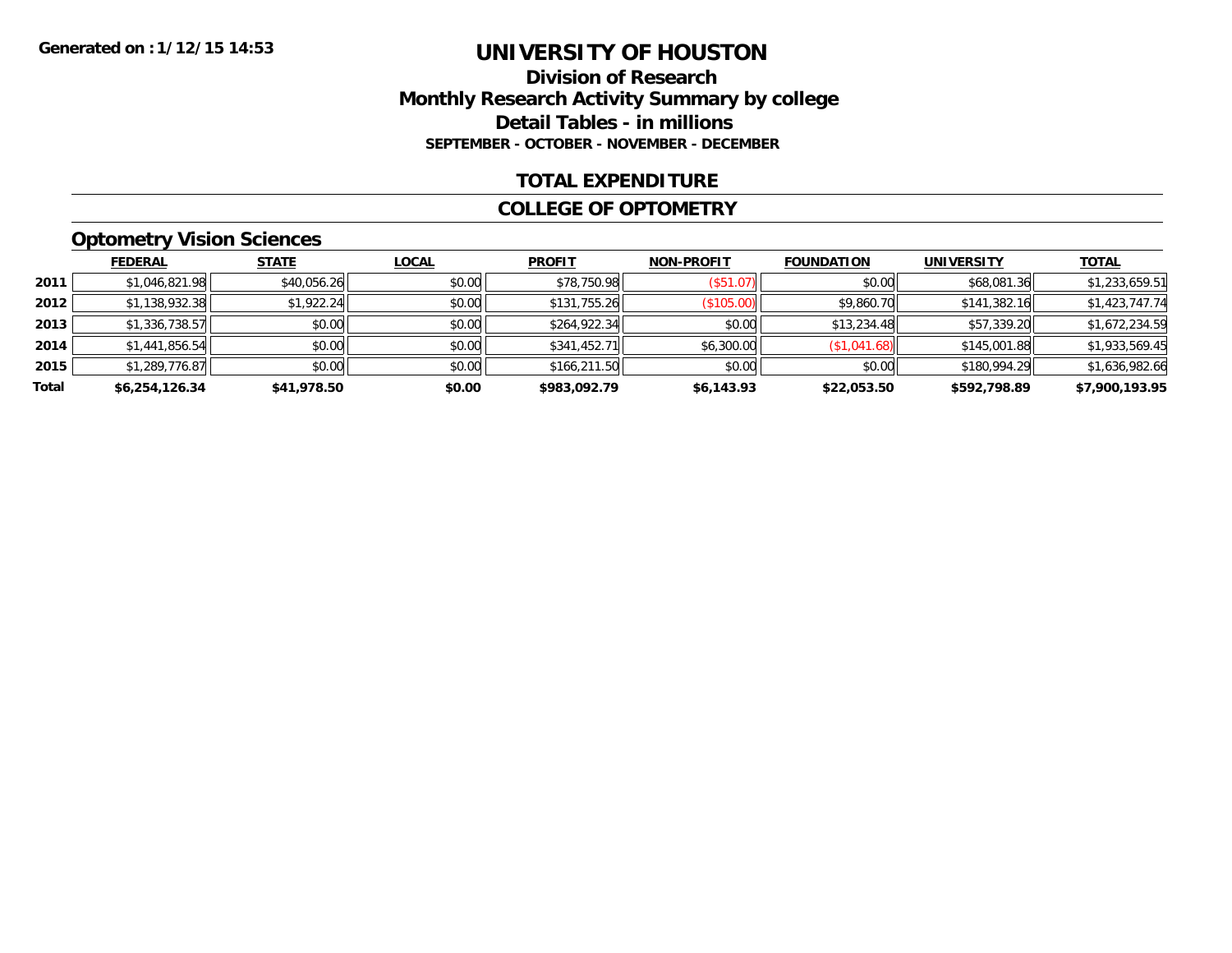### **Division of ResearchMonthly Research Activity Summary by college Detail Tables - in millionsSEPTEMBER - OCTOBER - NOVEMBER - DECEMBER**

### **TOTAL EXPENDITURE**

#### **COLLEGE OF PHARMACY**

### **Center for Experimental Therapeutics and Pharmacoi**

|      | <b>FEDERAL</b> | <b>STATE</b> | <b>LOCAL</b> | <b>PROFIT</b> | <b>NON-PROFIT</b> | <b>FOUNDATION</b> | <b>UNIVERSITY</b> | <b>TOTAL</b> |
|------|----------------|--------------|--------------|---------------|-------------------|-------------------|-------------------|--------------|
| 2011 | \$0.00         | \$0.00       | \$0.00       | \$0.00        | \$0.00            | \$0.00            | \$0.00            | \$0.00       |
| 2012 | \$0.00         | \$0.00       | \$0.00       | \$0.00        | \$0.00            | \$0.00            | \$0.00            | \$0.00       |
| 2013 | \$0.00         | \$0.00       | \$0.00       | \$0.00        | \$0.00            | \$0.00            | \$0.00            | \$0.00       |
| 2014 | \$0.00         | \$0.00       | \$0.00       | \$0.00        | \$0.00            | \$0.00            | \$0.00            | \$0.00       |
| 2015 | \$0.00         | \$0.00       | \$0.00       | \$0.00        | \$0.00            | \$0.00            | \$0.00            | \$0.00       |

## **Clinical Pharmacy & Administration**

|      | <b>FEDERAL</b> | <b>STATE</b> | <u>LOCAL</u> | <b>PROFIT</b> | <b>NON-PROFIT</b> | <b>FOUNDATION</b> | <b>UNIVERSITY</b> | <b>TOTAL</b> |
|------|----------------|--------------|--------------|---------------|-------------------|-------------------|-------------------|--------------|
| 2011 | \$78,807.50    | \$1,750.90   | \$0.00       | \$117,590.89  | \$46,929.16       | \$0.00            | \$24.85           | \$245,103.30 |
| 2012 | \$33,211.99    | \$9,577.30   | \$0.00       | \$95,461.21   | \$11,917.57       | \$0.00            | \$0.00            | \$150,168.07 |
| 2013 | \$74,553.34    | \$0.00       | \$0.00       | \$117,208.69  | \$0.00            | \$4,103.00        | \$0.00            | \$195,865.03 |
| 2014 | \$4,075.61     | \$0.00       | \$0.00       | \$146,280.71  | \$5,965.15        | \$0.00            | \$0.00            | \$156,321.47 |
| 2015 | \$29,886.33    | \$101,186.39 | \$0.00       | \$111,279.32  | \$24,402.58       | \$0.00            | \$0.00            | \$266,754.62 |

### **Dean, Pharmacy**

|      | <b>FEDERAL</b> | <b>STATE</b> | <u>LOCAL</u> | <b>PROFIT</b> | <b>NON-PROFIT</b> | <b>FOUNDATION</b> | <b>UNIVERSITY</b> | <b>TOTAL</b> |
|------|----------------|--------------|--------------|---------------|-------------------|-------------------|-------------------|--------------|
| 2011 | \$0.00         | \$0.00       | \$0.00       | \$0.00        | \$0.00            | \$0.00            | \$0.00            | \$0.00       |
| 2012 | \$0.00         | \$0.00       | \$0.00       | \$0.00        | \$0.00            | \$0.00            | \$0.00            | \$0.00       |
| 2013 | \$0.00         | \$0.00       | \$0.00       | \$0.00        | \$0.00            | \$0.00            | \$0.00            | \$0.00       |
| 2014 | \$0.00         | \$0.00       | \$0.00       | \$0.00        | \$0.00            | \$0.00            | \$0.00            | \$0.00       |
| 2015 | \$0.00         | \$0.00       | \$0.00       | \$0.00        | \$0.00            | \$0.00            | \$0.00            | \$0.00       |

#### **Pharm Health Outcomes & Policy**

|      | <b>FEDERAL</b> | <b>STATE</b> | <b>LOCAL</b> | <b>PROFIT</b> | <b>NON-PROFIT</b> | <b>FOUNDATION</b> | <b>UNIVERSITY</b> | <b>TOTAL</b> |
|------|----------------|--------------|--------------|---------------|-------------------|-------------------|-------------------|--------------|
| 2011 | \$1,731.23     | \$0.00       | \$0.00       | \$0.00        | \$39,561.20       | \$0.00            | \$0.00            | \$41,292.43  |
| 2012 | \$23,313.64    | \$5,354.58   | \$0.00       | \$0.00        | \$26,836.05       | \$0.00            | \$0.00            | \$55,504.27  |
| 2013 | \$9,868.56     | \$0.00       | \$0.00       | \$0.00        | \$0.00            | \$0.00            | \$0.00            | \$9,868.56   |
| 2014 | \$33,795.30    | \$0.00       | \$0.00       | \$0.00        | \$0.00            | \$0.00            | \$0.00            | \$33,795.30  |
| 2015 | \$37,250.64    | \$104.49     | \$0.00       | \$1,997.15    | \$0.00            | \$0.00            | \$0.00            | \$39,352.28  |

#### **Pharmacological and Pharmaceutical Sciences**

|      | <b>FEDERAL</b>                      | <b>STATE</b> | <b>LOCAL</b>       | <b>PROFIT</b> | <b>NON-PROFIT</b>                | <b>FOUNDATION</b> | <b>UNIVERSITY</b> | <b>TOTAL</b>                  |
|------|-------------------------------------|--------------|--------------------|---------------|----------------------------------|-------------------|-------------------|-------------------------------|
| 2011 | \$785,923.60                        | .549.03<br>י | 0.00<br>DU.UU      | \$9,861.87    | \$66,576.65                      | \$20,905.49       | \$0.00            | <b>¢∩</b> ?<br>.816.64<br>ر ر |
| 2012 | $+ - - -$<br>$\sim$<br>\$525.363.U4 | \$0.01       | $\sim$ 00<br>DU.UU | \$984.03      | $\sim$ $\sim$ $\sim$<br>JTL, L/I | \$11,583.21       | \$0.00            | \$580,207.56<br>0.500         |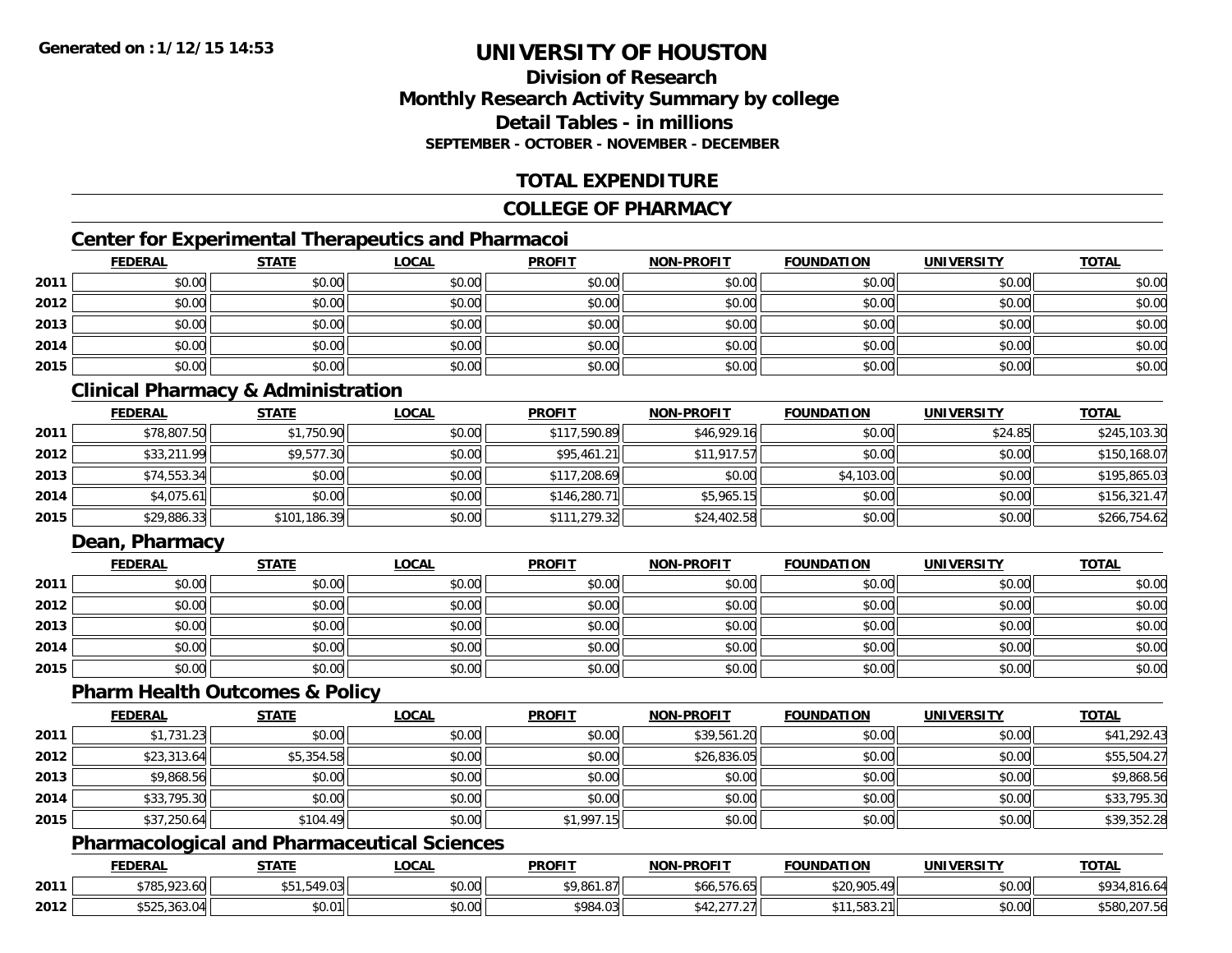### **Division of ResearchMonthly Research Activity Summary by college Detail Tables - in millions SEPTEMBER - OCTOBER - NOVEMBER - DECEMBER**

#### **TOTAL EXPENDITURE**

#### **COLLEGE OF PHARMACY**

## **Pharmacological and Pharmaceutical Sciences**

|       | <b>FEDERAL</b> | <u>STATE</u> | <u>LOCAL</u> | <b>PROFIT</b> | <b>NON-PROFIT</b> | <b>FOUNDATION</b> | UNIVERSITY | <b>TOTAL</b>   |
|-------|----------------|--------------|--------------|---------------|-------------------|-------------------|------------|----------------|
| 2013  | \$570,214.60   | \$0.00       | \$0.00       | \$7,052.08    | \$12,120.84       | \$12,447.91       | \$0.00     | \$601,835.43   |
| 2014  | \$645,524.88   | \$0.00       | \$0.00       | \$0.00        | \$11,323.07       | \$18,692.50       | \$0.00     | \$675,540.45   |
| 2015  | \$504,536.31   | \$8,391.97   | \$0.00       | \$13,015.81   | \$2,050.94        | \$27,535.26       | \$0.00     | \$555,530.29   |
| Total | \$3,358,056.57 | \$177,914.67 | \$0.00       | \$620,731.76  | \$289,960.48      | \$95,267.37       | \$24.85    | \$4,541,955.70 |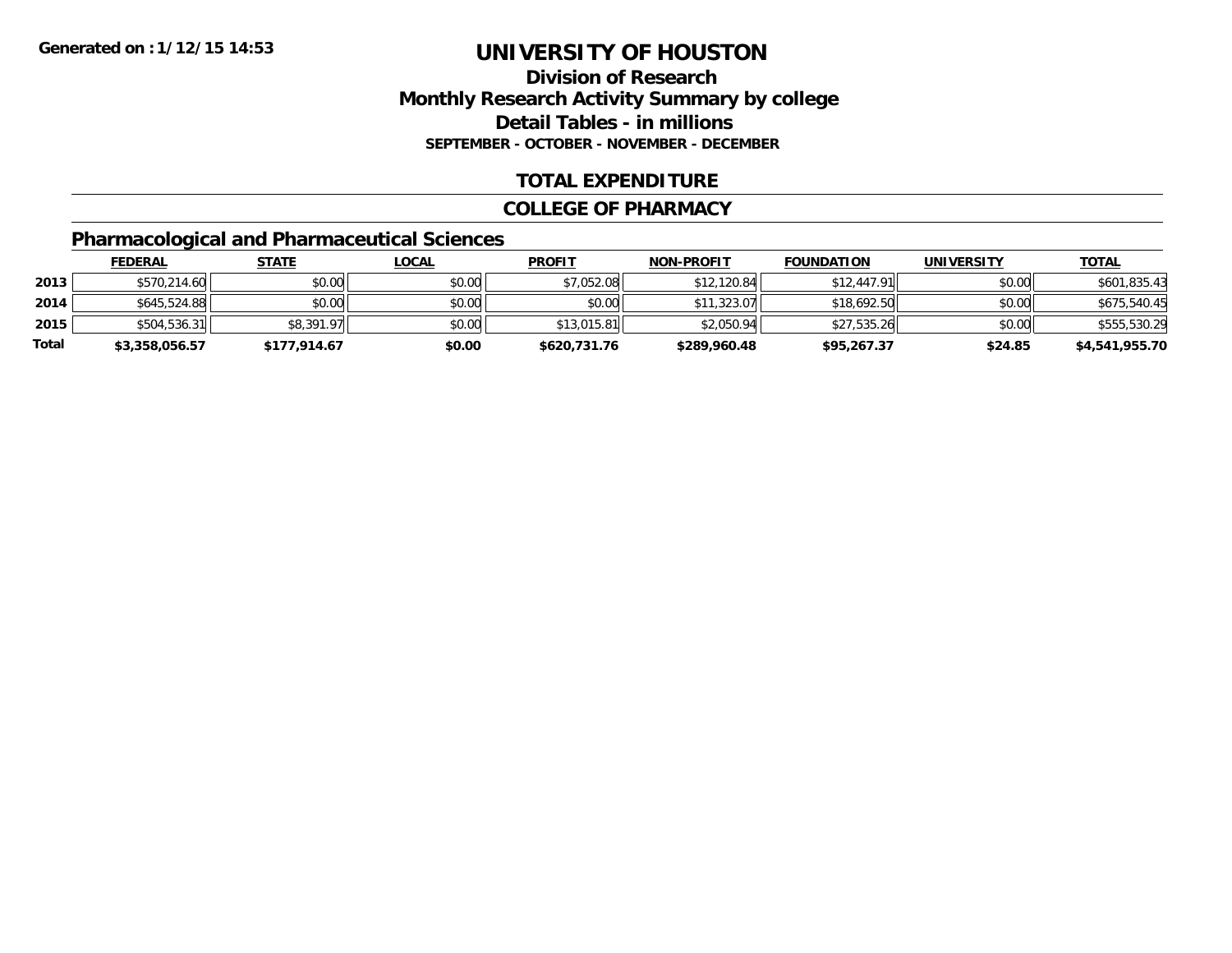**Division of ResearchMonthly Research Activity Summary by college Detail Tables - in millions SEPTEMBER - OCTOBER - NOVEMBER - DECEMBER**

### **TOTAL EXPENDITURE**

#### **COLLEGE OF TECHNOLOGY**

|      | <b>Center for Life Sciences Technology</b> |              |              |               |                   |                   |                   |              |
|------|--------------------------------------------|--------------|--------------|---------------|-------------------|-------------------|-------------------|--------------|
|      | <b>FEDERAL</b>                             | <b>STATE</b> | <b>LOCAL</b> | <b>PROFIT</b> | <b>NON-PROFIT</b> | <b>FOUNDATION</b> | <b>UNIVERSITY</b> | <b>TOTAL</b> |
| 2012 | \$0.00                                     | \$0.00       | \$0.00       | \$0.00        | \$0.00            | \$0.00            | \$0.00            | \$0.00       |
|      | <b>Center for Technology Literacy</b>      |              |              |               |                   |                   |                   |              |
|      | <b>FEDERAL</b>                             | <b>STATE</b> | <b>LOCAL</b> | <b>PROFIT</b> | <b>NON-PROFIT</b> | <b>FOUNDATION</b> | <b>UNIVERSITY</b> | <b>TOTAL</b> |
| 2011 | \$174,611.31                               | \$0.00       | \$0.00       | \$0.00        | \$0.00            | \$0.00            | \$0.00            | \$174,611.31 |
| 2012 | \$449,659.88                               | \$0.00       | \$0.00       | \$0.00        | \$0.00            | \$0.00            | \$0.00            | \$449,659.88 |
| 2013 | \$35,692.42                                | \$0.00       | \$0.00       | \$0.00        | \$0.00            | \$0.00            | \$0.00            | \$35,692.42  |
| 2014 | \$36,940.52                                | \$0.00       | \$0.00       | \$0.00        | \$0.00            | \$0.00            | \$0.00            | \$36,940.52  |
| 2015 | \$82,996.24                                | \$0.00       | \$0.00       | \$0.00        | \$0.00            | \$0.00            | \$0.00            | \$82,996.24  |
|      | <b>Construction Management</b>             |              |              |               |                   |                   |                   |              |
|      | <b>FEDERAL</b>                             | <b>STATE</b> | <b>LOCAL</b> | <b>PROFIT</b> | <b>NON-PROFIT</b> | <b>FOUNDATION</b> | <b>UNIVERSITY</b> | <b>TOTAL</b> |
| 2011 | \$4,322.71                                 | \$0.00       | \$0.00       | \$0.00        | \$0.00            | \$0.00            | \$0.00            | \$4,322.71   |
| 2013 | \$0.00                                     | \$5,095.01   | \$0.00       | \$0.00        | \$0.00            | \$7,649.89        | \$0.00            | \$12,744.90  |
| 2014 | \$0.00                                     | \$18,885.03  | \$0.00       | \$0.00        | \$0.00            | \$8,945.87        | \$0.00            | \$27,830.90  |
| 2015 | \$0.00                                     | \$845.04     | \$0.00       | \$0.00        | \$0.00            | \$0.00            | \$0.00            | \$845.04     |
|      | Dean, Technology                           |              |              |               |                   |                   |                   |              |
|      | <b>FEDERAL</b>                             | <b>STATE</b> | <b>LOCAL</b> | <b>PROFIT</b> | <b>NON-PROFIT</b> | <b>FOUNDATION</b> | <b>UNIVERSITY</b> | <b>TOTAL</b> |
| 2011 | \$22,814.48                                | \$0.00       | \$0.00       | \$0.00        | \$0.00            | \$0.00            | \$0.00            | \$22,814.48  |
| 2012 | \$60,675.60                                | \$0.00       | \$0.00       | \$0.00        | \$0.00            | \$0.00            | \$0.00            | \$60,675.60  |
| 2013 | \$15,235.58                                | \$0.00       | \$0.00       | \$0.00        | \$0.00            | \$0.00            | \$0.00            | \$15,235.58  |
| 2014 | \$0.00                                     | \$0.00       | \$0.00       | \$0.00        | \$13,088.55       | \$0.00            | \$0.00            | \$13,088.55  |
| 2015 | \$0.00                                     | \$0.00       | \$0.00       | \$0.00        | \$0.00            | \$0.00            | \$0.00            | \$0.00       |
|      | <b>Engineering Technology</b>              |              |              |               |                   |                   |                   |              |
|      | <b>FEDERAL</b>                             | <b>STATE</b> | <b>LOCAL</b> | <b>PROFIT</b> | <b>NON-PROFIT</b> | <b>FOUNDATION</b> | <b>UNIVERSITY</b> | <b>TOTAL</b> |
| 2011 | \$102,244.50                               | \$0.00       | \$0.00       | \$10,771.75   | \$0.00            | \$25,672.34       | \$0.00            | \$138,688.59 |
| 2012 | \$192,811.50                               | \$0.00       | \$0.00       | \$17,071.29   | (\$3,366.00)      | \$17,886.71       | \$0.00            | \$224,403.50 |
| 2013 | \$147,742.77                               | \$0.00       | \$0.00       | \$25,114.12   | \$3,225.05        | \$4,523.70        | \$0.00            | \$180,605.65 |
| 2014 | \$69,170.76                                | \$0.00       | \$0.00       | \$43,674.31   | (\$5,440.00)      | \$0.00            | \$0.00            | \$107,405.07 |
| 2015 | \$224,561.21                               | \$22,110.82  | \$0.00       | \$26,474.59   | \$0.00            | \$0.00            | \$0.00            | \$273,146.62 |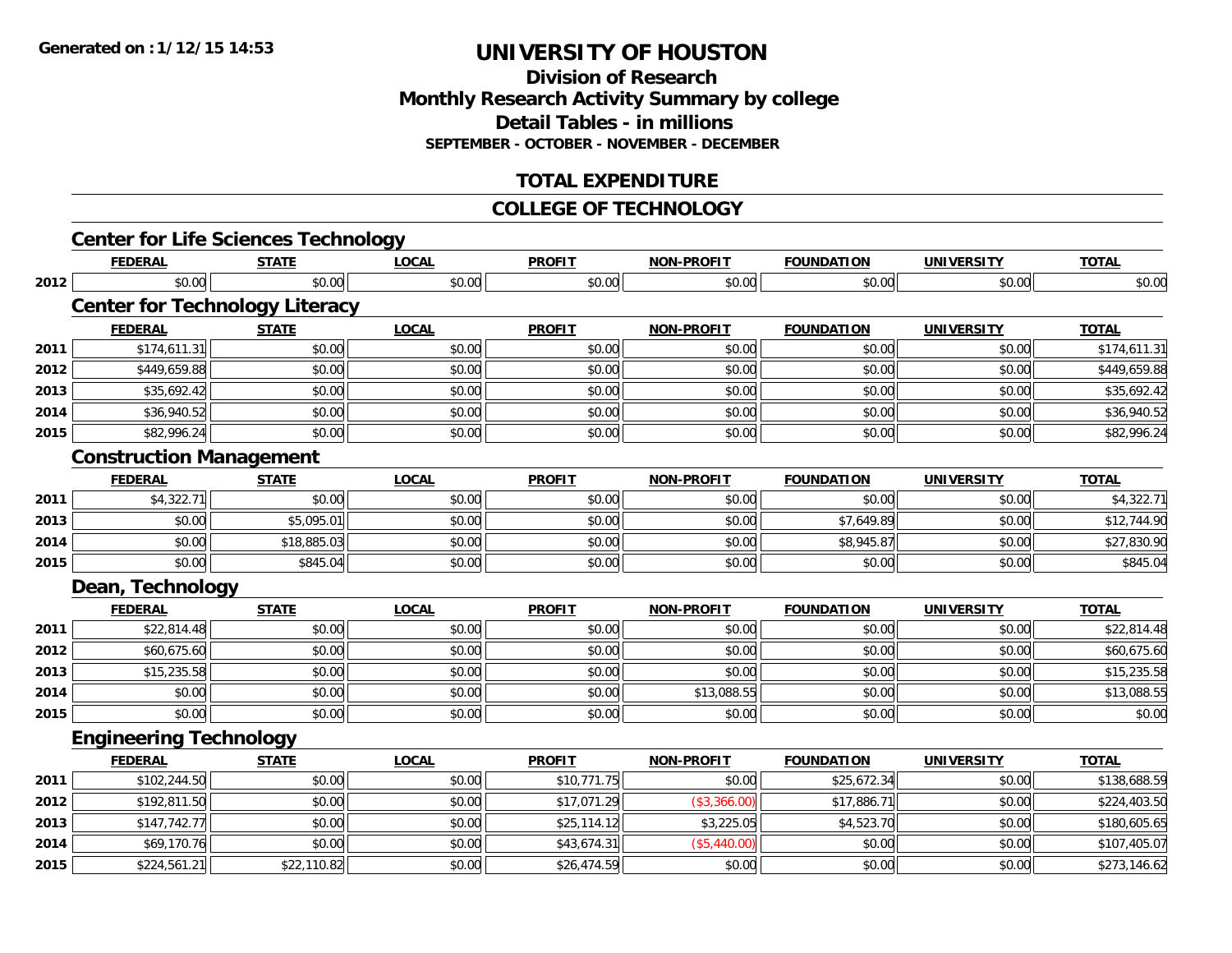### **Division of ResearchMonthly Research Activity Summary by college Detail Tables - in millionsSEPTEMBER - OCTOBER - NOVEMBER - DECEMBER**

### **TOTAL EXPENDITURE**

#### **COLLEGE OF TECHNOLOGY**

## **Human Development and Consumer Science**

|      | <b>FEDERAL</b> | <b>STATE</b> | <b>LOCAL</b> | <b>PROFIT</b> | NON-PROFIT | <b>FOUNDATION</b> | <b>UNIVERSITY</b> | <b>TOTAL</b> |
|------|----------------|--------------|--------------|---------------|------------|-------------------|-------------------|--------------|
| 2011 | \$952.48       | \$0.00       | \$0.00       | \$1,085.93    | \$0.00     | \$0.00            | \$0.00            | \$2,038.41   |
| 2012 | \$372.10       | \$0.00       | \$0.00       | \$0.00        | \$0.00     | \$0.00            | \$0.00            | \$372.10     |
| 2014 | 7,718.61       | \$0.00       | \$0.00       | \$0.00        | \$0.00     | \$0.00            | \$0.00            | \$7,718.61   |
| 2015 | \$14,123.94    | \$0.00       | \$0.00       | \$0.00        | \$0.00     | \$3,295.90        | \$0.00            | \$17,419.84  |

#### **Information & Logistics Technology**

|      | <b>FEDERAL</b> | <b>STATE</b> | <u>LOCAL</u> | <b>PROFIT</b> | <b>NON-PROFIT</b> | <b>FOUNDATION</b> | <b>UNIVERSITY</b> | <b>TOTAL</b>  |
|------|----------------|--------------|--------------|---------------|-------------------|-------------------|-------------------|---------------|
| 2011 | \$10,033.48    | \$0.00       | \$0.00       | \$0.00        | \$2,383.36        | \$0.00            | \$0.00            | \$12,416.84   |
| 2012 | \$27,328.30    | \$0.00       | \$0.00       | \$0.00        | \$0.00            | \$0.00            | \$0.00            | \$27,328.30   |
| 2013 | \$10,735.08    | \$0.00       | \$0.00       | \$0.00        | \$0.00            | \$0.00            | \$0.00            | (\$10,735.08) |
| 2014 | \$0.00         | \$0.00       | \$0.00       | \$0.00        | \$0.00            | \$0.00            | \$0.00            | \$0.00        |
| 2015 | \$3,557.69     | \$0.00       | \$0.00       | \$0.00        | \$0.00            | \$0.00            | \$0.00            | \$3,557.69    |

## **Texas Manufacturing Assistance Center**

|       | <u>FEDERAL</u> | <b>STATE</b> | <b>LOCAL</b> | <b>PROFIT</b> | <b>NON-PROFIT</b> | <b>FOUNDATION</b> | <b>UNIVERSITY</b> | <b>TOTAL</b>   |
|-------|----------------|--------------|--------------|---------------|-------------------|-------------------|-------------------|----------------|
| 2011  | \$0.00         | \$0.00       | \$0.00       | \$0.00        | \$0.00            | \$0.00            | \$0.00            | \$0.00         |
| 2012  | \$0.00         | \$0.00       | \$0.00       | \$0.00        | \$0.00            | \$0.00            | \$0.00            | \$0.00         |
| 2013  | \$0.00         | \$0.00       | \$0.00       | \$0.00        | \$0.00            | \$0.00            | \$0.00            | \$0.00         |
| 2014  | \$0.00         | \$0.00       | \$0.00       | \$0.00        | \$0.00            | \$0.00            | \$0.00            | \$0.00         |
| Total | \$1,672,830.99 | \$46,935.90  | \$0.00       | \$124,191.99  | \$9,890.96        | \$67,974.41       | \$0.00            | \$1,921,824.25 |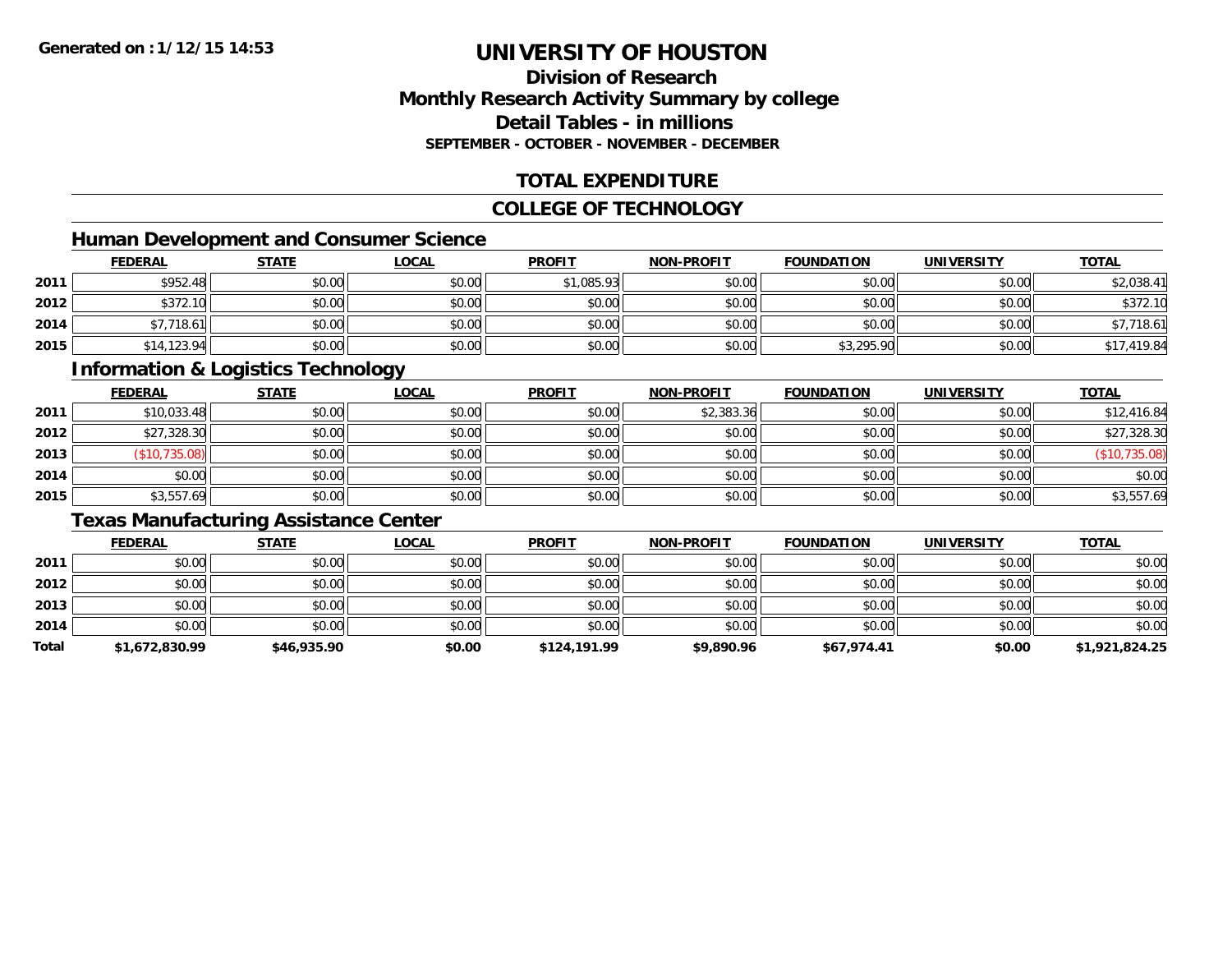### **Division of ResearchMonthly Research Activity Summary by college Detail Tables - in millionsSEPTEMBER - OCTOBER - NOVEMBER - DECEMBER**

## **TOTAL EXPENDITURE**

### **CULLEN COLLEGE OF ENGINEERING**

## **Biomedical Engineering**

|      | <b>FEDERAL</b> | <b>STATE</b> | <b>LOCAL</b> | <b>PROFIT</b> | <b>NON-PROFIT</b> | <b>FOUNDATION</b> | <b>UNIVERSITY</b> | <b>TOTAL</b> |
|------|----------------|--------------|--------------|---------------|-------------------|-------------------|-------------------|--------------|
| 2011 | \$93,048.97    | \$0.00       | \$0.00       | \$0.00        | \$0.00            | \$0.00            | \$0.00            | \$93,048.97  |
| 2012 | \$101,254.86   | \$0.00       | \$0.00       | \$0.00        | \$0.00            | \$0.00            | \$0.00            | \$101,254.86 |
| 2013 | \$252,730.65   | \$0.00       | \$0.00       | \$0.00        | \$0.00            | \$0.00            | \$0.00            | \$252,730.65 |
| 2014 | \$527,547.70   | \$0.00       | \$0.00       | \$0.00        | \$0.00            | \$0.00            | \$0.00            | \$527,547.70 |
| 2015 | \$751,772.86   | \$0.00       | \$0.00       | \$0.00        | \$73,102.88       | \$0.00            | \$0.00            | \$824,875.74 |

## **Center for Innovative Grouting Materials and Tech**

|      | <u>FEDERAL</u> | <b>STATE</b> | <u>LOCAL</u> | <b>PROFIT</b> | <b>NON-PROFIT</b> | <b>FOUNDATION</b> | <b>UNIVERSITY</b> | <b>TOTAL</b> |
|------|----------------|--------------|--------------|---------------|-------------------|-------------------|-------------------|--------------|
| 2011 | \$0.00         | \$0.00       | \$0.00       | \$0.00        | \$0.00            | \$0.00            | \$0.00            | \$0.00       |
| 2012 | \$0.00         | \$0.00       | \$0.00       | \$0.00        | \$0.00            | \$0.00            | \$0.00            | \$0.00       |
| 2013 | \$0.00         | \$0.00       | \$0.00       | \$0.00        | \$0.00            | \$0.00            | \$0.00            | \$0.00       |
| 2014 | \$0.00         | \$0.00       | \$0.00       | \$0.00        | \$0.00            | \$0.00            | \$0.00            | \$0.00       |
| 2015 | \$0.00         | \$0.00       | \$0.00       | \$0.00        | \$0.00            | \$0.00            | \$0.00            | \$0.00       |

## **Chemical Engineering**

|      | <b>FEDERAL</b> | <u>STATE</u>  | <b>LOCAL</b> | <b>PROFIT</b> | <b>NON-PROFIT</b> | <b>FOUNDATION</b> | <b>UNIVERSITY</b> | <b>TOTAL</b>   |
|------|----------------|---------------|--------------|---------------|-------------------|-------------------|-------------------|----------------|
| 2011 | \$1,335,043.67 | (S97, 581.63) | \$0.00       | \$244,308.03  | \$0.00            | \$39,455.43       | \$47,498.29       | \$1,568,723.79 |
| 2012 | \$1,515,892.55 | \$86,978.46   | \$0.00       | \$321,975.80  | \$0.00            | \$26,585.72       | \$800.02          | \$1,952,232.55 |
| 2013 | \$938,091.67   | \$44,783.85   | \$0.00       | \$293,871.89  | \$22,733.56       | \$98,516.03       | (\$16,332.80)     | \$1,381,664.20 |
| 2014 | \$916,617.53   | \$56,913.59   | \$0.00       | \$447,919.06  | \$68,535.92       | \$67,457.60       | \$17,068.00       | \$1,574,511.70 |
| 2015 | \$680,908.95   | \$97,146.84   | \$0.00       | \$438,296.87  | \$29,432.62       | \$41,396.39       | \$10,803.04       | \$1,297,984.71 |

#### **Civil Engineering**

|      | <b>FEDERAL</b> | <b>STATE</b> | <b>LOCAL</b> | <b>PROFIT</b> | <b>NON-PROFIT</b> | <b>FOUNDATION</b> | <b>UNIVERSITY</b> | <b>TOTAL</b>   |
|------|----------------|--------------|--------------|---------------|-------------------|-------------------|-------------------|----------------|
| 2011 | \$447,027.58   | \$122,911.41 | \$0.00       | \$70,580.88   | \$27,938.83       | \$53,376.29       | \$16, 136.45      | \$737,971.44   |
| 2012 | \$1,104,438.86 | \$137,031.64 | \$33,376.64  | \$25,467.89   | \$12,784.14       | \$8,972.66        | \$0.00            | \$1,322,071.82 |
| 2013 | \$816,881.44   | \$130,394.55 | \$8,453.31   | \$46,256.49   | \$23,411.03       | \$2,656.17        | \$11,730.00       | \$1,039,782.99 |
| 2014 | \$1,011,392.77 | \$34,793.77  | \$0.00       | \$72,846.96   | \$35,275.90       | \$36,249.31       | \$0.00            | \$1,190,558.71 |
| 2015 | \$839,902.77   | \$84,078.71  | \$0.00       | \$126,939.32  | \$1,693.27        | \$42,573.54       | \$0.00            | \$1,095,187.60 |

## **Composites Engineering and Applications Center**

|      | <b>FEBER!</b><br>LI\ <i>r</i> | $C = A = 1$              | $\bigcap_{n=1}^{\infty}$<br>.OCAI   | <b>PROFIT</b>          | יוחמחח<br><b>BIOB</b>         | ាកស<br>I ) Д                                 | . <i></i><br>.JIV∶ | <b>TOTAL</b>                                          |
|------|-------------------------------|--------------------------|-------------------------------------|------------------------|-------------------------------|----------------------------------------------|--------------------|-------------------------------------------------------|
| 2011 | 0.00<br>שט.טע                 | $\sim$ 0.0 $\sim$<br>ט.ט | $\sim$ 00<br>וטטוע                  | $\sim$ $\sim$<br>וטטוע | $\sim$ $\sim$ $\sim$<br>vv.vv | $\triangle$ $\triangle$ $\triangle$<br>wu.uu | 0.00<br>PU.UU      | $\mathbf{A} \cap \mathbf{A} \cap \mathbf{A}$<br>JU.UU |
| 2012 | 0000<br>JU.UU                 | <b>↑∩</b><br>JU.U        | $\uparrow$ $\land$ $\land$<br>PU.UU | $\sim$ 00<br>⊸ ∿ບ.ບບ⊩  | $\sim$<br>$\sim$<br>vv.vv     | $\sim$<br>JU.UU                              | 0000<br>JU.UU      | JU.UU                                                 |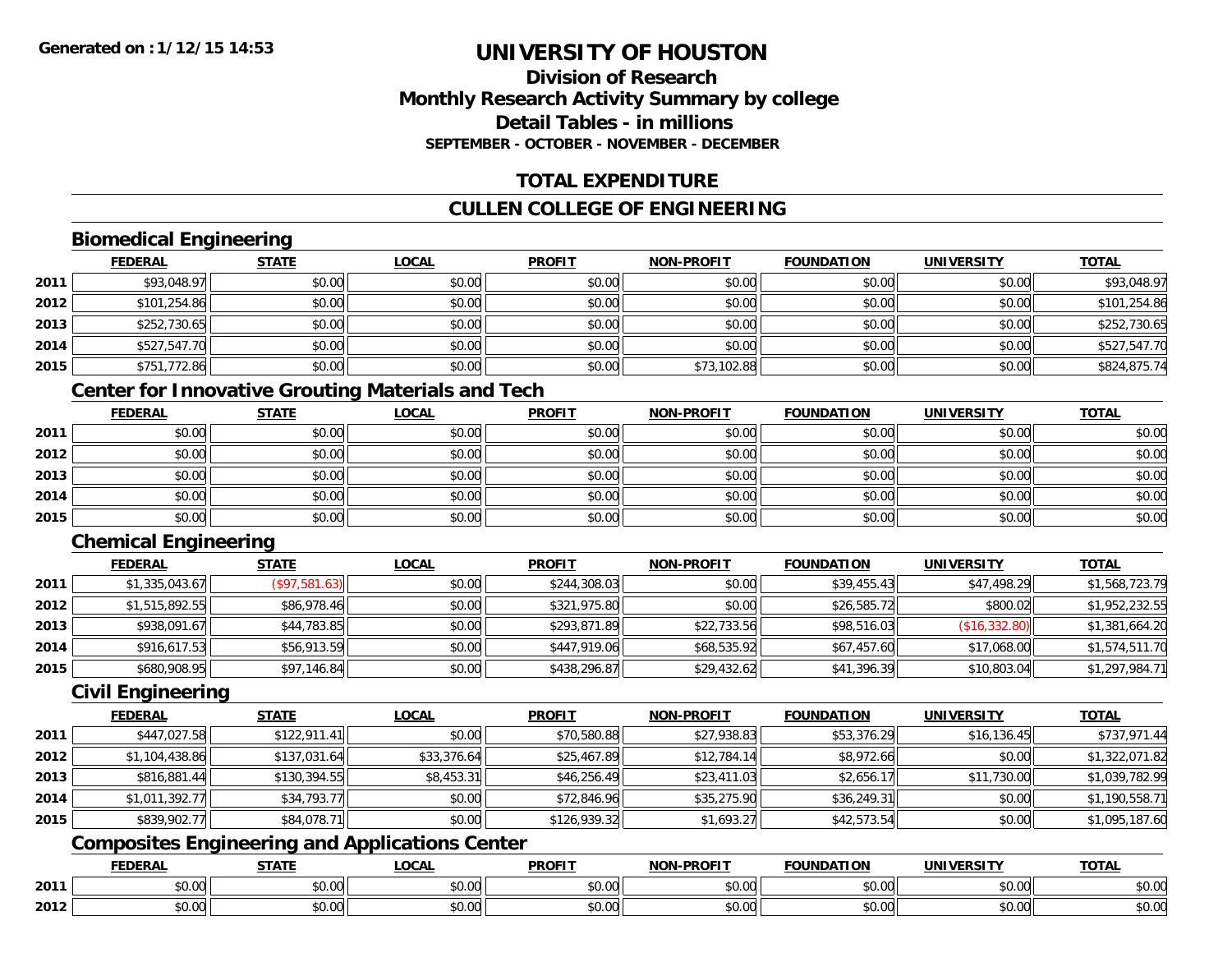### **Division of ResearchMonthly Research Activity Summary by college Detail Tables - in millionsSEPTEMBER - OCTOBER - NOVEMBER - DECEMBER**

## **TOTAL EXPENDITURE**

### **CULLEN COLLEGE OF ENGINEERING**

## **Composites Engineering and Applications Center**

|      | <b>FEDERAL</b>                                             | <b>STATE</b> | <u>LOCAL</u> | <b>PROFIT</b> | <b>NON-PROFIT</b> | <b>FOUNDATION</b> | <b>UNIVERSITY</b> | <b>TOTAL</b> |
|------|------------------------------------------------------------|--------------|--------------|---------------|-------------------|-------------------|-------------------|--------------|
| 2013 | \$0.00                                                     | \$0.00       | \$0.00       | \$0.00        | \$0.00            | \$0.00            | \$0.00            | \$0.00       |
| 2014 | \$0.00                                                     | \$0.00       | \$0.00       | \$0.00        | \$0.00            | \$0.00            | \$0.00            | \$0.00       |
| 2015 | \$0.00                                                     | \$0.00       | \$0.00       | \$0.00        | \$0.00            | \$0.00            | \$0.00            | \$0.00       |
|      | $\overline{\phantom{a}}$<br>$\overline{\phantom{a}}$<br>__ |              |              |               |                   |                   |                   |              |

#### **Dean, Engineering**

|      | <b>FEDERAL</b> | <b>STATE</b> | <b>LOCAL</b> | <b>PROFIT</b> | <b>NON-PROFIT</b> | <b>FOUNDATION</b> | <b>UNIVERSITY</b> | <b>TOTAL</b> |
|------|----------------|--------------|--------------|---------------|-------------------|-------------------|-------------------|--------------|
| 2011 | \$38,333.04    | \$0.00       | \$0.00       | \$0.00        | \$0.00            | \$0.00            | \$0.00            | \$38,333.04  |
| 2012 | \$73,901.42    | \$0.00       | \$0.00       | \$0.00        | \$0.00            | \$0.00            | \$0.00            | \$73,901.42  |
| 2013 | \$10,525.29    | \$0.00       | \$0.00       | \$0.00        | \$0.00            | \$0.00            | \$0.00            | \$10,525.29  |
| 2014 | \$11,317.70    | \$0.00       | \$0.00       | \$0.00        | \$0.00            | \$0.00            | \$0.00            | \$11,317.70  |
| 2015 | \$15,997.09    | \$51.63      | \$0.00       | \$0.00        | \$0.00            | \$0.00            | \$0.00            | \$16,048.71  |

## **Electrical & Computer Engineering**

|      | <b>FEDERAL</b> | <b>STATE</b> | <b>LOCAL</b> | <b>PROFIT</b> | <b>NON-PROFIT</b> | <b>FOUNDATION</b> | <b>UNIVERSITY</b> | <b>TOTAL</b>   |
|------|----------------|--------------|--------------|---------------|-------------------|-------------------|-------------------|----------------|
| 2011 | \$982,313.56   | \$123,631.63 | \$0.00       | \$85,074.89   | \$33,538.70       | \$11,564.90       | \$5,124.78        | \$1,241,248.45 |
| 2012 | \$1,657,171.33 | \$35,972.57  | \$0.00       | \$155,037.37  | \$17,549.64       | (\$25,347.02)     | \$0.21            | \$1,840,384.10 |
| 2013 | \$894,780.41   | \$20,401.19  | \$0.00       | \$153,533.59  | \$14,556.47       | \$27,214.93       | \$0.00            | \$1,110,486.59 |
| 2014 | \$949,353.27   | \$15,709.83  | \$0.00       | \$311,044.49  | \$33,226.97       | \$31,396.07       | \$3,423.86        | \$1,344,154.48 |
| 2015 | \$1,142,031.81 | \$6,628.24   | \$0.00       | \$164,452.56  | (S881.03)         | \$62,556.50       | \$0.00            | \$1,374,788.08 |

#### **Industrial Engineering**

|      | <b>FEDERAL</b> | <b>STATE</b> | <b>LOCAL</b> | <b>PROFIT</b> | <b>NON-PROFIT</b> | <b>FOUNDATION</b> | <b>UNIVERSITY</b> | <b>TOTAL</b> |
|------|----------------|--------------|--------------|---------------|-------------------|-------------------|-------------------|--------------|
| 2011 | \$62,911.82    | \$18,547.69  | \$17,763.38  | \$0.00        | \$0.00            | \$0.00            | \$0.00            | \$99,222.89  |
| 2012 | \$40,889.23    | \$0.00       | \$21,816.06  | \$0.00        | \$0.00            | \$0.00            | \$0.00            | \$62,705.29  |
| 2013 | \$44,470.53    | \$26,278.12  | \$4,371.92   | \$0.00        | \$0.00            | \$0.00            | \$0.00            | \$75,120.57  |
| 2014 | \$69,409.82    | \$37,753.82  | \$17,595.04  | \$0.00        | \$0.00            | \$17,064.08       | \$0.00            | \$141,822.76 |
| 2015 | \$61,153.98    | \$33,917.74  | \$13,647.18  | \$3,853.08    | \$0.00            | \$28,960.38       | \$0.00            | \$141,532.36 |

#### **Mechanical Engineering**

|      | <b>FEDERAL</b> | <u>STATE</u> | <u>LOCAL</u> | <b>PROFIT</b> | <b>NON-PROFIT</b> | <b>FOUNDATION</b> | <b>UNIVERSITY</b> | <b>TOTAL</b>   |
|------|----------------|--------------|--------------|---------------|-------------------|-------------------|-------------------|----------------|
| 2011 | \$887,920.88   | \$232,803.06 | \$0.00       | \$237,873.19  | \$39,285.12       | \$13,433.00       | \$0.00            | \$1,411,315.25 |
| 2012 | \$887,634.48   | \$240,940.23 | \$0.00       | \$145,374.86  | \$35,378.35       | \$14,380.43       | \$0.00            | \$1,323,708.35 |
| 2013 | \$1,018,662.94 | \$190,848.74 | \$0.00       | \$94,058.58   | \$5,462.59        | \$45,138.28       | \$0.00            | \$1,354,171.13 |
| 2014 | \$1,301,452.53 | \$46,257.98  | \$0.00       | \$168,499.66  | (\$3,300.00)      | \$117,006.68      | \$0.00            | \$1,629,916.85 |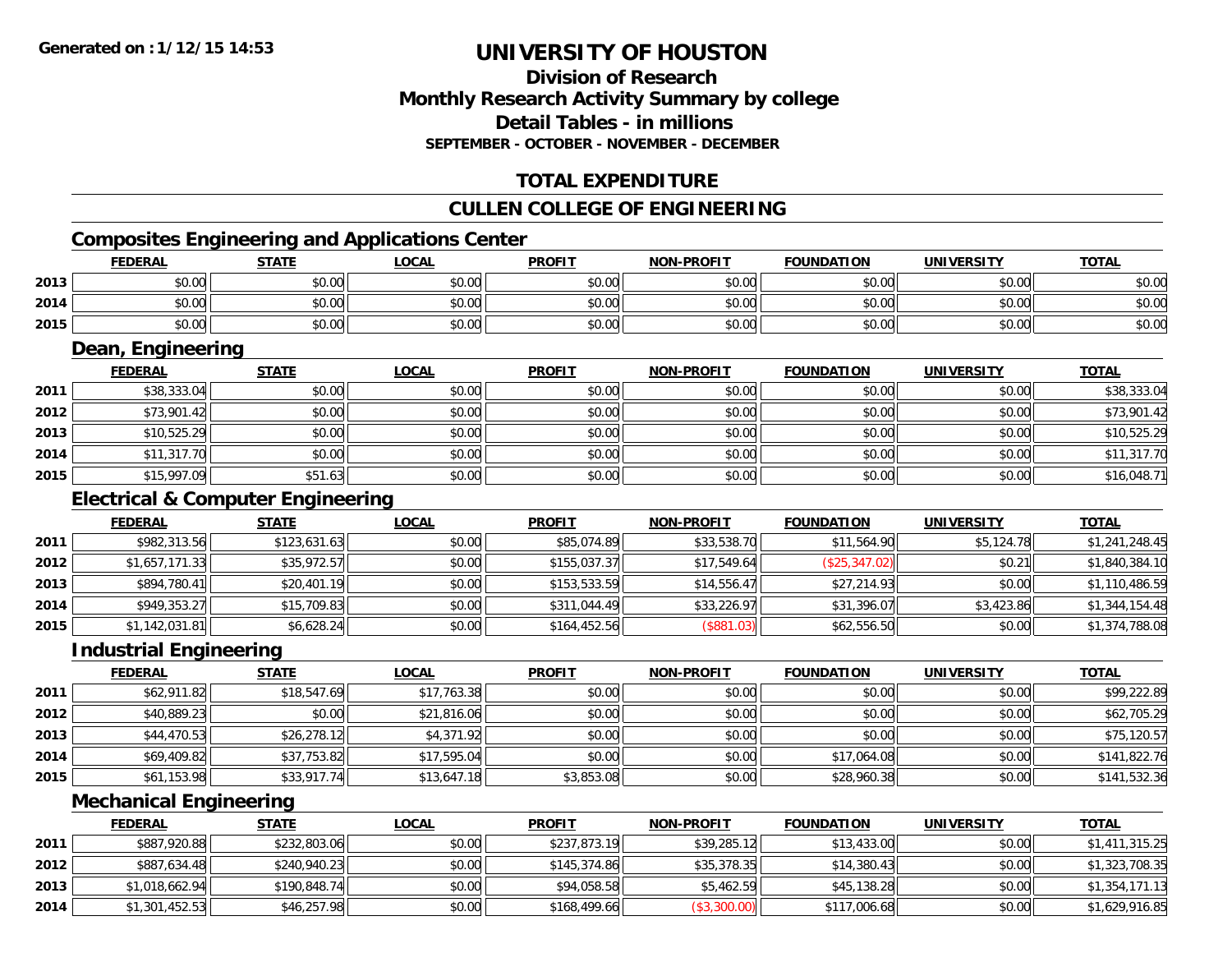#### **Division of Research Monthly Research Activity Summary by college Detail Tables - in millions SEPTEMBER - OCTOBER - NOVEMBER - DECEMBER**

### **TOTAL EXPENDITURE**

### **CULLEN COLLEGE OF ENGINEERING**

### **Mechanical Engineering**

|              | <b>FEDERAL</b>            | <b>STATE</b>   | <b>LOCAL</b> | <b>PROFIT</b>  | <b>NON-PROFIT</b> | <b>FOUNDATION</b> | <b>UNIVERSITY</b> | <b>TOTAL</b>    |
|--------------|---------------------------|----------------|--------------|----------------|-------------------|-------------------|-------------------|-----------------|
| 2015         | \$1,126,039.54            | \$73,031.90    | \$0.00       | \$260,083.46   | \$15,024.35       | \$29,226.08       | \$3,855.67        | \$1,507,261.00  |
|              | <b>Wind Energy Center</b> |                |              |                |                   |                   |                   |                 |
|              | <b>FEDERAL</b>            | <b>STATE</b>   | <b>LOCAL</b> | <b>PROFIT</b>  | <b>NON-PROFIT</b> | <b>FOUNDATION</b> | <b>UNIVERSITY</b> | <b>TOTAL</b>    |
| 2011         | \$0.00                    | \$0.00         | \$0.00       | \$0.00         | \$0.00            | \$0.00            | \$0.00            | \$0.00          |
| 2012         | \$0.00                    | \$0.00         | \$0.00       | \$0.00         | \$0.00            | \$0.00            | \$0.00            | \$0.00          |
| 2013         | \$0.00                    | \$0.00         | \$0.00       | \$0.00         | \$0.00            | \$0.00            | \$0.00            | \$0.00          |
| 2014         | \$0.00                    | \$0.00         | \$0.00       | \$0.00         | \$0.00            | \$0.00            | \$0.00            | \$0.00          |
| 2015         | \$0.00                    | \$0.00         | \$0.00       | \$0.00         | \$0.00            | \$0.00            | \$0.00            | \$0.00          |
| <b>Total</b> | \$22,608,823.47           | \$1,800,225.53 | \$117,023.53 | \$3,867,348.91 | \$484,749.31      | \$789,833.44      | \$100.107.52      | \$29,768,111.71 |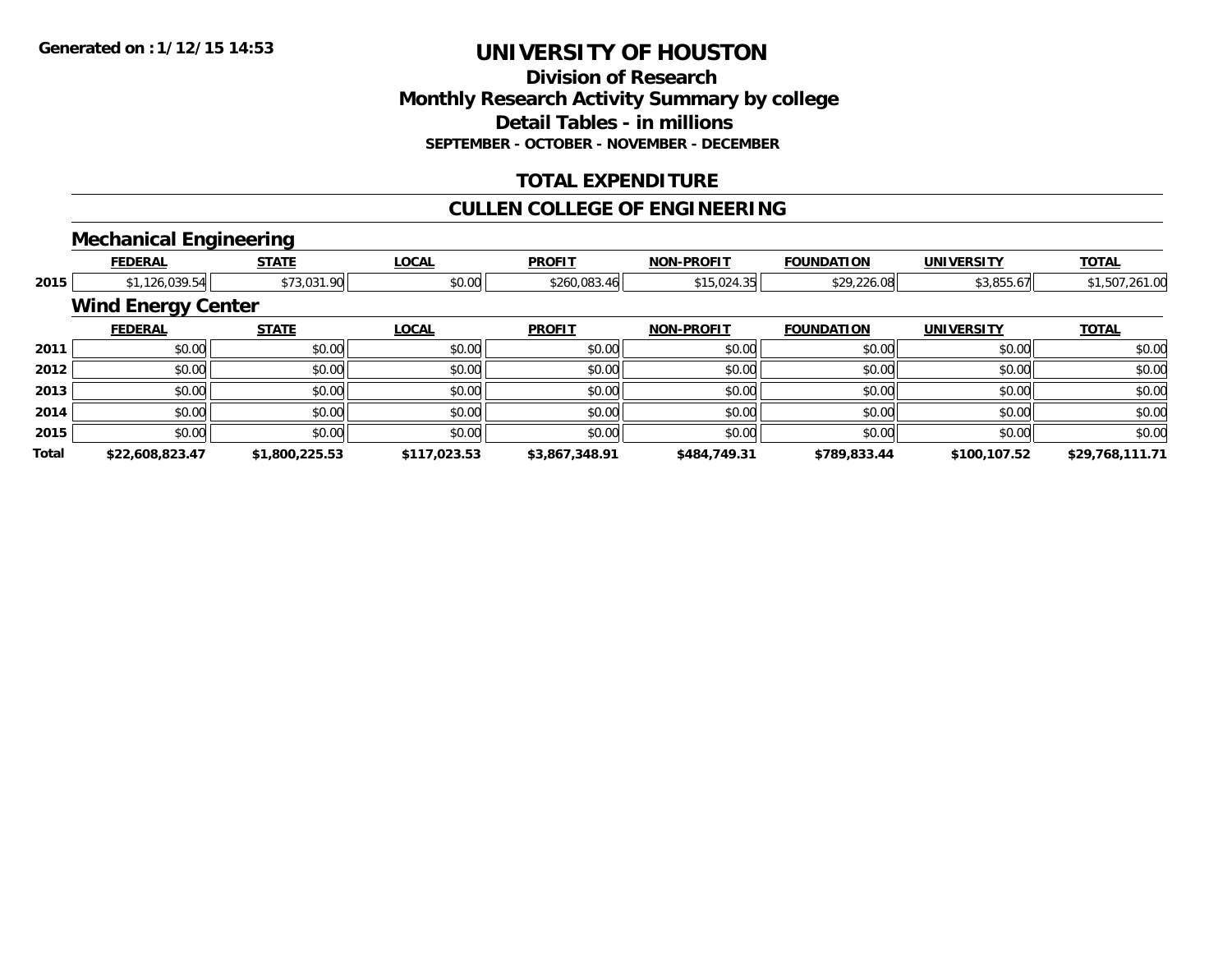### **Division of ResearchMonthly Research Activity Summary by college Detail Tables - in millionsSEPTEMBER - OCTOBER - NOVEMBER - DECEMBER**

## **TOTAL EXPENDITURE**

#### **DIVISION OF RESEARCH**

### **Allied Geophysical Laboratories**

|      | <b>FEDERAL</b> | <b>STATE</b>          | <b>LOCAL</b>         | <b>PROFIT</b>          | <b>NON-PROFIT</b> | <b>FOUNDATION</b> | UNIVERSITY | <b>TOTAL</b> |
|------|----------------|-----------------------|----------------------|------------------------|-------------------|-------------------|------------|--------------|
| 2011 | \$0.00         | ¢Λ<br>JU.UU           | 0000<br>JU.UU        | 133 QA<br>**<br>199.70 | \$0.00            | ≮∩ ∩∩<br>JU.UU    | \$0.00     | 133.96       |
| 2012 | \$0.00         | Ψυ<br>$\sim$<br>DU.UG | 0000<br>DU.UU        | \$12,260.20            | \$0.00            | mn n¢<br>JU.UU    | \$0.00     | 12,260.20    |
| 2013 | \$0.00         | \$0.00                | 0000<br><b>DU.UG</b> | 796.45                 | \$0.00            | \$0.00            | \$0.00     | ,796.45      |

#### **Center for Advanced Computing and Data Systems**

|      | <u>FEDERAL</u> | <u>STATE</u> | <u>LOCAL</u> | <b>PROFIT</b> | <b>NON-PROFIT</b> | <b>FOUNDATION</b> | <b>UNIVERSITY</b> | <b>TOTAL</b>  |
|------|----------------|--------------|--------------|---------------|-------------------|-------------------|-------------------|---------------|
| 2011 | \$506,053.94   | \$0.00       | \$0.00       | \$0.00        | \$0.00            | \$0.00            | \$0.00            | \$506,053.94  |
| 2012 | \$280,019.17   | \$0.00       | \$0.00       | \$67,012.64   | \$0.00            | \$0.00            | \$0.00            | \$347,031.81  |
| 2013 | \$48,805.78    | \$0.00       | \$0.00       | \$31,654.34   | \$3.57            | \$0.00            | \$0.00            | \$80,463.68   |
| 2014 | (\$13,431.96)  | \$0.00       | \$0.00       | \$0.00        | \$0.00            | \$0.00            | \$0.00            | (\$13,431.96) |
| 2015 | \$0.00         | \$0.00       | \$0.00       | \$0.00        | \$0.00            | \$0.00            | \$0.00            | \$0.00        |

#### **Center for Advanced Materials**

|      | <b>FEDERAL</b> | <b>STATE</b> | <b>LOCAL</b> | <b>PROFIT</b> | <b>NON-PROFIT</b> | <b>FOUNDATION</b> | <b>UNIVERSITY</b> | <b>TOTAL</b> |
|------|----------------|--------------|--------------|---------------|-------------------|-------------------|-------------------|--------------|
| 2011 | \$14,074.43    | \$22,079.72  | \$0.00       | \$8,529.75    | \$0.00            | \$0.00            | \$0.00            | \$44,683.90  |
| 2012 | \$482.91       | \$0.00       | \$0.00       | \$8,175.39    | \$0.00            | \$0.00            | \$0.00            | \$7,692.49   |
| 2013 | \$0.00         | \$0.00       | \$0.00       | \$0.00        | \$0.00            | \$0.00            | \$0.00            | \$0.00       |
| 2014 | \$0.00         | \$0.00       | \$0.00       | \$0.00        | \$0.00            | \$0.00            | \$0.00            | \$0.00       |
| 2015 | \$0.00         | \$0.00       | \$0.00       | \$18,788.79   | \$0.00            | \$0.00            | \$0.00            | \$18,788.79  |

#### **Center for Biomedical & Environmental Genomics**

|      | <u>FEDERAL</u> | <b>STATE</b> | <b>LOCAL</b> | <b>PROFIT</b> | <b>NON-PROFIT</b> | <b>FOUNDATION</b> | <b>UNIVERSITY</b> | <b>TOTAL</b> |
|------|----------------|--------------|--------------|---------------|-------------------|-------------------|-------------------|--------------|
| 2011 | \$0.00         | \$0.00       | \$0.00       | \$0.00        | \$0.00            | \$0.00            | \$0.00            | \$0.00       |
| 2012 | \$0.00         | \$0.00       | \$0.00       | \$0.00        | \$0.00            | \$0.00            | \$0.00            | \$0.00       |
| 2013 | \$0.00         | \$0.00       | \$0.00       | \$0.00        | \$0.00            | \$0.00            | \$0.00            | \$0.00       |
| 2014 | \$0.00         | \$0.00       | \$0.00       | \$0.00        | \$0.00            | \$0.00            | \$0.00            | \$0.00       |
| 2015 | \$0.00         | \$0.00       | \$0.00       | \$0.00        | \$0.00            | \$0.00            | \$0.00            | \$0.00       |

## **Center for Industrial Partnerships**

|      | <b>FEDERAL</b> | <b>STATE</b> | <b>LOCAL</b> | <b>PROFIT</b> | <b>NON-PROFIT</b> | <b>FOUNDATION</b> | <b>UNIVERSITY</b> | <b>TOTAL</b> |
|------|----------------|--------------|--------------|---------------|-------------------|-------------------|-------------------|--------------|
| 2011 | \$60,629.57    | \$0.00       | \$0.00       | \$16,986.24   | \$0.00            | \$0.00            | \$0.00            | \$77,615.81  |
| 2012 | \$13,700.16    | \$0.00       | \$0.00       | \$14,538.58   | \$0.00            | \$0.00            | \$0.00            | \$28,238.74  |
| 2013 | \$1,819.84     | \$0.00       | \$0.00       | \$11,086.83   | \$0.00            | \$0.00            | \$0.00            | \$12,906.68  |
| 2014 | \$2,959.62     | \$0.00       | \$0.00       | \$9,728.03    | \$0.00            | \$0.00            | \$0.00            | \$12,687.64  |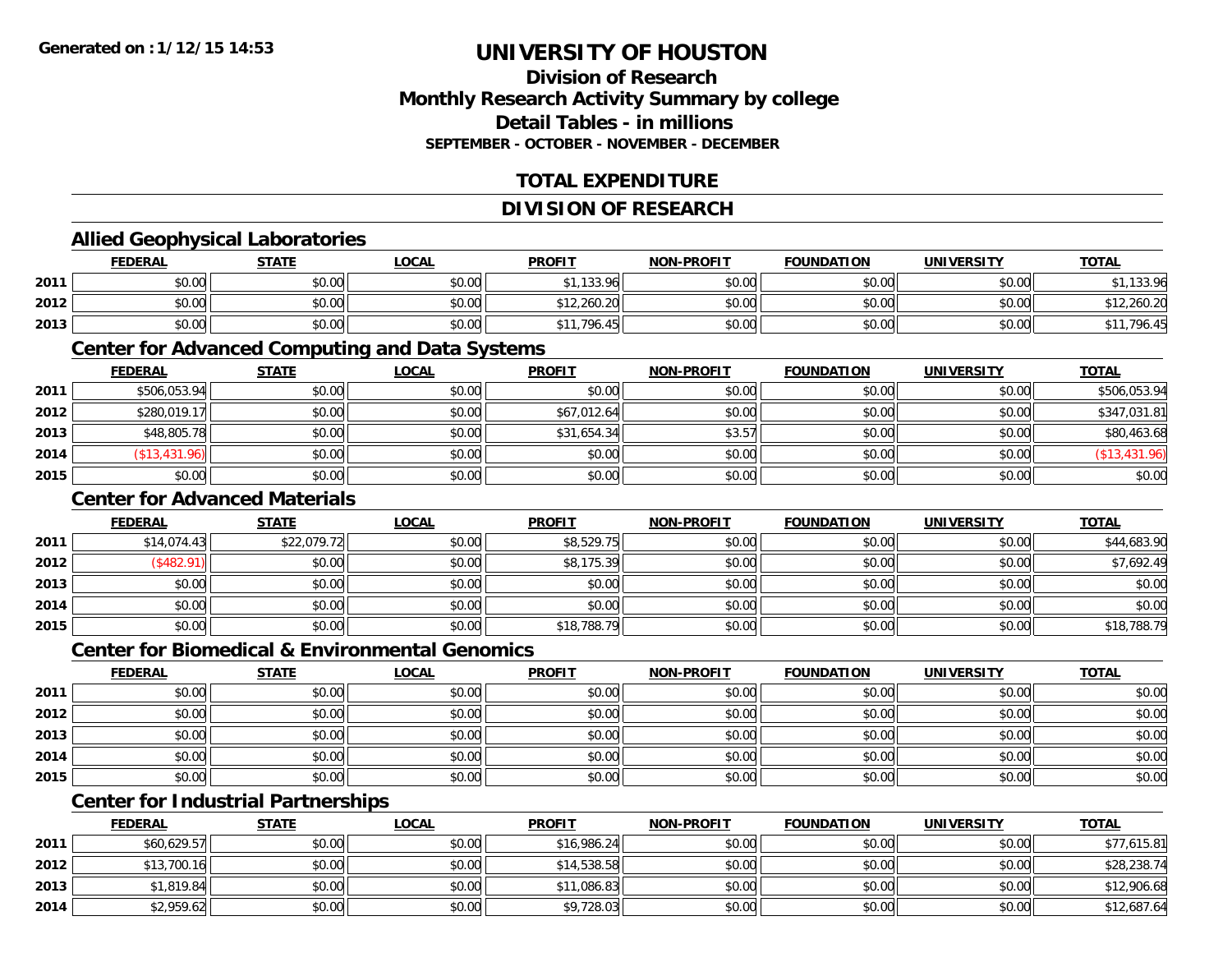## **Division of ResearchMonthly Research Activity Summary by college Detail Tables - in millions SEPTEMBER - OCTOBER - NOVEMBER - DECEMBER**

### **TOTAL EXPENDITURE**

## **DIVISION OF RESEARCH**

|      | <b>Center for Industrial Partnerships</b> |              |              |               |                   |                   |                   |              |
|------|-------------------------------------------|--------------|--------------|---------------|-------------------|-------------------|-------------------|--------------|
|      | <b>FEDERAL</b>                            | <b>STATE</b> | <b>LOCAL</b> | <b>PROFIT</b> | <b>NON-PROFIT</b> | <b>FOUNDATION</b> | <b>UNIVERSITY</b> | <b>TOTAL</b> |
|      | \$1,683.09<br>2015                        | \$0.00       | \$0.00       | \$12,637.94   | $\sqrt{0.00}$     | \$0.00            | \$0.00            | \$14,321.03  |
|      | <b>Division of Research</b>               |              |              |               |                   |                   |                   |              |
|      | <b>FEDERAL</b>                            | <b>STATE</b> | <b>LOCAL</b> | <b>PROFIT</b> | <b>NON-PROFIT</b> | <b>FOUNDATION</b> | <b>UNIVERSITY</b> | <b>TOTAL</b> |
| 2011 | $(*736.49)$                               | \$0.00       | \$0.00       | \$0.00        | \$0.00            | \$0.00            | \$0.00            | (\$736.49)   |
| 2012 | \$0.00                                    | \$0.00       | \$0.00       | \$0.00        | \$0.00            | \$0.00            | \$0.00            | \$0.00       |
| 2013 | \$0.00                                    | \$0.00       | \$0.00       | \$0.00        | \$0.00            | \$0.00            | \$0.00            | \$0.00       |
| 2014 | \$0.00                                    | \$0.00       | \$0.00       | \$0.00        | \$0.00            | \$0.00            | \$0.00            | \$0.00       |
| 2015 | \$0.00                                    | \$69.12      | \$0.00       | \$0.00        | \$0.00            | \$0.00            | \$0.00            | \$69.12      |
|      | <b>Institute for Molecular Design</b>     |              |              |               |                   |                   |                   |              |
|      | <b>FEDERAL</b>                            | <b>STATE</b> | <b>LOCAL</b> | <b>PROFIT</b> | <b>NON-PROFIT</b> | <b>FOUNDATION</b> | <b>UNIVERSITY</b> | <b>TOTAL</b> |
| 2012 | \$0.00                                    | \$0.00       | \$0.00       | \$0.00        | \$0.00            | \$0.00            | \$0.00            | \$0.00       |
|      | <b>Office of Contracts and Grants</b>     |              |              |               |                   |                   |                   |              |
|      | <b>FEDERAL</b>                            | <b>STATE</b> | <b>LOCAL</b> | <b>PROFIT</b> | <b>NON-PROFIT</b> | <b>FOUNDATION</b> | <b>UNIVERSITY</b> | <b>TOTAL</b> |
| 2011 | \$0.00                                    | \$0.00       | \$0.00       | \$0.00        | \$0.00            | \$0.00            | \$0.00            | \$0.00       |
| 2012 | \$0.00                                    | \$0.00       | \$0.00       | \$0.00        | \$0.00            | \$0.00            | \$0.00            | \$0.00       |
| 2013 | \$0.00                                    | \$0.00       | \$0.00       | \$0.00        | \$0.00            | \$0.00            | \$0.00            | \$0.00       |
|      | <b>TcSAM</b>                              |              |              |               |                   |                   |                   |              |
|      | <b>FEDERAL</b>                            | <b>STATE</b> | <b>LOCAL</b> | <b>PROFIT</b> | <b>NON-PROFIT</b> | <b>FOUNDATION</b> | <b>UNIVERSITY</b> | <b>TOTAL</b> |
| 2011 | \$0.00                                    | \$0.00       | \$0.00       | \$0.00        | \$0.00            | \$0.00            | \$0.00            | \$0.00       |
| 2012 | \$0.00                                    | \$0.00       | \$0.00       | \$0.00        | \$0.00            | \$0.00            | \$0.00            | \$0.00       |
|      | <b>TcSUH</b>                              |              |              |               |                   |                   |                   |              |
|      | <b>FEDERAL</b>                            | <b>STATE</b> | <b>LOCAL</b> | <b>PROFIT</b> | <b>NON-PROFIT</b> | <b>FOUNDATION</b> | <b>UNIVERSITY</b> | <b>TOTAL</b> |
| 2011 | \$20,641.11                               | \$0.00       | \$0.00       | \$38,043.54   | \$0.00            | \$0.00            | \$0.00            | \$58,684.65  |
| 2012 | \$23,197.75                               | \$32,479.41  | \$0.00       | \$55,849.15   | \$0.00            | \$0.00            | \$0.00            | \$111,526.31 |
| 2013 | \$12,047.60                               | \$4,423.10   | \$0.00       | \$20,086.39   | \$0.00            | \$0.00            | \$0.00            | \$36,557.09  |
| 2014 | \$78,733.08                               | \$13,527.07  | \$0.00       | \$23,818.83   | \$0.00            | \$0.00            | \$0.00            | \$116,078.98 |
| 2015 | \$27,555.62                               | \$0.00       | \$0.00       | \$10,417.84   | \$0.00            | \$0.00            | \$0.00            | \$37,973.46  |
|      | <b>Texas Obesity Research Center</b>      |              |              |               |                   |                   |                   |              |
|      | <b>FEDERAL</b>                            | <b>STATE</b> | <b>LOCAL</b> | <b>PROFIT</b> | <b>NON-PROFIT</b> | <b>FOUNDATION</b> | <b>UNIVERSITY</b> | <b>TOTAL</b> |
| 2011 | \$0.00                                    | \$0.00       | \$0.00       | \$0.00        | \$0.00            | \$0.00            | \$0.00            | \$0.00       |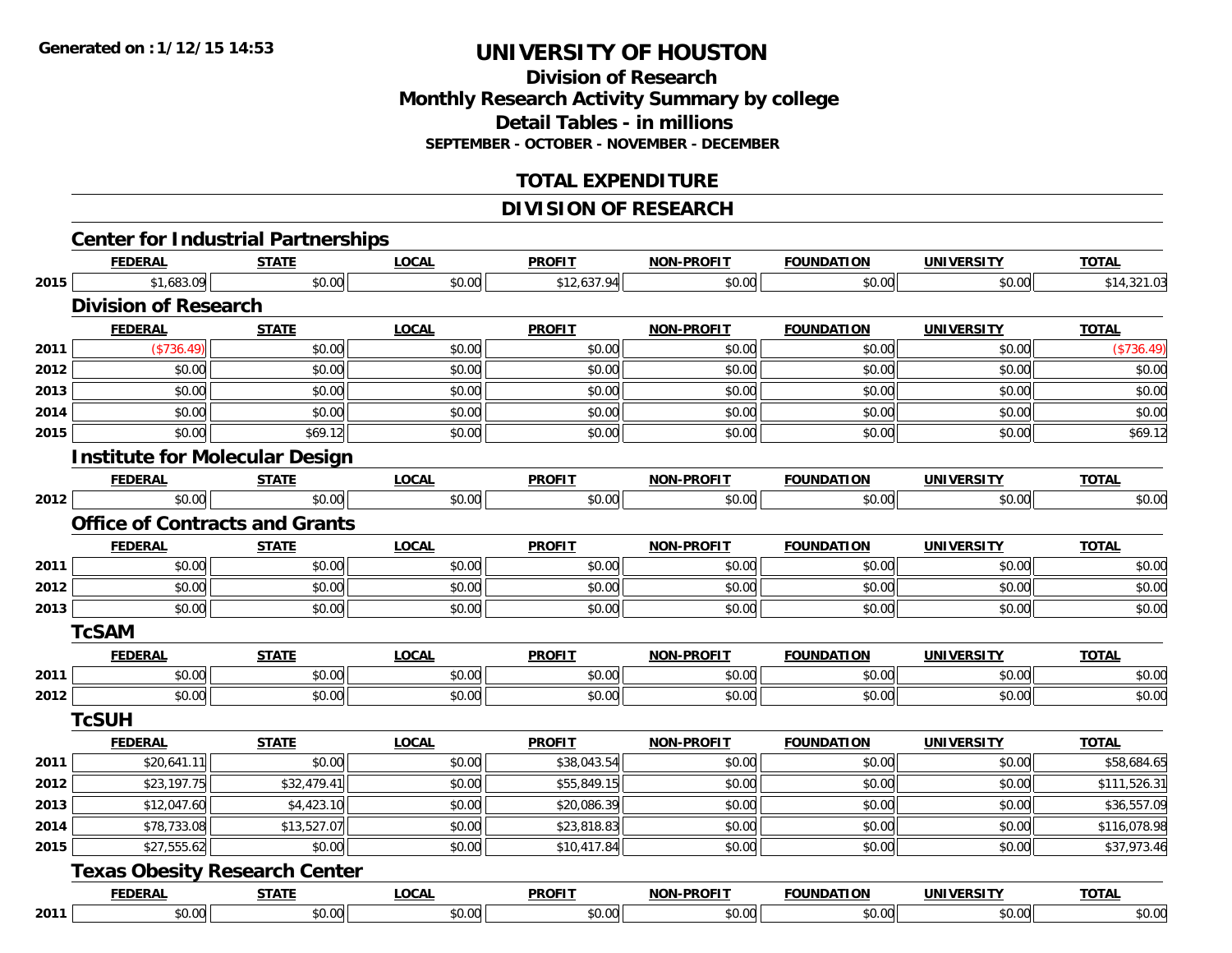## **Division of ResearchMonthly Research Activity Summary by college Detail Tables - in millions SEPTEMBER - OCTOBER - NOVEMBER - DECEMBER**

#### **TOTAL EXPENDITURE**

### **DIVISION OF RESEARCH**

## **Texas Obesity Research Center**

|      | <b>FEDERAL</b> | <b>STATE</b> | <u>LOCAL</u> | <b>PROFIT</b> | <b>NON-PROFIT</b> | <b>FOUNDATION</b> | <b>UNIVERSITY</b> | <b>TOTAL</b> |
|------|----------------|--------------|--------------|---------------|-------------------|-------------------|-------------------|--------------|
| 2012 | \$0.00         | \$0.00       | \$0.00       | \$0.00        | \$0.00            | \$0.00            | \$0.00            | \$0.00       |
| 2013 | \$0.00         | \$0.00       | \$0.00       | \$0.00        | \$0.00            | \$0.00            | \$0.00            | \$0.00       |
| 2014 | \$0.00         | \$0.00       | \$0.00       | \$0.00        | \$0.00            | \$0.00            | \$0.00            | \$0.00       |
| 2015 | \$0.00         | \$0.00       | \$0.00       | \$0.00        | \$0.00            | \$0.00            | \$0.00            | \$0.00       |

#### **TIMES**

|       | <b>FEDERAL</b> | <b>STATE</b> | LOCAL  | <b>PROFIT</b> | <b>NON-PROFIT</b> | <b>FOUNDATION</b> | <b>UNIVERSITY</b> | <b>TOTAL</b>   |
|-------|----------------|--------------|--------|---------------|-------------------|-------------------|-------------------|----------------|
| 2011  | \$207,707.93   | \$9,462.97   | \$0.00 | \$0.00        | \$0.00            | \$0.00            | \$0.00            | \$217,170.90   |
| 2012  | \$541,359.43   | \$0.01       | \$0.00 | \$0.00        | \$0.00            | \$0.00            | \$0.00            | \$541,359.44   |
| 2013  | \$900,028.98   | (\$759.74)   | \$0.00 | \$0.00        | \$0.00            | \$0.00            | \$0.00            | \$899,269.24   |
| 2014  | \$764,059.56   | \$6,661.11   | \$0.00 | \$0.00        | \$0.00            | \$0.00            | \$0.00            | \$770,720.67   |
| 2015  | \$677,264.22   | \$0.00       | \$0.00 | \$0.00        | \$2,170.88        | \$0.00            | \$0.00            | \$679,435.09   |
| Total | \$4,167,689.52 | \$87,942.77  | \$0.00 | \$372,544.88  | \$2,174.45        | \$0.00            | \$0.00            | \$4,630,351.62 |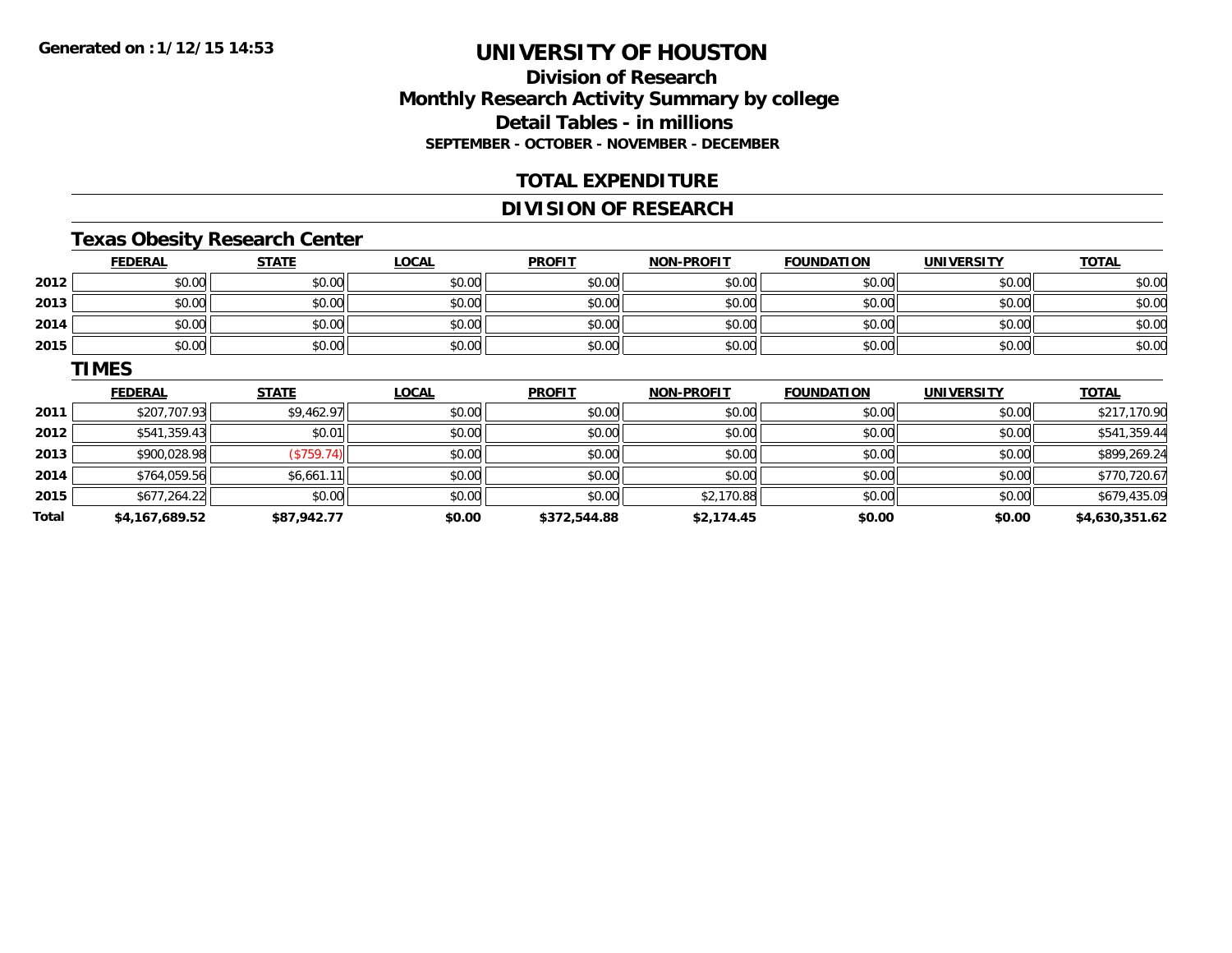### **Division of ResearchMonthly Research Activity Summary by college Detail Tables - in millionsSEPTEMBER - OCTOBER - NOVEMBER - DECEMBER**

## **TOTAL EXPENDITURE**

## **GRADUATE COLLEGE OF SOCIAL WORK**

## **Center for Drug and Social Policy Research**

|      | <b>FEDERAL</b>                                              | <b>STATE</b> | <u>LOCAL</u> | <b>PROFIT</b> | <b>NON-PROFIT</b> | <b>FOUNDATION</b> | <b>UNIVERSITY</b> | <b>TOTAL</b> |  |  |
|------|-------------------------------------------------------------|--------------|--------------|---------------|-------------------|-------------------|-------------------|--------------|--|--|
| 2011 | \$0.00                                                      | \$0.00       | \$0.00       | \$0.00        | \$0.00            | \$0.00            | \$0.00            | \$0.00       |  |  |
| 2012 | \$0.00                                                      | \$0.00       | \$0.00       | \$0.00        | \$0.00            | \$0.00            | \$0.00            | \$0.00       |  |  |
| 2013 | \$0.00                                                      | \$0.00       | \$0.00       | \$0.00        | \$0.00            | \$0.00            | \$0.00            | \$0.00       |  |  |
| 2014 | \$0.00                                                      | \$0.00       | \$0.00       | \$0.00        | \$0.00            | \$0.00            | \$0.00            | \$0.00       |  |  |
| 2015 | \$0.00                                                      | \$0.00       | \$0.00       | \$0.00        | \$0.00            | \$0.00            | \$0.00            | \$0.00       |  |  |
|      | <b>Center for Health Equities &amp; Evaluation Research</b> |              |              |               |                   |                   |                   |              |  |  |

|      | <b>FEDERAL</b> | <u>STATE</u> | <b>LOCAL</b> | <b>PROFIT</b> | <b>NON-PROFIT</b> | <b>FOUNDATION</b> | <b>UNIVERSITY</b> | <b>TOTAL</b> |
|------|----------------|--------------|--------------|---------------|-------------------|-------------------|-------------------|--------------|
| 2012 | \$37,490.44    | \$0.00       | \$0.00       | \$0.00        | \$0.00            | \$0.00            | \$0.00            | \$37,490.44  |
| 2013 | \$155.153.41   | \$0.00       | \$0.00       | \$0.00        | \$0.00            | \$0.00            | \$42,000.00       | \$197,153.41 |
| 2014 | \$38,400.63    | \$0.00       | \$0.00       | \$0.00        | \$0.00            | \$0.00            | \$0.00            | \$38,400.63  |
| 2015 | \$39,351.78    | \$0.00       | \$0.00       | \$0.00        | \$0.00            | \$0.00            | \$0.00            | \$39,351.78  |

## **Child & Family for Innovative Research**

|      | <b>FEDERAL</b> | <b>STATE</b> | <u>LOCAL</u> | <b>PROFIT</b> | <b>NON-PROFIT</b> | <b>FOUNDATION</b> | <b>UNIVERSITY</b> | <b>TOTAL</b> |
|------|----------------|--------------|--------------|---------------|-------------------|-------------------|-------------------|--------------|
| 2011 | \$459,033.70   | \$14,066.62  | \$0.00       | \$0.00        | \$0.00            | \$21,774.65       | \$0.00            | \$494,874.97 |
| 2012 | \$390,445.16   | (\$107.66)   | \$0.00       | \$14,357.13   | \$0.00            | \$20,553.95       | \$2,042.33        | \$427,290.91 |
| 2013 | \$329,504.04   | \$4,722.11   | \$19,764.94  | (\$1,781.27)  | \$9.17            | \$1,830.00        | \$0.00            | \$354,048.99 |
| 2014 | \$270,227.60   | \$14,345.71  | \$6,304.77   | \$12,483.58   | \$18,826.58       | \$31,155.32       | \$0.00            | \$353,343.56 |
| 2015 | \$802,380.02   | \$22,705.09  | \$0.00       | \$864.10      | (\$5,073.66)      | \$35,315.27       | \$0.00            | \$856,190.82 |

#### **Community Projects - Social Work**

|      | <b>FEDERAL</b> | <b>STATE</b> | <b>LOCAL</b> | <b>PROFIT</b> | <b>NON-PROFIT</b> | <b>FOUNDATION</b> | <b>UNIVERSITY</b> | <u>TOTAL</u> |
|------|----------------|--------------|--------------|---------------|-------------------|-------------------|-------------------|--------------|
| 2011 | ስስ ስስ<br>JU.UU | \$0.00       | \$0.00       | \$0.00        | \$0.00            | \$0.00            | \$0.00            | \$0.00       |
| 2012 | $\sim$<br>، ن. | \$0.00       | \$0.00       | \$0.00        | \$0.00            | \$0.00            | \$0.00            | \$151.3      |
| 2013 |                | \$0.00       | \$0.00       | \$0.00        | \$0.00            | \$0.00            | \$0.00            |              |

#### **Dean, Social Work**

|      | <b>FEDERAL</b> | <b>STATE</b> | <b>LOCAL</b> | <b>PROFIT</b> | <b>NON-PROFIT</b> | <b>FOUNDATION</b> | <b>UNIVERSITY</b> | <b>TOTAL</b> |
|------|----------------|--------------|--------------|---------------|-------------------|-------------------|-------------------|--------------|
| 2011 | \$225,849.42   | \$0.00       | \$0.00       | \$0.00        | \$0.00            | \$0.00            | \$0.00            | \$225,849.42 |
| 2012 | \$16,952.03    | \$0.00       | \$0.00       | \$0.00        | \$0.00            | \$0.00            | \$0.00            | \$16,952.03  |
| 2013 | \$17,787.82    | \$0.00       | \$0.00       | \$0.00        | \$0.00            | \$0.00            | \$0.00            | \$17,787.82  |
| 2014 | \$0.00         | \$0.00       | \$0.00       | \$0.00        | \$0.00            | \$0.00            | \$0.00            | \$0.00       |
| 2015 | \$3,187.98     | \$0.00       | \$0.00       | \$0.00        | \$0.00            | \$0.00            | \$0.00            | \$3,187.98   |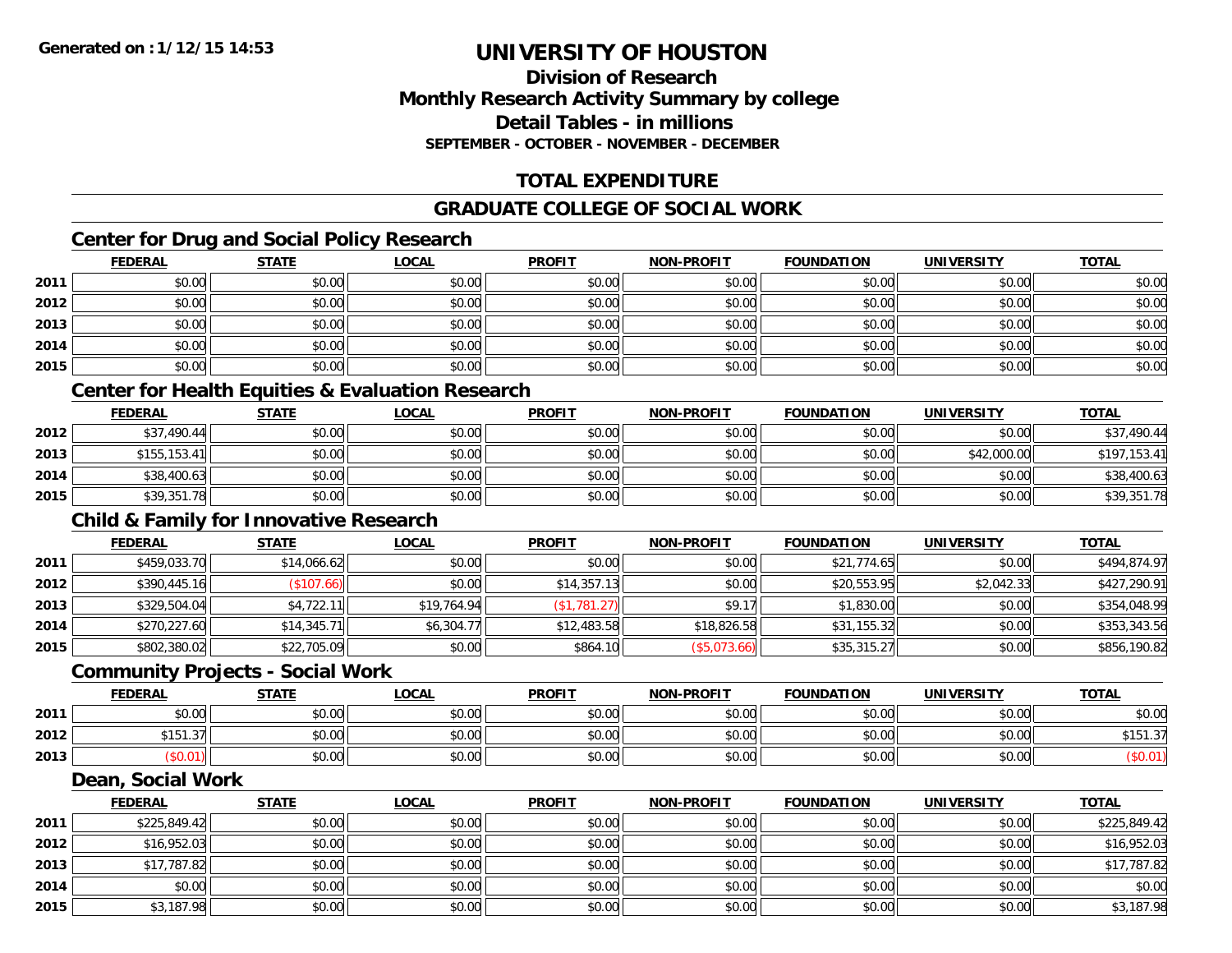#### **Division of Research Monthly Research Activity Summary by college Detail Tables - in millions SEPTEMBER - OCTOBER - NOVEMBER - DECEMBER**

#### **TOTAL EXPENDITURE**

#### **GRADUATE COLLEGE OF SOCIAL WORK**

## **Office for Drug SPR**

|       | <b>FEDERAL</b> | <b>STATE</b> | <b>LOCAL</b> | <b>PROFIT</b> | <b>NON-PROFIT</b> | <b>FOUNDATION</b> | <b>UNIVERSITY</b> | <b>TOTAL</b>   |
|-------|----------------|--------------|--------------|---------------|-------------------|-------------------|-------------------|----------------|
| 2011  | \$0.00         | \$0.00       | \$0.00       | \$0.00        | \$0.00            | \$0.00            | \$0.00            | \$0.00         |
| 2012  | \$0.00         | \$0.00       | \$0.00       | \$0.00        | \$0.00            | \$0.00            | \$0.00            | \$0.00         |
| 2013  | \$0.00         | \$0.00       | \$0.00       | \$0.00        | \$0.00            | \$0.00            | \$0.00            | \$0.00         |
| 2014  | \$0.00         | \$0.00       | \$0.00       | \$0.00        | \$0.00            | \$0.00            | \$0.00            | \$0.00         |
| 2015  | \$0.00         | \$0.00       | \$0.00       | \$0.00        | \$0.00            | \$0.00            | \$0.00            | \$0.00         |
| Total | \$2,785,915.39 | \$55,731.87  | \$26,069.71  | \$25,923.54   | \$13,762.09       | \$110,629.19      | \$44,042.33       | \$3,062,074.11 |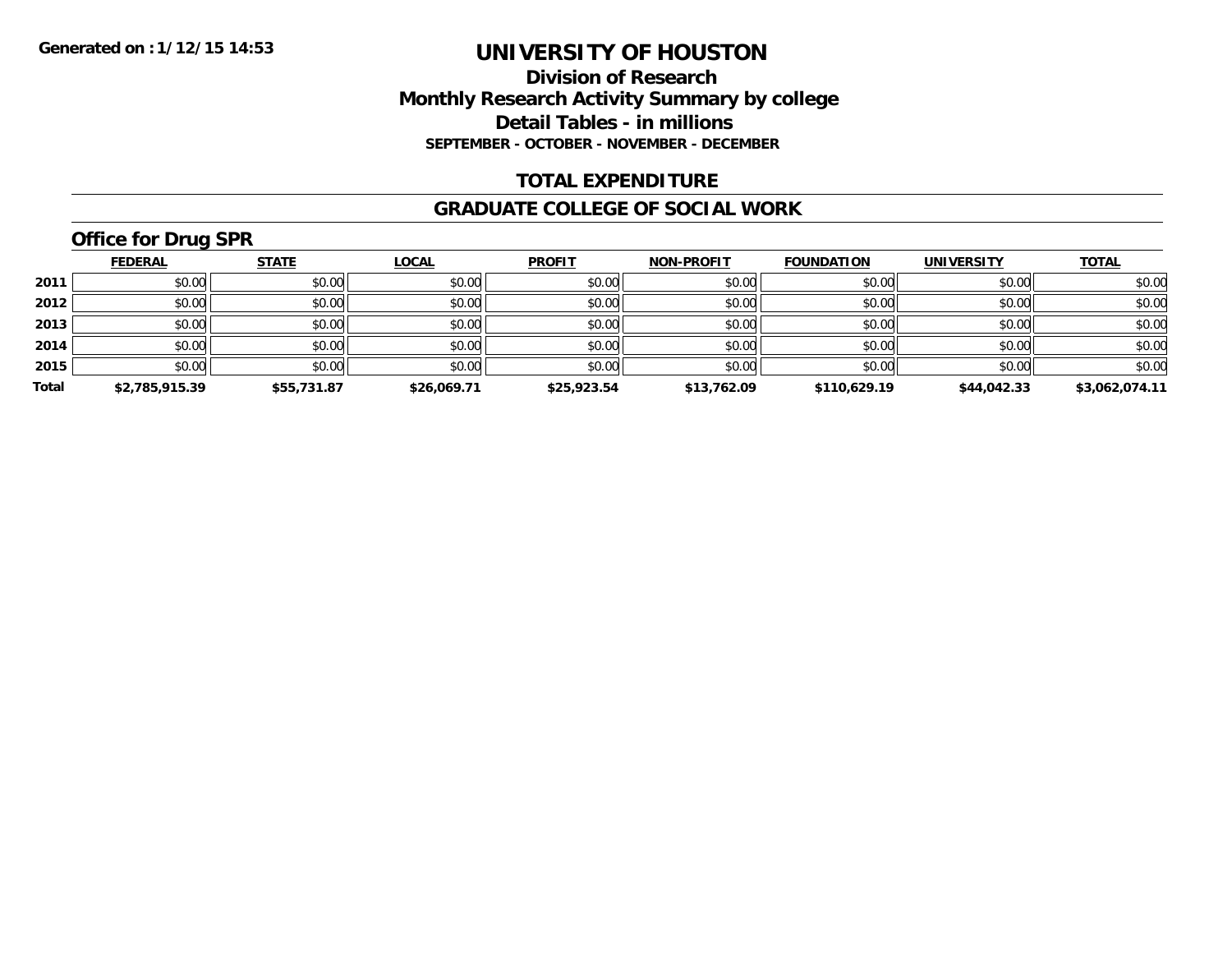#### **Division of Research Monthly Research Activity Summary by college Detail Tables - in millions SEPTEMBER - OCTOBER - NOVEMBER - DECEMBER**

## **TOTAL EXPENDITURE**

#### **HILTON COLLEGE OF HOTEL AND RESTAURANT MANAGEMENT**

### **Hotel and Restaurant Management**

|       | <b>FEDERAL</b> | <b>STATE</b> | <b>LOCAL</b> | <b>PROFIT</b> | <b>NON-PROFIT</b> | <b>FOUNDATION</b> | <b>UNIVERSITY</b> | <b>TOTAL</b> |
|-------|----------------|--------------|--------------|---------------|-------------------|-------------------|-------------------|--------------|
| 2011  | \$2,470.67     | \$17,200.36  | \$0.00       | \$1,065.30    | \$0.00            | \$0.00            | \$0.00            | \$20,736.33  |
| 2012  | \$10,526.37    | \$55,821.22  | \$0.00       | \$25.76       | \$5,653.93        | \$0.00            | \$0.00            | \$72,027.28  |
| 2013  | \$13,401.48    | \$14,781.78  | \$0.00       | \$0.00        | \$0.00            | \$0.00            | \$0.00            | \$28,183.26  |
| 2014  | \$47,111.05    | (\$278.24)   | \$0.00       | \$0.00        | \$0.00            | \$2,067.91        | \$0.00            | \$48,900.72  |
| 2015  | \$39,940.47    | (S288.96)    | \$0.00       | \$0.00        | \$0.00            | \$9,356.22        | \$0.00            | \$49,007.73  |
| Total | \$113,450.04   | \$87,236.16  | \$0.00       | \$1,091.06    | \$5,653.93        | \$11,424.13       | \$0.00            | \$218,855.32 |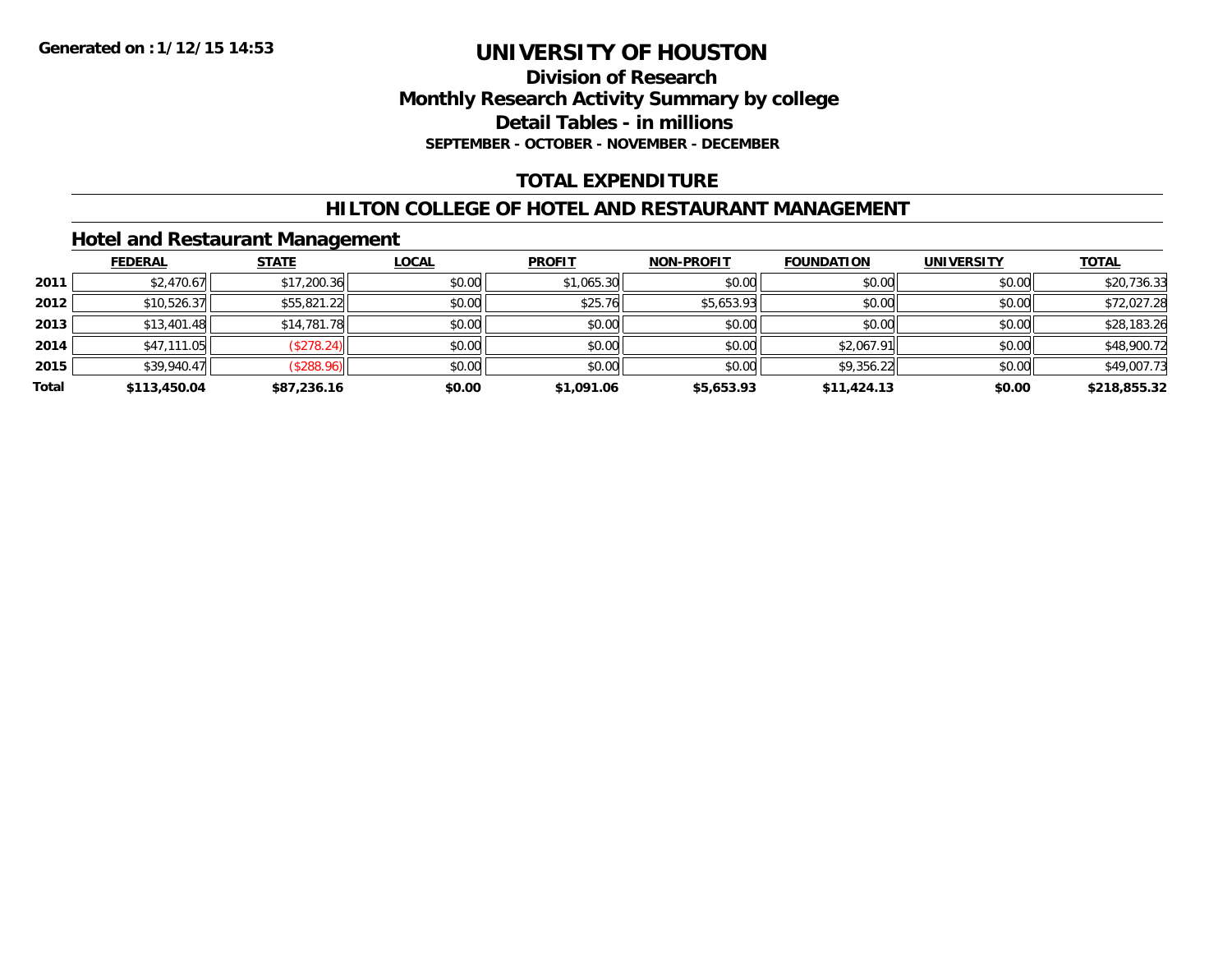#### **Division of Research Monthly Research Activity Summary by college Detail Tables - in millions SEPTEMBER - OCTOBER - NOVEMBER - DECEMBER**

#### **TOTAL EXPENDITURE**

#### **HONORS COLLEGE**

## **Dean, Honors College**

|       | <b>FEDERAL</b> | <b>STATE</b> | <b>LOCAL</b> | <b>PROFIT</b> | <b>NON-PROFIT</b> | <b>FOUNDATION</b> | <b>UNIVERSITY</b> | <b>TOTAL</b> |
|-------|----------------|--------------|--------------|---------------|-------------------|-------------------|-------------------|--------------|
| 2012  | \$10,574.31    | \$0.00       | \$0.00       | \$0.00        | \$4,917.41        | \$0.00            | \$0.00            | \$15,491.72  |
| 2013  | \$12,218.99    | \$0.00       | \$0.00       | \$0.00        | \$7,036.09        | \$0.00            | \$0.00            | \$19,255.07  |
| 2014  | \$2,694.74     | \$0.00       | \$0.00       | \$0.00        | \$6,907.37        | \$4,119.62        | \$0.00            | \$13,721.73  |
| 2015  | \$0.00         | \$0.00       | \$0.00       | \$0.00        | 's17.7            | \$688.83          | \$0.00            | \$671.12     |
| Total | \$25,488.04    | \$0.00       | \$0.00       | \$0.00        | \$18,843.15       | \$4,808.45        | \$0.00            | \$49,139.64  |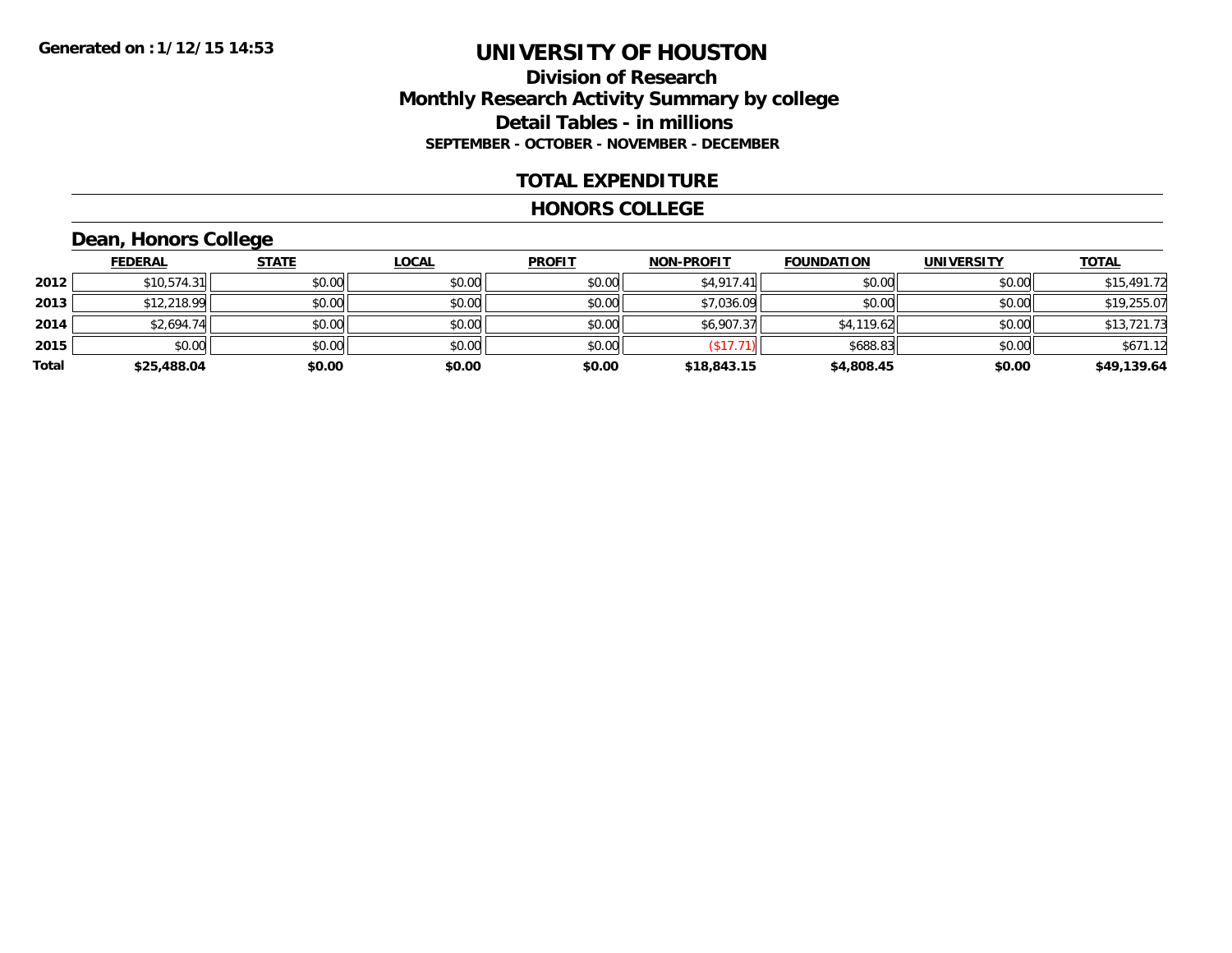#### **Division of Research Monthly Research Activity Summary by college Detail Tables - in millions SEPTEMBER - OCTOBER - NOVEMBER - DECEMBER**

#### **TOTAL EXPENDITURE**

#### **LIBRARY**

#### **Administration, Library**

|       | <b>FEDERAL</b> | <b>STATE</b> | <b>LOCAL</b> | <b>PROFIT</b> | <b>NON-PROFIT</b> | <b>FOUNDATION</b> | <b>UNIVERSITY</b> | <b>TOTAL</b> |
|-------|----------------|--------------|--------------|---------------|-------------------|-------------------|-------------------|--------------|
| 2011  | \$4,198.83     | \$0.00       | \$0.00       | \$0.00        | \$0.00            | \$0.00            | \$0.00            | \$4,198.83   |
| 2012  | \$43.40        | \$0.00       | \$0.00       | \$0.00        | \$0.00            | \$0.00            | \$0.00            | \$43.40      |
| 2013  | \$0.00         | \$0.00       | \$0.00       | \$0.00        | \$0.00            | \$0.00            | \$0.00            | \$0.00       |
| 2014  | \$0.00         | \$0.00       | \$0.00       | \$0.00        | \$0.00            | \$0.00            | \$0.00            | \$0.00       |
| Total | \$4,242.23     | \$0.00       | \$0.00       | \$0.00        | \$0.00            | \$0.00            | \$0.00            | \$4,242.23   |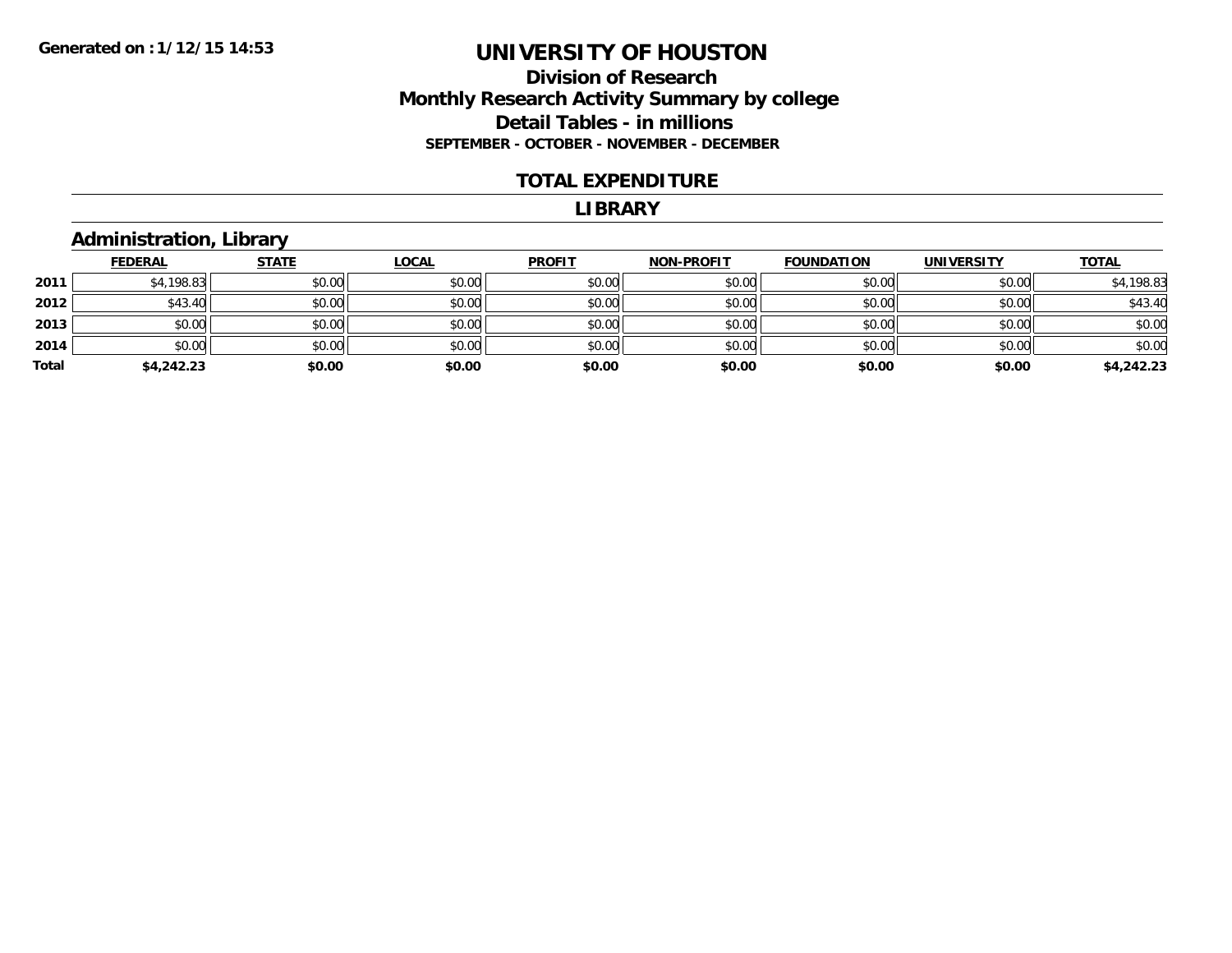**Division of Research Monthly Research Activity Summary by college Detail Tables - in millions SEPTEMBER - OCTOBER - NOVEMBER - DECEMBER**

## **TOTAL EXPENDITURE**

#### **OTHER OUTSIDE ORGANIZATIONS USED FOR CPHS LOGINS**

| <b>Health Center</b> |         |        |        |               |                   |                   |            |              |
|----------------------|---------|--------|--------|---------------|-------------------|-------------------|------------|--------------|
|                      | FEDERAL | STATI  | LOCAL  | <b>PROFIT</b> | <b>NON-PROFIT</b> | <b>FOUNDATION</b> | UNIVERSITY | <b>TOTAL</b> |
| 2015                 | \$0.00  | \$0.00 | \$0.00 | \$0.00        | \$0.00            | \$0.00            | \$0.00     | \$0.00       |
| Total                | \$0.00  | \$0.00 | \$0.00 | \$0.00        | \$0.00            | \$0.00            | \$0.00     | \$0.00       |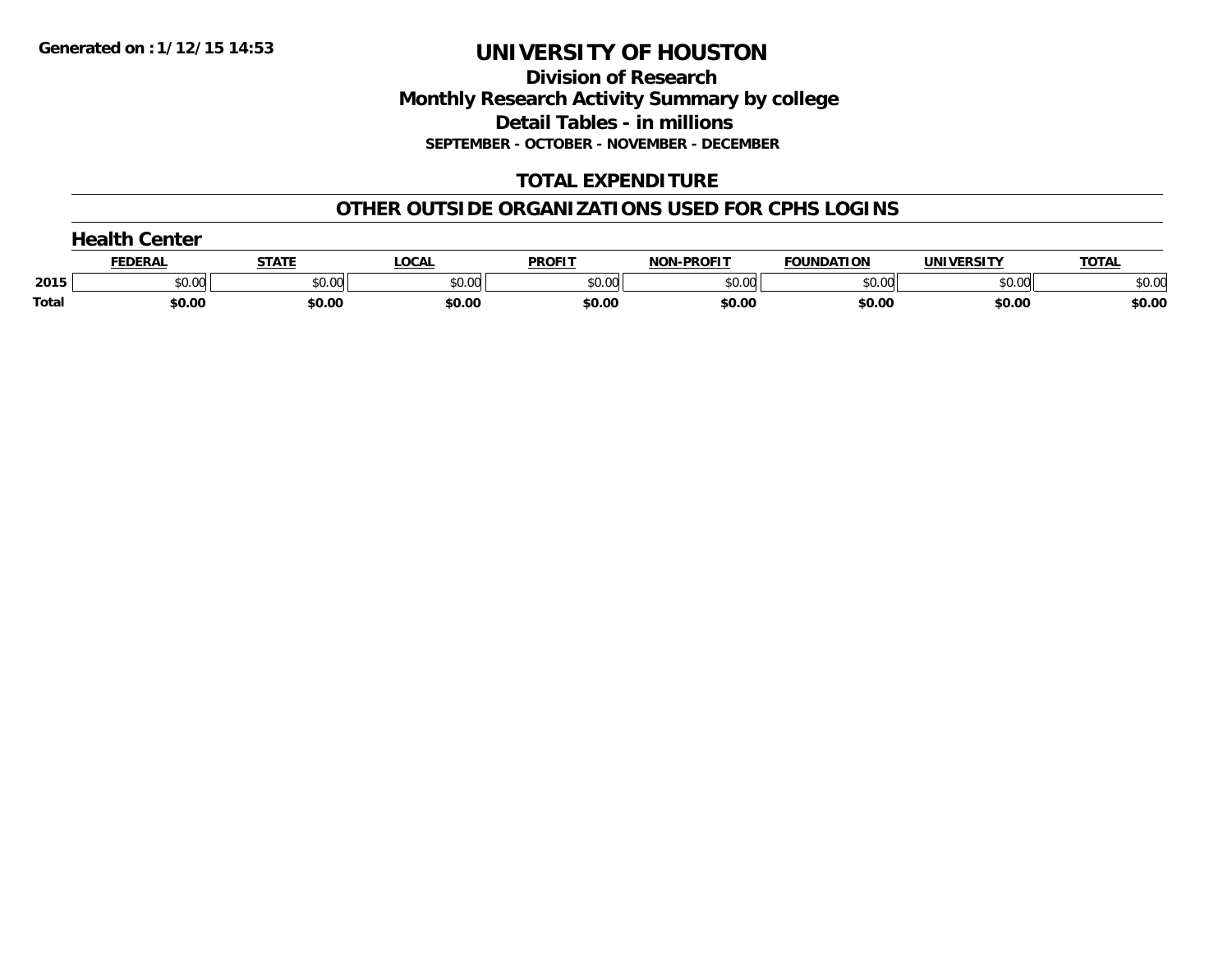#### **Division of Research Monthly Research Activity Summary by college Detail Tables - in millions SEPTEMBER - OCTOBER - NOVEMBER - DECEMBER**

#### **TOTAL EXPENDITURE**

#### **PRESIDENT**

### **Office of the President**

|       | <b>FEDERAL</b> | <b>STATE</b> | <b>LOCAL</b> | <b>PROFIT</b> | <b>NON-PROFIT</b> | <b>FOUNDATION</b> | <b>UNIVERSITY</b> | <b>TOTAL</b> |
|-------|----------------|--------------|--------------|---------------|-------------------|-------------------|-------------------|--------------|
| 2011  | \$0.00         | \$0.00       | \$0.00       | \$0.00        | \$0.00            | \$0.00            | \$0.00            | \$0.00       |
| 2012  | \$0.00         | \$0.00       | \$0.00       | \$0.00        | \$0.00            | \$0.00            | \$0.00            | \$0.00       |
| 2013  | \$0.00         | \$0.00       | \$0.00       | \$0.00        | \$0.00            | \$0.00            | \$0.00            | \$0.00       |
| 2014  | \$0.00         | \$0.00       | \$0.00       | \$0.00        | \$0.00            | \$0.00            | \$0.00            | \$0.00       |
| 2015  | \$11,762.90    | \$0.00       | \$0.00       | \$0.00        | \$0.00            | \$0.00            | \$0.00            | \$11,762.90  |
| Total | \$11,762.90    | \$0.00       | \$0.00       | \$0.00        | \$0.00            | \$0.00            | \$0.00            | \$11,762.90  |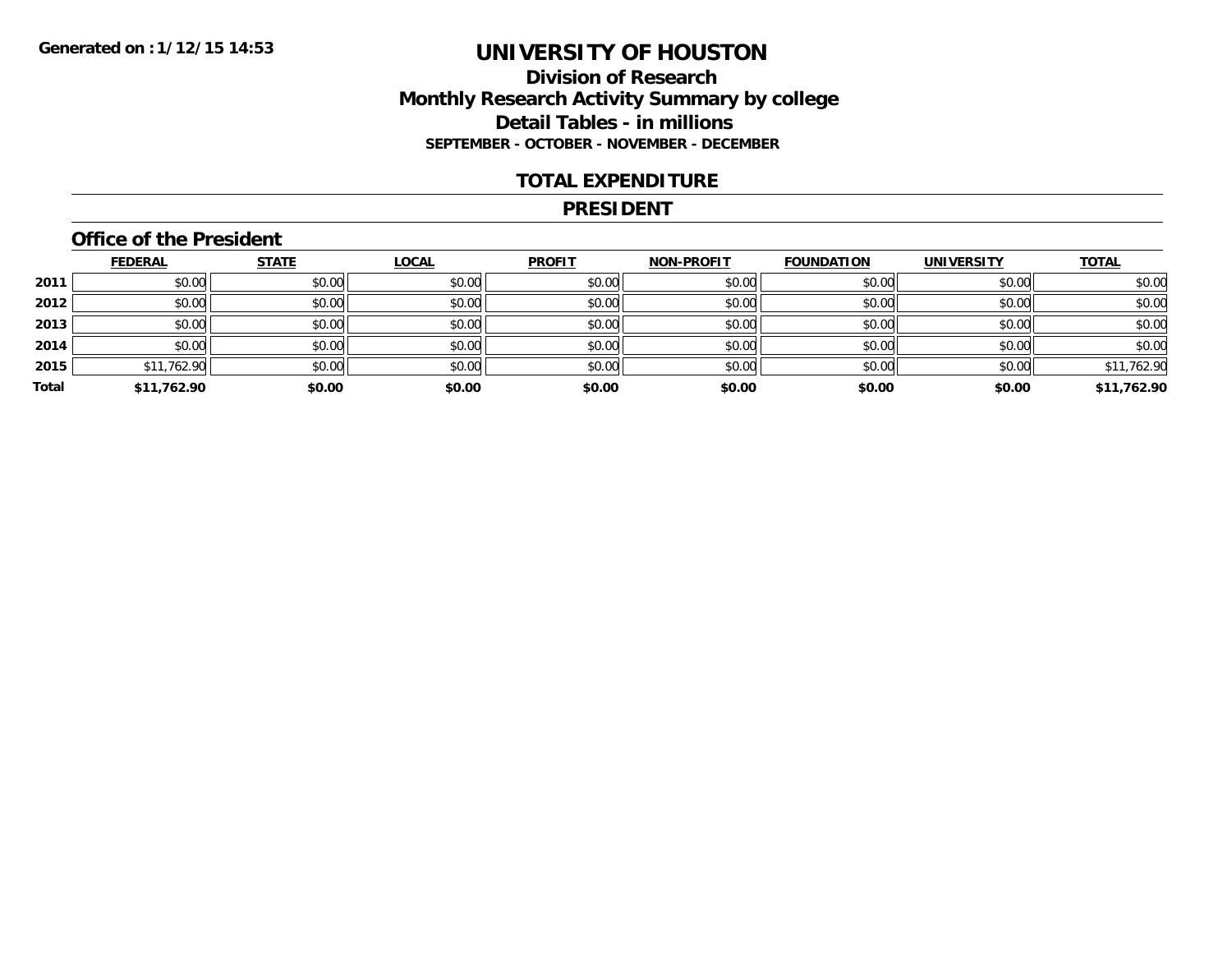**Division of ResearchMonthly Research Activity Summary by college Detail Tables - in millions SEPTEMBER - OCTOBER - NOVEMBER - DECEMBER**

## **TOTAL EXPENDITURE**

#### **SENIOR V.P. FOR ACADEMIC AFFAIRS AND PROVOST**

|      | <b>Challenger Program</b>                           |              |              |               |                   |                   |                   |              |
|------|-----------------------------------------------------|--------------|--------------|---------------|-------------------|-------------------|-------------------|--------------|
|      | <b>FEDERAL</b>                                      | <b>STATE</b> | <b>LOCAL</b> | <b>PROFIT</b> | <b>NON-PROFIT</b> | <b>FOUNDATION</b> | <b>UNIVERSITY</b> | <b>TOTAL</b> |
| 2015 | \$0.00                                              | \$0.00       | \$0.00       | \$0.00        | \$0.00            | \$0.00            | \$0.00            | \$0.00       |
|      | <b>Continuing Education</b>                         |              |              |               |                   |                   |                   |              |
|      | <b>FEDERAL</b>                                      | <b>STATE</b> | <b>LOCAL</b> | <b>PROFIT</b> | <b>NON-PROFIT</b> | <b>FOUNDATION</b> | <b>UNIVERSITY</b> | <b>TOTAL</b> |
| 2011 | \$0.00                                              | \$1,068.06   | \$0.00       | \$0.00        | \$0.00            | \$0.00            | \$0.00            | \$1,068.06   |
|      | <b>Learning Support Services</b>                    |              |              |               |                   |                   |                   |              |
|      | <b>FEDERAL</b>                                      | <b>STATE</b> | <b>LOCAL</b> | <b>PROFIT</b> | <b>NON-PROFIT</b> | <b>FOUNDATION</b> | <b>UNIVERSITY</b> | <b>TOTAL</b> |
| 2012 | \$0.00                                              | \$0.00       | \$0.00       | \$0.00        | \$0.00            | \$0.00            | \$0.00            | \$0.00       |
| 2013 | \$0.00                                              | \$0.00       | \$0.00       | \$0.00        | \$0.00            | \$0.00            | \$0.00            | \$0.00       |
|      | <b>Office of Admissions</b>                         |              |              |               |                   |                   |                   |              |
|      | <b>FEDERAL</b>                                      | <b>STATE</b> | <b>LOCAL</b> | <b>PROFIT</b> | <b>NON-PROFIT</b> | <b>FOUNDATION</b> | <b>UNIVERSITY</b> | <b>TOTAL</b> |
| 2011 | \$0.00                                              | \$0.00       | \$0.00       | \$0.00        | \$0.00            | \$0.00            | \$0.00            | \$0.00       |
| 2012 | \$0.00                                              | \$0.00       | \$0.00       | \$0.00        | \$0.00            | \$0.00            | \$0.00            | \$0.00       |
| 2013 | \$0.00                                              | \$0.00       | \$0.00       | \$0.00        | \$0.00            | \$0.00            | \$0.00            | \$0.00       |
| 2014 | \$0.00                                              | \$0.00       | \$0.00       | \$0.00        | \$0.00            | \$0.00            | \$0.00            | \$0.00       |
| 2015 | \$0.00                                              | \$0.00       | \$0.00       | \$0.00        | \$0.00            | \$0.00            | \$0.00            | \$0.00       |
|      | <b>Senior V.P. for Academic Affairs and Provost</b> |              |              |               |                   |                   |                   |              |
|      | <b>FEDERAL</b>                                      | <b>STATE</b> | <b>LOCAL</b> | <b>PROFIT</b> | <b>NON-PROFIT</b> | <b>FOUNDATION</b> | <b>UNIVERSITY</b> | <b>TOTAL</b> |
| 2014 | \$0.00                                              | \$0.00       | \$0.00       | \$38,767.38   | \$0.00            | \$0.00            | \$0.00            | \$38,767.38  |
|      | <b>Student Support Services</b>                     |              |              |               |                   |                   |                   |              |
|      | <b>FEDERAL</b>                                      | <b>STATE</b> | <b>LOCAL</b> | <b>PROFIT</b> | <b>NON-PROFIT</b> | <b>FOUNDATION</b> | <b>UNIVERSITY</b> | <b>TOTAL</b> |
| 2014 | \$0.00                                              | \$0.00       | \$0.00       | \$0.00        | \$0.00            | \$0.00            | \$0.00            | \$0.00       |
| 2015 | \$0.00                                              | \$0.00       | \$0.00       | \$0.00        | \$0.00            | \$0.00            | \$0.00            | \$0.00       |
|      | <b>Undergraduate Scholars</b>                       |              |              |               |                   |                   |                   |              |
|      | <b>FEDERAL</b>                                      | <b>STATE</b> | <b>LOCAL</b> | <b>PROFIT</b> | <b>NON-PROFIT</b> | <b>FOUNDATION</b> | <b>UNIVERSITY</b> | <b>TOTAL</b> |
| 2011 | \$0.00                                              | \$3,522.59   | \$0.00       | \$0.00        | \$0.00            | \$0.00            | \$0.00            | \$3,522.59   |
| 2012 | \$0.00                                              | \$1,019.90   | \$0.00       | \$0.00        | \$0.00            | \$0.00            | \$0.00            | \$1,019.90   |
| 2013 | \$0.00                                              | (\$704.70)   | \$0.00       | \$0.00        | \$0.00            | \$0.00            | \$0.00            | (\$704.70)   |
| 2014 | \$0.00                                              | \$1,948.21   | \$0.00       | \$0.00        | \$0.00            | \$0.00            | \$0.00            | \$1,948.21   |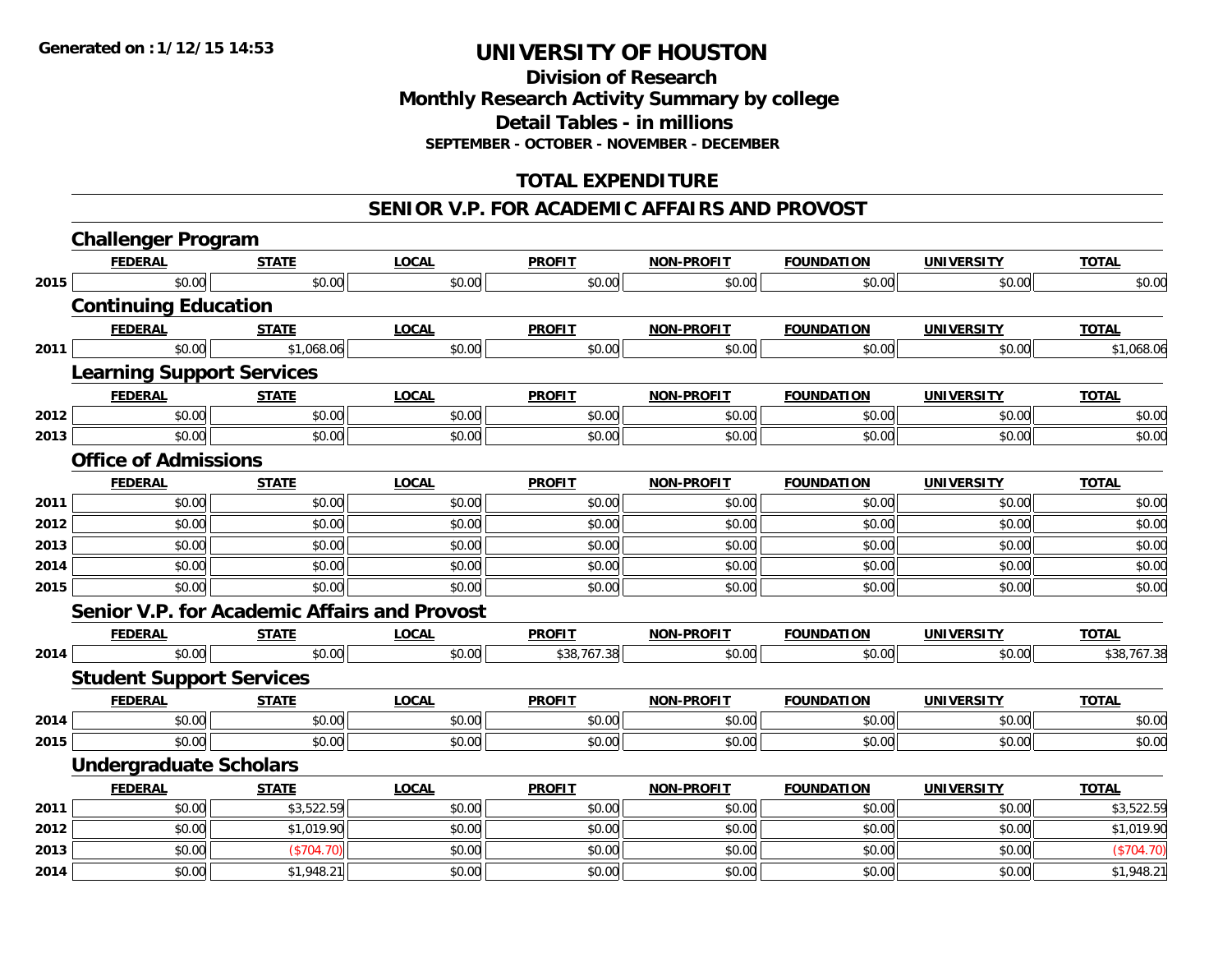### **Division of ResearchMonthly Research Activity Summary by college Detail Tables - in millions SEPTEMBER - OCTOBER - NOVEMBER - DECEMBER**

## **TOTAL EXPENDITURE**

#### **SENIOR V.P. FOR ACADEMIC AFFAIRS AND PROVOST**

#### **Undergraduate Student Success**

|      | <b>FEDERAL</b> | <b>STATE</b> | <u>LOCAL</u> | <b>PROFIT</b> | <b>NON-PROFIT</b> | <b>FOUNDATION</b> | <b>UNIVERSITY</b> | <b>TOTAL</b> |
|------|----------------|--------------|--------------|---------------|-------------------|-------------------|-------------------|--------------|
| 2011 | \$0.00         | \$0.00       | \$0.00       | \$0.00        | \$0.00            | \$0.00            | \$0.00            | \$0.00       |
| 2012 | \$0.00         | \$23,163.56  | \$0.00       | \$0.00        | \$0.00            | \$0.00            | \$0.00            | \$23,163.56  |
| 2013 | \$0.00         | \$5,043.90   | \$0.00       | \$0.00        | \$0.00            | \$0.00            | \$0.00            | \$5,043.90   |
| 2014 | \$0.00         | \$10,320.46  | \$0.00       | \$0.00        | \$0.00            | \$0.00            | \$0.00            | \$10,320.46  |
| 2015 | \$0.00         | \$10,894.92  | \$0.00       | \$0.00        | \$0.00            | \$0.00            | \$0.00            | \$10,894.92  |

## **Undergraduate Student Success Center**

|       | <b>FEDERAL</b> | <b>STATE</b> | <u>LOCAL</u> | <b>PROFIT</b> | <b>NON-PROFIT</b> | <b>FOUNDATION</b> | <b>UNIVERSITY</b> | <b>TOTAL</b> |
|-------|----------------|--------------|--------------|---------------|-------------------|-------------------|-------------------|--------------|
| 2011  | \$106,464.64   | \$40,943.10  | \$0.00       | \$0.00        | \$22,236.54       | \$3,511.22        | \$0.00            | \$173,155.50 |
| 2012  | \$98,930.20    | \$42,122.68  | \$0.00       | \$0.00        | \$23,663.95       | \$0.00            | \$0.00            | \$164,716.83 |
| 2013  | \$124,660.57   | \$41,170.21  | \$0.00       | \$0.00        | (\$539.58)        | \$0.00            | \$0.00            | \$165,291.20 |
| 2014  | \$128,793.55   | \$40,531.19  | \$0.00       | \$0.00        | \$0.00            | \$0.00            | \$0.00            | \$169,324.74 |
| 2015  | \$53,877.92    | \$42,526.87  | \$0.00       | \$0.00        | \$25,259.68       | \$0.00            | \$0.00            | \$121,664.47 |
| Total | \$512,726.88   | \$263,570.95 | \$0.00       | \$38,767.38   | \$70,620.59       | \$3,511.22        | \$0.00            | \$889,197.02 |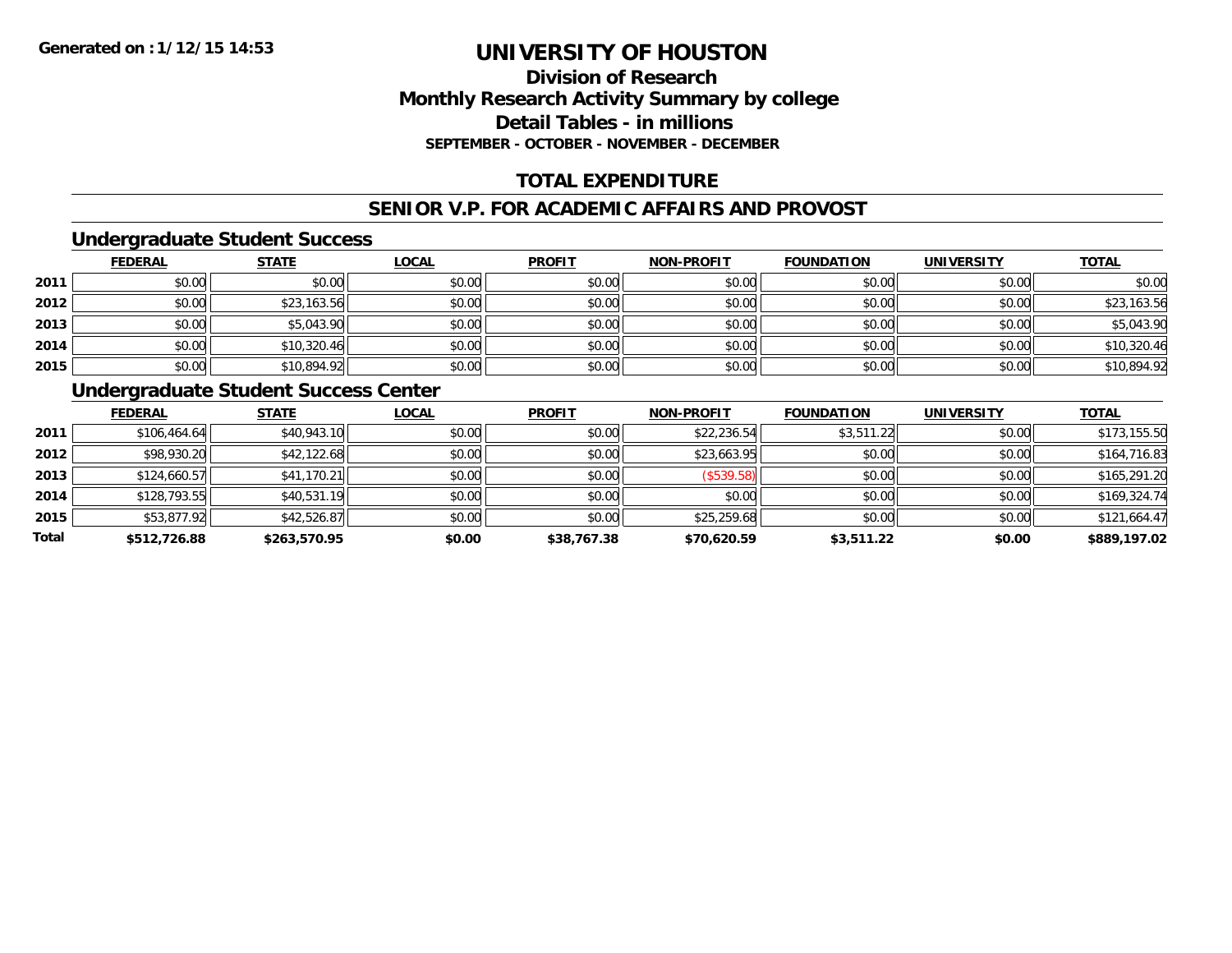## **Division of ResearchMonthly Research Activity Summary by college Detail Tables - in millions SEPTEMBER - OCTOBER - NOVEMBER - DECEMBER**

#### **TOTAL EXPENDITURE**

#### **UH LAW CENTER**

|       | Dean, Law      |              |              |               |                   |                   |                   |                |
|-------|----------------|--------------|--------------|---------------|-------------------|-------------------|-------------------|----------------|
|       | <b>FEDERAL</b> | <b>STATE</b> | <b>LOCAL</b> | <b>PROFIT</b> | <b>NON-PROFIT</b> | <b>FOUNDATION</b> | <b>UNIVERSITY</b> | <b>TOTAL</b>   |
| 2011  | \$11,952.18    | \$0.00       | \$0.00       | \$0.00        | \$0.00            | \$0.00            | \$0.00            | \$11,952.18    |
| 2012  | (\$219,452.95) | \$0.00       | \$0.00       | \$0.00        | \$0.00            | \$0.00            | \$0.00            | (\$219,452.95) |
| 2013  | \$0.00         | \$0.00       | \$0.00       | \$0.00        | \$0.00            | \$0.00            | \$0.00            | \$0.00         |
|       | Law-UH         |              |              |               |                   |                   |                   |                |
|       | <b>FEDERAL</b> | <b>STATE</b> | <b>LOCAL</b> | <b>PROFIT</b> | <b>NON-PROFIT</b> | <b>FOUNDATION</b> | <b>UNIVERSITY</b> | <b>TOTAL</b>   |
| 2011  | \$13,613.97    | \$63,134.07  | \$0.00       | \$0.00        | \$0.00            | \$26,479.72       | \$0.00            | \$103,227.76   |
| 2012  | \$6,433.46     | \$87,100.79  | \$0.00       | \$0.00        | \$0.00            | \$22,034.06       | \$0.00            | \$115,568.31   |
| 2013  | \$109,308.66   | \$38,265.51  | \$0.00       | \$0.00        | \$0.00            | \$21,065.69       | \$0.00            | \$168,639.86   |
| 2014  | \$9,182.58     | \$47,564.10  | \$0.00       | \$0.00        | \$0.00            | \$5,636.78        | \$0.00            | \$62,383.46    |
| 2015  | \$19,919.71    | \$61,805.51  | \$0.00       | \$0.00        | \$0.00            | \$2,447.50        | \$0.00            | \$84,172.72    |
| Total | (\$49,042.40)  | \$297,869.98 | \$0.00       | \$0.00        | \$0.00            | \$77,663.75       | \$0.00            | \$326,491.33   |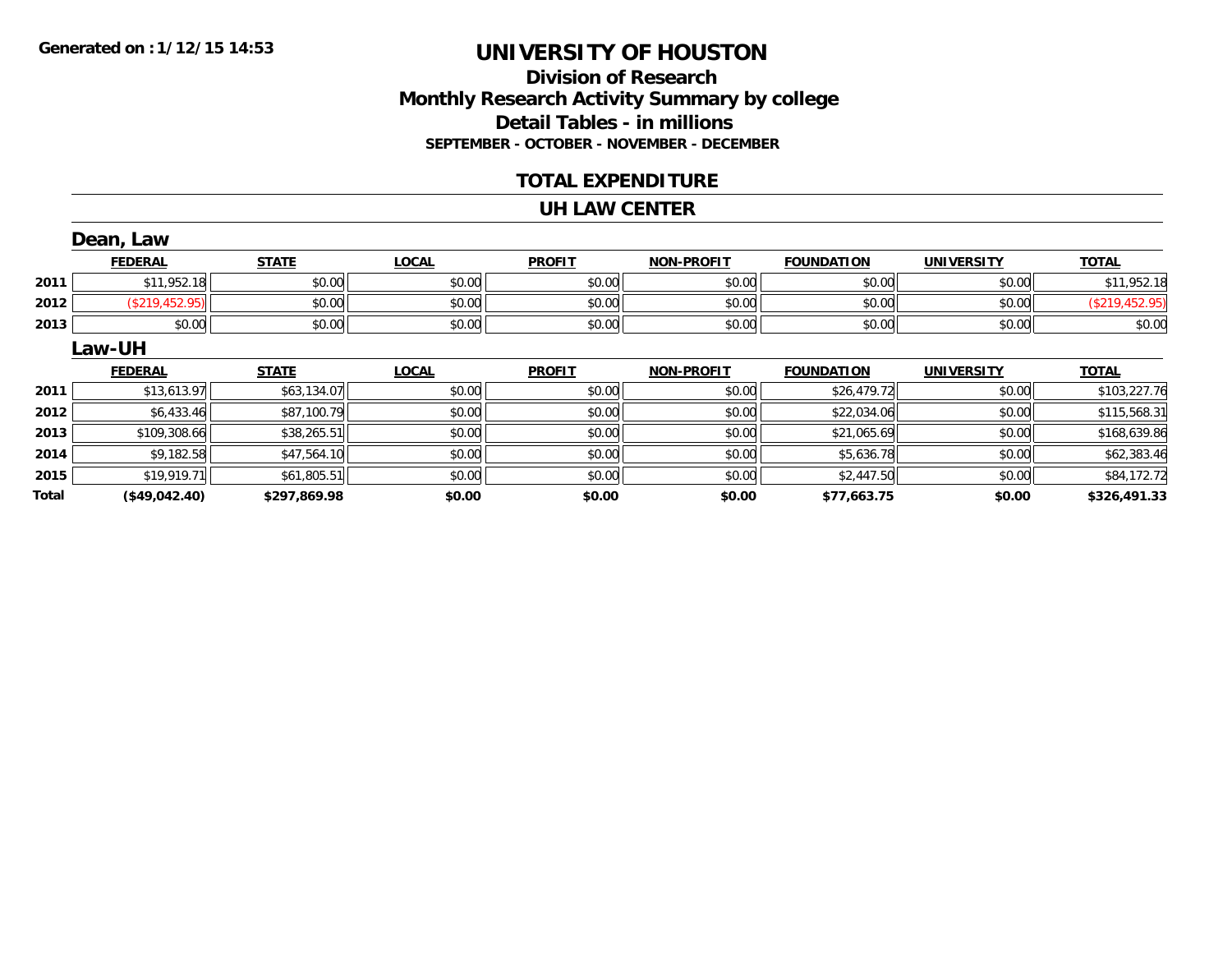#### **Division of Research Monthly Research Activity Summary by college Detail Tables - in millions SEPTEMBER - OCTOBER - NOVEMBER - DECEMBER**

#### **TOTAL EXPENDITURE**

#### **UKNOWN COLLEGE**

## **Unknown Department**

|       | <b>FEDERAL</b> | <b>STATE</b> | <b>LOCAL</b> | <b>PROFIT</b> | <b>NON-PROFIT</b> | <b>FOUNDATION</b> | <b>UNIVERSITY</b> | <b>TOTAL</b> |
|-------|----------------|--------------|--------------|---------------|-------------------|-------------------|-------------------|--------------|
| 2011  | \$0.00         | \$0.00       | \$0.00       | \$0.00        | \$0.00            | \$0.00            | \$0.00            | \$0.00       |
| 2012  | \$0.00         | \$0.00       | \$0.00       | \$0.00        | \$0.00            | \$0.00            | \$0.00            | \$0.00       |
| 2013  | \$0.00         | \$0.00       | \$0.00       | \$0.00        | \$0.00            | \$0.00            | \$0.00            | \$0.00       |
| 2014  | \$0.00         | \$0.00       | \$0.00       | \$0.00        | \$0.00            | \$0.00            | \$0.00            | \$0.00       |
| 2015  | \$0.00         | \$0.00       | \$0.00       | \$0.00        | \$0.00            | \$0.00            | \$0.00            | \$0.00       |
| Total | \$0.00         | \$0.00       | \$0.00       | \$0.00        | \$0.00            | \$0.00            | \$0.00            | \$0.00       |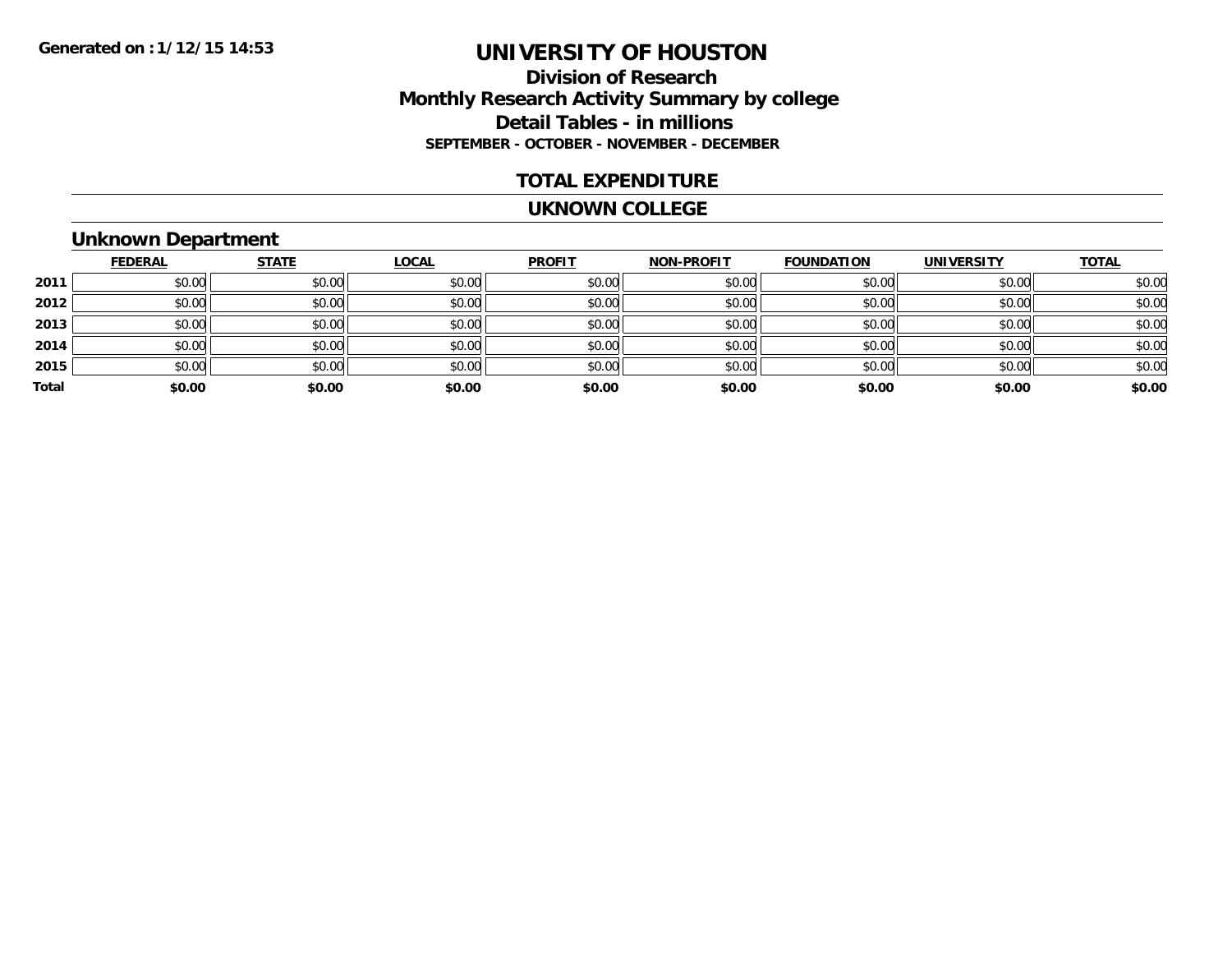#### **Division of Research Monthly Research Activity Summary by college Detail Tables - in millions SEPTEMBER - OCTOBER - NOVEMBER - DECEMBER**

#### **TOTAL EXPENDITURE**

#### **VICE PRESIDENT FOR ADMINISTRATION**

|       | <b>KUHF - Radio</b>         |              |              |               |                   |                   |                   |                |
|-------|-----------------------------|--------------|--------------|---------------|-------------------|-------------------|-------------------|----------------|
|       | <b>FEDERAL</b>              | <b>STATE</b> | <b>LOCAL</b> | <b>PROFIT</b> | <b>NON-PROFIT</b> | <b>FOUNDATION</b> | <b>UNIVERSITY</b> | <b>TOTAL</b>   |
| 2012  | \$8,449.00                  | \$10,153.66  | \$0.00       | \$0.00        | (\$233.11)        | \$0.00            | \$0.00            | \$18,369.55    |
| 2015  | \$128,733.00                | \$0.00       | \$0.00       | \$0.00        | \$0.00            | \$0.00            | \$0.00            | \$128,733.00   |
|       | <b>KUHT-TV</b>              |              |              |               |                   |                   |                   |                |
|       | <b>FEDERAL</b>              | <b>STATE</b> | <b>LOCAL</b> | <b>PROFIT</b> | <b>NON-PROFIT</b> | <b>FOUNDATION</b> | <b>UNIVERSITY</b> | <b>TOTAL</b>   |
| 2011  | \$0.00                      | \$0.00       | \$0.00       | \$0.00        | \$1,606,903.00    | \$0.00            | \$0.00            | \$1,606,903.00 |
| 2012  | \$0.00                      | \$0.00       | \$0.00       | \$0.00        | \$0.02            | \$0.00            | \$0.00            | \$0.02         |
|       | <b>Physical Plant</b>       |              |              |               |                   |                   |                   |                |
|       | <b>FEDERAL</b>              | <b>STATE</b> | <b>LOCAL</b> | <b>PROFIT</b> | <b>NON-PROFIT</b> | <b>FOUNDATION</b> | <b>UNIVERSITY</b> | <b>TOTAL</b>   |
| 2011  | \$0.00                      | \$0.00       | \$0.00       | \$0.00        | \$0.00            | \$0.00            | \$0.00            | \$0.00         |
| 2012  | \$0.00                      | \$0.00       | \$0.00       | \$0.00        | \$2,261,595.72    | \$0.00            | \$0.00            | \$2,261,595.72 |
| 2013  | \$0.00                      | \$0.00       | \$0.00       | \$0.00        | \$0.28            | \$0.00            | \$0.00            | \$0.28         |
|       | <b>UH Police Department</b> |              |              |               |                   |                   |                   |                |
|       | <b>FEDERAL</b>              | <b>STATE</b> | <b>LOCAL</b> | <b>PROFIT</b> | <b>NON-PROFIT</b> | <b>FOUNDATION</b> | <b>UNIVERSITY</b> | <b>TOTAL</b>   |
| 2014  | \$3,000.00                  | \$0.00       | \$0.00       | \$0.00        | \$0.00            | \$0.00            | \$0.00            | \$3,000.00     |
| Total | \$140,182.00                | \$10,153.66  | \$0.00       | \$0.00        | \$3,868,265.91    | \$0.00            | \$0.00            | \$4,018,601.57 |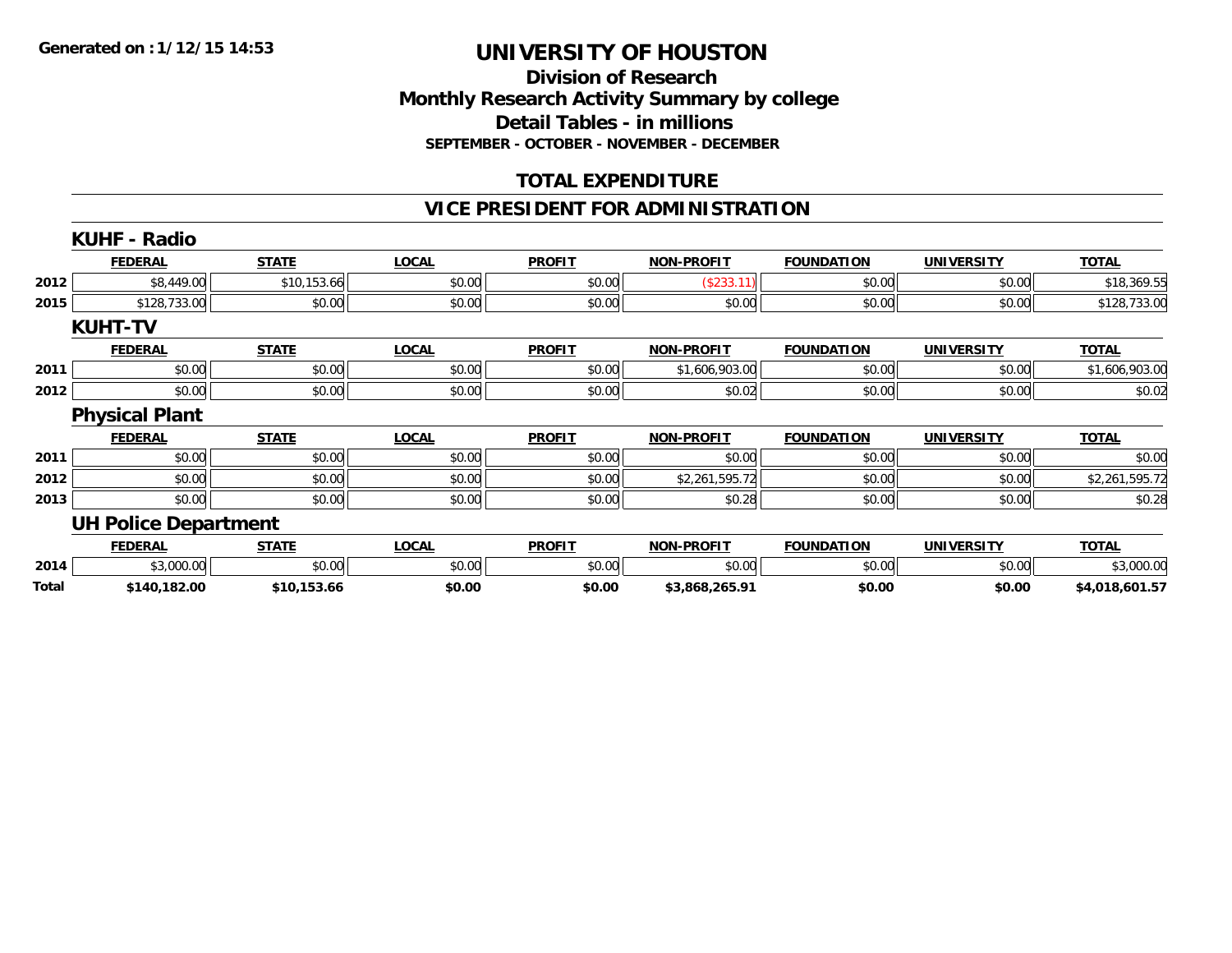### **Division of ResearchMonthly Research Activity Summary by college Detail Tables - in millions SEPTEMBER - OCTOBER - NOVEMBER - DECEMBER**

## **TOTAL EXPENDITURE**

#### **VICE PRESIDENT FOR STUDENT AFFAIRS**

#### **Childrens Learning Centers**

|      | <b>FEDERAL</b>            | <b>STATE</b><br>.  | .OCAI              | <b>PROFIT</b> | <b>NON-PROFIT</b> | <b>FOUNDATION</b>      | <b>UNIVERSITY</b> | <b>TOTAL</b> |
|------|---------------------------|--------------------|--------------------|---------------|-------------------|------------------------|-------------------|--------------|
| 2014 |                           | $\sim$ 00<br>vu.uu | $\sim$ 00<br>pu.uu | 0.00<br>JU.UU | \$0.00            | $n \cap \neg$<br>pu.uu | nn nn<br>PU.UU    |              |
| 2015 | .389.71<br>$\blacksquare$ | $\sim$ 00<br>JU.UU | $\sim$ 00<br>PU.UU | 0.00<br>JU.UU | \$0.00            | nn na<br>JU.UU         | nn nn<br>DU.UG    |              |

#### **Dean, Student Affairs**

|      | <b>FEDERAL</b> | <b>STATE</b> | <u>LOCAL</u> | <b>PROFIT</b> | <b>NON-PROFIT</b> | <b>FOUNDATION</b> | UNIVERSITY | <b>TOTAL</b> |
|------|----------------|--------------|--------------|---------------|-------------------|-------------------|------------|--------------|
| 2011 | \$15,314.45    | \$0.00       | \$0.00       | \$0.00        | \$0.00            | \$0.00            | \$0.00     | ں بن ا       |
| 2012 | \$20.759.49    | \$0.00       | \$0.00       | \$0.00        | \$0.00            | \$0.00            | \$0.00     | \$20,759.49  |
| 2013 | \$3,687.15     | \$0.00       | \$0.00       | \$0.00        | \$0.00            | \$0.00            | \$0.00     | \$3,687.15   |

#### **Vice President, Student Affairs**

|              | <b>FEDERAL</b> | <b>STATE</b> | <u>LOCAL</u> | <b>PROFIT</b> | <b>NON-PROFIT</b> | <b>FOUNDATION</b> | <b>UNIVERSITY</b> | <b>TOTAL</b> |
|--------------|----------------|--------------|--------------|---------------|-------------------|-------------------|-------------------|--------------|
| 2011         | \$42,585.58    | \$0.00       | \$0.00       | \$0.00        | \$0.00            | \$0.00            | \$0.00            | \$42,585.58  |
| 2012         | \$7,866.04     | \$0.00       | \$0.00       | \$0.00        | \$0.00            | \$0.00            | \$0.00            | \$7,866.04   |
| 2013         | \$32,176.65    | \$0.00       | \$0.00       | \$0.00        | \$0.00            | \$0.00            | \$0.00            | \$32,176.65  |
| 2014         | \$11,109.39    | \$0.00       | \$0.00       | \$0.00        | \$0.00            | \$0.00            | \$0.00            | \$11,109.39  |
| 2015         | \$0.00         | \$0.00       | \$0.00       | \$0.00        | \$0.00            | \$9,817.09        | \$0.00            | \$9,817.09   |
| <b>Total</b> | \$209,029.91   | \$0.00       | \$0.00       | \$0.00        | \$0.00            | \$9,817.09        | \$0.00            | \$218,847.00 |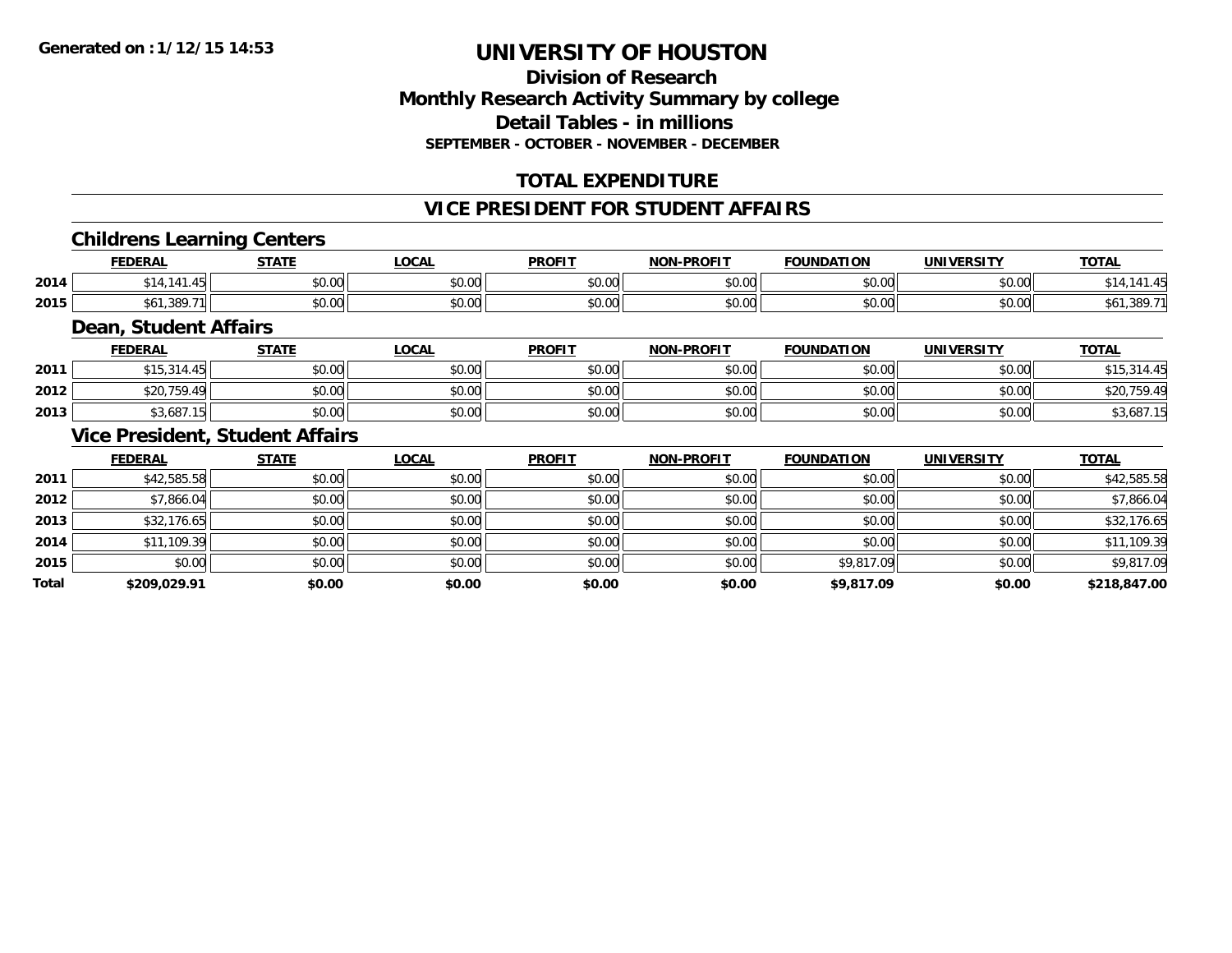## **Division of ResearchMonthly Research Activity Summary by college Detail Tables - in millions SEPTEMBER - OCTOBER - NOVEMBER - DECEMBER**

#### **IDC RECOVERY**

#### **C.T. BAUER COLLEGE OF BUSINESS**

|       | <b>Finance</b>                           |              |              |               |                   |                   |                   |              |
|-------|------------------------------------------|--------------|--------------|---------------|-------------------|-------------------|-------------------|--------------|
|       | <b>FEDERAL</b>                           | <b>STATE</b> | <b>LOCAL</b> | <b>PROFIT</b> | <b>NON-PROFIT</b> | <b>FOUNDATION</b> | <b>UNIVERSITY</b> | <b>TOTAL</b> |
| 2011  | \$0.00                                   | \$0.00       | \$0.00       | \$0.00        | \$0.00            | \$0.00            | \$0.00            | \$0.00       |
| 2012  | \$0.00                                   | \$0.00       | \$0.00       | \$0.00        | \$0.00            | \$0.00            | \$0.00            | \$0.00       |
| 2013  | \$0.00                                   | \$0.00       | \$0.00       | \$0.00        | \$0.00            | \$0.00            | \$0.00            | \$0.00       |
| 2014  | \$0.00                                   | \$0.00       | \$0.00       | \$0.00        | \$0.00            | \$0.00            | \$0.00            | \$0.00       |
| 2015  | \$0.00                                   | \$0.00       | \$0.00       | \$0.00        | \$0.00            | \$0.00            | \$0.00            | \$0.00       |
|       | Management                               |              |              |               |                   |                   |                   |              |
|       | <b>FEDERAL</b>                           | <b>STATE</b> | <b>LOCAL</b> | <b>PROFIT</b> | <b>NON-PROFIT</b> | <b>FOUNDATION</b> | <b>UNIVERSITY</b> | <b>TOTAL</b> |
| 2011  | \$2,036.08                               | \$0.00       | \$0.00       | \$0.00        | \$0.00            | \$0.00            | \$0.00            | \$2,036.08   |
| 2012  | (\$1,980.84)                             | \$0.00       | \$0.00       | \$0.00        | \$0.00            | \$0.00            | \$0.00            | (\$1,980.84) |
| 2013  | \$1,200.00                               | \$0.00       | \$0.00       | \$0.00        | \$0.00            | \$0.00            | \$0.00            | \$1,200.00   |
| 2014  | \$1,260.00                               | \$0.00       | \$0.00       | \$0.00        | \$0.00            | \$0.00            | \$0.00            | \$1,260.00   |
| 2015  | \$3,600.00                               | \$0.00       | \$0.00       | \$0.00        | \$0.00            | \$0.00            | \$0.00            | \$3,600.00   |
|       | <b>Marketing</b>                         |              |              |               |                   |                   |                   |              |
|       | <b>FEDERAL</b>                           | <b>STATE</b> | <b>LOCAL</b> | <b>PROFIT</b> | <b>NON-PROFIT</b> | <b>FOUNDATION</b> | <b>UNIVERSITY</b> | <b>TOTAL</b> |
| 2012  | \$0.00                                   | \$0.00       | \$0.00       | \$0.00        | \$0.00            | \$0.00            | \$0.00            | \$0.00       |
| 2013  | \$0.00                                   | \$0.00       | \$0.00       | \$0.00        | \$0.00            | \$0.00            | \$0.00            | \$0.00       |
| 2014  | \$0.00                                   | \$0.00       | \$0.00       | \$0.00        | \$0.00            | \$0.00            | \$0.00            | \$0.00       |
| 2015  | \$0.00                                   | \$0.00       | \$0.00       | \$0.00        | \$0.00            | \$0.00            | \$0.00            | \$0.00       |
|       | <b>Small Business Development Center</b> |              |              |               |                   |                   |                   |              |
|       | <b>FEDERAL</b>                           | <b>STATE</b> | <b>LOCAL</b> | <b>PROFIT</b> | <b>NON-PROFIT</b> | <b>FOUNDATION</b> | <b>UNIVERSITY</b> | <b>TOTAL</b> |
| 2011  | \$29,279.56                              | \$0.00       | \$0.00       | \$0.00        | \$0.00            | \$0.00            | \$0.00            | \$29,279.56  |
| 2012  | \$44,571.92                              | \$0.00       | \$0.00       | \$0.00        | \$0.00            | \$0.00            | \$0.00            | \$44,571.92  |
| 2013  | \$223,911.30                             | \$0.00       | \$0.00       | \$0.00        | \$0.00            | (\$1,395.00)      | \$0.00            | \$222,516.30 |
| 2014  | \$92,672.84                              | \$0.00       | \$0.00       | \$0.00        | \$0.00            | \$4,426.26        | \$0.00            | \$97,099.10  |
| 2015  | \$49,156.56                              | \$0.00       | \$0.00       | \$0.00        | \$0.00            | \$139.05          | \$0.00            | \$49,295.61  |
| Total | \$445,707.42                             | \$0.00       | \$0.00       | \$0.00        | \$0.00            | \$3,170.31        | \$0.00            | \$448,877.73 |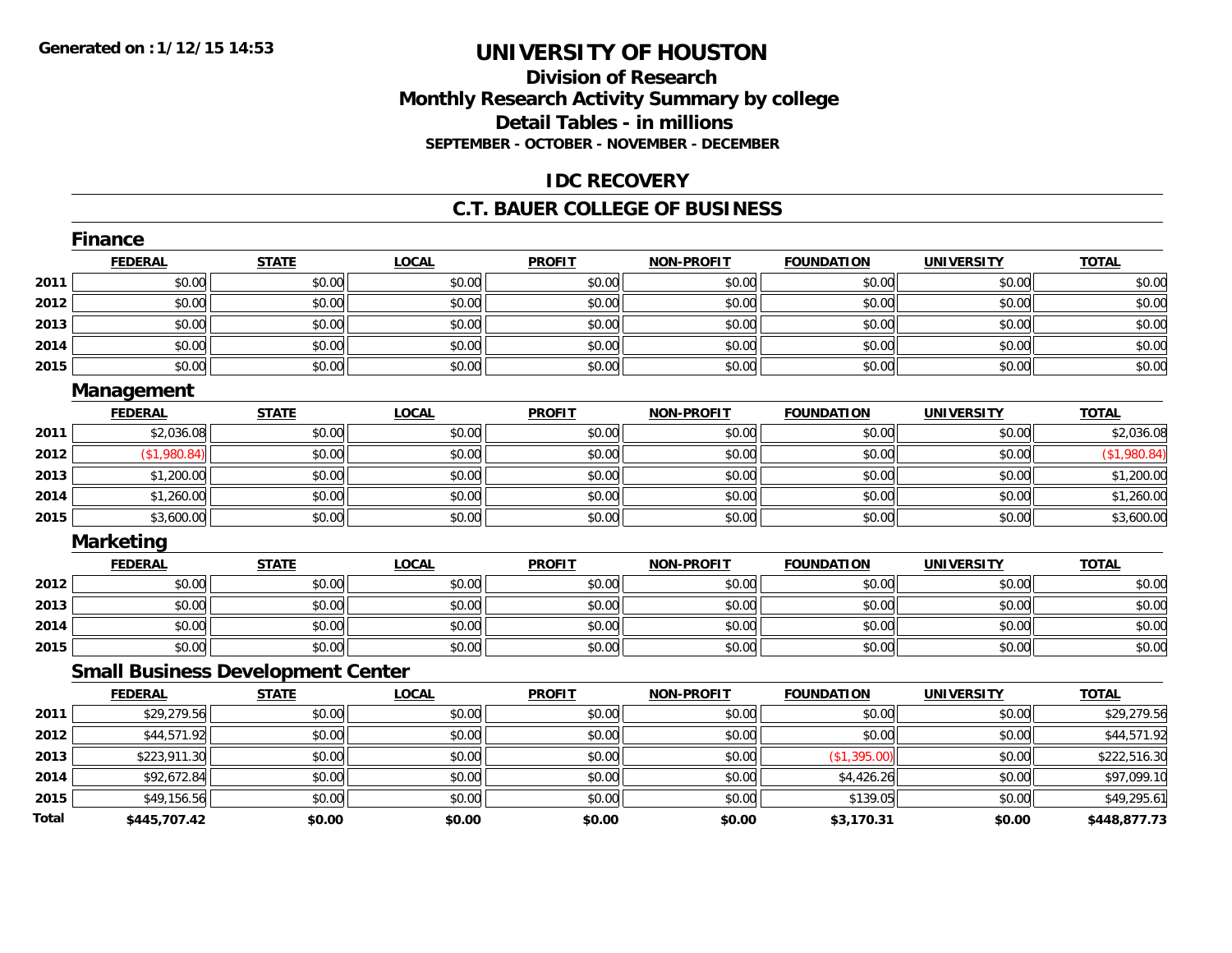#### **Division of Research Monthly Research Activity Summary by college Detail Tables - in millions SEPTEMBER - OCTOBER - NOVEMBER - DECEMBER**

#### **IDC RECOVERY**

#### **COLLEGE OF ARCHITECTURE**

|       | <b>ntecture</b> |        |              |               |                   |                    |            |              |
|-------|-----------------|--------|--------------|---------------|-------------------|--------------------|------------|--------------|
|       | FEDERAL         | STATI  | <b>LOCAL</b> | <b>PROFIT</b> | <b>NON-PROFIT</b> | <b>FOUNDATION</b>  | UNIVERSITY | <b>TOTAL</b> |
| 2015  | \$0.00          | \$0.00 | \$0.00       | \$0.00        | \$0.00            | $+ - -$<br>\$73.13 | \$0.00     | \$73.13      |
| Total | \$0.00          | \$0.00 | \$0.00       | \$0.00        | \$0.00            | \$73.13            | \$0.00     | \$73.13      |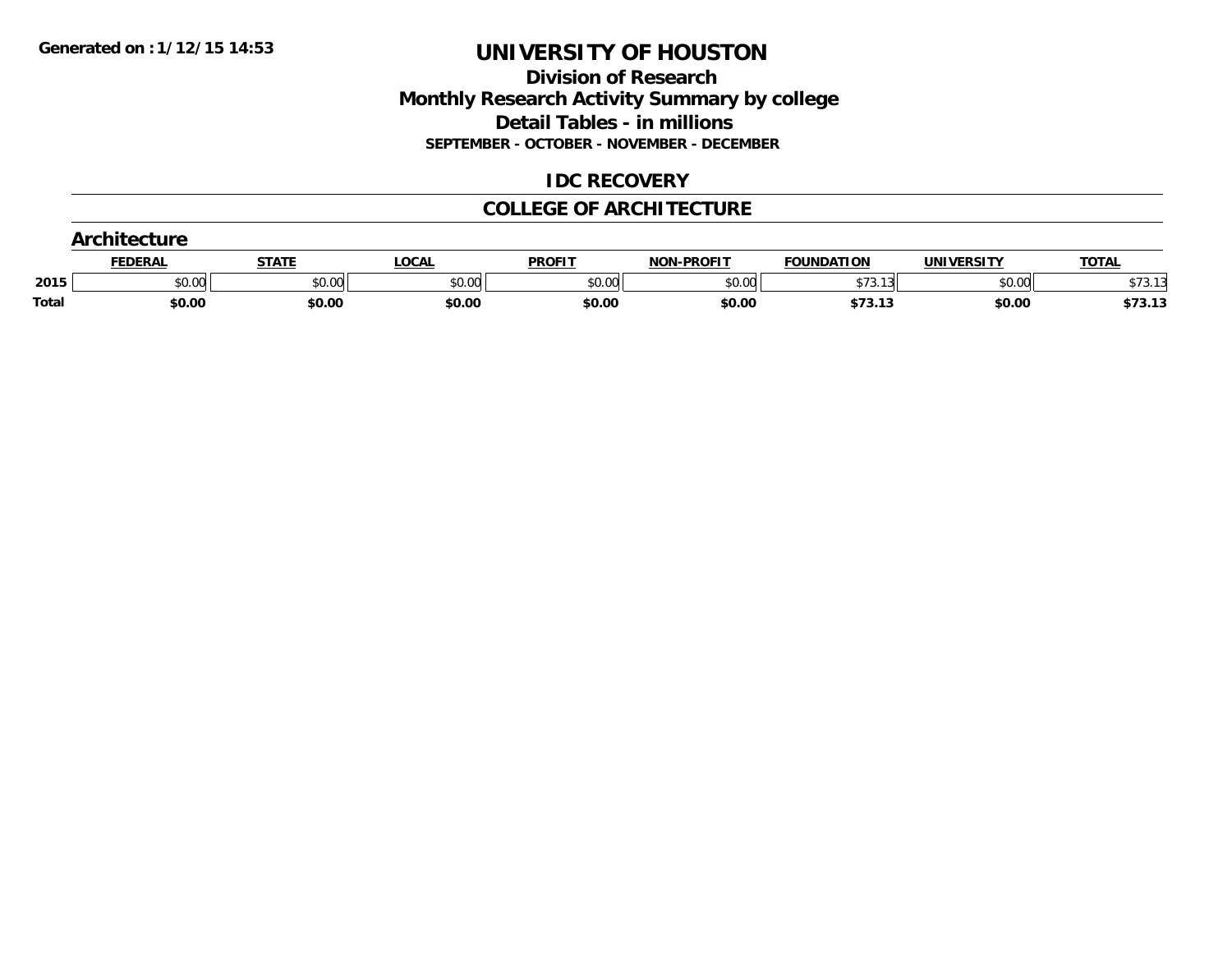### **Division of ResearchMonthly Research Activity Summary by college Detail Tables - in millionsSEPTEMBER - OCTOBER - NOVEMBER - DECEMBER**

#### **IDC RECOVERY**

## **COLLEGE OF EDUCATION**

## **Consistency Mgmt and Coop Disc**

|      | <b>FEDERAL</b> | <b>STATE</b> | <b>LOCAL</b> | <b>PROFIT</b> | <b>NON-PROFIT</b> | <b>FOUNDATION</b> | <b>UNIVERSITY</b> | <b>TOTAL</b> |
|------|----------------|--------------|--------------|---------------|-------------------|-------------------|-------------------|--------------|
| 2011 | \$0.00         | \$0.00       | \$0.00       | \$0.00        | \$1,793.77        | \$0.00            | \$0.00            | \$1,793.77   |
| 2012 | \$0.00         | \$0.00       | \$0.00       | \$0.00        | \$5,028.60        | \$0.00            | \$0.00            | \$5,028.60   |
| 2013 | \$0.00         | \$0.00       | \$0.00       | \$0.00        | \$604.52          | \$0.00            | \$0.00            | \$604.52     |
| 2014 | \$0.00         | \$0.00       | \$35.77      | \$0.00        | \$246.15          | \$0.00            | \$0.00            | \$281.92     |
| 2015 | \$12,099.51    | \$0.00       | \$3,557.17   | \$0.00        | \$0.00            | \$0.00            | \$0.00            | \$15,656.68  |

### **Curriculum and Instruction**

|      | <b>FEDERAL</b> | <b>STATE</b> | <b>LOCAL</b> | <b>PROFIT</b> | <b>NON-PROFIT</b> | <b>FOUNDATION</b> | <b>UNIVERSITY</b> | <b>TOTAL</b> |
|------|----------------|--------------|--------------|---------------|-------------------|-------------------|-------------------|--------------|
| 2011 | \$15,609.27    | \$0.00       | \$0.00       | \$0.00        | \$0.00            | \$422.44          | \$0.00            | \$16,031.71  |
| 2012 | \$20,146.84    | \$2,273.14   | \$0.00       | \$0.00        | \$0.00            | \$1,676.11        | \$0.00            | \$24,096.09  |
| 2013 | \$17,360.86    | \$5,453.75   | \$0.00       | \$0.00        | \$0.00            | \$77.72           | \$0.00            | \$22,892.33  |
| 2014 | \$27,228.08    | \$510.71     | \$0.00       | \$0.00        | \$0.00            | \$30.88           | \$0.00            | \$27,769.67  |
| 2015 | \$19,127.13    | \$230.96     | \$0.00       | \$0.00        | \$0.00            | \$1,223.28        | \$0.00            | \$20,581.37  |

### **Dean, Education**

|      | <b>FEDERAL</b> | <b>STATE</b> | <u>LOCAL</u> | <b>PROFIT</b> | <b>NON-PROFIT</b> | <b>FOUNDATION</b> | <b>UNIVERSITY</b> | <b>TOTAL</b> |
|------|----------------|--------------|--------------|---------------|-------------------|-------------------|-------------------|--------------|
| 2011 | \$0.00         | \$0.00       | \$0.00       | \$0.00        | \$0.00            | \$0.00            | \$0.00            | \$0.00       |
| 2012 | \$0.00         | \$0.00       | \$0.00       | \$0.00        | \$0.00            | \$0.00            | \$0.00            | \$0.00       |
| 2013 | \$0.00         | \$0.00       | \$0.00       | \$0.00        | \$0.00            | \$0.00            | \$0.00            | \$0.00       |
| 2014 | \$0.00         | \$0.00       | \$0.00       | \$0.00        | \$0.00            | \$0.00            | \$0.00            | \$0.00       |
| 2015 | \$0.00         | \$0.00       | \$0.00       | \$0.00        | \$0.00            | \$0.00            | \$0.00            | \$0.00       |

## **Educational Leadership & Cultural Studies**

|      | <b>FEDERAL</b>                | <b>STATE</b> | <b>LOCAL</b> | <b>PROFIT</b> | <b>NON-PROFIT</b> | <b>FOUNDATION</b> | <b>UNIVERSITY</b> | <b>TOTAL</b> |
|------|-------------------------------|--------------|--------------|---------------|-------------------|-------------------|-------------------|--------------|
| 2011 | \$0.00                        | (\$20.03)    | \$0.00       | \$0.00        | \$0.00            | \$0.00            | \$0.00            | (\$20.03)    |
|      | <b>Educational Psychology</b> |              |              |               |                   |                   |                   |              |
|      | <b>FEDERAL</b>                | <b>STATE</b> | <b>LOCAL</b> | <b>PROFIT</b> | <b>NON-PROFIT</b> | <b>FOUNDATION</b> | <b>UNIVERSITY</b> | <b>TOTAL</b> |
| 2011 | \$3,487.10                    | \$2,310.33   | \$0.00       | \$0.00        | \$1.07            | \$5,945.99        | \$0.00            | \$11,744.49  |
| 2012 | \$17,888.82                   | \$0.00       | \$0.00       | \$0.00        | \$0.00            | \$6,704.44        | \$0.00            | \$24,593.26  |
| 2013 | \$10,582.99                   | \$0.00       | \$0.00       | \$0.00        | \$0.00            | \$287.87          | \$0.00            | \$10,870.86  |
| 2014 | \$62,906.92                   | \$0.00       | \$0.00       | \$0.00        | \$586.20          | (\$3,383.73)      | \$0.00            | \$60,109.39  |
| 2015 | \$90,529.27                   | \$0.00       | \$0.00       | \$0.00        | \$39.00           | \$305.82          | \$0.00            | \$90,874.09  |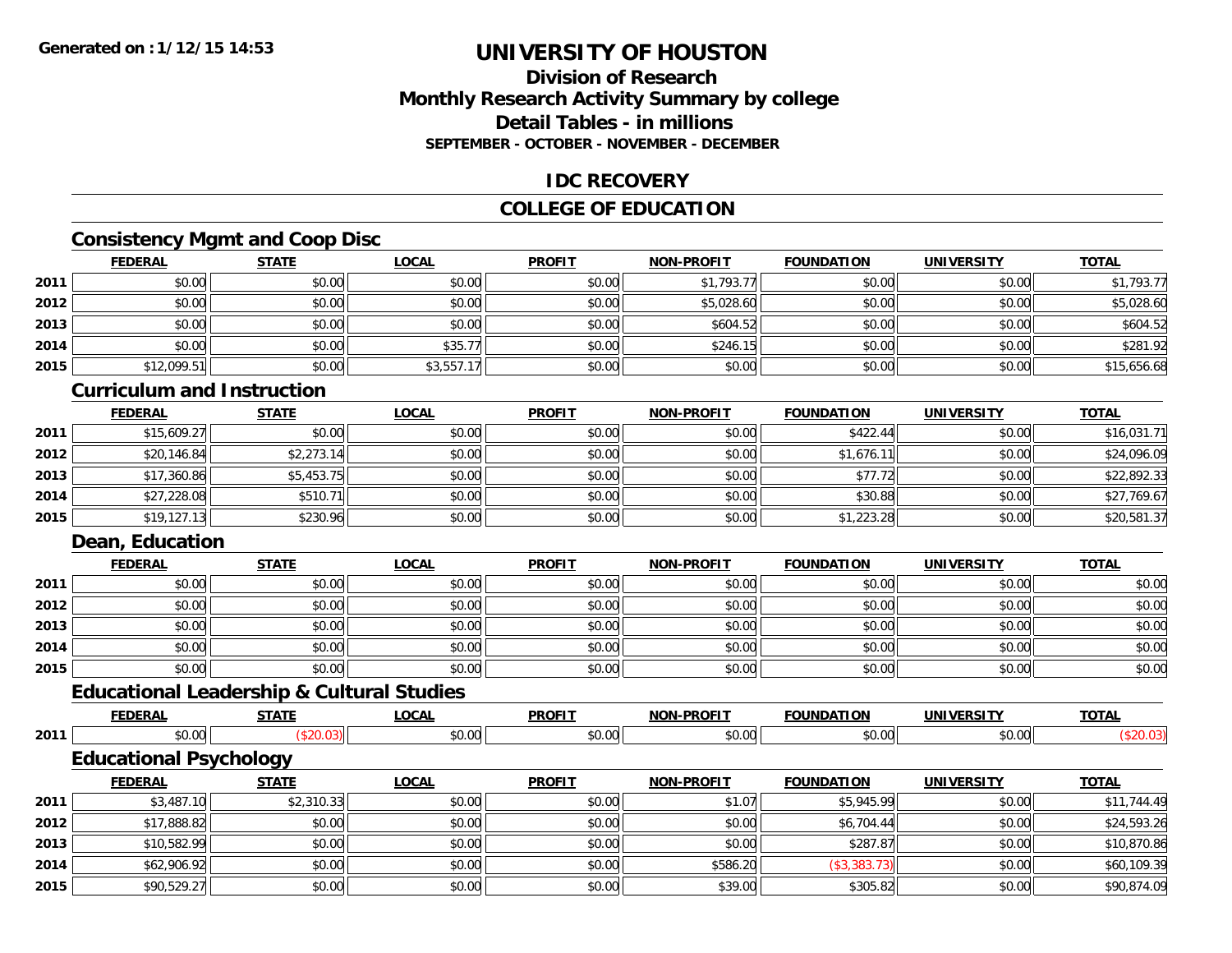#### **Division of Research Monthly Research Activity Summary by college Detail Tables - in millions SEPTEMBER - OCTOBER - NOVEMBER - DECEMBER**

#### **IDC RECOVERY**

## **COLLEGE OF EDUCATION**

#### **Institute for Urban Education**

|       | <b>FEDERAL</b> | <b>STATE</b> | <u>LOCAL</u> | <b>PROFIT</b> | <b>NON-PROFIT</b> | <b>FOUNDATION</b> | <b>UNIVERSITY</b> | <b>TOTAL</b> |
|-------|----------------|--------------|--------------|---------------|-------------------|-------------------|-------------------|--------------|
| 2011  | \$3,575.70     | \$0.00       | \$0.00       | \$0.00        | \$0.00            | \$0.00            | \$0.00            | \$3,575.70   |
| 2012  | \$6,115.42     | \$0.00       | \$0.00       | \$0.00        | \$0.00            | \$0.00            | \$0.00            | \$6,115.42   |
| 2013  | \$1,358.32     | \$0.00       | \$0.00       | \$0.00        | \$0.00            | \$0.00            | \$0.00            | \$1,358.32   |
| 2014  | \$1,027.27     | \$0.00       | \$0.00       | \$0.00        | \$0.00            | \$0.00            | \$0.00            | \$1,027.27   |
| Total | \$309,043.50   | \$10,758.86  | \$3,592.94   | \$0.00        | \$8,299.31        | \$13,290.82       | \$0.00            | \$344,985.43 |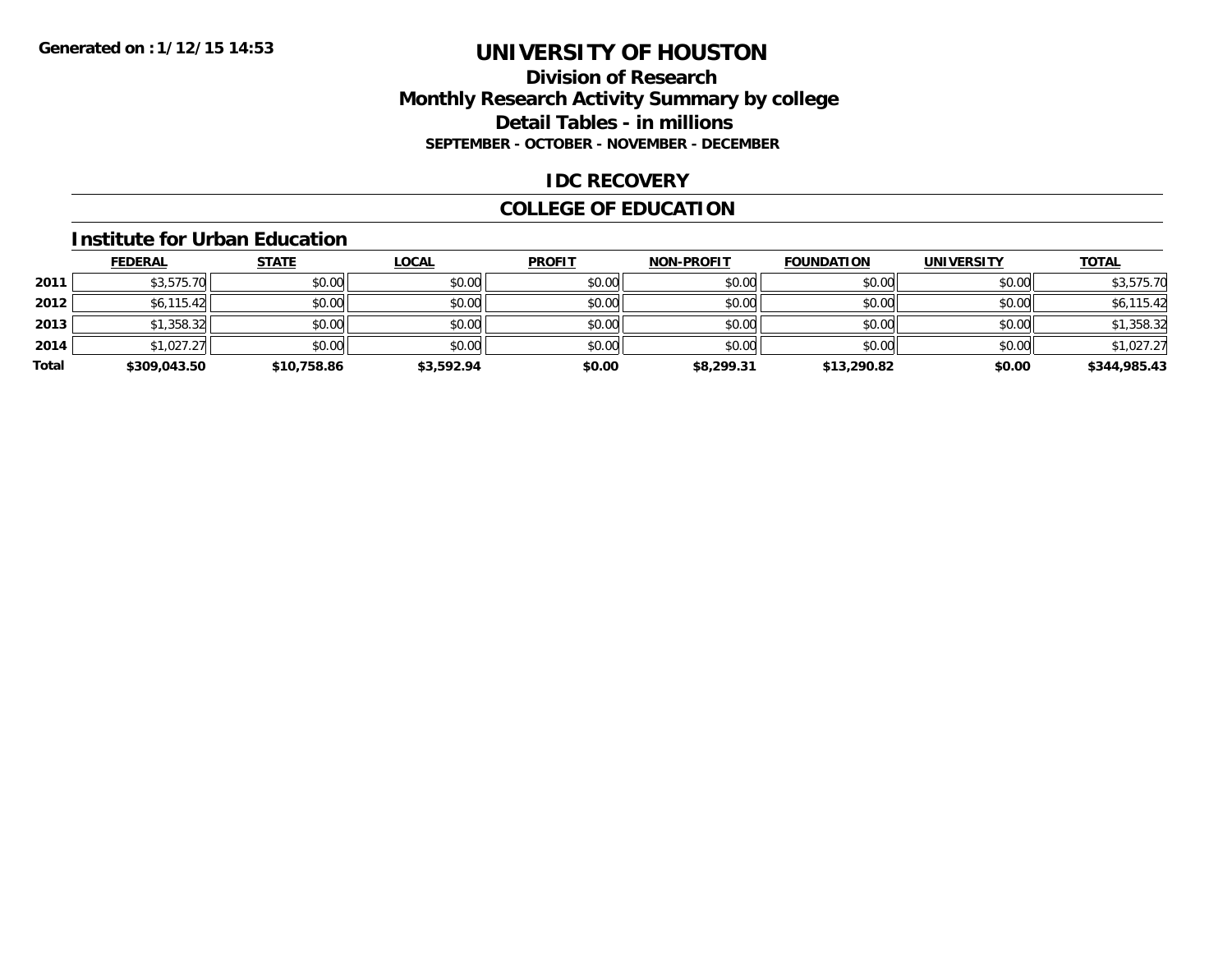#### **Division of Research Monthly Research Activity Summary by college Detail Tables - in millions SEPTEMBER - OCTOBER - NOVEMBER - DECEMBER**

## **IDC RECOVERY**

#### **COLLEGE OF LIBERAL ARTS AND SOCIAL SCIENCES**

|      | Art                              |              |                                                          |               |                   |                   |                   |              |
|------|----------------------------------|--------------|----------------------------------------------------------|---------------|-------------------|-------------------|-------------------|--------------|
|      | <b>FEDERAL</b>                   | <b>STATE</b> | <b>LOCAL</b>                                             | <b>PROFIT</b> | <b>NON-PROFIT</b> | <b>FOUNDATION</b> | <b>UNIVERSITY</b> | <b>TOTAL</b> |
| 2012 | \$157.34                         | \$0.00       | \$0.00                                                   | \$0.00        | \$0.00            | \$0.00            | \$0.00            | \$157.34     |
| 2013 | \$1,758.79                       | \$0.00       | \$0.00                                                   | \$0.00        | \$0.00            | \$0.00            | \$0.00            | \$1,758.79   |
| 2014 | \$382.39                         | \$0.00       | \$0.00                                                   | \$0.00        | \$0.00            | \$0.00            | \$0.00            | \$382.39     |
|      | <b>Arte Publico Press</b>        |              |                                                          |               |                   |                   |                   |              |
|      | <b>FEDERAL</b>                   | <b>STATE</b> | <b>LOCAL</b>                                             | <b>PROFIT</b> | <b>NON-PROFIT</b> | <b>FOUNDATION</b> | <b>UNIVERSITY</b> | <b>TOTAL</b> |
| 2011 | \$0.00                           | \$0.00       | \$0.00                                                   | \$0.00        | \$0.00            | \$78.88           | \$0.00            | \$78.88      |
| 2013 | \$0.00                           | \$0.00       | \$0.00                                                   | \$0.00        | \$0.00            | \$5,909.37        | \$0.00            | \$5,909.37   |
| 2014 | \$0.00                           | \$0.00       | \$0.00                                                   | \$0.00        | \$0.00            | \$10,358.44       | \$0.00            | \$10,358.44  |
| 2015 | \$4,252.25                       | \$0.00       | \$0.00                                                   | \$0.00        | \$0.00            | \$1,341.56        | \$0.00            | \$5,593.81   |
|      | <b>Blaffer Gallery</b>           |              |                                                          |               |                   |                   |                   |              |
|      | <b>FEDERAL</b>                   | <b>STATE</b> | <b>LOCAL</b>                                             | <b>PROFIT</b> | <b>NON-PROFIT</b> | <b>FOUNDATION</b> | <b>UNIVERSITY</b> | <b>TOTAL</b> |
| 2011 | \$1,431.32                       | \$0.00       | \$0.00                                                   | \$0.00        | \$0.00            | \$0.00            | \$0.00            | \$1,431.32   |
|      |                                  |              | <b>Center for Neuromotor &amp; Biomechanics Research</b> |               |                   |                   |                   |              |
|      | <b>FEDERAL</b>                   | <u>STATE</u> | <b>LOCAL</b>                                             | <b>PROFIT</b> | <b>NON-PROFIT</b> | <b>FOUNDATION</b> | <b>UNIVERSITY</b> | <b>TOTAL</b> |
| 2011 | \$0.00                           | \$0.00       | \$0.00                                                   | \$0.00        | \$0.00            | \$0.00            | \$0.00            | \$0.00       |
|      | <b>Center for Public History</b> |              |                                                          |               |                   |                   |                   |              |
|      | <b>FEDERAL</b>                   | <b>STATE</b> | <b>LOCAL</b>                                             | <b>PROFIT</b> | <b>NON-PROFIT</b> | <b>FOUNDATION</b> | <b>UNIVERSITY</b> | <b>TOTAL</b> |
| 2012 | \$96.55                          | \$0.00       | \$0.00                                                   | \$0.00        | \$0.00            | \$0.00            | \$0.00            | \$96.55      |
| 2013 | \$3,772.00                       | \$0.00       | \$0.00                                                   | \$0.00        | \$0.00            | \$0.00            | \$0.00            | \$3,772.00   |
| 2014 | \$33.99                          | \$0.00       | \$0.00                                                   | \$0.00        | \$0.00            | \$0.00            | \$0.00            | \$33.99      |
| 2015 | \$166.80                         | \$0.00       | \$0.00                                                   | \$0.00        | \$0.00            | \$0.00            | \$0.00            | \$166.80     |
|      | Communication                    |              |                                                          |               |                   |                   |                   |              |
|      | <b>FEDERAL</b>                   | <b>STATE</b> | <b>LOCAL</b>                                             | <b>PROFIT</b> | <b>NON-PROFIT</b> | <b>FOUNDATION</b> | <b>UNIVERSITY</b> | <b>TOTAL</b> |
| 2011 | \$0.00                           | \$0.00       | \$0.00                                                   | \$0.00        | \$0.00            | \$0.00            | \$0.00            | \$0.00       |
| 2012 | \$0.00                           | \$0.00       | \$0.00                                                   | \$0.00        | \$0.00            | \$0.00            | \$0.00            | \$0.00       |
| 2013 | \$0.00                           | \$0.00       | \$0.00                                                   | \$0.00        | \$0.00            | \$0.00            | \$0.00            | \$0.00       |
| 2015 | \$0.00                           | \$3,706.70   | \$0.00                                                   | \$0.00        | \$0.00            | \$0.00            | \$0.00            | \$3,706.70   |
|      | <b>Communication Disorders</b>   |              |                                                          |               |                   |                   |                   |              |
|      | <b>FEDERAL</b>                   | <b>STATE</b> | <b>LOCAL</b>                                             | <b>PROFIT</b> | <b>NON-PROFIT</b> | <b>FOUNDATION</b> | <b>UNIVERSITY</b> | <b>TOTAL</b> |
| 2011 | \$752.55                         | \$0.00       | \$0.00                                                   | \$0.00        | \$0.00            | \$0.00            | \$0.00            | \$752.55     |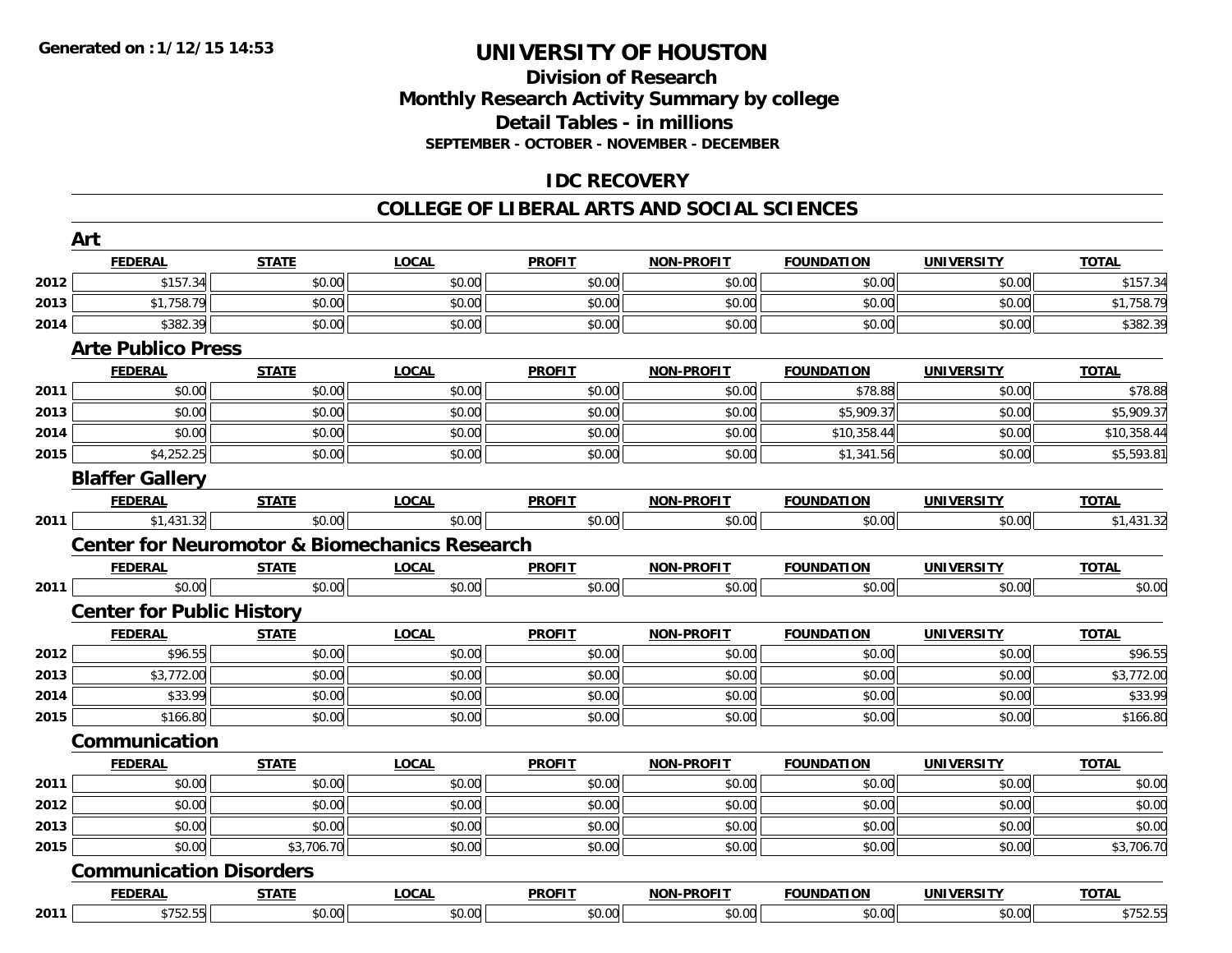## **Division of ResearchMonthly Research Activity Summary by college Detail Tables - in millions SEPTEMBER - OCTOBER - NOVEMBER - DECEMBER**

## **IDC RECOVERY**

#### **COLLEGE OF LIBERAL ARTS AND SOCIAL SCIENCES**

|      | <b>Communication Disorders</b>      |                                                   |              |               |                   |                   |                   |              |
|------|-------------------------------------|---------------------------------------------------|--------------|---------------|-------------------|-------------------|-------------------|--------------|
|      | <b>FEDERAL</b>                      | <b>STATE</b>                                      | <b>LOCAL</b> | <b>PROFIT</b> | <b>NON-PROFIT</b> | <b>FOUNDATION</b> | <b>UNIVERSITY</b> | <b>TOTAL</b> |
| 2012 | \$773.36                            | \$0.00                                            | \$0.00       | \$0.00        | \$0.00            | \$0.00            | \$0.00            | \$773.36     |
| 2013 | (\$0.01)                            | \$0.00                                            | \$0.00       | \$0.00        | \$0.00            | \$0.00            | \$0.00            | (\$0.01)     |
| 2014 | \$9,076.69                          | \$0.00                                            | \$0.00       | \$0.00        | \$0.00            | \$0.00            | \$0.00            | \$9,076.69   |
| 2015 | \$6,326.94                          | \$0.00                                            | \$0.00       | \$0.00        | \$0.00            | \$0.00            | \$0.00            | \$6,326.94   |
|      | <b>Comparative Cultural Studies</b> |                                                   |              |               |                   |                   |                   |              |
|      | <b>FEDERAL</b>                      | <b>STATE</b>                                      | <b>LOCAL</b> | <b>PROFIT</b> | <b>NON-PROFIT</b> | <b>FOUNDATION</b> | <b>UNIVERSITY</b> | <b>TOTAL</b> |
| 2011 | \$0.00                              | \$0.00                                            | \$0.00       | \$151.50      | \$0.00            | \$0.00            | \$0.00            | \$151.50     |
|      |                                     | <b>Cynthia Woods Mitchell Center for the Arts</b> |              |               |                   |                   |                   |              |
|      | <b>FEDERAL</b>                      | <b>STATE</b>                                      | <b>LOCAL</b> | <b>PROFIT</b> | <b>NON-PROFIT</b> | <b>FOUNDATION</b> | <b>UNIVERSITY</b> | <b>TOTAL</b> |
| 2015 | \$0.00                              | \$0.00                                            | \$0.00       | \$589.74      | \$0.00            | \$0.00            | \$0.00            | \$589.74     |
|      |                                     | Dean, Liberal Arts and Social Sciences            |              |               |                   |                   |                   |              |
|      | <b>FEDERAL</b>                      | <b>STATE</b>                                      | <b>LOCAL</b> | <b>PROFIT</b> | <b>NON-PROFIT</b> | <b>FOUNDATION</b> | <b>UNIVERSITY</b> | <b>TOTAL</b> |
| 2012 | \$0.00                              | \$0.00                                            | \$0.00       | \$0.00        | \$0.00            | \$0.00            | \$0.00            | \$0.00       |
| 2013 | \$0.00                              | \$0.00                                            | \$0.00       | \$0.00        | \$0.00            | \$0.00            | \$0.00            | \$0.00       |
| 2014 | \$0.00                              | \$0.00                                            | \$0.00       | \$0.00        | \$0.00            | \$0.00            | \$0.00            | \$0.00       |
| 2015 | \$0.00                              | \$0.00                                            | \$0.00       | \$0.00        | \$0.00            | \$0.00            | \$0.00            | \$0.00       |
|      | <b>Economics</b>                    |                                                   |              |               |                   |                   |                   |              |
|      | <b>FEDERAL</b>                      | <b>STATE</b>                                      | <b>LOCAL</b> | <b>PROFIT</b> | <b>NON-PROFIT</b> | <b>FOUNDATION</b> | <b>UNIVERSITY</b> | <b>TOTAL</b> |
| 2012 | \$0.00                              | \$0.00                                            | \$0.00       | \$1,210.14    | \$0.00            | \$0.00            | \$0.00            | \$1,210.14   |
| 2013 | \$0.00                              | \$0.00                                            | \$0.00       | \$0.00        | \$900.00          | \$0.00            | \$0.00            | \$900.00     |
| 2014 | \$0.00                              | \$0.00                                            | \$0.00       | \$0.00        | \$0.00            | \$0.00            | \$0.00            | \$0.00       |
| 2015 | \$568.61                            | \$0.00                                            | \$0.00       | \$0.00        | \$1,366.53        | \$0.00            | \$0.00            | \$1,935.14   |
|      | <b>English</b>                      |                                                   |              |               |                   |                   |                   |              |
|      | <b>FEDERAL</b>                      | <b>STATE</b>                                      | <b>LOCAL</b> | <b>PROFIT</b> | <b>NON-PROFIT</b> | <b>FOUNDATION</b> | <b>UNIVERSITY</b> | <b>TOTAL</b> |
| 2011 | \$0.00                              | \$0.00                                            | \$0.00       | \$0.00        | \$0.00            | \$0.00            | \$0.00            | \$0.00       |
| 2012 | \$0.00                              | \$0.00                                            | \$0.00       | \$0.00        | \$0.00            | \$0.00            | \$0.00            | \$0.00       |
| 2013 | \$5,816.26                          | \$0.00                                            | \$0.00       | \$0.00        | \$0.00            | \$0.00            | \$0.00            | \$5,816.26   |
| 2014 | \$0.00                              | \$0.00                                            | \$0.00       | \$0.00        | \$0.00            | \$0.00            | \$0.00            | \$0.00       |
| 2015 | \$0.00                              | \$0.00                                            | \$0.00       | \$0.00        | \$0.00            | \$0.00            | \$0.00            | \$0.00       |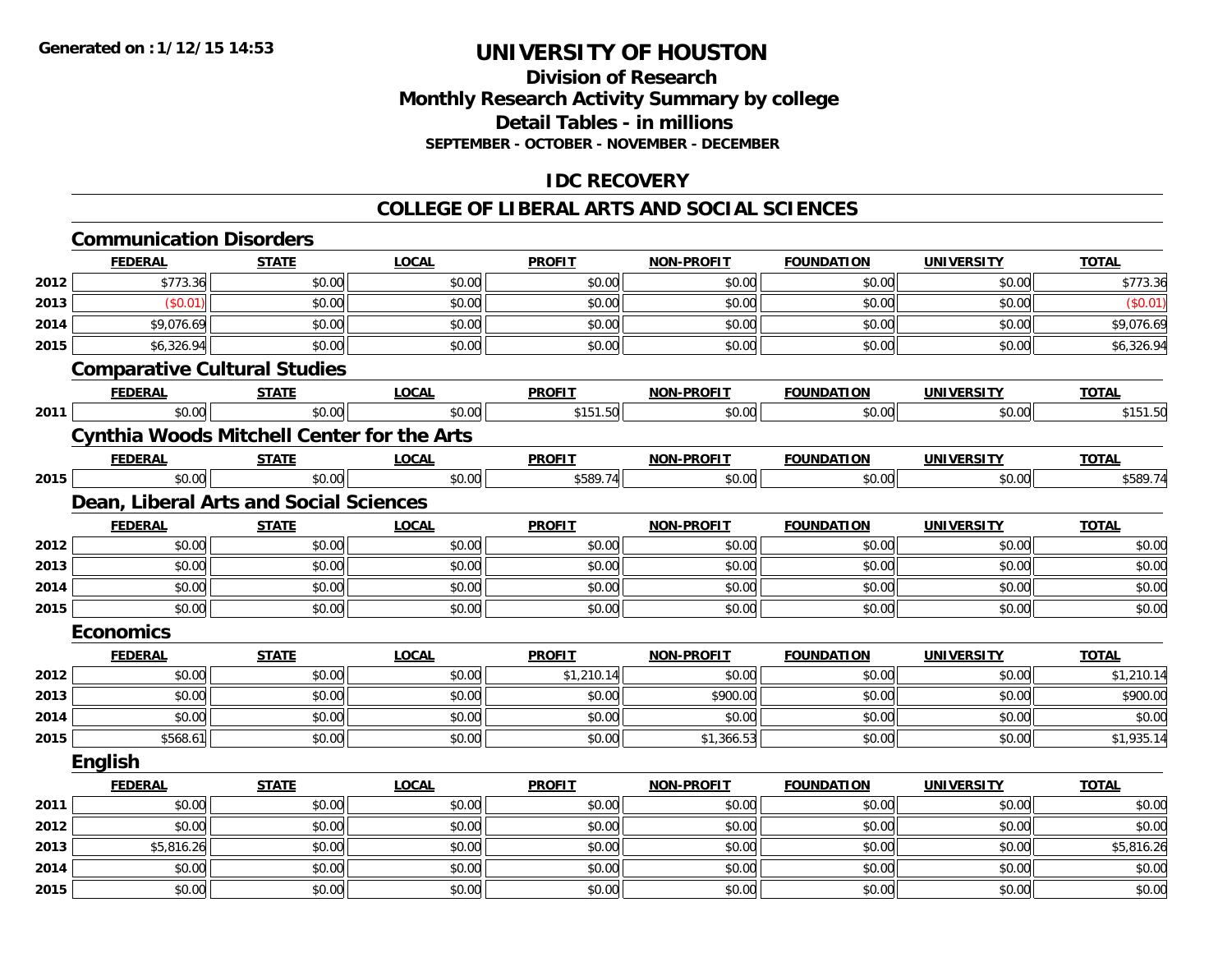## **Division of ResearchMonthly Research Activity Summary by college Detail Tables - in millions SEPTEMBER - OCTOBER - NOVEMBER - DECEMBER**

### **IDC RECOVERY**

## **COLLEGE OF LIBERAL ARTS AND SOCIAL SCIENCES**

## **Health and Human Performance**

|      | <b>FEDERAL</b>                        | <b>STATE</b> | <b>LOCAL</b> | <b>PROFIT</b> | <b>NON-PROFIT</b> | <b>FOUNDATION</b> | <b>UNIVERSITY</b> | <b>TOTAL</b> |
|------|---------------------------------------|--------------|--------------|---------------|-------------------|-------------------|-------------------|--------------|
| 2011 | \$119,049.84                          | \$0.00       | \$0.00       | \$18,549.38   | \$0.00            | \$589.65          | \$0.00            | \$138,188.86 |
| 2012 | \$56,005.06                           | \$0.00       | \$0.00       | \$24,923.24   | \$0.00            | \$0.00            | \$0.00            | \$80,928.30  |
| 2013 | \$132,684.15                          | \$0.00       | \$0.00       | \$11,012.68   | \$0.00            | (\$7.67)          | \$0.00            | \$143,689.16 |
| 2014 | \$210,339.17                          | \$0.00       | \$0.00       | \$9,662.96    | \$0.00            | \$0.00            | \$0.00            | \$220,002.12 |
| 2015 | \$133,559.16                          | \$0.00       | \$0.00       | \$10,228.63   | \$418.95          | \$1,602.52        | \$0.00            | \$145,809.26 |
|      | <b>Hispanic Studies</b>               |              |              |               |                   |                   |                   |              |
|      | <b>FEDERAL</b>                        | <b>STATE</b> | <b>LOCAL</b> | <b>PROFIT</b> | <b>NON-PROFIT</b> | <b>FOUNDATION</b> | <b>UNIVERSITY</b> | <b>TOTAL</b> |
| 2013 | \$0.00                                | \$0.00       | \$0.00       | \$0.00        | \$0.00            | \$0.00            | \$0.00            | \$0.00       |
| 2014 | \$0.00                                | \$0.00       | \$0.00       | \$0.00        | \$0.00            | \$0.00            | \$0.00            | \$0.00       |
| 2015 | \$0.00                                | \$0.00       | \$0.00       | \$0.00        | \$0.00            | \$0.00            | \$0.00            | \$0.00       |
|      | <b>History</b>                        |              |              |               |                   |                   |                   |              |
|      | <b>FEDERAL</b>                        | <b>STATE</b> | <b>LOCAL</b> | <b>PROFIT</b> | <b>NON-PROFIT</b> | <b>FOUNDATION</b> | <b>UNIVERSITY</b> | <b>TOTAL</b> |
| 2013 | (\$2,206.75)                          | \$0.00       | \$0.00       | \$0.00        | (\$2,574.70)      | \$0.00            | \$0.00            | (\$4,781.45) |
| 2015 | \$675.85                              | \$0.00       | \$0.00       | \$0.00        | \$0.00            | \$0.00            | \$0.00            | \$675.85     |
|      | <b>Hobby Center for Public Policy</b> |              |              |               |                   |                   |                   |              |
|      | <b>FEDERAL</b>                        | <b>STATE</b> | <b>LOCAL</b> | <b>PROFIT</b> | <b>NON-PROFIT</b> | <b>FOUNDATION</b> | <b>UNIVERSITY</b> | <b>TOTAL</b> |
| 2011 | \$1,711.55                            | \$0.00       | \$0.00       | \$0.00        | \$0.00            | \$0.00            | \$0.00            | \$1,711.55   |
| 2015 | \$0.00                                | \$0.00       | \$0.00       | \$0.00        | \$0.00            | \$1,500.00        | \$0.00            | \$1,500.00   |
|      | <b>Modern/Classical Languages</b>     |              |              |               |                   |                   |                   |              |
|      | <b>FEDERAL</b>                        | <b>STATE</b> | <b>LOCAL</b> | <b>PROFIT</b> | <b>NON-PROFIT</b> | <b>FOUNDATION</b> | <b>UNIVERSITY</b> | <b>TOTAL</b> |
| 2013 | (\$5,138.16)                          | \$0.00       | \$0.00       | \$0.00        | \$0.00            | \$0.00            | \$0.00            | (\$5,138.16) |
| 2014 | \$18,966.92                           | \$0.00       | \$0.00       | \$0.00        | \$0.00            | \$0.00            | \$0.00            | \$18,966.92  |
| 2015 | \$18,014.50                           | \$0.00       | \$0.00       | \$0.00        | \$0.00            | \$0.00            | \$0.00            | \$18,014.50  |
|      | Philosophy                            |              |              |               |                   |                   |                   |              |
|      | <b>FEDERAL</b>                        | <b>STATE</b> | <b>LOCAL</b> | <b>PROFIT</b> | <b>NON-PROFIT</b> | <b>FOUNDATION</b> | <b>UNIVERSITY</b> | <b>TOTAL</b> |
| 2011 | \$0.00                                | \$0.00       | \$0.00       | \$0.00        | \$0.00            | \$0.00            | \$0.00            | \$0.00       |
| 2012 | \$1,096.50                            | \$0.00       | \$0.00       | \$0.00        | \$0.00            | \$0.00            | \$0.00            | \$1,096.50   |
| 2013 | \$1,447.50                            | \$0.00       | \$0.00       | \$0.00        | \$0.00            | \$0.00            | \$0.00            | \$1,447.50   |
| 2014 | \$1,420.74                            | \$0.00       | \$0.00       | \$0.00        | \$0.00            | \$0.00            | \$0.00            | \$1,420.74   |
| 2015 | \$419.13                              | \$0.00       | \$0.00       | \$0.00        | \$0.00            | \$0.00            | \$0.00            | \$419.13     |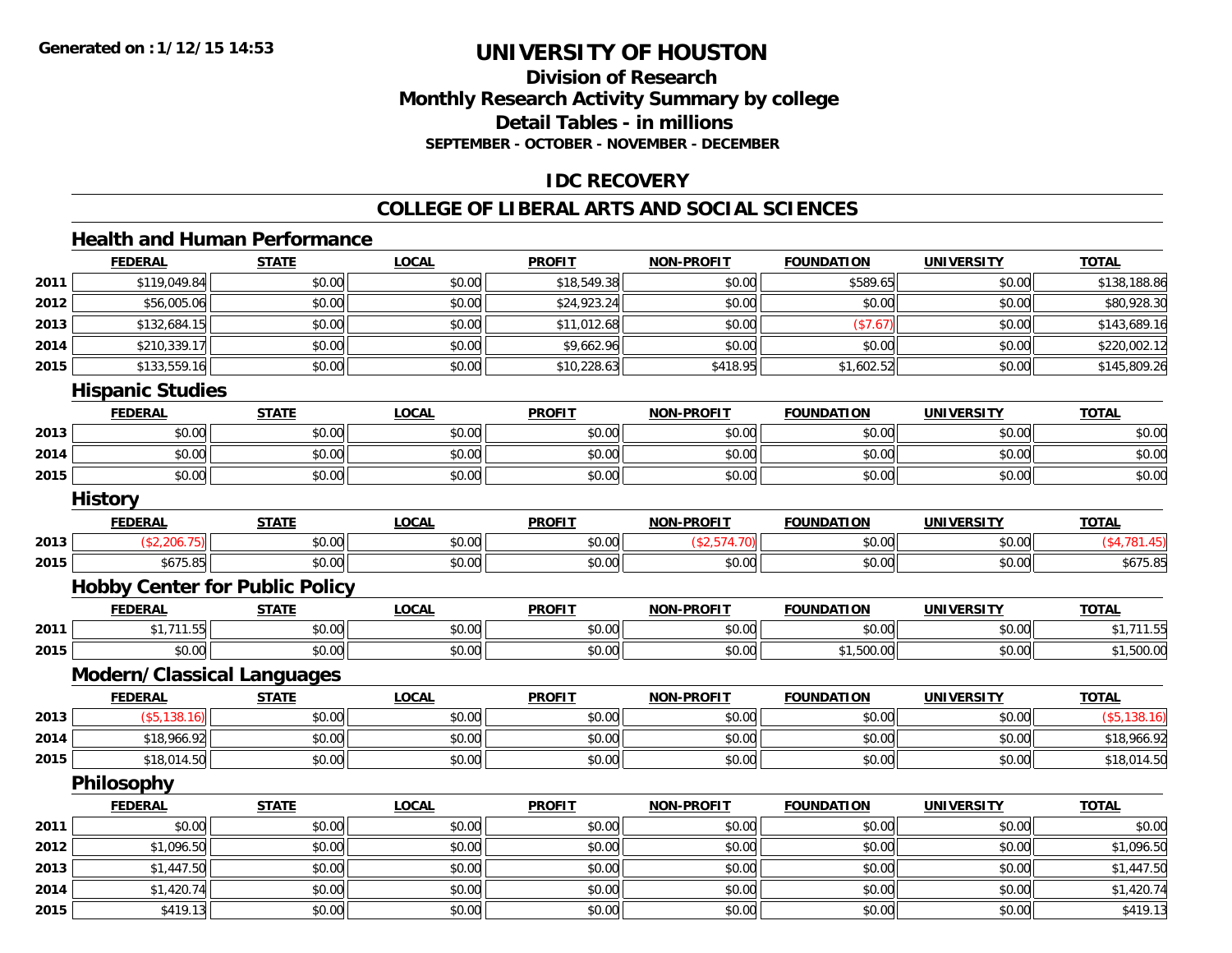### **Division of ResearchMonthly Research Activity Summary by college Detail Tables - in millions SEPTEMBER - OCTOBER - NOVEMBER - DECEMBER**

### **IDC RECOVERY**

#### **COLLEGE OF LIBERAL ARTS AND SOCIAL SCIENCES**

## **Political Science**

|      | <b>FEDERAL</b> | <b>STATE</b> | <u>LOCAL</u> | <b>PROFIT</b> | <b>NON-PROFIT</b> | <b>FOUNDATION</b> | <b>UNIVERSITY</b> | <b>TOTAL</b> |
|------|----------------|--------------|--------------|---------------|-------------------|-------------------|-------------------|--------------|
| 2011 | \$0.00         | \$0.00       | \$0.00       | \$0.00        | \$0.00            | \$0.00            | \$0.00            | \$0.00       |
| 2012 | \$0.00         | \$0.00       | \$0.00       | \$0.00        | \$0.00            | \$0.00            | \$0.00            | \$0.00       |
| 2013 | \$1,993.61     | \$0.00       | \$0.00       | \$0.00        | \$0.00            | \$0.00            | \$0.00            | \$1,993.61   |
| 2014 | \$0.00         | \$0.00       | \$0.00       | \$0.00        | \$0.00            | \$0.00            | \$0.00            | \$0.00       |
| 2015 | \$6,406.26     | \$0.00       | \$0.00       | \$0.00        | \$0.00            | \$0.00            | \$0.00            | \$6,406.26   |

### **Psychology**

|      | <b>FEDERAL</b> | <b>STATE</b> | <u>LOCAL</u> | <b>PROFIT</b> | <b>NON-PROFIT</b> | <b>FOUNDATION</b> | <b>UNIVERSITY</b> | <b>TOTAL</b> |
|------|----------------|--------------|--------------|---------------|-------------------|-------------------|-------------------|--------------|
| 2011 | \$403,774.35   | \$6,731.38   | \$0.00       | \$2,107.91    | \$2,900.17        | \$4,148.49        | \$0.00            | \$419,662.30 |
| 2012 | \$383,797.76   | \$400.07     | \$0.00       | \$972.10      | \$5,349.75        | \$8,544.43        | (\$3,117.51)      | \$395,946.60 |
| 2013 | \$386,257.97   | \$17,550.20  | \$0.00       | \$0.00        | \$2,650.48        | \$3,882.56        | \$0.00            | \$410,341.21 |
| 2014 | \$269,045.60   | \$9.7        | \$0.00       | \$20.20       | \$6,849.53        | (\$4.57)          | \$0.00            | \$275,880.07 |
| 2015 | \$268,308.36   | \$0.00       | \$0.00       | \$0.00        | \$11,079.00       | \$0.00            | \$0.00            | \$279,387.36 |

#### **Sociology**

|       | <b>FEDERAL</b> | <b>STATE</b> | <b>LOCAL</b> | <b>PROFIT</b> | <b>NON-PROFIT</b> | <b>FOUNDATION</b> | <b>UNIVERSITY</b> | <b>TOTAL</b>   |
|-------|----------------|--------------|--------------|---------------|-------------------|-------------------|-------------------|----------------|
| 2011  | \$16, 149.57   | \$0.00       | \$0.00       | \$0.00        | \$0.00            | \$0.00            | \$0.00            | \$16,149.57    |
| 2012  | \$1,457.73     | \$0.00       | \$0.00       | \$0.00        | \$0.00            | \$0.00            | \$0.00            | \$1,457.73     |
| 2013  | \$406.42       | \$0.00       | \$0.00       | \$0.00        | \$0.00            | \$0.00            | \$0.00            | \$406.42       |
| 2014  | \$1,569.75     | \$0.00       | \$0.00       | \$0.00        | \$0.00            | \$0.00            | \$0.00            | \$1,569.75     |
| 2015  | \$3.39         | \$0.00       | \$0.00       | \$0.00        | \$0.00            | \$0.00            | \$0.00            | \$3.39         |
| Total | \$2,462,581.75 | \$28,398.06  | \$0.00       | \$79,388.07   | \$28,939.71       | \$37,943.67       | (\$3,117.51)      | \$2,634,133.74 |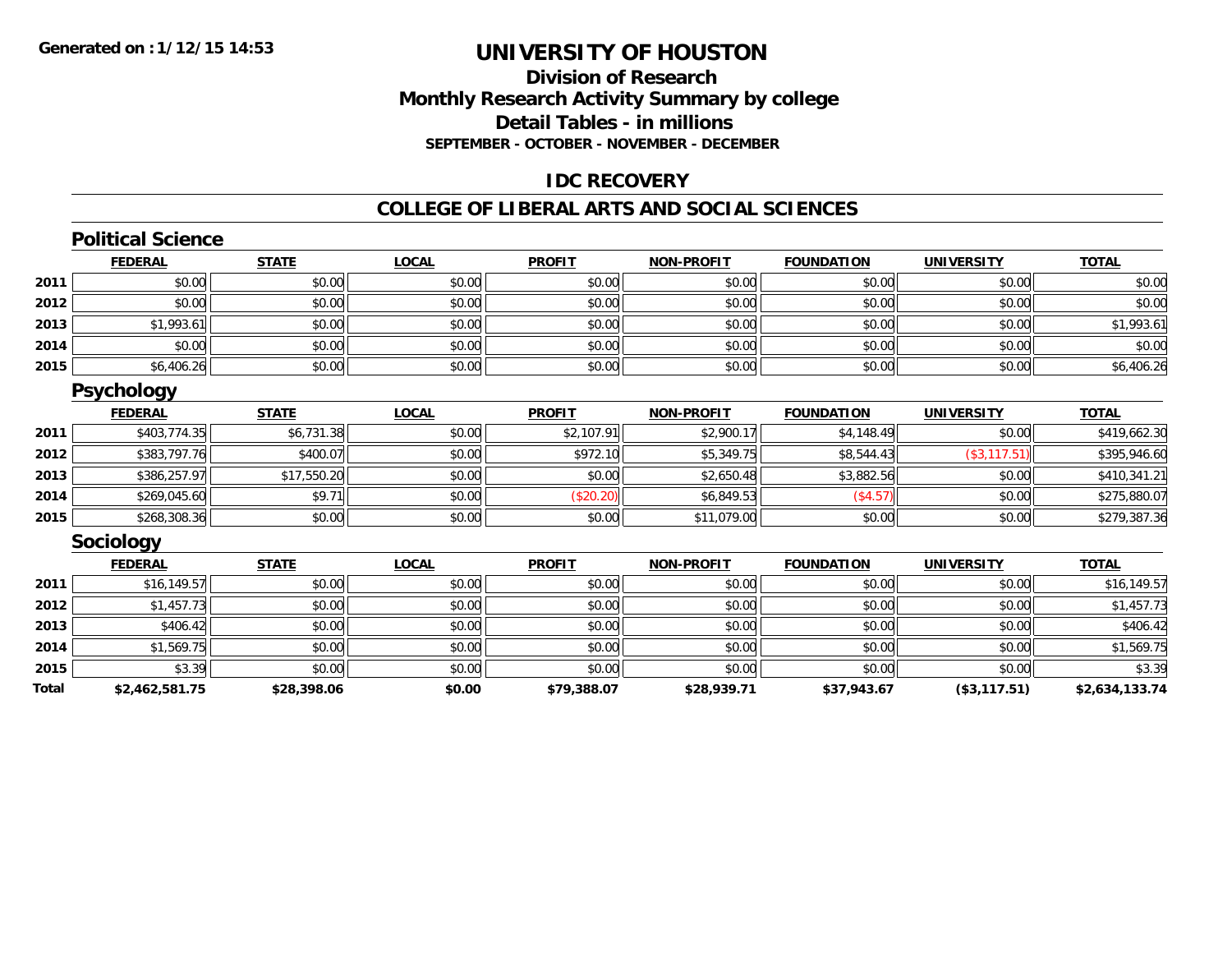## **Division of ResearchMonthly Research Activity Summary by college Detail Tables - in millionsSEPTEMBER - OCTOBER - NOVEMBER - DECEMBER**

## **IDC RECOVERY**

## **COLLEGE OF NATURAL SCIENCES AND MATHEMATICS**

## **Biology/Biochemistry**

|      | <b>FEDERAL</b> | <b>STATE</b> | <b>LOCAL</b> | <b>PROFIT</b> | <b>NON-PROFIT</b> | <b>FOUNDATION</b> | UNIVERSITY | <b>TOTAL</b> |
|------|----------------|--------------|--------------|---------------|-------------------|-------------------|------------|--------------|
| 2011 | \$352,918.40   | \$302.05     | \$0.00       | \$0.00        | \$6,064.64        | \$0.00            | \$0.00     | \$359,285.09 |
| 2012 | \$289,099.19   | \$11,082.76  | \$0.00       | \$0.01        | \$16,186.09       | \$0.00            | \$0.00     | \$316,368.05 |
| 2013 | \$211,877.31   | \$12,251.19  | \$0.00       | \$1,831.14    | \$16,670.32       | \$4,306.68        | \$0.00     | \$246,936.64 |
| 2014 | \$177,067.67   | \$11,237.69  | \$0.00       | \$9,891.02    | \$8,599.45        | \$669.84          | \$0.00     | \$207,465.67 |
| 2015 | \$189,595.29   | \$5,922.61   | \$0.00       | \$502.72      | \$5,340.75        | \$7,861.86        | \$0.00     | \$209,223.23 |

### **Center for Nuclear Receptors and Cell Signaling**

|      | <b>FEDERAL</b> | <u>STATE</u>  | <b>LOCAL</b> | <b>PROFIT</b> | <b>NON-PROFIT</b> | <b>FOUNDATION</b> | <b>UNIVERSITY</b> | <b>TOTAL</b> |
|------|----------------|---------------|--------------|---------------|-------------------|-------------------|-------------------|--------------|
| 2011 | \$86,109.66    | \$183.04      | \$0.00       | \$0.00        | \$0.00            | \$0.00            | \$0.00            | \$86,292.70  |
| 2012 | \$114,373.47   | \$8,298.31    | \$0.00       | \$20,429.26   | \$0.00            | \$0.00            | \$0.00            | \$143,101.04 |
| 2013 | \$100,652.56   | \$5,335.21    | \$0.00       | \$1,244.72    | \$0.00            | \$0.00            | \$0.00            | \$107,232.49 |
| 2014 | \$170,829.70   | (\$20,503.87) | \$0.00       | \$0.00        | \$0.00            | \$0.00            | \$0.00            | \$150,325.83 |
| 2015 | \$30,401.33    | \$15,658.54   | \$0.00       | \$0.00        | \$0.00            | \$0.00            | \$0.00            | \$46,059.87  |

## **Chemistry**

|      | <u>FEDERAL</u> | <u>STATE</u> | <u>LOCAL</u> | <b>PROFIT</b> | <b>NON-PROFIT</b> | <b>FOUNDATION</b> | <b>UNIVERSITY</b> | <b>TOTAL</b> |
|------|----------------|--------------|--------------|---------------|-------------------|-------------------|-------------------|--------------|
| 2011 | \$293,097.92   | \$0.00       | \$0.00       | \$739.44      | \$0.00            | \$0.00            | \$696.24          | \$294,533.60 |
| 2012 | \$228,181.29   | \$667.97     | \$0.00       | \$227.94      | \$0.00            | \$0.00            | \$5,387.05        | \$234,464.25 |
| 2013 | \$196,047.29   | (\$64.32)    | \$0.00       | \$8,583.32    | \$0.00            | \$0.00            | (\$18,938.71)     | \$185,627.58 |
| 2014 | \$208,802.88   | \$0.00       | \$0.00       | \$43.65       | \$0.00            | \$0.00            | \$0.00            | \$208,846.53 |
| 2015 | \$163,348.14   | \$0.00       | \$0.00       | \$0.00        | \$0.00            | \$0.00            | \$0.00            | \$163,348.14 |

#### **Computer Science**

|      | <b>FEDERAL</b> | <b>STATE</b> | <b>LOCAL</b> | <b>PROFIT</b> | <b>NON-PROFIT</b> | <b>FOUNDATION</b> | <b>UNIVERSITY</b> | <b>TOTAL</b> |
|------|----------------|--------------|--------------|---------------|-------------------|-------------------|-------------------|--------------|
| 2011 | \$324,674.45   | \$8,258.86   | \$0.00       | \$5,438.31    | \$0.00            | \$0.00            | \$0.00            | \$338,371.62 |
| 2012 | \$164,154.75   | \$854.69     | \$0.00       | \$27,584.84   | \$6,471.72        | \$0.00            | \$0.00            | \$199,066.00 |
| 2013 | \$197,690.26   | \$2,219.68   | \$0.00       | \$28,203.69   | \$3,908.94        | \$0.00            | \$0.00            | \$232,022.57 |
| 2014 | \$108,169.55   | \$0.00       | \$0.00       | \$36,571.29   | \$54,165.12       | \$0.00            | \$0.00            | \$198,905.96 |
| 2015 | \$169,743.96   | \$13,702.96  | \$0.00       | \$9,133.65    | \$22,698.80       | \$0.00            | \$0.00            | \$215,279.37 |

## **Dean, Natural Sciences and Mathematics**

|      | <b>DERAI</b> | <b>STATL</b>      | <b>_OCAI</b>       | <b>PROFIT</b> | <b>J-PROFIT</b><br><b>NON</b> | .<br><b>INDA</b>                                      | INIVE              | <b>TOTAL</b>                     |
|------|--------------|-------------------|--------------------|---------------|-------------------------------|-------------------------------------------------------|--------------------|----------------------------------|
| 2011 | 0.00         | $\sim$<br>70.UU   | $\sim$ 00<br>DU.UU | 0.00<br>DU.UU | \$0.00                        | $\mathsf{A} \cap \mathsf{A} \cap \mathsf{A}$<br>vv.vv | $\sim$ 00<br>vu.vu | JU.UU                            |
| 2012 | 20E          | $\uparrow$<br>ט.ט | ሶስ ሰሰ<br>DU.UG     | 0.00<br>DU.UG | \$0.00                        | 0000<br>vv.vv                                         | امہ مہ<br>vu.vu    | $\sim$ $\sim$ $\sim$<br>7.303.70 |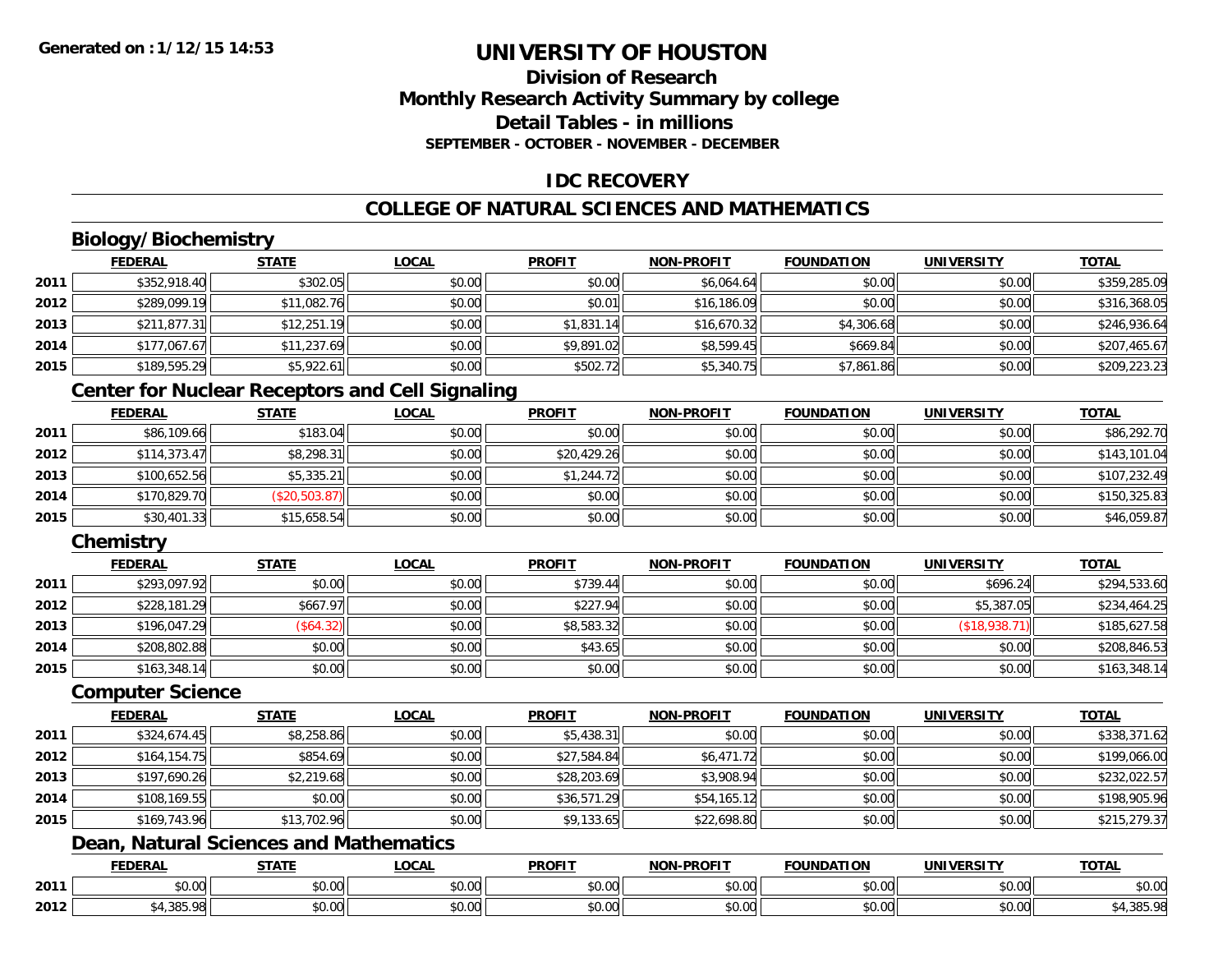## **Division of ResearchMonthly Research Activity Summary by college Detail Tables - in millionsSEPTEMBER - OCTOBER - NOVEMBER - DECEMBER**

## **IDC RECOVERY**

## **COLLEGE OF NATURAL SCIENCES AND MATHEMATICS**

## **Dean, Natural Sciences and Mathematics**

|      | <b>FEDERAL</b> | <b>STATE</b> | <b>LOCAL</b> | <b>PROFIT</b> | <b>NON-PROFIT</b> | <b>FOUNDATION</b> | <b>UNIVERSITY</b> | <b>TOTAL</b> |
|------|----------------|--------------|--------------|---------------|-------------------|-------------------|-------------------|--------------|
| 2013 | \$20,790.00    | \$0.00       | \$0.00       | \$0.00        | \$0.00            | \$0.00            | \$0.00            | \$20,790.00  |
| 2014 | \$5,650.93     | \$0.00       | \$0.00       | \$0.00        | \$0.00            | \$0.00            | \$0.00            | \$5,650.93   |
| 2015 | 1.676.52       | \$0.00       | \$0.00       | \$0.00        | \$0.00            | \$0.00            | \$0.00            | 676.52       |

#### **Earth & Atmospheric Sciences**

|      | <b>FEDERAL</b> | <b>STATE</b> | <u>LOCAL</u> | <b>PROFIT</b> | <b>NON-PROFIT</b> | <b>FOUNDATION</b> | <b>UNIVERSITY</b> | <b>TOTAL</b> |
|------|----------------|--------------|--------------|---------------|-------------------|-------------------|-------------------|--------------|
| 2011 | \$73,245.66    | \$23,211.57  | \$0.00       | \$113,997.53  | \$15,396.61       | \$0.00            | \$0.00            | \$225,851.37 |
| 2012 | \$139,462.69   | \$28,926.20  | \$0.00       | \$95,087.00   | \$12,997.87       | \$0.00            | \$0.00            | \$276,473.76 |
| 2013 | \$102,438.18   | \$4,688.39   | \$0.00       | \$136,757.14  | \$13,619.04       | \$0.00            | \$0.00            | \$257,502.74 |
| 2014 | \$90,012.80    | \$18,123.78  | \$0.00       | \$105,695.46  | \$22,173.95       | \$745.39          | \$0.00            | \$236,751.38 |
| 2015 | \$40,690.88    | \$17,772.57  | \$0.00       | \$81,701.17   | \$13,507.18       | \$156.33          | \$0.00            | \$153,828.13 |

## **Institute for Climate and Atmospheric Science**

|      | <u>FEDERAL</u> | <b>STATE</b> | <u>LOCAL</u> | <b>PROFIT</b> | <b>NON-PROFIT</b> | <b>FOUNDATION</b> | <b>UNIVERSITY</b> | <b>TOTAL</b> |
|------|----------------|--------------|--------------|---------------|-------------------|-------------------|-------------------|--------------|
| 2011 | \$0.00         | \$0.00       | \$0.00       | \$0.00        | \$0.00            | \$0.00            | \$0.00            | \$0.00       |
| 2012 | \$0.00         | \$0.00       | \$0.00       | \$0.00        | \$0.00            | \$0.00            | \$0.00            | \$0.00       |
| 2013 | \$0.00         | \$0.00       | \$0.00       | \$0.00        | \$0.00            | \$0.00            | \$0.00            | \$0.00       |
| 2014 | \$0.00         | \$0.00       | \$0.00       | \$0.00        | \$0.00            | \$0.00            | \$0.00            | \$0.00       |
| 2015 | \$0.00         | \$0.00       | \$0.00       | \$0.00        | \$0.00            | \$0.00            | \$0.00            | \$0.00       |

#### **Institute for Nanoenergy**

|      | <b>FEDERAL</b> | <b>STATE</b> | <u>LOCAL</u> | <b>PROFIT</b> | <b>NON-PROFIT</b> | <b>FOUNDATION</b> | <b>UNIVERSITY</b> | <b>TOTAL</b> |
|------|----------------|--------------|--------------|---------------|-------------------|-------------------|-------------------|--------------|
| 2011 | \$0.00         | \$0.00       | \$0.00       | \$0.00        | \$0.00            | \$0.00            | \$0.00            | \$0.00       |
| 2012 | \$0.00         | \$0.00       | \$0.00       | \$0.00        | \$0.00            | \$0.00            | \$0.00            | \$0.00       |
| 2013 | \$0.00         | \$0.00       | \$0.00       | \$0.00        | \$0.00            | \$0.00            | \$0.00            | \$0.00       |
| 2014 | \$0.00         | \$0.00       | \$0.00       | \$0.00        | \$0.00            | \$0.00            | \$0.00            | \$0.00       |

**Mathematics**

|      | <u>FEDERAL</u> | <b>STATE</b> | <b>LOCAL</b> | <b>PROFIT</b> | <b>NON-PROFIT</b> | <b>FOUNDATION</b> | <b>UNIVERSITY</b> | <b>TOTAL</b> |
|------|----------------|--------------|--------------|---------------|-------------------|-------------------|-------------------|--------------|
| 2011 | \$73,074.04    | \$1,619.54   | \$0.00       | \$6,227.85    | \$8,134.59        | \$0.00            | \$0.00            | \$89,056.01  |
| 2012 | \$62,091.09    | \$5,042.67   | \$0.00       | \$15,326.09   | \$8,722.59        | (\$252.50)        | \$0.00            | \$90,929.94  |
| 2013 | \$91,306.07    | \$0.00       | \$0.00       | \$11,409.65   | \$0.00            | \$467.18          | \$0.00            | \$103,182.90 |
| 2014 | \$137,588.19   | \$0.00       | \$0.00       | \$5,024.71    | \$0.00            | \$976.58          | \$0.00            | \$143,589.48 |
| 2015 | \$96,899.07    | \$0.00       | \$0.00       | \$3,763.90    | \$0.00            | \$565.67          | \$0.00            | \$101,228.64 |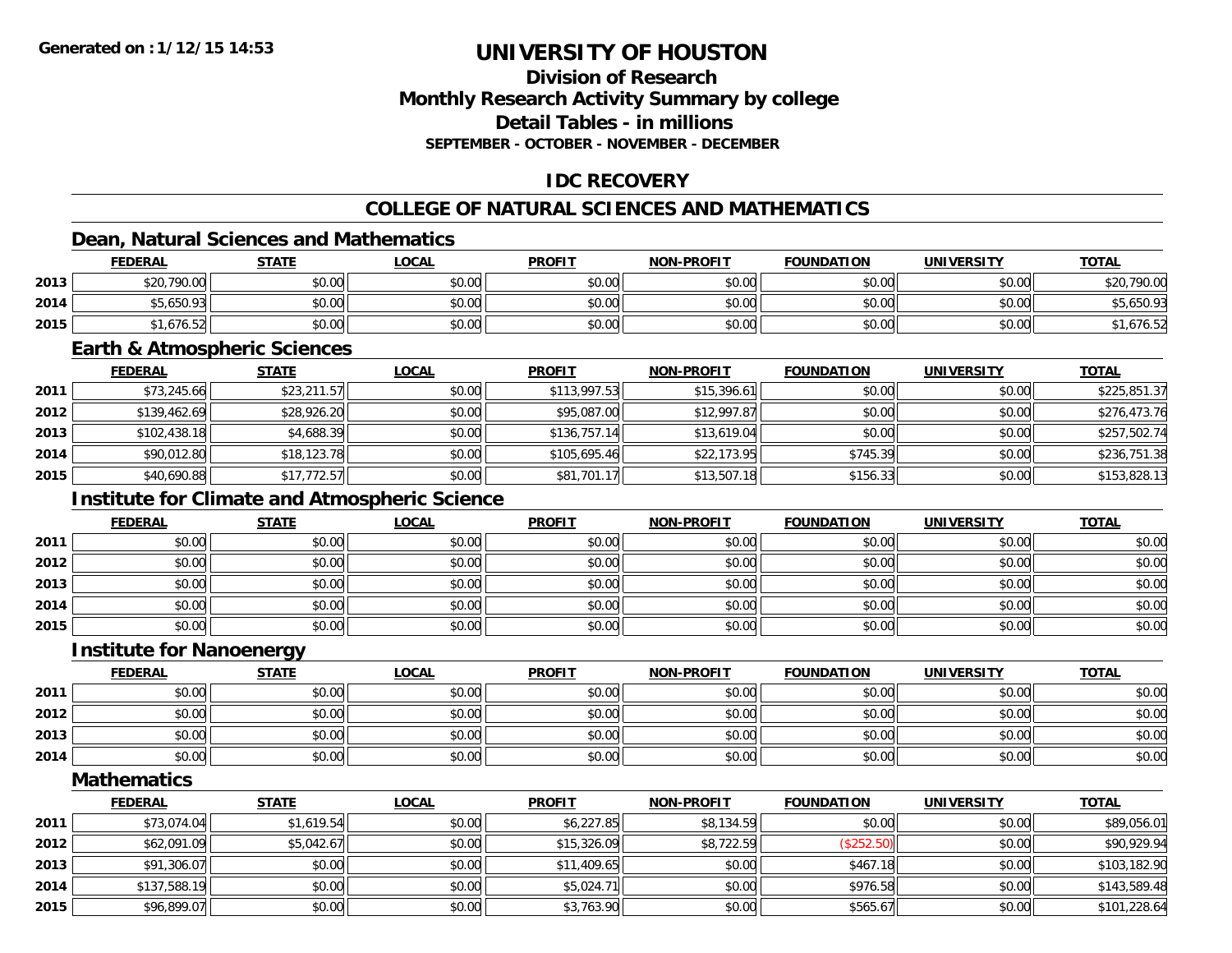#### **Division of Research Monthly Research Activity Summary by college Detail Tables - in millions SEPTEMBER - OCTOBER - NOVEMBER - DECEMBER**

#### **IDC RECOVERY**

#### **COLLEGE OF NATURAL SCIENCES AND MATHEMATICS**

|       | <b>Physics</b> |              |              |                |                   |                   |                   |                |  |  |  |  |
|-------|----------------|--------------|--------------|----------------|-------------------|-------------------|-------------------|----------------|--|--|--|--|
|       | <b>FEDERAL</b> | <b>STATE</b> | <b>LOCAL</b> | <b>PROFIT</b>  | <b>NON-PROFIT</b> | <b>FOUNDATION</b> | <b>UNIVERSITY</b> | <b>TOTAL</b>   |  |  |  |  |
| 2011  | \$195,008.16   | \$461.64     | \$0.00       | \$66,665.20    | \$0.96            | \$0.00            | \$0.00            | \$262,135.96   |  |  |  |  |
| 2012  | \$269,021.10   | (\$61.33)    | \$0.00       | (\$15,733.05)  | \$394.22          | \$0.00            | \$0.00            | \$253,620.95   |  |  |  |  |
| 2013  | \$216,386.21   | \$0.00       | \$0.00       | \$65,213.19    | \$0.00            | \$0.00            | \$0.00            | \$281,599.40   |  |  |  |  |
| 2014  | \$348,262.72   | \$495.69     | \$0.00       | \$98,625.44    | \$0.00            | \$0.00            | \$0.00            | \$447,383.85   |  |  |  |  |
| 2015  | \$232,147.62   | \$224.17     | \$0.00       | \$76,822.80    | \$3,339.73        | \$0.00            | \$0.00            | \$312,534.32   |  |  |  |  |
| Total | \$5,976,972.98 | \$175,912.26 | \$0.00       | \$1,017,009.07 | \$238,392.56      | \$15,497.03       | (\$12,855.42)     | \$7,410,928.48 |  |  |  |  |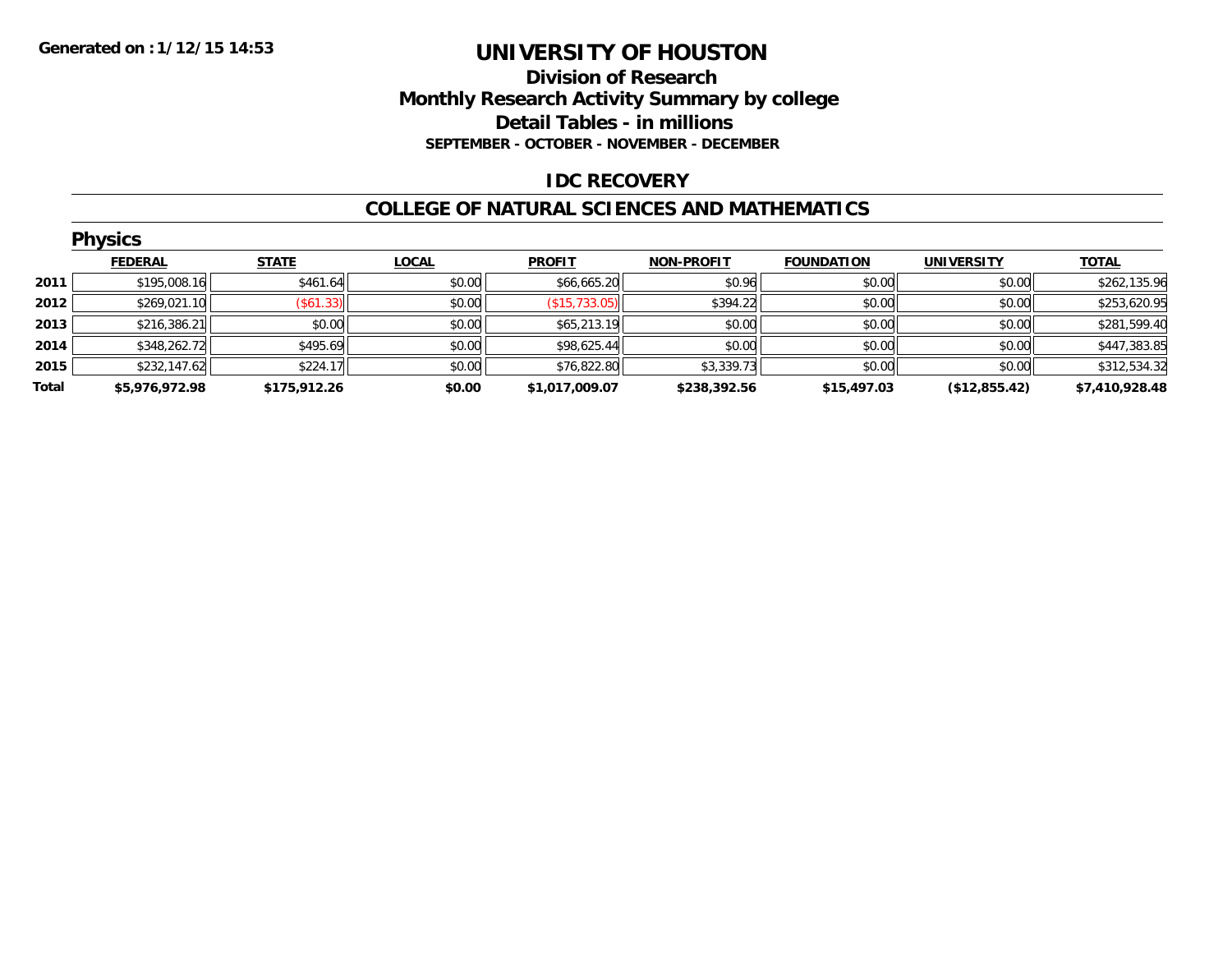#### **Division of Research Monthly Research Activity Summary by college Detail Tables - in millions SEPTEMBER - OCTOBER - NOVEMBER - DECEMBER**

#### **IDC RECOVERY**

#### **COLLEGE OF OPTOMETRY**

## **Optometry Vision Sciences**

|       | <b>FEDERAL</b> | <b>STATE</b> | <b>LOCAL</b> | <b>PROFIT</b> | <b>NON-PROFIT</b> | <b>FOUNDATION</b> | <b>UNIVERSITY</b> | <b>TOTAL</b>   |
|-------|----------------|--------------|--------------|---------------|-------------------|-------------------|-------------------|----------------|
| 2011  | \$285,090.19   | \$903.93     | \$0.00       | \$15,928.22   | \$0.00            | \$0.00            | \$13,177.04       | \$315,099.38   |
| 2012  | \$314,059.85   | \$0.00       | \$0.00       | \$28,569.53   | \$0.00            | \$0.00            | \$27,364.29       | \$369,993.67   |
| 2013  | \$382,913.69   | \$0.00       | \$0.00       | \$59,623.31   | \$0.00            | \$0.00            | \$11,097.91       | \$453,634.91   |
| 2014  | \$413,492.27   | \$0.00       | \$0.00       | \$77,193.81   | \$0.00            | \$0.00            | \$22,203.07       | \$512,889.15   |
| 2015  | \$267,978.79   | \$0.00       | \$0.00       | \$27,083.67   | \$0.00            | \$0.00            | \$31,640.74       | \$326,703.20   |
| Total | \$1,663,534.80 | \$903.93     | \$0.00       | \$208,398.54  | \$0.00            | \$0.00            | \$105,483.05      | \$1,978,320.32 |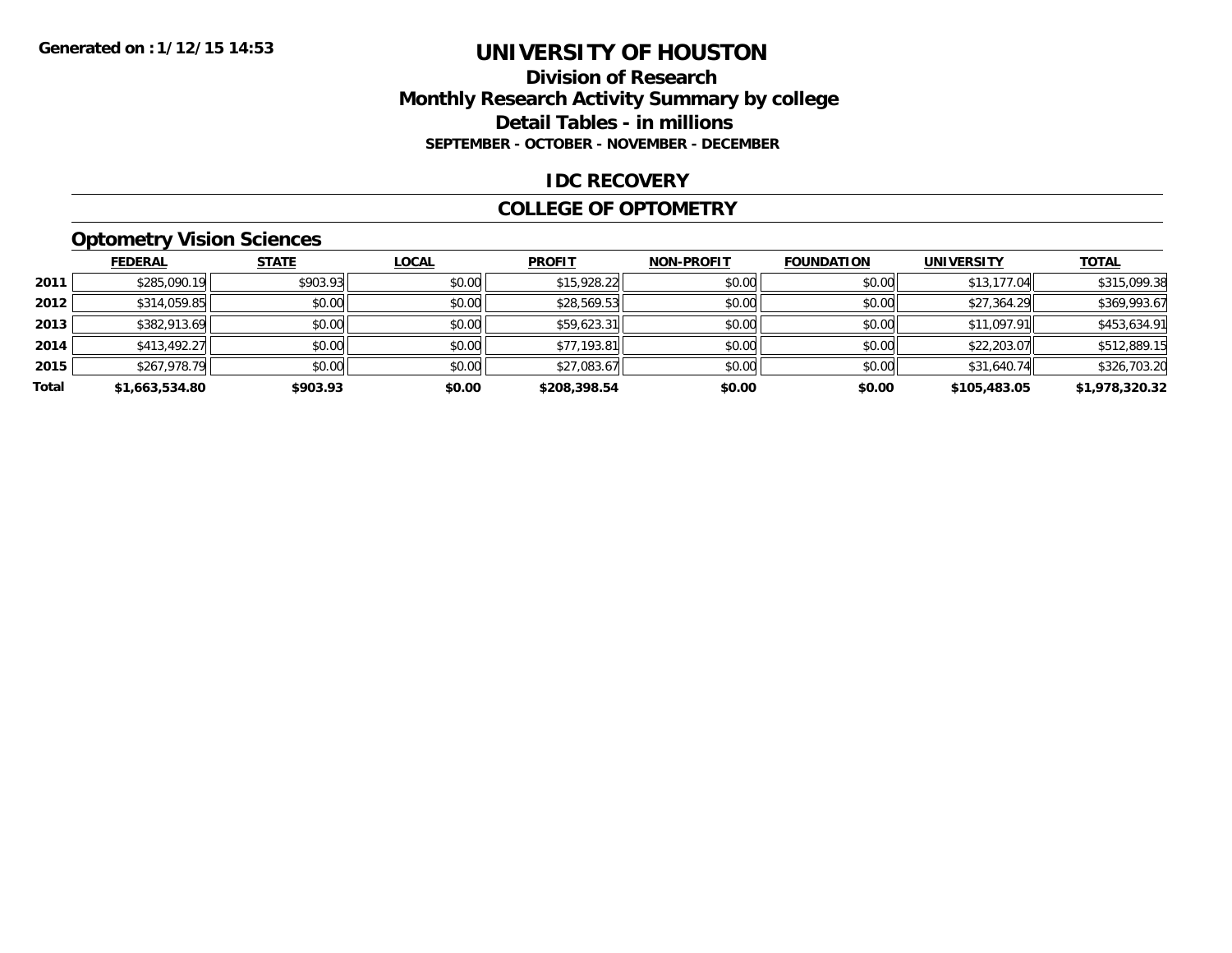## **Division of ResearchMonthly Research Activity Summary by college Detail Tables - in millionsSEPTEMBER - OCTOBER - NOVEMBER - DECEMBER**

## **IDC RECOVERY**

### **COLLEGE OF PHARMACY**

## **Center for Experimental Therapeutics and Pharmacoi**

|      | <b>FEDERAL</b> | <b>STATE</b> | <b>LOCAL</b> | <b>PROFIT</b> | <b>NON-PROFIT</b> | <b>FOUNDATION</b> | <b>UNIVERSITY</b> | <b>TOTAL</b> |
|------|----------------|--------------|--------------|---------------|-------------------|-------------------|-------------------|--------------|
| 2011 | \$0.00         | \$0.00       | \$0.00       | \$0.00        | \$0.00            | \$0.00            | \$0.00            | \$0.00       |
| 2012 | \$0.00         | \$0.00       | \$0.00       | \$0.00        | \$0.00            | \$0.00            | \$0.00            | \$0.00       |
| 2013 | \$0.00         | \$0.00       | \$0.00       | \$0.00        | \$0.00            | \$0.00            | \$0.00            | \$0.00       |
| 2014 | \$0.00         | \$0.00       | \$0.00       | \$0.00        | \$0.00            | \$0.00            | \$0.00            | \$0.00       |
| 2015 | \$0.00         | \$0.00       | \$0.00       | \$0.00        | \$0.00            | \$0.00            | \$0.00            | \$0.00       |

## **Clinical Pharmacy & Administration**

|      | <b>FEDERAL</b> | <b>STATE</b> | <u>LOCAL</u> | <b>PROFIT</b> | <b>NON-PROFIT</b> | <b>FOUNDATION</b> | <b>UNIVERSITY</b> | <b>TOTAL</b> |
|------|----------------|--------------|--------------|---------------|-------------------|-------------------|-------------------|--------------|
| 2011 | \$26,053.94    | \$0.00       | \$0.00       | \$21,307.66   | \$4,260.95        | \$0.00            | \$4.97            | \$51,627.52  |
| 2012 | \$11,063.12    | \$0.00       | \$0.00       | \$16,076.72   | (\$11.27)         | \$0.00            | \$0.00            | \$27,128.57  |
| 2013 | \$21,205.80    | \$0.00       | \$0.00       | \$23,327.47   | \$0.00            | \$0.00            | \$0.00            | \$44,533.27  |
| 2014 | \$1,340.88     | \$0.00       | \$0.00       | \$31,102.32   | (\$12.04)         | \$0.00            | \$0.00            | \$32,431.16  |
| 2015 | \$8,727.57     | \$15,339.45  | \$0.00       | \$21,381.78   | (\$5,255.45)      | \$0.00            | \$0.00            | \$40,193.34  |

### **Dean, Pharmacy**

|      | <b>FEDERAL</b> | <u>STATE</u> | <u>LOCAL</u> | <b>PROFIT</b> | <b>NON-PROFIT</b> | <b>FOUNDATION</b> | <b>UNIVERSITY</b> | <b>TOTAL</b> |
|------|----------------|--------------|--------------|---------------|-------------------|-------------------|-------------------|--------------|
| 2011 | \$0.00         | \$0.00       | \$0.00       | \$0.00        | \$0.00            | \$0.00            | \$0.00            | \$0.00       |
| 2012 | \$0.00         | \$0.00       | \$0.00       | \$0.00        | \$0.00            | \$0.00            | \$0.00            | \$0.00       |
| 2013 | \$0.00         | \$0.00       | \$0.00       | \$0.00        | \$0.00            | \$0.00            | \$0.00            | \$0.00       |
| 2014 | \$0.00         | \$0.00       | \$0.00       | \$0.00        | \$0.00            | \$0.00            | \$0.00            | \$0.00       |
| 2015 | \$0.00         | \$0.00       | \$0.00       | \$0.00        | \$0.00            | \$0.00            | \$0.00            | \$0.00       |

#### **Pharm Health Outcomes & Policy**

|      | <b>FEDERAL</b> | <b>STATE</b> | <b>LOCAL</b> | <b>PROFIT</b> | <b>NON-PROFIT</b> | <b>FOUNDATION</b> | <b>UNIVERSITY</b> | <b>TOTAL</b> |
|------|----------------|--------------|--------------|---------------|-------------------|-------------------|-------------------|--------------|
| 2011 | \$569.33       | \$0.00       | \$0.00       | \$0.00        | \$2,821.02        | \$0.00            | \$0.00            | \$3,390.35   |
| 2012 | \$7,666.90     | \$0.00       | \$0.00       | \$0.00        | \$0.00            | \$0.00            | \$0.00            | \$7,666.90   |
| 2013 | \$3,289.53     | \$0.00       | \$0.00       | \$0.00        | \$0.00            | \$0.00            | \$0.00            | \$3,289.53   |
| 2014 | \$11,265.11    | \$0.00       | \$0.00       | \$0.00        | \$0.00            | \$0.00            | \$0.00            | \$11,265.11  |
| 2015 | \$6,483.11     | \$0.00       | \$0.00       | \$230.52      | \$0.00            | \$0.00            | \$0.00            | \$6,713.63   |

## **Pharmacological and Pharmaceutical Sciences**

|      | <b>FEDERAL</b> | <b>STATE</b>       | _OCAL                  | <b>PROFIT</b> | <b>J-PROFIT</b><br><b>NIONI</b> | <b>FOUNDATION</b> | HNIVEI<br>$\cdots$      | <b>TOTAL</b> |
|------|----------------|--------------------|------------------------|---------------|---------------------------------|-------------------|-------------------------|--------------|
| 2011 |                | $ -$<br>−5,557.01∣ | $\sim$ 00<br>vu.uu     | 0000<br>JU.UU | $\sim$ $\sim$ $\sim$            | 0000<br>vv.vv     | $\sim$ $\sim$<br>\$0.00 | 101.3.       |
| 2012 | \$160,360.06   | \$0.01             | $\sim$ $\sim$<br>PU.UU | 0000<br>JU.UU | 0.012<br>\$3,843,38             | 761<br>- 14       | $\sim$ 00<br>\$0.00     |              |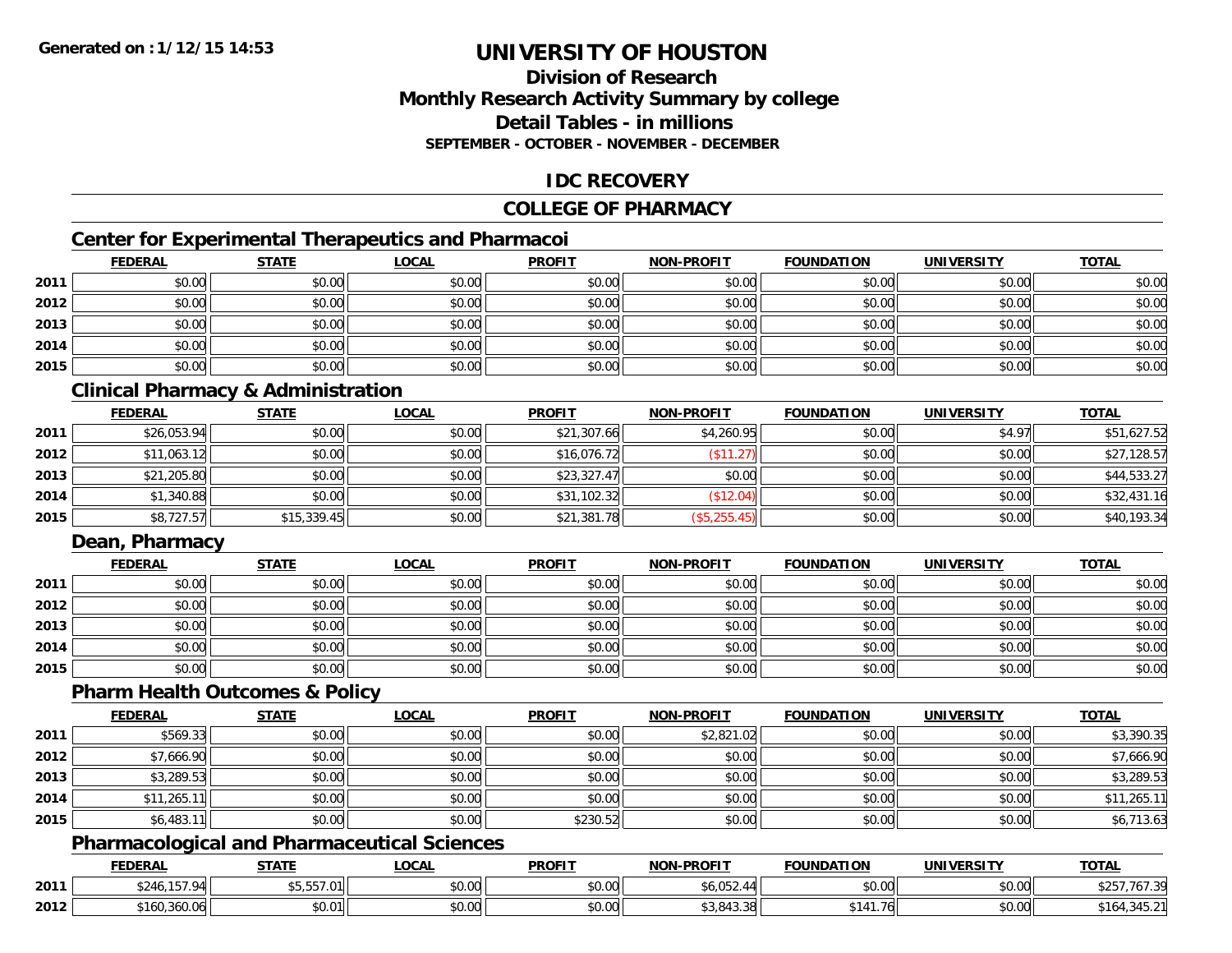## **Division of ResearchMonthly Research Activity Summary by college Detail Tables - in millions SEPTEMBER - OCTOBER - NOVEMBER - DECEMBER**

#### **IDC RECOVERY**

#### **COLLEGE OF PHARMACY**

## **Pharmacological and Pharmaceutical Sciences**

|       | <u>FEDERAL</u> | <b>STATE</b> | <u>LOCAL</u> | <b>PROFIT</b> | <b>NON-PROFIT</b> | <b>FOUNDATION</b> | <b>UNIVERSITY</b> | <b>TOTAL</b>   |
|-------|----------------|--------------|--------------|---------------|-------------------|-------------------|-------------------|----------------|
| 2013  | \$141,300.27   | \$0.00       | \$0.00       | \$0.00        | \$1.104.84        | \$738.01          | \$0.00            | \$143,143.12   |
| 2014  | \$188,312.91   | \$0.00       | \$0.00       | \$0.00        | \$0.00            | \$871<br>'08، ،   | \$0.00            | \$189,183.99   |
| 2015  | \$129,551.48   | \$0.00       | \$0.00       | \$1,955.80    | \$38.90           | \$0.00            | \$0.00            | \$131,546.18   |
| Total | \$963,347.95   | \$20,896.47  | \$0.00       | \$115,382.27  | \$12,842.77       | \$1,750.85        | \$4.97            | \$1,114,225.28 |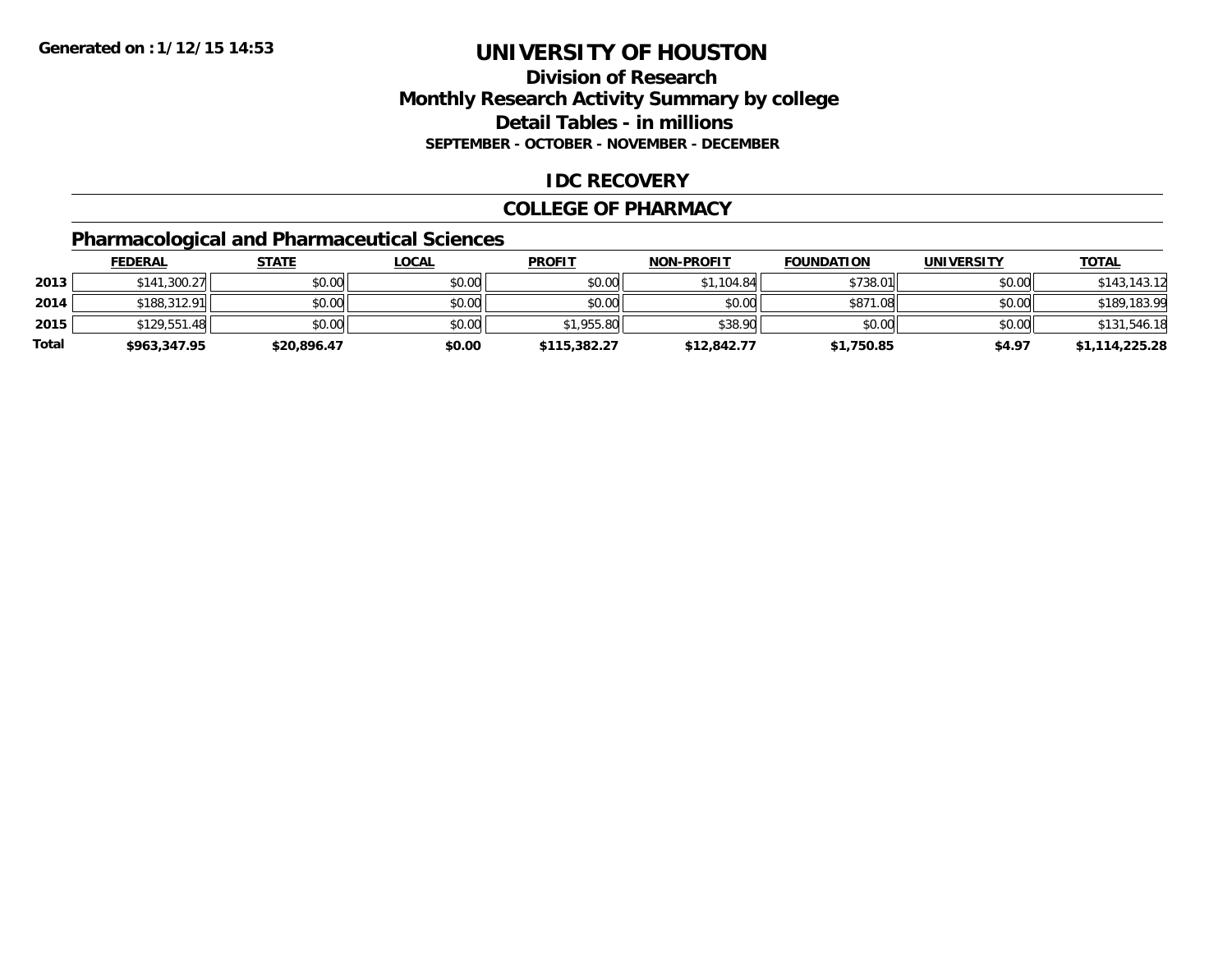## **Division of ResearchMonthly Research Activity Summary by college Detail Tables - in millions SEPTEMBER - OCTOBER - NOVEMBER - DECEMBER**

#### **IDC RECOVERY**

#### **COLLEGE OF TECHNOLOGY**

# **Center for Technology Literacy**

|      | <b>FEDERAL</b>                 | <b>STATE</b> | <b>LOCAL</b> | <b>PROFIT</b> | <b>NON-PROFIT</b> | <b>FOUNDATION</b> | <b>UNIVERSITY</b> | <b>TOTAL</b> |
|------|--------------------------------|--------------|--------------|---------------|-------------------|-------------------|-------------------|--------------|
| 2011 | \$57,079.81                    | \$0.00       | \$0.00       | \$0.00        | \$0.00            | \$0.00            | \$0.00            | \$57,079.81  |
| 2012 | \$72,820.55                    | \$0.00       | \$0.00       | \$0.00        | \$0.00            | \$0.00            | \$0.00            | \$72,820.55  |
| 2013 | \$11,422.31                    | \$0.00       | \$0.00       | \$0.00        | \$0.00            | \$0.00            | \$0.00            | \$11,422.31  |
| 2014 | \$12,386.84                    | \$0.00       | \$0.00       | \$0.00        | \$0.00            | \$0.00            | \$0.00            | \$12,386.84  |
| 2015 | \$20,209.89                    | \$0.00       | \$0.00       | \$0.00        | \$0.00            | \$0.00            | \$0.00            | \$20,209.89  |
|      | <b>Construction Management</b> |              |              |               |                   |                   |                   |              |
|      | <b>FEDERAL</b>                 | <b>STATE</b> | <b>LOCAL</b> | <b>PROFIT</b> | <b>NON-PROFIT</b> | <b>FOUNDATION</b> | <b>UNIVERSITY</b> | <b>TOTAL</b> |
| 2013 | \$0.00                         | \$463.19     | \$0.00       | \$0.00        | \$0.00            | \$695.45          | \$0.00            | \$1,158.64   |
| 2014 | \$0.00                         | \$1,716.82   | \$0.00       | \$0.00        | \$0.00            | \$813.26          | \$0.00            | \$2,530.08   |
| 2015 | \$0.00                         | \$77.20      | \$0.00       | \$0.00        | \$0.00            | \$0.00            | \$0.00            | \$77.20      |
|      | Dean, Technology               |              |              |               |                   |                   |                   |              |
|      | <b>FEDERAL</b>                 | <b>STATE</b> | <b>LOCAL</b> | <b>PROFIT</b> | <b>NON-PROFIT</b> | <b>FOUNDATION</b> | <b>UNIVERSITY</b> | <b>TOTAL</b> |
| 2011 | \$6,858.32                     | \$0.00       | \$0.00       | \$0.00        | \$0.00            | \$0.00            | \$0.00            | \$6,858.32   |
| 2012 | \$9,041.34                     | \$0.00       | \$0.00       | \$0.00        | \$0.00            | \$0.00            | \$0.00            | \$9,041.34   |
| 2013 | (\$3,090.62)                   | \$0.00       | \$0.00       | \$0.00        | \$0.00            | \$0.00            | \$0.00            | (\$3,090.62) |
| 2014 | \$0.00                         | \$0.00       | \$0.00       | \$0.00        | \$0.00            | \$0.00            | \$0.00            | \$0.00       |
| 2015 | \$0.00                         | \$0.00       | \$0.00       | \$0.00        | \$0.00            | \$0.00            | \$0.00            | \$0.00       |
|      | <b>Engineering Technology</b>  |              |              |               |                   |                   |                   |              |
|      | <b>FEDERAL</b>                 | <b>STATE</b> | <b>LOCAL</b> | <b>PROFIT</b> | <b>NON-PROFIT</b> | <b>FOUNDATION</b> | <b>UNIVERSITY</b> | <b>TOTAL</b> |
| nn11 | 6107520                        | $\sim$ 00    | 0.001        | $\sim$ $\sim$ | 0.00              | $60.442$ Foll     | 0000              | 62710517     |

| 2011 | \$18,753.09 | \$0.00 | \$0.00 | \$0.00      | \$0.00 | \$8,442.58 | \$0.00 | \$27,195.67 |
|------|-------------|--------|--------|-------------|--------|------------|--------|-------------|
| 2012 | \$36,599.62 | \$0.00 | \$0.00 | \$2,667.76  | \$0.00 | \$0.00     | \$0.00 | \$39,267.38 |
| 2013 | \$41,155.61 | \$0.00 | \$0.00 | \$7,146.84  | \$0.00 | \$95.43    | \$0.00 | \$48,397.88 |
| 2014 | \$22,756.57 | \$0.00 | \$0.00 | \$11,093.32 | \$0.00 | \$0.00     | \$0.00 | \$33,849.89 |
| 2015 | \$37,709.03 | \$0.00 | \$0.00 | \$6,880.81  | \$0.00 | \$0.00     | \$0.00 | \$44,589.84 |

## **Human Development and Consumer Science**

|      | <b>FEDERAL</b>       | STATE  | <u>LOCAL</u> | <b>PROFIT</b> | <b>NON-PROFIT</b> | <b>FOUNDATION</b> | UNIVERSITY | <b>TOTAL</b> |
|------|----------------------|--------|--------------|---------------|-------------------|-------------------|------------|--------------|
| 2011 | \$213.79<br>92 I J.I | \$0.00 | \$0.00       | \$124.93      | \$0.00            | \$0.00            | \$0.00     | \$338.72     |
| 2012 | \$127.81             | \$0.00 | \$0.00       | \$0.00        | \$0.00            | \$0.00            | \$0.00     | \$127.81     |
| 2014 | \$2,572.87           | \$0.00 | \$0.00       | \$0.00        | \$0.00            | \$0.00            | \$0.00     | \$2,572.87   |
| 2015 | \$3,791.72           | \$0.00 | \$0.00       | \$0.00        | \$0.00            | \$854.49          | \$0.00     | \$4,646.21   |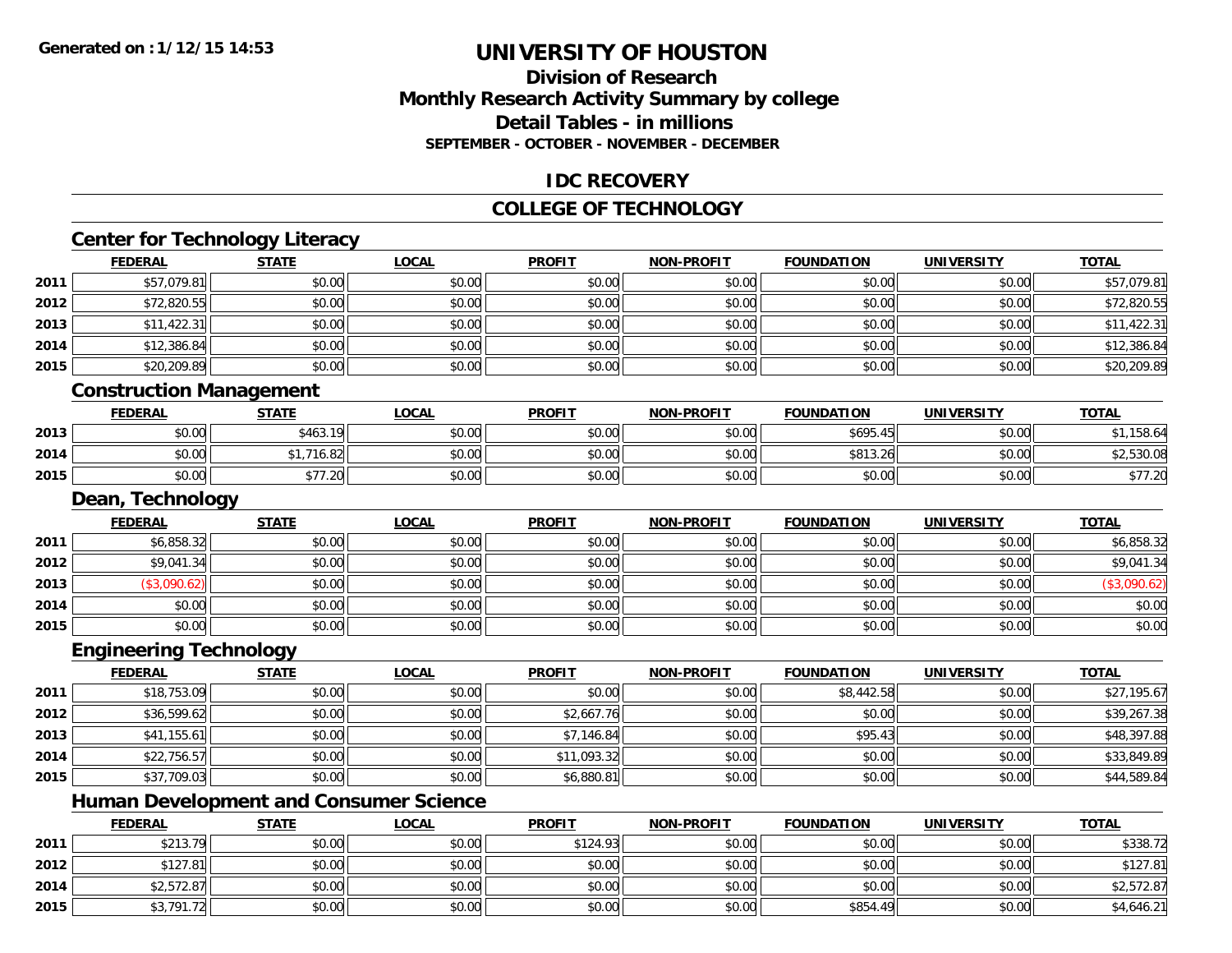## **Division of ResearchMonthly Research Activity Summary by college Detail Tables - in millions SEPTEMBER - OCTOBER - NOVEMBER - DECEMBER**

### **IDC RECOVERY**

#### **COLLEGE OF TECHNOLOGY**

## **Information & Logistics Technology**

|      | <b>FEDERAL</b> | <b>STATE</b> | <u>LOCAL</u> | <b>PROFIT</b> | <b>NON-PROFIT</b> | <b>FOUNDATION</b> | <b>UNIVERSITY</b> | <b>TOTAL</b> |
|------|----------------|--------------|--------------|---------------|-------------------|-------------------|-------------------|--------------|
| 2011 | \$100.4        | \$0.00       | \$0.00       | \$0.00        | \$0.00            | \$0.00            | \$0.00            |              |
| 2012 | \$6,629.41     | \$0.00       | \$0.00       | \$0.00        | \$0.00            | \$0.00            | \$0.00            | \$6,629.41   |
| 2013 | \$0.00         | \$0.00       | \$0.00       | \$0.00        | \$0.00            | \$0.00            | \$0.00            | \$0.00       |
| 2014 | \$0.00         | \$0.00       | \$0.00       | \$0.00        | \$0.00            | \$0.00            | \$0.00            | \$0.00       |
| 2015 | \$5.01         | \$0.00       | \$0.00       | \$0.00        | \$0.00            | \$0.00            | \$0.00            | \$5.01       |

## **Texas Manufacturing Assistance Center**

|       | <b>FEDERAL</b> | <b>STATE</b> | <u>LOCAL</u> | <b>PROFIT</b> | <b>NON-PROFIT</b> | <b>FOUNDATION</b> | <b>UNIVERSITY</b> | <b>TOTAL</b> |
|-------|----------------|--------------|--------------|---------------|-------------------|-------------------|-------------------|--------------|
| 2011  | \$0.00         | \$0.00       | \$0.00       | \$0.00        | \$0.00            | \$0.00            | \$0.00            | \$0.00       |
| 2012  | \$0.00         | \$0.00       | \$0.00       | \$0.00        | \$0.00            | \$0.00            | \$0.00            | \$0.00       |
| 2013  | \$0.00         | \$0.00       | \$0.00       | \$0.00        | \$0.00            | \$0.00            | \$0.00            | \$0.00       |
| 2014  | \$0.00         | \$0.00       | \$0.00       | \$0.00        | \$0.00            | \$0.00            | \$0.00            | \$0.00       |
| Total | \$356,942.55   | \$2,257.21   | \$0.00       | \$27,913.66   | \$0.00            | \$10,901.21       | \$0.00            | \$398,014.63 |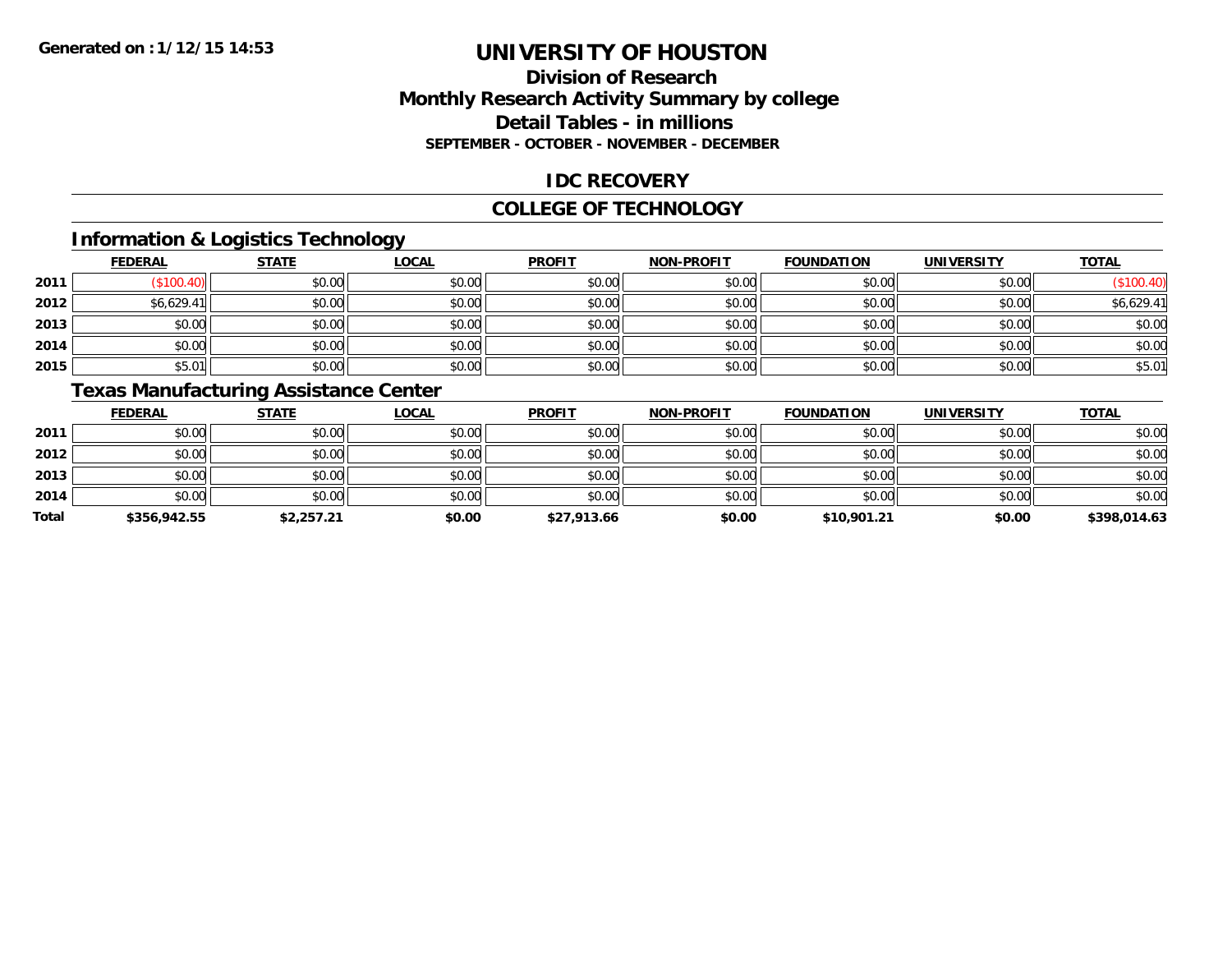# **Division of ResearchMonthly Research Activity Summary by college Detail Tables - in millionsSEPTEMBER - OCTOBER - NOVEMBER - DECEMBER**

# **IDC RECOVERY**

# **CULLEN COLLEGE OF ENGINEERING**

# **Biomedical Engineering**

|      | <b>FEDERAL</b> | <b>STATE</b> | <u>LOCAL</u> | <b>PROFIT</b> | <b>NON-PROFIT</b> | <b>FOUNDATION</b> | <b>UNIVERSITY</b> | <b>TOTAL</b> |
|------|----------------|--------------|--------------|---------------|-------------------|-------------------|-------------------|--------------|
| 2011 | \$25,764.05    | \$0.00       | \$0.00       | \$0.00        | \$0.00            | \$0.00            | \$0.00            | \$25,764.05  |
| 2012 | \$38,541.87    | \$0.00       | \$0.00       | \$0.00        | \$0.00            | \$0.00            | \$0.00            | \$38,541.87  |
| 2013 | \$72,783.29    | \$0.00       | \$0.00       | \$0.00        | \$0.00            | \$0.00            | \$0.00            | \$72,783.29  |
| 2014 | \$153,375.39   | \$0.00       | \$0.00       | \$0.00        | \$0.00            | \$0.00            | \$0.00            | \$153,375.39 |
| 2015 | \$196,128.63   | \$0.00       | \$0.00       | \$0.00        | \$2,980.00        | \$0.00            | \$0.00            | \$199,108.63 |

# **Center for Innovative Grouting Materials and Tech**

|      | <u>FEDERAL</u> | <b>STATE</b> | <u>LOCAL</u> | <b>PROFIT</b> | <b>NON-PROFIT</b> | <b>FOUNDATION</b> | <b>UNIVERSITY</b> | <b>TOTAL</b> |
|------|----------------|--------------|--------------|---------------|-------------------|-------------------|-------------------|--------------|
| 2011 | \$0.00         | \$0.00       | \$0.00       | \$0.00        | \$0.00            | \$0.00            | \$0.00            | \$0.00       |
| 2012 | \$0.00         | \$0.00       | \$0.00       | \$0.00        | \$0.00            | \$0.00            | \$0.00            | \$0.00       |
| 2013 | \$0.00         | \$0.00       | \$0.00       | \$0.00        | \$0.00            | \$0.00            | \$0.00            | \$0.00       |
| 2014 | \$0.00         | \$0.00       | \$0.00       | \$0.00        | \$0.00            | \$0.00            | \$0.00            | \$0.00       |
| 2015 | \$0.00         | \$0.00       | \$0.00       | \$0.00        | \$0.00            | \$0.00            | \$0.00            | \$0.00       |

# **Chemical Engineering**

|      | <b>FEDERAL</b> | <b>STATE</b>   | <b>LOCAL</b> | <b>PROFIT</b> | <b>NON-PROFIT</b> | <b>FOUNDATION</b> | <b>UNIVERSITY</b> | <b>TOTAL</b>   |
|------|----------------|----------------|--------------|---------------|-------------------|-------------------|-------------------|----------------|
| 2011 | \$233,082.36   | (S431, 553.41) | \$0.00       | \$59,963.36   | \$0.00            | (\$219.31)        | \$15,832.77       | (\$122,894.24) |
| 2012 | \$288,599.77   | \$2,087.47     | \$0.00       | \$102,906.85  | \$0.00            | \$0.00            | \$0.02            | \$393,594.11   |
| 2013 | \$254,382.74   | \$1,413.60     | \$0.00       | \$72,891.86   | \$0.00            | (\$15.16)         | (\$6,637.83)      | \$322,035.21   |
| 2014 | \$274,412.21   | \$1,271.70     | \$0.00       | \$104,701.78  | \$0.00            | \$271.14          | \$4,699.13        | \$385,355.96   |
| 2015 | \$184,994.33   | \$2,945.56     | \$0.00       | \$110,032.23  | \$0.00            | \$1,221.40        | \$3,624.94        | \$302,818.46   |

#### **Civil Engineering**

|      | <b>FEDERAL</b> | <b>STATE</b> | <u>LOCAL</u> | <b>PROFIT</b> | <b>NON-PROFIT</b> | <b>FOUNDATION</b> | <b>UNIVERSITY</b> | <b>TOTAL</b> |
|------|----------------|--------------|--------------|---------------|-------------------|-------------------|-------------------|--------------|
| 2011 | \$102,155.06   | \$8,667.96   | \$0.00       | \$23,188.62   | \$8,448.44        | \$0.00            | \$5,306.62        | \$147,766.70 |
| 2012 | \$81,082.50    | \$7,438.78   | \$19,664.84  | \$8,164.89    | \$4,120.55        | \$0.00            | \$0.00            | \$120,471.56 |
| 2013 | \$147,298.02   | \$7,836.92   | \$2,817.78   | \$15,094.54   | \$5,794.27        | \$0.00            | \$1,530.00        | \$180,371.53 |
| 2014 | \$258,270.13   | \$2,885.37   | \$0.00       | \$24,300.91   | \$7,503.20        | \$8,766.71        | \$0.00            | \$301,726.31 |
| 2015 | \$186,067.07   | \$5,031.19   | \$0.00       | \$33,894.39   | (S246.00)         | \$3,770.22        | \$0.00            | \$228,516.88 |

# **Composites Engineering and Applications Center**

|      | <b>FEDERAL</b>          | <b>STATE</b>  | <b>LOCAL</b>                           | <b>PROFIT</b> | <b>NON-PROFIT</b> | <b>FOUNDATION</b>                                 | <b>UNIVERSITY</b>        | <b>TOTAL</b> |
|------|-------------------------|---------------|----------------------------------------|---------------|-------------------|---------------------------------------------------|--------------------------|--------------|
| 2011 | 0000<br>DU.UU           | 0.00<br>JU.UU | ტი იი<br>JU.UU                         | 0000<br>JU.UU | 0.00<br>PO.OO     | 0.00<br>JU.UU                                     | 0.001<br>- JU.UUI.       | \$0.00       |
| 2012 | 0 <sub>n</sub><br>JU.UU | \$0.00        | $\uparrow$ $\cap$ .<br>$\sim$<br>JU.UU | 0000<br>JU.UU | $\sim$<br>JU.UU   | $\mathsf{A}\cap\mathsf{A}\cap\mathsf{A}$<br>JU.UU | $n \cap \Omega$<br>PO.OO | \$0.00       |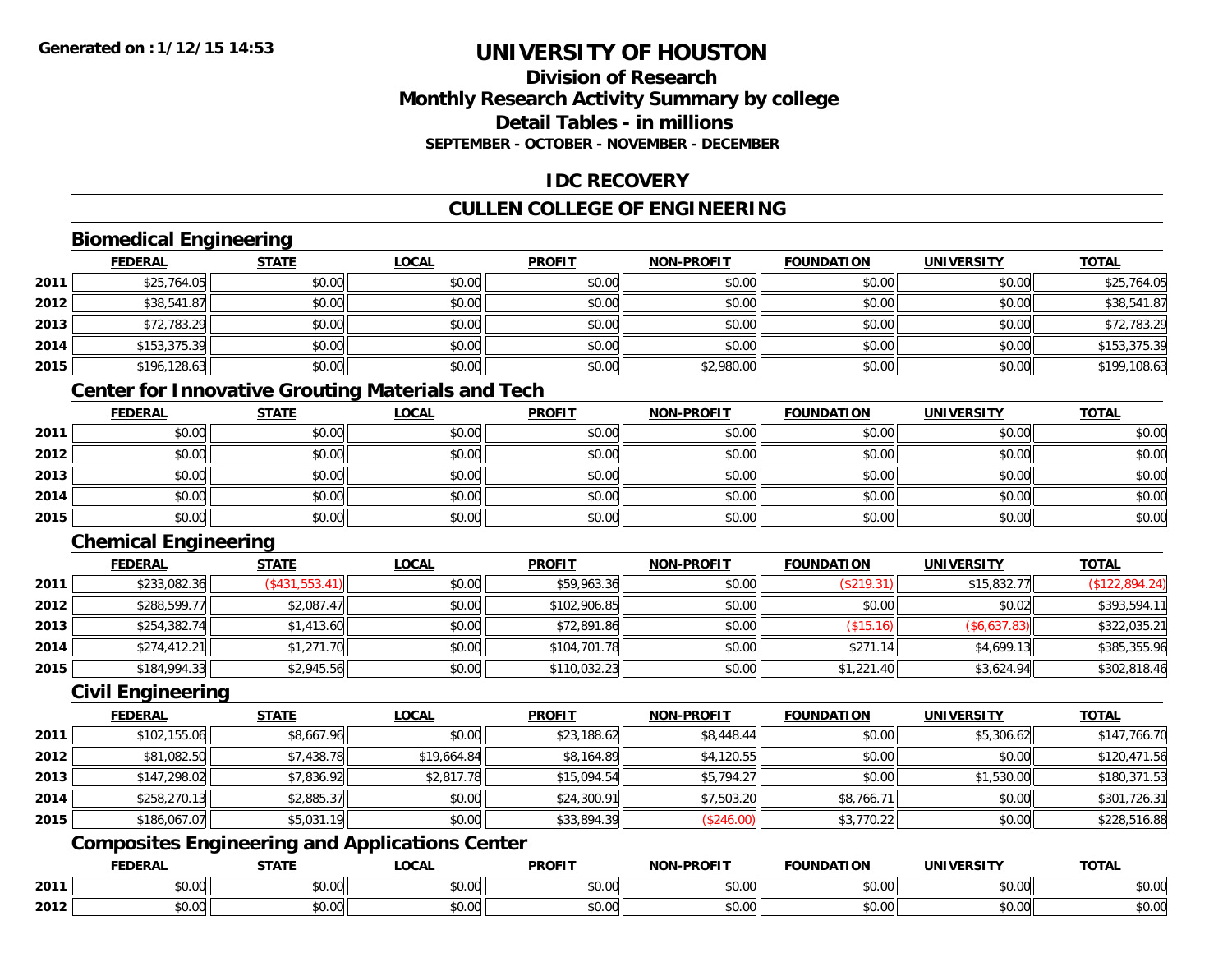# **Division of ResearchMonthly Research Activity Summary by college Detail Tables - in millions SEPTEMBER - OCTOBER - NOVEMBER - DECEMBER**

# **IDC RECOVERY**

# **CULLEN COLLEGE OF ENGINEERING**

# **Composites Engineering and Applications Center**

|      | <b>FEDERAL</b>    | <b>STATE</b> | <u>LOCAL</u> | <b>PROFIT</b> | <b>NON-PROFIT</b> | <b>FOUNDATION</b> | <b>UNIVERSITY</b> | <b>TOTAL</b> |
|------|-------------------|--------------|--------------|---------------|-------------------|-------------------|-------------------|--------------|
| 2013 | \$0.00            | \$0.00       | \$0.00       | \$0.00        | \$0.00            | \$0.00            | \$0.00            | \$0.00       |
| 2014 | \$0.00            | \$0.00       | \$0.00       | \$0.00        | \$0.00            | \$0.00            | \$0.00            | \$0.00       |
| 2015 | \$0.00            | \$0.00       | \$0.00       | \$0.00        | \$0.00            | \$0.00            | \$0.00            | \$0.00       |
|      | Dean, Engineering |              |              |               |                   |                   |                   |              |

|      | <b>FEDERAL</b> | <b>STATE</b> | <u>LOCAL</u> | <b>PROFIT</b> | <b>NON-PROFIT</b> | <b>FOUNDATION</b> | <b>UNIVERSITY</b> | <b>TOTAL</b> |
|------|----------------|--------------|--------------|---------------|-------------------|-------------------|-------------------|--------------|
| 2011 | \$1,788.62     | \$0.00       | \$0.00       | \$0.00        | \$0.00            | \$0.00            | \$0.00            | \$1,788.62   |
| 2012 | \$1,450.12     | \$0.00       | \$0.00       | \$0.00        | \$0.00            | \$0.00            | \$0.00            | \$1,450.12   |
| 2013 | \$1,708.87     | \$0.00       | \$0.00       | \$0.00        | \$0.00            | \$0.00            | \$0.00            | \$1,708.87   |
| 2014 | \$1,639.23     | \$0.00       | \$0.00       | \$0.00        | \$0.00            | \$0.00            | \$0.00            | \$1,639.23   |
| 2015 | \$4,429.25     | \$0.00       | \$0.00       | \$0.00        | \$0.00            | \$0.00            | \$0.00            | \$4,429.25   |

# **Electrical & Computer Engineering**

|      | <b>FEDERAL</b> | <b>STATE</b> | <b>LOCAL</b> | <b>PROFIT</b> | <b>NON-PROFIT</b> | <b>FOUNDATION</b> | UNIVERSITY | <b>TOTAL</b> |
|------|----------------|--------------|--------------|---------------|-------------------|-------------------|------------|--------------|
| 2011 | \$202,404.15   | \$25,179.85  | \$0.00       | \$18,679.04   | \$2,995.39        | \$0.00            | \$1,708.26 | \$250,966.69 |
| 2012 | \$247,385.95   | \$557.33     | \$0.00       | \$29,309.99   | \$1,595.42        | (S16.163.66)      | \$0.21     | \$262,685.24 |
| 2013 | \$248,798.62   | \$139.27     | \$0.00       | \$20,502.37   | \$1,291.66        | \$0.00            | \$0.00     | \$270,731.92 |
| 2014 | \$176,683.56   | \$925.12     | \$0.00       | \$50,041.80   | \$11,075.66       | \$3,790.57        | \$0.00     | \$242,516.71 |
| 2015 | \$238,819.00   | \$471.84     | \$0.00       | \$34,478.73   | \$1,436.93        | \$0.00            | \$0.00     | \$272,332.64 |

<u> 1980 - Johann Barn, mars ann an t-Amhain Aonaich an t-Aonaich an t-Aonaich an t-Aonaich an t-Aonaich an t-Aon</u>

#### **Industrial Engineering**

|      | <b>FEDERAL</b> | <b>STATE</b> | <u>LOCAL</u> | <b>PROFIT</b> | <b>NON-PROFIT</b> | <b>FOUNDATION</b> | <b>UNIVERSITY</b> | <b>TOTAL</b> |
|------|----------------|--------------|--------------|---------------|-------------------|-------------------|-------------------|--------------|
| 2011 | \$9,074.58     | \$1,103.44   | \$5,921.13   | \$0.00        | \$0.00            | \$0.00            | \$0.00            | \$16,099.15  |
| 2012 | \$10,608.81    | \$0.00       | \$7,272.03   | \$0.00        | \$0.00            | \$0.00            | \$0.00            | \$17,880.84  |
| 2013 | \$10,270.90    | \$2,779.51   | \$1,457.31   | \$0.00        | \$0.00            | \$0.00            | \$0.00            | \$14,507.72  |
| 2014 | \$15,441.25    | \$1,971.46   | \$5,865.02   | \$0.00        | \$0.00            | \$2,844.01        | \$0.00            | \$26,121.74  |
| 2015 | \$11,027.89    | \$1,466.10   | \$3,493.49   | \$412.08      | \$0.00            | \$3,564.93        | \$0.00            | \$19,964.49  |

# **Mechanical Engineering**

|      | <b>FEDERAL</b> | <u>STATE</u> | <u>LOCAL</u> | <b>PROFIT</b> | <b>NON-PROFIT</b> | <b>FOUNDATION</b> | UNIVERSITY | <b>TOTAL</b> |
|------|----------------|--------------|--------------|---------------|-------------------|-------------------|------------|--------------|
| 2011 | \$249,300.50   | \$2,272.89   | \$0.00       | \$76,331.84   | \$6,811.73        | \$0.00            | \$0.00     | \$334,716.96 |
| 2012 | \$194,344.21   | \$7,864.19   | \$0.00       | \$30,653.72   | \$8,035.03        | \$5,222.14        | \$0.00     | \$246,119.28 |
| 2013 | \$235,336.92   | \$336.60     | \$0.00       | \$26,579.94   | \$0.00            | \$7,523.05        | \$0.00     | \$269,776.51 |
| 2014 | \$310,714.06   | \$7,734.67   | \$0.00       | \$52,677.64   | \$0.00            | \$19,501.10       | \$0.00     | \$390,627.47 |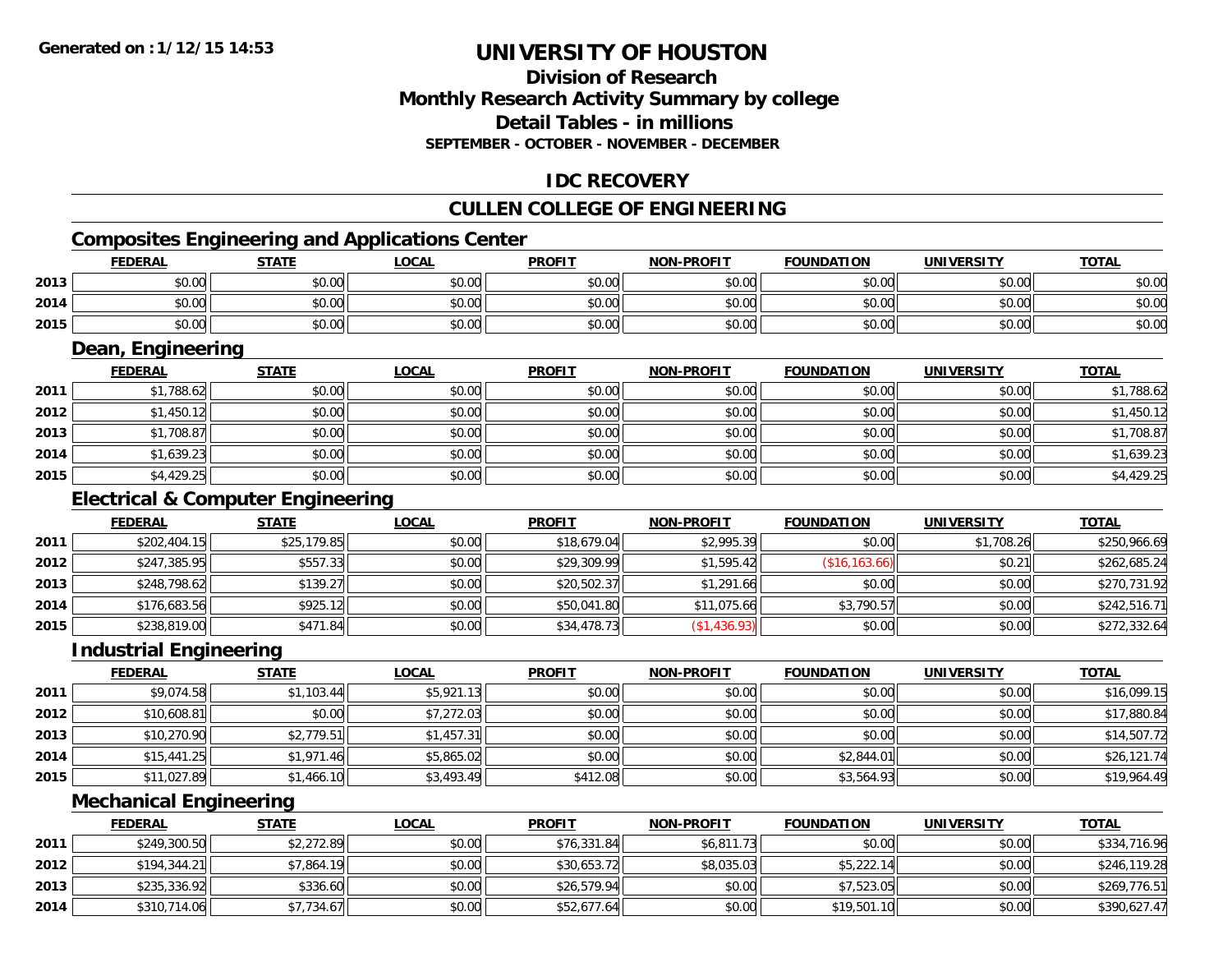# **Division of ResearchMonthly Research Activity Summary by college Detail Tables - in millions SEPTEMBER - OCTOBER - NOVEMBER - DECEMBER**

# **IDC RECOVERY**

# **CULLEN COLLEGE OF ENGINEERING**

# **Mechanical Engineering**

|       | <b>FEDERAL</b>            | <b>STATE</b>               | <b>LOCAL</b> | <b>PROFIT</b> | <b>NON-PROFIT</b> | <b>FOUNDATION</b> | <b>UNIVERSITY</b> | <b>TOTAL</b>   |  |  |  |  |
|-------|---------------------------|----------------------------|--------------|---------------|-------------------|-------------------|-------------------|----------------|--|--|--|--|
| 2015  |                           | \$236,428.92<br>(\$411.83) | \$0.00       | \$60,956.40   | \$0.00            | \$4,723.49        | \$3,720.17        | \$305,417.15   |  |  |  |  |
|       | <b>Wind Energy Center</b> |                            |              |               |                   |                   |                   |                |  |  |  |  |
|       | <b>FEDERAL</b>            | <b>STATE</b>               | <b>LOCAL</b> | <b>PROFIT</b> | <b>NON-PROFIT</b> | <b>FOUNDATION</b> | <b>UNIVERSITY</b> | <b>TOTAL</b>   |  |  |  |  |
| 2011  | \$0.00                    | \$0.00                     | \$0.00       | \$0.00        | \$0.00            | \$0.00            | \$0.00            | \$0.00         |  |  |  |  |
| 2012  | \$0.00                    | \$0.00                     | \$0.00       | \$0.00        | \$0.00            | \$0.00            | \$0.00            | \$0.00         |  |  |  |  |
| 2013  | \$0.00                    | \$0.00                     | \$0.00       | \$0.00        | \$0.00            | \$0.00            | \$0.00            | \$0.00         |  |  |  |  |
| 2014  | \$0.00                    | \$0.00                     | \$0.00       | \$0.00        | \$0.00            | \$0.00            | \$0.00            | \$0.00         |  |  |  |  |
| 2015  | \$0.00                    | \$0.00                     | \$0.00       | \$0.00        | \$0.00            | \$0.00            | \$0.00            | \$0.00         |  |  |  |  |
| Total | \$4,904,592.79            | (\$339,584.42)             | \$46,491.60  | \$955,762.97  | \$58,968.43       | \$44,800.63       | \$29,784.29       | \$5,700,816.29 |  |  |  |  |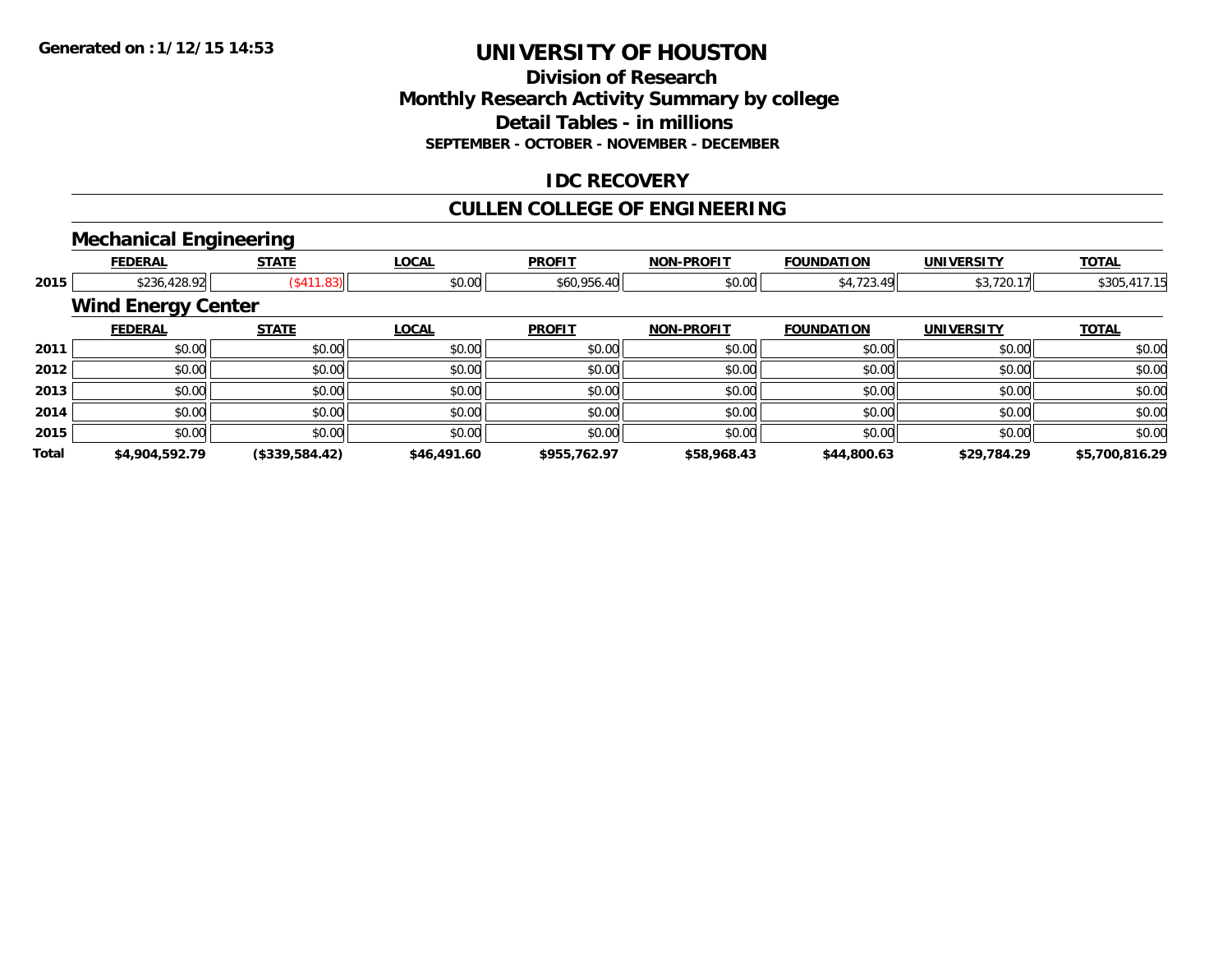# **Division of ResearchMonthly Research Activity Summary by college Detail Tables - in millionsSEPTEMBER - OCTOBER - NOVEMBER - DECEMBER**

# **IDC RECOVERY**

# **DIVISION OF RESEARCH**

# **Allied Geophysical Laboratories**

|      | <b>FEDERAL</b> | <b>STATE</b> | <b>LOCAL</b> | <b>PROFIT</b>   | <b>NON-PROFIT</b> | <b>FOUNDATION</b> | UNIVERSITY | <b>TOTAL</b>          |
|------|----------------|--------------|--------------|-----------------|-------------------|-------------------|------------|-----------------------|
| 2011 | \$0.00         | \$0.00       | \$0.00       | 423200<br>∴دد∠ب | ≮N UU<br>\$U.UU   | \$0.00            | \$0.00     | \$233.99              |
| 2012 | \$0.00         | \$0.00       | \$0.00       | \$2,529.88      | \$0.00            | \$0.00            | \$0.00     | \$2,529.88            |
| 2013 | \$0.00         | \$0.00       | \$0.00       | ⊺ا2,434.19      | \$0.00            | \$0.00            | \$0.00     | 434.19<br>^^<br>، ∠ ب |

#### **Center for Advanced Computing and Data Systems**

|      | <b>FEDERAL</b> | <b>STATE</b> | <b>LOCAL</b> | <b>PROFIT</b> | <b>NON-PROFIT</b> | <b>FOUNDATION</b> | <b>UNIVERSITY</b> | <b>TOTAL</b> |
|------|----------------|--------------|--------------|---------------|-------------------|-------------------|-------------------|--------------|
| 2011 | \$115,237.62   | \$0.00       | \$0.00       | \$0.00        | \$0.00            | \$0.00            | \$0.00            | \$115,237.62 |
| 2012 | \$58,490.66    | \$0.00       | \$0.00       | \$22,337.22   | \$0.00            | \$0.00            | \$0.00            | \$80,827.88  |
| 2013 | \$16,285.84    | \$0.00       | \$0.00       | \$2,226.67    | \$0.00            | \$0.00            | \$0.00            | \$18,512.51  |
| 2014 | (\$4,452.31)   | \$0.00       | \$0.00       | \$0.00        | \$0.00            | \$0.00            | \$0.00            | (\$4,452.31) |
| 2015 | \$0.00         | \$0.00       | \$0.00       | \$0.00        | \$0.00            | \$0.00            | \$0.00            | \$0.00       |

## **Center for Advanced Materials**

|      | <b>FEDERAL</b> | <b>STATE</b> | <b>LOCAL</b> | <b>PROFIT</b> | <b>NON-PROFIT</b> | <b>FOUNDATION</b> | <b>UNIVERSITY</b> | <b>TOTAL</b> |
|------|----------------|--------------|--------------|---------------|-------------------|-------------------|-------------------|--------------|
| 2011 | \$4,691.48     | \$7,359.91   | \$0.00       | \$2,843.25    | \$0.00            | \$0.00            | \$0.00            | \$14,894.63  |
| 2012 | (\$160.97)     | \$0.00       | \$0.00       | \$0.00        | \$0.00            | \$0.00            | \$0.00            | (\$160.97)   |
| 2013 | \$0.00         | \$0.00       | \$0.00       | \$0.00        | \$0.00            | \$0.00            | \$0.00            | \$0.00       |
| 2014 | \$0.00         | \$0.00       | \$0.00       | \$0.00        | \$0.00            | \$0.00            | \$0.00            | \$0.00       |
| 2015 | \$0.00         | \$0.00       | \$0.00       | \$2,327.21    | \$0.00            | \$0.00            | \$0.00            | \$2,327.21   |

#### **Center for Biomedical & Environmental Genomics**

|      | <u>FEDERAL</u> | <b>STATE</b> | <b>LOCAL</b> | <b>PROFIT</b> | <b>NON-PROFIT</b> | <b>FOUNDATION</b> | <b>UNIVERSITY</b> | <b>TOTAL</b> |
|------|----------------|--------------|--------------|---------------|-------------------|-------------------|-------------------|--------------|
| 2011 | \$0.00         | \$0.00       | \$0.00       | \$0.00        | \$0.00            | \$0.00            | \$0.00            | \$0.00       |
| 2012 | \$0.00         | \$0.00       | \$0.00       | \$0.00        | \$0.00            | \$0.00            | \$0.00            | \$0.00       |
| 2013 | \$0.00         | \$0.00       | \$0.00       | \$0.00        | \$0.00            | \$0.00            | \$0.00            | \$0.00       |
| 2014 | \$0.00         | \$0.00       | \$0.00       | \$0.00        | \$0.00            | \$0.00            | \$0.00            | \$0.00       |
| 2015 | \$0.00         | \$0.00       | \$0.00       | \$0.00        | \$0.00            | \$0.00            | \$0.00            | \$0.00       |

# **Center for Industrial Partnerships**

|      | <b>FEDERAL</b> | STATE  | <u>LOCAL</u> | <b>PROFIT</b> | <b>NON-PROFIT</b> | <b>FOUNDATION</b> | <b>UNIVERSITY</b> | <b>TOTAL</b> |
|------|----------------|--------|--------------|---------------|-------------------|-------------------|-------------------|--------------|
| 2011 | \$19,938.58    | \$0.00 | \$0.00       | \$2,540.69    | \$0.00            | \$0.00            | \$0.00            | \$22,479.27  |
| 2012 | \$4,505.42     | \$0.00 | \$0.00       | \$4,432.12    | \$0.00            | \$0.00            | \$0.00            | \$8,937.54   |
| 2013 | \$602.56       | \$0.00 | \$0.00       | \$3,670.89    | \$0.00            | \$0.00            | \$0.00            | \$4,273.45   |
| 2014 | \$979.94       | \$0.00 | \$0.00       | \$3,220.99    | \$0.00            | \$0.00            | \$0.00            | \$4,200.93   |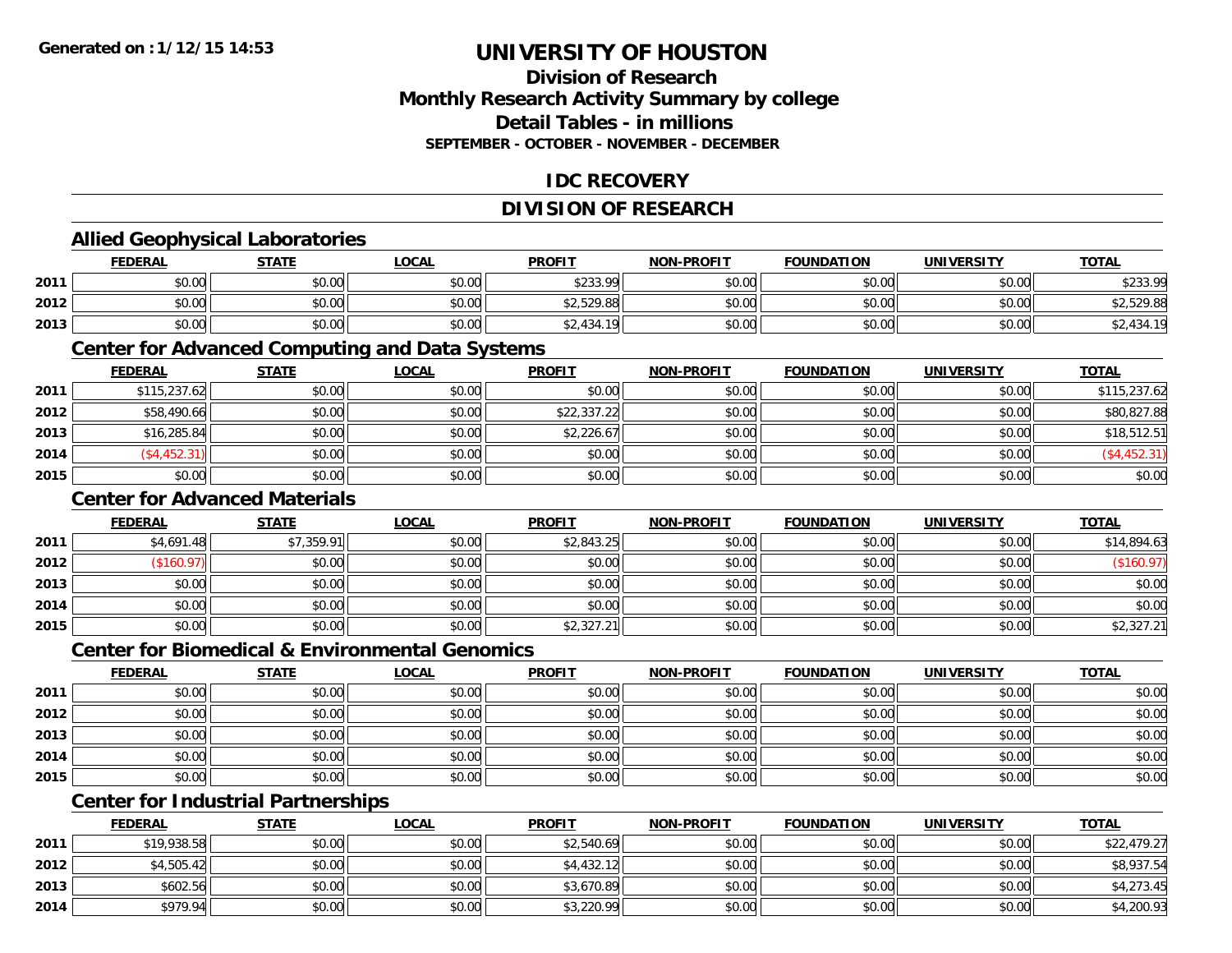**2014**

**2015**

# **UNIVERSITY OF HOUSTON**

# **Division of ResearchMonthly Research Activity Summary by college Detail Tables - in millions SEPTEMBER - OCTOBER - NOVEMBER - DECEMBER**

# **IDC RECOVERY**

# **DIVISION OF RESEARCH**

|      | <b>FEDERAL</b>              | <b>Center for Industrial Partnerships</b><br><b>STATE</b> | <b>LOCAL</b> | <b>PROFIT</b> | <b>NON-PROFIT</b> | <b>FOUNDATION</b> | <b>UNIVERSITY</b> | <b>TOTAL</b> |
|------|-----------------------------|-----------------------------------------------------------|--------------|---------------|-------------------|-------------------|-------------------|--------------|
| 2015 | \$488.92                    | \$0.00                                                    | \$0.00       | \$3,409.54    | \$0.00            | \$0.00            | \$0.00            | \$3,898.46   |
|      | <b>Division of Research</b> |                                                           |              |               |                   |                   |                   |              |
|      | <b>FEDERAL</b>              | <b>STATE</b>                                              | <b>LOCAL</b> | <b>PROFIT</b> | <b>NON-PROFIT</b> | <b>FOUNDATION</b> | <b>UNIVERSITY</b> | <b>TOTAL</b> |
| 2011 | (\$933.10)                  | \$0.00                                                    | \$0.00       | \$0.00        | \$0.00            | \$0.00            | \$0.00            | (\$933.10)   |
| 2012 | \$0.00                      | \$0.00                                                    | \$0.00       | \$0.00        | \$0.00            | \$0.00            | \$0.00            | \$0.00       |
| 2013 | \$0.00                      | \$0.00                                                    | \$0.00       | \$0.00        | \$0.00            | \$0.00            | \$0.00            | \$0.00       |
| 2014 | \$0.00                      | \$0.00                                                    | \$0.00       | \$0.00        | \$0.00            | \$0.00            | \$0.00            | \$0.00       |
| 2015 | \$0.00                      | \$0.00                                                    | \$0.00       | \$0.00        | \$0.00            | \$0.00            | \$0.00            | \$0.00       |
|      |                             | <b>Office of Contracts and Grants</b>                     |              |               |                   |                   |                   |              |
|      | <b>FEDERAL</b>              | <b>STATE</b>                                              | <b>LOCAL</b> | <b>PROFIT</b> | <b>NON-PROFIT</b> | <b>FOUNDATION</b> | <b>UNIVERSITY</b> | <b>TOTAL</b> |
| 2011 | \$0.00                      | \$0.00                                                    | \$0.00       | \$0.00        | \$0.00            | \$0.00            | \$0.00            | \$0.00       |
| 2012 | \$0.00                      | \$0.00                                                    | \$0.00       | \$0.00        | \$0.00            | \$0.00            | \$0.00            | \$0.00       |
| 2013 | \$0.00                      | \$0.00                                                    | \$0.00       | \$0.00        | \$0.00            | \$0.00            | \$0.00            | \$0.00       |
|      | <b>TcSAM</b>                |                                                           |              |               |                   |                   |                   |              |
|      | <b>FEDERAL</b>              | <b>STATE</b>                                              | <b>LOCAL</b> | <b>PROFIT</b> | <b>NON-PROFIT</b> | <b>FOUNDATION</b> | <b>UNIVERSITY</b> | <b>TOTAL</b> |
| 2011 | \$0.00                      | \$0.00                                                    | \$0.00       | \$0.00        | \$0.00            | \$0.00            | \$0.00            | \$0.00       |
|      | <b>TcSUH</b>                |                                                           |              |               |                   |                   |                   |              |
|      | <b>FEDERAL</b>              | <b>STATE</b>                                              | <b>LOCAL</b> | <b>PROFIT</b> | <b>NON-PROFIT</b> | <b>FOUNDATION</b> | <b>UNIVERSITY</b> | <b>TOTAL</b> |
| 2011 | \$6,875.37                  | \$0.00                                                    | \$0.00       | \$12,681.20   | \$0.00            | \$0.00            | \$0.00            | \$19,556.57  |
| 2012 | \$7,732.33                  | \$836.00                                                  | \$0.00       | \$18,616.40   | \$0.00            | \$0.00            | \$0.00            | \$27,184.73  |
| 2013 | \$3,998.80                  | \$208.91                                                  | \$0.00       | \$6,695.47    | \$0.00            | \$0.00            | \$0.00            | \$10,903.18  |
| 2014 | \$26,244.37                 | \$644.14                                                  | \$0.00       | \$7,939.61    | \$0.00            | \$0.00            | \$0.00            | \$34,828.12  |
| 2015 | \$8,499.89                  | \$0.00                                                    | \$0.00       | \$2,851.47    | \$0.00            | \$0.00            | \$0.00            | \$11,351.36  |
|      |                             | <b>Texas Obesity Research Center</b>                      |              |               |                   |                   |                   |              |
|      | <b>FEDERAL</b>              | <b>STATE</b>                                              | <b>LOCAL</b> | <b>PROFIT</b> | <b>NON-PROFIT</b> | <b>FOUNDATION</b> | <b>UNIVERSITY</b> | <b>TOTAL</b> |
| 2011 | \$0.00                      | \$0.00                                                    | \$0.00       | \$0.00        | \$0.00            | \$0.00            | \$0.00            | \$0.00       |
| 2012 | \$0.00                      | \$0.00                                                    | \$0.00       | \$0.00        | \$0.00            | \$0.00            | \$0.00            | \$0.00       |
| 2013 | \$0.00                      | \$0.00                                                    | \$0.00       | \$0.00        | \$0.00            | \$0.00            | \$0.00            | \$0.00       |

4 \$0.00 \$0.00 \$0.00 \$0.00 \$0.00 \$0.00 \$0.00 \$0.00 \$0.00 \$0.00 \$0.00 \$0.00 \$0.00 \$0.00 \$0.00 \$0.00 \$0.00 \$0.00

5 | \$0.00 \$0.00 \$0.00 \$0.00 \$0.00 \$0.00 \$0.00 \$0.00 \$0.00 \$0.00 \$0.00 \$0.00 \$0.00 \$0.00 \$0.00 \$0.00 \$0.00 \$0.00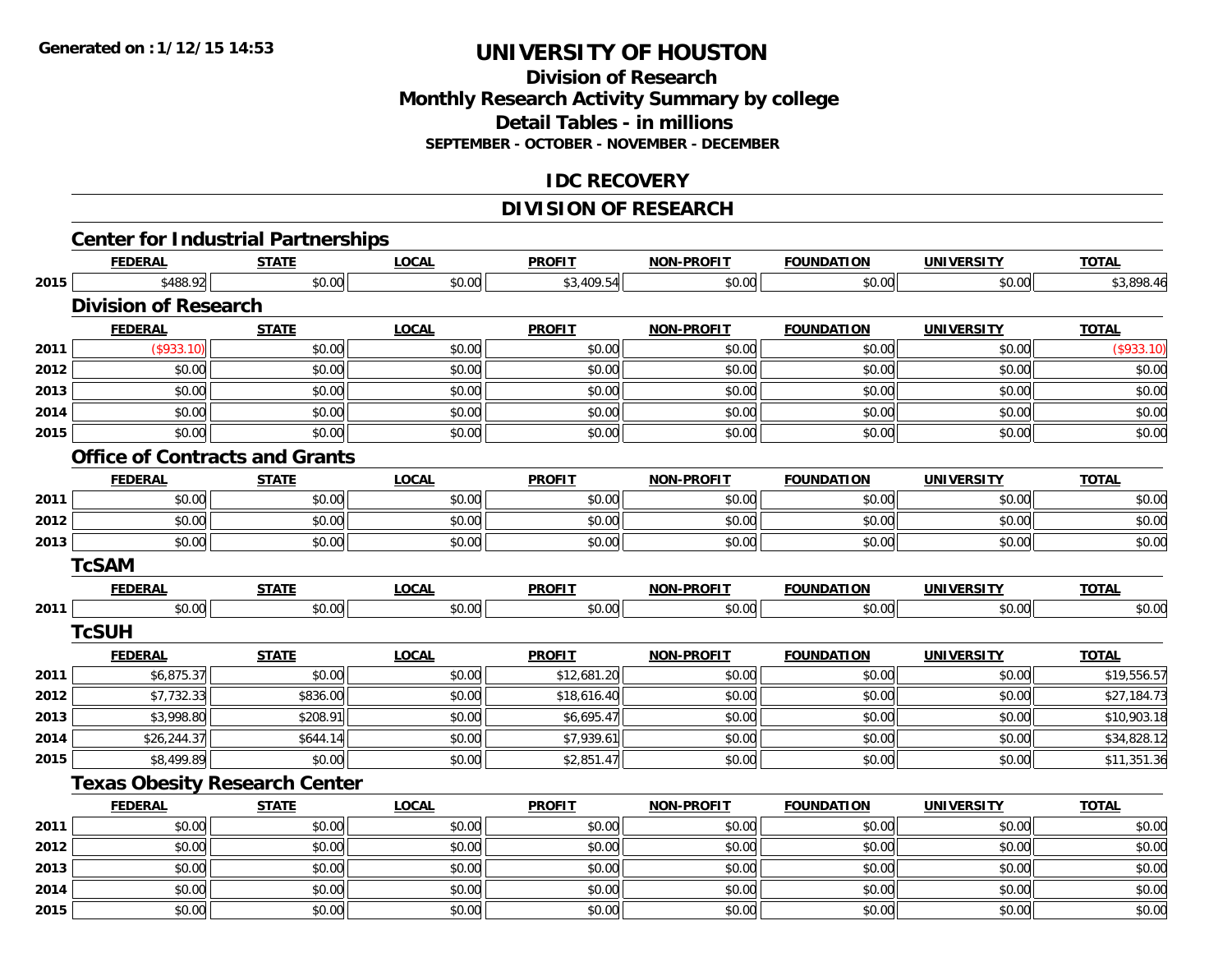## **Division of Research Monthly Research Activity Summary by college Detail Tables - in millions SEPTEMBER - OCTOBER - NOVEMBER - DECEMBER**

#### **IDC RECOVERY**

# **DIVISION OF RESEARCH**

|       | <b>TIMES</b>   |              |              |               |                   |                   |                   |                |
|-------|----------------|--------------|--------------|---------------|-------------------|-------------------|-------------------|----------------|
|       | <b>FEDERAL</b> | <b>STATE</b> | <b>LOCAL</b> | <b>PROFIT</b> | <b>NON-PROFIT</b> | <b>FOUNDATION</b> | <b>UNIVERSITY</b> | <b>TOTAL</b>   |
| 2011  | \$31,766.43    | \$2,770.35   | \$0.00       | \$0.00        | \$0.00            | \$0.00            | \$0.00            | \$34,536.77    |
| 2012  | \$136,083.55   | \$0.01       | \$0.00       | \$0.00        | \$0.00            | \$0.00            | \$0.00            | \$136,083.56   |
| 2013  | \$221,689.65   | (S99.10)     | \$0.00       | \$0.00        | \$0.00            | \$0.00            | \$0.00            | \$221,590.55   |
| 2014  | \$157,997.09   | (\$205.96)   | \$0.00       | \$0.00        | \$0.00            | \$0.00            | \$0.00            | \$157,791.13   |
| 2015  | \$115,195.02   | \$0.00       | \$0.00       | \$0.00        | \$0.00            | \$0.00            | \$0.00            | \$115,195.02   |
| Total | \$931,757.13   | \$11,514.25  | \$0.00       | \$100,990.79  | \$0.00            | \$0.00            | \$0.00            | \$1,044,262.17 |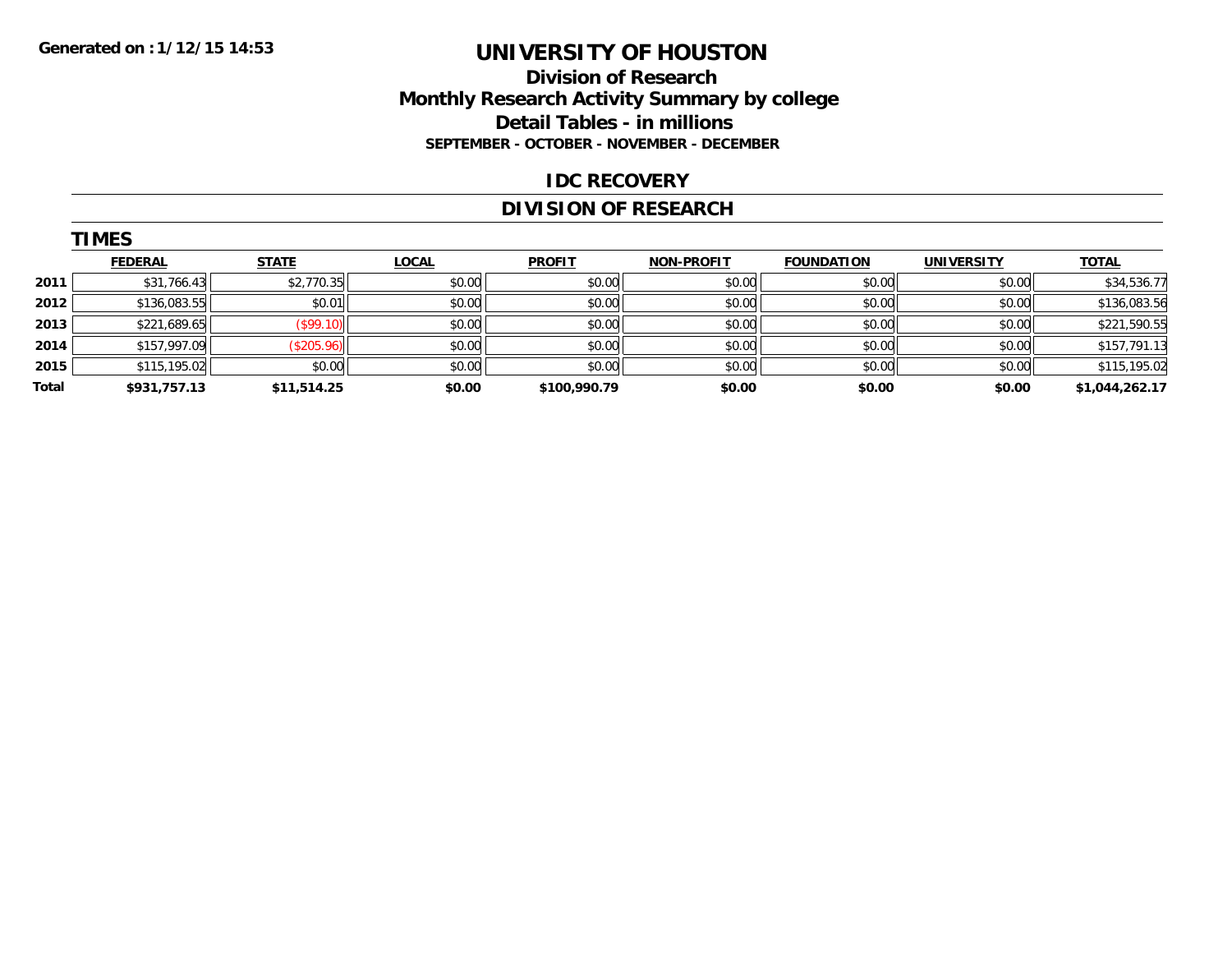# **Division of ResearchMonthly Research Activity Summary by college Detail Tables - in millionsSEPTEMBER - OCTOBER - NOVEMBER - DECEMBER**

# **IDC RECOVERY**

# **GRADUATE COLLEGE OF SOCIAL WORK**

# **Center for Drug and Social Policy Research**

|      | <b>FEDERAL</b>                                              | <b>STATE</b> | <b>LOCAL</b> | <b>PROFIT</b> | <b>NON-PROFIT</b> | <b>FOUNDATION</b> | <b>UNIVERSITY</b> | <b>TOTAL</b> |  |  |  |
|------|-------------------------------------------------------------|--------------|--------------|---------------|-------------------|-------------------|-------------------|--------------|--|--|--|
| 2011 | \$0.00                                                      | \$0.00       | \$0.00       | \$0.00        | \$0.00            | \$0.00            | \$0.00            | \$0.00       |  |  |  |
| 2012 | \$0.00                                                      | \$0.00       | \$0.00       | \$0.00        | \$0.00            | \$0.00            | \$0.00            | \$0.00       |  |  |  |
| 2013 | \$0.00                                                      | \$0.00       | \$0.00       | \$0.00        | \$0.00            | \$0.00            | \$0.00            | \$0.00       |  |  |  |
| 2014 | \$0.00                                                      | \$0.00       | \$0.00       | \$0.00        | \$0.00            | \$0.00            | \$0.00            | \$0.00       |  |  |  |
| 2015 | \$0.00                                                      | \$0.00       | \$0.00       | \$0.00        | \$0.00            | \$0.00            | \$0.00            | \$0.00       |  |  |  |
|      | <b>Center for Health Equities &amp; Evaluation Research</b> |              |              |               |                   |                   |                   |              |  |  |  |
|      | <b>FEDERAL</b>                                              | <b>STATE</b> | LOCAL        | <b>PROFIT</b> | <b>NON-PROFIT</b> | <b>FOUNDATION</b> | <b>UNIVERSITY</b> | <b>TOTAL</b> |  |  |  |

| 2012 | \$6,607.36 | \$0.00 | \$0.00 | \$0.00 | \$0.00 | \$0.00 | \$0.00 | \$6,607.36 |
|------|------------|--------|--------|--------|--------|--------|--------|------------|
| 2013 | \$6,512.39 | \$0.00 | \$0.00 | \$0.00 | \$0.00 | \$0.00 | \$0.00 | \$6,512.39 |
| 2014 | \$2,634.64 | \$0.00 | \$0.00 | \$0.00 | \$0.00 | \$0.00 | \$0.00 | \$2,634.64 |
| 2015 | \$2,312.55 | \$0.00 | \$0.00 | \$0.00 | \$0.00 | \$0.00 | \$0.00 | \$2,312.55 |

# **Child & Family for Innovative Research**

|      | <b>FEDERAL</b> | <b>STATE</b> | <u>LOCAL</u> | <b>PROFIT</b> | <b>NON-PROFIT</b> | FOUNDATION | <b>UNIVERSITY</b> | <b>TOTAL</b> |
|------|----------------|--------------|--------------|---------------|-------------------|------------|-------------------|--------------|
| 2011 | \$79,255.32    | \$1,041.98   | \$0.00       | \$0.00        | \$0.00            | \$98.28    | \$0.00            | \$80,395.57  |
| 2012 | \$77,310.40    | \$0.00       | \$0.00       | \$2,962.59    | \$0.00            | \$0.00     | \$0.00            | \$80,272.99  |
| 2013 | \$52,379.17    | \$92.59      | \$1,796.82   | (\$367.56)    | \$0.83            | \$0.00     | \$0.00            | \$53,901.85  |
| 2014 | \$15,347.58    | \$283.41     | \$573.16     | \$0.00        | \$0.00            | \$436.89   | \$0.00            | \$16,641.04  |
| 2015 | \$36,532.71    | \$445.20     | \$0.00       | \$0.00        | \$0.00            | \$2,809.31 | \$0.00            | \$39,787.21  |

# **Community Projects - Social Work**

|      | <b>FEDERAL</b> | <b>STATE</b> | <u>LOCAL</u> | <b>PROFIT</b> | <b>NON-PROFIT</b> | <b>FOUNDATION</b> | <b>UNIVERSITY</b> | <b>TOTAL</b> |
|------|----------------|--------------|--------------|---------------|-------------------|-------------------|-------------------|--------------|
| 2011 | ሳ ሳ<br>pv.uu   | \$0.00       | \$0.00       | \$0.00        | \$0.00            | \$0.00            | \$0.00            | \$0.00       |
| 2012 | .<br>.21       | \$0.00       | \$0.00       | \$0.00        | \$0.00            | \$0.00            | \$0.00            | \$11.2       |
| 2013 | 50.01          | \$0.00       | \$0.00       | \$0.00        | \$0.00            | \$0.00            | \$0.00            | \$0.01       |

#### **Dean, Social Work**

|      | <b>FEDERAL</b> | <b>STATE</b> | <u>LOCAL</u> | <b>PROFIT</b> | <b>NON-PROFIT</b> | <b>FOUNDATION</b> | <b>UNIVERSITY</b> | <b>TOTAL</b> |
|------|----------------|--------------|--------------|---------------|-------------------|-------------------|-------------------|--------------|
| 2011 | \$55,777.76    | \$0.00       | \$0.00       | \$0.00        | \$0.00            | \$0.00            | \$0.00            | \$55,777.76  |
| 2012 | \$1,015.13     | \$0.00       | \$0.00       | \$0.00        | \$0.00            | \$0.00            | \$0.00            | (\$1,015.13) |
| 2013 | \$5,849.75     | \$0.00       | \$0.00       | \$0.00        | \$0.00            | \$0.00            | \$0.00            | \$5,849.75   |
| 2014 | \$0.00         | \$0.00       | \$0.00       | \$0.00        | \$0.00            | \$0.00            | \$0.00            | \$0.00       |
| 2015 | \$302.99       | \$0.00       | \$0.00       | \$0.00        | \$0.00            | \$0.00            | \$0.00            | \$302.99     |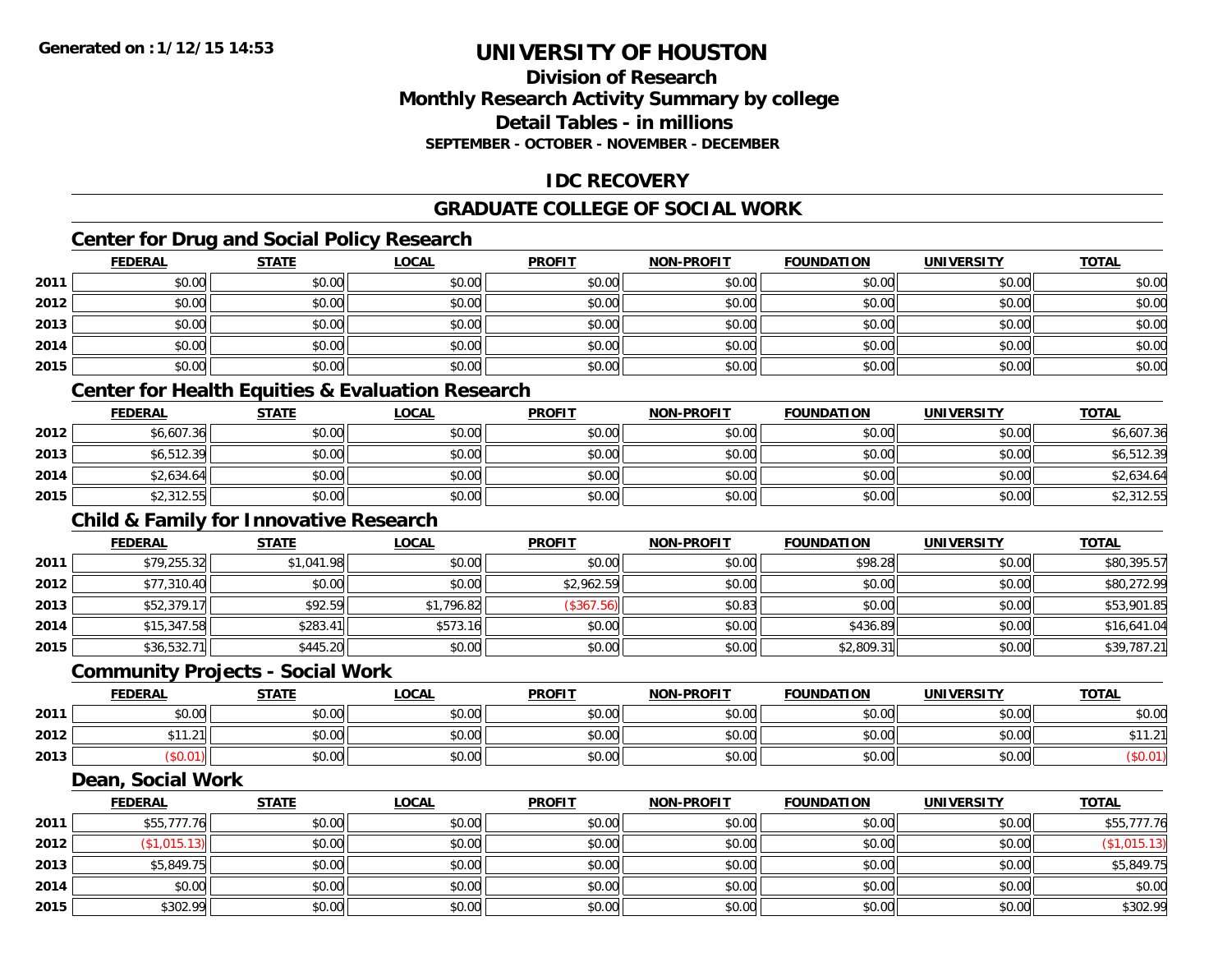## **Division of Research Monthly Research Activity Summary by college Detail Tables - in millions SEPTEMBER - OCTOBER - NOVEMBER - DECEMBER**

## **IDC RECOVERY**

#### **GRADUATE COLLEGE OF SOCIAL WORK**

# **Office for Drug SPR**

|       | <b>FEDERAL</b> | <u>STATE</u> | <u>LOCAL</u> | <b>PROFIT</b> | <b>NON-PROFIT</b> | <b>FOUNDATION</b> | <b>UNIVERSITY</b> | <b>TOTAL</b> |
|-------|----------------|--------------|--------------|---------------|-------------------|-------------------|-------------------|--------------|
| 2011  | \$0.00         | \$0.00       | \$0.00       | \$0.00        | \$0.00            | \$0.00            | \$0.00            | \$0.00       |
| 2012  | \$0.00         | \$0.00       | \$0.00       | \$0.00        | \$0.00            | \$0.00            | \$0.00            | \$0.00       |
| 2013  | \$0.00         | \$0.00       | \$0.00       | \$0.00        | \$0.00            | \$0.00            | \$0.00            | \$0.00       |
| 2015  | \$0.00         | \$0.00       | \$0.00       | \$0.00        | \$0.00            | \$0.00            | \$0.00            | \$0.00       |
| Total | \$339,818.68   | \$1,863.18   | \$2,369.98   | \$2,595.03    | \$0.83            | \$3,344.48        | \$0.00            | \$349,992.18 |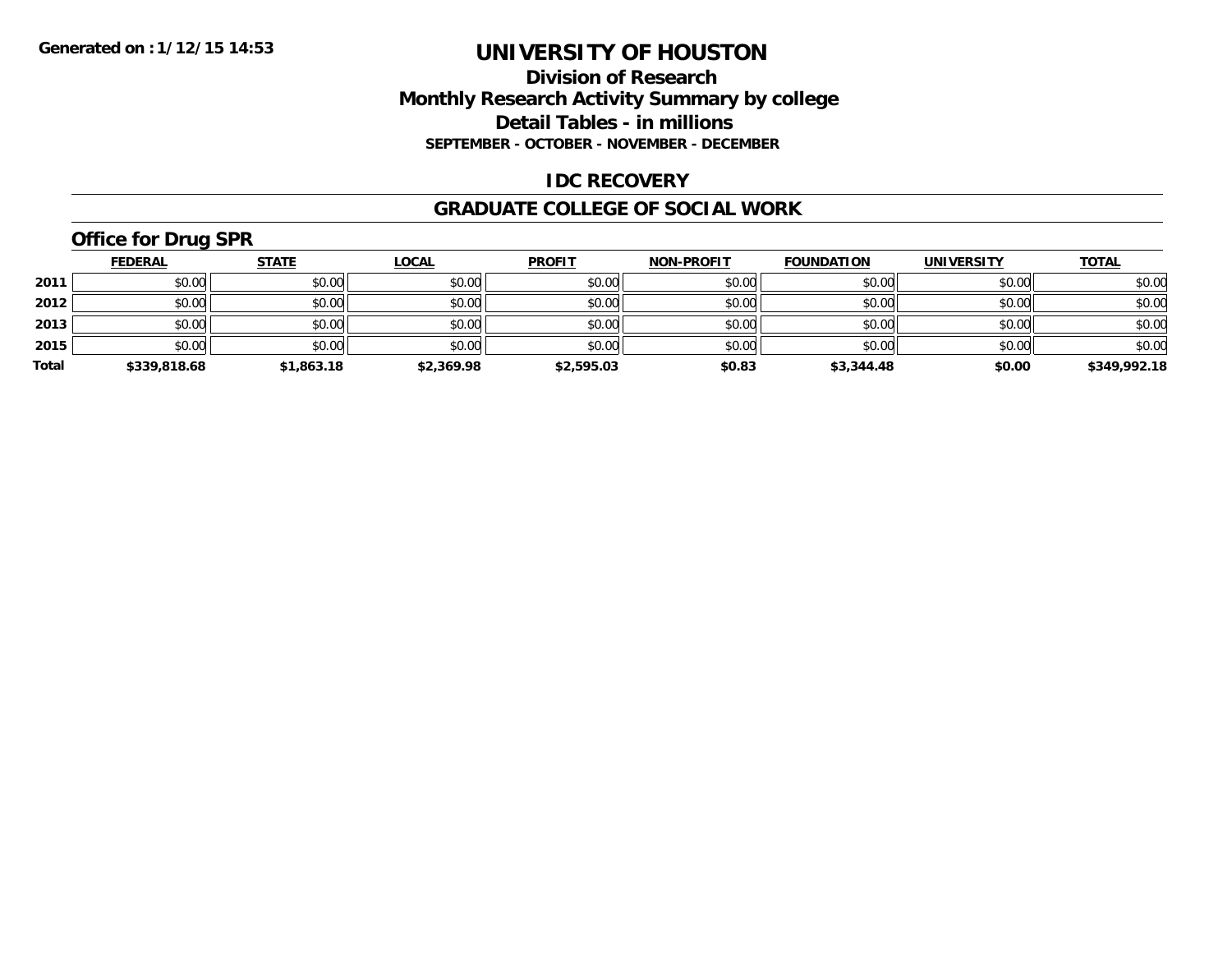### **Division of Research Monthly Research Activity Summary by college Detail Tables - in millions SEPTEMBER - OCTOBER - NOVEMBER - DECEMBER**

# **IDC RECOVERY**

## **HILTON COLLEGE OF HOTEL AND RESTAURANT MANAGEMENT**

## **Hotel and Restaurant Management**

|       | <b>FEDERAL</b> | <b>STATE</b> | <b>LOCAL</b> | <b>PROFIT</b> | <b>NON-PROFIT</b> | <b>FOUNDATION</b> | <b>UNIVERSITY</b> | <b>TOTAL</b> |
|-------|----------------|--------------|--------------|---------------|-------------------|-------------------|-------------------|--------------|
| 2011  | \$463.52       | \$0.00       | \$0.00       | \$177.55      | \$0.00            | \$0.00            | \$0.00            | \$641.07     |
| 2012  | \$2,188.36     | \$0.00       | \$0.00       | \$8.59        | \$1,872.04        | \$0.00            | \$0.00            | \$4,068.99   |
| 2013  | \$1,239.04     | \$804.38     | \$0.00       | \$0.00        | \$0.00            | \$0.00            | \$0.00            | \$2,043.42   |
| 2014  | \$5,600.92     | \$28.71      | \$0.00       | \$0.00        | \$0.00            | \$344.65          | \$0.00            | \$5,916.86   |
| 2015  | \$9,573.60     | \$0.00       | \$0.00       | \$0.00        | \$0.00            | \$767.28          | \$0.00            | \$10,340.88  |
| Total | \$19,065.44    | \$775.67     | \$0.00       | \$186.14      | \$1,872.04        | \$1.111.93        | \$0.00            | \$23,011.22  |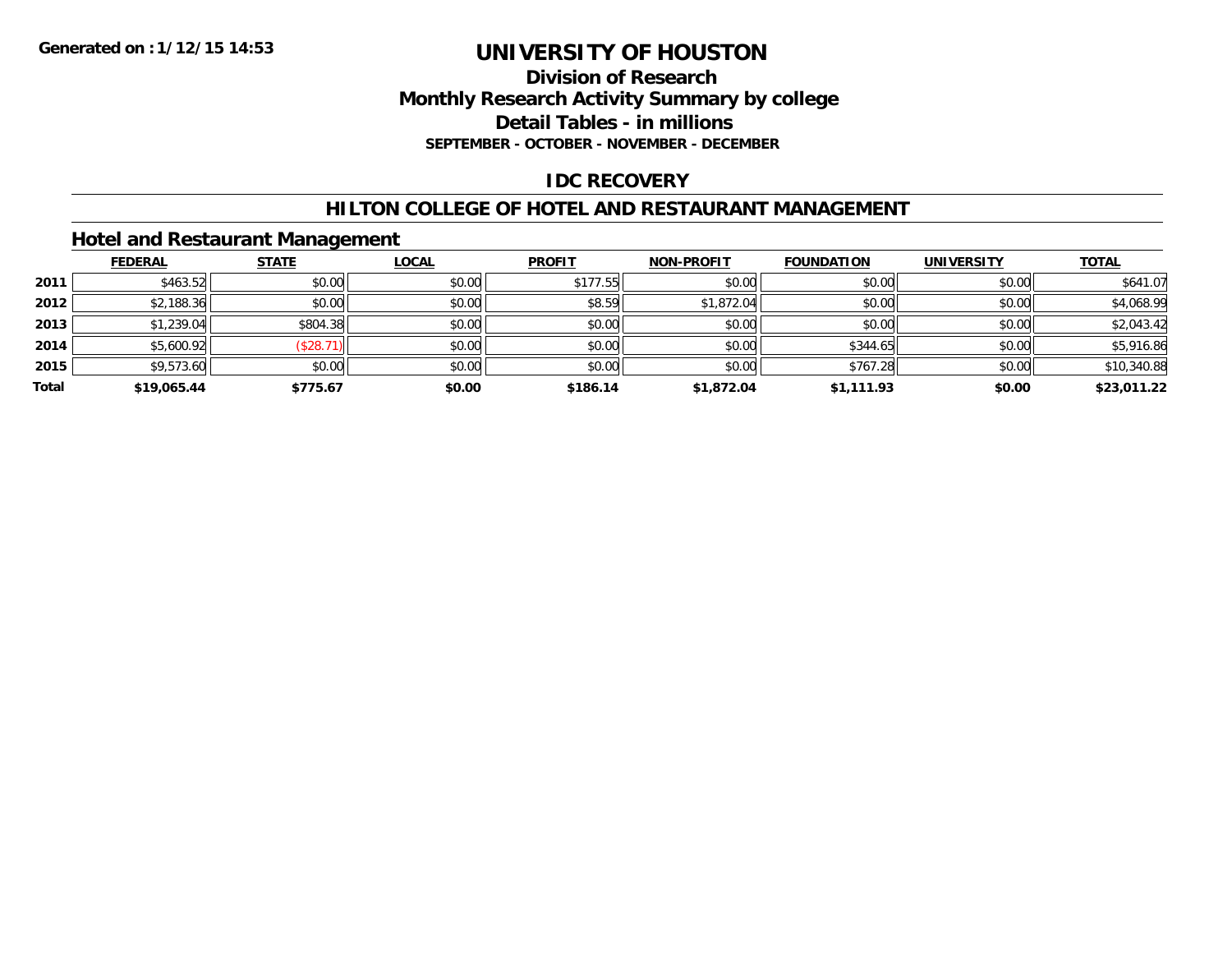## **Division of Research Monthly Research Activity Summary by college Detail Tables - in millions SEPTEMBER - OCTOBER - NOVEMBER - DECEMBER**

## **IDC RECOVERY**

#### **HONORS COLLEGE**

# **Dean, Honors College**

|       | <b>FEDERAL</b> | <b>STATE</b> | <u>LOCAL</u> | <b>PROFIT</b> | <b>NON-PROFIT</b> | <b>FOUNDATION</b> | <b>UNIVERSITY</b> | <b>TOTAL</b> |
|-------|----------------|--------------|--------------|---------------|-------------------|-------------------|-------------------|--------------|
| 2012  | \$3,479.95     | \$0.00       | \$0.00       | \$0.00        | \$1,639.14        | \$0.00            | \$0.00            | \$5,119.08   |
| 2013  | \$4,046.15     | \$0.00       | \$0.00       | \$0.00        | \$2,345.36        | \$0.00            | \$0.00            | \$6,391.51   |
| 2014  | \$892.24       | \$0.00       | \$0.00       | \$0.00        | \$2,302.46        | \$31.06           | \$0.00            | \$3,225.76   |
| 2015  | \$0.00         | \$0.00       | \$0.00       | \$0.00        | (\$5.90)          | \$6.51            | \$0.00            | \$0.61       |
| Total | \$8,418.33     | \$0.00       | \$0.00       | \$0.00        | \$6,281.06        | \$37.57           | \$0.00            | \$14,736.96  |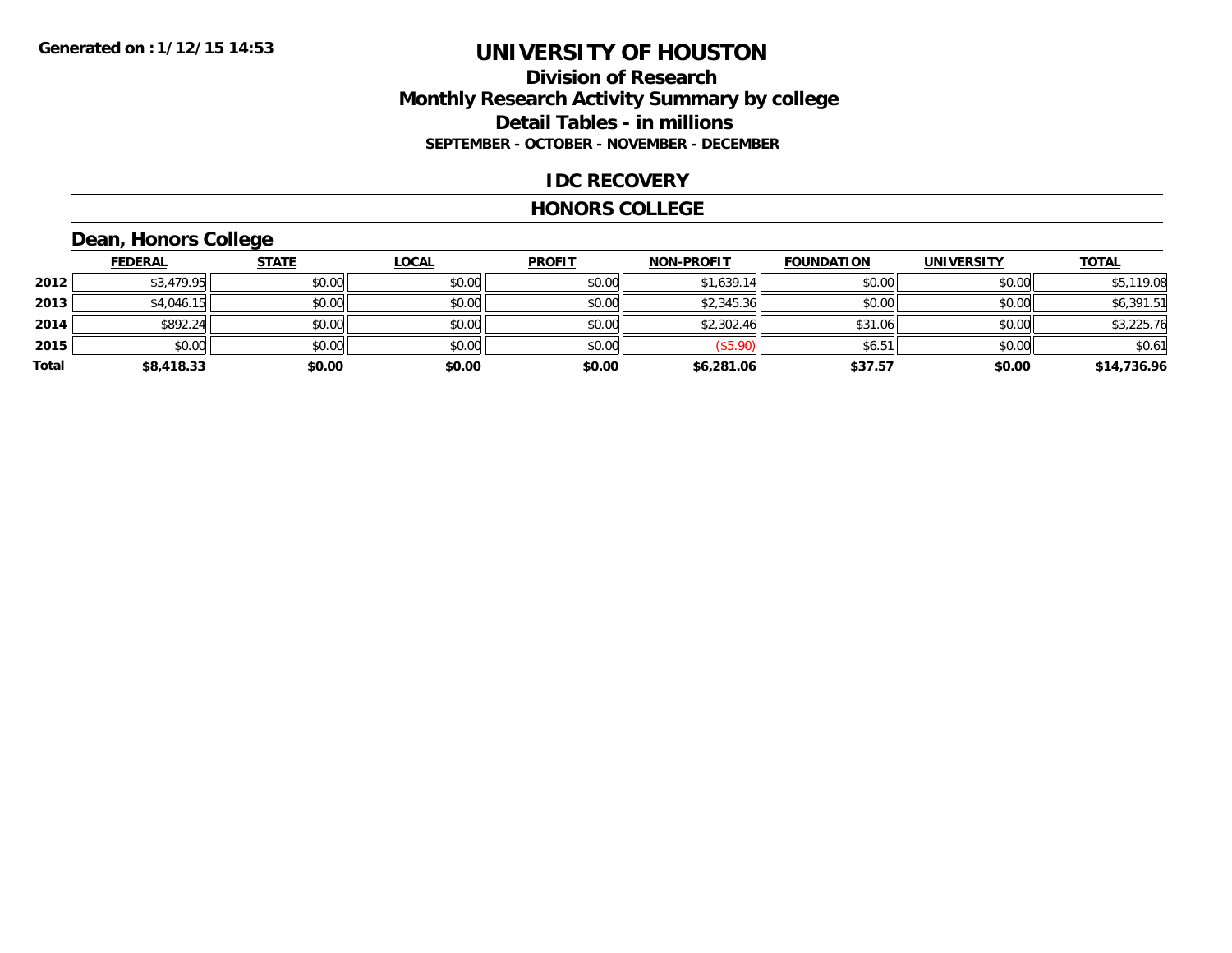# **Division of Research Monthly Research Activity Summary by college Detail Tables - in millions SEPTEMBER - OCTOBER - NOVEMBER - DECEMBER**

#### **IDC RECOVERY**

#### **LIBRARY**

## **Administration, Library**

|       | <b>FEDERAL</b> | <b>STATE</b> | <u>LOCAL</u> | <b>PROFIT</b> | <b>NON-PROFIT</b> | <b>FOUNDATION</b> | <b>UNIVERSITY</b> | <b>TOTAL</b> |
|-------|----------------|--------------|--------------|---------------|-------------------|-------------------|-------------------|--------------|
| 2011  | \$718.08       | \$0.00       | \$0.00       | \$0.00        | \$0.00            | \$0.00            | \$0.00            | \$718.08     |
| 2012  | \$0.00         | \$0.00       | \$0.00       | \$0.00        | \$0.00            | \$0.00            | \$0.00            | \$0.00       |
| 2013  | \$0.00         | \$0.00       | \$0.00       | \$0.00        | \$0.00            | \$0.00            | \$0.00            | \$0.00       |
| 2014  | \$0.00         | \$0.00       | \$0.00       | \$0.00        | \$0.00            | \$0.00            | \$0.00            | \$0.00       |
| Total | \$718.08       | \$0.00       | \$0.00       | \$0.00        | \$0.00            | \$0.00            | \$0.00            | \$718.08     |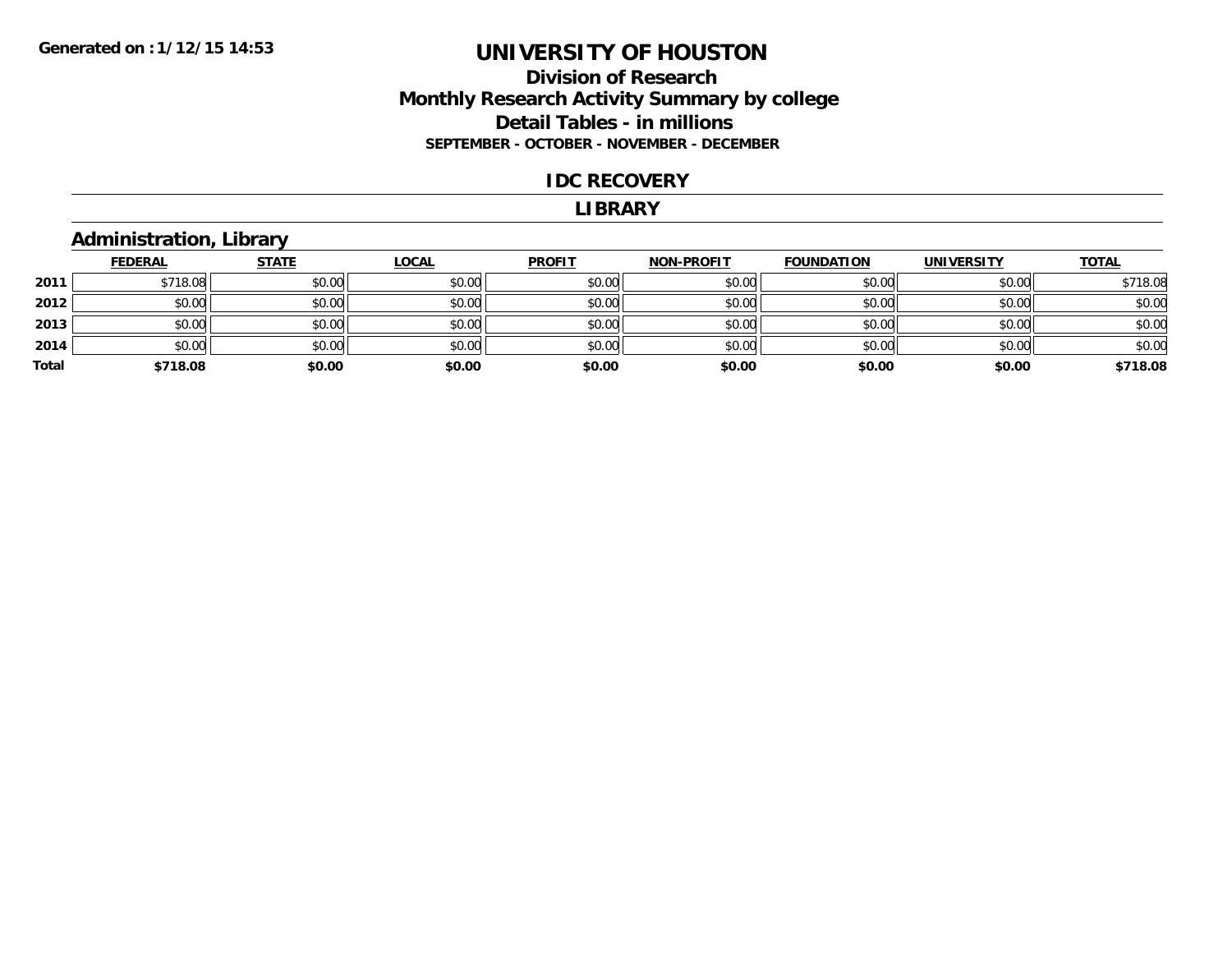# **Division of Research Monthly Research Activity Summary by college Detail Tables - in millions SEPTEMBER - OCTOBER - NOVEMBER - DECEMBER**

## **IDC RECOVERY**

#### **PRESIDENT**

#### **Office of the President**

|              | <b>FEDERAL</b>                        | <b>STATE</b> | <b>OCAL</b>    | <b>PROFIT</b>  | <b>-PROFIT</b><br>חרות | <b>FOUNDATION</b> | UNIVERSITY | <b>TOTAL</b> |
|--------------|---------------------------------------|--------------|----------------|----------------|------------------------|-------------------|------------|--------------|
| 2015         | $\ddotsc$<br>$\sim$ $\sim$ $\sim$<br> | \$0.00       | ደስ ሰሰ<br>PU.UU | 40.00<br>JU.UU | 0000<br>ט.טע           | \$0.00            | \$0.00     | \$3,304.52   |
| <b>Total</b> | 3,304.52                              | \$0.00       | \$0.00         | \$0.00         | \$0.00                 | \$0.00            | \$0.00     | \$3,304.52   |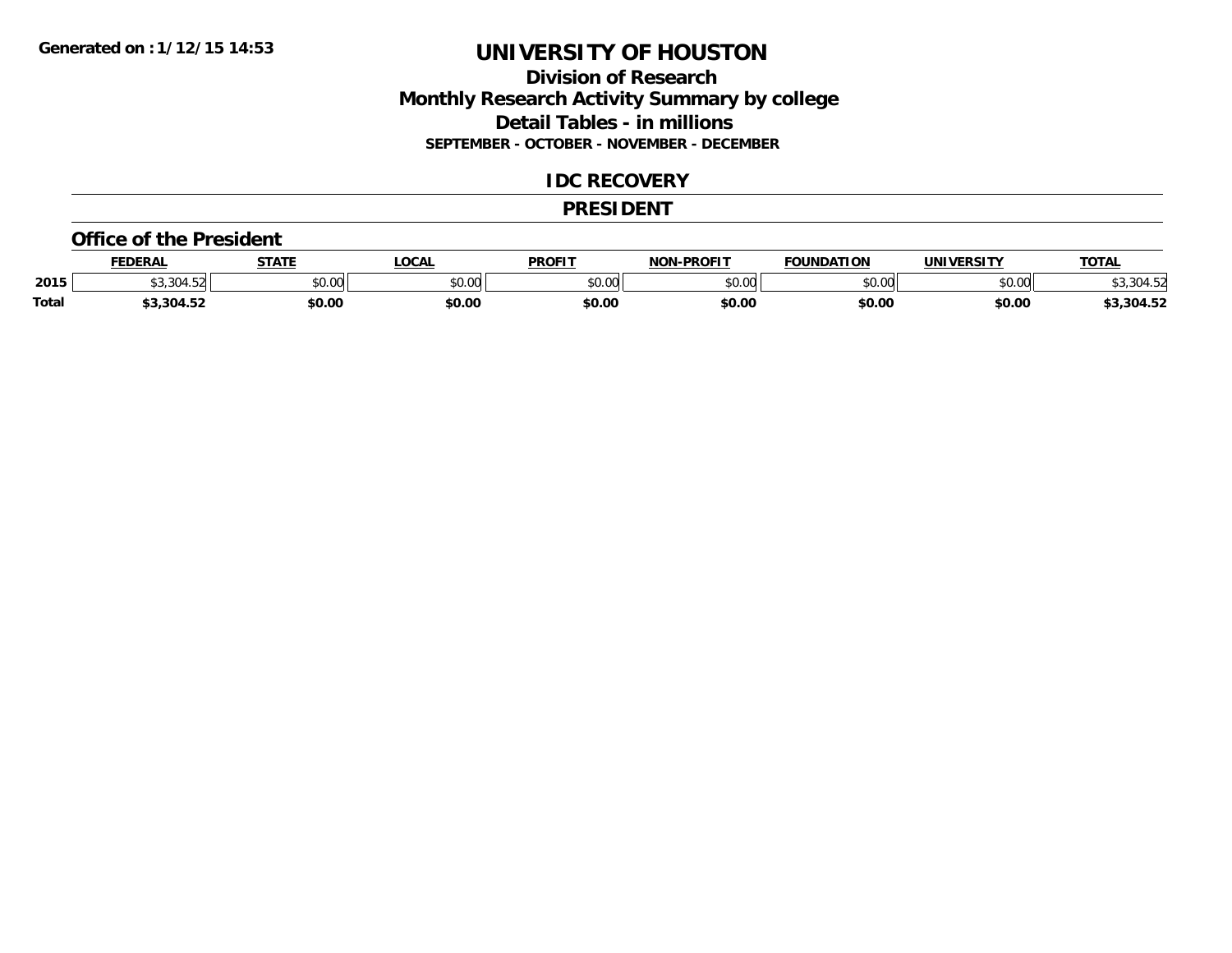#### **Division of Research Monthly Research Activity Summary by college Detail Tables - in millions SEPTEMBER - OCTOBER - NOVEMBER - DECEMBER**

# **IDC RECOVERY**

#### **SENIOR V.P. FOR ACADEMIC AFFAIRS AND PROVOST**

|              | <b>Challenger Program</b>        |                                             |              |               |                   |                   |                   |              |
|--------------|----------------------------------|---------------------------------------------|--------------|---------------|-------------------|-------------------|-------------------|--------------|
|              | <b>FEDERAL</b>                   | <b>STATE</b>                                | <b>LOCAL</b> | <b>PROFIT</b> | <b>NON-PROFIT</b> | <b>FOUNDATION</b> | <b>UNIVERSITY</b> | <b>TOTAL</b> |
| 2015         | \$0.00                           | \$0.00                                      | \$0.00       | \$0.00        | \$0.00            | \$0.00            | \$0.00            | \$0.00       |
|              | <b>Continuing Education</b>      |                                             |              |               |                   |                   |                   |              |
|              | <b>FEDERAL</b>                   | <b>STATE</b>                                | <b>LOCAL</b> | <b>PROFIT</b> | <b>NON-PROFIT</b> | <b>FOUNDATION</b> | <b>UNIVERSITY</b> | <b>TOTAL</b> |
| 2011         | \$0.00                           | \$79.12                                     | \$0.00       | \$0.00        | \$0.00            | \$0.00            | \$0.00            | \$79.12      |
|              | <b>Learning Support Services</b> |                                             |              |               |                   |                   |                   |              |
|              | <b>FEDERAL</b>                   | <b>STATE</b>                                | <b>LOCAL</b> | <b>PROFIT</b> | <b>NON-PROFIT</b> | <b>FOUNDATION</b> | <b>UNIVERSITY</b> | <b>TOTAL</b> |
| 2012         | \$0.00                           | \$0.00                                      | \$0.00       | \$0.00        | \$0.00            | \$0.00            | \$0.00            | \$0.00       |
| 2013         | \$0.00                           | \$0.00                                      | \$0.00       | \$0.00        | \$0.00            | \$0.00            | \$0.00            | \$0.00       |
|              | <b>Student Support Services</b>  |                                             |              |               |                   |                   |                   |              |
|              | <b>FEDERAL</b>                   | <b>STATE</b>                                | <b>LOCAL</b> | <b>PROFIT</b> | <b>NON-PROFIT</b> | <b>FOUNDATION</b> | <b>UNIVERSITY</b> | <b>TOTAL</b> |
| 2014         | \$0.00                           | \$0.00                                      | \$0.00       | \$0.00        | \$0.00            | \$0.00            | \$0.00            | \$0.00       |
| 2015         | \$0.00                           | \$0.00                                      | \$0.00       | \$0.00        | \$0.00            | \$0.00            | \$0.00            | \$0.00       |
|              |                                  | <b>Undergraduate Student Success Center</b> |              |               |                   |                   |                   |              |
|              | <b>FEDERAL</b>                   | <b>STATE</b>                                | <b>LOCAL</b> | <b>PROFIT</b> | <b>NON-PROFIT</b> | <b>FOUNDATION</b> | <b>UNIVERSITY</b> | <b>TOTAL</b> |
| 2011         | \$7,886.27                       | \$3,032.81                                  | \$0.00       | \$0.00        | (\$102.24)        | \$0.00            | \$0.00            | \$10,816.84  |
| 2012         | \$7,328.16                       | (\$121.33)                                  | \$0.00       | \$0.00        | \$0.00            | \$0.00            | \$0.00            | \$7,206.83   |
| 2013         | \$7,449.13                       | \$3,037.99                                  | \$0.00       | \$0.00        | \$0.00            | \$0.00            | \$0.00            | \$10,487.12  |
| 2014         | \$7,644.88                       | \$3,008.88                                  | \$0.00       | \$0.00        | \$0.00            | \$0.00            | \$0.00            | \$10,653.76  |
| 2015         | \$3,468.73                       | \$2,466.53                                  | \$0.00       | \$0.00        | \$0.00            | \$0.00            | \$0.00            | \$5,935.26   |
| <b>Total</b> | \$33,777.17                      | \$11,504.00                                 | \$0.00       | \$0.00        | (\$102.24)        | \$0.00            | \$0.00            | \$45,178.93  |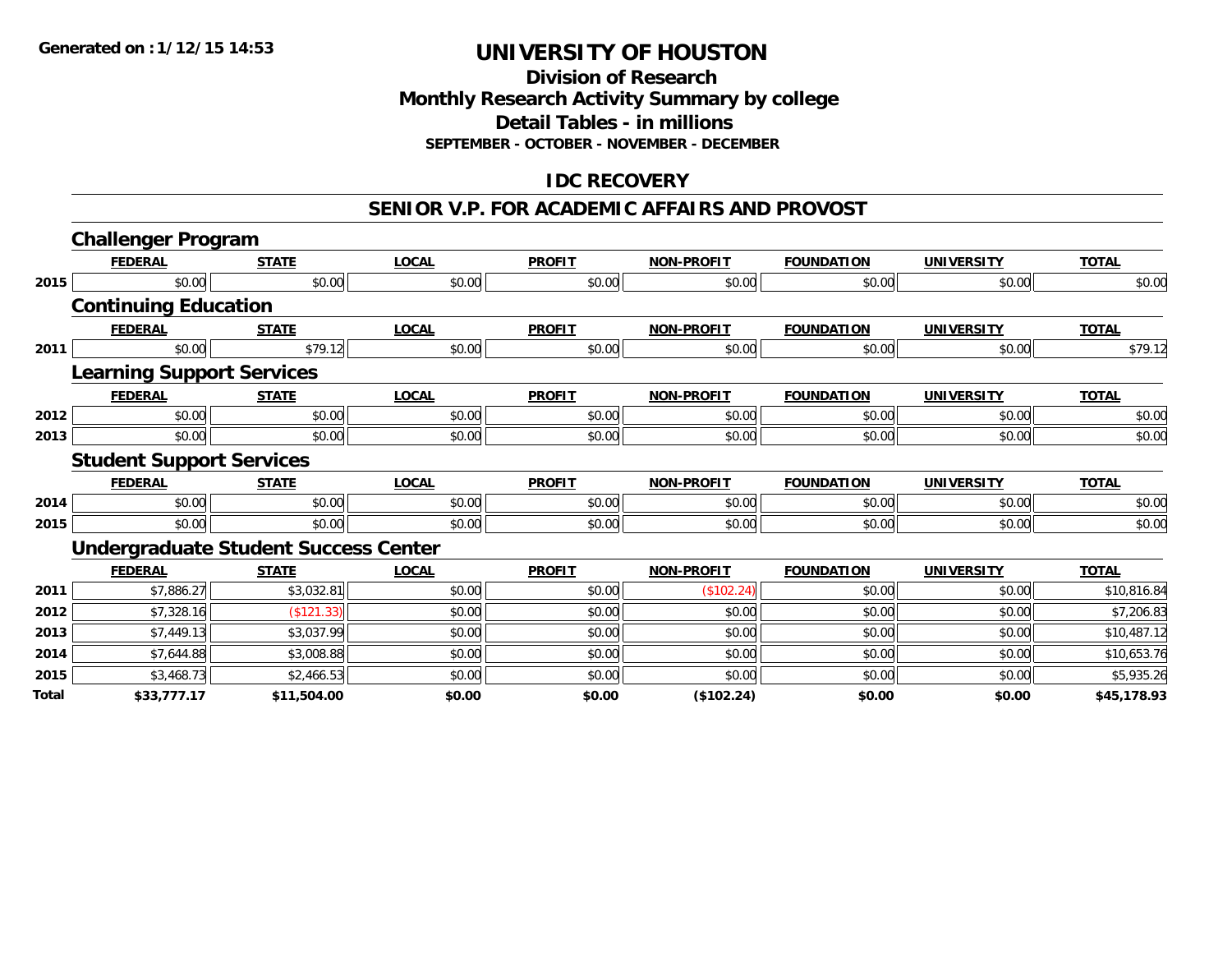# **Division of ResearchMonthly Research Activity Summary by college Detail Tables - in millions SEPTEMBER - OCTOBER - NOVEMBER - DECEMBER**

## **IDC RECOVERY**

#### **UH LAW CENTER**

|              | Dean, Law      |              |              |               |                   |                   |                   |               |
|--------------|----------------|--------------|--------------|---------------|-------------------|-------------------|-------------------|---------------|
|              | <b>FEDERAL</b> | <b>STATE</b> | <b>LOCAL</b> | <b>PROFIT</b> | <b>NON-PROFIT</b> | <b>FOUNDATION</b> | <b>UNIVERSITY</b> | <b>TOTAL</b>  |
| 2011         | \$3,984.07     | \$0.00       | \$0.00       | \$0.00        | \$0.00            | \$0.00            | \$0.00            | \$3,984.07    |
| 2012         | (\$69,839.87)  | \$0.00       | \$0.00       | \$0.00        | \$0.00            | \$0.00            | \$0.00            | (\$69,839.87) |
| 2013         | \$0.00         | \$0.00       | \$0.00       | \$0.00        | \$0.00            | \$0.00            | \$0.00            | \$0.00        |
|              | Law-UH         |              |              |               |                   |                   |                   |               |
|              | <b>FEDERAL</b> | <b>STATE</b> | <b>LOCAL</b> | <b>PROFIT</b> | <b>NON-PROFIT</b> | <b>FOUNDATION</b> | <b>UNIVERSITY</b> | <b>TOTAL</b>  |
| 2011         | \$4,537.99     | \$2,755.67   | \$0.00       | \$0.00        | \$0.00            | \$2,407.25        | \$0.00            | \$9,700.91    |
| 2012         | \$1,212.50     | \$0.00       | \$0.00       | \$0.00        | \$0.00            | \$1,541.22        | \$0.00            | \$2,753.72    |
| 2013         | \$36,192.49    | \$5,344.77   | \$0.00       | \$0.00        | \$0.00            | \$1,915.07        | \$0.00            | \$43,452.33   |
| 2014         | \$5,629.40     | \$6,709.67   | \$0.00       | \$0.00        | \$0.00            | \$0.00            | \$0.00            | \$12,339.07   |
| 2015         | \$1,918.16     | \$6,454.95   | \$0.00       | \$0.00        | \$0.00            | \$0.00            | \$0.00            | \$8,373.11    |
| <b>Total</b> | (\$16,365.26)  | \$21,265.06  | \$0.00       | \$0.00        | \$0.00            | \$5,863.54        | \$0.00            | \$10,763.34   |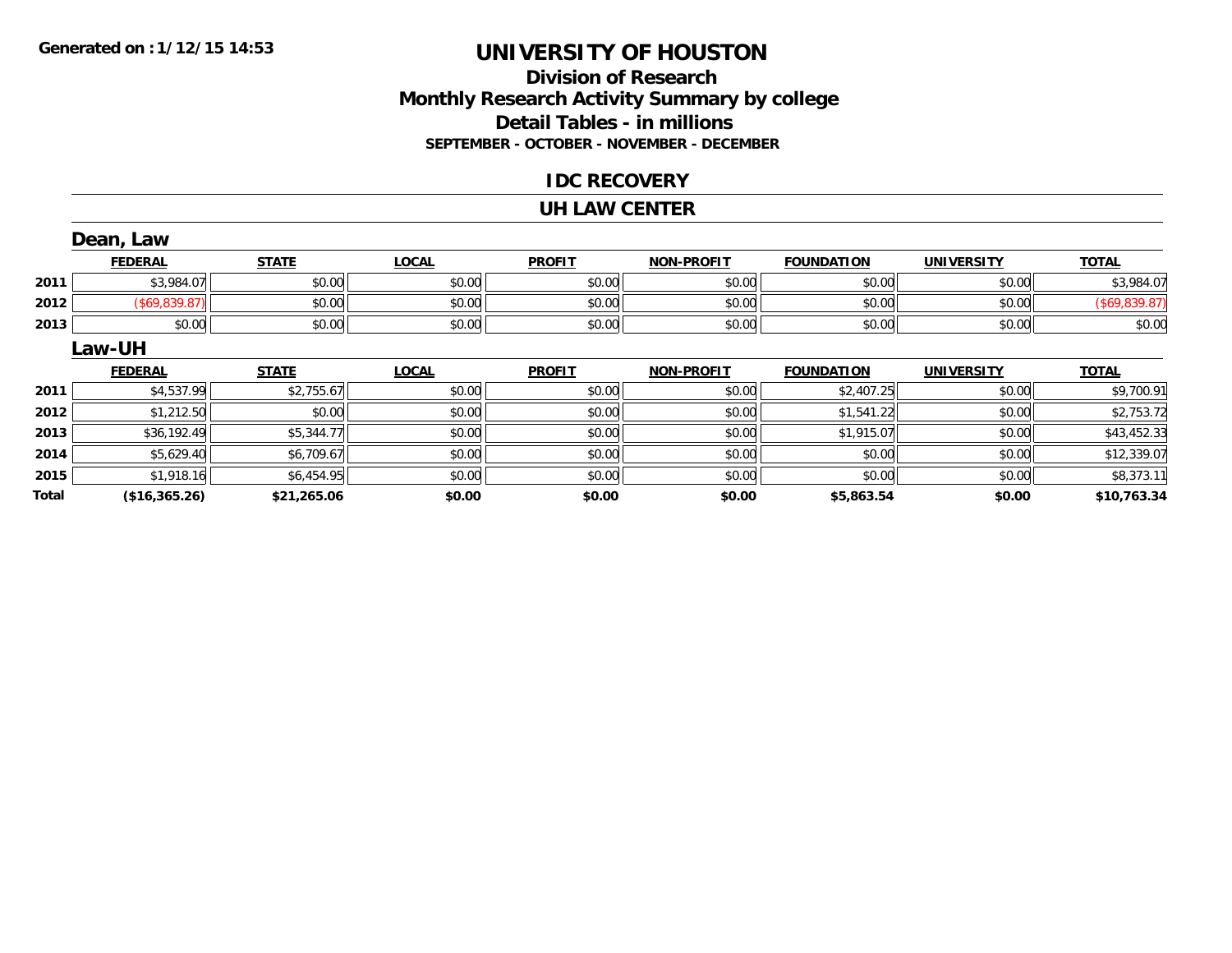# **Division of Research Monthly Research Activity Summary by college Detail Tables - in millions SEPTEMBER - OCTOBER - NOVEMBER - DECEMBER**

# **IDC RECOVERY**

#### **UKNOWN COLLEGE**

## **Unknown Department**

|              | <b>DERAL</b> | <b>STATE</b> | <b>OCAL</b> | <b>PROFIT</b> | <b>DDAEIT</b><br>810 R | <b>FOUNDATION</b> | JNI           | <b>TOTA</b>          |
|--------------|--------------|--------------|-------------|---------------|------------------------|-------------------|---------------|----------------------|
| 2015         | \$0.00       | JU.UU        | \$0.00      | 0000<br>JU.UU | 500<br>טט.טע           | 0000<br>$-0.00$   | to ool<br>,uu | 0000<br><b>DU.UU</b> |
| <b>Total</b> | 60.00        | \$0.00       | \$0.00      | \$0.00        | \$0.00                 | \$0.00            | \$0.00        | \$0.00               |